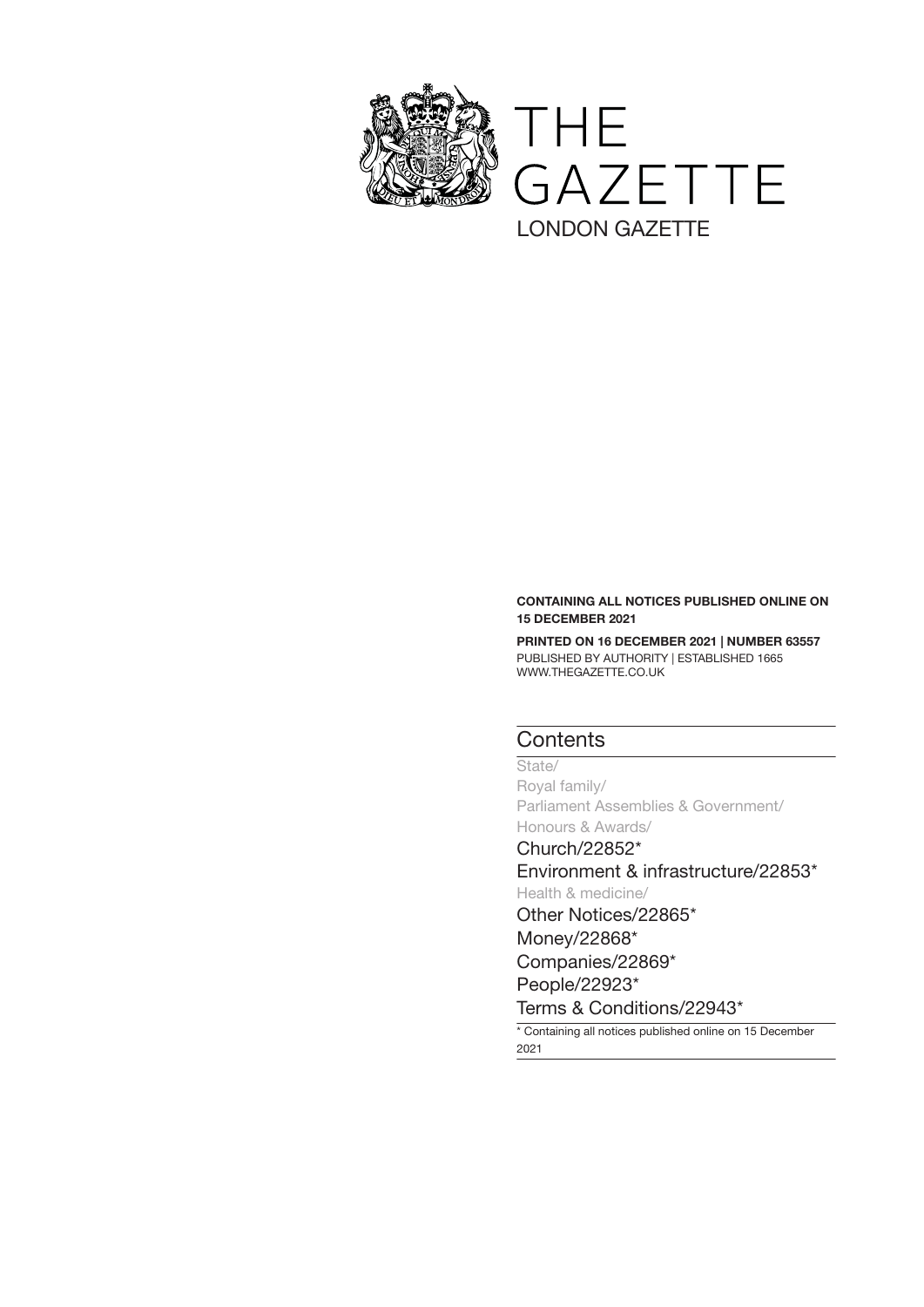# <span id="page-1-0"></span>**CHURCH**

# REGISTRATION FOR SOLEMNISING MARRIAGE

A building certified for worship named The Holy Innocents Indian Orthodox Church, Graig Road, Briton Ferry, Neath Port Talbot, in the registration district of Neath Port Talbot in the County Borough Neath Port Talbot, was on 23rd November 2021 registered for solemnizing marriages therein, pursuant to Section 41 of the Marriage Act 1949 (as amended by Section 1(1) of the Marriage Acts Amendment Act 1958)

Superintendent Registrar 2021

8 December 2021

(3950876)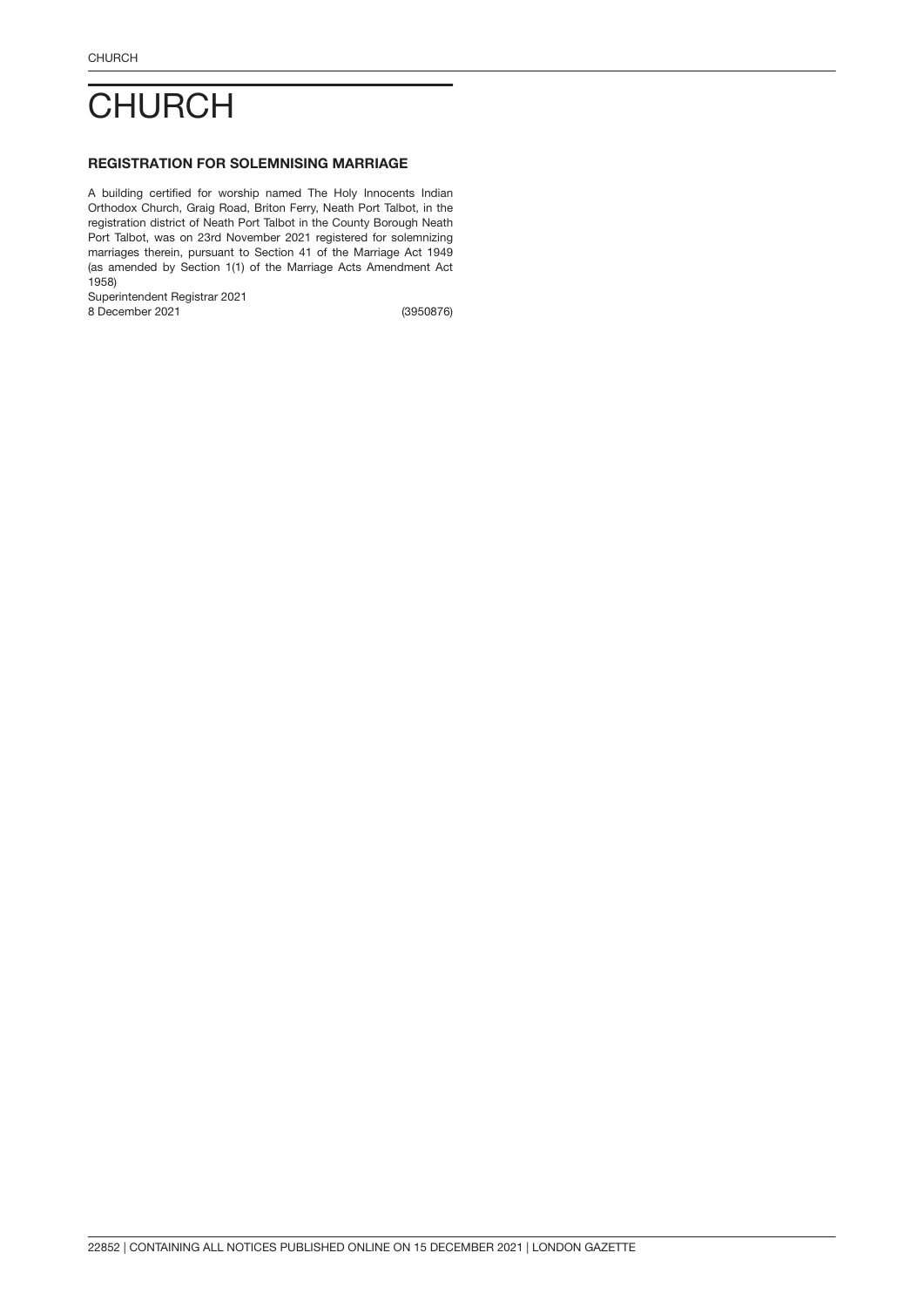# <span id="page-2-0"></span>ENVIRONMENT & INFRASTRUCTURE

### TRANSPORT



### HIGH SPEED RAIL (LONDON – WEST MIDLANDS) ACT 2017 COMPULSORY PURCHASE (VESTING DECLARATIONS) ACT 1981 TO: PERSONS HAVING A RELEVANT INTEREST IN THE LAND DESCRIBED IN SCHEDULE 1 HERETO

1. The High Speed Rail (London – West Midlands) Act 2017 ("the High Speed Rail Act") received Royal Assent on 23 February 2017.

2. The Secretary of State for Transport (the "Acquiring Authority") is authorised under section 4 of the High Speed Rail Act to exercise powers under section 4(1) of the High Speed Rail Act to acquire compulsorily so much of the land within the limits of the High Speed

Rail Act as may be required for Phase One purposes<sup>1</sup>.

3. By virtue of section 4(4) of the High Speed Rail Act, the Compulsory Purchase (Vesting Declarations) Act 1981 ("the 1981 Act") applies as if the High Speed Rail Act were a compulsory purchase order.

4. By virtue of paragraph 4(2) of Schedule 6 to the High Speed Rail Act, Parts 2 and 3 of Schedule 2 to the Acquisition of Land Act 1981 (exception of minerals from compulsory purchase and regulation of working of mines or minerals underlying an authorised undertaking) have effect in relation to land to which section 4(1) of the High Speed Rail Act applies as if it were comprised in a compulsory purchase order providing for the incorporation with that order of those Parts of that Schedule.

5. Paragraph 2(1) of Part 2 of Schedule 2 to the Acquisition of Land Act 1981 provides that an acquiring authority shall not be entitled to any mines under the land comprised in the compulsory purchase order unless they have been expressly purchased, and all mines under the land are to be deemed to be excepted out of the conveyance of that land unless expressly named and conveyed. Paragraph 3 of Part 3 of Schedule 2 to the Acquisition of Land Act 1981 makes provision where the owner of any mines or minerals in the land desires to work them.

6. Pursuant to section 3A of the 1981 Act<sup>2</sup> before making a general vesting declaration ("GVD") under section 4 of the 1981 Act the Acquiring Authority must, in a notice which is (a) given to every person with a relevant interest in the land with respect to which a GVD is to be made (other than a mortgagee who is not in possession); and (b) published in the London Gazette, include the particulars in section 3A(3) of the 1981 Act<sup>3</sup>.

7. Notice pursuant to section 3A of the 1981 Act was first given and published in respect of the land described in Schedule 1 hereto ("Land") on 06 December 2018.

8. Having given and published notice pursuant to section 3A of the 1981 Act on 06 December 2018 in exercise of the powers conferred on it by section 4 of the 1981 Act, the Acquiring Authority executed a GVD on 23 January 2019 to vest in the Acquiring Authority the Land together with the right to enter upon and take possession of the Land ("GVD 123") and the Land vested in the Acquiring Authority on 22 May 2019. The mines and minerals in the Land were not expressly named in GVD 123, so by virtue of the operation of paragraph 4(2) of Schedule 6 to the High Speed Rail Act and Parts 2 and 3 of Schedule 2 to the Acquisition of Land Act 1981 (exception of minerals from compulsory purchase and regulation of working of mines and minerals underlying an authorised undertaking), the mines and minerals did not vest in the Acquiring Authority.

9. It is now expedient that such mines and minerals should be vested in the Acquiring Authority and for the avoidance of doubt, further notice is hereby given pursuant to section 3A of the 1981 Act<sup>4</sup> that the Acquiring Authority intends to execute a GVD to acquire the freehold mines and minerals comprised in the Land, together with the right to take possession of the mines and minerals, to win and work them and all related ancillary rights.

10. Pursuant to section 3A(3) of the 1981 Act, a Statement of the Effect of Parts 2 and 3 of the 1981 Act is contained in Part 1 of Schedule 2 to this notice, which provides an explanation of the process for and effect of a GVD in respect of the mines and minerals in the Land described in Schedule 1 hereto. Part 1 of Schedule 2 to this notice also invites any person who would be entitled to claim compensation if a GVD were executed under section 4 of the 1981 Act to give the Acquiring Authority information about the person's name, address and interest in the land using the form set out in Part 2 of Schedule 2.

11. For the avoidance of doubt, the Acquiring Authority intends to purchase the freehold mines and minerals together with the right to take possession of the mines and minerals, to win and work them and all related ancillary rights, in the land described in Schedule 1 hereto and, if so, will expressly name them in the GVD.

#### SCHEDULE 1 Metropolitan Borough of Solihull

| <br>Plot No (1) | Description (2)                                                                                                                                                                                                                |
|-----------------|--------------------------------------------------------------------------------------------------------------------------------------------------------------------------------------------------------------------------------|
| 07296           | All those mines and minerals<br>beneath kennels and premises<br>(Top Hat N` Tail Kennels), house<br>and garden (Nursery Cottage)<br>(Coventry Road, A45) being part<br>of superseded HM Land Registry<br>title number WM129764 |
| 07297           | All those mines and minerals<br>beneath public road verge and<br>private access track (Coventry<br>Road)                                                                                                                       |
| 07299           | All those mines and minerals<br>beneath agricultural land,<br>wooded area, business premises<br>(Coventry Road, A45) being part<br>of HM Land Registry title<br>numbers WM865042 and<br>WM986263                               |
| 07300           | All those mines and minerals<br>beneath agricultural land<br>(Diddington Lane) being part of<br>HM Land Registry title number<br>WM986263                                                                                      |
| 07301           | All those mines and minerals<br>beneath public road and verges,<br>access to private driveway and<br>field (Diddington Lane)                                                                                                   |
| 07302           | All those mines and minerals<br>beneath public road, verges and<br>access to public footpath<br>(Diddington Lane)                                                                                                              |
| 07303           | All those mines and minerals<br>beneath agricultural land<br>(Diddington Lane) being part of<br>HM Land Registry title number<br>MM127474                                                                                      |
| 07304           | All those mines and minerals<br>beneath private access track and<br>public footpath (M115)<br>(Diddington Lane) being part of<br>HM Land Registry title number<br>WM441338                                                     |
| 07305           | All those mines and minerals<br>beneath public road, verges,<br>bridge carrying road over<br>Shadow Brook and entrance to<br>fields (Diddington Lane)                                                                          |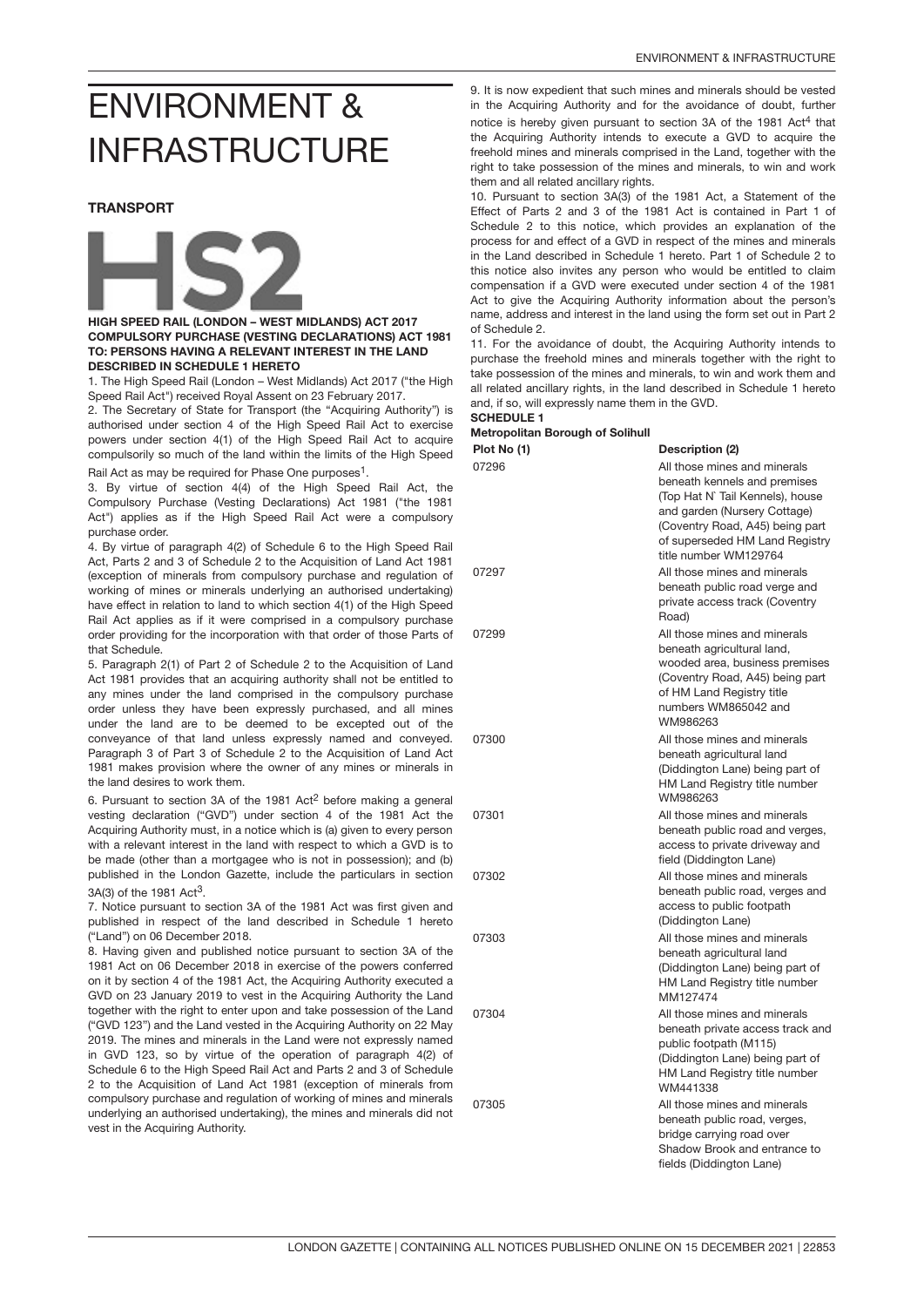| 07306                       | All those mines and minerals<br>beneath agricultural land, half<br>width of stream (Shadow Brook)<br>and wooded area (Diddington<br>Lane) being part of HM Land<br>Registry title number MM127474                   |
|-----------------------------|---------------------------------------------------------------------------------------------------------------------------------------------------------------------------------------------------------------------|
| 07309                       | All those mines and minerals<br>beneath agricultural land, half<br>width of stream (Shadow Brook)<br>and wooded area (Diddington<br>Lane) being part of HM Land<br>Registry title number MM127474                   |
| 30456                       | All those mines and minerals<br>beneath kennels and premises<br>(Top Hat N` Tail Kennels), house<br>and garden (Nursery Cottage)<br>(Coventry Road, A45) being part<br>of HM Land Registry title number<br>WM129764 |
| 30457                       | All those mines and minerals<br>beneath kennels and premises<br>(Top Hat N` Tail Kennels), house<br>and garden (Nursery Cottage)<br>(Coventry Road, A45) being part<br>of HM Land Registry title number<br>WM129764 |
| <b>SCHEDULE 2</b><br>Part 1 |                                                                                                                                                                                                                     |

STATEMENT OF EFFECT OF PARTS 2 AND 3 OF THE COMPULSORY PURCHASE (VESTING DECLARATIONS) ACT 1981 POWER TO EXECUTE A GENERAL VESTING DECLARATION

1. The Acquiring Authority may acquire any of the freehold mines and minerals comprised in the Land, together with the right to take possession of the mines and minerals, to win and work them and all related ancillary rights described in Schedule 1 above by executing a general vesting declaration under section 4 of the Compulsory Purchase (Vesting Declarations) Act 1981 ("the 1981 Act"). This has the effect, subject to paragraphs 3 and 5 below, of vesting the freehold mines and minerals comprised in the Land, together with the right to take possession of the mines and minerals, to win and work them and all related ancillary rights in the Acquiring Authority at the end of the period mentioned in paragraph 2 below.

### NOTICES CONCERNING GENERAL VESTING DECLARATION

2. As soon as may be after the Acquiring Authority executes a general vesting declaration, they must serve notice of it on every occupier of any of the freehold mines and minerals comprised in the Land, specified in the declaration (except where there is one of the tenancies described in paragraph 4) and on every person who gives them information relating to the mines and minerals in pursuance of the invitation contained in any notice. When the service of notices of the general vesting declaration is completed, a period specified in the declaration, of not less than three months, will begin to run. On the first day after the end of this period the freehold mines and minerals comprising in the Land described in the declaration will, subject to what is said in paragraphs 3 and 5, vest in the Acquiring Authority together with the right to take possession of the mines and minerals, to win and work such mines and minerals and all related ancillary rights. Every person on whom the Acquiring Authority could have served a notice to treat in respect of his interest in the mines and minerals comprised in the Land (other than a tenant under one of the tenancies described in paragraph 4) will be entitled to claim compensation for the acquisition of his interest in the mines and minerals comprised in the Land, with interest on the compensation from the vesting date.

3. The "vesting date" for any mines and minerals comprised in the land specified in a declaration will be the first day after the end of the period mentioned in paragraph 2 above, unless a counter-notice is

served under Schedule A1 to the 1981 Act<sup>5</sup> within that period. In such circumstances, the vesting date for the mines and minerals comprised in the land which is the subject of the counter-notice will be determined in accordance with Schedule A1.

### MODIFICATIONS WITH RESPECT TO CERTAIN TENANCIES

4. In the case of certain tenancies, the position stated above is subject to modifications. The modifications apply where the tenancy is either a "minor tenancy", i.e. a tenancy for a year or a yearly tenancy or a lesser interest, or "a long tenancy which is about to expire". The latter expression means a tenancy granted for an interest greater than a minor tenancy but having on the vesting date a period still to run which is not more than the period specified in the declaration for this purpose (which must be more than a year). In calculating how long a tenancy has still to run, where any option to renew or to terminate it is available to either party, it shall be assumed that the landlord will take every opportunity open to him to terminate the tenancy while the tenant will use every opportunity to retain or renew his interest.

5. The modifications are that the Acquiring Authority may not exercise the right of entry referred to in paragraph 2 in respect of land subject to a tenancy described in paragraph 4 unless the Acquiring Authority first serves notice to treat in respect of the tenancy and then serves every occupier of the land with a notice of intention to enter and take

possession after the period (not less than 14 days<sup>6</sup> from the service of the notice) specified in the notice. The right of entry will be exercisable at the end of that period. The vesting of the mines and minerals comprised in the land will be subject to the tenancy until the end of that period or until the tenancy comes to an end, whichever happens first.

### PROVISION OF INFORMATION

Every person who, if a general vesting declaration were made in respect of all the freehold mines and minerals comprised in the Land authorised to be acquired by the Acquiring Authority pursuant to the High Speed Rail (London – West Midlands) Act 2017 (other than mines and minerals in respect of which notice to treat has been given), would be entitled to claim compensation in respect of any such mines and minerals, is invited to give information to the Acquiring Authority in the prescribed form with respect to his name and address and the land in question. The relevant prescribed form is set out below.

Dated 15 December 2021 *Mike Hickson* OBE

Director of Land & Property

High Speed Two (HS2) Limited as Agent for and on behalf of the Secretary of State for Transport

#### PART 2 FORM FOR GIVING INFORMATION

To: Head of Land Assembly Land & Property Directorate

High Speed Two (HS2) Limited Two Snowhill

Snowhill Queensway

Birmingham, B4 6GA

[I] [We] being [a person] [persons] who, if a general vesting declaration were executed under section 4 of the Compulsory Purchase (Vesting Declarations) Act 1981 in respect of all of the freehold mines and minerals comprised within the Land together with the right to win and work them and all related ancillary rights, comprised in the compulsory purchase order cited above in respect of which notice to treat has not been given, would be entitled to claim compensation in respect of [all][part of] that freehold mines and minerals comprised in the Land, give you the following information, pursuant to the provisions of Section  $3A^7$  of the Compulsory Purchase (Vesting Declarations) Act 1981.

#### 1. NAME AND ADDRESS OF INFORMANT(S)<sup>1</sup>

……………………………………………………………………………… ……………………………………………………………………………… ……………………………………………………………………………… 2. LAND IN WHICH AN INTEREST IS HELD BY INFORMANT(S)<sup>2</sup> ………………………………………………………………………………

……………………………………………………………………………… ………………………………………………………………………………

## 3. NATURE OF INTEREST<sup>3</sup>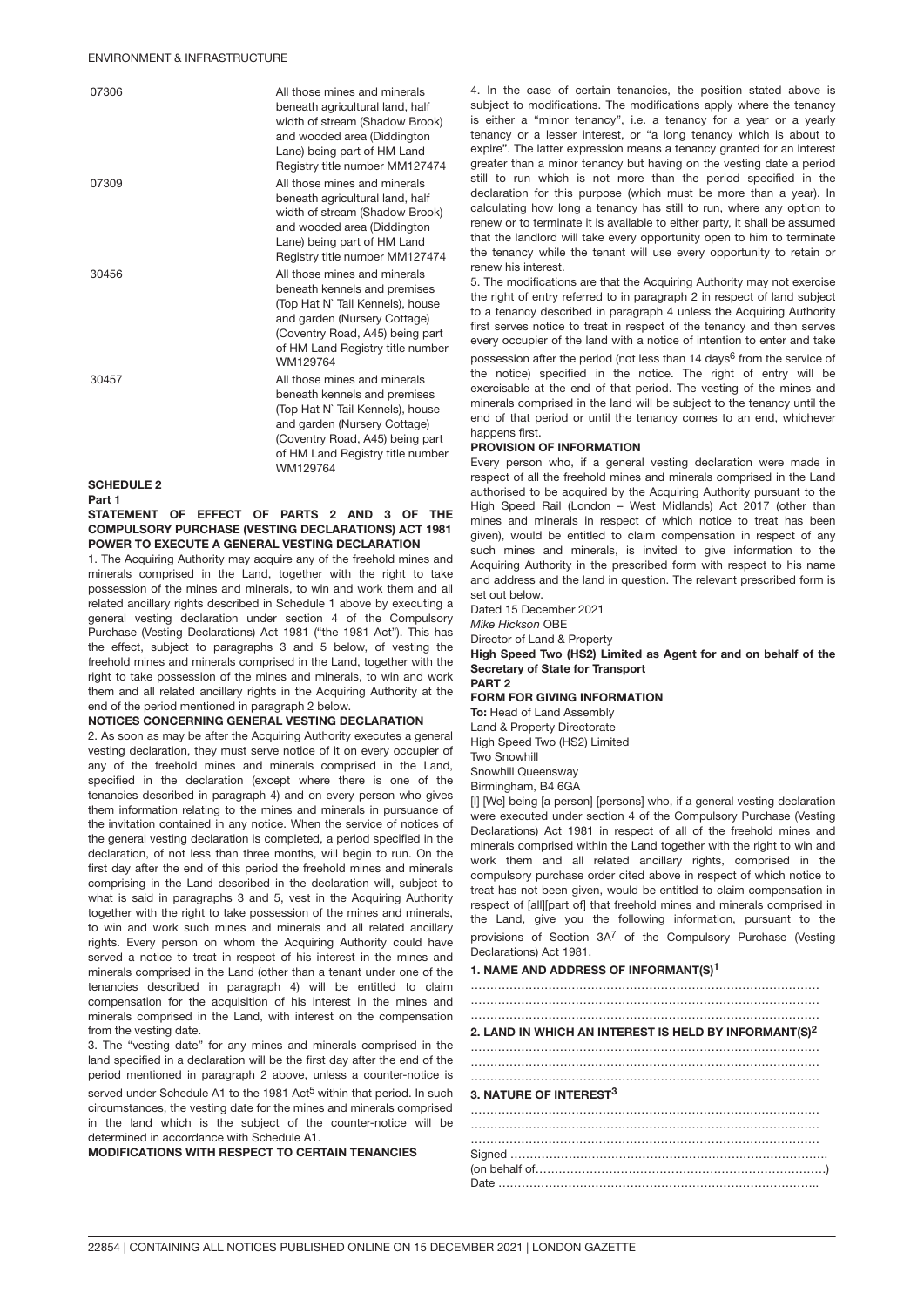### N211\_121\_50

<sup>1</sup> In the case of a joint interest, insert the names and addresses of all of the informants.

<sup>2</sup>The land should be described concisely.

<sup>3</sup> If the interest is leasehold, the date of commencement and length of term should be given. If the land is subject to a mortgage or other encumbrance, details should be given (e.g. name of building society and roll number).

<sup>1</sup> Phase One Purposes has the meaning given by section 67 of the High Speed Rail Act.

<sup>2</sup> Section 3A of the 1981 Act as inserted by paragraph 3(a) of Schedule 6 to the High Speed Rail Act as substituted by section 11 of, and paragraphs 6 and 7 of Schedule 14 to, that Act.

<sup>3</sup> As amended by the High Speed Rail Act.

<sup>4</sup> As amended by the High Speed Rail Act.

<sup>5</sup>Schedule A1 to the 1981 Act as amended by section 11 of and paragraph 6 of Schedule 14 to the High Speed Rail Act.

<sup>6</sup> Section 9 of the 1981 Act as modified by paragraph 3(d) of Schedule 6 to the High Speed Rail (London - West Midlands) Act 2017 as substituted by section 11 of, and paragraph 6 of Schedule 14 to, that Act.

(3950878) <sup>7</sup> Section 3A of the 1981 Act as inserted by paragraph 3(a) of Schedule 6 to the High Speed Rail (London – West Midlands) Act 2017 as substituted by section 11 of, and paragraphs 6 and 7 of Schedule 14 to, that Act.

# Planning

### TOWN PLANNING

### DEPARTMENT FOR TRANSPORT TOWN AND COUNTRY PLANNING ACT 1990

The Secretary of State gives notice of an Order made under Section 247 of the above Act entitled "The Stopping up of Highway (East) (No.29) Order 2021" authorising the stopping up of a part-width of Shepreth Road, adjacent to number 40 Shepreth Road, at Barrington in the District of South Cambridgeshire. This is to enable development as permitted by South Cambridgeshire District Council under reference 21/03895/HFUL.

Copies of the Order may be obtained, free of charge, from the Secretary of State, National Transport Casework Team, Tyneside House, Skinnerburn Road, Newcastle Business Park, Newcastle upon Tyne NE4 7AR or nationalcasework@dft.gov.uk by quoting NATTRAN/E/S247/4812. They may also be inspected during normal opening hours at Barrington Post Office, 49-51 High Street, Barrington CB22 7QX.

Any person aggrieved by or desiring to question the validity of or any provision within the Order, on the grounds that it is not within the powers of the above Act or that any requirement or regulation made has not been complied with, may, within 6 weeks of 15 December 2021 apply to the High Court for the suspension or quashing of the Order or of any provision included.

*G Patrick,* Casework Manager

(3950931)

# SECTION 48 PLANNING ACT 2008

### REGULATION 4 INFRASTRUCTURE PLANNING (APPLICATIONS: PRESCRIBED FORMS AND PROCEDURE) REGULATIONS 2009 (AS AMENDED)

### HINCKLEY NATIONAL RAIL FREIGHT INTERCHANGE ORDER 202X

### NOTICE PUBLICISING A PROPOSED APPLICATION FOR A DEVELOPMENT CONSENT ORDER ('DCO')

Tritax Symmetry (Hinckley) Limited (TSH) of Grange Park Court, Roman Way, Northampton NN4 5EA ("the Applicant") is proposing to apply to the Secretary of State (through the Planning Inspectorate) for a development consent order to authorise the construction, operation, use and maintenance of a rail freight interchange, alterations to Junction 2 of the M69 Motorway to provide south-facing slip roads and a new highway linking Junction 2 of the M69 Motorway with the B4468 Leicester Road ('the Application').

The proposed development would be located on land to the northeast of Hinckley, south of Elmesthorpe, east of the Leicester to Hinckley railway and west of the M69 Motorway. The main features of the proposed Hinckley National Rail Freight Interchange (HNRFI) are: a) New rail infrastructure off the Leicester to Hinckley railway;

b) An intermodal freight terminal aka railport, capable of accommodating up to 16 trains per day;

c) Up to 850,000 m2 of buildings for logistics use (comprising 650,000 square metres at ground floor level and a further 200,000 square metres of mezzanine floorspace) – a use within Class B8 of the Town and Country Planning (Use Classes) Order 1987 as amended (warehouse and storage);

d) Lorry Park with welfare facilities and HGV fuelling facilities;

e) Highway works including:

i. Provision of south facing slips onto Junction 2 of the M69;

ii. A new highway link between Junction 2 and B4668/A47 Leicester Road;

iii. Improvements to existing highway junctions in the vicinity of the site

The project is Environmental Impact Assessment (EIA) development meaning the Applicant will submit an Environmental Statement with the Application.

A copy of details of the proposals, plans, maps, and other draft documents showing the nature and location of the proposed development may be inspected free of charge on the Hinckley National Rail Freight Interchange Website https:// www.hinckleynrfi.co.uk/ under 'Consultation Materials' tab on a page called 'Formal Consultation' from 12th January 2022 until 9th March 2022.

In the event of queries in respect of the project documents on the website the following telephone number can be used:

#### Community Information Line: 0844 556 3002

To request hardcopies of the following documents please contact TSH either through any of the 'Contact Us' details referenced on the Hinckley National Rail Freight Interchange Website, or by telephoning the Community Information Line number above. Please note hardcopies are subject to the following reasonable printing and postal costs:

• Statement of Community Consultation £20.00 + VAT

• Preliminary Environmental Information Report £35.00 +VAT

• Community Explanation Document £5.00 + VAT

• Full set of all consultation material comprising all documents being made available for public consultation including appendices and plans £125.00 + VAT

The statutory consultation stage on Hinckley National Rail Freight Interchange will run from 12th January 2022 to 9th March 2022. The deadline for responses to the consultation is the 9th March 2022.

During this period responses to the consultation may be made using any of the following methods:

• Online at the project website by completing a questionnaire (A hard copy of the questionnaire may be requested free of charge via the Community Information Line).

• Through attendance at public exhibitions and virtual events.

• Via written response to C/O Lexington Communications, 3rd Floor, Queens House, Queen Street, Manchester, M2 5HT, or via email hinckleynrfi@lexcomm.co.uk

• Through the Community Information Line 0844 556 3002 (Mon-Fri, 9am-5.30pm)

The details of the public exhibitions and virtual events are to be published on the project website; public notices in the press; social media; displayed on Site Notices in the vicinity of the proposed development, and provided to Blaby District Council; Hinckley and Bosworth Borough Council; Leicestershire County Council; Harborough District Council; Rugby Borough Council and all Parish Councils within 10km of Hinckley National Rail Freight Interchange.

A link to the Hinckley National Rail Freight Interchange website will also be available on the project's social media platforms:

• Facebook - 'Hinckley National Rail Freight Interchange – HNRFI';

• Twitter @HinckleyRail; and

• Instagram - 'hinckleynationalrailfreight'

and details of the public exhibitions and virtual events will also be published on these platforms.

Issued by: Tritax Symmetry (Hinckley) Limited (The Applicant), Grange Park Court, Roman Way, Northampton, NN4 5EA 15th December 2021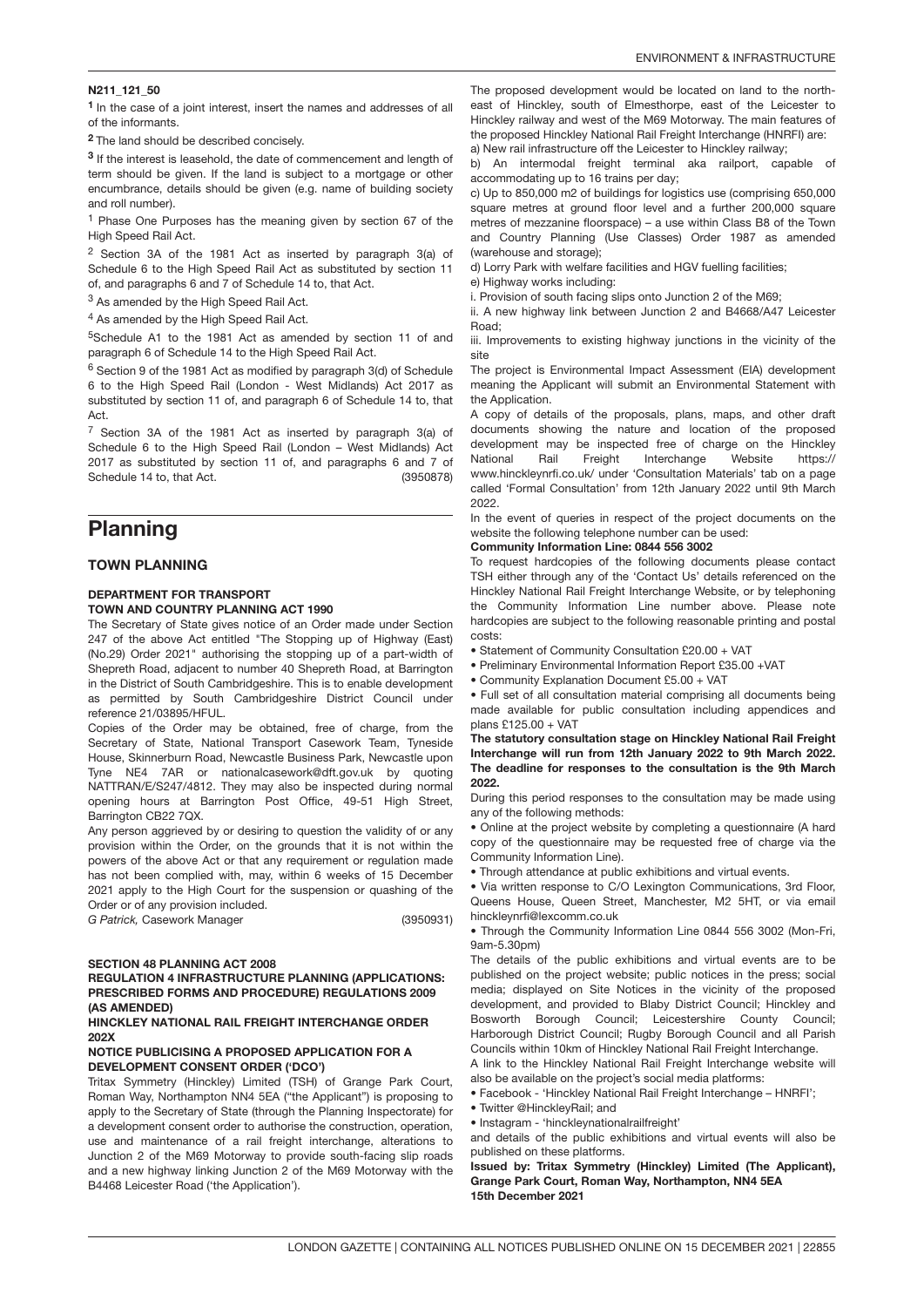Hinckley National Rail Freight Interchange Website [https://](https://www.hinckleynrfi.co.uk/) [www.hinckleynrfi.co.uk/](https://www.hinckleynrfi.co.uk/)

| Community Information Line 0844 556 3002 | (3950932) |
|------------------------------------------|-----------|
|                                          |           |

# PRESS NOTICE

PLANNING ACT 2008

### HINCKLEY NATIONAL RAIL FREIGHT INTERCHANGE ORDER 202X

### TRITAX SYMMETRY (HINCKLEY) LTD (TSH) IS COMMENCING THE STATUTORY CONSULTATION ON PROPOSALS FOR THE HINCKLEY NATIONAL RAIL FREIGHT INTERCHANGE (HNRFI).

HNRFI is a Nationally Significant Infrastructure Project (NSIP) and includes alterations to Junction 2 of the M69 motorway to provide south-facing slip roads and a new highway linking Junction 2 of the M69 motorway with the B4468 Leicester Road. As an NSIP the proposals are determined at a national level by the Government, rather than being determined by the local planning authority. TSH intend to make an application for Development Consent Order (DCO) to the Planning Inspectorate.

The rail freight interchange is located on land to the north-east of Hinckley, south of Elmesthorpe, east of the Leicester to Hinckley railway and west of the M69 motorway. The boundary of the DCO is shown edged red on the accompanying plan. The main features of the proposed Hinckley National Rail Freight Interchange are:

a) New rail infrastructure off the Leicester to Hinckley railway;

b) An intermodal freight terminal aka railport, capable of accommodating up to 16 trains per day;

c) Up to 850,000 m2 of buildings for logistics use (comprising 650,000 square metres at ground floor level and a further 200,000 square metres of mezzanine floorspace) – a use within Class B8 of the Town and Country Planning (Use Classes) Order 1987 as amended (warehouse and storage);

d) Lorry Park with welfare facilities and HGV fuelling facilities;

e) Highway works including:

i. Provision of south facing slips onto Junction 2 of the M69;

ii. A new highway link between M69 Junction 2 and B4668/A47 Leicester Road (The A47 Link);

iii. Improvements to existing highway junctions in the vicinity of the site

A DCO is the statutory process for obtaining planning permission for a NSIP. The application is Environmental Impact Assessment (EIA) development and TSH will submit an Environmental Statement with the Application.

The formal statutory consultation stage on HNRFI will run from 12th January 2022 to 9nd March 2022. The deadline for responses to the consultation is 9th March 2022.

Members of the public are invited to attend an exhibition of the proposals on any of the following dates:

| Wednesday 19th<br>January | $14.00 - 20.00$ | Elmesthorpe Village<br>Hall                  |
|---------------------------|-----------------|----------------------------------------------|
| Friday 21st January       | 12.30 - 18.30   | <b>Stoney Stanton</b><br>Village Hall        |
| Saturday 22nd<br>January  | $10.00 - 13.00$ | Elmesthorpe Village<br>Hall                  |
| Monday 24th January       | $15.00 - 20.00$ | Burbage Millennium<br>Hall                   |
| Wednesday 26th<br>January | $14.00 - 20.00$ | Sapcote Methodist<br>Church                  |
| Friday 28th January       | $14.00 - 20.00$ | The George Ward<br>Centre                    |
| Saturday 29th<br>January  | $10.00 - 13.00$ | <b>St Francis</b><br><b>Community Centre</b> |
| Monday 31st January       | $14.00 - 20.00$ | <b>Ashby Road Sports</b><br>Club             |
| Tuesday 1st February      | $13.00 - 21.00$ | Narborough Parish<br>Centre                  |

The running of these events will be subject to current Government Covid-19 guidelines in place at the relevant date in addition to any restrictions that may be in place at the particular venue. The project website and social media platforms will be updated to announce any changes to the above events should they be prevented due to Covid-19 restrictions. All attendees are requested to wear a face covering when visiting the exhibition. It may be necessary to ask members of the public to wait outside for attendance of the exhibition depending upon the number of people viewing the proposals.

TSH will also host 2 webinar events. These events will be held on:

Tuesday 25th January 2022 14.00 – 16.00

Wednesday 2nd February 2022 18.00 – 20.00

Persons wishing to attend either of these events should register their interest via the HNRFI Website (https://www.hinckleynrfi.co.uk/) or the Community Information Line (0844 556 3002).

The public may respond to the consultation:

• Online at the project website by completing a feedback form (a hard copy of the form may be requested free of charge via the Community Information Line).

• By completing a feedback form at the exhibitions

• In correspondence C/O Lexington Communications, 3rd Floor, Queens House, Queen Street, Manchester, M2 5HT, or via email hinckleynrfi@lexcomm.co.uk

• Through the Community Information Line

A link to the Hinckley National Rail Freight Interchange website will also be available on the project's social media platforms:

- Facebook 'Hinckley National Rail Freight Interchange HNRFI';
- Twitter @HinckleyRail; and
- Instagram 'hinckleynationalrailfreight'

More information about Hinckley National can be accessed from the Project Website including:

The Statement of Community Consultation (SoCC) (Available now) which explains how TSH will undertake consultation with the local community.

The Preliminary Environmental Information Report (PEIR) (Available 12th January 2022) – which describes the proposals in detail and explains the environmental impact of the development.

The Community Explanation Document (Available 12th January 2022) – which has been prepared specifically for the local community and is written in clear, accessible and non-technical language. Limited numbers of this document will be available at the exhibitions.

To request hardcopies of the following documents please contact TSH either through any of the 'Contact Us' details referenced on the Hinckley National Rail Freight Interchange Website, or by telephoning the Community Information Line number above. Please note hardcopies are subject to the following reasonable printing and postal costs:

- Statement of Community Consultation £20.00 + VAT
- Preliminary Environmental Information Report £35.00 +VAT
- Community Explanation Document £5.00 + VAT

• Full set of all consultation material comprising all documents being made available for public consultation including appendices and plan  $£125.00 + VAT$ 

Issued by: Tritax Symmetry (Hinckley) Limited, Grange Park Court, Roman Way, Northampton, NN4 5EA

(3950933) Hinckley National Website <https://www.hinckleynrfi.co.uk/> Community Information Line 0844 556 3002

# Property & land

### **PROPERTY DISCLAIMERS**

# NOTICE OF DISCLAIMER UNDER SECTION 1013 OF THE

COMPANIES ACT 2006 DISCLAIMER OF WHOLE OF THE PROPERTY

T S ref: BV21905800/2/MPC

In this notice the following shall apply:

Company Name: BROMFORD BRIDGE MANAGEMENT LIMITED

Company Number: 01653630

Interest: freehold

Title number: WK117671

Property: The Property situated at land on the south side of Bromford Drive, Bromford Bridge, Erdington being the land comprised in the above mentioned title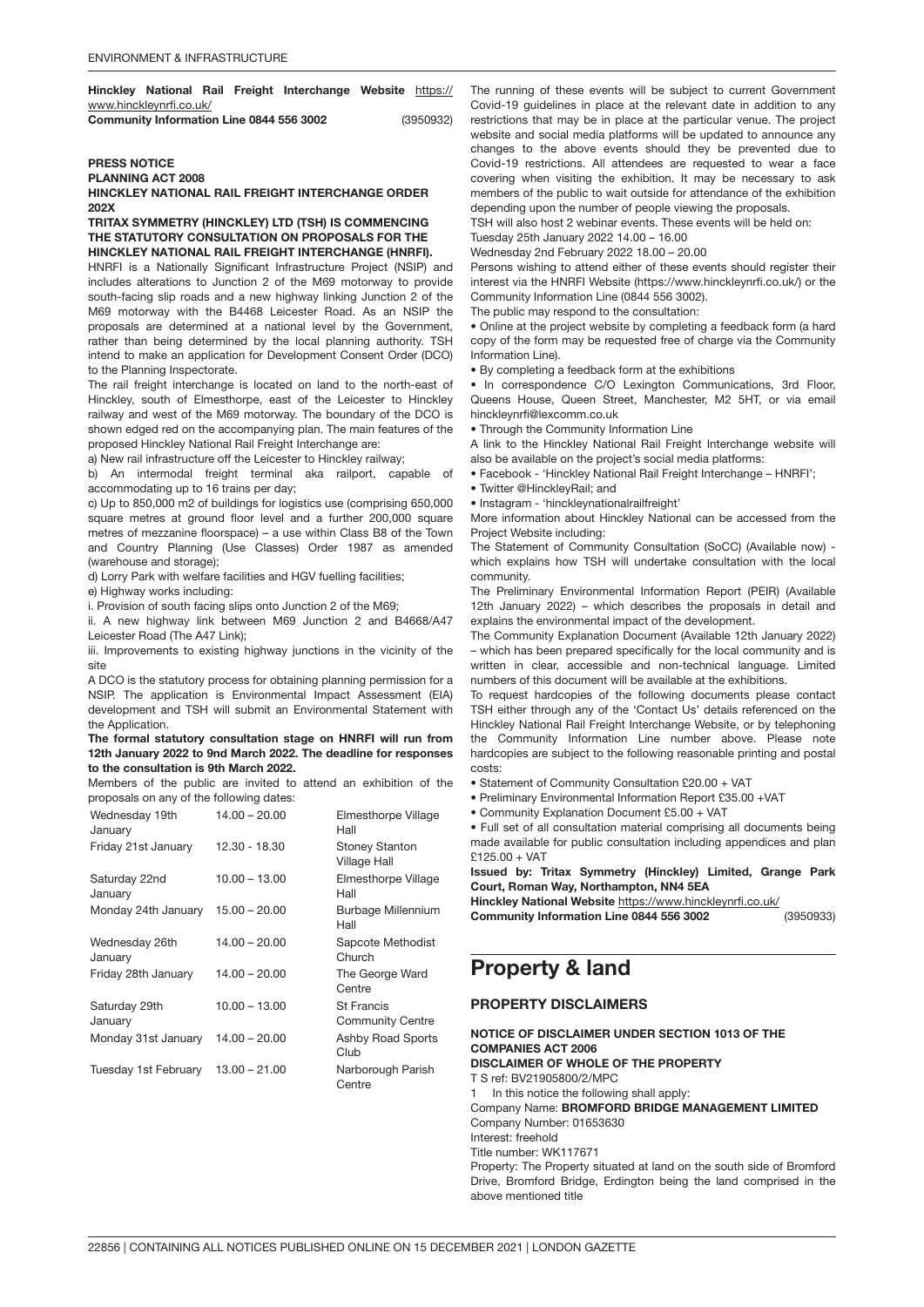In pursuance of the powers granted by Section 1013 of the Companies Act 2006, the Treasury Solicitor as nominee for the Crown (in whom the property and rights of the Company vested when the Company was dissolved) hereby disclaims the Crown`s title (if any) in the property, the vesting of the property having come to his notice on 1 April 2021.

Assistant Treasury Solicitor 10 December 2021

(3947768)

# NOTICE OF DISCLAIMER UNDER SECTION 1013 OF THE COMPANIES ACT 2006

# DISCLAIMER OF WHOLE OF THE PROPERTY

T S ref: BV21818952/2/MPC

1 In this notice the following shall apply:

Company Name: J.H.BREWSTER LIMITED

Company Number: 00640270

Interest: freehold

Title number: K128331

Property: The Property situated at land on the South-East side of Forge Lane, Horton Kirby being the land comprised in the above mentioned title

Treasury Solicitor: The Solicitor for the Affairs of Her Majesty's Treasury of PO Box 70165, London WC1A 9HG (DX 123240 Kingsway).

2 In pursuance of the powers granted by Section 1013 of the Companies Act 2006, the Treasury Solicitor as nominee for the Crown (in whom the property and rights of the Company vested when the Company was dissolved) hereby disclaims the Crown`s title (if any) in the property, the vesting of the property having come to his notice on 26 July 2021.

Assistant Treasury Solicitor

10 December 2021

(3947770)

### NOTICE OF DISCLAIMER UNDER SECTION 1013 OF THE COMPANIES ACT 2006

DISCLAIMER OF WHOLE OF THE PROPERTY

T S ref: BV22004559/1/SHD

1 In this notice the following shall apply: Company Name: PITCHER WELCH LIMITED

Company Number: 01740006

Interest: freehold

Title number: WK164617

Property: The Property situated at 872 Pershore Road, Sally Park, (B29 7LS) being the land comprised in the above mentioned title

Treasury Solicitor: The Solicitor for the Affairs of Her Majesty's Treasury of PO Box 70165, London WC1A 9HG (DX 123240 Kingsway).

2 In pursuance of the powers granted by Section 1013 of the Companies Act 2006, the Treasury Solicitor as nominee for the Crown (in whom the property and rights of the Company vested when the Company was dissolved) hereby disclaims the Crown`s title (if any) in the property, the vesting of the property having come to his notice on 27 February 2020.

Assistant Treasury Solicitor 10 December 2021

(3947769)

# Roads & highways

## ROAD RESTRICTIONS

### IN THE GLOUCESTERSHIRE MAGISTRATES' COURTS SECTION 116 HIGHWAYS ACT 1980 PROPOSED STOPPING UP OF PART OF UNCLASSIFIED HIGHWAY NUMBER 40013 FRONTING HILLCROFT ON KNAPP LANE IN ALVINGTON, GLOUCESTERSHIRE, GL15 6BJ

NOTICE is hereby given that an application will be made to the Magistrates' sitting at Cheltenham Magistrates' Court on the 12th January 2022 at 2pm for an Order to stop up all public highway rights over the area of land described in the Schedule hereto.

Any representations or objections about this application can either be put in writing addressed to the Listing Clerk, HMCTS Gloucestershire, PO Box 9051, Gloucester, GL1 2XG or the Assistant Director of Legal Services, Shire Hall, Westgate Street, Gloucester GL1 2TG (please quote reference 73681) or any person may attend the above hearing at Cheltenham Magistrates' Court, Cheltenham Courthouse, St. Georges Road, Cheltenham, Gloucestershire, GL50 3PF.

A plan illustrating the road which is the subject of the application may be inspected free of charge at all reasonable hours at the offices of Gloucestershire County Council, Shire Hall, Gloucester, GL1 2TG (please quote reference 73681) and The Forest of Dean Council Offices, High Street, Coleford, GL16 8HG.

### **Schedule**

### Description of Highway to be Stopped Up

The area of highway to be stopped up forms part of unclassified highway 40013 fronting Hillcroft on Knapp Lane in Alvington, Gloucestershire. The land is approximately oblong in shape on the ground and is shown crosshatched on drawing number TA 249. The land currently comprises of the grassed verge and gravelled entrance. It is approximately 37 metres in length from its western end to its eastern end and is approximately. 7 metres wide. A strip of verge with a variable width between 1.2m and 3.5m adjacent to the metalled carriageway will be retained as part of the publicly maintainable highway.

Dated 15th November 2021

*G Parkinson*

Assistant Director of Legal Services

**PLEASE NOTE** 

(3950877) A Notice will be displayed at either end of the affected highway 28 days before the date on which this application is made to the Magistrates' Court.

# HEATHROW AIRPORT LIMITED

### HEATHROW AIRPORT (PRESCRIBED ROUTES) NO.1 ORDER 2021

Heathrow Airport Limited hereby GIVES NOTICE that it intends to make the above stated Orders under Sections 6, 124 and Part IV of Schedule 9 of the Road Traffic Regulation Act 1984, as amended, and all other enabling powers, to enable a section of Eastern Perimeter Road to be made one-way.

The order Comes into effect on 15th December 2021. The general effect of the Order is as described in the notice published in the London Gazette issue dated 17th November 2021.

Copies of the Order, together with full details, may be inspected by prior appointment at Heathrow Academy, Newall Rd, Hounslow, TW6 2AP (telephone 0151 482 9934), between the hours of 09:00 - 16:00 each day Monday – Friday for six weeks following the date on which this notice is published.

Any person wishing to question validity of this Order or of any provision contained therein, on the grounds that it is not within the powers of the relevant enabling Act or that a requirement of any such enabling Act or of any regulations made thereunder has not been complied with, may, within six weeks of the date on which these Orders were made, apply for that purpose to the High Court. Dated 15th December 2021

Signed for and on behalf of Heathrow Airport Limited *Tonia Fielding*

Services Director

(3951113)

### LONDON BOROUGH OF BARKING AND DAGENHAM THE LONDON BOROUGH OF BARKING AND DAGENHAM (PARKING AND WAITING RESTRICTIONS) (FIDDLERS GREEN AND BECONTREE AVENUE, DAGENHAM) AMENDMENT NO. \* ORDER 202\*

### THE LONDON BOROUGH OF BARKING AND DAGENHAM (BECONTREE AVENUE, DAGENHAM) (ONE-WAY TRAFFIC) ORDER 202\*

NOTICE IS HEREBY GIVEN that the Council of the London Borough of Barking and Dagenham in exercise of its powers under sections 6, 45, 46, 49, 51,124 and Parts I to IV of Schedule 9 of the Road Traffic Regulation Act 1984 as amended (hereinafter called "the Act") and all other enabling legislation and powers and after consultation with the Commissioner of Police of the Metropolis in accordance with Part IV of Schedule 9 of the Act propose to make the above Order, the effect of which will be to: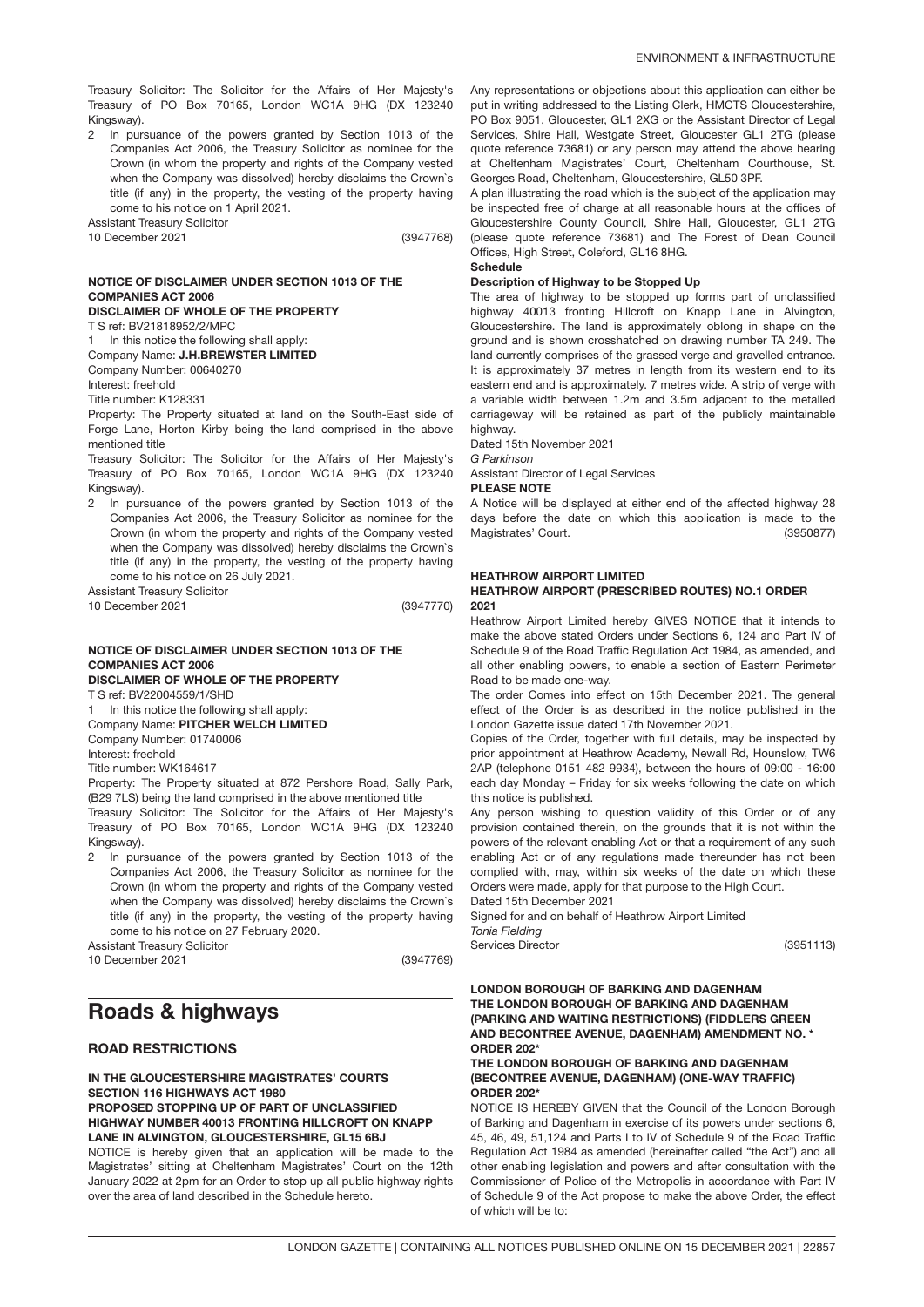1. Introduce a One-Way for vehicles travelling southbound on Becontree Avenue west to east arm, from its junction with Green Lane to its northern junction with Becontree Avenue on-street car park.

2. Introduce a One-Way for vehicles travelling southbound on Becontree Avenue on-street car park, from its northern junction with Becontree Avenue west to east arm to its southern junction with Becontree Avenue west to east arm.

3. Introduce a One-Way for vehicles travelling northbound on Becontree Avenue west to east arm, from its southern junction with Becontree Avenue on-street car park to its northern junction with Becontree Avenue on-street car park.

4. Introduce two Payment Parking (TC2) Mon-Sat 8am-6.30pm Max stay 4hrs No return within 2hrs bays on Becontree Avenue on-street car park, east side, from a point 7.75 metres north-east of the kerbline adjacent to Property No. 694 Becontree Avenue for a distance of 4.8 metres in a north-easterly direction, the current charges applicable being set out in Schedule 1.

5. Relocate the Loading Bay 8.30am-4.30pm 2hrs No return within 2hrs restriction on Becontree Avenue west to east arm, south-west side, from the common boundary of Property Nos. 696 and 698 Becontree Avenue to the common boundary of Property Nos. 692 and 694 Becontree Avenue to the following location:

a. Becontree Avenue west to east arm, south-west side, from the common boundary of Property Nos. 694 and 696 Becontree Avenue in a north-westerly direction for a distance of 8.3 metres.

6. Relocate the Disabled Badge Holders Only 4hrs no return within 1hr restriction on Becontree Avenue on-street car park, east side, at its southern junction with Becontree Avenue east to west arm to the following location:

a. Becontree Avenue on-street car park, east side, from a point 2.5 metres north-east of the kerbline adjacent to Property No. 694 Becontree Avenue for a distance of 5.25 metres in a north-easterly direction.

7. Revoke the no waiting at any time restriction on Becontree Avenue on-street car park at the following locations:

a. South-east side, from a point 7.5 metres north-east of its northern junction with Becontree Avenue west to east arm for a distance of 6 metres in a north-easterly direction.

b. South-west side, from a point 16 metres north-east of its northern junction with Becontree Avenue west to east arm to a point 18.5 metres north-west of its southern junction with Becontree Avenue west to east arm.

c. South-west side from a point 5 metres north-west of its southern junction with Becontree Avenue west to east arm for a distance of 11 metres in a north-westerly direction.

8. Revoke the no waiting at any time restriction on Becontree Avenue west to east arm, at the following locations:

a. North-east side, from its junction with Becontree Avenue on-street car park in a south-easterly direction for its entire extent.

b. South-west side, from the common boundary of Nos. 692 and 694 Becontree Avenue for a distance of 3.2 metres in a north-westerly direction.

9. Revoke the Limited Waiting Mon-Sat 8am-6.30pm 1hr No return within 2hrs restriction on Becontree Avenue west to east arm, southwest side, outside Property Nos. 698 and 700 Becontree Avenue.

10. Revoke the Payment Parking (TC2) Mon-Sat 8am-6.30pm Max stay 4hrs No return within 2hrs bays at the following locations:

a. Becontree Avenue on-street car park, south side, from a point 13.5 metres north-east of its northern junction with Becontree Avenue west to east arm for a distance of 2.5 metres in an easterly direction.

b. Becontree Avenue on-street car park, south-west side, from a point 16 metres north-west of its southern junction with Becontree Avenue west to east arm for a distance of 2.5 metres in a north-westerly direction.

Barking and Dagenham hereby GIVES FURTHER NOTICE in exercise of the powers conferred by Section 90A-F of the Highways Act 1980 as amended and of all other enabling powers and in accordance with the Highways (Road Humps) Regulations 1999 as amended and after consultation with the Commissioner of Police of the Metropolis intends to construct the following traffic calming measures:

11. On Becontree Avenue south-west to north-east arm outside Property Nos. 759 and 690 Becontree Avenue a 75mm high raised table across the full width of the carriageway with 1:15 gradient.

12. On Becontree Avenue on-street car park at its northern junction with Becontree Avenue west to east arm a 75mm raised junction across the full width of the carriageway with 1:15 gradients

A copy of the draft Order together with plans and a statement of the Council's reasons for the proposals are available to view on the Councils website by visiting the following webpage [https://](https://www.lbbd.gov.uk/where-you-can-park) [www.lbbd.gov.uk/where-you-can-park](https://www.lbbd.gov.uk/where-you-can-park) and selecting 'New and proposed traffic and parking schemes'.

Any objections and other representations to the proposals must be made in writing stating the grounds on which they are made and sent for the attention of Jacquie Harris to the address below, within 21 days from the date of publication of this Notice or by visiting the council website and following the link below:

<http://www.lbbd.gov.uk/tmo-feedback> quoting reference 10307 -Fiddlers Green.

Dated 15 December 2021

*Tina Brooks,* Head of Parking Services,

Law and Governance, Town Hall, Barking, Essex IG11 7LU

SCHEDULE 1

Charges for Payment Parking **Places** 

|                       | Column 1 Column 2         |                                                  | Column<br>3                  | Column<br>4             | Column <sub>5</sub> |
|-----------------------|---------------------------|--------------------------------------------------|------------------------------|-------------------------|---------------------|
| <b>Tariff</b><br>Code | <b>Category of Charge</b> |                                                  | Charges<br>(3), (4),<br>(5), | <b>Maximu</b><br>m Stay | No return<br>within |
|                       | Period<br>of<br>Charge    | <b>EMISSIO</b><br><b>NS</b><br>(CO2)<br>g/km (6) |                              |                         |                     |
| TC <sub>2</sub>       | Up to 30<br>mins          | $0 -$ Over<br>256                                | Free $(1)$                   | 4 hours                 | 2 hours             |
|                       | Up to 1                   | $0 - 50$                                         | £1.00                        |                         |                     |
|                       | hour                      | $51 - 100$                                       | £1.10                        |                         |                     |
|                       |                           | $101 - 140$                                      | £1.20                        |                         |                     |
|                       |                           | 141 - 160                                        | £1.30                        |                         |                     |
|                       |                           | 161 - 180                                        | £1.40                        |                         |                     |
|                       |                           | 181 - 255                                        | £1.50                        |                         |                     |
|                       |                           | <b>OVER 256</b>                                  | £1.60                        |                         |                     |
|                       | Up to 2                   | $0 - 50$                                         | £2.00                        |                         |                     |
|                       | hours                     | $51 - 100$                                       | £2.10                        |                         |                     |
|                       |                           | 101 - 140                                        | £2.20                        |                         |                     |
|                       |                           | 141 - 160                                        | £2.30                        |                         |                     |
|                       |                           | 161 - 180                                        | £2.40                        |                         |                     |
|                       |                           | 181 - 255                                        | £2.50                        |                         |                     |
|                       |                           | <b>OVER 256</b>                                  | £2.60                        |                         |                     |
|                       | Up to 4                   | $0 - 50$                                         | £3.00                        |                         |                     |
|                       | hours                     | $51 - 100$                                       | £3.20                        |                         |                     |
|                       |                           | $101 - 140$                                      | £3.40                        |                         |                     |
|                       |                           | 141 - 160                                        | £3.60                        |                         |                     |
|                       |                           | 161 - 180                                        | £3.80                        |                         |                     |
|                       |                           | 181 - 255<br><b>OVER 256</b>                     | £4.00<br>£4.20               |                         |                     |
|                       |                           |                                                  |                              |                         |                     |

### Notes:

(1) When commencing a free parking period of up to 30 minutes, a payment parking ticket must be obtained from a ticket machine and displayed in the vehicle, or the start of the parking period must be registered on the telephone payment parking system. For any period of parking in excess of 30 minutes a charge applies as stated in the table above.

(2) Telephone payment parking system services may be subject to an operator's service charge.

(3) An additional charge of £0.20 will be applied to all TC2 Up to 30 Mins and Up to 1 hour parking payments for diesel vehicles that do not meet Euro 6d emission standards with effect from 1st February 2021.

(4) An additional charge of £0.40 will be applied to all TC2 Up to 2 hours parking payments for diesel vehicles that do not meet Euro 6d emission standards with effect from 1st February 2021.

(5) An additional charge of £1.00 will be applied to all TC2 Up to 4 hours parking payments for diesel vehicles that do not meet Euro 6d emission standards with effect from 1st February 2021.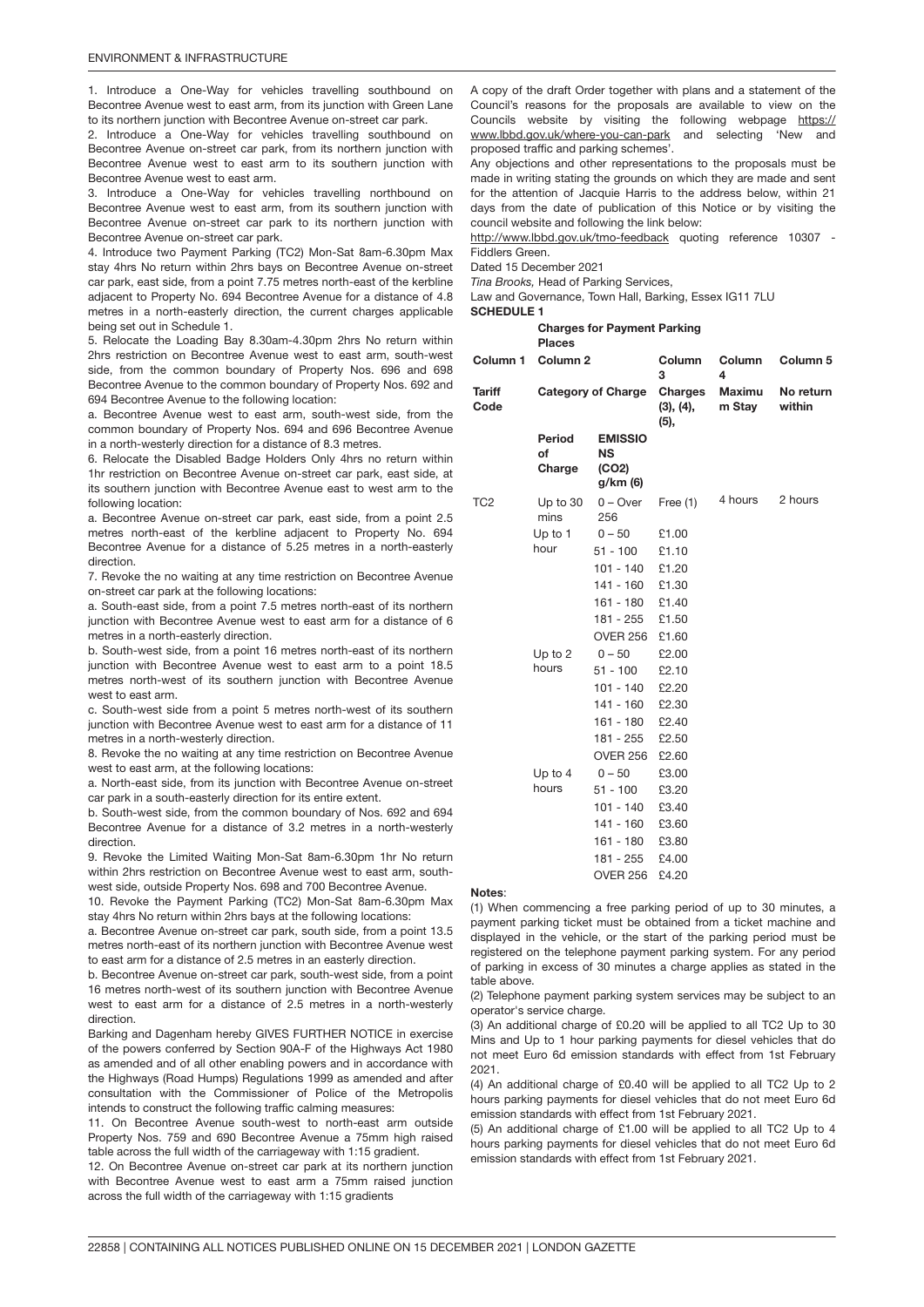(3951100) (6) Tariff Band 1 refers to Emissions (CO2) g/km 0-50, Band 2 refers to Emissions (CO2) g/km 51-100, Band 3 refers to Emissions (CO2) g/km 101-140, Band 4 refers to Emissions (CO2) g/km 141-160, Band 5 refers to Emissions (CO2) g/km 161-180, Band 6 refers to Emissions (CO2) g/km 181-255, Band 7 refers to Emissions (CO2) g/km Over 256.

### ROYAL BOROUGH OF GREENWICH ROAD TRAFFIC REGULATION ACT 1984 – SECTION 14(1) TEMPORARY TRAFFIC RESTRICTIONS – STOWAGE AND GONSON STREET

1. NOTICE IS HEREBY GIVEN that the Council of the Royal Borough of Greenwich intends to make an Order to prevent danger to the public under Section 14(1) of the Road Traffic Regulation Act 1984. 2. The effect of the Order would be to temporarily:

(a) prevent all motor vehicles from entering Stowage, between approximately 8.5 metres and 51 metres east of the eastern kerb-line of Deptford Green;

(b) remove a 10.5-metre DG CPZ permit holders parking place on the north side of Stowage, opposite and east of the vehicular access located to the west of Bellerbys College and replace it with 'at any time' waiting restrictions; and

(c) remove the 15.5-metre free parking place on the east side of Gonson Street, located between approximately 9 metres and 24.5 metres south of Stowage, and replace it with a DG CPZ permit holders parking place.

3. The Order would come into force on 23rd December 2021 and will remain in force for 18 months.

4. Queries concerning these works should be directed to traffic.team@royalgreenwich.gov.uk quoting reference 12-21 Stowage. Interim Assistant Director, Transport and Sustainability,

The Woolwich Centre, 35 Wellington Street, SE18 6HQ.

Dated 15th December 2021

(3951101)

(3951105)

# ROYAL BOROUGH OF GREENWICH

### ROAD TRAFFIC REGULATION ACT 1984 – SECTION 14(1) TEMPORARY TRAFFIC RESTRICTIONS – PARK VISTA, MAZE HILL, CIRCULAR WAY AND HA HA ROAD

1. NOTICE IS HEREBY GIVEN that the Council of the Royal Borough of Greenwich intends to make an Order to prevent danger to the public under Section 14(1) of the Road Traffic Regulation Act 1984. 2. The effect of the Order would be to temporarily:

(a) prohibit motor vehicles proceeding in Circular Way from entering into Ha Ha Road at its junction with Ha Ha Road;

(b) prohibit motor vehicles proceeding in Ha Ha Road from entering into Circular Way at its junction with Circular Way;

(c) prohibit motor vehicles proceeding in Maze Hill from entering into Park Vista at its junction with Park Vista; and

(d) prohibit motor vehicles proceeding in Park Vista from entering into Maze Hill at its junction with Maze Hill.

3. The Order would come into force on 23rd December 2021 and will remain in force for 18 months.

4. Queries concerning these works should be directed to traffic.team@royalgreenwich.gov.uk quoting reference 12-21 Park Vista.

Interim Assistant Director, Transport and Sustainability,

The Woolwich Centre, 35 Wellington Street, SE18 6HQ.

Dated 15th December 2021

ROYAL BOROUGH OF GREENWICH

### THE GREENWICH (FREE PARKING PLACES, LOADING PLACES AND WAITING, LOADING AND STOPPING RESTRICTIONS) (AMENDMENT NO. \*) ORDER 202\* THE GREENWICH (CHARGED FOR-PARKING PLACES) (AMENDMENT NO. \*) ORDER 202\*

### 1. NOTICE IS HEREBY GIVEN that the Council of the Royal Borough of Greenwich (hereinafter referred to as "the Council") proposes to make the above-mentioned Orders under sections 6, 45, 46, 49, 124 and Part IV of Schedule 9 of the Road Traffic Regulation Act 1984, as amended.

2. The general effect of the Orders would be to:

a) make permanent the 'at any time' waiting restrictions in the lengths of road referred to in the Schedule to this Notice;

b) update the map tiles attached to The Greenwich (Free Parking Places, Loading Places and Waiting, Loading and Stopping Restrictions) Consolidation Order 2018 and The Greenwich (Charged-For Parking Places) Consolidation Order 2018 so as to reflect the provisions referred to in sub-paragraph (a).

3. A copy of the proposed Orders and other documents can be viewed by emailing Parking-Design@royalgreenwich.gov.uk (quoting reference 21-12 Kenilworth Gardens).

4. Further information may be obtained by emailing Parking-Design@royalgreenwich.gov.uk.

5. Any person who wishes to object to or make other representations about the proposed Orders, should send a statement in writing by 5th January 2021, specifying the grounds on which any objection is made by email to Parking-Design@royalgreenwich.gov.uk (quoting reference 21-12 Kenilworth Gardens).

6. Persons objecting to the proposed Orders should be aware that in view of current access to information legislation, this Council would be legally obliged to make any comments received in response to this notice, open to public inspection.

Interim Assistant Director, Transport and Sustainability, The Woolwich Centre, 35 Wellington Street, SE18 6HQ

Dated 15th December 2021

### SCHEDULE – LENGTHS WHERE 'AT ANY TIME' WAITING RESTRICTIONS WILL BE LOCATED

(3951103) Crown Woods Lane: both sides, for 10 metres south-east of Kenilworth Gardens; and Kenilworth Gardens: (a) the north-west side, between 9.7 metres and 37.7 metres south-west of Shooters Hill; and (b) the south-east side, for 10.5 metres south-west of Crown Woods Lane.

### ROYAL BOROUGH OF GREENWICH THE GREENWICH (CHARGED-FOR PARKING PLACES) (AMENDMENT NO. \*) ORDER 202\*

1. NOTICE IS HEREBY GIVEN that the Council of the Royal Borough of Greenwich proposes to make the above-mentioned Order under sections 45, 46, 49 and 124 of and Part IV of Schedule 9 to the Road Traffic Regulation Act 1984, as amended.

2. The general effect of the Order will be to:

(a) add the following to a list of 'car free' developments which are ineligible for parking permits, unless a resident or business user of that property is a disabled person's badge holder:

(i) No. 183 (Flats 1, 3 and 4) Eastcombe Avenue;

(ii) No. 95 Thames Street, this property will also be removed from the list of properties eligible for parking permits;

(iii) No. 10 (Flats 1 to 6) Norway Street;

(iv) No. 1 (Flats 1 to 4), 1A and 1B Charlton Road, and amend the list of properties eligible for parking permits so only Flat 5 at No.1 Charlton Road is eligible for permits;

(v) No. 61 Devonshire Drive (previously No. 55 Guildford Grove which is no longer an address);

(vi) Nos. 35 (Flats G01-G02, 101-104, 201-204, 301-305, 401-405 & 501-504 Tolhurst Apartments), 36, 37 and 38 (Flats B01-B03, Flats G01-G04, 101-107, 201-207, 301-307, 401-406 & 501-505 Kennard Apartments) Artillery Place, Nos. 36 to 38 Artillery Place will be removed from the list of properties eligible for parking permits;

(vii) No. 24 (Flats 1-5) Anglesea Avenue (previously No.1 Anglesea Mews which is no longer an address);

(viii) No. 273A (Flats 1-3) and 273B Greenwich High Road (previously the HSBC building between No. 273 and 275 Greenwich High Road);

(b) add No. 63 Devonshire Drive (previously No. 55 Guildford Grove which is no longer an address) to a list of properties where a property is only eligible for business permits and tradesman's permits, unless a resident or business user of that property is a disabled person's badge holder.

3. A copy of the proposed Order and other documents can be viewed by emailing Parking-Design@royalgreenwich.gov.uk (quoting reference 21-12 Permit Eligibility).

4. Further information may be obtained by emailing Parking-Design@royalgreenwich.gov.uk.

5. Any person who wishes to object to or make other representations about the proposed Order, should send a statement in writing by 5th January 2022, specifying the grounds on which any objection is made by email to Parking-Design@royalgreenwich.gov.uk (quoting reference 21-12 Permit Eligibility).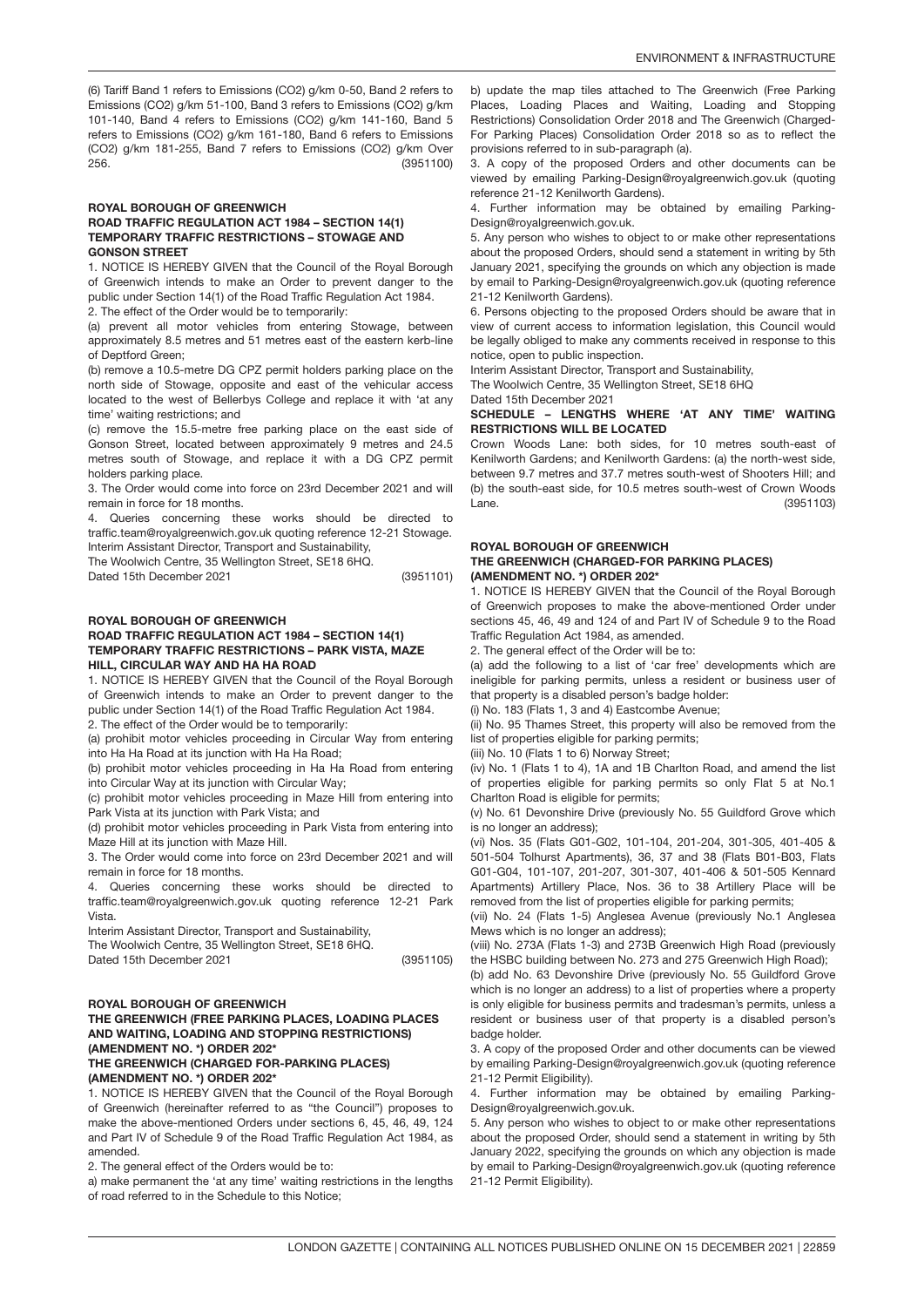6. Persons objecting to the proposed Order should be aware that in view of current access to information legislation, this Council would be legally obliged to make any comments received in response to this notice, open to public inspection.

Interim Assistant Director, Transport and Sustainability The Woolwich Centre, 35 Wellington Street, SE18 6HQ Dated 15th December 2021

(3951116)

### ROYAL BOROUGH OF GREENWICH THE GREENWICH (FREE PARKING PLACES, LOADING PLACES AND WAITING, LOADING AND STOPPING RESTRICTIONS) (AMENDMENT NO. 64) ORDER 2021 THE GREENWICH (CHARGED FOR-PARKING PLACES)

(AMENDMENT NO. 65) ORDER 2021

1. NOTICE IS HEREBY GIVEN that the Council of the Royal Borough of Greenwich (hereinafter referred to as "the Council") has made the above-mentioned Orders under sections 6, 45, 46, 49, 124 and Part IV of Schedule 9 of the Road Traffic Regulation Act 1984, as amended. The Orders will come into operation on 16th December 2021.

2. The general effect of the Orders would be to:

a) introduce an electric vehicle charging parking place on the northeast side of Ludham Close, outside No. 2, for 4.5 metres;

b) introduce double yellow line 'at any time' waiting restrictions on: i) Red Lion Lane, both sides, from its junction with Shooters Hill to a point 10 metres north of that;

ii) Highbrook Road, both sides, from a point 7 metres northwest of its junction with Carnbrook Road to a point 6 metres southeast of that junction;

iii) Carnbrook Road, northwest side, from a point 7 metres northeast of its junction with Highbrook Road to a point outside the shared boundary of Nos. 5 and 5a;

iv) Carnbrook Road, southeast side, from a point 7 metres northeast of its junction with Highbrook Road to a point 15 metres southeast of that junction:

c) update the map tiles attached to The Greenwich (Free Parking Places, Loading Places and Waiting, Loading and Stopping Restrictions) Consolidation Order 2018 and The Greenwich (Charged-For Parking Places) Consolidation Order 2018 so as to reflect the provisions referred to in sub-paragraphs (a) and (b).

3. Further information about the proposed Orders may be obtained by emailing parking\_design@royalgreenwich.gov.uk.

4. The Orders and other documents giving more detailed particulars of the Orders can be viewed by emailing parking\_design@royalgreenwich.gov.uk requesting electronic copies.

5. If any person wishes to question the validity of the Orders or of any of the provisions contained therein on the grounds that they are not within the powers conferred by the Road Traffic Regulation Act 1984, or that any requirement of that Act or of any instrument made under that Act has not been complied with, that person may, within six weeks from the date on which the Orders were made, apply for that purpose to the High Court.

Interim Assistant Director, Transport and Sustainability,

The Woolwich Centre, 35 Wellington Street, SE18 6HQ Dated 15th December 2021

DEPARTMENT FOR TRANSPOR<mark>T</mark> HIGHWAYS ACT 1980 THE CORNWALL COUNCIL (ST AUSTELL TO A30 LINK ROAD)

(CLASSIFIED ROAD) (SIDE ROADS) ORDER 2020

THE SECRETARY OF STATE for Transport hereby gives notice that on 7 December 2021 he has confirmed, with modifications, the above Order which was made by Cornwall Council under sections 14 and 125 of the Highways Act 1980 and which, as confirmed, authorises the Council to –

a) improve highways:

b) stop up highways;

c) construct new highways;

d) stop up private means of access to premises; and

e) provide new means of access to premises,

all on or in the vicinity of the route of the classified road known as the St Austell to A30 Link Road which the Council are proposing to construct and improve from its junction with Stannary Road (A391), the road between Stannary Road and Carthew (B3274) and the road between Stannary Road and Great Treverbyn Roundabout (A391), generally northwards for a distance of 6,740 metres to tie-in with the Old A30 (C0120).

COPIES of the above-mentioned Order and associated plans may be inspected at:

1. Alun Griffiths Site Offices, Edgcumbe Road, Roche, St Austell PL26 8JH. Monday to Friday 9.00am to 5.00pm excluding Bank and Public Holidays by prior appointment only. Please email paul.shaw@alungriffiths.co.uk or call 07977 280415 to book an appointment.

2. [https://www.cornwall.gov.uk/transport-and-streets/roads](https://www.cornwall.gov.uk/transport-and-streets/roads-highways-and-pavements/major-highway-schemes/st-austell-to-a30-link/)[highways-and-pavements/major-highway-schemes/st-austell-to-a30](https://www.cornwall.gov.uk/transport-and-streets/roads-highways-and-pavements/major-highway-schemes/st-austell-to-a30-link/) [link/](https://www.cornwall.gov.uk/transport-and-streets/roads-highways-and-pavements/major-highway-schemes/st-austell-to-a30-link/)

ANY PERSON aggrieved by or desiring to question the validity of any provision within the Order on the grounds that it is not within the powers of the above Act or that any requirement or regulation made has not been complied with, may, within 6 weeks of 15 December 2021, apply to the High Court for the suspension or quashing of the Order or of any provision included.

*G Patrick,* Department for Transport

(3950880) Tyneside House, Skinnerburn Road, Newcastle upon Tyne NE4 7AR Ref: NATTRAN/SW/HAO/235

# LONDON BOROUGH OF HARINGEY

PROPOSED DEDICATED DISABLED PARKING PLACES AND DISABLED PARKING PLACE CHANGES, VARIOUS ROADS, LONDON BOROUGH OF HARINGEY,

THE HARINGEY (FREE PARKING PLACES, LOADING PLACES AND WAITING, LOADING AND STOPPING RESTRICTIONS) (AMENDMENT NO.\*\*\*) ORDER 202\*

THE HARINGEY (CHARGED-FOR PARKING PLACES) (AMENDMENT NO. \*\*\*) ORDER 202\*

– T72

(3951119)

1. Notice is hereby given that the Council of the London Borough of Haringey proposes to make the above-mentioned Orders under sections 6, 45, 46, 49 and 124 of and Part IV of Schedule 9 to the Road Traffic Regulation Act 1984, and of all other powers.

2. The General Effects of the Orders would be:

(i) To convert existing Disabled Parking Bays to Dedicated Disabled Permit Holders Only Parking Bays, operating at any time, whilst also extending them to measure 6.6 metres in length, outside the following properties in the London Borough of Haringey;

| 5 Wargrave  | 10 Ashby    | 15 Boreham   | 16 Vartry Road, |
|-------------|-------------|--------------|-----------------|
| Avenue, N15 | Road, N15   | Road, N22    | N <sub>15</sub> |
| 18 Burghley | 21 Gaskell  | 32 Myddleton | 33              |
| Road, N8    | Road, N6    | Road, N22    | Commonwealth    |
|             |             |              | Road, N17       |
| 39 Grand    | 43 Dongola  | 53 Ladysmith | 85 Risley       |
| Avenue, N10 | Road, N17   | Road, N17    | Avenue, N17     |
| 117 Sylvan  | 126 Risley  | 134 Higham   |                 |
| Avenue, N22 | Avenue, N17 | Road, N17    |                 |

(ii)To implement Dedicated Disabled Parking Bays, operating at any time, measuring a length of 6.6 metres, outside (unless stated otherwise) the following properties in the London Borough of Haringey;

| 3 Gospatrick<br>Road, N17   | Alongside 9<br><b>Tower Terrace</b><br>on Parkland<br>Road, N22 | 6 Arnold Road.<br>N <sub>15</sub>     | 8 Pulford Road.<br>N <sub>15</sub>       |
|-----------------------------|-----------------------------------------------------------------|---------------------------------------|------------------------------------------|
| 11 Boreham                  | Koblenz House                                                   | Opposite 27                           | 27 Thirlmere                             |
| Road, N22                   | on Newland<br>Road, N8                                          | Marriott Road.<br>N <sub>10</sub>     | Road, N10                                |
| 27 Thirlmere<br>Road, N10   |                                                                 | 34 Thirlmere<br>Road, N <sub>10</sub> | 41 Hermitage<br>Road, N4                 |
| 54 Gospatrick<br>Road, N17  | 54 Winchelsea<br>Road, N17                                      | 41 Devonshire<br>Hill Lane, N17       | 57 Meads<br>Road, N22                    |
| 70 Hornsey<br>Park Road, N8 | 62 Barrenger<br>Road, N10                                       | 69 Stirling<br>Road, N22              | Opposite 82<br>Muswell Hill<br>Road, N10 |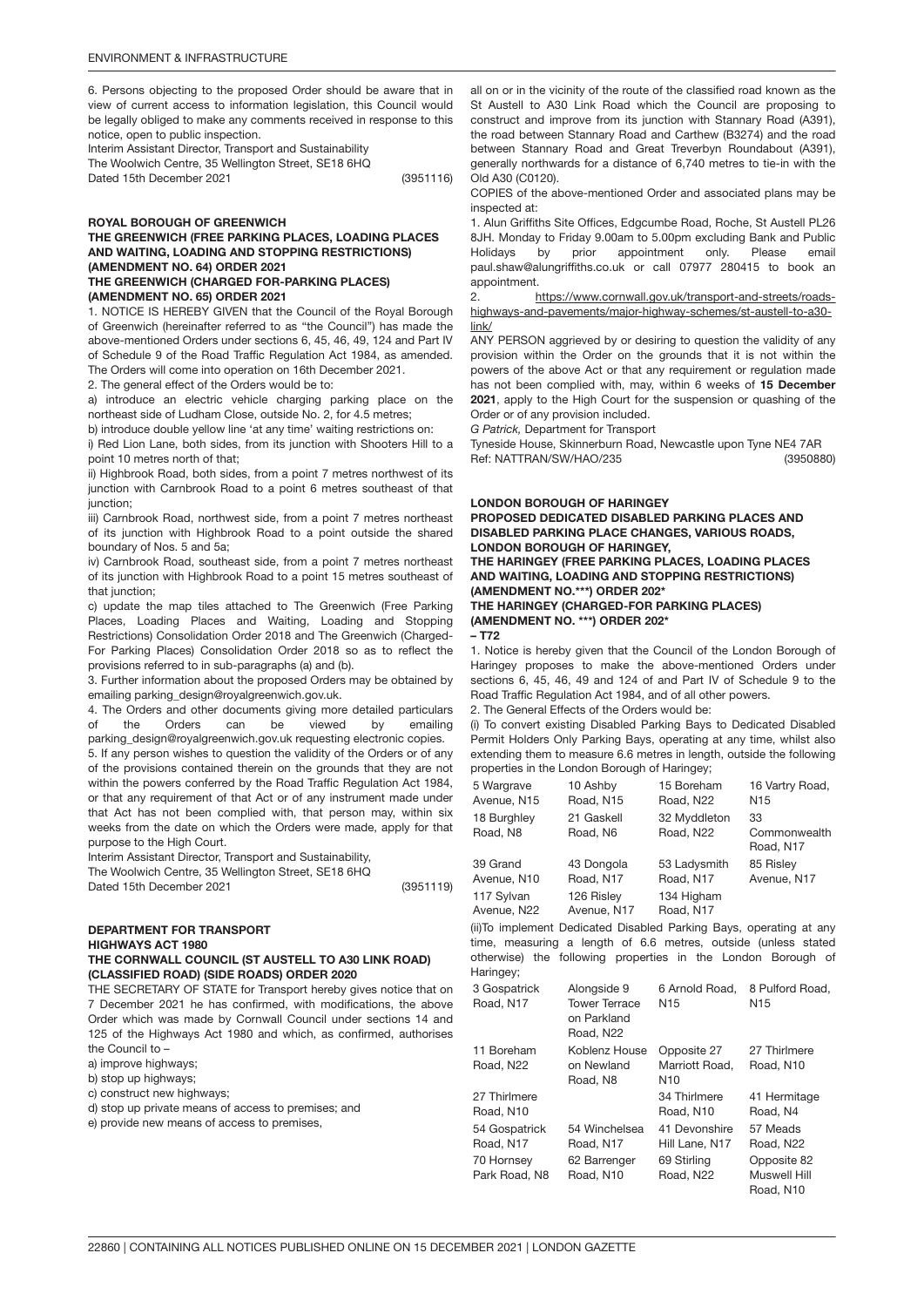| 101 Holcombe<br>Road, N17                        | 231 Lymington<br>Avenue, N22                                      | Alongside 299<br>The Roundway<br>on Flexmere<br>Road, N17 | Opposite 352<br>High Road, N15<br>(Within the<br>Somerset Road<br>Off Street car<br>park) |
|--------------------------------------------------|-------------------------------------------------------------------|-----------------------------------------------------------|-------------------------------------------------------------------------------------------|
| Alongside 365<br>High Road, on<br>Truro Road N22 | Alongside 71<br>Northumberlan<br>d Park on<br>Grange Road,<br>N17 | 9 Queens<br>Parade,<br><b>Brownlow</b><br>Road, N11       | Alongside 138<br>Wightman Road<br>On Warham<br>Road, N4                                   |

The Dedicated Disabled Parking Bay would specifically be for the use of the permit holder for which it would be authorised. No other permit or blue badge would be valid for use within the proposed parking place except for the permit for which it was issued.

(iii)To implement Disabled Parking Bays, operating at any time, each measuring a length of 6.6 metres, outside no. 76 and no. 78 Tetherdown, N10, in the London Borough of Haringey;

(iv)To remove the Disabled Parking Bays, operating at any time, at a maximum of 6.6 metres in length, outside or alongside the following properties in the London Borough of Haringey;

| 16 Shropshire | 22 Sandford  | 26 Coleridge  | 27 Marriott  |
|---------------|--------------|---------------|--------------|
| Road, N22     | Avenue, N22  | Road, N8      | Road, N10    |
| 30 Woodside   | 33 Rathcoole | 50 Stanmore   | 60 Victoria  |
| Road, N22     | Avenue, N8   | Road, N15     | Road, N22    |
| 142 Boundary  | 164 Dowsett  | 207 Tower     | Opposite 26  |
| Road, N22     | Road, N17    | Gardens Road. | Grange Road, |
|               |              | <b>N17</b>    | N17          |

(v) To revoke the relevant underlying Controlled Parking Zone, Pay By Phone and Loading restrictions at the locations mentioned in Section 2(i) to 2(iii) of this notice.

(vi) To implement the relevant surrounding Controlled Parking Zone restrictions at the locations mentioned in Section 2(v) of this notice.

4. Copies of the proposed Orders and of the Council's statement of reasons for making the Orders and plans showing the location and effects of the Orders may be inspected during normal office working hours, by appointment, until the end of a period of 6 weeks from the date on which the Orders are made or the Council decides not to make the Orders, at the reception desk, Alexandra House, 10 Station Road, Wood Green, N22 7TR or can be viewed online at www.haringey.gov.uk/traffic\_orders.

5. Any person desiring to object to the proposed Orders or make other representation should send the grounds for their objection and/or representation in writing to the Traffic Management Group, Alexandra House, 5th Floor, 10 Station Road, Wood Green, N22 7TR or to Traffic.Orders@haringey.gov.uk quoting reference 'T-72' by Wednesday the 5th January 2022.

Date: Wednesday the 15th December 2021

*Ann Cunningham,*

Head of Highways and Parking

(3951099)

### LONDON BOROUGH OF HARINGEY LOADING BAY – WATERMEAD WAY N17 THE HARINGEY (FREE PARKING PLACES, LOADING PLACES AND WAITING, LOADING AND STOPPING RESTRICTIONS) (AMENDMENT NO.25) ORDER 2021 T62

Notice is hereby given that the Council of the London Borough of Haringey on 10th December 2021 has made the above mentioned Orders under sections 6 and 124 of and Part IV of Schedule 9 to the Road Traffic Regulation Act 1984, as amended.

The general effect of the Orders would be: To remove the existing double yellow lines (No Waiting at Any Time restrictions) and introduce a 24hr loading bay on the west side of Watermead Way N17 to be located 31.5 metres south west of the boundary line between Cannon Factory and Berol Yard, south west for 56 metres.

Date of operation: The Order will come into operation on 16th December 2021.

Further details: Copies of the Orders referred to above, plans which indicate the locations and effects of the Orders, and of a Statement of Reasons for making the Orders, may be inspected at the reception desk, Alexandra House, 10 Station Road, Wood Green, N22 7TR or can be viewed online, within six weeks of the date on which the Orders were made, or can be viewed online from the date of enforcement at<https://streets.appyway.com/haringey>

Application to the high court: Any person desiring to question the validity of the Orders or of any provision contained therein on the grounds that it does not comply with the relevant powers of the Road Traffic Regulation Act 1984, as amended or that any of the relevant requirements thereof or of any relevant regulations made there under have not been complied with in relation to the Orders may, within six weeks of the date on which the Orders were made, make application for the purpose to the High Court.

Dated: 15th December 2021 *Ann Cunningham,*

Head of Highways & Parking

(3951097)

### LONDON BOROUGH OF HOUNSLOW

PROPOSED CHANGES TO ACCESS RESTRICTION TIMES – GROVE PARK ROAD, HARTINGTON ROAD, STRAND-ON-THE-GREEN AND THAMES ROAD, CHISWICK A. THE LONDON BOROUGH OF HOUNSLOW (PRESCRIBED

ROUTE) (2018, NO.2) (AMENDMENT NO.\*\*) ORDER 20\*\*

1. The Council of the London Borough of Hounslow proposes to make the above-mentioned Order under the Road Traffic Regulation Act 1984.

2. The general effect of the proposed order would be to amend the hours of the existing access only restriction on Grove Park Road (between its junctions with Grove Park Terrace and Thames Road), Strand-on-the-Green and Thames Road, and the permit holders only access restriction on Hartington Road (south of Chiswick Quay). It is proposed to change the hours of the above restrictions from "at any time" to 8am to 7pm, Mondays to Saturdays.

3. Documents giving further information of the proposed Order can be viewed for a period of 28 days from the date of this Notice online at hounslow.gov.uk by typing in the term "traffic notices" in the search bar.

4. Any person wishing to object to the proposed Order should send a statement in writing, stating the grounds of the objection, to the Assistant Director for Traffic, Transport & Parking, Hounslow Council, Hounslow House, 7 Bath Road, Hounslow, Middlesex TW3 3EB or by email to trafficorders@hounslow.gov.uk quoting the reference TMO/ P039/21, to be received by no later than Wednesday, 12 January 2022.

Dated 15 December 2021

*Jefferson Nwokeoma*

Assistant Director for Traffic, Transport & Parking

Parking Restrictions within Bus Lanes

A. The London Borough of Hounslow (Waiting and Loading Restriction) (Amendment No.297) Order 2021

B. The London Borough of Hounslow (Brentford Inner Core) (Parking Places) (Amendment No.2) Order 2021

1. The London Borough of Hounslow hereby gives notice that on 13 December 2021 it made the above Order under the Road Traffic Regulation Act 1984. The Order will come into operation on 16 December 2021.

2. The general effect of the Order will be to make permanent the experimental amendment to waiting restrictions in Chiswick High Road, Heston Road, and London Road, Isleworth, to match revised bus lane hours.

3. Documents giving further information of the Order can be viewed for a period of six weeks from the date of this Notice online at hounslow.gov.uk by typing in the term "traffic notices" in the search bar.

4. Any person desiring to question the validity of the Order or any provision contained therein on the grounds that they are not within the relevant powers of the Road Traffic Regulation Act 1984, or that any of the relevant regulations made thereunder have not been complied with in relation to the Order may, within six weeks of the date on which the Order was made, make an application for the purpose to the High Court.

(3951114)

Dated 15 December 2021

Jefferson Nwokeoma

Assistant Director for Traffic, Transport & Parking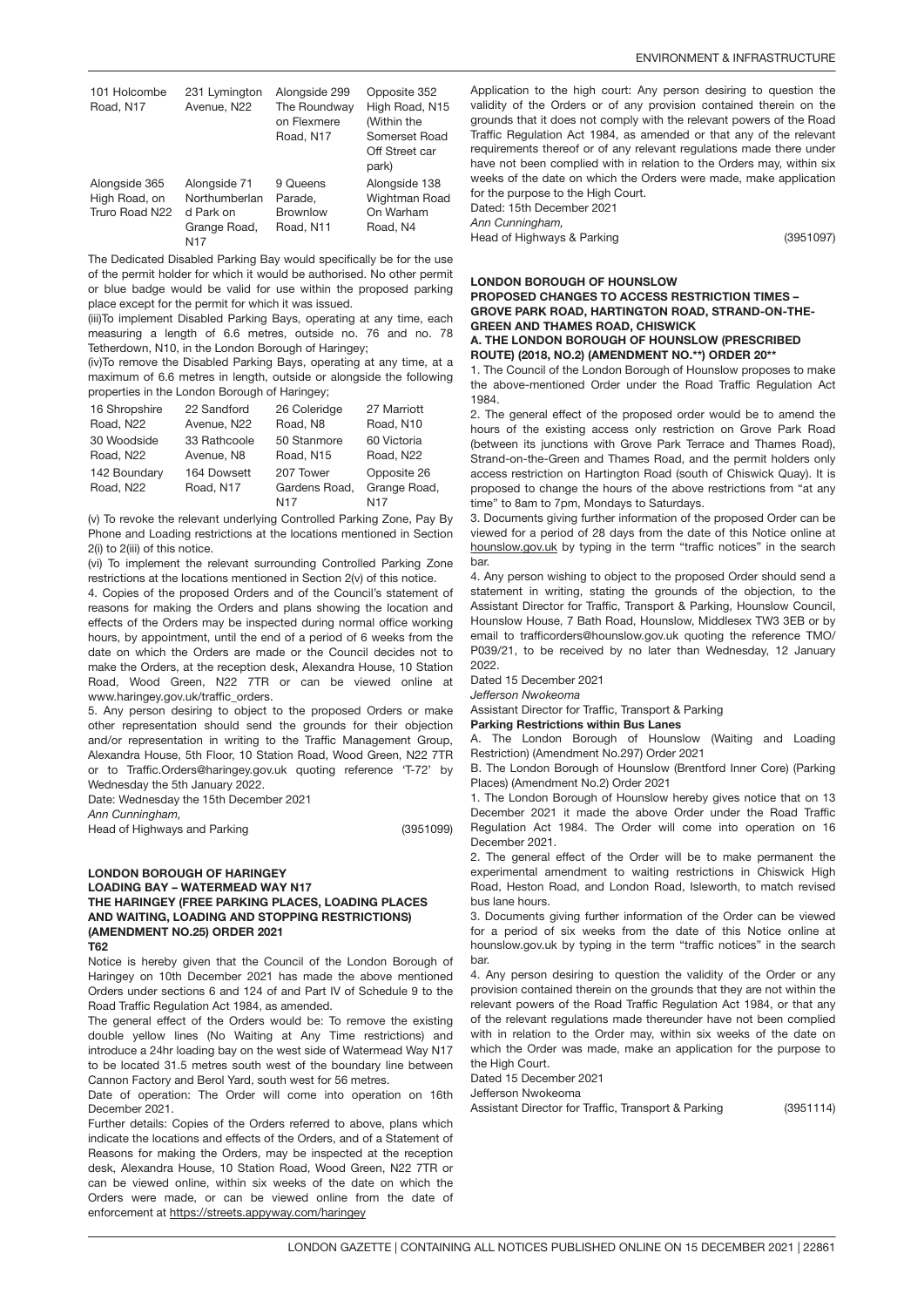### KINGSTON UPON HULL CITY COUNCIL HIGHWAYS ACT 1980 SECTION 116 AND TWELFTH SCHEDULE

NOTICE is hereby given that the Kingston upon Hull City Council, the local highway authority, intends to apply to the Magistrates Court sitting at the Law Courts, Market Place, Kingston upon Hull, at 10.30am on the Monday 31st January 2022 for an Order that the footway between 55 Durham Street and 72 Mersey Street, Kingston upon Hull, be stopped up on the ground that it is no longer necessary for public use.

The effect of the proposed Order is shown on a plan deposited at the Reception and Enquiry Office, Kingston upon Hull City Council, The Guildhall, Alfred Gelder Street, Kingston upon Hull HU1 2AA (ref: Legal Services/JGO/155826) where it may be inspected free of charge at all reasonable hours.

Dated the 15th December 2021

*Ian Anderson*

Director of Legal Services and Partnerships

(3950879) Legal Services, The Guildhall, Alfred Gelder Street, Kingston upon Hull HU1 2AA

# LONDON BOROUGH OF EALING

### TWO WAY WORKING IN A LENGTH OF CHURCH ROAD ACTON THE EALING (PRESCRIBED ROUTES) (NO. 175) TRAFFIC ORDER 2021

### THE EALING (CYCLE LANE) (NO.17) TRAFFIC ORDER 2021

1. NOTICE IS HEREBY GIVEN that the London Borough of Ealing Council, on the 14th December 2021 made the above-mentioned Orders under sections 6 and 124 of and Part IV of Schedule 9 to the Road Traffic Regulation Act 1984 as amended by the Local Government Act 1985.

2. The general effect of the Orders will be to remove the one-way working in Church Road, Acton between Avenue Road and a point 72 metres north of Avenue Road and return this length of the road to 2 way working. The contra flow cycle path will be removed, and the carriageway widened in this length of Church Road.

3. The Orders, which will come into operation on 16th December 2021, other documents giving more detailed particulars of the Orders, are available by e-mail from trafficnotices@ealing.gov.uk or by inspection at Customer Services Reception, Perceval House, 14-16 Uxbridge Road W5 2HL between 9:00am and 4:45pm on Monday to Friday, until the 25th January 2022.

4. Any person desiring to question the validity of either of the Orders or of any provision contained therein on the grounds that it is not within the relevant powers of the Road Traffic Regulation Act 1984 or that any relevant requirements thereof or any relevant regulations made thereunder has not been complied with in relation to the Order may make application for the purpose to the High Court by the 25th January 2022.

Dated 15th December 2021

*Tony Singh*

Head of Highways

(3951115) (The officer appointed for this purpose)

### LONDON BOROUGH OF ENFIELD AMENDMENT TO THE OPERATIONAL TIMES OF PEDESTRIAN AND CYCLE ZONES AROUND SCHOOLS

Further information may be obtained on the project page [https://](https://letstalk.enfield.gov.uk/schoolstreets) [letstalk.enfield.gov.uk/schoolstreets](https://letstalk.enfield.gov.uk/schoolstreets)

1. NOTICE IS HEREBY GIVEN that the Council of the London Borough of Enfield (the Council) propose to make The Enfield (Prescribed Routes) (No. \*) Traffic Order 202\* under sections 6 and 124 of and Part IV of Schedule 9 to the Road Traffic Regulation Act 1984, as amended.

2. The general effect of the Orders referred to in paragraph 1 of this Notice would be to amend the operational times of existing pedestrian and cycle zones around schools as detailed in the Schedule to this Notice.

3. A copy of the proposed Order and of the Council's statement of reasons for proposing to make the Order can be inspected at the Town Library, 66 Church Street, Enfield EN2 6AX, Monday to Fridays 9am – 5pm inclusive, or online at: [https://new.enfield.gov.uk/services/](https://new.enfield.gov.uk/services/roads-and-transport/traffic-management-orders/) [roads-and-transport/traffic-management-orders/](https://new.enfield.gov.uk/services/roads-and-transport/traffic-management-orders/) Copies of the notice, draft order and Statement of reasons can also be obtained by calling the above telephone number, or by emailing traffic@enfield.gov.uk or by writing to Traffic and Transportation (quoting reference TG1488 Civic Centre, Silver Street, Enfield, Middlesex, EN1 3XD.

4. Any person desiring to object to the proposed Order, or make any other representations in respect of it should send a statement in writing to that effect, and in the case of an objection stating the grounds thereof, to the Head of Traffic and Transportation, the Civic Centre, Silver Street, Enfield, Middlesex, EN1 3XD, quoting the reference TG1488, by 12th January 2022.

5. Under the Local Government (Access to Information) Act 1985, any letter you write to the Council in response to this Notice may, upon written request, be made available to the press and to the public, who would be entitled to take copies of it if they so wished.

Dated 15th December 2021

*David B Taylor*

Head of Traffic and Transportation

# **SCHEDULE**

Lengths of road that will be pedestrian and cycle zones between the hours detailed below

| Pedestrian and<br>cycle zone              | <b>Streets or lengths</b><br>of street to be<br>included                                                                                                                                                                                                   | <b>Proposed hours of</b><br>operation                   |
|-------------------------------------------|------------------------------------------------------------------------------------------------------------------------------------------------------------------------------------------------------------------------------------------------------------|---------------------------------------------------------|
| George Spicer<br><b>Primary School</b>    | Sketty Road EN1,<br>from outside Nos.<br>62/64 Sketty Road<br>to its junction with<br>Clydach Road                                                                                                                                                         | 8:30am to 9:15am<br>and 2:45pm to<br>3:35 <sub>pm</sub> |
| <b>Hazelbury Primary</b><br>School        | Westerham Avenue<br>N9, from its junction<br>with Orpington<br>Gardens to its<br>junction with<br>Haselbury Road                                                                                                                                           | 8:25am to 9:00am<br>and 2:55pm to<br>3:35 <sub>pm</sub> |
| Keys Meadow<br><b>Primary School</b>      | Tysoe Avenue EN3,<br>from the roundabout<br>outside Nos. 1 to 6<br>Horizon House (No.<br>107) Tysoe Avenue<br>to the northern<br>extremities of Tysoe<br>Avenue                                                                                            | 8:20am to 9:10am<br>and 3:00pm to<br>3:40pm             |
| Kingfisher Hall<br><b>Primary School</b>  | The Ride EN3, from<br>its junction with<br>Collinwood Avenue<br>to its junction with<br><b>Cowland Avenue</b>                                                                                                                                              | 8:00am to 9:00am<br>and 2:30pm to<br>3:30 <sub>pm</sub> |
| Lavender Primary<br>School                | <b>Hawthorn Grove</b><br>EN2, from outside<br>No. 40 Hawthorn<br>Grove to the south-<br>eastern extremity of<br>Hawthorn Grove:<br>and Lavender Road<br>EN2, from its<br>junction with<br>Rosemary Avenue to<br>its junction with<br><b>Hawthorn Grove</b> | 8:30am to 9:05am<br>and 3:00pm to<br>3:30 <sub>pm</sub> |
| St Paul's C of E<br><b>Primary School</b> | Ringwood Way N21,<br>from its junction with<br><b>Station Road to</b><br>outside No. 38<br>Ringwood Way                                                                                                                                                    | 8:30am to 9:00am<br>and 3:15pm to<br>$3:45$ pm          |
| <b>Worcesters Primary</b><br>School       | Goat Lane EN1, from<br>its junction with<br>Holbrook Close to<br>outside No. 90 Goat<br>Lane; and Garnault                                                                                                                                                 | 8:20am to 9:00am<br>and 3:00pm to<br>3:40pm             |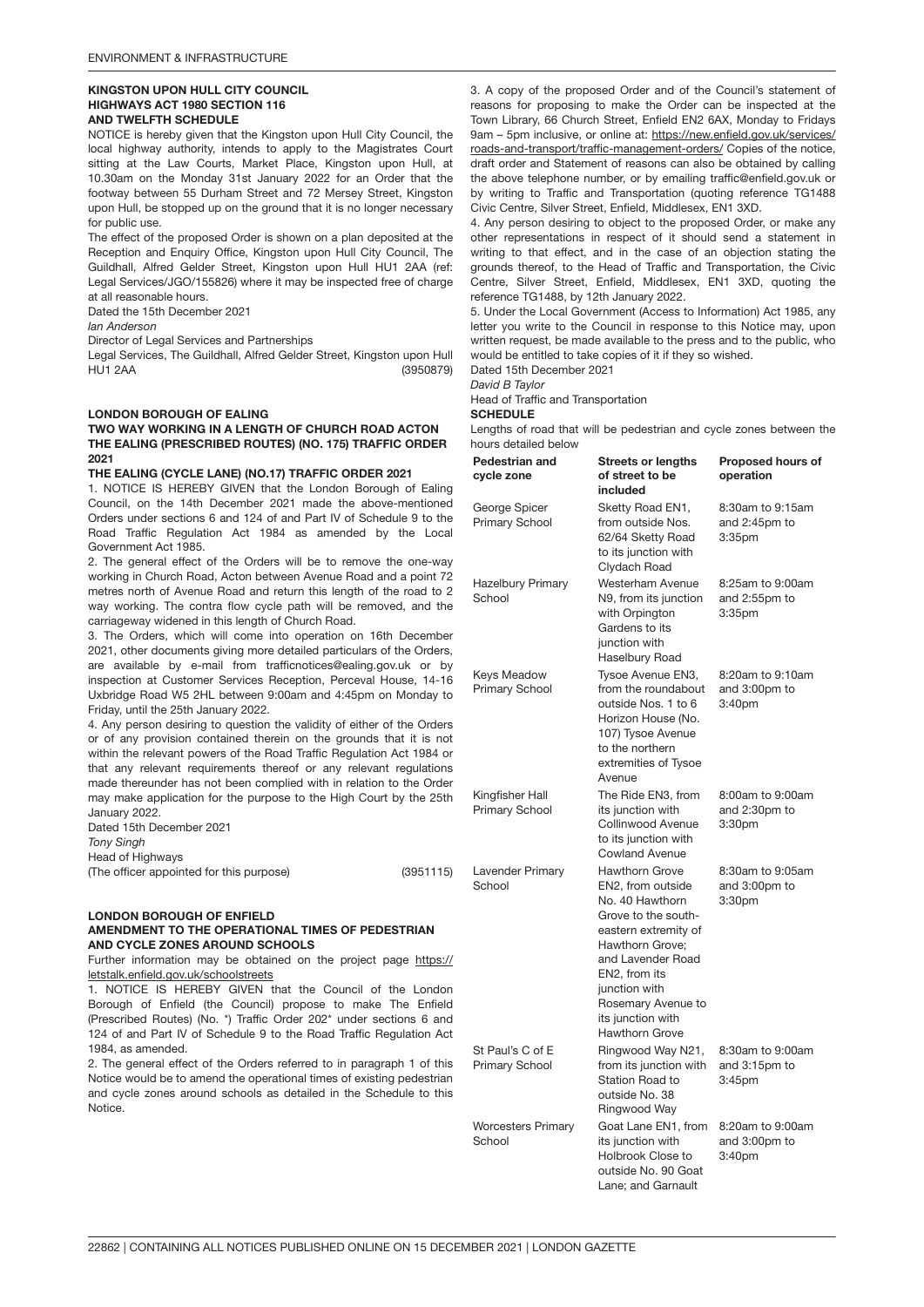(3951104)

Pedestrian and cycle zone

Streets or lengths of street to be included Proposed hours of operation Road EN1, from its junction with St. George's Road to its junction with Goat Lane

(3951096)

LONDON BOROUGH OF NEWHAM

DESIGNATION OF DISABLED RESIDENT PARKING PLACES THE NEWHAM (EAST HAM) (DISABLED RESIDENT PARKING PLACES) (SPECIAL PARKING AREA) (NO. 1, 2005) (AMENDMENT NO. 23) ORDER 2021

THE NEWHAM (EAST HAM SOUTH WEST) (DISABLED RESIDENT PARKING PLACES) (NO. 1, 2017) (AMENDMENT NO. 6) ORDER 2021

THE NEWHAM (GREEN STREET NORTH) (DISABLED RESIDENT PARKING PLACES) (NO. 2, 2013) (AMENDMENT NO. 11) ORDER 2021

THE NEWHAM (MONEGA) (DISABLED RESIDENT PARKING PLACES) (NO. 1, 2011) (AMENDMENT NO. 14) ORDER 2021 THE NEWHAM (PRINCE REGENT) (DISABLED RESIDENT PARKING PLACES) (NO. 1, 2014) (AMENDMENT NO. 11) ORDER 2021

THE NEWHAM (STRATFORD) (DISABLED RESIDENT PARKING PLACES) (NO. 1, 2014) (AMENDMENT NO. 12) ORDER 2021 THE NEWHAM (FREE PARKING PLACES) (DISABLED PERSONS) (PERMIT PARKING PLACES) (SPECIAL PARKING AREA) (NO. 1, 1997) (AMENDMENT NO. 26) ORDER 2021

1. NOTICE IS HEREBY GIVEN that the Council of the London Borough of Newham on 13 December 2021 made the above mentioned Orders under Sections 6 and 124 of and Part IV of Schedule 9 to the Road Traffic Regulation Act 1984, as amended.

2. The general effect of the disabled resident parking places Orders will be to designate disabled resident parking places for use only by persons who are resident within the East Ham, East Ham South West, Green Street North, Monega, Prince Regent, Stratford and Upton Park Controlled Parking Zones (CPZs), who meet the current criteria for provision of parking places for disabled persons and who display disabled resident parking permits on their vehicles. Certain other vehicles may wait in the parking places in certain circumstances, e.g. to load or unload goods or pick up or set down passengers. Parking places will be designated outside each of the following locations:-

East Ham Controlled Parking Zone – Nos. 38/40 Burges Road E6; Nos. 194/196 Caulfield Road E6; Nos. 16/18 Gladstone Avenue E12; Nos. 34/36/38 Heigham Road E6 (2 wheels on the footway) and Northfield Road E6 (adjacent to the flank wall of No. 169 Burges Road E6);

East Ham South West Controlled Parking Zone – Nos. 73/75 Brooks Avenue E6; Nos. 142/144 Hatherley Gardens E6 (2 wheels on the footway) and Nos. 9/11 Monmouth Road E6;

Green Street North Controlled Parking Zone – Nos. 26/28/30 Beauchamp Road E7; Nos. 33/35 Dunbar Road E7; Nos. 52/54 Gower Road E7; Grosvenor Road E7 (adjacent to the flank wall of No. 134 Green Street E7); Nos. 56/58/60 Halley Road E7; No. 93 Kitchener Road E7; Nos. 39/41 Monega Road E7; Nos. 41/43 Monega Road E7; Nos. 33/35 Ratcliff Road E7; Nos. 54/56/58 St. George's Road E7; No. 55 St. George's Road E7; Nos. 1/3 Sherrard Road E7; Nos. 65/67 Sherrard Road E7; Nos. 43/45 Strone Road E7 and Nos. 53/55/57 Studley Road E7;

Monega Controlled Parking Zone – Nos. 166/168/170 Monega Road E7; Nos. 308/310/312 Monega Road E12; Nos. 26/28/30 Nigel Road E7; Nos. 180/182/184 Sherrard Road E7; Nos. 204/206/208 Sherrard Road E7; Nos. 282/284/286 Sherrard Road E12 and Nos. 160/162 Shrewsbury Road E7;

Prince Regent Controlled Parking Zone – Nos. 98/100 Ravenscroft Road E16;

Stratford Controlled Parking Zone – No. 57 Broadway E15 (all wheels on the footway); No. 15 Wilmer Lea Close E15 and the road known as Doran Walk which leads from Jupp Road West to the parking area lying to the north-east of James Riley Point (opposite No. 1 Doran Walk);

Upton Park Controlled Parking Zone – Nos. 37/39/41 St. George's Avenue E7.

3. Copies of the Orders, which will come into force on 17 December 2021, and documents giving more detailed particulars of the Orders are available for inspection during normal office hours at Newham Dockside, 1000 Dockside Road E16 2QU, by telephoning 020 3373 6415 or emailing traffic.orders@newham.gov.uk, for a period of six weeks from the date on which the Orders were made.

4. If any person wishes to question the validity of any of the Orders or of any of their provisions on the grounds that it or they are not within the powers conferred by the Act, or that any requirement of the Act or of any instrument made under the Act has not been complied with, that person may, within six weeks from the date on which the Order is made, apply for the purpose to the High Court. Dated 15 December 2021

*JAMIE COOKE*

Director of Highways, Transportation & Parking

# LONDON BOROUGH OF NEWHAM

### DESIGNATION AND REVOCATION OF DISABLED RESIDENT PARKING PLACES

THE NEWHAM (BECKTON) (DISABLED RESIDENT PARKING PLACES) (NO. 1, 2008) (AMENDMENT NO. 10) ORDER 2021 THE NEWHAM (BECKTON) (PARKING PLACES) (NO. 1, 2008) (AMENDMENT NO. 11) ORDER 2021

THE NEWHAM (BECKTON) (DISABLED RESIDENT PARKING PLACES) (NO. 1, 2017) (AMENDMENT NO. 3) ORDER 2021 THE NEWHAM (BECKTON) (PARKING PLACES) (NO. 1, 2017) (AMENDMENT NO. 8) ORDER 2021

THE NEWHAM (FOREST GATE NORTH) (DISABLED RESIDENT PARKING PLACES) (NO. 1, 2016) (AMENDMENT NO. 6) ORDER 2021

THE NEWHAM (FOREST GATE NORTH) (PARKING PLACES) (NO. 1, 2016) (AMENDMENT NO. 13) ORDER 2021

THE NEWHAM (MARKET STREET) (DISABLED RESIDENT PARKING PLACES) (NO. 1, 2012) (AMENDMENT NO. 19) ORDER 2021

### THE NEWHAM (MARKET STREET) (PARKING PLACES) (NO. 1, 2012) (AMENDMENT NO. 18) ORDER 2021

1. NOTICE IS HEREBY GIVEN that the Council of the London Borough of Newham on 13 December 2021 made the above mentioned Orders under Sections 6, 45, 46, 49 and 124 of and Part IV of Schedule 9 to the Road Traffic Regulation Act 1984, as amended.

2. The general effect of the disabled resident parking places Orders will be to:

(a) designate disabled resident parking places for use only by persons who are resident within the Beckton, Forest Gate North and Market Street Controlled Parking Zones (CPZs), who meet the current criteria for provision of parking places for disabled persons and who display disabled resident parking permits on their vehicles. Certain other vehicles may wait in the parking places in certain circumstances, e.g. to load or unload goods or pick up or set down passengers. Parking places will be designated outside each of the following locations:-

Beckton Controlled Parking Zone – Bessie Lansbury Close E6 (the south-east side, 10.5 metres north-east of the north-eastern kerb-line of East Ham Manor Way) and No. 23 Devalls Close E6;

Forest Gate North Controlled Parking Zone – No. 2 Bective Road E7; Nos. 13/15 Station Road E7; Nos. 46/48 Stracey Road E7 and Nos. 48/50 Wellington Road E7;

Market Street Controlled Parking Zone – No. 164 Central Park Road E6; No. 33 Ernald Avenue E6; No. 156 Haldane Road E6; Nos. 30/32 Hockley Avenue E6; Nos. 93/95 Market Street E6 and No. 38 Southchurch Road E6; and

(b) revoke redundant disabled resident parking places from outside the following locations:

Beckton Controlled Parking Zone – No. 26 Alison Close E6; No. 8 Bessie Lansbury Close E6; No. 31 Campion Close E6; Parry Avenue E6 (outside No. 32 Strait Road E6) and No. 62 Winsor Terrace E6;

Forest Gate North Controlled Parking Zone – No. 8 Strode Road E7; No. 54 Tower Hamlets Road E7 and No. 87 Tower Hamlets Road E7;

Market Street Controlled Parking Zone – No. 178 Central Park Road E6; No. 202 Central Park Road E6; No. 300 Central Park Road E6; No. 430 Central Park Road E6; No. 156 Henniker Gardens E6; No. 33 High Street South E6; No. 48 High Street South E6; No. 47 Hockley Avenue E6; No. 21 Howard Road E6; No. 59 Kimberley Avenue E6; No. 26 Mafeking Avenue E6; No. 109 Market Street E6 and No. 25 St. Bartholomew's Road E6.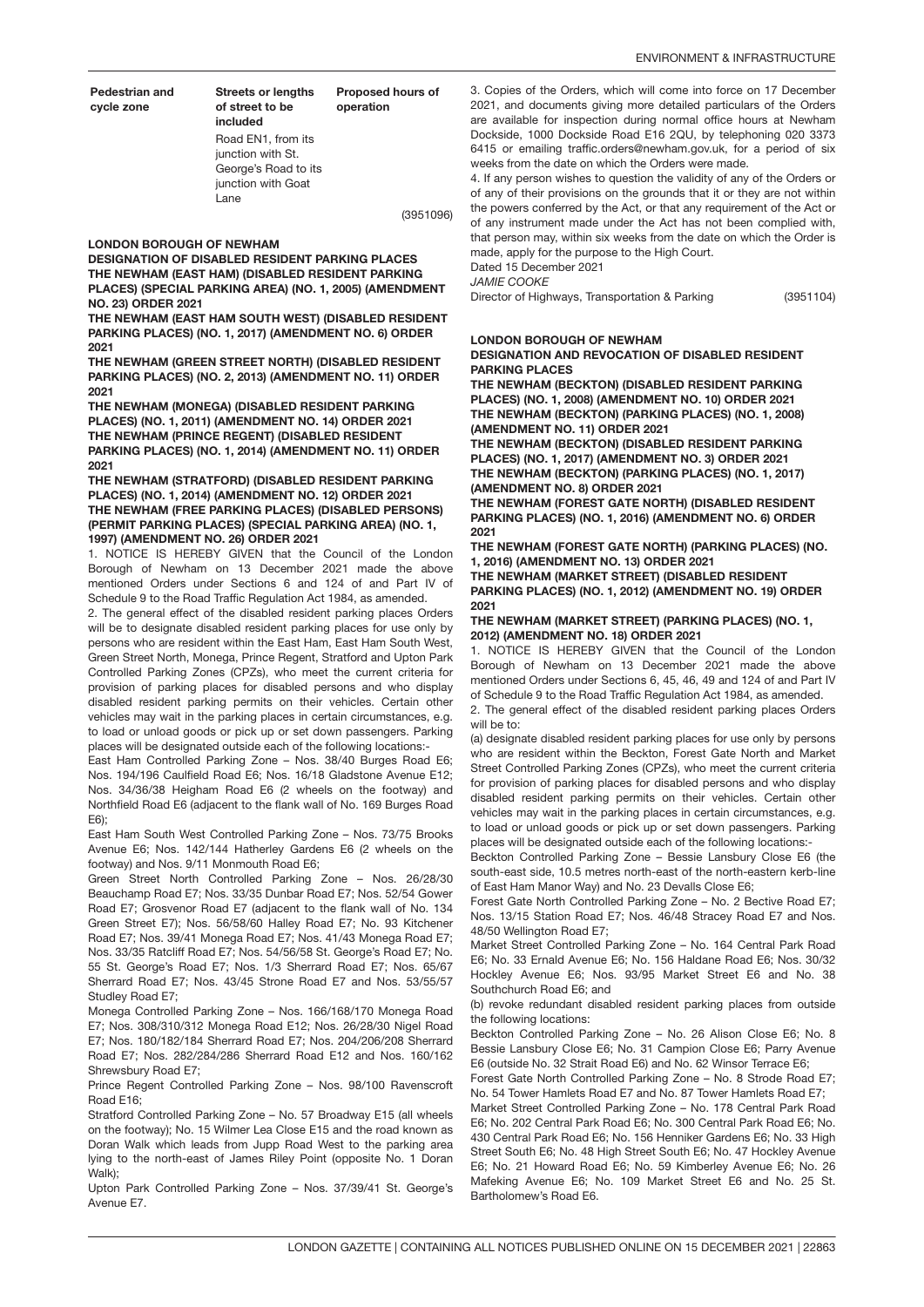3. The general effect of the Parking Places Orders will be to amend the designation of existing parking places so as to take account of the removal of redundant disabled resident parking places as set out in paragraph 2(b) above.

4. Copies of the Orders, which will come into force on 17 December 2021, and documents giving more detailed particulars of the Orders are available for inspection during normal office hours at Newham Dockside, 1000 Dockside Road E16 2QU, by telephoning 020 3373 6415 or emailing traffic.orders@newham.gov.uk, for a period of six weeks from the date on which the Orders were made.

5. If any person wishes to question the validity of any of the Orders or of any of their provisions on the grounds that it or they are not within the powers conferred by the Act, or that any requirement of the Act or of any instrument made under the Act has not been complied with, that person may, within six weeks from the date on which the Order is made, apply for the purpose to the High Court.

Dated 15 December 2021

*JAMIE COOKE*

Director of Highways, Transportation & Parking

(3951098)

### ROYAL BOROUGH OF GREENWICH ROAD TRAFFIC REGULATION ACT 1984 – SECTION 14(1) TEMPORARY TRAFFIC RESTRICTIONS - IVOR GROVE, CASTLEFORD AVENUE, INVICTA ROAD, SIEBERT ROAD, INDUS ROAD AND NIGERIA ROAD

1. NOTICE IS HEREBY GIVEN that the Council of the Royal Borough of Greenwich intends to make an Order to prevent danger to the public under Section 14(1) of the Road Traffic Regulation Act 1984.

2. The effect of the Order would be to temporarily prohibit any motorised vehicle entering certain streets near the schools listed below during Monday - Friday 8:00 - 9:30am and 3:00 - 4:00pm, during term time:

a) Wyborne School;

i) Ivor Grove for its entire length;

ii) Castleford Avenue for its entire length;

b) Invicta School;

i) Invicta Road for its entire length;

ii) Siebert Road for its entire length;

c) Charlton Manor School;

i) Indus Road from its junction with Hornfair Road to its junction with Charlton Dene;

ii) Nigeria Road for its entire length.

3. The above restrictions would only apply at such times and to such extent as shall be indicated by the placing or covering of the appropriate traffic signs.

4. The Order would come into force on 23rd December 2021 and will remain in force for 18 months.

5. Queries concerning these works should be directed to traffic.team@royalgreenwich.gov.uk quoting reference 12-21 School Streets.

Interim Assistant Director, Transport and Sustainability,

The Woolwich Centre, 35 Wellington Street, SE18 6HQ.

(3951102) Dated 15th December 2021

### ROYAL BOROUGH OF GREENWICH ROAD TRAFFIC REGULATION ACT 1984 – SECTION 14(1) TEMPORARY TRAFFIC RESTRICTIONS – PALMERSTON CRESCENT

1. NOTICE IS HEREBY GIVEN that the Council of the Royal Borough of Greenwich intends to make an Order to facilitate carriageway works under Section 14(1) of the Road Traffic Regulation Act 1984.

2. The effect of the Order would be to temporarily suspend all parking restrictions and prohibit vehicles from waiting on the east side of Palmerston Crescent from outside No. 51 to No. 81.

3. The above restrictions would only apply at such times and to such extent as shall be indicated by the placing or covering of the appropriate traffic signs.

4. The Order would come into force on 23rd December 2021 and, although works are expected to finish earlier, will remain in force for 18 months.

5. Queries concerning these works should be directed to traffic.team@royalgreenwich.gov.uk quoting reference 12-21 Palmerston Crescent.

Interim Assistant Director, Transport and Sustainability, The Woolwich Centre, 35 Wellington Street, SE18 6HQ Dated 15th December 2021

(3951118)

# ROYAL BOROUGH OF GREENWICH

THE GREENWICH (FREE PARKING PLACES, LOADING PLACES AND WAITING, LOADING AND STOPPING RESTRICTIONS) (AMENDMENT NO. \*) ORDER 202\* THE GREENWICH (CHARGED FOR-PARKING PLACES) (AMENDMENT NO. \*) ORDER 202\*

THE GREENWICH (PRESCRIBED ROUTES) (NO. \*) ORDER 202\*

1. NOTICE IS HEREBY GIVEN that the Council of the Royal Borough of Greenwich (hereinafter referred to as "the Council") proposes to make the above-mentioned Orders under sections 6, 45, 46, 49, 124 and Part IV of Schedule 9 of the Road Traffic Regulation Act 1984, as amended.

2. The general effect of the Orders would be:

a) to prohibit all vehicles, except from cycles, licensed traders with a valid permit and emergency services from entering into, exiting from or proceeding in Duke Humphrey Road from its junction with Charlton Way to its southern end located north of Shooters Hill Road, which will be enforced by a series of bollards located on Duke Humphrey Road at its junction with Charlton Way;

b) to introduce a parking bay for licensed traders with a valid permit only on Duke Humphrey Road, northeast side, approximately 12 metres southeast of its junction with Charlton Way;

c) to update the map tiles attached to The Greenwich (Free Parking Places, Loading Places and Waiting, Loading and Stopping Restrictions) Consolidation Order 2018 and The Greenwich (Charged-For Parking Places) Consolidation Order 2018 so as to reflect the provisions referred to in sub-paragraphs (b) above.

3. A copy of the proposed Orders and other documents can be viewed by emailing Traffic.Team@royalgreenwich.gov.uk (quoting reference 21-12 Blackheath Gate).

4. Further information may be obtained by emailing Traffic.Team@royalgreenwich.gov.uk.

5. Any person who wishes to object to or make other representations about the proposed Orders, should send a statement in writing by 14th January 2022, specifying the grounds on which any objection is made by email to Traffic.Team@royalgreenwich.gov.uk (quoting reference 21-12 Blackheath Gate).

6. Persons objecting to the proposed Orders should be aware that in view of current access to information legislation, this Council would be legally obliged to make any comments received in response to this notice, open to public inspection.

Interim Assistant Director, Transport and Sustainability The Woolwich Centre, 35 Wellington Street, SE18 6HQ Dated 15th December 2021

(3951117)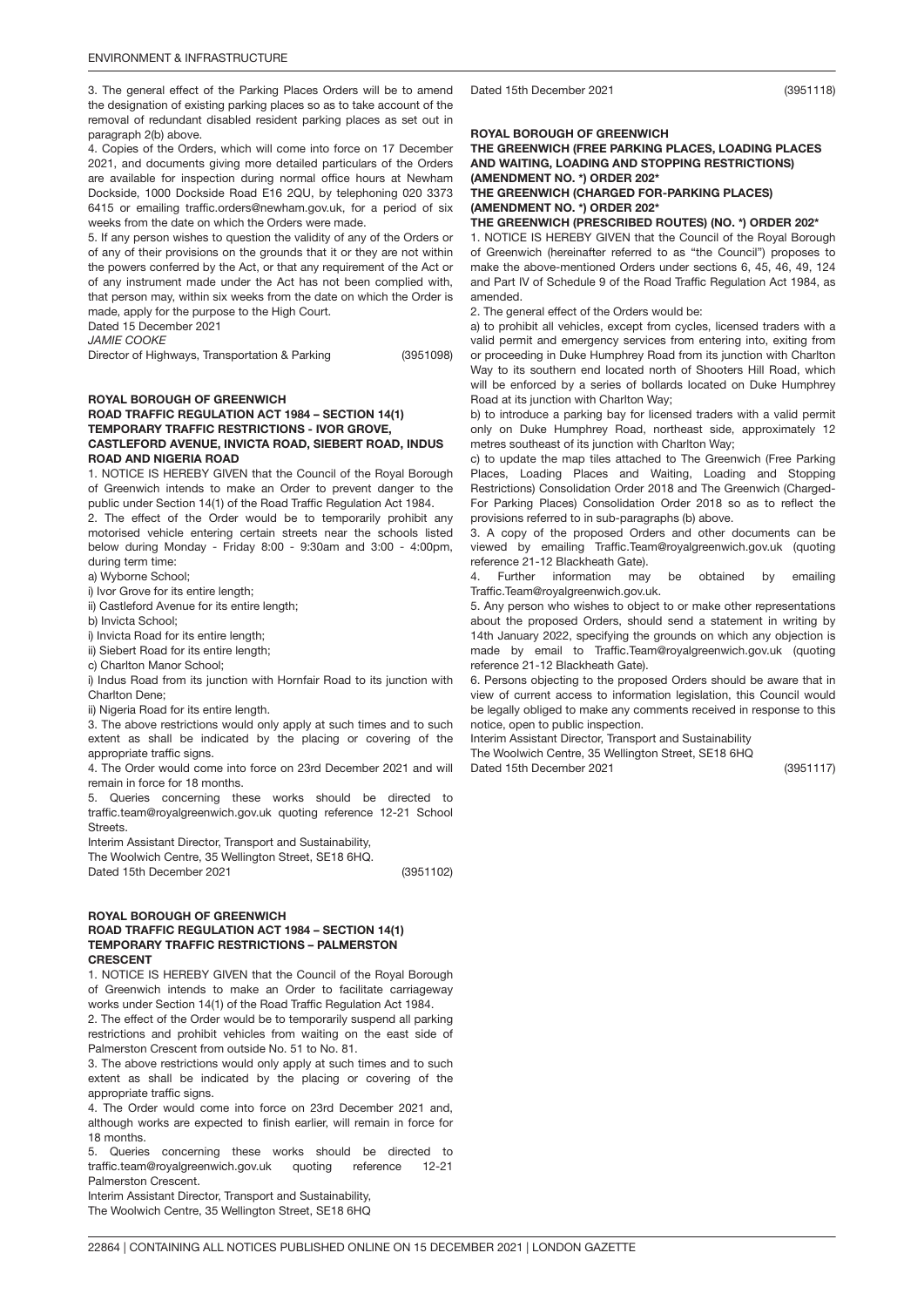# <span id="page-14-0"></span>OTHER NOTICES

# COMPANY LAW SUPPLEMENT

The Company Law Supplement details information notified to, or by, the Registrar of Companies. The Company Law Supplement to *The London, Belfast and Edinburgh Gazette* is published weekly on a Tuesday.

These supplements are available to view at https:// www.thegazette.co.uk/browse-publications.

(3725407) Alternatively use the search and filter feature which can be found here https://www.thegazette.co.uk/all-notices on the company number and/or name.

# MISSING BENEFICIARY

(3946756) The Late Tony Basil George of Welling, Kent. If anyone knows the whereabouts of any family members of the Late Tony Basil George please could they contact Dunn & Baker Solicitors, 38 High Street, Cullompton, Devon, EX15 1AE. Telephone number: 01884 33818 Ref: MM/100096/4/GEORGE.

### LONDON BOROUGH OF HARINGEY REPORT OF LOCAL GOVERNMENT AND SOCIAL CARE **OMBUDSMAN**

The Local Government and Social Care Ombudsman has issued a report following its investigation of a complaint about London Borough of Haringey. The complaint was about Occupational Therapy on behalf of Education & Children's Services. The Ombudsman found that there had been fault on the part of the Council, and this had caused injustice to the complainant.

London Borough of Haringey has agreed to take action which the Ombudsman regards as providing a satisfactory remedy for the complaint.

(3951034) Copies of the report will be available on request by email at corporate.feedback@haringey.gov.uk for a period of three weeks from today. Anyone is entitled to request copies of the report or extracts from it. Copies will be supplied free of charge.

# SEACROFT GOLF LINKS COMPANY LIMITED

Following the Notice published in the Edition of the Gazette dated 22 October 2021, the Company gives notice to all shareholders that the Company hereby exercises its rights to acquire by compulsory purchase the shares of all non-playing members on or after 1 February 2022. By Order of the Board.

*Susan Turner* (Company Secretary)

(3951035) Company No: 00066982

# BARONY TITLES

TAKE NOTICE that exclusive hereditary rights derived from the following title:

Feudal Barony Title of Lavendon, Buckinghamshire have been conveyed to Marcus Tyler Ewert-Johns and Crystal Ewert-Johns of Vancouver, British Columbia, Canada on the 8th December 2021.

It should be noted that the right to the title has been created by legal process, not through a re-grant or re-establishment by the Crown.

All enquiries to Manorial Counsel Limited, Welton Pumping Station, Watford Road, Welton, Northamptonshire NN11 2NE

(3951030) Solicitors acting; Hatton Solicitors, 1 Sheaf Street, Daventry, Northamptonshire, NN11 4AA. SRA number 125364 (ref Hatton's) as agents for and on behalf of Manorial Counsel Limited England and Wales 8464518 Welton Pumping Station, Watford Road, Welton, Northamptonshire NN11 2NE.

# LORDSHIP TITLES

TAKE NOTICE that exclusive hereditary rights derived from the following title:

Manorial Lordship Title of Wille or Wyld, Hampstead Norris Parish, Berkshire have been conveyed to Marcus Tyler Ewert-Johns and Crystal Ewert-Johns as trustees for Natasha Sophia Ewert-Johns until her 18th birthday of Vancouver, British Columbia, Canada on the 8th December 2021.

It should be noted that the right to the title has been created by legal process, not through a re-grant or re-establishment by the Crown.

All enquiries to Manorial Counsel Limited, Welton Pumping Station, Watford Road, Welton, Northamptonshire NN11 2NE

(3951031) Solicitors acting; Hatton Solicitors, 1 Sheaf Street, Daventry, Northamptonshire, NN11 4AA. SRA number 125364 (ref Hatton's) as agents for and on behalf of Manorial Counsel Limited England and Wales 8464518 Welton Pumping Station, Watford Road, Welton, Northamptonshire NN11 2NE.

# LORDSHIP TITLES

TAKE NOTICE that exclusive hereditary rights derived from the following title:

Manorial Lordship Title of Durton, Arreton Parish, Isle of Wight, Hampshire have been conveyed to Marcus Tyler Ewert-Johns and Crystal Ewert-Johns as trustees for Karl Marcus Ewert-Johns until his 18th birthday of Vancouver, British Columbia, Canada on the 8th December 2021.

It should be noted that the right to the title has been created by legal process, not through a re-grant or re-establishment by the Crown.

All enquiries to Manorial Counsel Limited, Welton Pumping Station, Watford Road, Welton, Northamptonshire NN11 2NE

(3951033) Solicitors acting; Hatton Solicitors, 1 Sheaf Street, Daventry, Northamptonshire, NN11 4AA. SRA number 125364 (ref Hatton's) as agents for and on behalf of Manorial Counsel Limited England and Wales 8464518 Welton Pumping Station, Watford Road, Welton, Northamptonshire NN11 2NE.

### BLOCK TRANSFER OF INSOLVENCY CASES IN THE HIGH COURT OF JUSTICE

# BUSINESS AND PROPERTY COURTS OF ENGLAND AND WALES INSOLVENCY AND COMPANIES LIST (CHD)

CASE NO: CR-2021-000760

Notice is hereby given that, pursuant to the Order of Deputy Insolvency and Companies Court Judge Schaffer in the High Court of Justice, Business and Property Courts of England and Wales, Insolvency and Companies List (ChD) case number CR-2021-000760 dated 7 May 2021 (the "Order") Edward Terence Kerr ("Mr Kerr") who died on 13 November 2020 was replaced as Office Holder in the insolvency cases listed in the Schedule below by the persons named.

Pursuant to the Order, the persons named also give notice as follows: (i) that creditors and, in the case of Members' Voluntary Liquidations, members have liberty to apply, within 28 days after this notice has been advertised, to vary or discharge the Order;

(ii) that in the case of the Voluntary Liquidations listed in the Schedule, Mr Kerr's release had effect from the time at which notice was given to the Registrar of Companies that he had ceased to hold office:

(iii) that in the case of the Compulsory Liquidations listed in the Schedule, Mr Kerr's release had effect from the time at which notice was given to the Court that he had ceased to hold office:

(iv) that in the case of the Administrations listed in the Schedule, Mr Kerr's discharge from liability in respect of any action of his as administrator had effect from the time at which notice of his death was filed with the Court; and

(v) that in the case of the Bankruptcies listed in the Schedule, Mr Kerr's release had effect from the date of the filing of the notice of his death with the Court (in the case of bankruptcies based on a creditor's petition) and the date of delivery of the notice of his death to the Official Receiver (in the case of bankruptcies based on a debtor's application).

A copy of the Order may be obtained from Boyes Turner LLP, Abbots House, Abbey Street, Reading, RG1 3BD (Ref: PJS/EAP/ 23875-30682)

### **SCHEDULE**

Members' Voluntary Liquidations (Companies) - transfer to Matthew Chadwick

Kimberly-Clark Canada U.K. Holding Limited Hays Commercial Services Limited THMMS Limited Gilfin Property Holdings Limited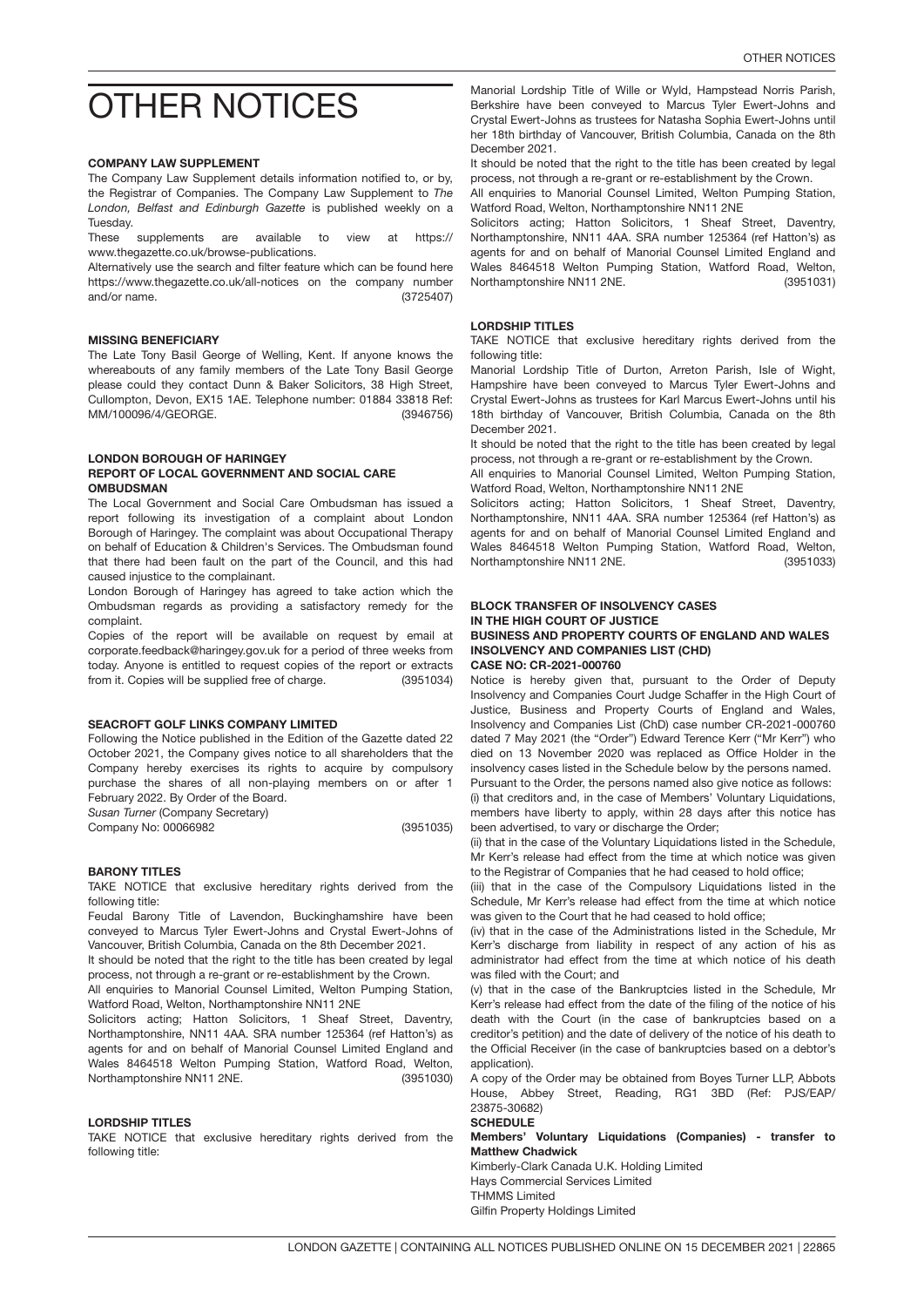### ENVIRONMENT & INFRASTRUCTURE

Rothesay Assurance Limited GIML Limited Genesis Asset Managers International Limited BP West Papua III Limited Charging Solutions Limited Corrigan's Door Limited Campdale Pharmaceuticals Limited Saville's Developments Limited Worldwide Magazine Distribution Limited FMD Limited Sterling Materials Limited Hamsard 3293 Limited BMC Property Limited Outdistance Limited Climaveneta UK Limited Climaveneta Powermaster Limited GPI Realisations Limited (formerly Hanbury Riverside Limited) GPI Realisations Holdings Limited (formerly Hanbury Riverside Holdings Limited) Matrix Medical Properties Limited The Sting Limited Online Media (UK) Limited Matrix Medical Kibworth Limited Prize Ventures Limited ITG Payphones (UK) Limited Belvoir Building Services Limited T D Mechanical Services Limited Pemberton Advisors Limited Ruddle Merz Water Services Limited Norman Hay Plc Members' Voluntary Liquidations (Companies) - transfer to Stacey Brown ATCO Power Generation Ltd. Thames Power Limited N.C.F.C. (Holdings) Limited Kerrison Developments Limited Kerrison Holdings Limited Prestbury 1 Feasibility Limited Prestbury 1 Nominee Limited Prestbury General Partner Limited Mercury Commodities Limited Powermaster Service Limited Powermaster Products Limited Bauer Springs Limited Ruddle Merz Limited Ruddle Merz Holdings Limited Song Thrush Members' Voluntary Liquidations (LLPs) – transfer to Matthew Chadwick Maidstone Property Limited Liability Partnership Prestbury KL LLP Prestbury Brown LLP Maidstone Investment Limited Liability Partnership Members' Voluntary Liquidations (LLPs) – transfer to Stacey Brown Prestbury Two Limited Liability Partnership Yoglenair LLP Creditors' Voluntary Liquidations – transfer to Benjamin Peterson Secure IFA Limited Specialist Electrical Services (South West) Limited J.S. Hay Limited Hollybank Engineering Co. Limited Dosco Overseas Engineering Limited Estoril Construction Ltd Subscan Technology Limited Whitwick Engineering (Coalville) Limited Ewart Chain Ltd Carter Design Group Limited Groundwork Leicester and Leicestershire Limited Tim Neal 2 Limited Paperjacker Ltd Plumline Bespoke Joinery Ltd LCPT East London Small Business Charity Limited East London Small Business Centre Limited Merthyr And Rhondda Cynon Taff Groundwork Trust Creditors' Voluntary Liquidations – transfer to Lee Causer

Fly Receivables Limited (formerly Fly53 Limited) Global Eyes Logistics Limited Southreef Properties Limited Sabotage Limited Independent Energy Generation Limited Railcare Limited Yardley Holland Limited Ardsley House Hotel Limited Zoffany Hotels Limited Forestdale Hotels Limited Water Utility Testing Services Limited (formerly Eurofins Environmental Testing UK Limited) TW Stamping Limited Thomas Walker (U.K.) Limited Independent Energy Resources Limited Scotia Energy Saving Systems Limited ID HVAC & Energy Limited ID Fire & Security Limited Quadriga Concepts Limited Cobra UK Automotive Products Division Limited Datum Construction Limited 2U Logistics Limited HCC Wales Limited Lambert Walker Conservation and Restoration Ltd Bastion Law Ltd EPA Development Partnerships (Alderley Edge) Ltd Brabco 516 Limited Brabco 316 Limited White Building Services Limited First Class Nursery (Lancashire) Limited Ethel Austin Properties Holdings Ltd Ethel Austin Shared Investments Limited New Embrace Limited Granddream Limited Energy Save North-West Limited Purchasing and Materials Management Services Limited Creditors' Voluntary Liquidations – transfer to Ryan Grant Coalway Building Services Limited R & S Realisations 2010 Limited (formerly R & S Fire & Security Limited) Enviromax Climate Solutions Limited Creditors' Voluntary Liquidation – transfer to Mark Thornton Juniper (No.3) Limited (formerly UK Coal Mining Limited) Creditors' Voluntary Liquidation – transfer to Shane Crooks Frank Galliers Limited Creditors' Voluntary Liquidation – transfer to Kerry Bailey CSP Leeds Limited Compulsory Liquidations – transfer to Benjamin Peterson Prymed Limited Business and Property Courts of England & Wales 15132 of 2009 F P Central Limited Business and Property Courts of England & Wales 2902 of 2012 Roseville Plastering Limited Business and Property Courts in Manchester 2032 of 2014 O'Donnell **Developments** Limited Business and Property Courts in Birmingham 6110 of 2014 Oldbylands Limited Business and Property Courts of England & Wales 2909 of 2014 Highdry (South Wales) Limited Business and Property Courts In Leeds 1685 of 2001 Burntree Motor Company Limited Business and Property Courts in Birmingham 6157 of 2012 K G Consulting (UK) Ltd County Court at Derby 761 of 2010 Compulsory Liquidations – transfer to Lee Causer Bright International Training Limited Business and Property Courts in Birmingham 6414 of 2015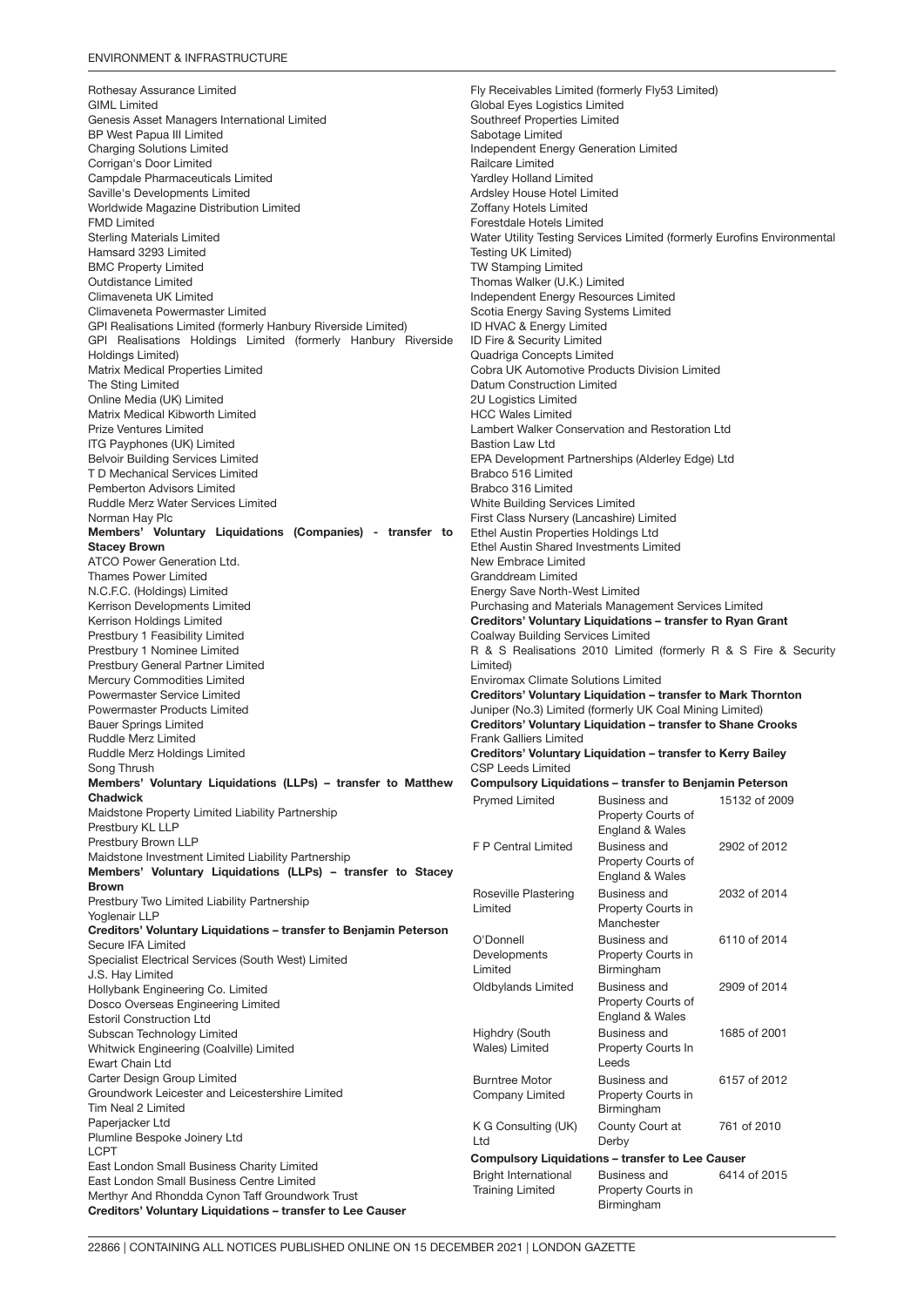| Nixon & Hope Limited                                                                            | <b>Business and</b><br>Property Courts in<br>Birmingham          | 8381 of 2014 |           |
|-------------------------------------------------------------------------------------------------|------------------------------------------------------------------|--------------|-----------|
| Compulsory Liquidation - transfer to Ryan Grant                                                 |                                                                  |              |           |
| <b>Sterling Helicopters</b><br>Limited (also trading<br>as Sterling Aviation)                   | County Court at<br>Norwich                                       | 543 of 2011  |           |
| <b>Compulsory Liquidation - transfer to Mark Thornton</b>                                       |                                                                  |              |           |
| The First Oakapple<br><b>Primary Care</b><br>Partnership                                        | Business and<br>Property Courts in<br>Leeds                      | 1073 of 2012 |           |
| <b>Administrations - transfer to Lee Causer</b>                                                 |                                                                  |              |           |
| Countrywide Homes<br>I imited                                                                   | Business and<br>Property Courts in<br>Birmingham                 | 8110 of 2009 |           |
| Manta BRC Limited                                                                               | <b>Business and</b><br>Property Courts in<br>Manchester          | 2064 of 2019 |           |
| <b>Bankruptcies - transfer to Matthew Chadwick</b>                                              |                                                                  |              |           |
| <b>Robert Francis</b><br>Woolacott                                                              | County Court at<br>Exeter                                        | 799 of 2009  |           |
| James Derek O'Leary                                                                             | <b>Business &amp; Property</b><br>Courts of England<br>and Wales | 5277 of 2012 |           |
| <b>Bankruptcies - transfer to Susan Berry</b>                                                   |                                                                  |              |           |
| David Paul<br>Bressington                                                                       | County Court at<br>Newport (Gwent)                               | 67 of 1995   |           |
| lan Wynn Kelsey                                                                                 | County Court at<br>Canterbury                                    | 115 of 1997  |           |
| Jennifer Brown                                                                                  | County Court at<br>Hastings                                      | 79 of 1000   |           |
| Brian Cunningham<br>Garland t/a Brian<br><b>Garland Electrical</b><br>Engineering<br>Contractor | County Court at<br>Newport (Gwent)                               | 212 of 1993  |           |
| lan John Howes                                                                                  | County Court at<br>Norwich                                       | 799 of 2009  |           |
|                                                                                                 |                                                                  |              | (3951032) |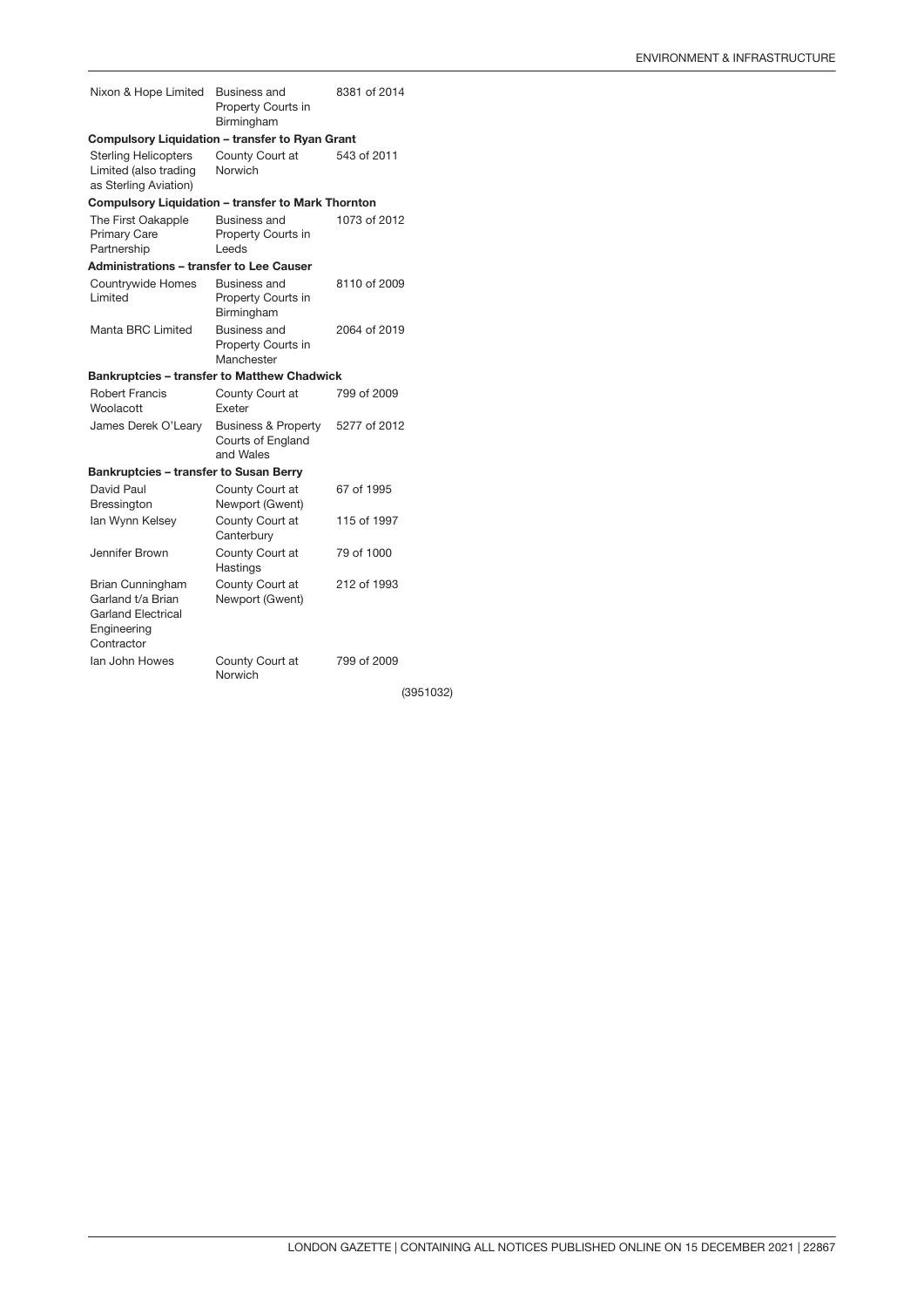# <span id="page-17-0"></span>**MONEY**

# PENSIONS

### NOTICES UNDER THE TRUSTEE ACT 1925 THE H.S.T. FEEDS LIMITED RETIREMENT BENEFITS SCHEME ("THE SCHEME") THE TRUSTEE ACT 1925, SECTION 27

Notice is hereby given under section 27 of the Trustee Act 1925 that the Trustee of the H.S.T. Limited Retirement Benefits Scheme is winding up the Scheme.

The Trustee of the Scheme wish to trace all former members and their beneficiaries who are entitled to benefits under the Scheme and were members of the Scheme and have not been informed of the wind up.

Anyone who believes that he or she is a member of the Scheme but has not already been contacted by the Trustee about the winding-up, or anyone who believes they have any other interest, claim or entitlement in relation to the Scheme but has not already been contacted by the Trustee about the winding-up, should write and provide details of their membership, interest, claim or entitlement to Peter McDonald of PMC Pension Trustees Limited, c/o Broadstone Ltd, Albion Wharf, 19 Albion Street, Manchester, M1 5LN.

When contacting the Trustee please provide full name, any former names by which you may have been known, date of birth and National Insurance number.

(3945393) Details must be sent within two months of the date of the publication of this notice. After the expiry of the two month period the Scheme shall be wound up and the Trustee of the Scheme will have regard only to claims of which they have prior written notice and will not be liable in respect of any person whose claim has not been notified to them in writing within two months of the date of publication of this notice.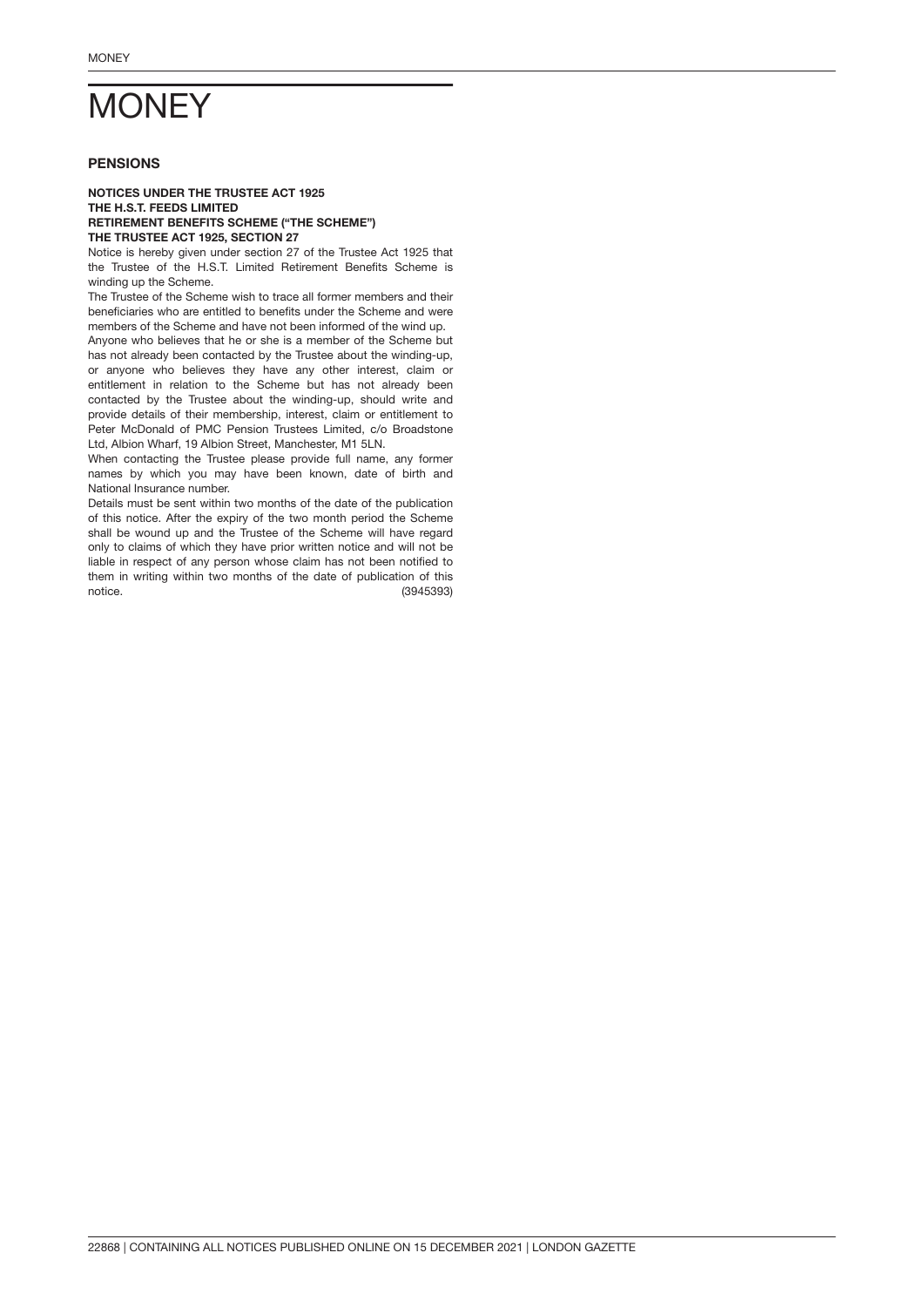# <span id="page-18-0"></span>**COMPANIES**

# CHANGES IN CAPITAL STRUCTURE

### PURCHASE OF OWN SHARES OUT OF CAPITAL VETERINARY BUSINESS DEVELOPMENT LIMITED

(Company Number 02185105)

(the "Company")

Registered office: c/o Peachey & Co LLP, 95 Aldwych, London, WC2B 4JF

Pursuant to section 719 of the Companies Act 2006 (the "2006 Act") Veterinary Business Development Limited (the "Company") hereby gives notice that:

• The Company has approved, by special resolution passed on 8th December 2021, a payment out of capital for the purpose of acquiring 32,961 Ordinary shares of £0.01 each by purchase.

• The amount of the permissible capital payment (as defined in section 710 of the 2006 Act) for the share in question is £400,000.

• The director's statement and the auditor's report required by section 714 of the 2006 Act are available for inspection c/o Peachey & Co LLP, 95 Aldwych, London, WC2B 4JF.

(3950477) • Any creditor of the Company may at any time prior to 12th January 2022 apply to the court under section 721 of the 2006 Act for an order preventing the payment out of capital.

### COMPANIES HOUSE DOCUMENTS

# 3950934 COMPANIES ACT 2006- UNREGISTERED COMPANIES

Notice is hereby given, pursuant to Section 1064 and Section 1077 of the Companies Act 2006 as applied to unregistered companies by the Unregistered Companies Regulations 2009, that in respect of the undermentioned companies, documents of the following description were received by me on the dates indicated.

| Company       | Company                                        | <b>Document</b> | Date of    |
|---------------|------------------------------------------------|-----------------|------------|
| <b>Number</b> | <b>Name</b>                                    | Type            | Receipt    |
| ZC000147      | <b>LANDS</b><br><b>IMPROVEMEN</b><br>T COMPANY | AA              | 01/12/2021 |

*Louise Smyth*

Chief Executive & Registrar of Companies Companies House, Crown Way, Cardiff CF14 3UZ

Corporate insolvency

# NOTICES OF DIVIDENDS

In the High Court of Justice, Business and Property Courts of England and Wales, Insolvency and Companies List (ChD)

Court Number: CR-2020-000686

CAMBRIDGE BROADBAND NETWORKS LIMITED 03879840

In Administration

Registered office: C/o BDO LLP, 5 Temple Square, Temple Street, Liverpool, L2 5RH

Principal trading address: Byron House, Cambridge Business Park, Cowley Road, Cambridge CB4 0WZ

NOTICE IS HEREBY GIVEN pursuant to Rule 14.28 of the Insolvency (England & Wales) Rules 2016 that the Joint Administrators intend to declare a first and interim dividend to the unsecured creditors of the Company within two months of the last date for proving being 12 January 2022.

Creditors who have not yet proved, must send their proof of debt (in the format specified in Rule 14.4 of the Insolvency (England and Wales) Rules 2016), together with supporting evidence, to the Joint Administrators at Business Restructuring, BDO LLP, 5 Temple Square, Temple Street, Liverpool, L2 5RH or to tom.stannett@bdo.co.uk by the last date for proving. No further public advertisement of invitation to prove debts will be given.

In accordance with the provisions of Part 14 of the Insolvency (England and Wales) Rules 2016, a creditor whose debt is a 'small debt' not exceeding £1,000, is deemed to have proved for the purposes of determination and payment of this dividend and is not required to prove their debt as described by this notice unless advised otherwise by the Joint Administrators.

Should a creditor fail to submit their claim by the last date for proving they will be excluded from the benefit of the dividend.

Joint Administrator: *Antony Nygate* (IP number 9237) of BDO LLP, 55 Baker Street, London, W1U 7EU.

Joint Administrator: *Sarah Megan Rayment* (IP number 9162) of BDO LLP, 55 Baker Street, London, W1U 7EU.

Date of Appointment: 06 February 2020

(3950819) For further details contact Jessica Woods at jessica.woods@bdo.co.uk or tom.stannett@bdo.co.uk

# DM REALISATIONS LIMITED

02715504

In Creditors Voluntary Liquidation

Previous Name of Company: Drinkmaster Limited

Registered office: 1 Sovereign Square, Sovereign Street, Leeds, LS1 4DA

Principal trading address: Plymouth Road, Liskeard, PL14 3PG

NOTICE IS HEREBY GIVEN pursuant to Rule 14.28 of the Insolvency Rules (England & Wales) 2016 that the office-holder intends to declare a first and final dividend or distribution. Creditors must send their full names and addresses (and those of their Solicitors, if any), together with full particulars of their debts or claims to the Joint Liquidators at to Interpath Advisory, 1 Sovereign Square, Sovereign Street, Leeds, LS1 4DA, or by email to rose.bevan@interpathadvisory.com by 21 January 2022 ("the last date for proving"). If so required by notice from the Joint Liquidators, either personally or by their Solicitors, Creditors must come in and prove their debts at such time and place as shall be specified in such notice. If they default in providing such proof, they will be excluded from the benefit of any distribution made before such debts are proved.

Joint Liquidator: *Howard Smith* (IP number 9341) of Interpath Advisory, 1 Sovereign Square, Sovereign Street, Leeds, LS1 4DA. Joint Liquidator: *Richard Harrison* (IP number 23330) of Interpath Advisory, 1 St Peter's Square, Manchester, M2 3AE.

Date of Appointment: 20 May 2020

(3950474) For further details contact Rose Bevan on 0191 933 4549

# EFFITAS LIMITED

07565959

(3950934)

Registered office: Beacon, Spaces 4500 Parkway, Solent Business Park, Whiteley, Fareham, Hampshire, PO15 7AZ

Principal trading address: 8 Spur Road, Cosham, Portsmouth, PO6 3EB

Notice is hereby given, pursuant to Rule 14.28 of the INSOLVENCY (ENGLAND AND WALES) RULES 2016, that the Liquidator intends to declare a dividend to unsecured creditors of the Company within the period of two months from the last date for proving specified below.

Creditors who have not yet done so must prove their debts by delivering their proofs (in the format specified in Rule 14.4) to the Liquidator by no later than 13 January 2022 (the last date for proving). Creditors who have not proved their debt by the last date for proving may be excluded from the benefit of this dividend or any other dividend declared before their debt is proved.

In accordance with the provisions of Part 14 of the Insolvency (England and Wales) Rules 2016, a creditor whose debt is a 'small debt' not exceeding £1,000 is deemed to have proved for the purposes of determination and payment of this dividend and is not required to prove their debt as described by this notice unless advised otherwise by the Liquidator.

Date of Appointment: 11 November 2019

Office Holder Details: *Matthew Fox* (IP No. 9325) of Beacon LIP Limited, Spaces 4500 Parkway, Solent Business Park, Whiteley, Fareham, Hampshire, PO15 7AZ

Further details contact: Matthew Fox, Tel: 02380 651 441, Email: mfox@beaconllp.com. Alternative contact: Beth Killick, Email: beth@beaconllp.com.

*Matthew Fox,* Liquidator 14 December 2021

Ag LH91230

(3949723)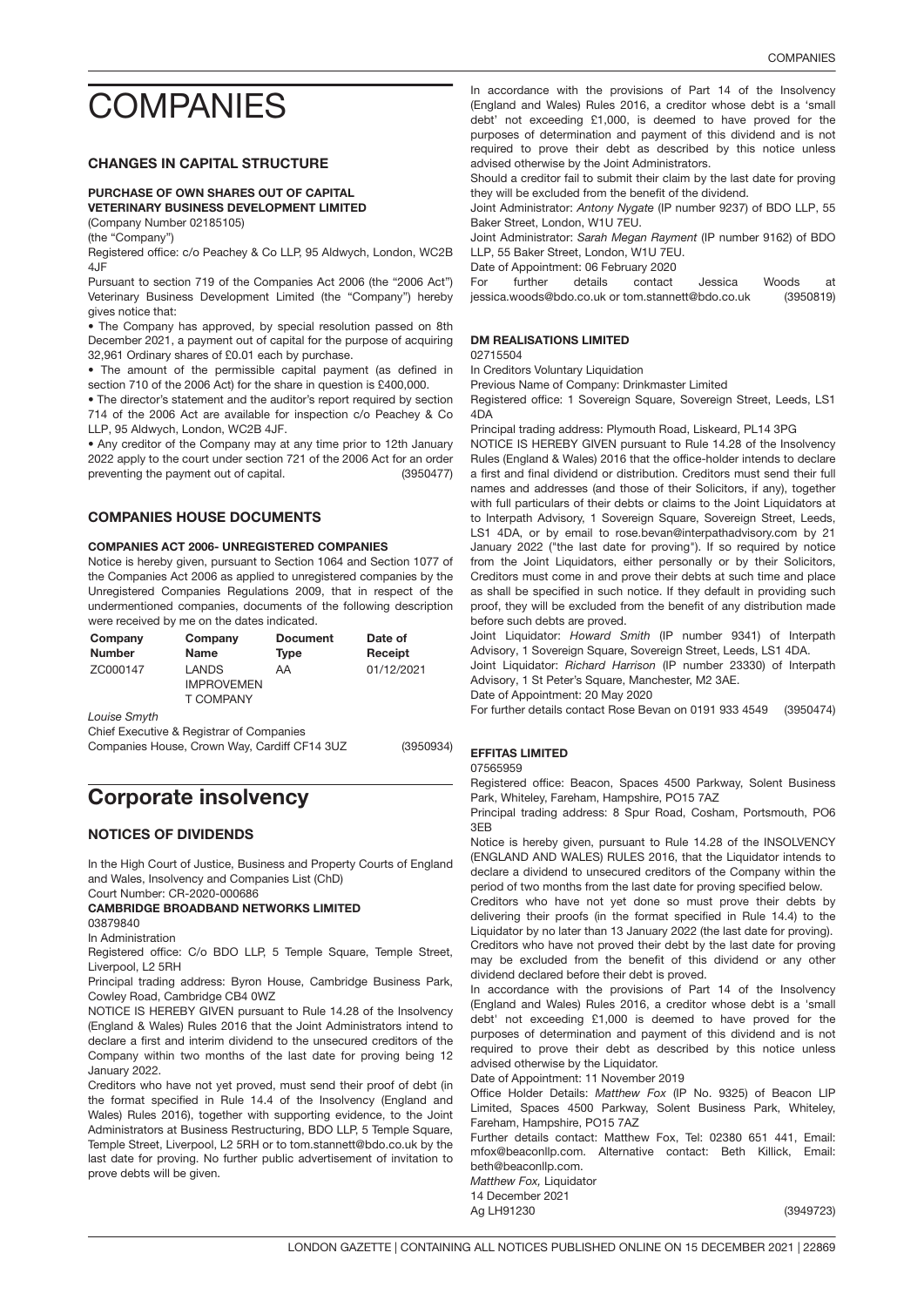# ROSEWOOD TRUCKING LIMITE<mark>D</mark>

### 01994892

Registered office: 3 Hardman Street, Manchester, M3 3HF

Principal trading address: Unit 7-13 Seddon Place, Skelmersdale, Lancashire, WN8 8EB

Take notice that the Joint Liquidators of the above named Company intend to make a first and final distribution to creditors. Creditors, with claims in excess of £1,000, of the above Company are required to send in their name and address and particulars of their claim to the Joint Liquidators at RSM UK Restructuring Advisory LLP, 9th Floor, 3 Hardman Street, Manchester, M3 3HF, by 3 February 2022. Any creditor who does not prove their debt by that date may be excluded from the dividend. It is the intention of the Joint Liquidators that the distribution will be made within two months of the last date for proving claims, given above.

Please note that, although all agreed creditor claims (including small debts) will be included when calculating the dividend, any creditor with a claim of £800 or less (based on current calculations) resulting in a dividend payment due of less than £1 will not be paid that dividend unless they specifically request it from the Joint Liquidators at the address above on or before 3 February 2022. If not requested such dividends will be sent to the Insolvency Services Account in accordance with Regulation 18 of the Insolvency Regulations 1994. The value of the prescribed part is £NIL.

Date of Appointment: Christopher Ratten, 7 January 2021

Date of Appointment: Wayne MacPherson, 3 October 2018

Office Holder Details: *Christopher Ratten* (IP No. 9338) of RSM UK Restructuring Advisory LLP, 9th Floor, 3 Hardman Street, Manchester, M3 3HF and *Wayne MacPherson* (IP No. 9445) of Begbies Traynor (Central) LLP, The Old Exchange, 234 Southchurch Road, Southendon-Sea, SS1 2EG

Correspondence address & contact details of case manager: Liz Williamson of RSM UK Restructuring Advisory LLP, 9th Floor, 3 Hardman Street, Manchester, M3 3HF, Tel: 0161 830 4094. Further details contact: Christopher Ratten, Tel: 0161 830 4000, Wayne MacPherson, Tel: 01702 467 255, Email: restructuring.manchester@rsmuk.com.

*Christopher Ratten,* Joint Liquidator

6 December 2021

Ag LH91184

(3949555)

# STURGIS CARBON PROFILING LLP

OC349386

Registered office: 3 Field Court, London, WC1R 5EF

Principal trading address: Unit 20 Perseverance Works, Kingsland Rd, London, E2 8DD

Notice is given that I, William Antony Batty, the Liquidator of the above-named Company, intend declaring a final dividend to the nonpreferential unsecured creditors within two months of the last date for proving specified below.

Creditors who have not already proved are required, on or before 7 January 2022 the last date for proving, to submit a proof of debt to me at Antony Batty & Company LLP, 3 Field Court, Grays Inn, London, WC1R 5EF and, if so requested by me, to provide such further details or produce such documentary or other evidence as may appear to be necessary. A creditor who has not proved his debt before the date specified above is not entitled to disturb the dividend because he has not participated in it.

Date of Appointment: 15 August 2018

Office Holder Details: *William Antony Batty* (IP No. 8111) of Antony Batty & Company LLP, 3 Field Court, Gray's Inn, London, WC1R 5EF For further details contact Thomas O'Keeffe on telephone 020 7831

1234, or by email at thomas@antonybatty.com

*William Antony Batty,* Liquidator

3 December 2021 Ag LH91134

(3949649)

# YOGAWORKS LONDON LIMIT<mark>ED</mark>

09761244

In Creditors Voluntary Liquidation

Registered office: Devonshire House, 60 Goswell Road, London EC1M 7AD

Principal trading address: Gound Floor, East Hill, Wandsworth, London SW18 2HT

NOTICE IS HEREBY GIVEN pursuant to Rule 14.28 of the Insolvency (England & Wales) Rules 2016 that the Liquidator intends to declare a first and final dividend to the unsecured creditors of the Liquidation estate within two months of the last date for proving on 7 January 2022.

Creditors who have not yet proved, must send their full names and addresses (and those of their Solicitors, if any), together with full particulars of their debts or claims to the Liquidator at Moore Kingston Smith & Partners LLP, Devonshire House, 60 Goswell Road, London EC1M 7AD by 7 January 2022.

If so required by notice from the Liquidator, either personally or by their Solicitors, Creditors must come in and prove their debts at such time and place as shall be specified in such notice. If they default in providing such proof, they will be excluded from the benefit of any distribution made before such debts are proved.

The distribution may be made without regard to the claim of any person in respect of a debt not proved.

Liquidator: *Ian Robert* (IP number 8706) of Moore Kingston Smith & Partners LLP, Devonshire House, 60 Goswell Road, London EC1M 7AD.

Date of Appointment: 04 February 2021

(3950483) For further details contact Joshua Curryer on 0207 566 4020 or at jcurryer@mks.co.uk

### RE-USE OF A PROHIBITED NAME

### RULE 22.4 OF THE INSOLVENCY (ENGLAND AND WALES) RULES 2016

## NOTICE TO CREDITORS OF AN INSOLVENT COMPANY OF THE RE-USE OF A PROHIBITED NAME

GEORGES TRADITION LIMITED

03067108

Trading Name: George's Tradition

in Administration

Registered office: C/O Frp Advisory Trading Limited, 2nd Floor, 170 Edmund Street, Birmingham B3 2HB (and formerly Unit 5 Royal Glen Park Chellaston Derby DE73 5XE)

On 25 October 2021 the Company entered administration.

I, Nick Hogan of 5 Lime Tree Close, Tibshelf, Alfreton, Derbyshire DE55 5RF, was a director of the above-named company on the day it entered administration.

I give notice that I am acting and intend to continue to act in all or any of the ways specified in section 216(3) of the Insolvency Act 1986 if the above-named company were to go into insolvent liquidation in connection with, or for the purposes of, the carrying on of the whole or substantially the whole of the business of the above-named company under the following name:

#### Georges Tradition Group Limited

### Rule 22.5 - Statement as to the effect of the notice under rule 22.4(2):

Section 216(3) of the Insolvency Act 1986 lists the activities that a director of a company that has gone into insolvent liquidation may not undertake unless the court gives permission or there is an exception in the Insolvency Rules made under the Insolvency Act 1986. (This includes the exceptions in Part 22 of the Insolvency (England and Wales) Rules 2016). These activities are-

(a) acting as a director of another company that is known by a name which is either the same as a name used by the company in insolvent liquidation in the 12 months before it entered liquidation or is so similar as to suggest an association with that company;

(b) directly or indirectly being concerned or taking part in the promotion, formation or management of any such company; or

(c) directly or indirectly being concerned in the carrying on of a business otherwise than through a company under a name of the kind mentioned in (a) above.

This notice is given in pursuance of Rule 22.4 of the Insolvency (England and Wales) Rules 2016 where the business of a company which is in, or may go into, insolvent liquidation is, or is to be, carried on otherwise than by the company in liquidation with the involvement of a director of that company and under the same or a similar name to that of that company.

The purpose of the giving of this notice is to permit the director to act in these circumstances where the company enters (or has entered) insolvent liquidation without the director committing a criminal offence and in the case of the carrying on of the business through another company, being personally liable for that company's debts.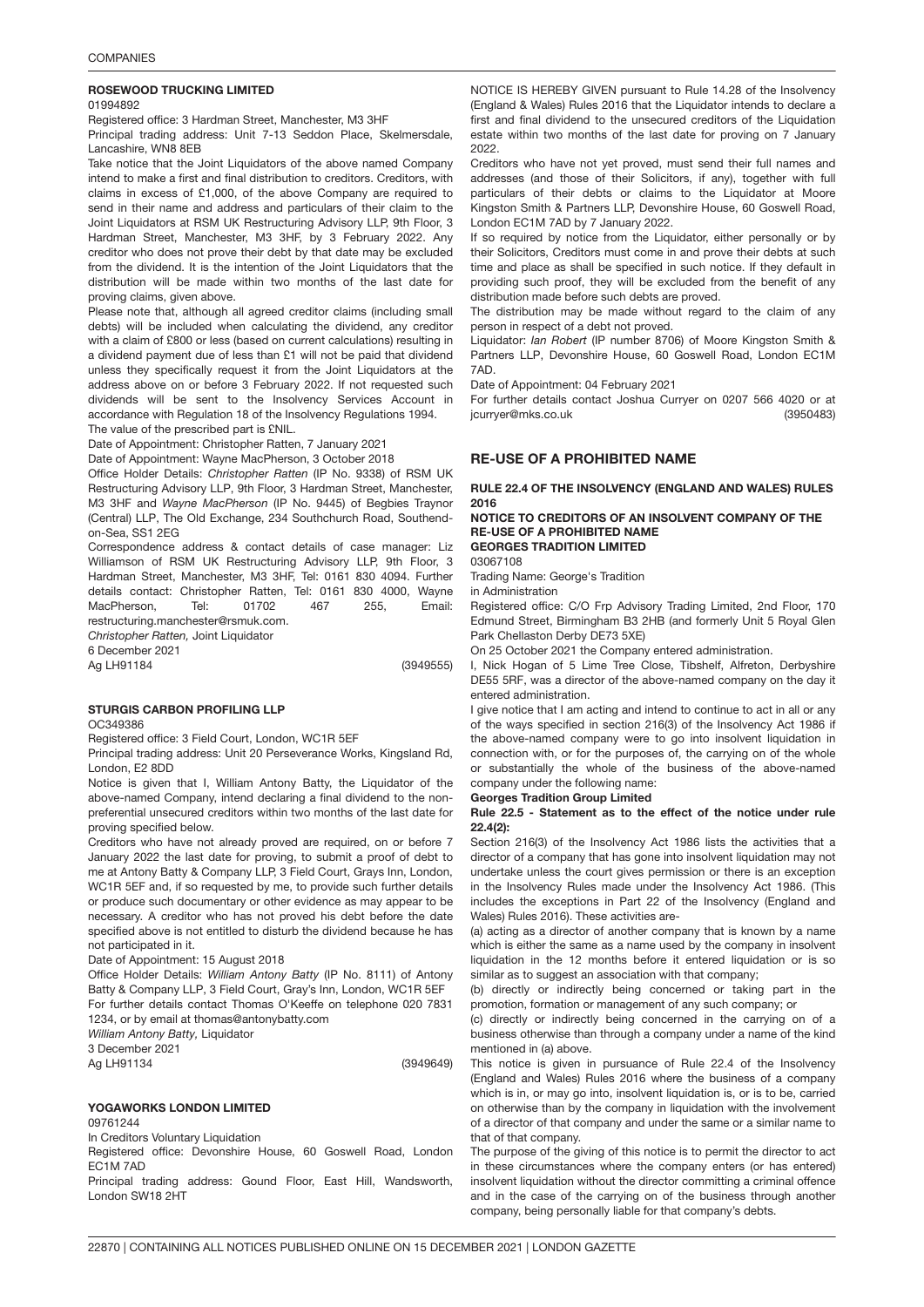(3950787) Notice may be given where the person giving the notice is already the director of a company which proposes to adopt a prohibited name.

### NOTICE TO CREDITORS OF AN INSOLVENT COMPANY REGARDING THE RE-USE OF A PROHIBITED NAME - RULE 22.4 OF THE INSOLVENCY (ENGLAND AND WALES) RULES 2016 REEM JUAN LIMITED

08221380

Trading Name: REEM JUAN

Registered office: Palladium House, 1-4 Argyll Street, London, W1F 7LD

On 15 December 2021, the above-named company will go into insolvent liquidation.

I, Reem Jouan Salem Ali Al-Dhaheri , c/o Smooth Accounting Limited, Building 1000, Lakeside North Harbour, Western Road, Portsmouth, PO6 3EN, was a director of the above-named company during the 12 months ending with the day before it will go into liquidation.

I give notice that it is my intention to act in one or more of the ways specified in section 216(3) of the Insolvency Act 1986 in connection with, or for the purposes of, the carrying on of the whole or substantially the whole of the business of the insolvent company under the following name: The Twelfth House Limited, company number 13788975 trading as Reem Juan, RJ by Reem Juan, Reem Juan Interiors, Interiors by Reem Juan, 30 by Reem Juan and Thirty by Reem Juan.

I would not otherwise be permitted to undertake these activities without leave of the court or the application of an exception created by the Insolvency (England and Wales) Rules 2016. A breach of the prohibition created by section 216 of the Insolvency Act 1986 is a criminal offence.

### Rule 22.5 - Statement as to the effect of the notice under rule 22.4(2):

Section 216(3) of the Insolvency Act 1986 lists the activities that a director of a company that has gone into insolvent liquidation may not undertake unless the court gives permission or there is an exception in the Insolvency Rules made under the Insolvency Act 1986. (This includes the exceptions in Part 22 of the Insolvency (England and Wales) Rules 2016). These activities are-

(a) acting as a director of another company that is known by a name which is either the same as a name used by the company in insolvent liquidation in the 12 months before it entered liquidation or is so similar as to suggest an association with that company;

(b) directly or indirectly being concerned or taking part in the promotion, formation or management of any such company; or

(c) directly or indirectly being concerned in the carrying on of a business otherwise than through a company under a name of the kind mentioned in (a) above.

This notice is given in pursuance of Rule 22.4 of the Insolvency (England and Wales) Rules 2016 where the business of a company which is in, or may go into, insolvent liquidation is, or is to be, carried on otherwise than by the company in liquidation with the involvement of a director of that company and under the same or a similar name to that of that company.

The purpose of the giving of this notice is to permit the director to act in these circumstances where the company enters (or has entered) insolvent liquidation without the director committing a criminal offence and in the case of the carrying on of the business through another company, being personally liable for that company's debts.

Notice may be given where the person giving the notice is already the director of a company which proposes to adopt a prohibited name.

(3950788)

# Administration

### APPOINTMENT OF ADMINISTRATORS

In the High Court of Justice

Business and Property Courts in Manchester, Insolvency & Companies List (ChD) Court Number: CR-2021-000713

ONE LEEDS LIMITED

(Company Number 08544805)

Nature of Business: Development of building projects

Previous Name of Company: One Leeds plc

Registered office: One Leeds Limited, 3 Park Square East, Leeds LS1 2NE

Principal trading address: Park Residence, 70 Top Moor Side, Holbeck, Leeds LS11 9LH

Date of Appointment: 8 December 2021

Names and Address of Administrators: *Steven Williams* (IP No. 8887) and *Gary Hargreaves* (IP No. 25310) both of FRP Advisory Trading Limited, Derby House, 12 Winckley Square, Preston, PR1 3JJ

For further details contact the Joint Administrators. Alternative contact: Victoria Woods, e-mail Victoria.Woods@frpadvisory.com, Tel: 01772 440700

(3949615)

# Creditors' voluntary liquidation

### APPOINTMENT OF LIQUIDATORS

Name of Company: ALS SITE SERVICES NATIONWIDE LIMITED Company Number: 10713812

Company Type: Registered Company

Nature of the business: 33140 - Repair of electrical equipment

Type of Liquidation: Creditors' Voluntary

Registered office: 8 Delphinium Way, Lower Darwen, Darwen BB3 0SX

Previous registered office:

Ag LH91187

Principal trading address: 8 Delphinium Way, Lower Darwen, Darwen BB3 0SX

Office Holder/s: Christopher David Horner, of Robson Scott Associates and, 49 Duke Street, Darlington DL3 7SD, Telephone: 01325 365 950, Email address: admin@robsonscott.co.uk

Office Holder Number/s: 16150

Date of appointment: 15 December 2021

By whom Appointed: Members and Creditors Wednesday 15 December 2021

(3950494)

Company Number: 09713238

Name of Company: AHJ LTD

Nature of Business: Electrical Installation

Registered office: 40 Langhill Road, Plymouth, PL3 4JH

Principal trading address: 40 Langhill Road, Plymouth, PL3 4JH

Type of Liquidation: Creditors Voluntary Liquidation

Liquidator's name and address: Joint Liquidator: *Helen Whitehouse* (IP number 9680) of McAlister & Co Insolvency Practitioners Limited, 10 St Helens Road, Swansea, SA1 4AW.

Liquidator's name and address: Joint Liquidator: *Gareth Bishop* (IP number 17870) of McAlister & Co Insolvency Practitioners Limited, 10 St Helens Road, Swansea, SA1 4AW.

Date of Appointment: 08 December 2021

By whom Appointed: Creditors & Members

(3950341) For further details contact Nina-Pyatkova-Davies on 03300 563600 or at creditors@mcalisterco.co.uk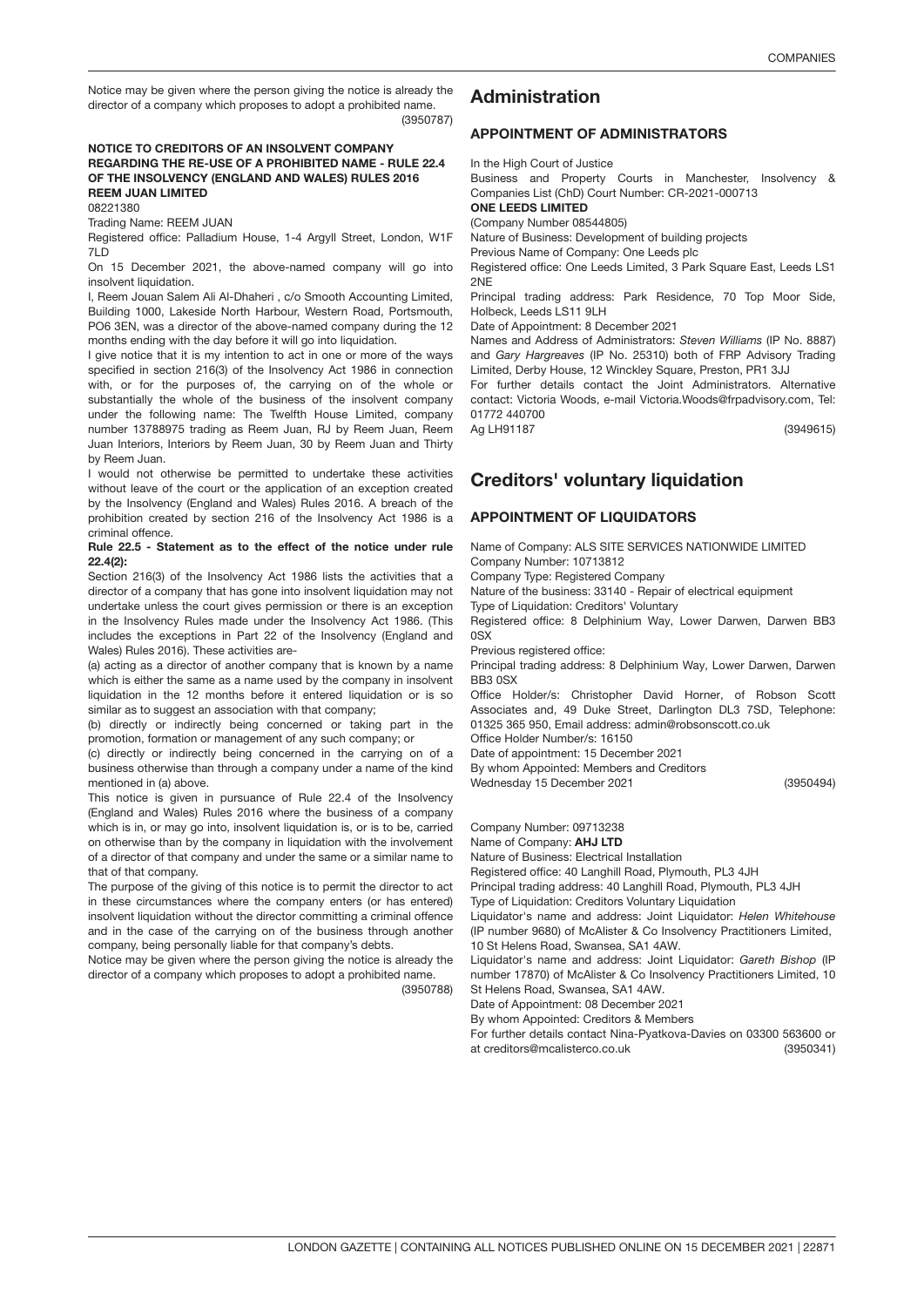| Name of Company: ALASTAIR SYM VME SUPPORT LIMITED                                                                                                                                                                                                                                                                                                                                                                                                                                                                                                                                                                                                                                        | Name of Company: <b>BPH LIVE LTD</b>                                                                                                                                                                                                                                                                                                                                                                                                                                                                                                                                                                                                                                                              |
|------------------------------------------------------------------------------------------------------------------------------------------------------------------------------------------------------------------------------------------------------------------------------------------------------------------------------------------------------------------------------------------------------------------------------------------------------------------------------------------------------------------------------------------------------------------------------------------------------------------------------------------------------------------------------------------|---------------------------------------------------------------------------------------------------------------------------------------------------------------------------------------------------------------------------------------------------------------------------------------------------------------------------------------------------------------------------------------------------------------------------------------------------------------------------------------------------------------------------------------------------------------------------------------------------------------------------------------------------------------------------------------------------|
| Company Number: 11235766                                                                                                                                                                                                                                                                                                                                                                                                                                                                                                                                                                                                                                                                 | Company Number: 11602242                                                                                                                                                                                                                                                                                                                                                                                                                                                                                                                                                                                                                                                                          |
| Nature of Business: Information technology consultancy activities                                                                                                                                                                                                                                                                                                                                                                                                                                                                                                                                                                                                                        | Nature of Business: Event Productions                                                                                                                                                                                                                                                                                                                                                                                                                                                                                                                                                                                                                                                             |
| Registered office: C/O Northpoint, Cobalt Business Exchange, Cobalt                                                                                                                                                                                                                                                                                                                                                                                                                                                                                                                                                                                                                      | Registered office: Inducta House, Fryers Road, Bloxwich, Walsall,                                                                                                                                                                                                                                                                                                                                                                                                                                                                                                                                                                                                                                 |
| Park Way, Wallsend, Newcastle upon Tyne, NE28 9NZ                                                                                                                                                                                                                                                                                                                                                                                                                                                                                                                                                                                                                                        | West Midlands, WS2 7LZ                                                                                                                                                                                                                                                                                                                                                                                                                                                                                                                                                                                                                                                                            |
| Type of Liquidation: Members                                                                                                                                                                                                                                                                                                                                                                                                                                                                                                                                                                                                                                                             | Type of Liquidation: Creditors                                                                                                                                                                                                                                                                                                                                                                                                                                                                                                                                                                                                                                                                    |
| Date of Appointment: 8 December 2021                                                                                                                                                                                                                                                                                                                                                                                                                                                                                                                                                                                                                                                     | Date of Appointment: 10 December 2021                                                                                                                                                                                                                                                                                                                                                                                                                                                                                                                                                                                                                                                             |
| Liquidator's name and address: Greg Whitehead (IP No. 8827) of                                                                                                                                                                                                                                                                                                                                                                                                                                                                                                                                                                                                                           | Liquidator's name and address: Eileen T F Sale (IP No. 8738) of Sale                                                                                                                                                                                                                                                                                                                                                                                                                                                                                                                                                                                                                              |
| Northpoint Associates Limited, Cobalt Business Exchange, Cobalt                                                                                                                                                                                                                                                                                                                                                                                                                                                                                                                                                                                                                          | Smith & Co. Limited, Inducta House, Fryers Road, Bloxwich, Walsall,                                                                                                                                                                                                                                                                                                                                                                                                                                                                                                                                                                                                                               |
| Park Way, Wallsend, Newcastle upon Tyne NE28 9NZ                                                                                                                                                                                                                                                                                                                                                                                                                                                                                                                                                                                                                                         | West Midlands, WS2 7LZ                                                                                                                                                                                                                                                                                                                                                                                                                                                                                                                                                                                                                                                                            |
| By whom Appointed: Members                                                                                                                                                                                                                                                                                                                                                                                                                                                                                                                                                                                                                                                               | By whom Appointed: Members and Creditors                                                                                                                                                                                                                                                                                                                                                                                                                                                                                                                                                                                                                                                          |
| (3949574)                                                                                                                                                                                                                                                                                                                                                                                                                                                                                                                                                                                                                                                                                | (3949620)                                                                                                                                                                                                                                                                                                                                                                                                                                                                                                                                                                                                                                                                                         |
| Ag LH91188                                                                                                                                                                                                                                                                                                                                                                                                                                                                                                                                                                                                                                                                               | Ag LH91129                                                                                                                                                                                                                                                                                                                                                                                                                                                                                                                                                                                                                                                                                        |
| Company Number: 09963577                                                                                                                                                                                                                                                                                                                                                                                                                                                                                                                                                                                                                                                                 | Name of Company: C & D ROOFING SERVICES LTD                                                                                                                                                                                                                                                                                                                                                                                                                                                                                                                                                                                                                                                       |
| Name of Company: BEST ELECTRICAL CONTRACTORS LIMITED                                                                                                                                                                                                                                                                                                                                                                                                                                                                                                                                                                                                                                     | Company Number: 11138460                                                                                                                                                                                                                                                                                                                                                                                                                                                                                                                                                                                                                                                                          |
| Nature of Business: Electrical installation                                                                                                                                                                                                                                                                                                                                                                                                                                                                                                                                                                                                                                              | Nature of Business: Roofing Services                                                                                                                                                                                                                                                                                                                                                                                                                                                                                                                                                                                                                                                              |
| Registered office: The Station House Station Road, Whalley, Clitheroe,                                                                                                                                                                                                                                                                                                                                                                                                                                                                                                                                                                                                                   | Registered office: 117 Dartford Road, Dartford, DA1 3EN (in the                                                                                                                                                                                                                                                                                                                                                                                                                                                                                                                                                                                                                                   |
| BB7 9RT                                                                                                                                                                                                                                                                                                                                                                                                                                                                                                                                                                                                                                                                                  | process of being changed to FRP Advisory Trading Limited, 142/148                                                                                                                                                                                                                                                                                                                                                                                                                                                                                                                                                                                                                                 |
| Principal trading address: The Station House Station Road, Whalley,                                                                                                                                                                                                                                                                                                                                                                                                                                                                                                                                                                                                                      | Main Road, Sidcup, Kent, DA14 6NZ)                                                                                                                                                                                                                                                                                                                                                                                                                                                                                                                                                                                                                                                                |
| Clitheroe, BB7 9RT                                                                                                                                                                                                                                                                                                                                                                                                                                                                                                                                                                                                                                                                       | Type of Liquidation: Creditors                                                                                                                                                                                                                                                                                                                                                                                                                                                                                                                                                                                                                                                                    |
| Type of Liquidation: Creditors Voluntary Liquidation                                                                                                                                                                                                                                                                                                                                                                                                                                                                                                                                                                                                                                     | Date of Appointment: 9 December 2021                                                                                                                                                                                                                                                                                                                                                                                                                                                                                                                                                                                                                                                              |
| Liquidator's name and address: Liquidator: Andrew Ryder (IP number                                                                                                                                                                                                                                                                                                                                                                                                                                                                                                                                                                                                                       | Liquidator's name and address: Nedim Ailyan (IP No. 9072) and Ben                                                                                                                                                                                                                                                                                                                                                                                                                                                                                                                                                                                                                                 |
| 17552) of JT Maxwell Limited, Unit 1 Lagan House, 1 Sackville Street,                                                                                                                                                                                                                                                                                                                                                                                                                                                                                                                                                                                                                    | Stanyon (IP No. 25710) both of FRP Advisory Trading Limited,                                                                                                                                                                                                                                                                                                                                                                                                                                                                                                                                                                                                                                      |
| Lisburn, County Antrim, BT27 4AB.                                                                                                                                                                                                                                                                                                                                                                                                                                                                                                                                                                                                                                                        | 142-148 Main Road, Sidcup, Kent, DA14 6NZ                                                                                                                                                                                                                                                                                                                                                                                                                                                                                                                                                                                                                                                         |
| Date of Appointment: 08 December 2021                                                                                                                                                                                                                                                                                                                                                                                                                                                                                                                                                                                                                                                    | By whom Appointed: Members and Creditors                                                                                                                                                                                                                                                                                                                                                                                                                                                                                                                                                                                                                                                          |
| By whom Appointed: Members and Creditors                                                                                                                                                                                                                                                                                                                                                                                                                                                                                                                                                                                                                                                 | Ag LH91192                                                                                                                                                                                                                                                                                                                                                                                                                                                                                                                                                                                                                                                                                        |
| For further details contact JT Maxwell Limited on 02892 448114                                                                                                                                                                                                                                                                                                                                                                                                                                                                                                                                                                                                                           | (3949709)                                                                                                                                                                                                                                                                                                                                                                                                                                                                                                                                                                                                                                                                                         |
| (3950470)<br>Name of Company: BEYOND THE FRINGE (WOOLWICH) LIMITED<br>Company Number: 13471097<br>Nature of Business: Hairdressing and other beauty treatments<br>Registered office: SFP, 9 Ensign House, Admirals Way, Marsh Wall,<br>London E14 9XQ<br>Type of Liquidation: Creditors<br>Date of Appointment: 9 December 2021<br>Liquidator's name and address: Richard Hunt (IP No. 21772) of SFP<br>Restructuring Limited, 9 Ensign House, Admirals Way, Marsh Wall,<br>London E14 9XQ<br>By whom Appointed: Members and Creditors<br>Ag LH91142<br>(3949594)                                                                                                                        | Name of Company: CAR PARK PEOPLE LIMITED<br>Company Number: 11192037<br>Nature of Business: Airport parking<br>Registered office: Dow Schofield Watts Business Recovery LLP, 7400<br>Daresbury Park, Daresbury, Warrington, WA4 4BS (formerly 207<br>Knutsford Road Grappenhall, Warrington, Cheshire, WA4 2QL)<br>Type of Liquidation: Creditors<br>Date of Appointment: 6 December 2021<br>Liquidator's name and address: Lisa Marie Moxon (IP No. 16370) and<br>Christopher Benjamin Barrett (IP No. 9437) both of Dow Schofield<br>Watts Business Recovery LLP, 7400 Daresbury Park, Daresbury,<br>Warrington, WA4 4BS<br>By whom Appointed: Members and Creditors<br>(3949554)<br>Ag LH91181 |
| Name of Company: <b>BJ COMPUTER SERVICES LIMITED</b>                                                                                                                                                                                                                                                                                                                                                                                                                                                                                                                                                                                                                                     | Company Number: 07811505                                                                                                                                                                                                                                                                                                                                                                                                                                                                                                                                                                                                                                                                          |
| Company Number: 10036325                                                                                                                                                                                                                                                                                                                                                                                                                                                                                                                                                                                                                                                                 | Name of Company: CLEAR EDGE CONSULTING LIMITED                                                                                                                                                                                                                                                                                                                                                                                                                                                                                                                                                                                                                                                    |
| Nature of Business: Other business support service activities not                                                                                                                                                                                                                                                                                                                                                                                                                                                                                                                                                                                                                        | Nature of Business: Other business support service activities not                                                                                                                                                                                                                                                                                                                                                                                                                                                                                                                                                                                                                                 |
| elsewhere classified                                                                                                                                                                                                                                                                                                                                                                                                                                                                                                                                                                                                                                                                     | elsewhere classified                                                                                                                                                                                                                                                                                                                                                                                                                                                                                                                                                                                                                                                                              |
| Registered office: The Holly Cottage, Oxton Road, Southwell, NG25                                                                                                                                                                                                                                                                                                                                                                                                                                                                                                                                                                                                                        | Registered office: Athene House, Suite J, 86 The Broadway, London                                                                                                                                                                                                                                                                                                                                                                                                                                                                                                                                                                                                                                 |
| 0RW soon to be changed to 9th Floor, 7 Park Row, Leeds, LS1 5HD                                                                                                                                                                                                                                                                                                                                                                                                                                                                                                                                                                                                                          | NW7 3TD                                                                                                                                                                                                                                                                                                                                                                                                                                                                                                                                                                                                                                                                                           |
| Type of Liquidation: Creditors                                                                                                                                                                                                                                                                                                                                                                                                                                                                                                                                                                                                                                                           | Principal trading address: Athene House, Suite J, 86 The Broadway,                                                                                                                                                                                                                                                                                                                                                                                                                                                                                                                                                                                                                                |
| Date of Appointment: 7 December 2021                                                                                                                                                                                                                                                                                                                                                                                                                                                                                                                                                                                                                                                     | London NW7 3TD                                                                                                                                                                                                                                                                                                                                                                                                                                                                                                                                                                                                                                                                                    |
| Liquidator's name and address: Richard Pinder (IP No. 19470) of                                                                                                                                                                                                                                                                                                                                                                                                                                                                                                                                                                                                                          | Type of Liquidation: Creditors Voluntary Liquidation                                                                                                                                                                                                                                                                                                                                                                                                                                                                                                                                                                                                                                              |
| Leonard Curtis, 22 Gander Lane, Barlborough, Chesterfield, S43 4PZ                                                                                                                                                                                                                                                                                                                                                                                                                                                                                                                                                                                                                       | Liquidator's name and address: Joint Liquidator: Stephen Goderski                                                                                                                                                                                                                                                                                                                                                                                                                                                                                                                                                                                                                                 |
| and Sean Williams (IP No. 11270) of Leonard Curtis, 9th Floor, 7 Park                                                                                                                                                                                                                                                                                                                                                                                                                                                                                                                                                                                                                    | (IP number 8731) of PKF GM, 15 Westferry Circus, Canary Wharf,                                                                                                                                                                                                                                                                                                                                                                                                                                                                                                                                                                                                                                    |
| Row, Leeds, LS1 5HD                                                                                                                                                                                                                                                                                                                                                                                                                                                                                                                                                                                                                                                                      | London E14 4HD.                                                                                                                                                                                                                                                                                                                                                                                                                                                                                                                                                                                                                                                                                   |
| By whom Appointed: Members and Creditors                                                                                                                                                                                                                                                                                                                                                                                                                                                                                                                                                                                                                                                 | Liquidator's name and address: Joint Liquidator: Peter Hart (IP                                                                                                                                                                                                                                                                                                                                                                                                                                                                                                                                                                                                                                   |
| (3949699)                                                                                                                                                                                                                                                                                                                                                                                                                                                                                                                                                                                                                                                                                | number 13470) of PKF GM, 15 Westferry Circus, Canary Wharf,                                                                                                                                                                                                                                                                                                                                                                                                                                                                                                                                                                                                                                       |
| Ag LH91205                                                                                                                                                                                                                                                                                                                                                                                                                                                                                                                                                                                                                                                                               | London E14 4HD.                                                                                                                                                                                                                                                                                                                                                                                                                                                                                                                                                                                                                                                                                   |
| Name of Company: <b>BOLLARD LOAD TESTING LIMITED</b><br>Company Number: 06940249<br>Nature of Business: Marine mooring bollard load testing<br>Previous Name of Company: A 2 Z Marine Limited<br>Registered office: Suite 5, 2nd Floor, Bulman House Regent Centre,<br>Newcastle Upon Tyne, NE3 3LS<br>Type of Liquidation: Creditors<br>Date of Appointment: 9 December 2021<br>Liquidator's name and address: Steven Philip Ross (IP No. 9503) and<br>Allan David Kelly (IP No. 9156) both of FRP Advisory Trading Limited,<br>Suite 5, 2nd Floor, Bulman House, Regent Centre, Newcastle Upon<br>Tyne, NE3 3LS<br>By whom Appointed: Members and Creditors<br>Ag LH91175<br>(3949576) | Date of Appointment: 10 December 2021<br>By whom Appointed: The Members & Creditors<br>For further details contact Daniel Cowie at daniel.cowie@pkfgm.co.uk<br>(3950886)<br>Name of Company: CMFX TRADING LIMITED<br>Company Number: 10632618<br>Registered office: Flint Glass Works, 64 Jersey Street, Manchester,<br>M4 6JW<br>Principal trading address: Bank Chambers, 93 Lapwing Lane,<br>Manchester, M20 6UR<br>Nature of Business: Financial Intermediation<br>Type of Liquidation: Creditors' Voluntary<br>Date of Appointment: 10 December 2021                                                                                                                                         |

By whom Appointed: Members and Creditors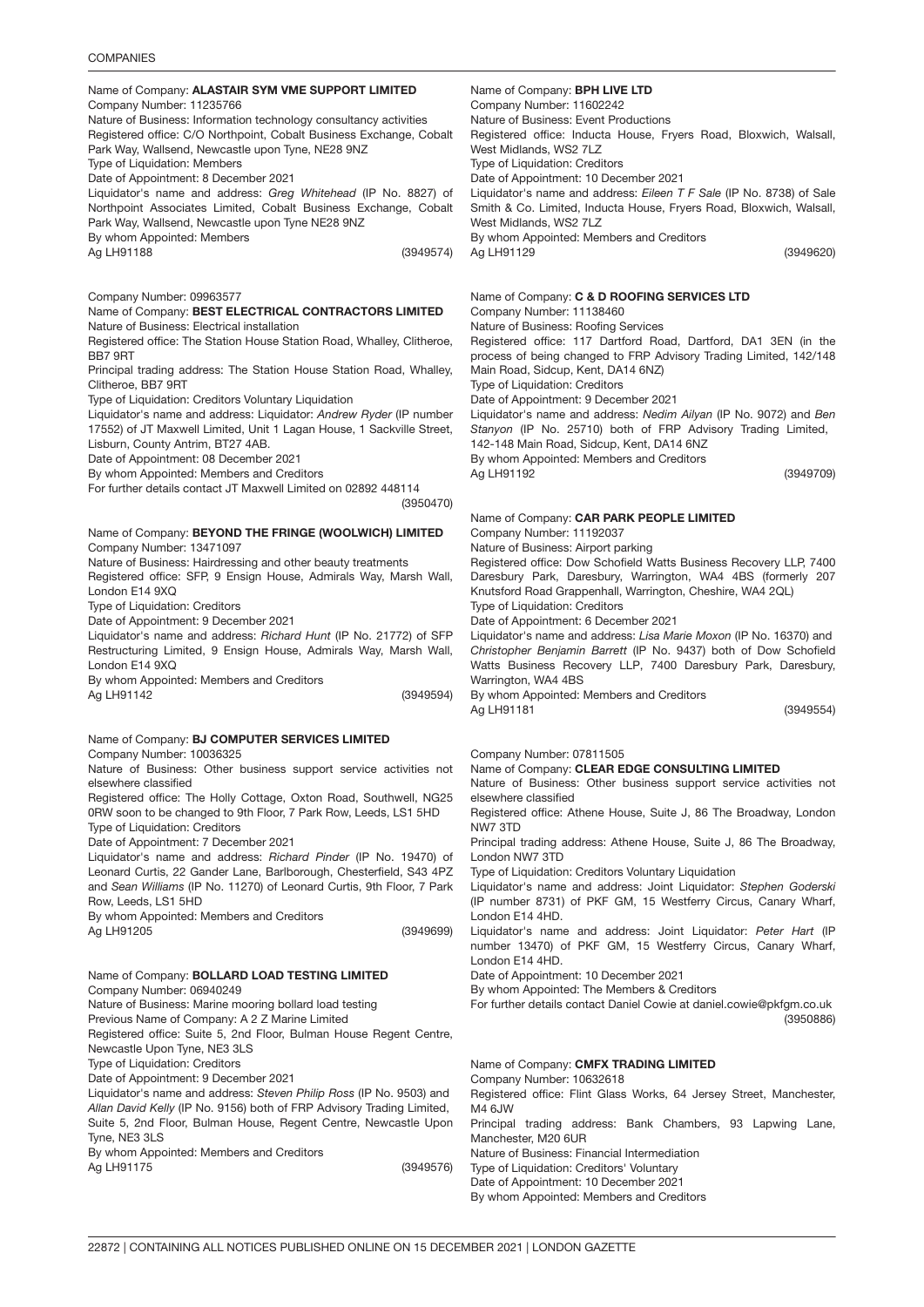(3950301) Name of Company: COMPTOIR LOUNGE LIMITED (3949653) Company Number: 11738547 (3950339) Name of Company: DEN SECURITY GROUP LIMITED (3949643) Company Number: 07600278 (3950964) Name of Company: **EMS UK EVENTS LTD** (3949613) Company Number: 09083592 (3950914) Company Number: 11861604 (3950322) Name of Company: FENG SHUI CARE LTD (3950871) Name of Company: **G.B.E TRADE LIMITED** (3949587) Liquidator's name and address: *Gareth Howarth* (IP No. 18816) of Path Business Recovery Limited, Flint Glass Works, 64 Jersey Street, Manchester, M4 6JW. Telephone: 0161 413 0999. For further information contact Daniel McNamee at the offices of Path Business Recovery Limited on 0161 413 0999, or daniel.mcnamee@pathbr.co.uk. 10 December 2021 Company Number: 10175407 Nature of Business: Licensed restaurants Registered office: 19 High Street, Edgware, HA8 7EE, Changing to: 14 Derby Road, Stapleford, Nottingham, NG9 7AA Type of Liquidation: Creditors Date of Appointment: 9 December 2021 Liquidator's name and address: *Tauseef A Rashid* (IP No. 9718) and *Rehan Ahmed* (IP No. 20390) both of Quantuma Advisory Limited, 14 Derby Road, Stapleford, Nottingham, NG9 7AA By whom Appointed: The Company Ag LH91123 Name of Company: CONSTRUCTION MANAGEMENT AND CONSULTING SERVICES LTD Nature of Business: Construction Management Registered office: Recovery House, 15-17 Roebuck Road, Hainault Business Park, Ilford, Essex, IG6 3TU Principal trading address: 31 Badgers Close, Enfield, EN2 7BB Type of Liquidation: Creditors Voluntary Liquidation Liquidator's name and address: Liquidator: *Alan J Clark* (IP number 8760) of Carter Clark, Recovery House, 15-17 Roebuck Road, Hainault Business Park, Ilford, Essex, IG6 3TU. Date of Appointment: 08 December 2021 By whom Appointed: The members and creditors For further details contact Jenny Poleykett on 020 8559 5087 or at jenny.poleykett@carterclark.co.uk Company Number: 09855897 Nature of Business: Private security activities Registered office: 9 Ensign House, Admirals Way, Marsh Wall, London E14 9XQ Type of Liquidation: Creditors Date of Appointment: 6 December 2021 Liquidator's name and address: *Richard Hunt* (IP No. 21772) of SFP Restructuring Limited, 9 Ensign House, Admirals Way, Marsh Wall, London E14 9XQ By whom Appointed: Members and Creditors Ag LH91146 Name of Company: DYNAMIC STAR LIMITED Nature of Business: Information technology consultancy activities Registered office: C/o B&C Associates Limited, Concorde House, Grenville Place, Mill Hill, London, NW7 3SA Principal trading address: Chartwell House, 292 Hale Lane, Edgware, HA8 8NP Type of Liquidation: Creditors Voluntary Liquidation Liquidator's name and address: Liquidator: *Jeffrey Mark Brenner* (IP number 9301) of B&C Associates Limited, Concorde House, Grenville Place, Mill Hill, London, NW7 3SA. Date of Appointment: 13 December 2021 By whom Appointed: Members and Creditors For further details contact Besa Mustafa on 020 8906 7730 or at besa@bcassociates.uk.com Company Number: 08610930 Nature of Business: Event Management Registered office: 20-22 Wenlock Street, London, N1 7GU Type of Liquidation: Creditors Date of Appointment: 9 December 2021 Liquidator's name and address: *Richard Rones* (IP No. 8807) of ThorntonRones Limited, 311 High Road, Loughton, Essex, IG10 1AH By whom Appointed: Creditors Ag LH91180 Name of Company: F W WEST MIDLANDS LIMITED Nature of Business: Retailers of double glazing and blinds Registered office: Station House, Midland Drive, Sutton, Coldfield, West Midlands B72 1TU Principal trading address: 11 Linden View, Hednesford, Cannock, Staffordshire WS12 1UA Type of Liquidation: Creditors Voluntary Liquidation Liquidator's name and address: Liquidator: *Gerald Irwin* (IP number 8753) of Irwin Insolvency, Station House, Midland Drive, Sutton, Coldfield, West Midlands B72 1TU. Date of Appointment: 10 December 2021 By whom Appointed: Members & Creditors For further details contact John Pearson on 0121 321 1700 or at john.pearson@irwinuk.net Name of Company: FA GROUP LTD Trading Name: Muffin Break Franchisee Nature of Business: Unlicensed restaurants and cafes Registered office: 88 Buntingbridge Road, Ilford, IG2 7NZ Principal trading address: Unit 2, 131 Broadway, Bexleyheath, DA6 7HF Type of Liquidation: Creditors Voluntary Liquidation Liquidator's name and address: Liquidator: *Nimish Patel* (IP number 8679) of Re10 Restructuring and Advisory Limited, 58 Hugh Street, London SW1V 4ER. Date of Appointment: 09 December 2021 By whom Appointed: Members and creditors For further details contact Jaya Samtani on 020 7355 6161 or at jaya@re10.co.uk Company Number: 09892494 Trading Name: Feng Shui Care Ltd Registered office: 13 Rossall Road Thornton-Oeveleys Lancashire FYS 1AP Principal trading address: 661 New South Promenade; Blackpool, Lanes, FY4 1RN Nature of Business: Residential care activities for the elderly and disabled Type of Liquidation: Creditors Voluntary Liquidation Liquidator's name and address: Rosalind Mary Hilton of Adcroft Hilton Limited, 269 Church Street, Blackpool, Lancashire, FY1 3PB, Telephone number: 01253 299399, Email address: ecover@adcrofthilton.co.uk Office Holder Number: 8604. Date of Appointment: 10 December 2021 By whom Appointed: Members and Creditors Person to contact at Adcroft Hilton: Erin Croft Company Number: 11458206 Nature of Business: Railway subcontractors Registered office: 187 Hale Drive, London, NW7 3EH Type of Liquidation: Creditors Date of Appointment: 9 December 2021 Liquidator's name and address: *Martin C Armstrong* (IP No. 006212) of Turpin Barker Armstrong, Allen House, 1 Westmead Road, Sutton, Surrey, SM1 4LA By whom Appointed: Members and Creditors Ag LH91153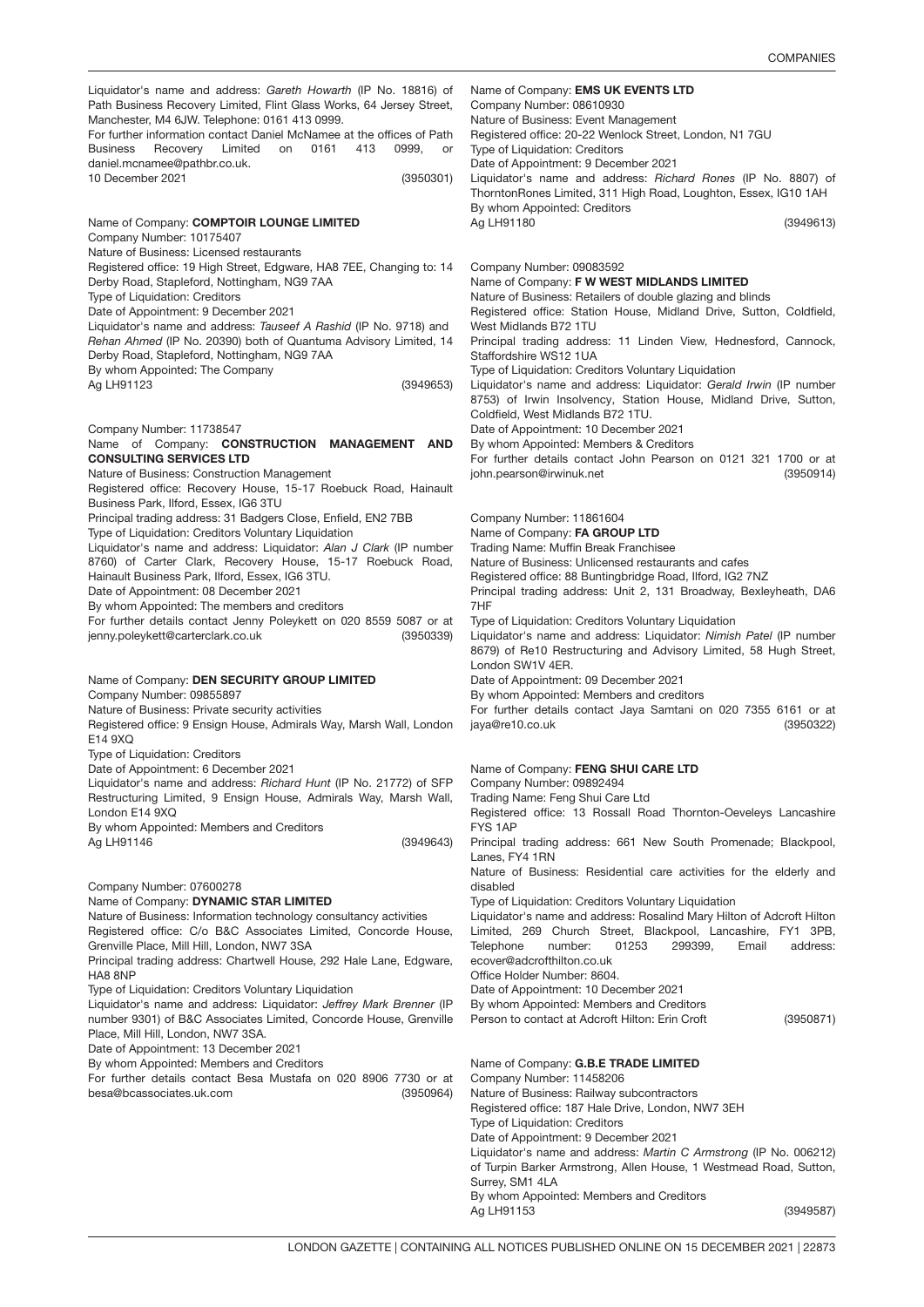### **COMPANIES**

Name of Company: GCP CONSTRUCTION LTD (3949671) Name of Company: **GEORGE CIOVEI LTD** (3949571) Company Number: 11787250 (3950843) Name of Company: **GODFREY DESIGN LIMITED** (3949586) Company Number: 12438844 (3950950) Name of Company: HAMILTON APARTMENTS LTD Company Number: 08024447 Nature of Business: Joinery installation Registered office: 264 Banbury Road, Oxford, OX2 7DY Type of Liquidation: Creditors Date of Appointment: 8 December 2021 Liquidator's name and address: *Hayley Simmons* (IP No. 9022) and *Karyn Jones* (IP No. 8562) both of Shaw Gibbs Insolvency Ltd, 264 Banbury Road, Oxford, OX2 7DY By whom Appointed: The Company Ag LH91199 Company Number: 10924065 Nature of Business: Railway subcontractors Registered office: 6 Lea Close, Basingstoke, RG21 4PX Type of Liquidation: Creditors Date of Appointment: 9 December 2021 Liquidator's name and address: *Martin C Armstrong* (IP No. 006212) of Turpin Barker Armstrong, Allen House, 1 Westmead Road, Sutton, Surrey, SM1 4LA By whom Appointed: Members and Creditors Ag LH91155 Name of Company: GMA ARCHITECTURAL LTD Nature of Business: Aluminium Production Registered office: Unit 40b Tong Park Industrial Estate, Otley Road, Baildon, BD17 7QD Type of Liquidation: Creditors Voluntary Liquidation Liquidator's name and address: Joint Liquidator: *Michael Chamberlain* (IP number 8735) of Chamberlain & Co, Resolution House, 12 Mill Hill, Leeds, LS1 5DQ. Liquidator's name and address: Joint Liquidator: *Gareth Peckett* (IP number 9647) of Chamberlain & Co, Resolution House, 12 Mill Hill, Leeds, LS1 5DQ. Date of Appointment: 03 December 2021 By whom Appointed: Members & Creditors For further details contact Colin Saville or Robert Barker on 0113 2420808 or at mail@chamberlain-co.com Company Number: 03825424 Nature of Business: Other business support service activities not elsewhere classified Registered office: C/O Begbies Traynor Town Hall House, Balkerne Hill, Colchester, Essex, CO3 3AD Type of Liquidation: Creditors Date of Appointment: 7 December 2021 Liquidator's name and address: *Lee De'ath* (IP No. 9316) and *Tom Gardiner* (IP No. 17990) both of Begbies Traynor (Central) LLP, Town Wall House, Balkerne Hill, Colchester, Essex, CO3 3AD By whom Appointed: Members and Creditors Ag LH91179 Name of Company: GRN TECH GROUP LIMITED Nature of Business: Renewable Energy Consultancy Registered office: 97 The Holloway, Droitwich, Worcestershire, WR9 7AS Principal trading address: 97 The Holloway, Droitwich, Worcestershire, WR9 7AS Type of Liquidation: Creditors Voluntary Liquidation Liquidator's name and address: Liquidator: *Timothy James Heaselgrave* (IP number 9193) of The Timothy James Partnership, Darwin House, 7 Kidderminster Road, Bromsgrove, B61 7JJ . Date of Appointment: 09 December 2021 By whom Appointed: Members and Creditors For further details contact Paul Childs on 01527 314 050 or at paul@timothyjamespartnership.co.uk 2NX

(3950296) Company Number: 11059439 (3950331) Name of Company: HOLISTIC HEALTH CLINIC (BRIGHTON) LTD (3949599) Company Number: 11931712 Registered office: Kemp House, 152-160 City Road, London, EC1V Principal trading address: Kemp House, 152-160 City Road, London, EC1V 2NX Nature of Business: Other holiday and other collective accommodation Type of Liquidation: Creditors' Voluntary Date of Appointment: 6 December 2021 By whom Appointed: Members & Creditors Liquidator's name and address: *Alan Bradstock FCA FCCA FABRP MIPA* (IP No. 005956) of AABRS Limited, Langley House, Park Road, London, N2 8EY. Email: asb@aabrs.com. Telephone: 020 8444 3400. For further information contact Rima Shah at the offices of AABRS Limited on 020 8444 3400, or rs@aabrs.com. 8 December 2021 Name of Company: HARMONY HEALTH LIMITED Nature of Business: Beauty Salon Registered office: Recovery House, 15-17 Roebuck Road, Hainault Business Park, Ilford, Essex, IG6 3TU Principal trading address: Nuffield Health, Woolston Manor, Chigwell, Essex, IG7 6BX Type of Liquidation: Creditors Voluntary Liquidation Liquidator's name and address: Liquidator: *Alan J Clark* (IP number 8760) of Carter Clark, Recovery House, 15-17 Roebuck Road, Hainault Business Park, Ilford, Essex, IG6 3TU. Date of Appointment: 13 December 2021 By whom Appointed: The members and creditors For further details contact Jenny Poleykett on 020 8559 5087 or at jenny.poleykett@carterclark.co.uk Company Number: 12357786 Nature of Business: Other human health activities Registered office: c/o Begbies Traynor (Central) LLP, Innovation Centre Medway, Maidstone Road, Chatham, Kent, ME5 9FD Type of Liquidation: Creditors Date of Appointment: 6 December 2021 Liquidator's name and address: *Bai Cham* (IP No. 18052) and *David Elliott* (IP No. 8595) both of Begbies Traynor (Central) LLP, Innovation Centre Medway, Maidstone Road, Chatham, Kent, ME5 9FD By whom Appointed: Members and Creditors Ag LH91185

Name of Company: I & C DESIGNS LONDON LTD (3949717) Company Number: 11297941 Nature of Business: Fashion Industry Registered office: Mountview Court, 1148 High Road, Whetstone, London N20 0RA Type of Liquidation: Creditors Date of Appointment: 9 December 2021 Liquidator's name and address: *Kikis Kallis* (IP No. 4692) of Kallis & Company, Mountview Court, 1148 High Road, Whetstone, London, N20 0RA By whom Appointed: Members and Creditors Ag LH91191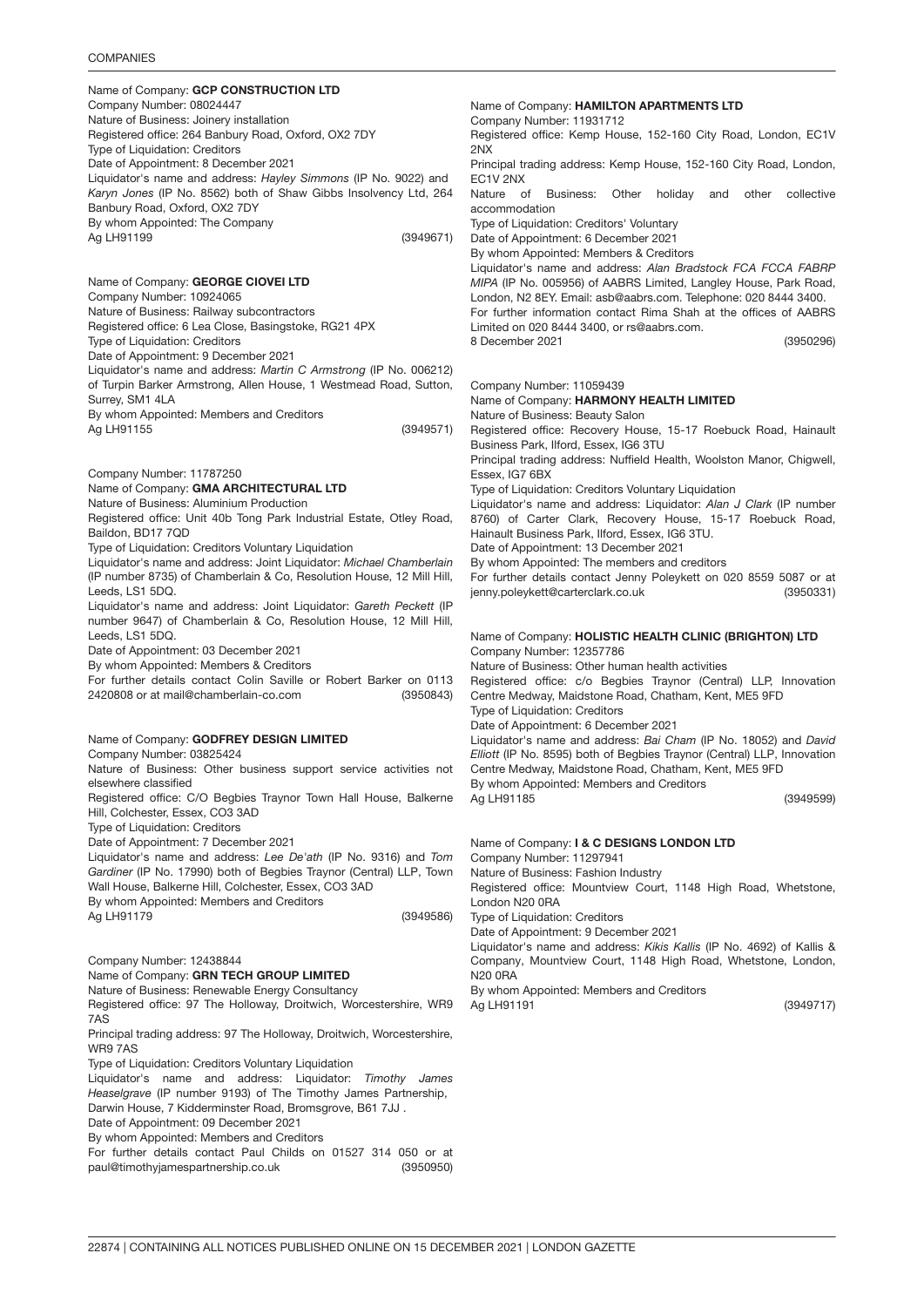(3949679)

| Company Number: 10360439                                                                                            | Company Number: 10411002                                                                                                                            |
|---------------------------------------------------------------------------------------------------------------------|-----------------------------------------------------------------------------------------------------------------------------------------------------|
| Name of Company: IMPKAT PERFORMANCE LIMITED                                                                         | Name of Company: <b>J.D. HOMES (N.E.) LTD</b>                                                                                                       |
| Nature of Business: Other professional, scientific and technical                                                    | Nature of Business: Construction                                                                                                                    |
| activities not elsewhere classified                                                                                 | Registered office: 6 Rudby Close, Gosforth, NE3 5JF                                                                                                 |
| Registered office: Sovereign House, 15 Towcester Road, Old                                                          | Principal trading address: 6 Rudby Close, Gosforth, NE3 5JF                                                                                         |
| Stratford, Milton Keynes, MK19 6AN                                                                                  | Type of Liquidation: Creditors Voluntary Liquidation                                                                                                |
| Principal trading address: Sovereign House, 15 Towcester Road, Old                                                  | Liquidator's name and address: Joint Liquidator: Michael Chamberlain                                                                                |
| Stratford, Milton Keynes, MK19 6AN                                                                                  | (IP number 8735) of Chamberlain & Co, Resolution House, 12 Mill Hill,                                                                               |
| Type of Liquidation: Creditors Voluntary Liquidation                                                                | Leeds, LS1 5DQ.                                                                                                                                     |
| Liquidator's name and address: Liquidator: Andrew Ryder (IP number                                                  | Liquidator's name and address: Joint Liquidator: Gareth Peckett (IP                                                                                 |
| 17552) of JT Maxwell Limited, Unit 1 Lagan House, 1 Sackville Street,                                               | number 9647) of Chamberlain & Co, Resolution House, 12 Mill Hill,                                                                                   |
| Lisburn, County Antrim, BT27 4AB.                                                                                   | Leeds, LS1 5DQ.                                                                                                                                     |
| Date of Appointment: 09 December 2021                                                                               | Date of Appointment: 10 December 2021                                                                                                               |
| By whom Appointed: Members and Creditors                                                                            | By whom Appointed: Members and Creditors                                                                                                            |
| For further details contact JT Maxwell Limited on 02892 448114<br>(3950481)                                         | For further details contact David Render on 0113 2420808 or at<br>mail@chamberlain-co.com<br>(3950757)                                              |
| Name of Company: <b>INEX WALL SOLUTIONS LIMITED</b><br>Company Number: 12085892                                     | Company Number: 10410961                                                                                                                            |
| Nature of Business: Construction of commercial buildings                                                            | Name of Company: J.D. HOMES (STANNINGTON) LTD                                                                                                       |
| Registered office: Redheugh House, Teesdale South, Thornaby Place,                                                  | Nature of Business: Construction                                                                                                                    |
| Stockton on Tees, TS17 6SG                                                                                          | Registered office: 6 Rudby Close, Gosforth, NE3 5JF                                                                                                 |
| Type of Liquidation: Creditors                                                                                      | Principal trading address: 6 Rudby Close, Gosforth, NE3 5JF                                                                                         |
| Date of Appointment: 30 November 2021                                                                               | Type of Liquidation: Creditors Voluntary Liquidation                                                                                                |
| Liquidator's name and address: <i>Ian James Royle</i> (IP No. 18934) of                                             | Liquidator's name and address: Joint Liquidator: Michael Chamberlain                                                                                |
| Begbies Traynor (Central) LLP, Redheugh House, Teesdale South,                                                      | (IP number 8735) of Chamberlain & Co, Resolution House, 12 Mill Hill,                                                                               |
| Thornaby Place, Stockton on Tees, TS17 6SG and Andrew Watling (IP                                                   | Leeds, LS1 5DQ.                                                                                                                                     |
| No. 15910) of Quantuma Advisory Limited, Office D, Beresford House,                                                 | Liquidator's name and address: Joint Liquidator: Gareth Peckett (IP                                                                                 |
| Town Quay, Southampton, SO14 2AQ                                                                                    | number 9647) of Chamberlain & Co, Resolution House, 12 Mill Hill,                                                                                   |
| By whom Appointed: Members and Creditors                                                                            | Leeds, LS1 5DQ.                                                                                                                                     |
| Ag LH91141<br>(3949710)                                                                                             | Date of Appointment: 10 December 2021<br>By whom Appointed: Members and Creditors<br>For further details contact David Render on 0113 2420808 or at |
| Name of Company: INNOVATE PROPERTY IMPROVEMENTS                                                                     | mail@chamberlain-co.com                                                                                                                             |
| <b>LIMITED</b>                                                                                                      | (3950748)                                                                                                                                           |
| Company Number: 09168592                                                                                            |                                                                                                                                                     |
| Nature of Business: Glazing (installation of windows, doors, shop                                                   | Company Number: 10863358                                                                                                                            |
| fronts and conservatories)                                                                                          | Name of Company: L ELLIOTT SAFETY SERVICES LTD                                                                                                      |
| Registered office: Ado House, Gapton Hall Road, Great Yarmouth,                                                     | Nature of Business: Construction of railways and underground                                                                                        |
| NR31 ONL                                                                                                            | railways                                                                                                                                            |
| Type of Liquidation: Creditors                                                                                      | Registered office: 85 The Pastures, Coulby, Newham, Middlesbrough                                                                                   |
| Date of Appointment: 13 December 2021                                                                               | TS8 OUL                                                                                                                                             |
| Liquidator's name and address: Hayley Watson (IP No. 23450) and                                                     | Principal trading address: 85 The Pastures, Coulby, Newham,                                                                                         |
| Andrew McTear (IP No. 007242) both of McTear Williams & Wood                                                        | Middlesbrough TS8 0UL                                                                                                                               |
| Limited, Prospect House, Rouen Road, Norwich, NR1 1RE                                                               | Type of Liquidation: Creditors Voluntary Liquidation                                                                                                |
| By whom Appointed: Members and Creditors                                                                            | Liquidator's name and address: Liquidator: Kate Ellis (IP number                                                                                    |
| (3949593)                                                                                                           | 9730) of Ellis Breese, The Tannery, 91 Kirkstall Road, Leeds, LS3 1HS.                                                                              |
| Ag LH91234                                                                                                          | Date of Appointment: 01 December 2021                                                                                                               |
| Name of Company: IRYL TO MARKET UN- LIMITED                                                                         | By whom Appointed: The Company and Creditors<br>For further details contact Kate Ellis on 0113 4678740 or at<br>(3950442)                           |
| Company Number: 10531750<br>Nature of Business: Writing Company<br>Previous Name of Company: I Read, You Learn: Ltd | kate.ellis@ellisbreese.co.uk                                                                                                                        |
| Registered office: C/O Verulam Advisory, First Floor, The Annexe, New                                               | Name of Company: LIFEBOARD LEISURE LTD                                                                                                              |
| Barnes Mill, Cottonmill Lane, St Albans, AL1 2HA                                                                    | Company Number: 09749549                                                                                                                            |
| Type of Liquidation: Creditors                                                                                      | Trading Name: Ealing Decor Centre                                                                                                                   |
| Date of Appointment: 7 December 2021                                                                                | Nature of Business: Retail sale of hardware, paints and glass in                                                                                    |
| Liquidator's name and address: Peter Wastell (IP No. 9119) and                                                      | specialised stores                                                                                                                                  |
| William Turner (IP No. 9049) both of Verulam Advisory, First Floor, The                                             | Registered office: Pearl Assurance House, 319 Ballards Lane, London                                                                                 |
| Annexe, New Barnes Mill, Cottonmill Lane, St Albans, AL1 2HA                                                        | N12 8LY                                                                                                                                             |
| By whom Appointed: Members and Creditors<br>Ag LH91237<br>(3949628)                                                 | Type of Liquidation: Creditors<br>Date of Appointment: 12 November 2021                                                                             |
|                                                                                                                     | Liquidator's name and address: Stephen Katz (IP No. 8681) and Asher<br>Miller (IP No. 9251) both of Begbies Traynor (London) LLP, Pearl             |

By whom Appointed: Creditors

Ag LH91241

Assurance House, 319 Ballards Lane, London, N12 8LY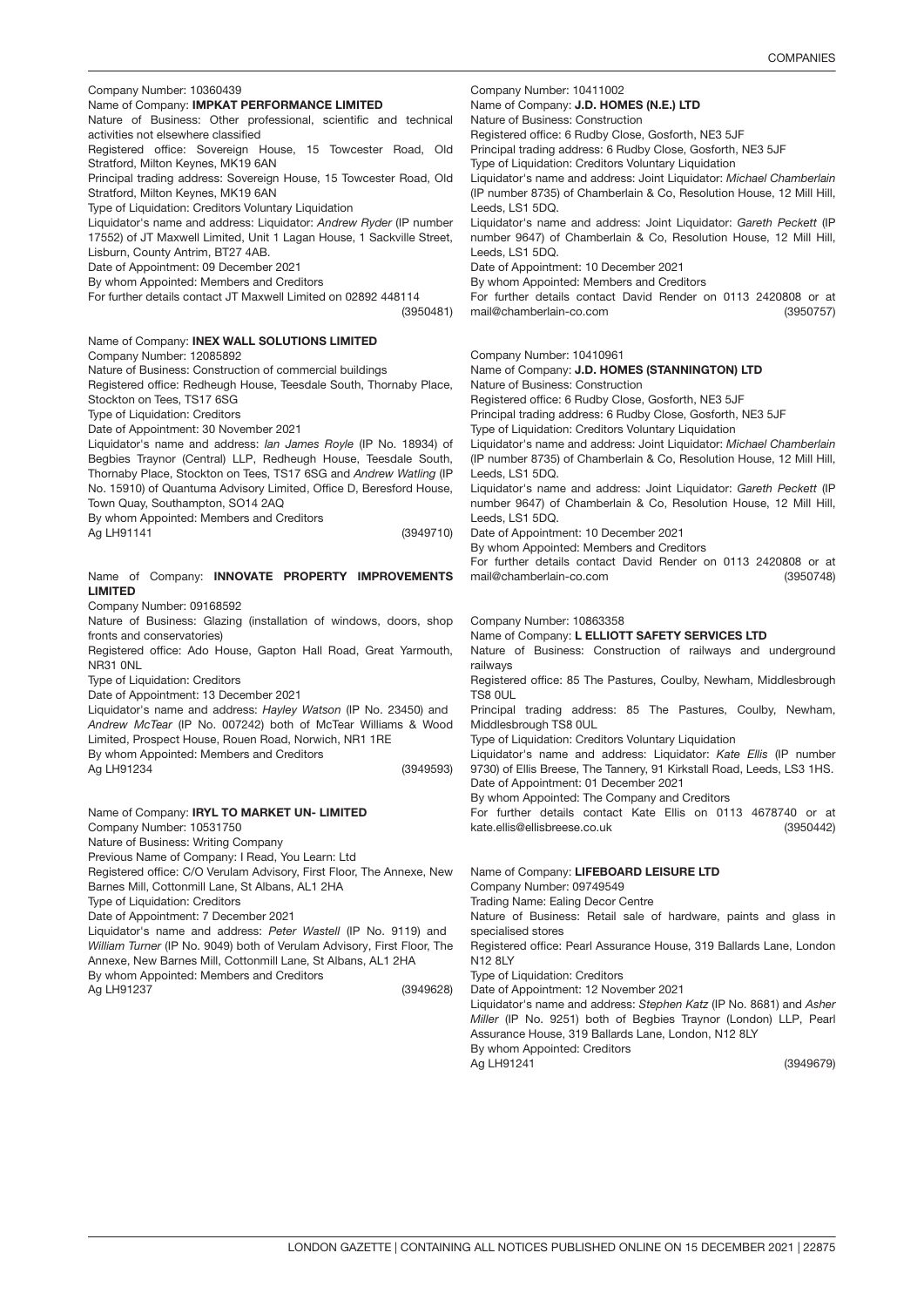Company Number: 08389425

### Name of Company: LITTLE OAKES FARM DONKEY SANCTUARY LIMITED

Trading Name: The Wonkey Donkey

Nature of Business: Animal Sanctuary and Visitor Centre

Registered office: Little Oakes Farm Cobcroft Lane, Cridling Stubbs, Knottingley, North Yorkshire, England, WF11 0AZ

Principal trading address: Little Oakes Farm Cobcroft Lane, Cridling Stubbs, Knottingley, North Yorkshire, England, WF11 0AZ

Type of Liquidation: Creditors Voluntary Liquidation

Liquidator's name and address: Liquidator: *Gareth James Lewis* (IP number 14992) of Lewis Business Recovery & Insolvency, Suite E10, Joseph's Well, Westgate, Leeds, LS3 1AB.

Date of Appointment: 10 December 2021

By whom Appointed: Members and Creditors

(3950882) For further details contact Mark Barlow on 0113 245 9444 or at mark@lewisbri.co.uk

### Company Number: 05361004

### Name of Company: LOCAL GARAGES (SERVICING) LIMITED

Nature of Business: Maintenance and repair of motor vehicles Registered office: Bramley Town End, Leeds, West Yorkshire, LS13 4AD, to be changed to: c/o Clark Business Recovery Limited, 26 York Place, Leeds, LS1 2EY

Principal trading address: Henconner Lane, Leeds, LS13 4AD

Type of Liquidation: Creditors Voluntary Liquidation

Liquidator's name and address: Joint Liquidator: *Phil Clark* (IP number 23530) of Clark Business Recovery Limited, 26 York Place, Leeds, LS1 2EY.

Liquidator's name and address: Joint Liquidator: *Dave Clark* (IP number 9565) of Clark Business Recovery Limited, 26 York Place, Leeds, LS1 2EY.

Date of Appointment: 13 December 2021

By whom Appointed: Members and Creditors

(3950348) For further details contact David Hines on 0113 243 8617 or at davidh@clarkbr.co.uk

# Name of Company: MAGNOS SERVICES LTD

Company Number: 10561851

Registered office: 32 Maltings Way, Penwortham, Preston, PR1 9ZB Principal trading address: 32 Maltings Way, Penwortham, Preston, PR1 9ZB

Nature of Business: Plumbing, heat and air-conditioning installation

Type of Liquidation: Creditors' Voluntary

Date of Appointment: 9 December 2021

By whom Appointed: members and creditors

Liquidator's name and address: *Clive Morris* (IP No. 8820) of Marshall Peters, Heskin Hall Farm, Wood Lane, Heskin, Preston, PR7 5PA. Telephone: 01257 452021.

For further information contact Heather Dolan at the offices of Marshall Peters on 01257 452021, or heatherdolan@marshallpeters.co.uk.

(3950306) 9 December 2021

Company Number: 11114997 (3950902) Name of Company: MASINI'S CAFE LIMITED Nature of Business: Café Registered office: 18 Tiverton Road, Ruislip, HA4 0BW Principal trading address: 125 Poole Road, Westbourne, Bournemouth, Dorset, BH4 9BG Type of Liquidation: Creditors Voluntary Liquidation Liquidator's name and address: Liquidator: *Mark S Goldstein* (IP number 6880) of Mark Goldstein Associates Ltd, Robert Denholm House, Bletchingley Road, Nutfield, Surrey, RH1 4HW. Date of Appointment: 10 December 2021 By whom Appointed: Creditors For further details contact Mark Goldstein Associates Ltd on 01737 830763

Company Number: 10418300

Name of Company: MICHAEL JOHNSON HOMES LTD

Nature of Business: Property Management

Registered office: Recovery House, Hainault Business Park 15-17 Roebuck Road, Ilford, Essex, IG6 3TU

Principal trading address: 31 Badgers Close, Enfield, EN2 7BB

Type of Liquidation: Creditors Voluntary Liquidation

Liquidator's name and address: Liquidator: *Alan J Clark* (IP number 8760) of Carter Clark, Recovery House, 15-17 Roebuck Road, Hainault Business Park, Ilford, Essex, IG6 3TU.

Date of Appointment: 08 December 2021

By whom Appointed: The members and creditors

(3950334) For further details contact Jenny Poleykett on 020 8559 5087 or at jenny.poleykett@carterclark.co.uk

### Company Number: 08814420

Name of Company: MIXLOT LTD

Nature of Business: Non-specialised wholesale trade

Registered office: The registered office of the Company will be changed to Grove House, Meridians Cross, Ocean Village, Southampton, Hampshire, SO14 3TJ, having previously been Suite 107, 5300 Lakeside, Cheadle, Cheshire, SK8 3GP

Principal trading address: Suite 107, 5300 Lakeside, Cheadle, Cheshire,SK8 3GP

Type of Liquidation: Creditors Voluntary Liquidation

Liquidator's name and address: Joint Liquidator: *Matthew Hoy* (IP number 24550) of Fortus Recovery Limited, Grove House, Meridians Cross, Ocean Village, Southampton, Hampshire, SO14 3TJ.

Liquidator's name and address: Joint Liquidator: *Gordon Johnston* (IP number 8616) of Fortus Recovery Limited, Grove House, Meridians Cross, Ocean Village, Southampton, Hampshire, SO14 3TJ.

Date of Appointment: 08 December 2021

By whom Appointed: Members and Creditors

(3950919) For further details contact Neil McMahon on 0808 196 8676 or at neil.mcmahon@fortus.co.uk

### Name of Company: MIZZI & CO LTD

Company Number: 07901468

Trading Name: Mizzi Studio

Nature of Business: Architectural activities

Registered office: 2/3 Pavilion Buildings, Brighton, BN1 1EE (Formerly) 7 Wey Court, Mary Road, Guildford, GU1 4QU

Type of Liquidation: Creditors

Date of Appointment: 8 December 2021

Liquidator's name and address: *Jonathan James Beard* (IP No. 9552) and *John Walters* (IP No. 9315) both of Begbies Traynor (Central) LLP, 2/3 Pavilion Buildings, Brighton, East Sussex BN1 1EE

By whom Appointed: Members and Creditors

(3949598)

Company Number: 10261423

Ag LH91145

Name of Company: MOBILITY AND CARE SERVICES LIMITED

Nature of Business: Retail sale of medical and orthopaedic goods in specialised stores

Registered office: 11 Roman Way, Berry Hill, Droitwich, WR9 9AJ Principal trading address: Unit 4, Dunstalls Farm, Arlingham Road, Saul, GL2 7JE

Type of Liquidation: Creditors Voluntary Liquidation

Liquidator's name and address: Liquidator: *Mark Bowen* (IP number 8711) of MB Insolvency, 11 Roman Way, Berry Hill, Droitwich, WR9 9AJ.

Date of Appointment: 10 December 2021

By whom Appointed: Creditors

(3950768) For further details contact Mark Hunt on 01905 776 771 or at markhunt@mb-i.co.uk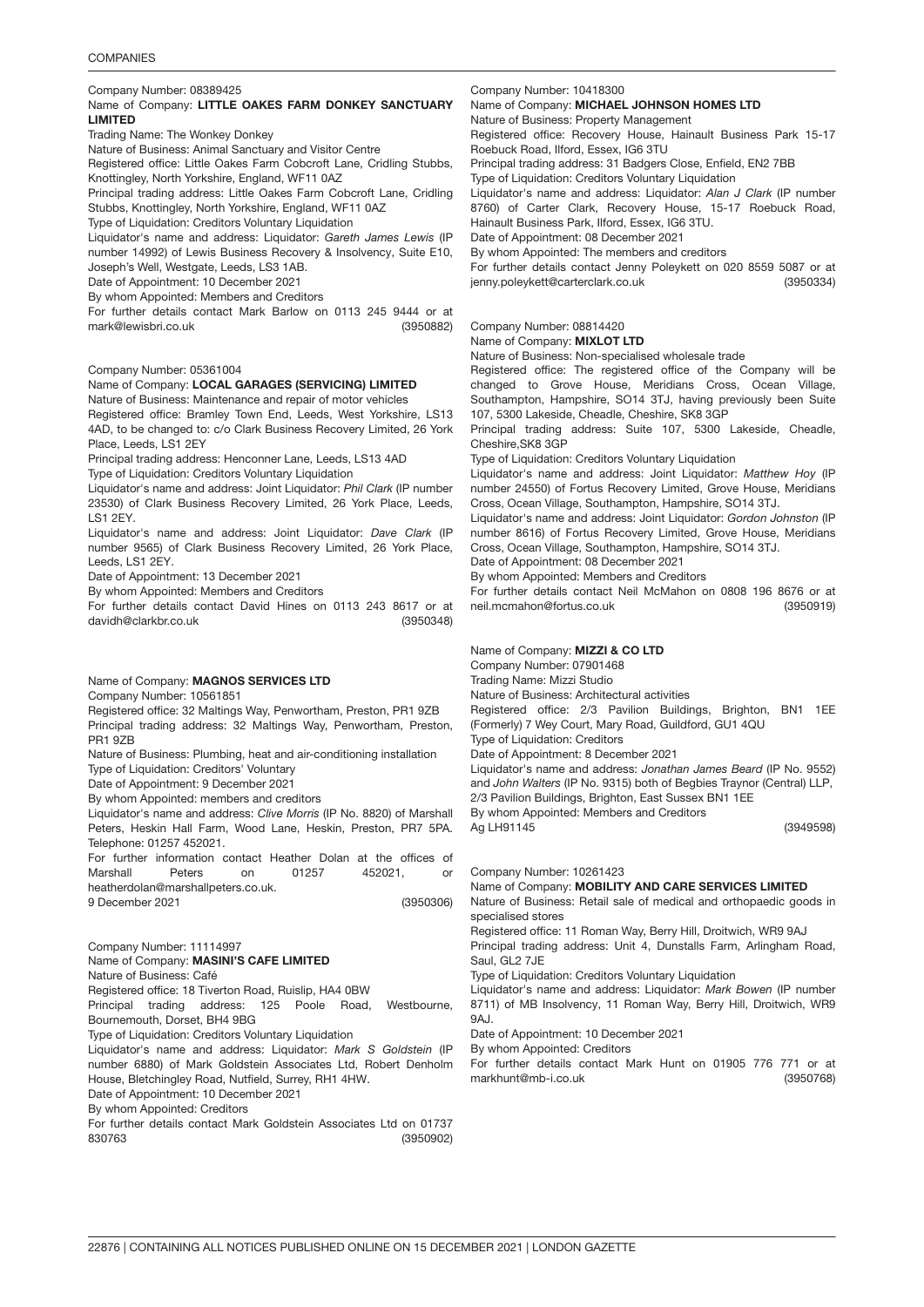| Company Number: 10182169                                                                                                                  | Name of Company: NTERPRISE CONSULTANTS LTD                                                            |
|-------------------------------------------------------------------------------------------------------------------------------------------|-------------------------------------------------------------------------------------------------------|
| Name of Company: NERAX LIMITED<br>Nature of Business: Heating & Plumbing                                                                  | Company Number: 12073829<br>Nature of Business: Management Consultancy                                |
| Registered office: 1 Kings Avenue, Winchmore Hill, London N21 3NA                                                                         | Registered office: 5 Prospect House, Meridians Cross, Ocean Way,                                      |
| Principal trading address: 101 Malvern House, Stamford Hill, London,                                                                      | Southampton, SO14 3TJ                                                                                 |
| N16 6RS                                                                                                                                   | Type of Liquidation: Creditors                                                                        |
| Type of Liquidation: Creditors Voluntary Liquidation                                                                                      | Date of Appointment: 9 December 2021                                                                  |
| Liquidator's name and address: Joint Liquidator: Ninos Koumettou (IP                                                                      | Liquidator's name and address: Stephen Mark Powell (IP No. 9561)                                      |
| number 2240) of Begbies Traynor (Central) LLP, 1 Kings Avenue,                                                                            | and Julie Anne Palmer (IP No. 008835) both of Begbies Traynor                                         |
| London N21 3NA.                                                                                                                           | (Central) LLP, 5 Prospect House, Meridians Cross, Ocean Way,                                          |
| Liquidator's name and address: Joint Liquidator: Yiannis Koumettou<br>(IP number 15676) of Begbies Traynor (Central) LLP, 1 Kings Avenue, | Southampton, SO14 3TJ<br>By whom Appointed: Members and Creditors                                     |
| London N21 3NA.                                                                                                                           | (3949597)<br>Ag LH91224                                                                               |
| Date of Appointment: 09 December 2021                                                                                                     |                                                                                                       |
| By whom Appointed: Members and Creditors                                                                                                  |                                                                                                       |
| For further details contact Luis Leo on 020 8370 7250 or at                                                                               | Name of Company: PALMER BUILDING SOLUTIONS LTD                                                        |
| Luis.Leo@btguk.com<br>(3950276)                                                                                                           | Company Number: 08811743                                                                              |
|                                                                                                                                           | Trading Name: P.B. Solutions                                                                          |
|                                                                                                                                           | Nature of Business: Electrical installation                                                           |
| Name of Company: NORTHERN INSULATION CONTRACTORS                                                                                          | Registered office: 23 The Metro Centre, Peterborough, England, PE2                                    |
| (UK) LIMITED                                                                                                                              | 7UH                                                                                                   |
| Company Number: 01563954                                                                                                                  | Type of Liquidation: Creditors                                                                        |
| Nature of Business: Asbestos removal services<br>Registered office: Begbies Traynor (Central) LLP, 8th Floor, One                         | Date of Appointment: 3 December 2021<br>Liquidator's name and address: Richard Rones (IP No. 8807) of |
| Temple Row, Birmingham, West Midlands, B2 5LG                                                                                             | ThorntonRones Limited, 311 High Road, Loughton, Essex, IG10 1AH                                       |
| Type of Liquidation: Creditors                                                                                                            | By whom Appointed: Creditors                                                                          |
| Date of Appointment: 7 December 2021                                                                                                      | Ag LH91139<br>(3949557)                                                                               |
| Liquidator's name and address: Craig Povey (IP No. 9665) and                                                                              |                                                                                                       |
| Charles Turner (IP No. 9195) both of Begbies Traynor (Central) LLP,                                                                       |                                                                                                       |
| 8th Floor, One Temple Row, Birmingham, B2 5LG                                                                                             |                                                                                                       |
| By whom Appointed: Members and Creditors                                                                                                  | Name of Company: PARASCHIV COURIER LTD                                                                |
| Ag LH91163<br>(3949714)                                                                                                                   | Company Number: 12027185                                                                              |
|                                                                                                                                           | Registered office: Flat 57, Floor 7 14 Semley Place, London, SW1W<br>9QJ                              |
| Name of Company: NORTHERN INSULATION CONTRACTORS LLP<br>Company Number: OC326083                                                          | Principal trading address: Flat 57, Floor 7 14 Semley Place, London,<br>SW1W 9QJ                      |
| Nature of Business: Thermal insulation contracting services                                                                               | Nature of Business: Freight transport by road                                                         |
| Registered office: Begbies Traynor (Central) LLP, 8th Floor, One                                                                          | Type of Liquidation: Creditors' Voluntary                                                             |
| Temple Row, Birmingham, West Midlands, B2 5LG                                                                                             | Date of Appointment: 9 December 2021                                                                  |
| Type of Liquidation: Creditors                                                                                                            | By whom Appointed: Members and Creditors                                                              |
| Date of Appointment: 7 December 2021                                                                                                      | Joint Liquidator's Name and Address: Nicholas                                                         |
| Liquidator's name and address: Craig Povey (IP No. 9665) and                                                                              | Andrew Stratten(IP No. 22170) of Hudson Weir                                                          |
| Charles Turner (IP No. 9195) both of Begbies Traynor (Central) LLP,<br>8th Floor, One Temple Row, Birmingham, B2 5LG                      | Limited, Third Floor, 112 Clerkenwell Road, London,                                                   |
| By whom Appointed: Members and Creditors                                                                                                  | EC1M 5SATelephone: 0207 099 6086. Joint                                                               |
| (3949682)<br>Ag LH91150                                                                                                                   | Liquidator's Name and Address: Hasib Howlader(IP                                                      |
|                                                                                                                                           | No. 20350) of Hudson Weir Limited, Third Floor, 112                                                   |
|                                                                                                                                           |                                                                                                       |
| Name of Company: NOSROF 3 LIMITED                                                                                                         | Clerkenwell Road, London, EC1M 5SATelephone:                                                          |
| Company Number: 10827606                                                                                                                  | 0207 099 6086.                                                                                        |
| Nature of Business: Activities of other holding companies not<br>elsewhere classified                                                     | For further information contact Kristine Lapa at the offices of Hudson                                |
| Previous Name of Company: Adare SEC Holdings Limited                                                                                      | Weir Limited on 02070996086, or kristine@hudsonweir.co.uk.<br>10 December 2021                        |
| Name of Company: NOSROF 4 LIMITED                                                                                                         | (3950310)                                                                                             |
| Company Number: 10827616                                                                                                                  |                                                                                                       |
| Nature of Business: Activities of other holding companies not                                                                             | Name of Company: PETCU SOLUTIONS LTD                                                                  |
| elsewhere classified                                                                                                                      | Company Number: 11631122                                                                              |
| Previous Name of Company: Adare SEC LNC Holdings Limited                                                                                  | Nature of Business: Grocery Shop                                                                      |
| Name of Company: NOSROF 5 LIMITED                                                                                                         | Type of Liquidation: Creditors                                                                        |
| Company Number: 03014889                                                                                                                  | Registered office: Saxon House, Saxon Way, Cheltenham GL52 6QX                                        |
| Nature of Business: Data processing, hosting and related activities<br>Previous Name of Company: Adare Lexicon Limited                    | Principal trading address: 119 Ley Street, Ilford, Redbridge, IG1 4BH                                 |
| Registered office: (All) Ernst & Young LLP, 1 Bridgewater Place, Water                                                                    | Liquidator's name and address: Alisdair J Findlay, of Findlay James,                                  |
| Lane, Leeds, LS11 5QR                                                                                                                     | Saxon House, Saxon Way, Cheltenham GL52 6QX.<br>Office Holder Number: 008744.                         |
| Type of Liquidation: Creditors                                                                                                            | further<br>Findlay<br>For<br>details<br>contact:<br>Alisdair<br>Email:<br>J                           |
| Date of Appointment: 8 December 2021                                                                                                      | info@findlayjames.co.uk Tel: 01242 576555                                                             |
| Liquidator's name and address: Derek Neil Hyslop (IP No. 9970) and                                                                        | Date of Appointment: 14 December 2021                                                                 |
| Trevor Oates (IP No. 26290) both of Ernst & Young LLP, 1 Bridgewater                                                                      | (3949784)<br>By whom Appointed: Members and Creditors                                                 |
| Place, Water Lane, Leeds, LS11 5QR                                                                                                        |                                                                                                       |
| By whom Appointed: Creditors                                                                                                              |                                                                                                       |

Ag LH91167

(3949606)

LONDON GAZETTE | CONTAINING ALL NOTICES PUBLISHED ONLINE ON 15 DECEMBER 2021 | 22877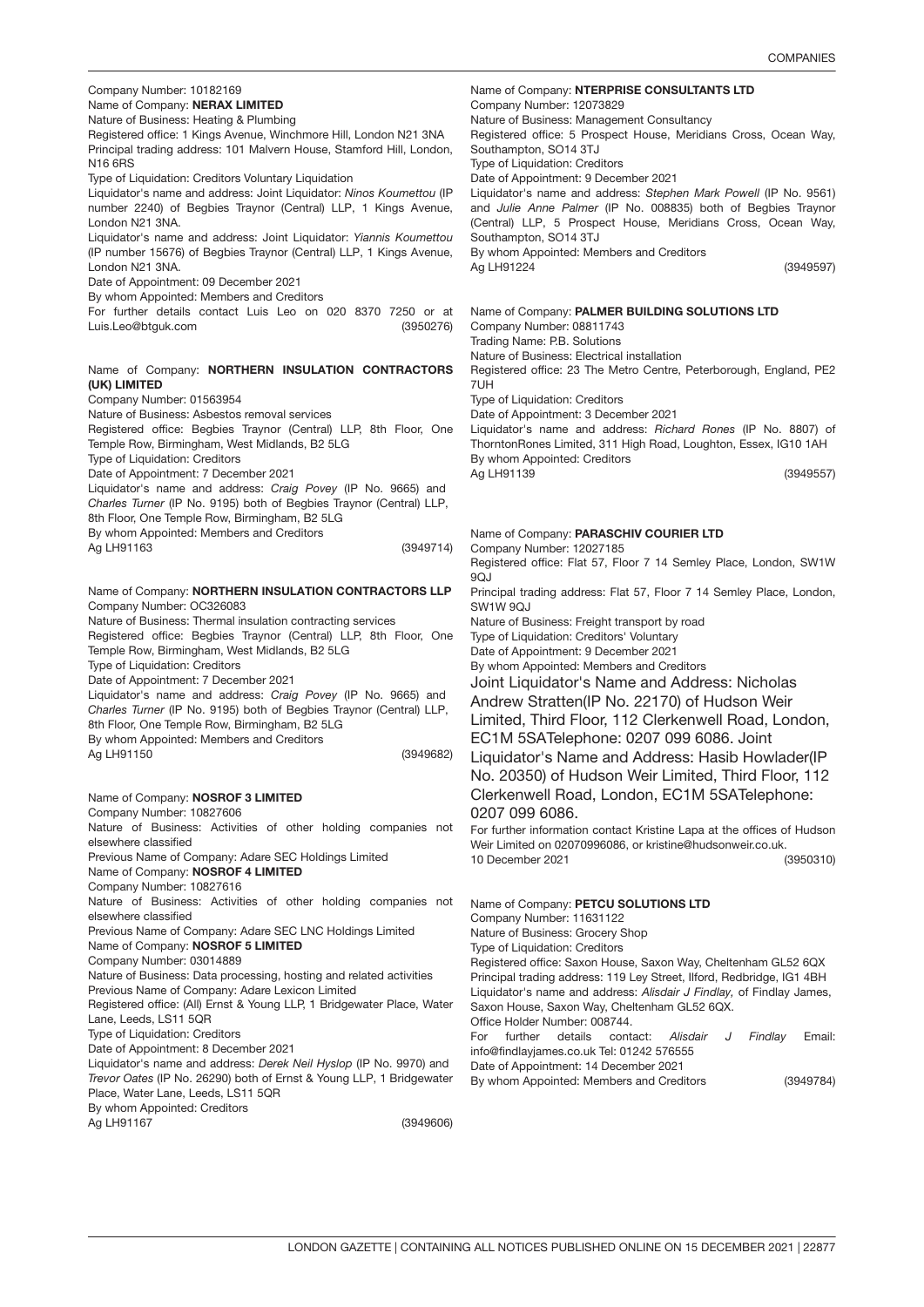### **COMPANIES**

## Name of Company: PRATIK CONTRACTING SOLUTIONS LTD

### Company Number: 09049149 Nature of Business: Other professional, scientific and technical activities n.e.c.

Registered office: The Old Exchange, 234 Southchurch Road, Southend-on-Sea, SS1 2EG

Type of Liquidation: Creditors

Date of Appointment: 9 December 2021

Liquidator's name and address: *Jamie Taylor* (IP No. 002748) and *Wayne MacPherson* (IP No. 9445) both of Begbies Traynor (Central) LLP, The Old Exchange, 234 Southchurch Road, Southend-on-Sea, SS1 2EG

By whom Appointed: Members and Creditors

Ag LH91148

(3949608)

Company Number: 10565115

# Name of Company: RESPONDEZ SERVICES LIMITED

Nature of Business: Call Centre

Registered office: Swinford House, Albion Street, Brierley Hill, DY5 3EE

Type of Liquidation: Creditors Voluntary Liquidation

Liquidator's name and address: Liquidator: *Dorothy Brown* (IP number 9383) of Even Keel Solutions Ltd, Drewitt House, 865 Ringwood Road, Bournemouth, BH11 8LW.

Date of Appointment: 08 December 2021

By whom Appointed: Members and Creditors

(3950921) For further details contact Even Keel Solutions Ltd on 01202 237337 or at dorothy@evenkeelsolutions.co.uk

Company Number: 10683405

# Name of Company: RH CONSTRUCTION (LEEDS) LTD

Nature of Business: Construction

Registered office: 26 Leeds Road, Barwick In Elmet, Leeds, LS15 4JE Principal trading address: 26 Leeds Road, Barwick In Elmet, Leeds, LS15 4JE

Type of Liquidation: Creditors Voluntary Liquidation

Liquidator's name and address: Liquidator: *Philippa Smith* (IP number 18670) of Smith & Barnes Insolvency Practitioners Ltd, 22A Main Street, Garforth, Leeds, LS25 1AA.

Date of Appointment: 13 December 2021

By whom Appointed: The Members and Creditors

(3951013) For further details contact James Duke on 0113 532 3278

Company Number: 07164820

Name of Company: RON-DEE SERVICES LTD Nature of Business: Hotels and similar accommodation

Registered office: Trinity House, 28 - 30 Blucher Street, Birmingham, B1 1QH

Principal trading address: Royal Standard, 86 Tanners Hill, London, SE8 4PN

Type of Liquidation: Creditors Voluntary Liquidation

Liquidator's name and address: Joint Liquidator: *Sajid Sattar* (IP number 15590) of Greenfield Recovery Limited, Trinity House, 28-30 Blucher Street, Birmingham, B1 1QH.

Liquidator's name and address: Joint Liquidator: *Simon Gwinnutt* (IP number 8877) of Greenfield Recovery Limited, Trinity House, 28-30 Blucher Street, Birmingham, B1 1QH.

Date of Appointment: 07 December 2021

By whom Appointed: Members & Creditors

(3950704) For further details contact Michelle Dutton on 0121 201 1720 or at md@greenfieldrecovery.co.uk

Company Number: 12106736

Name of Company: SHARPEN DIGITAL LIMITED Nature of Business: Digital Marketing

Registered office: 130 Old Street, London, EC1V 9BD Principal trading address: 130 Old Street, London, EC1V 9BD

Type of Liquidation: Creditors Voluntary Liquidation

Liquidator's name and address: Joint Liquidator: *James Kaye* (IP number 9373) of NTF Corporate Solutions Limited, Suite 4 Aus-Bore House, 19-25 Manchester Road, Wilmslow, Cheshire, SK9 1BQ.

Liquidator's name and address: Joint Liquidator: *Nicholas Morgan* (IP number 9078) of NTF Corporate Solutions Limited, Suite 4 Aus-Bore House, 19-25 Manchester Road, Wilmslow, Cheshire, SK9 1BQ. Date of Appointment: 13 December 2021

By whom Appointed: Members and Creditors

(3950889) For further details contact Rebecca Dale on 01625 540744 or at info@ntffs.co.uk

### Name of Company: SHELBY'S SALON LTD

Company Number: 11778906

Nature of Business: Hairdressing and other beauty treatment

Registered office: Springfield House Stud, Moreton Mill, Shawbury, SY4 4ES

Type of Liquidation: Creditors

Date of Appointment: 9 December 2021

Liquidator's name and address: *Glyn Mummery* (IP No. 8996) and *Paul Atkinson* (IP No. 9314) both of FRP Advisory Trading Limited, Jupiter House, Warley Hill Business Park, The Drive, Brentwood, Essex, CM13 3BE

By whom Appointed: Members and Creditors Ag LH91223

(3949545)

Company Number: 12064015

Name of Company: SHIFTS&CO LIMITED

Nature of Business: Catering services for the care industry

Registered office: 61 Tower Road, Erdington, Birmingham, B23 6GH Principal trading address: 61 Tower Road, Erdington, Birmingham, B23 6GH

Type of Liquidation: Creditors Voluntary Liquidation

Liquidator's name and address: Joint Liquidator: *Helen Whitehouse* (IP number 9680) of McAlister & Co Insolvency Practitioners Limited, 10 St Helens Road, Swansea, SA1 4AW.

Liquidator's name and address: Joint Liquidator: *Sandra McAlister* (IP number 9375) of McAlister & Co Insolvency Practitioners Limited, 10 St Helens Road, Swansea, SA1 4AW.

Date of Appointment: 09 December 2021

By whom Appointed: Creditors & Members

(3950838) For further details contact Linda Tolley on 03300 563600 or at helen@mcalisterco.co.uk

Company Number: 09926074

Name of Company: SILVERS TRADING LTD

Nature of Business: Retail sale of clothing

Registered office: Quadrant Court 44-45 Calthorpe Road, Edgbaston, Birmingham, B15 1TH

Type of Liquidation: Creditors Voluntary Liquidation

Liquidator's name and address: Joint Liquidator: *Helen Whitehouse* (IP number 9680) of McAlister & Co Insolvency Practitioners Limited,

10 St Helens Road, Swansea, SA1 4AW. Liquidator's name and address: Joint Liquidator: *Sandra McAlister* (IP

number 9375) of McAlister & Co Insolvency Practitioners Limited , 10 St Helens Road, Swansea, SA1 4AW.

Date of Appointment: 09 December 2021

By whom Appointed: Creditors & Members

(3950975) For further details contact Linda Tolley on 03300 563600 or at helen@mcalisterco.co.uk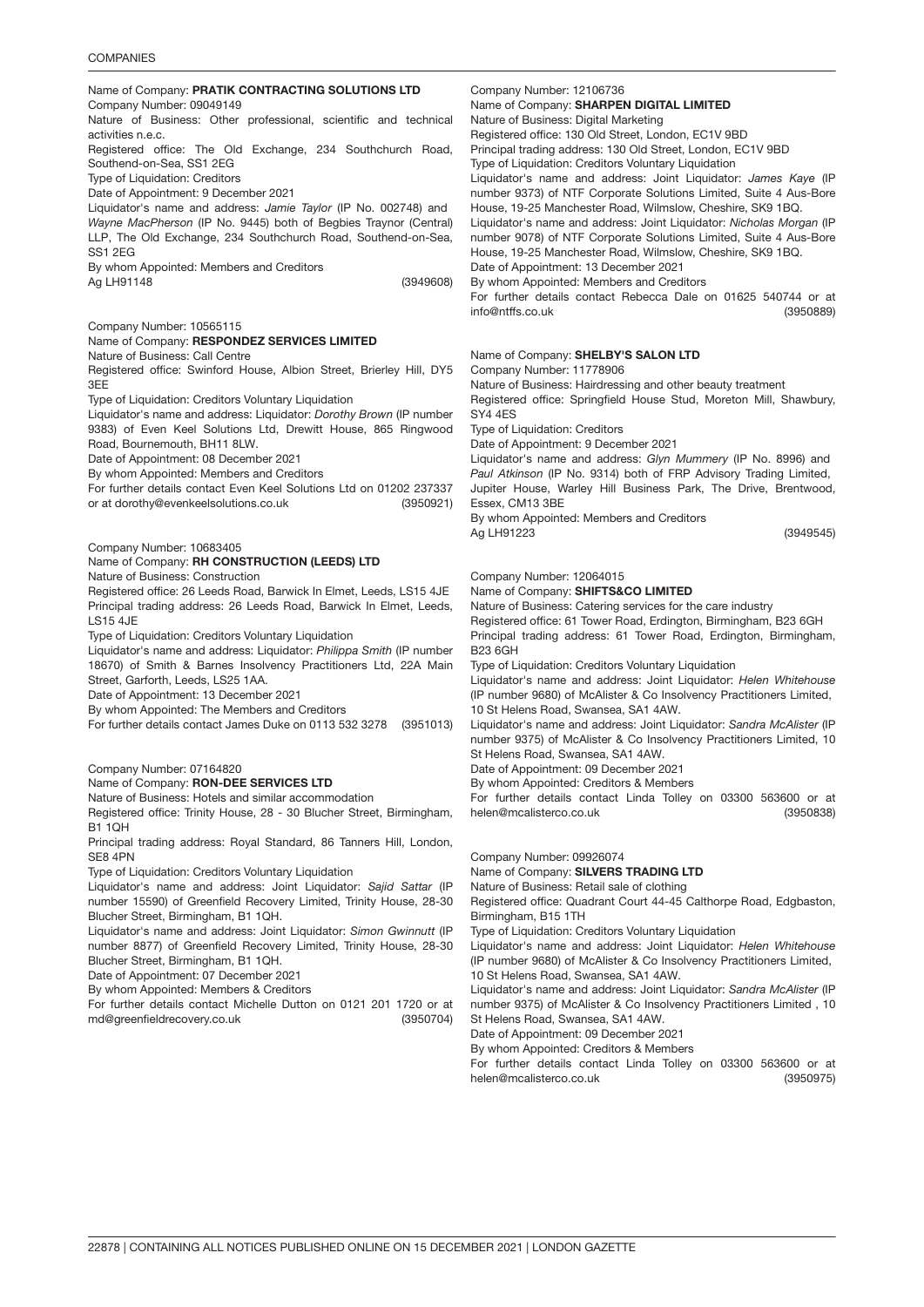|  |  | Company Number: 08488300 |
|--|--|--------------------------|
|--|--|--------------------------|

# Company Number: 08488300<br>Name of Company: **SINGHAR BEAUTY CENTRE LIMITED**

Trading Name: Singhar Beauty Centre

Nature of Business: Hairdressing and other beauty treatment

Registered office: Trinity House, 28 - 30 Blucher Street, Birmingham, B1 1QH

Principal trading address: 1st & 2nd Floors, 33 Oxford Street, London, W1D 2DS

Type of Liquidation: Creditors Voluntary Liquidation

Liquidator's name and address: Joint Liquidator: *Sajid Sattar* (IP number 15590) of Greenfield Recovery Limited, Trinity House, 28-30 Blucher Street, Birmingham, B1 1QH.

Liquidator's name and address: Joint Liquidator: *Simon Gwinnutt* (IP number 8877) of Greenfield Recovery Limited, Trinity House, 28-30 Blucher Street, Birmingham, B1 1QH.

Date of Appointment: 07 December 2021

By whom Appointed: Members & Creditors

(3950825) For further details contact Michelle Dutton on 0121 201 1720 or at md@greenfieldrecovery.co.uk

Company Number: 07030980

# Name of Company: SINGHAR BEAUTY CLINIC LTD

Trading Name: Singhar Beauty Clinic

Nature of Business: Hairdressing and other beauty treatment

Registered office: Trinity House, 28 - 30 Blucher Street, Birmingham, B1 1QH

Principal trading address: 24 Topsfield Parade, Tottenham Lane, Crouch End, N8 8PT

Type of Liquidation: Creditors Voluntary Liquidation

Liquidator's name and address: Joint Liquidator: *Sajid Sattar* (IP number 15590) of Greenfield Recovery Limited, Trinity House, 28-30 Blucher Street, Birmingham, B1 1QH.

Liquidator's name and address: Joint Liquidator: *Simon Gwinnutt* (IP number 8877) of Greenfield Recovery Limited, Trinity House, 28-30 Blucher Street, Birmingham, B1 1QH.

Date of Appointment: 07 December 2021

By whom Appointed: Members & Creditors

(3950783) For further details contact Michelle Dutton on 0121 201 1720 or at md@greenfieldrecovery.co.uk

| Name of Company: SOUTHEAST ELECTRICAL SITEWORKS LTD<br>Company Number: 11174419<br>Trading Name: SE Electrical, SEC or SEC UK<br>Nature of Business: Electrical installation<br>Registered office: First Floor, 81-85 High Street, Brentwood, CM14                                                                            |
|-------------------------------------------------------------------------------------------------------------------------------------------------------------------------------------------------------------------------------------------------------------------------------------------------------------------------------|
| 4RR<br>Type of Liquidation: Creditors<br>Date of Appointment: 9 December 2021<br>Liquidator's name and address: N A Bennett (IP No. 9083) and Andy<br>John (IP No. 20896) both of Leonard Curtis, 5th Floor, Grove House,<br>248a Marylebone Road, London, NW1 6BB<br>By whom Appointed: Members and Creditors                |
| Ag LH91151<br>(3949553)                                                                                                                                                                                                                                                                                                       |
| Company Number: 11565100<br>Name of Company: SQUARE PEG HOSPITALITY LTD<br>Nature of Business: Leisure - Bars and Restaurants<br>Registered office: 13 Market Place, Market Deeping, Peterborough<br>PE6 8EA                                                                                                                  |
| Principal trading address: 13 Market Place, Market Deeping,<br>Peterborough PE6 8EA                                                                                                                                                                                                                                           |
| Type of Liquidation: Creditors Voluntary Liquidation<br>Liquidator's name and address: Joint Liquidator: Claire Elizabeth<br>Dowson (IP number 19272) of Begbies Traynor (SY) LLP, 3rd Floor,<br>Westfield House, 60 Charter Row, Sheffield, S1 3FZ.<br>Liquidator's name and address: Joint Liquidator: Caroth David Pueling |

Liquidator's name and address: Joint Liquidator: *Gareth David Rusling* (IP number 9481) of Begbies Traynor (SY) LLP, 3rd Floor, Westfield House, 60 Charter Row, Sheffield, S1 3FZ.

Date of Appointment: 08 December 2021

By whom Appointed: Members and Creditors

(3950896) For further details contact Kerry Norton on 0114 275 5033 or at sheffield.north@btguk.com

Name of Company: **STARK FLOORING LIMITED** Company Number: 09573402 Registered office: 4 The Dell, Bolton, BL2 3EP Principal trading address: 4 The Dell, Bolton, BL2 3EP Nature of Business: Floor and wall covering Type of Liquidation: Creditors' Voluntary Date of Appointment: 6 December 2021 By whom Appointed: Members and Creditors Joint Liquidator's Name and Address: Tom Bowes(IP No. 17010) of Ideal Corporate Solutions Limited, Lancaster House, 171 Chorley New Road, Bolton, BL1 4QZJoint Liquidator's Name and Address: Andrew David Rosler(IP No. 9151) of Ideal Corporate Solutions Limited, Lancaster House, 171 Chorley New Road, Bolton, BL1 4QZ For further information contact Michael Walsh at the offices of Ideal

(3950299) Corporate Solutions Limited on 01204 663000, michael.walsh@idealcs.co.uk. 8 December 2021

Name of Company: TARUGA LIMITED

Company Number: 07821879

Registered office: Flat 3 3 Knightley Walk, Wandsworth, London, SW18 1HA

Principal trading address: Flat 3 3 Knightley Walk, Wandsworth, London, SW18 1HA

Nature of Business: Financial Services Consultancy

Type of Liquidation: Creditors' Voluntary Date of Appointment: 9 December 2021

By whom Appointed: Members & Creditors

Joint Liquidator's Name and Address: Alan Fallows(IP No. 9567) of Kay Johnson Gee Corporate Recovery Limited, 1 City Road East, Manchester, M15 4PNTelephone: 0161 832 6221. Joint Liquidator's Name and Address: Peter Anderson(IP No. 15336) of Kay Johnson Gee Corporate Recovery Limited, 1 City Road East, Manchester, M15 4PNTelephone: 0161 832 6221. Joint Liquidator's Name and Address: Alessandro Sidoli(IP No. 14270) of Kay Johnson Gee Corporate Recovery Limited, 1 City Road East, Manchester, M15 4PNEmail: alessandrosidoli@kjgcr.com. Telephone: 0161 832 6221.

For further information contact Lindsay Moore at the offices of Kay Johnson Gee Corporate Recovery Limited on 0161 212 8388, or lindsaymoore@kjgcr.com. 10 December 2021

(3950295)

Company Number: 12093771

Name of Company: TATEUK CONSULTANCY LIMITED

Nature of Business: Business Support

Registered office: West Advisory, e-Innovations Centre, Telford, TF2 9FT

Type of Liquidation: Creditors Voluntary Liquidation

Liquidator's name and address: Liquidator: *Nicholas Laurie West* (IP number 17232) of West Advisory Limited, e-Innovations Centre, Telford, TF2 9FT.

Date of Appointment: 13 December 2021

By whom Appointed: Members & Creditors

(3951019) For further details contact West Advisory Limited on 01952 350 530 or at info@westadvisory.co.uk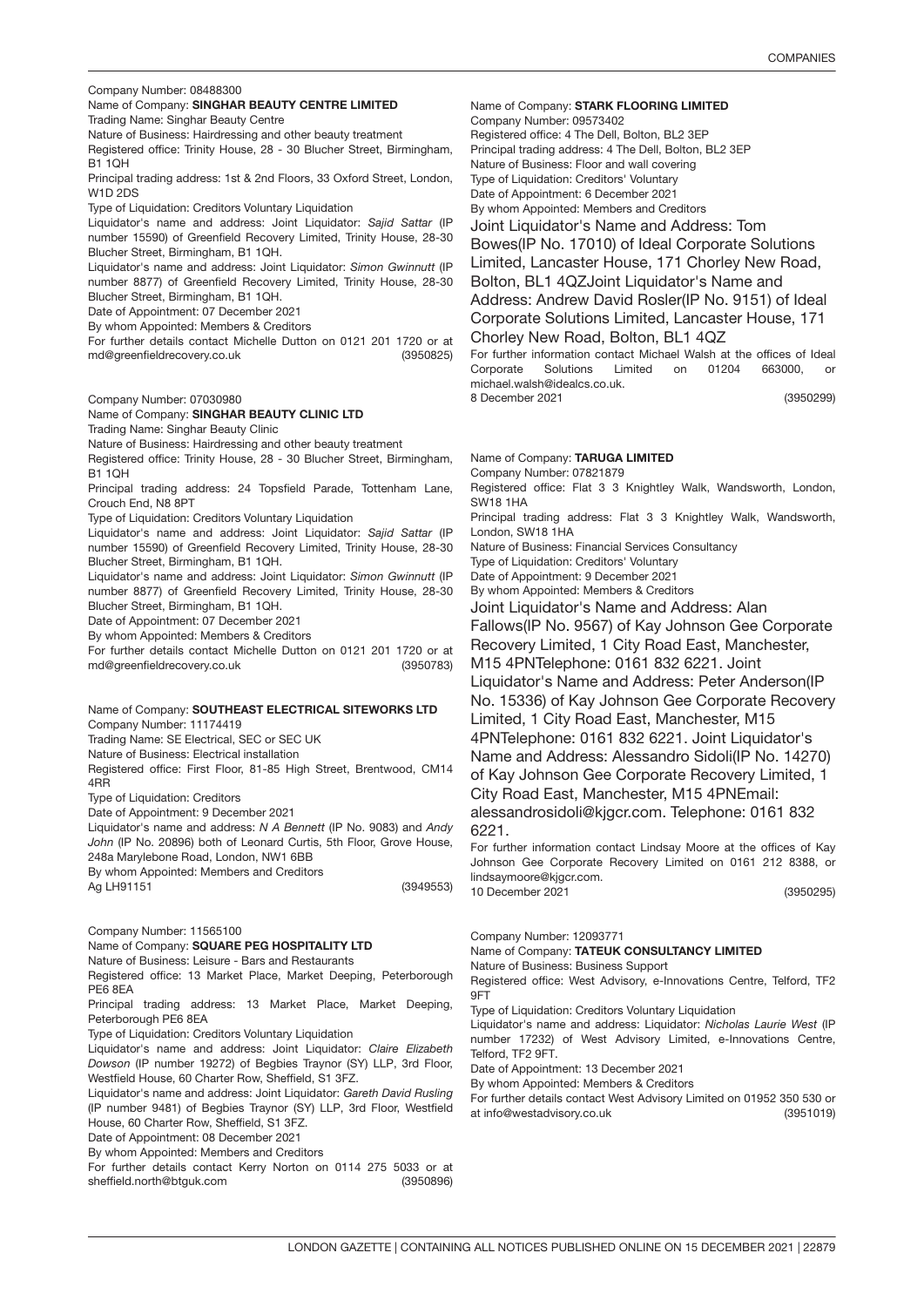# Name of Company: TL COOLING LIMITED

Company Number: 11523889

Registered office: c/o Anderson Brookes Insolvency Practitioners Limited, 4th Floor Churchgate House, 30 Churchgate, Bolton, BL1 1HL

Principal trading address: None

Nature of Business: Other Business support service activities n.e.c

Type of Liquidation: Creditors' Voluntary

Date of Appointment: 10 December 2021

By whom Appointed: Members and Creditors

Liquidator's name and address: *Rikki Burton* (IP No. 14430) of Anderson Brookes Insolvency Practitioners Limited, 4th Floor Churchgate House, Bolton, BL1 1HL. Telephone: 01204 255 051.

(3950781) For further information contact Jasmine Baxter at the offices of Anderson Brookes Insolvency Practitioners Limited on 01204 255 051, or jasmine@andersonbrookes.co.uk. 13 December 2021

### Name of Company: **TOTAL EDS SOLUTIONS LTD**

Company Number: 10358293

Nature of Business: Management Consultancy

Registered office: Currently in the process of being changed to: Suite 5, 2nd Floor, Regent Centre, Gosforth, Newcastle Upon Tyne, NE3 3LS, from 72 Escallond Drive, Dalton Le Dale, Seaham, SR7 8JZ Type of Liquidation: Creditors

Date of Appointment: 8 December 2021

(3949617) Liquidator's name and address: *Steven Ross* (IP No. 9503) and *Allan Kelly* (IP No. 9156) both of FRP Advisory Trading Limited, Suite 5, 2nd Floor, Bulman House, Regent Centre, Newcastle Upon Tyne, NE3 3LS By whom Appointed: Members and Creditors

Ag LH91133

# Name of Company: URBANBEACH (CW) LIMITED

Company Number: 05525000

Nature of Business: Hairdressing and other beauty treatment

Previous Name of Company: Highvoltage Limited

Registered office: c/o Begbies Traynor, Innovation Centre Medway, Maidstone Road, Chatham, Kent, ME5 9FD

Type of Liquidation: Creditors

Date of Appointment: 6 December 2021

Liquidator's name and address: *Bai Cham* (IP No. 18052) of Begbies Traynor (Central) LLP, Innovation Centre Medway, Maidstone Road, Chatham, Kent, ME5 9FD and *Lee De'ath* (IP No. 9316) of Begbies Traynor (Central) LLP, Town Wall House, Balkerne Hill, Colchester, Essex, CO3 3AD

By whom Appointed: Members and Creditors Ag LH91120

(3949640)

### Company Number: 10713536 Name of Company: VICKY'S BAR LIMITED

Trading Name: Quayside Bar

Nature of Business: Licensed Restaurants

Registered office: The Chapel, Bridge Street, Driffield, East Yorkshire, YO25 6DA

Principal trading address: 25-26 Sandside, Scarborough, YO11 1PE Type of Liquidation: Creditors Voluntary Liquidation

Liquidator's name and address: Joint Liquidator: *John William Butler* (IP number 9591) of Redman Nichols Butler, The Chapel, Bridge Street, Driffield, East Yorkshire, YO25 6DA.

Liquidator's name and address: Joint Liquidator: *Andrew James Nichols* (IP number 8367) of Redman Nichols Butler, The Chapel, Bridge Street, Driffield, East Yorkshire, YO25 6DA.

Date of Appointment: 01 December 2021

By whom Appointed: Members and Creditors

(3950434) For further details contact Redman Nichols Butler on 01377 257788

### Company Number: 06328088

Name of Company: W.C.B.S.(EAST ANGLIA) LTD

Nature of Business: 41100 - Development of building projects

Registered office: Glaven Farm Barn, Thornage Road, Letheringsett, Holt NR25 7JE

Type of Liquidation: Creditors Voluntary Liquidation

Liquidator's name and address: Liquidator: *Richard Cacho* (IP number 11012) of RCM Advisory Limited, 64-66 Westwick Street, Norwich, Norfolk, NR2 4SZ.

Date of Appointment: 09 December 2021

By whom Appointed: Creditors and Members

(3950939) For further details contact RCM Advisory Limited on 01603 883443 or at stephen@rcmadvisory.co.uk

# Company Number: 10274761

Name of Company: WBS DATACENTER SOLUTIONS LIMITED

Nature of Business: Datacentre fitout contractor

Registered office: 7 Acton Street, Long Eaton, Nottingham, NG10 1FT Type of Liquidation: Creditors Voluntary Liquidation

Liquidator's name and address: Liquidator: *Sonia Baigent* (IP number 9494) of Assist Business Consulting Limited, 5 Old Forge Road, Ashby Magna, Lutterworth, Leicestershire, LE17 5NL.

Date of Appointment: 07 December 2021

By whom Appointed: Members

(3950884) For further details contact Sonia Baigent on 01455 560042 or at sonia@assistbc.com

# Company Number: 11617200

Name of Company: WIRED RIGHT LTD

Nature of Business: Development of building projects

Registered office: 10 Heol Nant Caiach, Treharris, Mid Glamorgan CF46 5RZ

Principal trading address: 10 Heol Nant Caiach, Treharris, Mid Glamorgan CF46 5RZ

Type of Liquidation: Creditors Voluntary Liquidation

Liquidator's name and address: Joint Liquidator: *Philip David Nunney* (IP number 9507) of Begbies Traynor (SY) LLP, 3rd Floor, Westfield House, 60 Charter Row, Sheffield S1 3FZ.

Liquidator's name and address: Joint Liquidator: *Joanne Louise Hammond* (IP number 17030) of Begbies Traynor (SY) LLP, 3rd Floor, Westfield House, 60 Charter Row, Sheffield S1 3FZ.

Date of Appointment: 09 December 2021

By whom Appointed: Members and Creditors

(3950828) For further details contact Shannon Jones on 0114 275 5033 or at Sheffield.North@btguk.com

# Name of Company: YOGACAMPUS LIMITED

Company Number: 10691652

Registered office: Stag House, Old London Road, Hertford, SG13 7LA Principal trading address: Stag House, Old London Road, Hertford, SG13 7LA

Nature of Business: Leaseholder for yogastudio

Type of Liquidation: Creditors' Voluntary

Date of Appointment: 8 December 2021

By whom Appointed: Members & Creditors

Joint Liquidator's Name and Address: Alessandro Sidoli(IP No. 14270) of Kay Johnson Gee Corporate Recovery Limited, 1 City Road East, Manchester, M15 4PNTelephone: 0161 832 6221. Joint Liquidator's Name and Address: Peter Anderson(IP No. 15336) of Kay Johnson Gee Corporate Recovery Limited, 1 City Road East, Manchester, M15 4PNTelephone: 0161 832 6221. Joint Liquidator's Name and Address: Alan Fallows(IP No. 9567) of Kay Johnson Gee Corporate Recovery Limited, 1 City Road East, Manchester, M15 4PNEmail: alanfallows@kjgcr.com. Telephone: 0161 832 6221. For further information contact Alex Fallows at the offices of Kay Johnson Gee Corporate Recovery Limited on 01612128419, or alexfallows@kjgcr.com.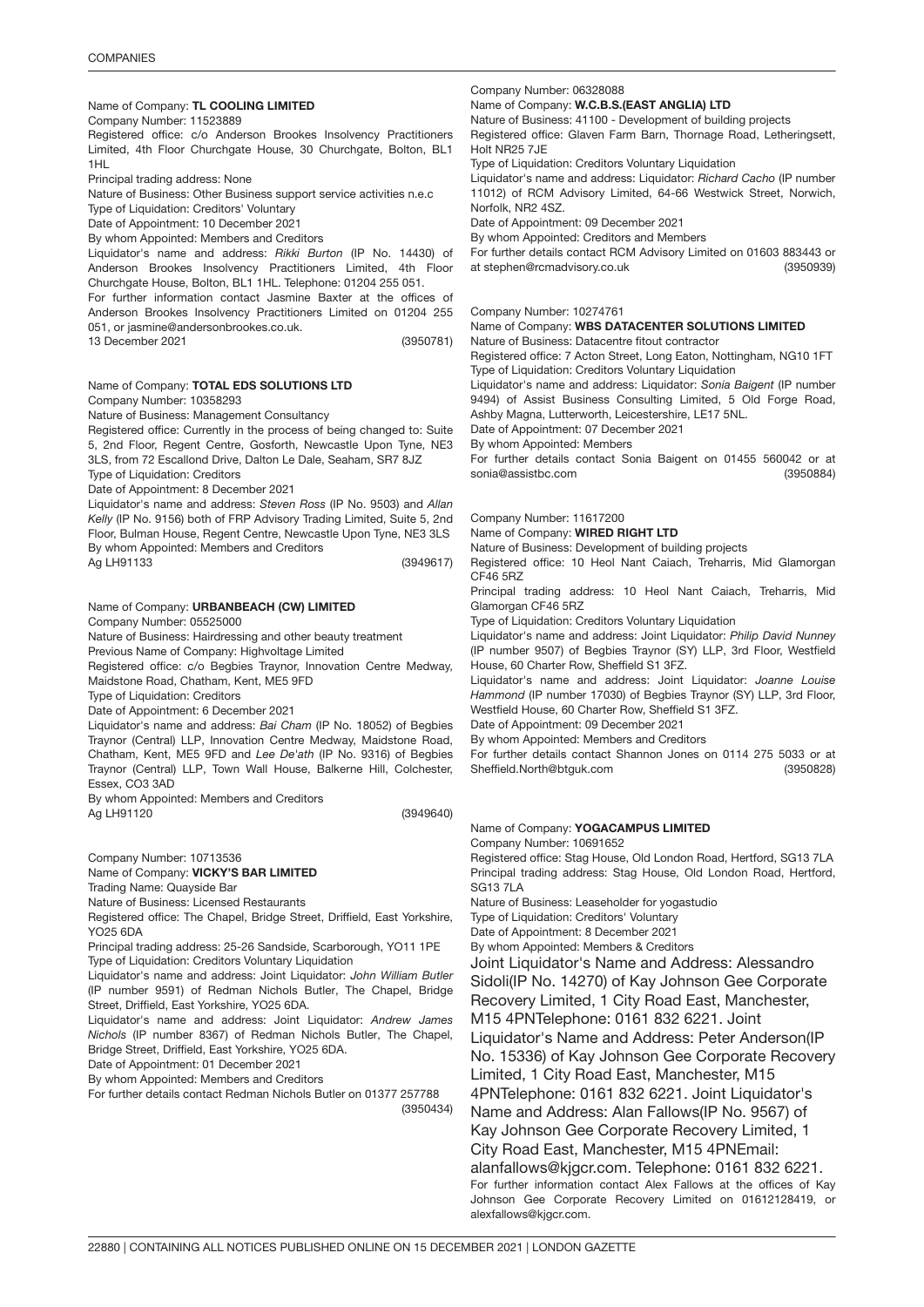DEEMED CONSENT (CVL)

# NAGA LIMITE<mark>D</mark>

Company Number: (06643025)

trading as Shanghai Tofu

Registered office: Unit 3, 180 Park Avenue, Park Royal, London, NW10 7XH

Principal trading address: Unit 3, 180 Park Avenue, Park Royal, London, NW10 7XH

Notice is hereby given, pursuant to Rule 15.13 of the INSOLVENCY (ENGLAND AND WALES) RULES 2016 that the Directors of the above-named Company (the 'conveners') are seeking a decision from creditors on the nomination of a Liquidator by way of a virtual meeting. At this meeting decisions will also be sought regarding the Liquidator's pre and post-appointment remuneration and the formation of a liquidation committee. A resolution to wind up the Company is to be considered on 22 December 2021.

The meeting will be held as a virtual meeting by telephone conference on 22 December 2021 at 10.00 am. Details of how to access the virtual meeting are included in the notice delivered to creditors. If any creditor has not received this notice or requires further information please contact the nominated Liquidator using the details below.

Martin C Armstrong of Turpin Barker Armstrong, Allen House, 1 Westmead Road, Sutton, Surrey, SM1 4LA is a person qualified to act as an insolvency practitioner in relation to the company who, during the period before the meeting date, will furnish creditors free of charge with such information concerning the Company's affairs as they may reasonably require.

A creditor may appoint a person as a proxy-holder to act as their representative and to speak, vote, abstain or propose resolutions at the meeting. A proxy for a specific meeting must be delivered to the chair before the meeting. Proxies may be delivered to Turpin Barker Armstrong, Allen House, 1 Westmead Road, Sutton, Surrey, SM1 4LA. In order to be counted a creditor's vote must be accompanied by a proof in respect of the creditor's claim (unless it has already been given). A vote will be disregarded if a creditor's proof in respect of their claim is not received by 4pm on 21 December 2021(unless the chair of the meeting is content to accept the proof later). Proofs may be delivered to Turpin Barker Armstrong, Allen House, 1 Westmead Road, Sutton, Surrey, SM1 4LA

Name and address of nominated Liquidator: Martin C Armstrong (IP No. 006212) of Turpin Barker Armstrong, Allen House, 1 Westmead Road, Sutton, Surrey, SM1 4LA

Further details contact: The Joint Liquidators, Email: tba@turpinba.co.uk. Alternative contact: Kieran Robinson, Email: kieran.robinson@turpinba.co.uk

Nyap Lien Koh, Director

10 December 2021 Ag LH91203

(3949647)

(3950307)

### 3949622 PROPERTY AT LARGE LTD

Company Number: (13086268)

Registered office: 23 St Leonards Road, Bexhill-On-Sea, East Sussex, TN40 1HH

Principal trading address: 23 St Leonards Road, Bexhill-On-Sea, East Sussex, TN40 1HH

Notice is hereby given, pursuant to Rule 15.13 of the Insolvency (England and Wales) Rules 2016, that the Director of the abovenamed Company the 'convener is seeking deemed consent from creditors on the nomination of a Liquidator. A resolution to wind up the Company is to be considered on 21 December 2021.

The decision date for any objections to be made to this proposed decision 21 December 2021. In order to object to the proposed decision a creditor must have delivered a notice, stating that the creditor so objects, to the Director not later than 23.59 hours on the decision date. If less than the appropriate number (10% in value) of relevant creditors (defined as those who would be entitled to vote in a decision procedure, if the decision had been sought in that way) object to the proposed decision, the creditors are to be treated as having made the proposed decision.

(3949622)

Laura Anne Walshe of Keystone Recovery Ltd at Gill House, 140 Holyhead Road, Birmingham, West Midlands B21 0AF is a person qualified to act as an insolvency practitioner in relation to the company who, during the period before the decision date, will furnish creditors free of charge with such information concerning the Company's affairs as they may reasonably require.

The notice of objection must be delivered together with a proof in respect of the creditor's claim in accordance with the Rules failing which the objection will be disregarded. Proofs may be delivered to Gill House, 140 Holyhead Road, Birmingham, West Midlands B21 0AF. A creditor who has opted out from receiving notices may nevertheless make an objection if the creditor provides a proof of debt in the requisite time frame.

It is the convener's responsibility to aggregate any objections to see if the threshold is met for the decision to be taken as not having been made. If the threshold is met the deemed consent procedure will terminate and a physical meeting will be convened and held to seek a decision on the nomination.

Name and address of nominated Liquidator: Laura Anne Walshe (IP No. 26250) of Keystone Recovery Ltd, Gill House, 140 Holyhead Road, Birmingham, West Midlands, B21 0AF.

Further detail contact: Laura Anne Walshe, Email: team@keystonerecovery.co.uk. Alternative contact: Harry Chahal. Aron Marc Freedman, Director

13 December 2021

Ag LH91202

# SASSY AMORE <mark>LTD</mark>

Company Number: (08303431)

Registered office: 193 High Street, Hornchurch, Essex, RM11 3XT Principal trading address: 21a Walman House, St Ediths Court, Billericay, Essex, CM12 9HZ

Notice is hereby given under Rule 6.14, 15.7 and 15.8 of the INSOLVENCY (ENGLAND AND WALES) RULES 2016 that the deemed consent procedure is being proposed by Kelly Eva Tibbles, the director of the company in accordance with resolutions passed by the Board of Directors.

The proposed decision is in respect of the appointment of Zane Collins of Insolvency One Limited, 1 Aire Street, Leeds, LS1 4PR as Liquidator of the company and the decision date is 23.59 hours on 20 December 2021. A meeting of shareholders has been called and will be held prior to 23.59 hours on 20 December 2021 the decision date for the deemed consent.

In order to object to the proposed decision, you must deliver a notice stating that you object not later than 23.59 hours on 20 December 2021. In addition, you must have also delivered a proof of debt not later than the decision date, failing which your objection will be disregarded.

Unless they surrender their security, secured creditors must give particulars of their security, the date when it was given and the estimated value at which it is assessed if they wish to vote.

Zane Collins (IP No. 25952) is qualified to act as Insolvency Practitioner in relation to the above company and a list of names and addresses of the company's creditors will be available for inspection at the offices of Insolvency One Limited, 1 Aire Street, Leeds, West Yorkshire, LS1 4PR on the two business days preceding the meeting. In case of queries, please contact Zane Collins on 0800 999 1329 or

email zane.collins@insolvencyone.co.uk Kelly Eva Tibbles, Director

1 December 2021

Ag LH91122

(3949629)

# SASSY COSMETICS <mark>LTD</mark>

Company Number: (11740596)

Registered office: 193 High Street, Hornchurch, Essex, RM11 3XT

Principal trading address: 21a Walman House, St Ediths Court, Billericay, Essex, CM12 9HZ

Notice is hereby given under Rule 6.14, 15.7 and 15.8 of the INSOLVENCY (ENGLAND AND WALES) RULES 2016 that the deemed consent procedure is being proposed by Kelly Eva Tibbles, the director of the company in accordance with resolutions passed by the Board of Directors.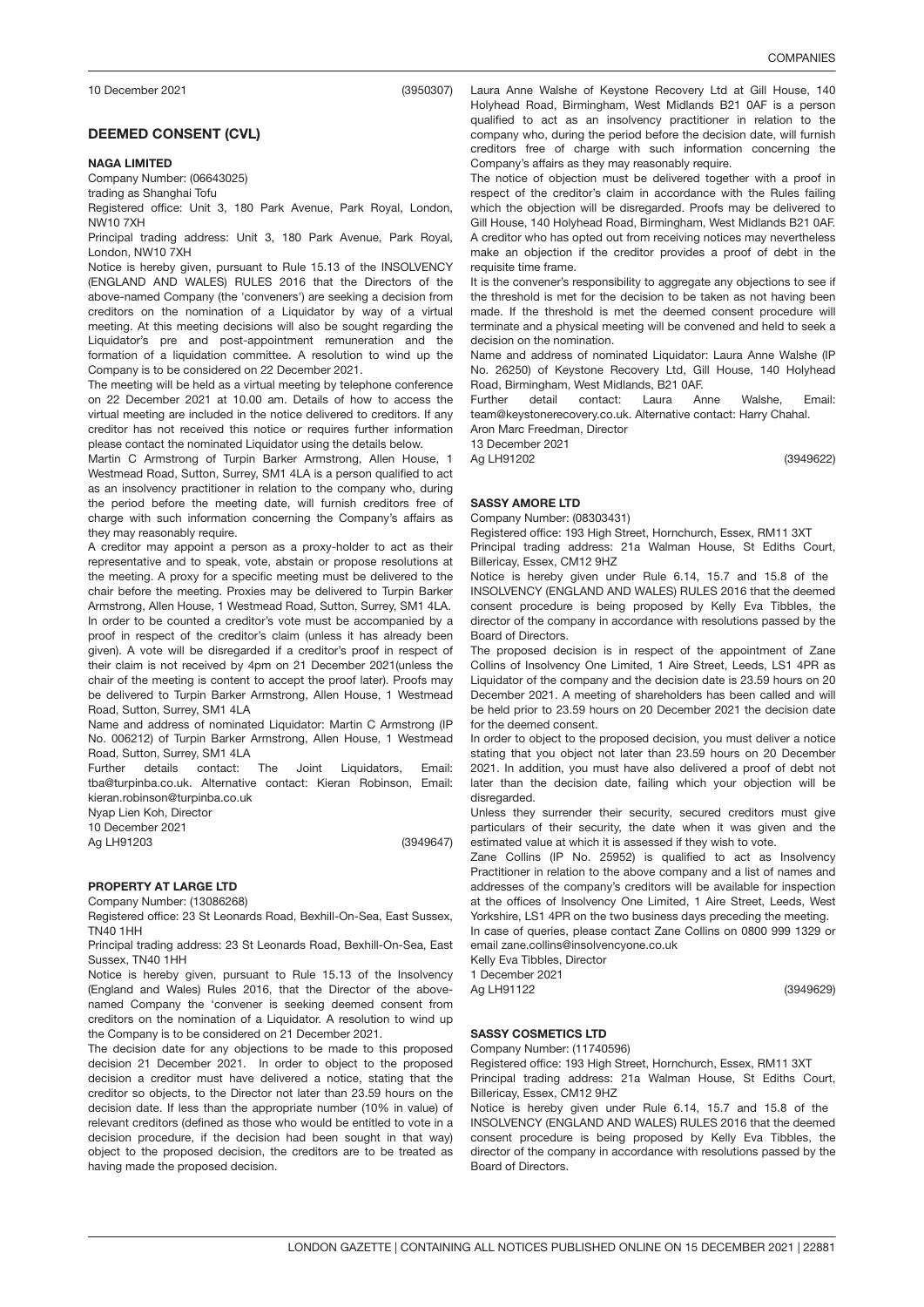The proposed decision is in respect of the appointment of Zane Collins of Insolvency One Limited, 1 Aire Street, Leeds, LS1 4PR as liquidator of the company and the decision date is 23.59 hours on 20 December 2021. A meeting of shareholders has been called and will be held prior to 23.59 hours on 20 December 2021 the decision date for the deemed consent.

In order to object to the proposed decision, you must deliver a notice stating that you object not later than 23.59 hours on 20 December 2021. In addition, you must have also delivered a proof of debt not later than the decision date, failing which your objection will be disregarded.

Unless they surrender their security, secured creditors must give particulars of their security, the date when it was given and the estimated value at which it is assessed if they wish to vote.

Zane Collins (IP No. 25952) is qualified to act as Insolvency Practitioner in relation to the above company and a list of names and addresses of the company's creditors will be available for inspection at the offices of Insolvency One Limited, 1 Aire Street, Leeds, West Yorkshire LS1 4PR on the two business days preceding the meeting.

In case of queries, please contact Zane Collins on 0800 999 1329 or email zane.collins@insolvencyone.co.uk

Kelly Eva Tibbles, Director

1 December 2021

Ag LH91124

(3949638)

### MEETINGS OF CREDITORS

### BORAMA ENGINEERING LTD

(Company Number: 09015930)

Registered Office: Kemp Hous, 152-160 City Road, London EC1V 2NX

Principal Trading Address: Kemp Hous, 152-160 City Road, London EC1V 2NX

Notice is hereby given, pursuant to Rule 15.8 of the Insolvency (England and Wales) Rules 2016 that the liquidator has summoned a general meeting of the Company's creditors for the purpose of The appointment of a Liquidator of the Company.; In the event that a Liquidation Committee is not appointed, that the fees and disbursements of Robson Scott Associates in respect of assisting the Board of Directors in preparing a Statement of Affairs and convening the virtual meeting amounting to £3,250 plus VAT plus disbursements be paid from realisations as an expense of the liquidation.; That the Liquidator's fee be approved on a fixed fee basis for different categories of work, the details of which are set out in the report prepared in connection with fee approval and issued with the notice of the meeting. and That the Liquidator be permitted to recover category 2 expenses. The meeting will be held on 23 December 2021, at 11:15.

In order to be entitled to vote at the meeting, creditors must lodge proxies and hitherto unlodged proofs with Christopher David Horner at Robson Scott Associates, 49 Duke Street, Darlington, Co. Durham DL3 7SD by no later than 16:00 on 22 December 2021.

For further details, please contact: Christopher David Horner (16150), Manager, Robson Scott Associates, 49 Duke Street, Darlington, Co. Durham DL3 7SD, Telephone: 01325365950, Email address: admin@robsonscott.co.uk.

*Hussein Hussein*, Director

Wednesday 15 December 2021

(3950935)

# PINNACLE AUTO ENGINEERING LIMITED

(Company Number: 12019069)

Registered Office: 23 Kenpas Highway, Coventry CV3 6AX

Principal Trading Address: 23 Kenpas Highway, Coventry CV3 6AX Notice is hereby given, pursuant to Rule 15.8 of the Insolvency (England and Wales) Rules 2016 that the liquidator has summoned a general meeting of the Company's creditors for the purpose of The appointment of a Liquidator of the Company.; That the fees and expenses of Robson Scott Associates Ltd in respect of assisting the Board of Directors in preparing a Statement of Affairs and convening the virtual meeting amounting to £3,250 plus expenses plus VAT be paid from realisations as an expense of the liquidation; That the Liquidator's fee be approved on a fixed fee basis for different

categories of work, the details of which are set out in the report prepared in connection with fee approval and issued with the notice of the meeting. and That the Liquidator be permitted to recover category 2 expenses. The meeting will be held on 23 December 2021, at 10:15.

In order to be entitled to vote at the meeting, creditors must lodge proxies and hitherto unlodged proofs with Christopher David Horner at Robson Scott Associates, 49 Duke Street, Darlington, Co. Durham DL3 7SD by no later than 16:00 on 22 December 2021.

For further details, please contact: Christopher David Horner (16150), Robson Scott Associates, Robson Scott Associates, 49 Duke Street, Darlington, Co. Durham DL3 7SD,, Telephone: 01325365950, Email address: admin@robsonscott.co.uk.

*Hussein Hussein*, Director Wednesday 15 December 2021

(3950937)

(3949575)

# 07696043 <mark>LTD</mark>

(Company Number 07696043)

Previous Name of Company: Preto (West End) Limited

Registered office: 72/73 Wilton Road, Victoria, London, SW1V 1DE Principal trading address: 72/73 Wilton Road, Victoria, London, SW1V 1DE

Notice is hereby given, pursuant to Rule 15.13 of the INSOLVENCY (ENGLAND AND WALES) RULES 2016 that a virtual meeting of the creditors of the above named Company will be held at 12.00 noon on 22 December 2021 (the Decision Date).

A resolution to wind up the Company is to be considered on 22 December 2021. Decisions to be sought are: The creditors nomination of a Liquidator. It is proposed that *Mark Reynolds* (IP No. 8838) of Valentine & Co, 1st Floor Galley House, Moon Lane, Barnet, EN5 5YL be appointed. Mark Reynolds is qualified to act as an insolvency practitioner in relation to the above; Whether a liquidation committee should be established if sufficient creditors are willing to be members of a committee and if so, who the creditors wish to nominate for membership of the committee; That the unpaid pre-appointment costs of Valentine & Co. of £7,500 plus VAT and expenses be approved for payment.

The dial-in telephone number for the virtual meeting is +44 (0)333 015 4192. Details of how to access the virtual meeting are included in the notice delivered to creditors. If any creditor has not received this notice or requires further information please contact the nominated Liquidator using the details below.

A creditor may appoint a person as a proxy-holder to act as their representative and to speak, vote, abstain or propose resolutions at the meeting. A proxy for a specific meeting must be delivered to the chair before the meeting. In order to be counted a creditor's vote must be accompanied by a proof in respect of the creditor's claim (unless it has already been given). A vote will be disregarded if a creditor's proof in respect of their claim is not received by 4.00 pm on the business day before the meeting date. Proofs and proxies may be delivered to Valentine & Co, 1st Floor Galley House, Moon Lane, Barnet, EN5 5YL.

The Directors of the Company, before the meeting date and before the end of the period of seven days beginning with the day after the day on which the Company passed a resolution for winding up, are required by Section 99 of the Insolvency Act 1986: (i) to make out a statement in the prescribed form as to the affairs of the Company, and (ii) send the statement to the Company's creditors.

A list of the names and addresses of the Company's creditors may be inspected free of charge, at the offices of Valentine & Co, 1st Floor Galley House, Moon Lane, Barnet, EN5 5YL between 10.00 am and 4.00 pm on the two business days preceding the date of the meeting. For further details contact: Mark Reynolds, Tel: 020 8343 3710. Alternative contact: Alex Bassil

*Daniel Knight,* Director/Convener 9 December 2021

Ag LH91235

# BIGBITES FOOD HOUSE <mark>LTD</mark>

(Company Number 12257321) Registered office: 21 Crosby Road North, Liverpool, L22 0LD Principal trading address: 21 Crosby Road North, Liverpool, L22 0LD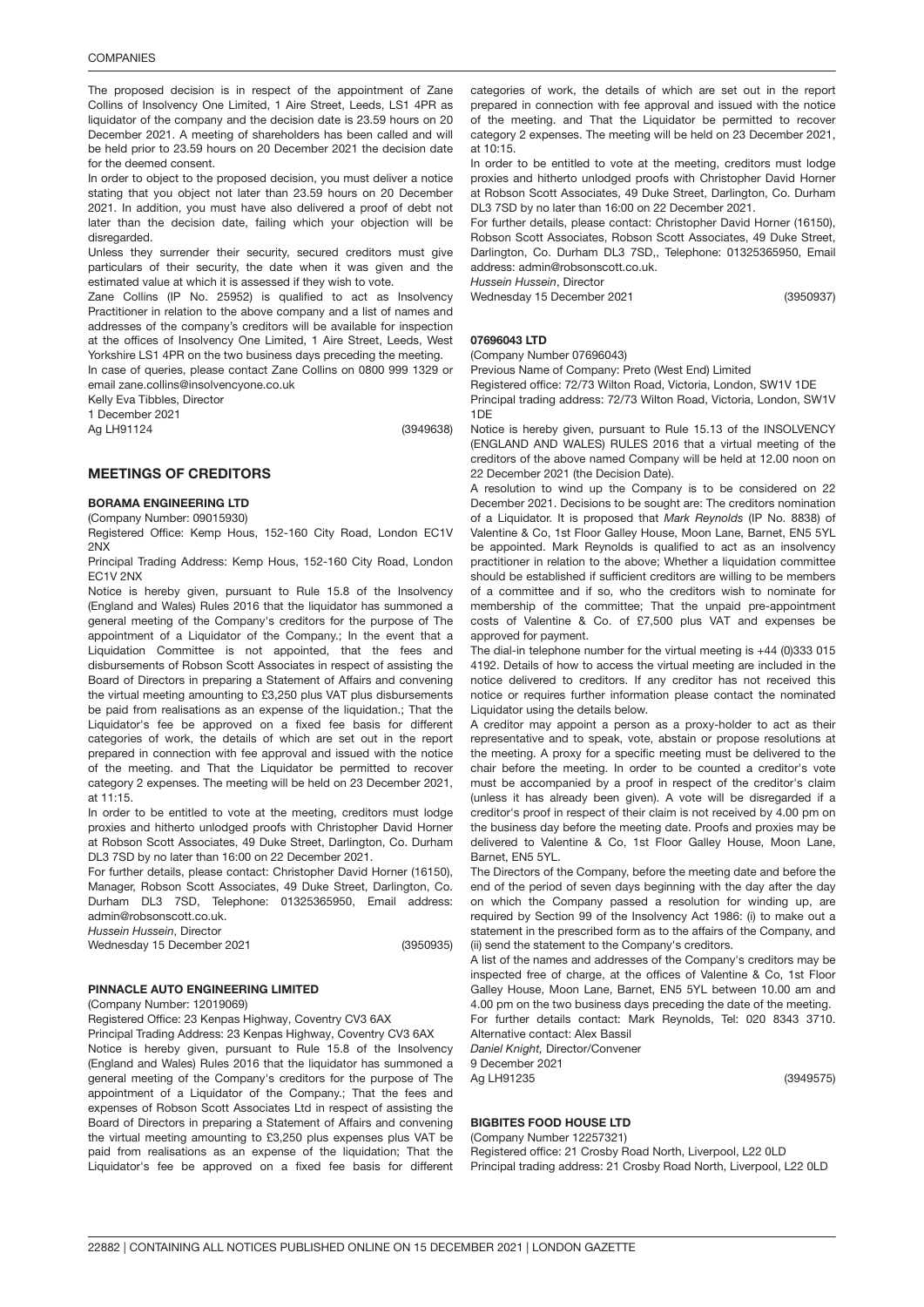Notice is hereby given pursuant to Rule 15.13 OF THE INSOLVENCY (ENGLAND AND WALES) RULES 2016 that a virtual meeting of the creditors of the above-named Company will be held at 12.30 pm on 23 December 2021 (the Decision Date). A resolution to wind up the Company is to be considered on 23 December 2021. Decisions to be sought are: The Creditors nomination of a Liquidator. It is proposed that Avner Radomsky and Michael Goldstein of RG Insolvency, Devonshire House, Manor Way, Borehamwood, Hertfordshire, WD6 1QQ be appointed. Avner Radomsky and Michael Goldstein are qualified to act as insolvency practitioners in relation to the above. That the unpaid pre-appointment costs of RG Insolvency be approved for payment. Specifying the terms on which the liquidators are to be remunerated, and the meeting may receive information about, or be called upon to approve, the costs of preparing the statement of affairs and preparing the financial information report for creditors. Whether a liquidation committee should be established if sufficient creditors are willing to be members of a committee and if so, who the creditors' wish to nominate for membership of the committee.

The dial in telephone number for the virtual meeting is +44 (0)330 998 1253. Details of how to access the virtual meeting are included in the notice delivered to creditors. If any creditor has not received this notice or requires further information please contact the nominated Liquidators using the details below.

A creditor may appoint a person as a proxy-holder to act as their representative and to speak, vote, abstain or propose resolutions at the meeting. A proxy for a specific meeting must be delivered to the chair before the meeting. In order to be counted a creditor's vote must be accompanied by a proof in respect of the creditor's claim (unless it has already been given). A vote will be disregarded if a creditor's proof in respect of their claim is not received by 4 pm on the business day before the meeting date. Proofs and proxies may be delivered to RG Insolvency, Devonshire House, Manor Way, Borehamwood, Hertfordshire, WD6 1QQ.

The Directors of the Company, before the meeting date and before the end of the period of seven days beginning with the day after the day on which the Company passed a resolution for winding up, are required by Section 99 of the Insolvency Act 1986: (i) to make out a statement in the prescribed form as to the affairs of the Company, and (ii) send the statement to the Company's creditors.

A list of the names and addresses of the Company's creditors may be inspected free of charge, at the offices of RG Insolvency, Devonshire House, Manor Way, Borehamwood, Hertfordshire, WD6 1QQ between 10.00 am and 4.00 pm on the two business days preceding the date of the Meeting. Please call to arrange a time.

Name and address of proposed Liquidators: *Avner Radomsky* (IP No. 12290) and *Michael Goldstein* (IP No. 12532) both of RG Insolvency, Devonshire House, Manor Way, Borehamwood, Hertfordshire, WD6 1QQ

Further details contact: The proposed Liquidators, Tel: 020 3603 7871. Alternative contact: Michael Ali.

*Sepehr Eslahi,* Director/Convener

3 December 2021 Ag LH91138

(3949627)

# BOX COMMUNICATIONS MEDIA LTD

(Company Number 06493914)

Registered office: Old Anglo House, Mitton Street, Stourport-On-Severn, Worcestershire, DY13 9AQ

Principal trading address: Mile End, Overton Road, Ludlow, SY8 4AA NOTICE IS HEREBY GIVEN that the directors of the company are convening a virtual meeting of creditors to be held on 22 December 2021 at 10.45am, for the purpose of deciding on the nomination of a liquidator.

Creditors can access the virtual meeting as follows: Please contact Mark Hunt of MB Insolvency on the below contact details at least one business day prior to the virtual meeting which will be held via ringcentral.com

In order to be entitled to vote creditors must deliver proxies and proofs to MB Insolvency, 11 Roman Way, Berry Hill, Droitwich, WR9 9AJ. Proofs must be received by 4pm on the business day before the virtual meeting. Creditors wishing to vote at the virtual meeting must (unless they are individual creditors attending in person) lodge their proxy form with the Liquidator before they may be used at the meeting.

NOTE: the meeting may be suspended or adjourned by the chair of the meeting (and must be adjourned if it is so resolved at the meeting).

(3950352) For further details contact Mark Hunt on 01905 776 771 or at markhunt@mb-i.co.uk

## CONCERT BAR COMPANY LIMITED

(Company Number 11188839)

Registered office: 23 Belfry Lane, Collingtree, Northampton, NN4 0PB Principal trading address: 23 Belfry Lane, Collingtree, Northampton, NN4 0PB

NOTICE IS HEREBY GIVEN that a virtual meeting of creditors is to be held at on 6 January 2022 at 2.30pm for the purpose of creditors to decide on the nomination of a liquidator.

Creditors can access the virtual meeting as follows: By contacting Philip Watts.

In order to be entitled to vote creditors must deliver proxies and proofs to Beesley Corporate Recovery, Astute House, Wilmslow Road, Handforth, SK9 3HP. Deadline for proofs is 16:00 on the business day before the meeting and the deadline for proxies is before the virtual meeting.

The convener of the meeting is Stephen Hobbs.

NOTE: the meeting may be suspended or adjourned by the chair of the meeting (and must be adjourned if it is so resolved at the meeting).

Nominated Liquidator: *Annette Reeve* (IP number 9739) of Beesley Corporate Recovery, Astute House, Wilmslow Road, Handforth, SK9 3HP.

(3950936) For further details contact Philip Watts on 01246 224 399 or at philip@beesley.co.uk

## DONAS PROFESSIONAL CLEANING SERVICES LTD

(Company Number 11021043)

Registered office: Flat 55 Tornbridge House, Tonbridge Street, London, WC1H 9PE

Principal trading address: Flat 55 Tornbridge House, Tonbridge Street, London, WC1H 9PE

Notice is hereby given, pursuant to Rule 15.13 of the INSOLVENCY (ENGLAND AND WALES) RULES 2016 that the Directors of the above-named Company (the 'conveners') are seeking a decision from creditors on the nomination of Joint Liquidators by way of a virtual meeting. A resolution to wind up the company is to be considered on 21 December 2021.

The meeting will be held as a virtual meeting via Google Meet on 21 December 2021 at 12.00 noon. Details of how to gain access to the virtual meeting are included in the notice delivered to creditors. If any creditor has not received this notice or requires further information please contact the nominated Liquidators using the details below.

Laura Anne Walshe of Keystone Recovery Ltd, Gill House, 140 Holyhead Road, Birmingham, West Midlands B21 0AF is a person qualified to act as an insolvency practitioner in relation to the company who, during the period before the meeting date, will furnish creditors free of charge with such information concerning the Company's affairs as they may reasonably require.

A creditor may appoint a person as a proxy-holder to act as their representative and to speak, vote, abstain or propose resolutions at the meeting. A proxy for a specific meeting must be delivered to the chair before the meeting. Proxies may be delivered to Gill House, 140 Holyhead Road, Birmingham, West Midlands B21 0AF.

In order to be counted a creditor's vote must be accompanied by a proof in respect of the creditor's claim (unless it has already been given). A vote will be disregarded if a creditor's proof in respect of their claim is not received by 4.00 pm on 20 December 2021 (the business day before the meeting) (unless the chair of the meeting is content to accept the proof later). Proofs may be delivered to Gill House, 140 Holyhead Road, Birmingham, West Midlands B21 0AF.

Name and address of nominated Liquidators: Laura Anne Walshe (IP number 26250) of Keystone Recovery Ltd, Gill House, 140 Holyhead Road, Birmingham, West Midlands B21 0AF

Further details contact: Laura Anne Walshe, Email: team@keystonerecovery.co.uk, Tel: 0121 201 0399. Alternative contact: Harry Chahal.

*Elsa Pontes-Betu,* Director 10 December 2021 Ag LH91196

(3949611)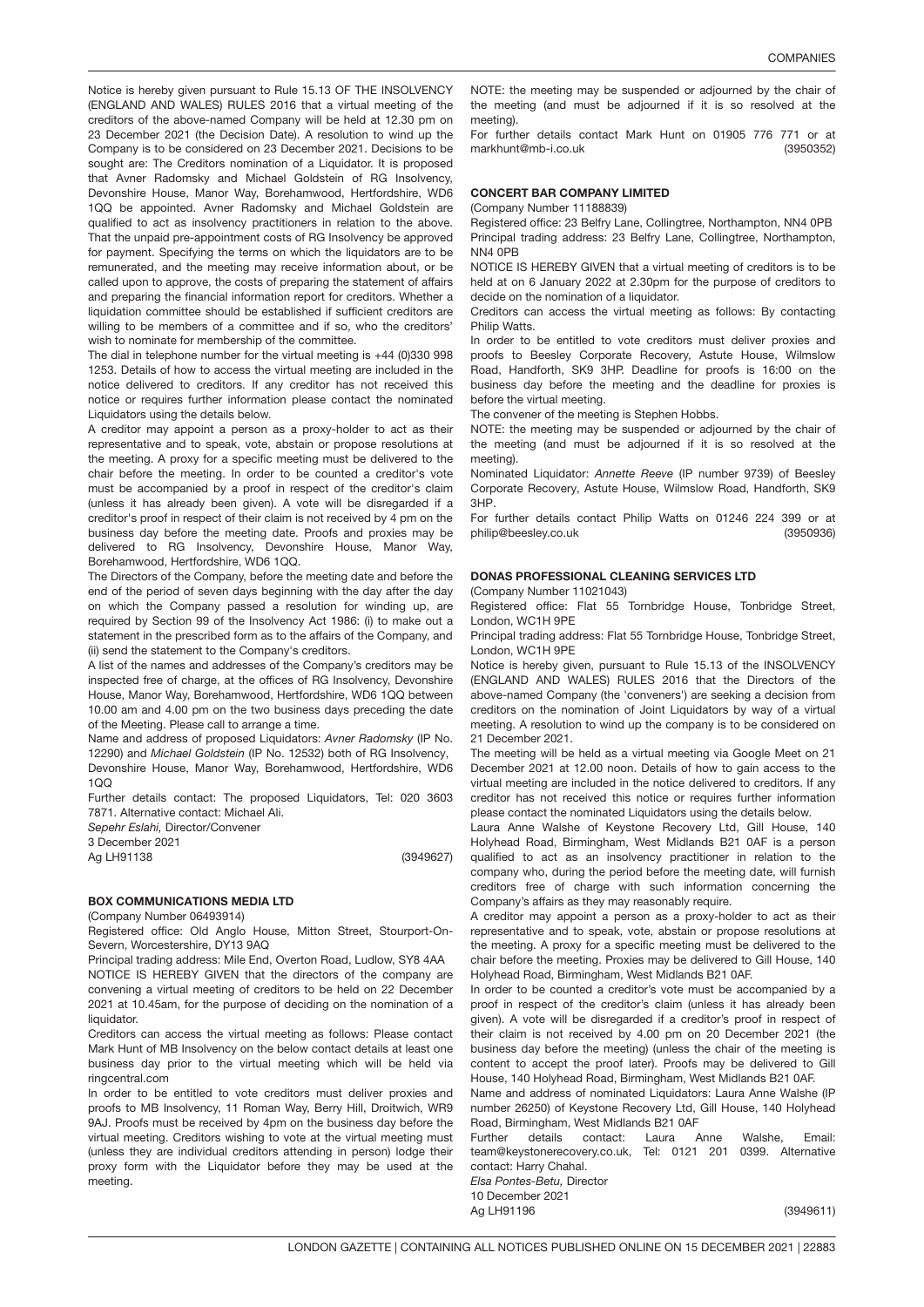## FLORIDA HEALTH LIMITED

(Company Number 03986299)

Registered office: 15 Foster Avenue, Beeston, Nottingham, Nottinghamshire, NG9 lAE

Principal trading address: Unit D3 Arnold Business Centre, Brookfield Road, Arnold, Nottingham, NG5 7ER

Notice is hereby given, under Section 100 of the Insolvency Act 1986 and Rules 6.14 and 15.8 of the Insolvency (England and Wales) Rules 2016, that a virtual meeting of the creditors of the above named Company has been convened by Adrian Brown, the director of the company in accordance with resolutions passed by the Board of **Directors** 

The virtual meeting will be held on 21 December 2021 at 10.15 am.

To access the virtual meeting, which will be held via an online conferencing platform, contact Opus Restructuring LLP, on behalf of the convener - details below.

The virtual meeting will be recorded video and audio in order to establish and maintain records of the existence of relevant facts or decisions that are taken at the meeting. By attending this meeting, you consent to being recorded including recordings of your facial image. Where any recording of the meeting also entails the processing of personal data, such personal data shall be treated in accordance with the Data Protection Act 2018.

A meeting of shareholders has been called and will be held prior to the virtual meeting of creditors to consider passing a resolution for voluntary winding up of the Company. Any creditor entitled to attend and vote at this virtual meeting is entitled to do so either in person or by proxy. Creditors wishing to vote at the virtual meeting must (unless they are individual creditors attending in person) lodge their proxy with the convener before they may be used at the meeting.

Unless there are exceptional circumstances, a creditor will not be entitled to vote unless his written statement of claim ('proof'), which clearly sets out he name and address of the creditor and the amount claimed, has been lodged and admitted for voting purposes. Proofs must be delivered by 4 pm on the business day before the meeting.

Unless they surrender their security, secured creditors must give particulars of their security, the date when it was given and the estimated value at which it is assessed if they wish to vote at the meeting.

The resolutions to be taken at the creditors' meeting may include the appointment by creditors of a liquidator, a resolution specifying the terms on which the Liquidators are to be remunerated, and the meeting may receive information about, or be called upon to approve, the costs of preparing the statement of affairs and convening the procedure to seek a decision from creditors on the nomination of a liquidator

Louise Freestone and Paul Mallatratt (IP Nos 20170 and 20630) are qualified to act as Insolvency Practitioners in relation to the above company and during the period before the decision date they will furnish creditors free of charge with such information concerning the company's affairs as they may reasonably require.

In case of queries, please contact Lee Cuthbert on 0115 666 8230 or email lee.cuthbert@opusllp.com

*Adrian Brown,* Director/Convener

10 December 2021 Ag LH91121

(3949572)

### 3949635 FRIENDS KEBAB HOUSE LTD

(Company Number 11575704)

Registered office: 399 Smithdown Road, Liverpool, L15 3JJ

Principal trading address: 399 Smithdown Road, Liverpool, L15 3JJ Notice is hereby given, pursuant to Rules 6.14, 6.19, 15.13 & 15.8 of the Insolvency (England and Wales) Rules 2016, that the Board of Directors of the above-named Company the conveners' are seeking a decision from creditors on the nomination of a Liquidator and whether to establish a Liquidation Committee by way of a virtual meeting. A resolution to wind up the Company is to be considered on 5 January 2022.

In the event no Liquidation Committee is established, other resolutions will be put to the meeting to determine the basis of the nominated Liquidator 's remuneration, drawing of pre appointment fees and expenses and authorisation of the drawing of category 2 disbursements.

The meeting will be held as a virtual meeting by Telephone Conference on 5 January 2022. If a creditor requires access details to the telephone conference or requires any other information, please contact the nominated Liquidator using the details below.

The nominated Liquidator is a person qualified to act as an insolvency practitioner in relation to the company who, during the period before the meeting date, will furnish creditors free of charge with such information concerning the Company's affairs as they may reasonably require. Their contact details are below.

A creditor may appoint a person as a proxy-holder to act as their representative and to speak, vote, abstain or propose resolutions at the meeting. A proxy for a specific meeting must be delivered to the chair before the meeting. Proxies may be delivered to the nominated Liquidator using the details below.

In order to be counted a creditor's vote must be accompanied by a proof in respect of the creditor's claim (unless it has already been given). A vote will be disregarded if a creditor's proof in respect of their claim is not received by 4pm on the business day before the meeting date (unless the chair of the meeting is content to accept the proof later). Proofs may be delivered to the nominated Liquidator using the details below.

The directors, before the meeting date and before the end of the period of seven days beginning with the day after the day on which the company passed a resolution for winding up, are required by §99 of the Insolvency Act 1986: (i) to make out a statement in the prescribed form as to the affairs of the Company, and (ii) send the statement to the Company's creditors.

Name and address of nominated Liquidator: *Daniel Taylor* (IP No. 21050) of Fortis Insolvency Limited, 683-693 Wilmslow Road, Manchester, M20 6RE

Further details contact: Daniel Taylor, Tel: 0161 694 9955. Alternative contact: Matthew Bannon

(3949635)

*Adam Mohammed Adamypoor,* Director

13 December 2021 Ag LH91154

# GODDEN ENGINEERING SERVICES LIMITED

(Company Number 10007122)

Registered office: 199 Salisbury Road, Totton, Southampton, Hampshire, SO40 3LL

Principal trading address: 199 Salisbury Road, Totton, Southampton, Hampshire, SO40 3LL

Notice is hereby given that a virtual meeting of the creditors of the above-named Company will be held on 13 January 2022 at 10:30 am for the purpose provided for in Section 100 of the INSOLVENCY ACT 1986.

Creditors entitled to attend and vote at the meeting may do so either in person or by proxy. A creditor can attend the meeting in person and vote, and is entitled to vote if they have delivered proof of their debt by no later than 4 pm. on the business day before the meeting. If a creditor cannot attend in person, or do not wish to attend but still wish to vote at the meeting, they can either nominate a person to attend on their behalf, or they may nominate the Chair of the meeting, who will be a director of the Company, to vote on their behalf. Creditors must deliver their proxy, together with proof of their debt, by no later than the commencement of the meeting. Creditors must deliver all proofs of their debt and proxies to Findlay James (Insolvency Practitioners) Limited, Saxon House, Saxon Way, Cheltenham, GL52 6QX.

Unless they surrender their security, secured creditors must give particulars of their security, the date when it was given and the estimated value at which it is assessed if they wish to vote at the meeting.

At the meeting, creditors may receive information about, or be called upon to approve, the costs of preparing the statement of affairs and convening the meeting of creditors, and may be requested to consider a resolution specifying the terms on which the Liquidator is to be remunerated.

Alisdair J Findlay of Findlay James (Insolvency Practitioners) Limited, Saxon House, Saxon Way, Cheltenham, GL52 6QX, is qualified to act as an Insolvency Practitioner in relation to the Company and will, during the period before the day of the meeting, furnish creditors free of charge with such information concerning the Company's affairs as they may reasonably require. Creditors can contact him on 01242 576555 or by email at info@findlayjames.co.uk *Grant Godden, Director*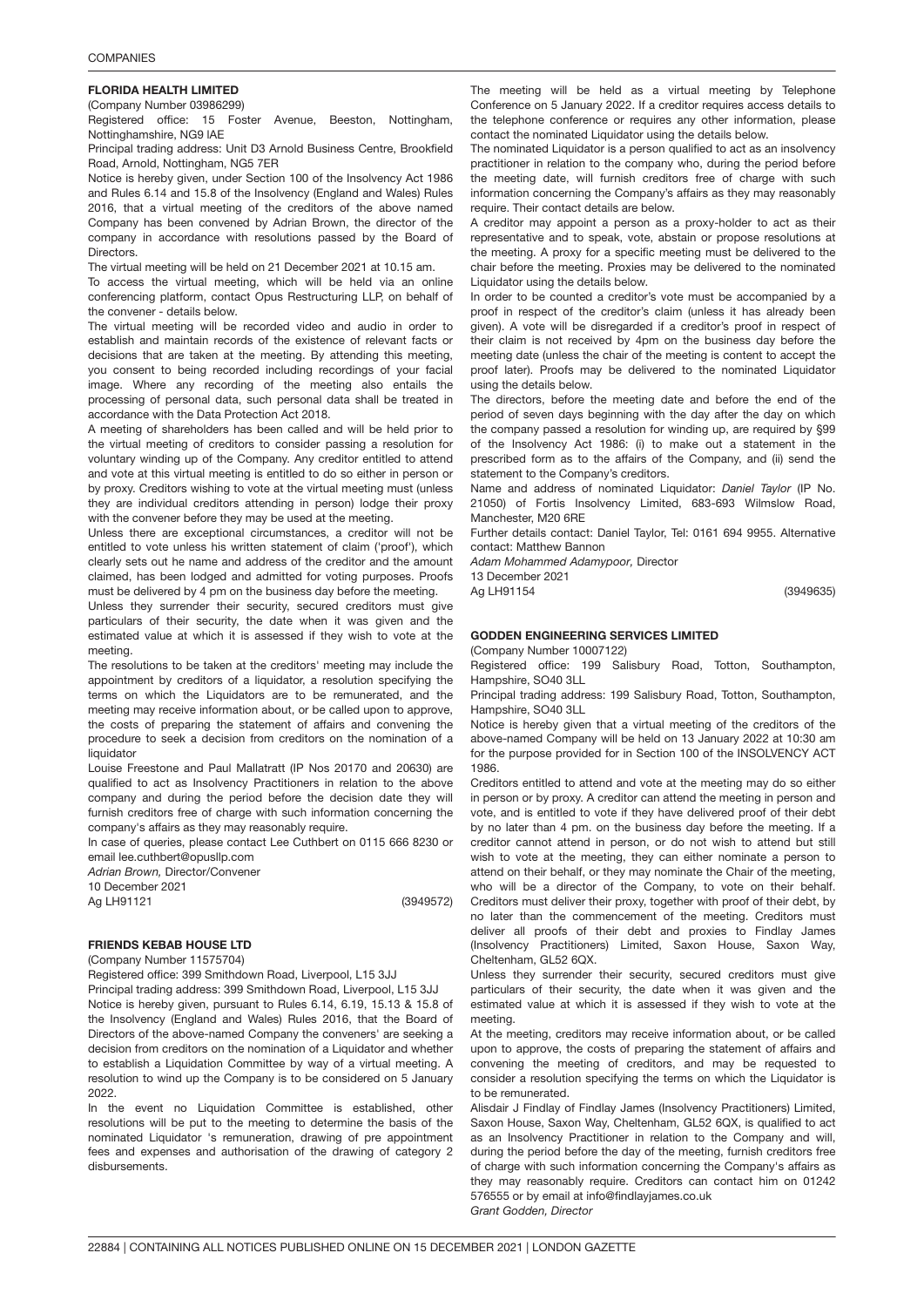(3949895)

# 3949560 HALCYON DESIGN & MANUFACTURING LTD

(Company Number 05174248)

Registered office: Belfry House, Bell Lane, Hertford, SG14 lBP

Principal trading address: Unit 6, Hertford Trading Estate, Caxton Hill, Hertford, SG13 7NE

Notice is hereby given, pursuant to RULE 15.13 of the Insolvency (England and Wales) Rules 2016 , that the Directors of the abovenamed Company (the 'conveners') are seeking a decision from creditors on the nomination of a Liquidator by way of a virtual meeting. A resolution to wind up the Company is to be considered on 22 December 2021. Decisions regarding the Liquidator's remuneration and the formation of a liquidation committee may also be sought at the meeting.

The meeting will be held as a virtual meeting by teleconferencing on 22 December 2021 at 11.00 am. Details of how to access the virtual meeting are included in the notice delivered to creditors. If any creditor has not received this notice or requires further information please contact the nominated Liquidator using the details below.

Richard Rones of ThorntonRones Limited, 311 High Road, Loughton, Essex, IG10 1AH is a person qualified to act as an Insolvency Practitioner in relation to the company who, during the period before the meeting date, will furnish creditors free of charge with such information concerning the Company's affairs as they may reasonably require.

A creditor may appoint a person as a proxy-holder to act as their representative and to speak, vote, abstain or propose resolutions at the meeting. A proxy for a specific meeting must be delivered to the chair before the meeting. Proxies may be delivered to ThorntonRones Limited, 311 High Road, Loughton, Essex, IG10 1AH.

In order to be counted a creditor's vote must be accompanied by a proof in respect of the creditor's claim (unless it has already been given). A vote will be disregarded if a creditor's proof in respect of their claim is not received by 4.00 pm on 21 December 2021 (unless the chair of the meeting is content to accept the proof later). Proofs may be delivered to ThorntonRones Limited, 311 High Road, Loughton, Essex, IG10 1AH.

Name and address of nominated Liquidator: *Richard Rones* (IP No. 8807) of ThorntonRones Limited, 311 High Road, Loughton, Essex, IG10 1AH

Further details contact: Richard Rones, Tel: 0208 418 9333. Alternative contact: Terry Follett, Email: terry@thorntonrones.co.uk

*Andrew Ankar,* Director 10 December 2021

(3949560) Ag LH91168

## KERRINGTON DEVELOPMENTS LIMITED

(Company Number 02306995)

Registered office: Grove Lodge 287 Regents Park Road, Finchley, London N3 3JY

Notice is hereby given that a physical meeting of the creditors of the above-named Company is being convened by Gerard Alan Lee, to be held at 38 De Montfort Street, Leicester, LE1 7GS on 21 December 2021 at 11:00 hrs for the purpose provided for in section 100 of the Insolvency Act 1986. The meeting is to be conducted remotely via videocall and Springfields Advisory LLP can be contacted using the contact details below to obtain access details. The meeting was requested by creditors and it has been summoned under section 246ZF (the Insolvency Act 1986 and rule 15.6 of the Insolvency (England & Wales) Rules 2016.

Creditors entitled to attend and vote at the meeting may do so personally or by proxy. A creditor can attend the meeting in person and vote, and is entitled to vote if they have delivered proof of their debt by no later than 4 p.m. on the business day before the meeting. If a creditor cannot attend in person, or does not wish to attend but still wishes to vote at the meeting, they can either nominate a person to attend on their behalf, or they may nominate the Chair of the meeting, who will be a director of the Company, to vote on their behalf. Creditors must deliver their proxy by no later than the commencement of the meeting. Creditors must deliver all proofs of their debt and proxies to Springfields Advisory LLP, 38 De Montfort Street, Leicester, LE1 7GS. Creditors failing to lodge a proof of their debt or proxy as indicated will lead to their vote(s) being disregarded.

(3950868)

Unless they surrender their security, secured creditors must give particulars of their security, the date when it was given and the estimated value at which it is assessed if they wish to vote at the meeting.

At the meeting, creditors may receive information about, or be called upon to approve, the costs of preparing the statement of affairs and convening the meeting of creditors.

Situl Devji Raithatha (IP No. 8927) of Springfields Advisory LLP, is qualified to act as an Insolvency Practitioner in relation to the Company and will, during the period before the day of the meeting, furnish creditors free of charge with such information concerning the Company's affairs as they may reasonably require. Creditors can contact Springfields Advisory LLP on 0116 299 4745 or by email at luke.l@springfields-uk.com.

*Gerard Alan Lee* **Director** 

DATED THIS 10TH DAY OF DECEMBER 2021

# KOLOURS HEALTHCARE LIMITED

(Company Number 09512116)

Registered office: First Floor Office, 54 London Road, Southend-On-Sea, SS1 1NX

Principal trading address: First Floor Office, 54 London Road, Southend-On-Sea, SS1 1NX

Notice is hereby given, pursuant to Rules 6.14, 6.19, 15.13 & 15.8 of the Insolvency (England and Wales) Rules 2016, that the Board of Directors of the above-named Company the conveners' are seeking a decision from creditors on the nomination of a Liquidator and whether to establish a Liquidation Committee by way of a virtual meeting. A resolution to wind up the Company is to be considered on 22 December 2021.

In the event no Liquidation Committee is established, other resolutions will be put to the meeting to determine the basis of the nominated Liquidator's remuneration, drawing of pre appointment fees and expenses and authorisation of the drawing of category 2 disbursements.

The meeting will be held as a virtual meeting by Telephone Conference on 22 December 2021 at 11.00am. If a creditor requires access details to the telephone conference or requires any other information, please contact the nominated Liquidator using the details below.

A list of the names and addresses of the Company's creditors will be available for inspection, free of charge, at the Company's Choose an item. (see above) during business hours on the two business days prior to the meeting date.

A creditor may appoint a person as a proxy-holder to act as their representative and to speak, vote, abstain or propose resolutions at the meeting. A proxy for a specific meeting must be delivered to the chair before the meeting. Proxies may be delivered to C/o Fortis Insolvency Limited, 683-693 Wilmslow Road, Manchester, M20 6RE.

In order to be counted a creditor's vote must be accompanied by a proof in respect of the creditor's claim (unless it has already been given). A vote will be disregarded if a creditor's proof in respect of their claim is not received by 4pm on the business day before the meeting date (unless the chair of the meeting is content to accept the proof later). Proofs may be delivered to the nominated Liquidator using the details below.

Name and address of nominated Liquidator: Office Holder Details: *Daniel Taylor* (IP No. 21050) of Fortis Insolvency Limited, 683-693 Wilmslow Road, Manchester, M20 6RE

Further details contact: Daniel Taylor, Tel: 0161 694 9955. Alternative contact: Jennifer Rayner

*Kamesha Stevenson,* Director

10 December 2021 Ag LH91189

(3949547)

#### LEEDS ELITE BUILDING SERVICES LIMITED (Company Number 08927864)

Registered office: Unit 7, Gordon Mills, Netherfield Road, Guiseley, Leeds, West Yorkshire, United Kingdom, LS20 9PD

This Notice is given under Rules 6.14, 6.19 and 15.8 of the Insolvency (England & Wales) Rules 2016 ("the Rules"). It is delivered by Jonathan Ben Reed, director of the Company, c/o Ellis Breese, of The Tannery, 91 Kirkstall Road, Leeds, LS3 1HS (telephone number 0113 4678740).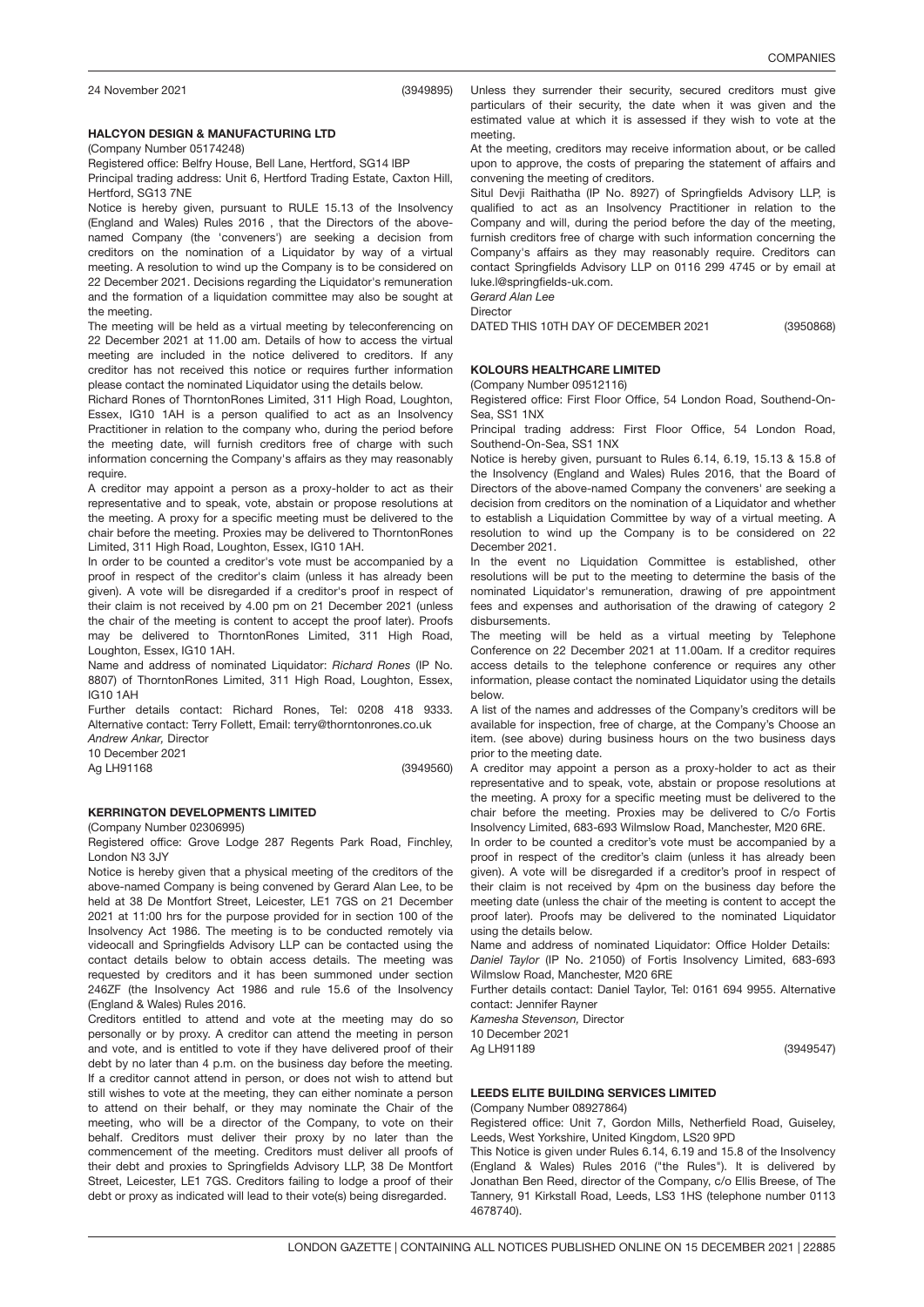Creditors are invited to attend a virtual meeting for the purposes of considering the following:

1. The creditors confirmed the nomination of the liquidator appointed by the members and accordingly, Kate Ellis remain as liquidator of the company.

2. That a Liquidation Committee be established if sufficient nominations by 21 December 2021 are received and those nominated are willing to be members of a Committee.

However, in the event that no committee is established creditors are asked to vote on the following decisions:

3. The approval of the fees and expenses for preparing the statement of affairs and for convening the procedure to seek a decision from creditors on the nomination of a liquidator.

4. The basis of the Liquidator's fees.

5. The approval to discharge the Liquidators' Category 2 expenses.

A resolution to wind up the company is to be considered by shareholders on 22 December 2021 The proposed liquidator who is qualified to act as insolvency practitioner is:

Names of Insolvency Practitioner: Kate Ellis

Address of Insolvency Practitioner: Ellis Breese, The Tannery, 91 Kirkstall Road, Leeds, LS3 1HS

IP Number: 9730

Email Address : Kate.ellis@ellisbreese.co.uk

Telephone Number 0113 4678740

The proposed liquidator during the period before the decision date, will furnish creditors free of charge with such information concerning the company's affairs as they may reasonably require.

The virtual meeting will be held as follows:

Time: 1:15pm

Date: 22 December2021

Venue: Please contact Kate Ellis (details below) to receive instructions on how to access the virtual meeting, which will be held via a telephone conferencing platform.

This virtual meeting will be recorded in audio in order to establish and maintain records of the existence of relevant facts or decisions that are taken at the meeting. By attending this meeting, you consent to being recorded. Where any recording of the meeting also entails the processing of personal data, such personal data shall be treated in accordance with the Data Protection Act 2018.

The virtual meeting may be suspended or adjourned by the chair of the meeting (and must be adjourned if it is so resolved at the meeting).

Also provided is a proxy form to enable creditors to appoint a proxyholder to attend on their behalf (note: any creditor who is not an individual must appoint a proxy-holder, if they wish to attend or be represented at the meeting).

All proxy forms, together with a proof of debt if one has not already been submitted, must be completed and returned by one of the methods set out below:

By post to: Ellis Breese, The Tannery, 91 Kirkstall Road, Leeds, LS3 1HS

By email to: kate.ellis@ellisbreese.co.uk

Please note that, if you are sending forms by post, you must ensure that you have allowed sufficient time for the forms to be delivered to the address above by the times set out below. Unless the contrary is shown, an email is treated as delivered at 9am on the next business day after it was sent.

All proofs of debt must be delivered by: 4pm on 21 December2021

All proxy forms must be delivered to the convener or chair before they may be used at the meeting fixed for 22 December 2021 at 1:15pm.

If your proof of debt has not been received by the time specified above (whether submitted previously or as a result of this Notice), that creditor's vote will be disregarded. Any creditor whose debt is treated as a small debt in accordance with Rule 14.31(1) of the Rules must still deliver a proof if the creditor wishes to vote. A creditor who has opted out from receiving notices may nevertheless vote if the creditor also provides a proof by the time set out above.

Creditors who meet one or more of the statutory thresholds listed below may, between the delivery of this notice and the Decision Date, require a physical meeting to be held to consider the matters detailed above.

Statutory thresholds to request a meeting: 10% in value of the creditors, 10% in number of the creditors, 10 creditors

If the threshold is met, the decision procedure will terminate without a virtual meeting being held and a physical meeting shall be convened.

Creditors who habe taken all steps necessary to attend the virtual meeting under the arrangements made by the convener, but that do not enable them to attend the whole or part of the meeting, may complain under Rule 15.38 of the Rules. A complaint must be made as soon as reasonably practical and in any event no later than 4pm on the business day following the day on which the person was, or appeared to be, excluded; or where an indication is sought under Rule 15.37 the day on which the complainant received the indication.

A creditor may appeal a decision by application to the court In accordance with Rule 15.35 of the Rules. Any such appeal must be made not later than 21 days after the Decision Date.

Invitation to Form a Committee

Creditors are invited to nominate creditors (which may include themselves) by completing the relevant section on the proxy form and returning it to the Convener by one of the methods listed above.

All nominations must be delivered by: 4pm on 21 December2021

Nominations can only be accepted if the Convener is satisfied as to the nominated creditor's eligibility under Rule 17.4 of the Rules. For further information on the role of Liquidation Committees, go to: http://thecompliancealliance.co.uk/cglc.pdf

Dated: 13 December 2021

(3950401) Jonathan Ben Reed, Director & Convener

### LUCA ON THE HILL <mark>LTD</mark>

(Company Number 09784969)

Registered office: 46c Friars Stile Road, Richmond, TW10 6NQ Principal trading address: 19 Friars Stile Road, Richmond, TW10 6NQ Notice is hereby given, pursuant to Rules 6.14, 6.19, 15.13 & 15.8 of the Insolvency (England and Wales) Rules 2016, that the director of the above-named Company the convener is seeking a decision from

creditors on the nomination of a Liquidator and whether to establish a Liquidation Committee by way of a virtual meeting. A resolution to wind up the Company is to be considered on 10 December 2021.

In the event no Liquidation Committee is established, other resolutions will be put to the meeting to determine the basis of the nominated Liquidator 's remuneration, drawing of pre appointment fees and expenses and authorisation of the drawing of category 2 disbursements.

The meeting will be held as a virtual meeting by Telephone Conference on 10 December 2021 at 11:00am. If a creditor requires access details to the telephone conference or requires any other information, please contact the nominated Liquidator using the details below.

A list of the names and addresses of the Company's creditors will be available for inspection, free of charge, at Fortis Insolvency Limited, 683-693 Wilmslow Road, Manchester, M20 6RE during business hours on the two business days prior to the meeting date.

A creditor may appoint a person as a proxy-holder to act as their representative and to speak, vote, abstain or propose resolutions at the meeting. A proxy for a specific meeting must be delivered to the chair before the meeting. Proxies may be delivered to C/o Fortis Insolvency Limited, 683-693 Wilmslow Road, Manchester, M20 6RE

In order to be counted a creditor's vote must be accompanied by a proof in respect of the creditor's claim (unless it has already been given). A vote will be disregarded if a creditor's proof in respect of their claim is not received by 4pm on the business day before the meeting date (unless the chair of the meeting is content to accept the proof later). Proofs may be delivered to the nominated Liquidator using the details below.

Name and address of nominated Liquidator: *Daniel Taylor* (IP No. 21050) of Fortis Insolvency Limited, 683-693 Wilmslow Road, Didsbury, Manchester, M20 6RE

Further details contact: Daniel Taylor, Tel: 0161 694 9955. Alternative contact: Jennifer Rayner

(3949664)

*Jamal Kaddouri,* Director

13 December 2021

Ag LH91147

### MGGRILL <mark>LTD</mark>

(Company Number 12257303)

Registered office: 135 Cannon Street Road, London, E1 2LX Principal trading address: 135 Cannon Street Road, London, E1 2LX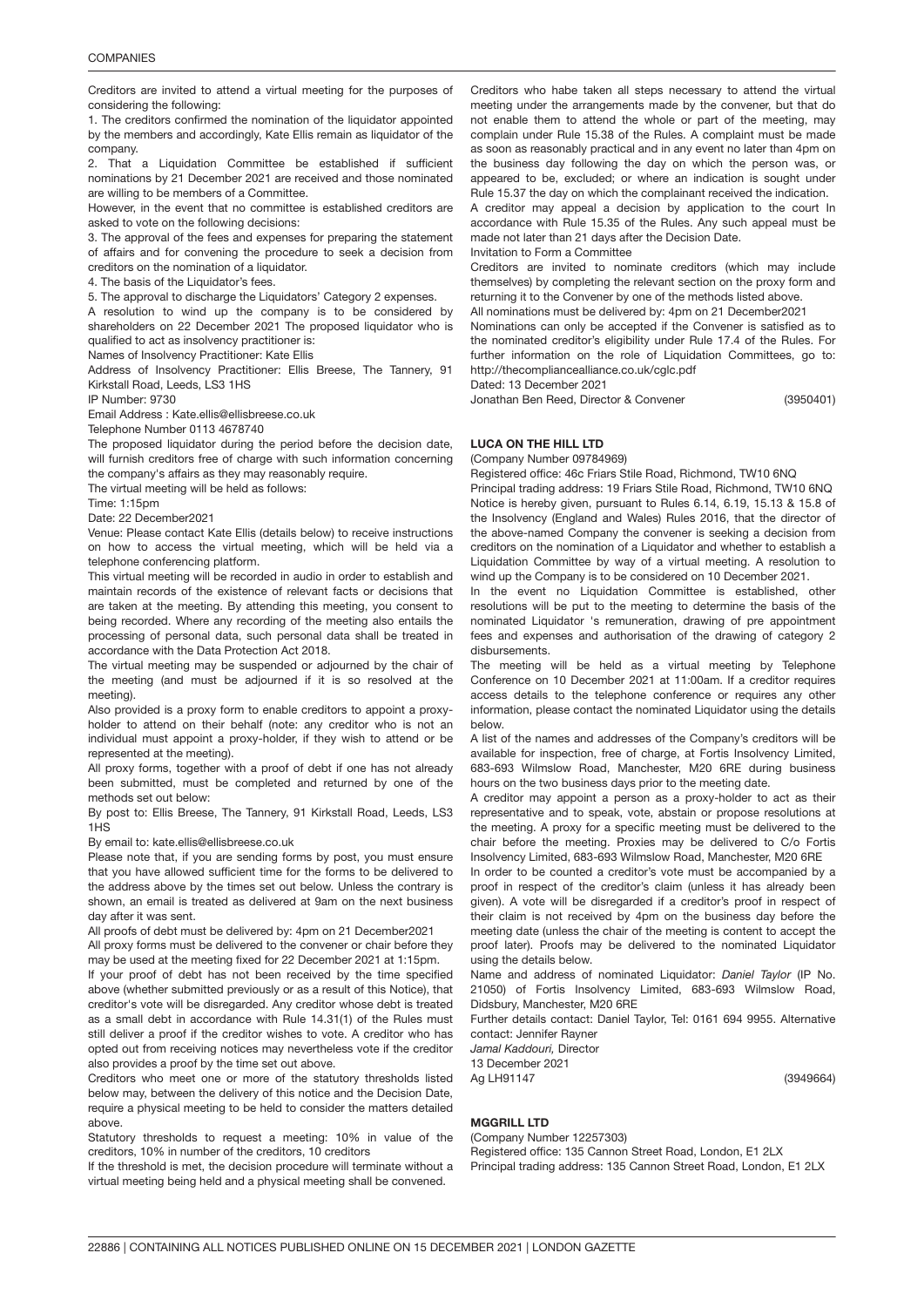(3950293)

Notice is hereby given that a virtual meeting of the creditors of the above-named Company will be held on 11 January 2022 at 10:30 am for the purpose provided for in Section 100 of the INSOLVENCY ACT 1986.

Creditors entitled to attend and vote at the meeting may do so either in person or by proxy. A creditor can attend the meeting in person and vote, and is entitled to vote if they have delivered proof of their debt by no later than 4 pm. on the business day before the meeting. If a creditor cannot attend in person, or do not wish to attend but still wish to vote at the meeting, they can either nominate a person to attend on their behalf, or they may nominate the Chair of the meeting, who will be a director of the Company, to vote on their behalf. Creditors must deliver their proxy, together with proof of their debt, by no later than the commencement of the meeting. Creditors must deliver all proofs of their debt and proxies to Findlay James (Insolvency Practitioners) Limited, Saxon House, Saxon Way, Cheltenham, GL52 6QX.

Unless they surrender their security, secured creditors must give particulars of their security, the date when it was given and the estimated value at which it is assessed if they wish to vote at the meeting.

At the meeting, creditors may receive information about, or be called upon to approve, the costs of preparing the statement of affairs and convening the meeting of creditors, and may be requested to consider a resolution specifying the terms on which the Liquidator is to be remunerated.

Alisdair J Findlay of Findlay James (Insolvency Practitioners) Limited, Saxon House, Saxon Way, Cheltenham, GL52 6QX, is qualified to act as an Insolvency Practitioner in relation to the Company and will, during the period before the day of the meeting, furnish creditors free of charge with such information concerning the Company's affairs as they may reasonably require. Creditors can contact him on 01242 576555 or by email at info@findlayjames.co.uk

*Dudu Miah, Director* 16 November 2021

(3949544)

### MOSLEY CONTRACT SERVICES LIMITED

(Company Number 09733350)

Registered office: 26 St. Thomas Place, E-Space Business Centre, Ely, CB7 4EX

Principal trading address: 26 St. Thomas Place, E-Space Business Centre, Ely, CB7 4EX

This notice is given pursuant to Rule 15.13 of the Insolvency (England and Wales) Rules 2016.

Notice is hereby given that a virtual meeting of the creditors of the above-named Company is being convened and will be held 22 December 2021 at 11:15 am. Nita Mosley, in their capacity as the chair of the Company's Board of Directors is the convener of the meeting ("the Convener").

The primary purpose of the virtual meeting is for creditors to consider a decision on the nomination of liquidators, and if the creditors think fit, to appoint a liquidation committee.

In addition, in the event that a committee is not formed, creditors will also be asked to consider a decision in relation to the payment of the costs of assistance with preparation of the Company's statement of affairs and seeking the creditors' decision on the nomination of liquidators, as an expense of the liquidation. Creditors participating in the virtual meeting or attending by proxy, (unless a committee is formed), will also be asked to consider approving the basis of the joint liquidators' remuneration and whether they also approve the joint liquidators drawing their disbursements, details of which have been provided in a report to creditors.

In order to be entitled to vote at the meeting (either in person or by proxy), creditors must have submitted a proof in respect of their claim (unless a proof has already been submitted) to the Convener via the contact details below, by no later than 4pm on 21 December 2021.

Any creditor entitled to attend and vote at the meeting is entitled to do so either in person or by proxy. If you cannot attend and wish to be represented at the meeting, a completed proxy form must be delivered to the Convener via the contact details below, prior to the meeting.

Any person who requires further information may contact Elias Evagora by telephone on 0208 370 7250 or alternatively by e-mail at elias.evagora@btguk.com

Log-in details for the virtual meeting will be supplied to creditors on request.

## OVO HIRE LTD

(Company Number 09944053)

Dated: 10 December 2021

Registered office: 49a Burleigh Gardens, London, N14 5AJ

This notice is given pursuant to Rule 15.13 of the Insolvency (England and Wales) Rules 2016.

Notice is hereby given that a virtual meeting of the creditors of the above named Company is being convened and will be held 23 December 2021 at 10:30am. Sevil Shakir, the director of the Company is the convener of the meeting ("the Convener").

The primary purpose of the virtual meeting is for creditors to consider a decision on the nomination of liquidators, and if the creditors think fit, to appoint a liquidation committee.

In addition, in the event that a committee is not formed, creditors will also be asked to consider a decision in relation to the payment of the costs of assistance with preparation of the Company's statement of affairs and seeking the creditors' decision on the nomination of liquidators, as an expense of the liquidation. Creditors participating in the virtual meeting or attending by proxy, (unless a committee is formed), will also be asked to consider approving the basis of the joint liquidators remuneration and whether they also approve the joint liquidators drawing their disbursements, details of which have been provided in a report to creditors.

In order to be entitled to vote at the meeting (either in person or by proxy), creditors must have submitted a proof in respect of their claim (unless a proof has already been submitted) to the Convener via the contact details below, by no later than 4pm on 22 December 2021.

Any creditor entitled to attend and vote at the meeting is entitled to do so either in person or by proxy. If you cannot attend and wish to be represented at the meeting, a completed proxy form must be delivered to the Convener via the contact details below, prior to the meeting.

Any person who requires further information may contact Edward Gordon by telephone on 0208 370 7250 or alternatively by e-mail at edward.gordon@btguk.com

Log-in details for the virtual meeting will be supplied to creditors on request.

(3950269) Dated: 10 December 2021

## PARSNIP INNS LIMITED

(Company Number 07580079)

Registered office: The Falcon Hotel New Street, Painswick, Stroud, GL6 6UN

Principal trading address: The Royal Oak, St Mary's Street, Painswick, GL6 6QG

Notice is hereby given, pursuant to Rule 15.13 of the Insolvency (England and Wales) Rules 2016, that the Directors of the abovenamed Company (the 'convener(s)') are seeking a decision from creditors on the nomination of a Joint Liquidators by way of a virtual meeting. A resolution to wind up the Company is to be considered on 22/12/2021.

The meeting will be held as a virtual meeting by telephone conference, on 22/12/2021 at 12:15pm. Details of how to access the virtual meeting are included in the notice delivered to creditors. If any creditor has not received this notice or requires further information please contact the nominated Joint Liquidators using the details below.

Simon Gwinnutt and Sajid Sattar of Greenfield Recovery Limited, Trinity House, 28-30 Blucher Street, Birmingham B1 1QH are persons qualified to act as insolvency practitioners in relation to the company who, during the period before the meeting date, will furnish creditors free of charge with such information concerning the Company's affairs as they may reasonably require.

A creditor may appoint a person as a proxy-holder to act as their representative and to speak, vote, abstain or propose resolutions at the meeting. A proxy for a specific meeting must be delivered to the chair before the meeting. Proxies may be delivered to Greenfield Recovery Limited, Trinity House, 28-30 Blucher Street, Birmingham B1 1QH.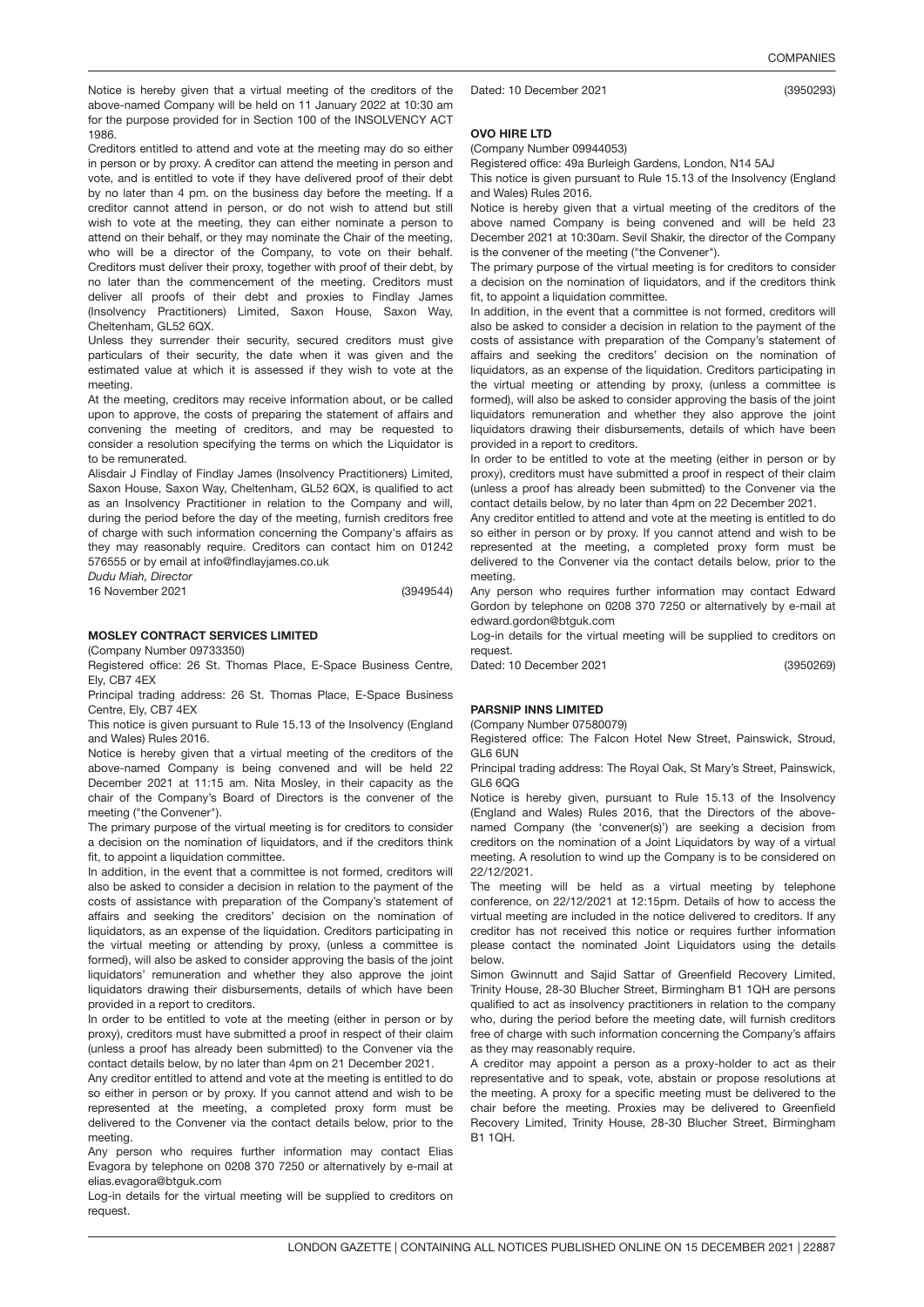In order to be counted a creditor's vote must be accompanied by a proof in respect of the creditor's claim (unless it has already been given). A vote will be disregarded if a creditor's proof in respect of their claim is not received by 4pm on 21/12/2021 (unless the chair of the meeting is content to accept the proof later). Proofs may be delivered to Greenfield Recovery Limited, Trinity House, 28-30 Blucher Street, Birmingham B1 1QH.

The Directors of the Company, before the meeting date and before the end of the period of seven days beginning with the day after the day on which the company passed a resolution for winding up, are required by Section 99 of the Insolvency Act 1986: (i) to make out a statement in the prescribed form as to the affairs of the company, and (ii) send the statement to the Company's creditors.

Nominated Liquidator: *Simon Gwinnutt* (IP number 8877) of Greenfield Recovery Limited, Trinity House, 28-30 Blucher Street, Birmingham B1 1QH.

Nominated Liquidator: *Sajid Sattar* (IP number 15590) of Greenfield Recovery Limited, Trinity House, 28-30 Blucher Street, Birmingham B1 1QH.

(3950394) For further details contact Lee Adams on 0121 201 1720 or at la@greenfieldrecovery.co.uk

### PEAK PROPERTY INSTALLATIONS LTD

(Company Number 11283152)

Registered office: 158 Edmund Street, Birmingham, B3 2HB

Principal trading address: Mythe Paddocks Atherstone Road, Ratcliffe Culey, Atherstone, CV9 3QW

Nature of Business: Window Fitting.

Type of Liquidation: Creditors' Voluntary.

Date of meeting: 20 December 2021.

Time of meeting: 10:00 am.

NOTICE IS HEREBY GIVEN pursuant to Rule 15.13 of the Insolvency (England and Wales) Rules 2016, that a virtual meeting of the creditors of the above named Company will be held on the date and time specified in this notice for the purposes mentioned in Section 100 of the Insolvency Act 1986. The Insolvency Practitioners named below are qualified to act in this matter. A list of names and addresses of the Company's creditors may be inspected, free of charge, at the address given below, between 10.00am and 4.00pm on the two business days preceding the date of the meeting.

Resolutions to be taken at the meeting may include a resolution specifying the terms on which the liquidators are to be remunerated, and the meeting may receive information about, or be called upon to approve the costs of preparing the statement of affairs and convening the meeting.

Creditors entitled to attend and vote at the virtual meeting may participate either in person or by proxy. A creditor can attend the virtual meeting and vote, and is entitled to vote if they have delivered proof of their debt by no later than 4 pm on the business day before the meeting. If a creditor cannot attend, or does not wish to attend, but still wishes to vote at the virtual meeting, they can ether nominate a person to attend on their behalf, or they may nominate the Chairman of the virtual meeting, who will be a director of the Company, to vote on their behalf. Such creditors must still submit the proof of their claim by no later than 4 pm on the business day before the meeting but proxies will be accepted by the Chairman up to the commencement of the virtual meeting. For the purposes of voting, any secured creditors are required (unless they surrender their security) to lodge a statement with the Insolvency Practitioners prior to the Meeting, giving particulars of their security, the date when it was given and its assessed value. Creditors must deliver proof of their claim and their proxy using the details provided below.

#### By Order of the Board

Anthony John Harris, Director

Joint Insolvency Practitioner's Name and Address: *Nicholas Charles Osborn Lee* (IP No. 9069) of PKF Smith Cooper, 158 Edmund Street, Birmingham, B3 2HB. Email: Nick.Lee@pkfsmithcooper.com. Telephone: 0121 236 6789.

Joint Insolvency Practitioner's Name and Address: *Dean Anthony Nelson* (IP No. 9443) of PKF Smith Cooper, St Helen's House, King Street, Derby, DE1 3EE. Email: dean.nelson@pkfsmithcooper.com. Telephone: 01332 332021.

(3950298) For further information contact Marina Bray at the offices of PKF Smith Cooper on 0121 236 6789, or marina.bray@pkfsmithcooper.com. 10 December 2021

### PONGSAWANG <mark>LTD</mark>

(Company Number 09853375)

Registered office: 199 Mansfield Road, Nottingham, NG1 3FS

Principal trading address: 199 Mansfield Road, Nottingham, NG1 3FS Notice is hereby given, under Section 100 of the Insolvency Act 1986 and Rules 6.14 and 15.8 of the Insolvency (England and Wales) Rules 2016,that a virtual meeting of the creditors of the above named Company has been convened by Chatchai Pongsawang, the director of the company in accordance with resolutions passed by the Board of Directors.

The virtual meeting will be held on 21 December 2021 at 11.15 am.

To access the virtual meeting, which will be held via an online conferencing platform, contact Opus Restructuring LLP, on behalf of the convener - details below.

The virtual meeting will be recorded video and audio in order to establish and maintain records of the existence of relevant facts or decisions that are taken at the meeting. By attending this meeting, you consent to being recorded including recordings of your facial image. Where any recording of the meeting also entails the processing of personal data, such personal data shall be treated in accordance with the Data Protection Act 2018.

A meeting of shareholders has been called and will be held prior to the virtual meeting of creditors to consider passing a resolution for voluntary winding up of the Company. Any creditor entitled to attend and vote at this virtual meeting is entitled to do so either in person or by proxy. Creditors wishing to vote at the virtual meeting must (unless they are individual creditors attending in person) lodge their proxy with the convener before they may be used at the meeting.

Unless there are exceptional circumstances, a creditor will not be entitled to vote unless his written statement of claim ('proof'), which clearly sets out he name and address of the creditor and the amount claimed, has been lodged and admitted for voting purposes. Proofs must be delivered by 4 pm on the business day before the meeting.

Unless they surrender their security, secured creditors must give particulars of their security, the date when it was given and the estimated value at which it is assessed if they wish to vote at the meeting.

The resolutions to be taken at the creditors' meeting may include the appointment by creditors of a liquidator, a resolution specifying the terms on which the Liquidators are to be remunerated, and the meeting may receive information about, or be called upon to approve, the costs of preparing the statement of affairs and convening the procedure to seek a decision from creditors on the nomination of a liquidator

Louise Freestone and Paul Mallatratt (Office holder details: 20170 and 20630) are qualified to act as Insolvency Practitioners in relation to the above company and during the period before the decision date they will furnish creditors free of charge with such information concerning the company's affairs as they may reasonably require.

In case of queries, please contact Lee Cuthbert on 0115 666 8230 or email lee.cuthbert@opusllp.com

*Chatchai Pongsawang,* Director/Convener

9 December 2021 Ag LH91125

(3949636)

## POPPIES OLD SPITALFIELDS MARKET LTD

(Company Number 09317171)

Registered office: 1 Kings Avenue, London, N21 3NA

This notice is given pursuant to Rule 15.13 of the Insolvency (England and Wales) Rules 2016.

Notice is hereby given that a virtual meeting of the creditors of the above named Company is being convened and will be held 23 December 2021 at 12:30am. Ural Hassan, the director of the Company is the convener of the meeting ("the Convener").

The primary purpose of the virtual meeting is for creditors to consider a decision on the nomination of liquidators, and if the creditors think fit, to appoint a liquidation committee.

In addition, in the event that a committee is not formed, creditors will also be asked to consider a decision in relation to the payment of the costs of assistance with preparation of the Company's statement of affairs and seeking the creditors' decision on the nomination of liquidators, as an expense of the liquidation. Creditors participating in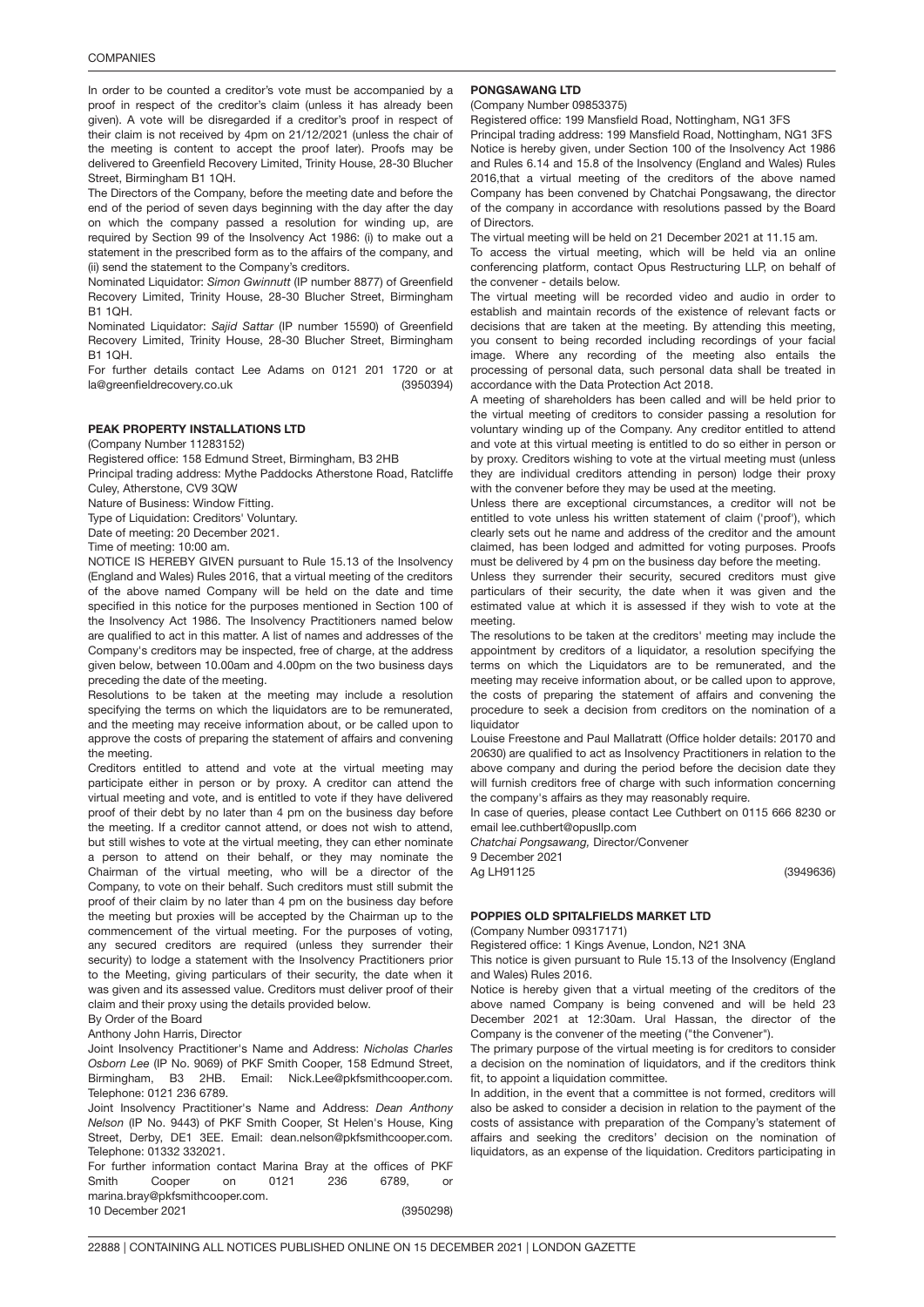(3950086)

the virtual meeting or attending by proxy, (unless a committee is formed), will also be asked to consider approving the basis of the joint liquidators remuneration and whether they also approve the joint liquidators drawing their disbursements, details of which have been provided in a report to creditors.

In order to be entitled to vote at the meeting (either in person or by proxy), creditors must have submitted a proof in respect of their claim (unless a proof has already been submitted) to the Convener via the contact details below, by no later than 4pm on 22 December 2021.

Any creditor entitled to attend and vote at the meeting is entitled to do so either in person or by proxy. If you cannot attend and wish to be represented at the meeting, a completed proxy form must be delivered to the Convener via the contact details below, prior to the meeting.

Any person who requires further information may contact Tom Coleman by telephone on 01543406385 or alternatively by e-mail at Tom.Coleman@btguk.com

Log-in details for the virtual meeting will be supplied to creditors on request.

Dated: 9 December 2021

(3950271)

### RAW RECRUITMENT LIMITED

(Company Number 09067266)

Registered office: Ventura House, Ventura Park Road, Tamworth, B78 3HL

Principal trading address: Financial House, 3 Midland Drive, Sutton Coldfield, West Midlands, B72 1TU

Nature of Business: Recruitment Agency.

Type of Liquidation: Creditors' Voluntary.

Date of meeting: 20 December 2021.

Time of meeting: 11:00 am.

NOTICE IS HEREBY GIVEN pursuant to Rule 15.13 of the Insolvency (England and Wales) Rules 2016, that a virtual meeting of the creditors of the above named Company will be held on the date and time specified in this notice for the purposes mentioned in Section 100 of the Insolvency Act 1986. The Insolvency Practitioners named below are qualified to act in this matter. A list of names and addresses of the Company's creditors may be inspected, free of charge, at the address given below, between 10.00am and 4.00pm on the two business days preceding the date of the meeting.

Resolutions to be taken at the meeting may include a resolution specifying the terms on which the liquidators are to be remunerated, and the meeting may receive information about, or be called upon to approve the costs of preparing the statement of affairs and convening the meeting.

Creditors entitled to attend and vote at the virtual meeting may participate either in person or by proxy. A creditor can attend the virtual meeting and vote, and is entitled to vote if they have delivered proof of their debt by no later than 4 pm on the business day before the meeting. If a creditor cannot attend, or does not wish to attend, but still wishes to vote at the virtual meeting, they can ether nominate a person to attend on their behalf, or they may nominate the Chairman of the virtual meeting, who will be a director of the Company, to vote on their behalf. Such creditors must still submit the proof of their claim by no later than 4 pm on the business day before the meeting but proxies will be accepted by the Chairman up to the commencement of the virtual meeting. For the purposes of voting, any secured creditors are required (unless they surrender their security) to lodge a statement with the Insolvency Practitioners prior to the Meeting, giving particulars of their security, the date when it was given and its assessed value. Creditors must deliver proof of their claim and their proxy using the details provided below.

#### By Order of the Board

Richard James Thompson, Director

Joint Insolvency Practitioner's Name and Address: *Nicholas Charles Osborn Lee* (IP No. 9069) of PKF Smith Cooper, 158 Edmund Street, Birmingham, B3 2HB. Email: Nick.Lee@pkfsmithcooper.com. Telephone: 0121 236 6789.

Joint Insolvency Practitioner's Name and Address: *Dean Anthony Nelson* (IP No. 9443) of PKF Smith Cooper, 158 Edmund Street, Birmingham, B3 2HB. Email: dean.nelson@pkfsmithcooper.com. Telephone: 0121 236 6789.

(3950303) For further information contact Matthew Hill at the offices of PKF Smith Cooper on 0121 236 6789, or matthew.hill@pkfsmithcooper.com. 10 December 2021

## S&I SERVICES L<mark>TD</mark>

(Company Number 10241483)

Registered office: 203 West Street, Fareham, Hampshire, PO16 0EN Principal trading address: Church Cottage, The Street, Croxton, Norfolk, IP24 1LL

Notice is hereby given that a virtual meeting of the creditors of the above-named Company will be held on 12 January 2022 at 2:30 pm for the purpose provided for in Section 100 of the INSOLVENCY ACT 1986.

Creditors entitled to attend and vote at the meeting may do so either in person or by proxy. A creditor can attend the meeting in person and vote, and is entitled to vote if they have delivered proof of their debt by no later than 4 pm. on the business day before the meeting. If a creditor cannot attend in person, or do not wish to attend but still wish to vote at the meeting, they can either nominate a person to attend on their behalf, or they may nominate the Chair of the meeting, who will be a director of the Company, to vote on their behalf. Creditors must deliver their proxy, together with proof of their debt, by no later than the commencement of the meeting. Creditors must deliver all proofs of their debt and proxies to Findlay James (Insolvency Practitioners) Limited, Saxon House, Saxon Way, Cheltenham, GL52 6QX.

Unless they surrender their security, secured creditors must give particulars of their security, the date when it was given and the estimated value at which it is assessed if they wish to vote at the meeting.

At the meeting, creditors may receive information about, or be called upon to approve, the costs of preparing the statement of affairs and convening the meeting of creditors, and may be requested to consider a resolution specifying the terms on which the Liquidator is to be remunerated.

Alisdair J Findlay of Findlay James (Insolvency Practitioners) Limited, Saxon House, Saxon Way, Cheltenham, GL52 6QX, is qualified to act as an Insolvency Practitioner in relation to the Company and will, during the period before the day of the meeting, furnish creditors free of charge with such information concerning the Company's affairs as they may reasonably require. Creditors can contact him on 01242 576555 or by email at info@findlayjames.co.uk

*Jeanette O'Kane, Director*

21 November 2021

## SEASCALE STORES LT<mark>D</mark>

(Company Number 12243194)

Trading Name: The Village Pantry

Registered office: Beckside Cottage, Beckermet, Cumbria, CA21 2YB Principal trading address: 10-11 South Parade, Seascale, Cumbria, CA20 1PZ

NOTICE IS HEREBY GIVEN pursuant to Rule 15.13 of the Insolvency (England & Wales) Rules 2016 and under Section 100 of the Insolvency Act 1986, that the Director(s) of the above named Company, is/are seeking a decision from creditors, on the nomination of Joint Liquidators, by way of a virtual meeting. A resolution to wind up the Company is to be considered on 22 December 2021.

The virtual meeting will be held by telephone on 22 December 2021, at 10.15am. Details of how to access the virtual meeting are included in the notice delivered to creditors. If any creditor has not received this notice, or requires further information, please contact Bridgewood Financial Solutions Limited using the details below.

Creditors entitled to attend and vote at the meeting, may do so either in person or by proxy. A creditor can attend the virtual meeting in person and vote and is entitled to vote, if they have delivered proof of their debt, by no later than 4.00 p.m on the business day before the meeting. If a creditor cannot attend in person, or does not wish to attend but still wishes to vote at the meeting, they can either nominate a person to attend on their behalf or they may nominate the Chair of the meeting, who will be a Director of the Company, to vote on their behalf.

Creditors must deliver their proxy by no later than the commencement of the meeting. Creditors must deliver all proofs of their debt and proxies to Bridgewood Financial Solutions Limited, Second Floor, Poynt South, Upper Parliament Street, Nottingham, NG1 6LF, or can be emailed to creditors@bridgewood.co.uk Creditors failing to lodge a poof of their debt or proxy as indicated, will lead to their vote(s) being disregarded.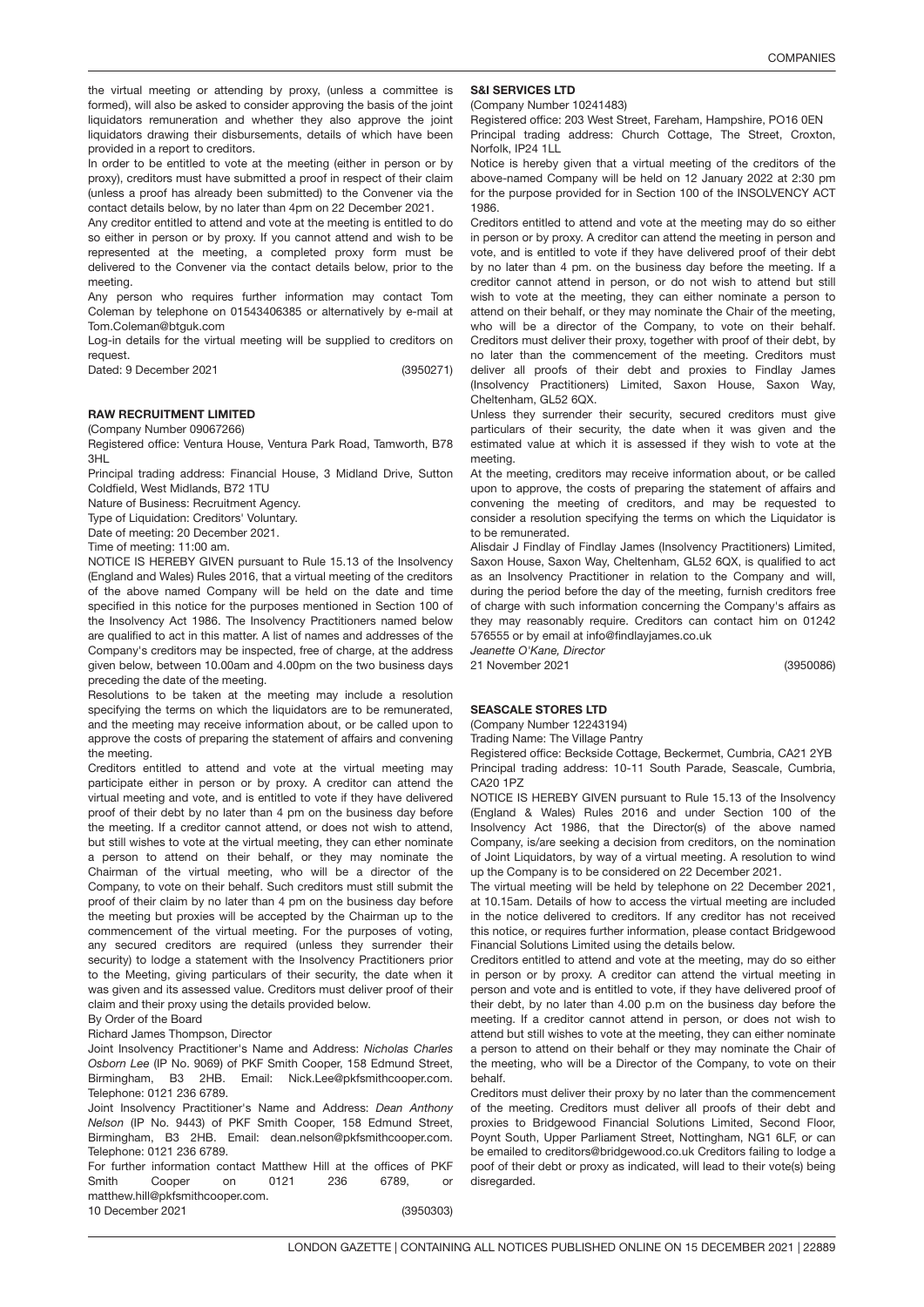Unless they surrender their security, secured creditors must give particulars of their security, the date when it was given and the estimated value at which it is assessed, if they wish to vote at the meeting.

At the virtual meeting, creditors may receive information about, or be called upon to approve, the costs of preparing the statement of affairs and convening the virtual meeting of creditors and may be requested to consider a resolution specifying the terms on which the Joint Liquidators are to be remunerated.

(3950423) Thomas Grummitt (IP Number 25976) and Andrew Smith (IP Number 19210) both of Bridgewood Financial Solutions Limited are qualified to act as the Insolvency Practitioners in relation to the Company and will, during the period before the day of the meeting, furnish creditors free of charge with such information concerning the Company's affairs as they may reasonably require. Creditors can contact Charlotte Stuckes on Tel: 0115 871 2934 or email charlotte.stuckes@bridgewood.co.uk Dated: 2nd December 2021

## SG BUILDING SERVICES LIMITE<mark>D</mark>

### (Company Number 13162474)

Registered office: Building 18 Gateway 1000 Whittle Way, Arlington Business Park, Stevenage, Hertfordshire, SG1 2FP

Principal trading address: 6 Lees Lane, Southoe, St Neots, Cambs, PE19 5YG

Notice is hereby given that a virtual meeting of the creditors of the above-named Company will be held on 5 January 2022 at 2:30 pm for the purpose provided for in Section 100 of the INSOLVENCY ACT 1986.

Creditors entitled to attend and vote at the meeting may do so either in person or by proxy. A creditor can attend the meeting in person and vote, and is entitled to vote if they have delivered proof of their debt by no later than 4 pm. on the business day before the meeting. If a creditor cannot attend in person, or do not wish to attend but still wish to vote at the meeting, they can either nominate a person to attend on their behalf, or they may nominate the Chair of the meeting, who will be a director of the Company, to vote on their behalf. Creditors must deliver their proxy, together with proof of their debt, by no later than the commencement of the meeting. Creditors must deliver all proofs of their debt and proxies to Findlay James (Insolvency Practitioners) Limited, Saxon House, Saxon Way, Cheltenham, GL52 6QX.

Unless they surrender their security, secured creditors must give particulars of their security, the date when it was given and the estimated value at which it is assessed if they wish to vote at the meeting.

At the meeting, creditors may receive information about, or be called upon to approve, the costs of preparing the statement of affairs and convening the meeting of creditors, and may be requested to consider a resolution specifying the terms on which the Liquidator is to be remunerated.

Alisdair J Findlay of Findlay James (Insolvency Practitioners) Limited, Saxon House, Saxon Way, Cheltenham, GL52 6QX, is qualified to act as an Insolvency Practitioner in relation to the Company and will, during the period before the day of the meeting, furnish creditors free of charge with such information concerning the Company's affairs as they may reasonably require. Creditors can contact him on 01242 576555 or by email at info@findlayjames.co.uk

*Jamie Lewis, Director* 15 November 2021

(3949902)

#### **ST.AIMIE'S** SPORTS ACADEMY COMMUNITY INTEREST **COMPANY**

### (Company Number 10534175)

Registered office: 61 Pound Lane, London, NW10 2HH

Principal trading address: 61 Pound Lane, London, NW10 2HH

Notice is hereby given that a virtual meeting of the creditors of the above-named Company will be held on 12 January 2022 at 10:30 am for the purpose provided for in Section 100 of the INSOLVENCY ACT 1986.

Creditors entitled to attend and vote at the meeting may do so either in person or by proxy. A creditor can attend the meeting in person and vote, and is entitled to vote if they have delivered proof of their debt by no later than 4 pm. on the business day before the meeting. If a creditor cannot attend in person, or do not wish to attend but still

wish to vote at the meeting, they can either nominate a person to attend on their behalf, or they may nominate the Chair of the meeting, who will be a director of the Company, to vote on their behalf. Creditors must deliver their proxy, together with proof of their debt, by no later than the commencement of the meeting. Creditors must deliver all proofs of their debt and proxies to Findlay James (Insolvency Practitioners) Limited, Saxon House, Saxon Way, Cheltenham, GL52 6QX.

Unless they surrender their security, secured creditors must give particulars of their security, the date when it was given and the estimated value at which it is assessed if they wish to vote at the meeting.

At the meeting, creditors may receive information about, or be called upon to approve, the costs of preparing the statement of affairs and convening the meeting of creditors, and may be requested to consider a resolution specifying the terms on which the Liquidator is to be remunerated.

Alisdair J Findlay of Findlay James (Insolvency Practitioners) Limited, Saxon House, Saxon Way, Cheltenham, GL52 6QX, is qualified to act as an Insolvency Practitioner in relation to the Company and will, during the period before the day of the meeting, furnish creditors free of charge with such information concerning the Company's affairs as they may reasonably require. Creditors can contact him on 01242 576555 or by email at info@findlayjames.co.uk

*Kieron Lloyd Junior Minto-St Aimie, Director* 23 November 2021

(3949390)

## SWISS WATCH DEALERS (UK) LIMITED

(Company Number 05421588)

Registered office: 27 Old Gloucester Street, London, WC1N 3AX Principal trading address: None

Nature of Business: Wholesale of watches and jewellery.

Type of Liquidation: Creditors' Voluntary.

Date of meeting: 21 December 2021.

Time of meeting: 10:00 am.

NOTICE IS HEREBY GIVEN pursuant to Rule 15.13 of the Insolvency (England and Wales) Rules 2016, that a virtual meeting of the creditors of the above named Company will be held on the date and time specified in this notice for the purposes mentioned in Section 100 of the Insolvency Act 1986. The Insolvency Practitioner named below is qualified to act in this matter. A list of names and addresses of the Company's creditors may be inspected, free of charge, at the address given below, between 10.00am and 4.00pm on the two business days preceding the date of the meeting.

Resolutions to be taken at the meeting may include a resolution specifying the terms on which the liquidator is to be remunerated, and the meeting may receive information about, or be called upon to approve the costs of preparing the statement of affairs and convening the meeting.

Creditors entitled to attend and vote at the virtual meeting may participate either in person or by proxy. A creditor can attend the virtual meeting and vote, and is entitled to vote if they have delivered proof of their debt by no later than 4 pm on the business day before the meeting. If a creditor cannot attend, or does not wish to attend, but still wishes to vote at the virtual meeting, they can ether nominate a person to attend on their behalf, or they may nominate the Chairman of the virtual meeting, who will be a director of the Company, to vote on their behalf. Such creditors must still submit the proof of their claim by no later than 4 pm on the business day before the meeting but proxies will be accepted by the Chairman up to the commencement of the virtual meeting. For the purposes of voting, any secured creditors are required (unless they surrender their security) to lodge a statement with the Insolvency Practitioners prior to the Meeting, giving particulars of their security, the date when it was given and its assessed value. Creditors must deliver proof of their claim and their proxy using the details provided below.

#### By Order of the Board Pantelis Zirinis, Director

Insolvency Practitioner's Name and Address: *Rikki Burton* (IP No. 14430) of Anderson Brookes Insolvency Practitioners Limited, 4th Floor Churchgate House, Bolton, BL1 1HL. Telephone: 01204 255 051.

For further information contact Laura Wright at the offices of Anderson Brookes Insolvency Practitioners Limited on 01204255051, or laura@andersonbrookes.co.uk. 14 December 2021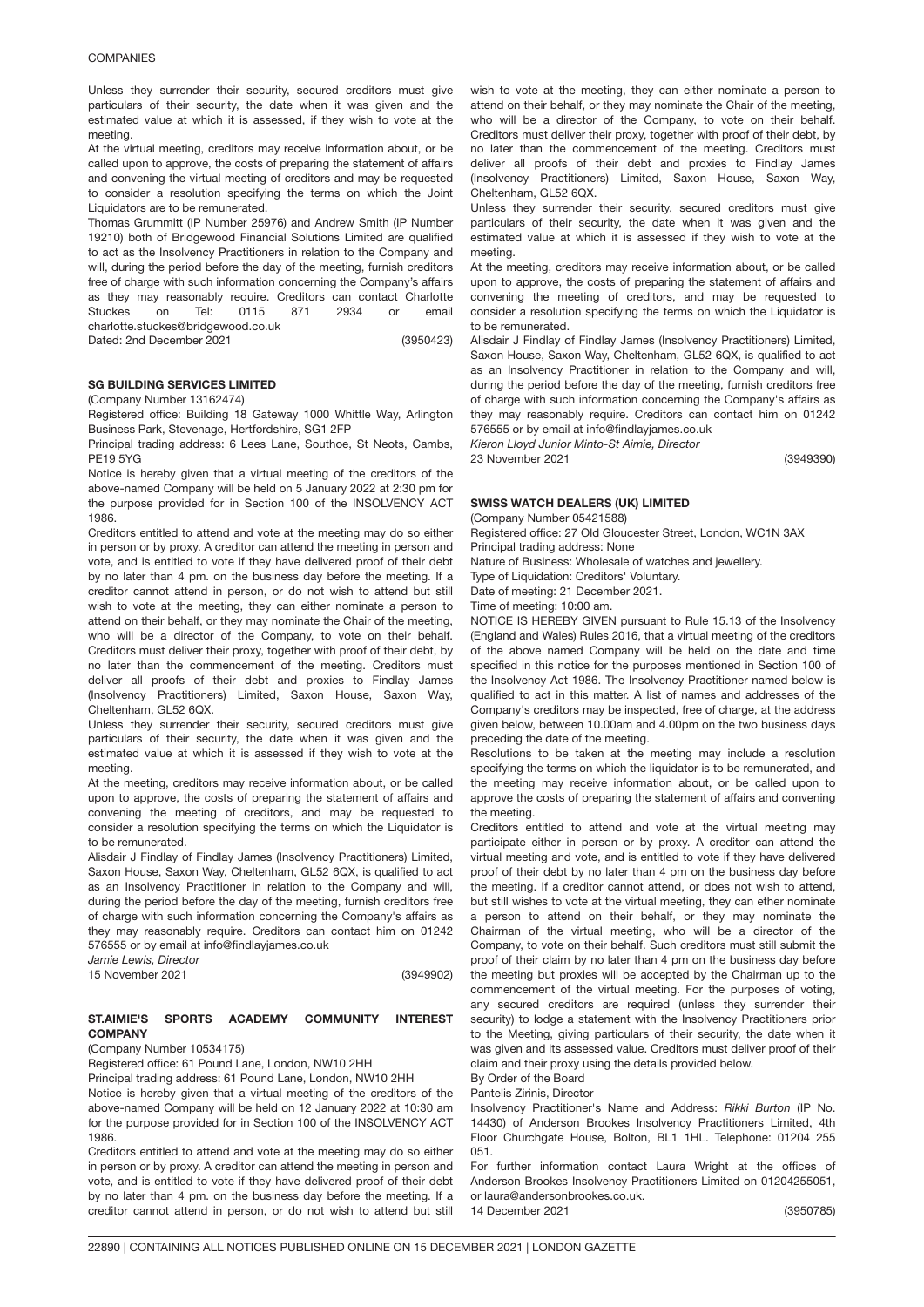## THE SULTAN OF JARROW LIMITED

(Company Number 09877178)

Registered office: 28a Western Road, Jarrow, NE32 3DQ

Principal trading address: 28a Western Road, Jarrow, NE32 3DQ

Notice is hereby given, pursuant to Section 100 of the INSOLVENCY ACT 1986 ('IA 1986') and Rules 6.14 and 15.8 of the Insolvency (England and Wales) Rules 2016 that the Director (the 'convenor') is seeking a decision by way of a virtual meeting of the creditors of the above-named company.

This virtual meeting will be held on 30 December 2021 (the 'Decision Date') at 10.15 am by video conference platform. Details of how to attend the virtual meeting is included in the notice delivered to creditors. If any creditor has not received this notice or requires further information including how to attend, please contact Stephen O'Hara of O'Haras Limited using the contact details below.

The decisions being sought from creditors at the meeting will include considering resolutions for the appointment by creditors of a liquidator and a resolution specifying the terms on which the liquidator is to be remunerated. The meeting will receive information about, or be called upon to approve, the costs of preparing the statement of affairs and convening the meeting.

A meeting of shareholders has been called and will be held immediately prior to the virtual meeting of creditors to consider passing resolutions for the voluntary winding up of the company and appointment of the proposed liquidator, Jeremy Bennett.

A creditor is entitled to attend and/or vote at the virtual creditors meeting in person or by proxy. Creditors wishing to attend and/or vote at the meeting must lodge their proxy at O'Haras Limited, Moorend House, Snelsins Lane, Cleckheaton, BD19 3UE or electronically at soh@oharas.co prior to the meeting. A proof of debt (unless it has already been delivered) must also be lodged not later than 4.00pm on the business day prior to the date of the meeting at the aforementioned address (note if not received in time, vote by creditor will be disregarded).

Notice is further given that a list of the names and addresses of the company's creditors may be inspected, free of charge, on the two business days prior to the virtual meeting at O'Haras Limited, Moorend House, Snelsins Lane, Cleckheaton, West Yorkshire, BD19 3UE.

If necessary please contact Jeremy Bennett (IP No. 8776), who is licensed to act as Insolvency Practitoner in relation to the above Company, by email at soh@oharas.co or telephone on 01274 800 380. *Dula Miah,* Director

13 December 2021

Ag LH91186

(3949656)

### WANNIPA <mark>LTD</mark>

(Company Number 11749560)

Registered office: 199 Mansfield Road, Nottingham, NG1 3FS

Principal trading address: 27 Villa Street, Beeston, Nottingham, NG9 2NY

Notice is hereby given, under Section 100 of the Insolvency Act 1986 and Rules 6.14 and 15.8 of the Insolvency (England and Wales) Rules 2016, that a virtual meeting of the creditors of the above named Company has been convened by Chatchai Pongsawang, the director of the company in accordance with resolutions passed by the Board of Directors.

The virtual meeting will be held on 21 December 2021 at 12.15 pm.

To access the virtual meeting, which will be held via an online conferencing platform, contact Opus Restructuring LLP, on behalf of the convener - details below.

The virtual meeting will be recorded video and audio in order to establish and maintain records of the existence of relevant facts or decisions that are taken at the meeting. By attending this meeting, you consent to being recorded including recordings of your facial image. Where any recording of the meeting also entails the processing of personal data, such personal data shall be treated in accordance with the Data Protection Act 2018.

A meeting of shareholders has been called and will be held prior to the virtual meeting of creditors to consider passing a resolution for voluntary winding up of the Company. Any creditor entitled to attend and vote at this virtual meeting is entitled to do so either in person or by proxy. Creditors wishing to vote at the virtual meeting must (unless they are individual creditors attending in person) lodge their proxy with the convener before they may be used at the meeting.

Unless there are exceptional circumstances, a creditor will not be entitled to vote unless his written statement of claim ('proof'), which clearly sets out he name and address of the creditor and the amount claimed, has been lodged and admitted for voting purposes. Proofs must be delivered by 4 pm on the business day before the meeting.

Unless they surrender their security, secured creditors must give particulars of their security, the date when it was given and the estimated value at which it is assessed if they wish to vote at the meeting.

The resolutions to be taken at the creditors' meeting may include the appointment by creditors of a liquidator, a resolution specifying the terms on which the Liquidators are to be remunerated, and the meeting may receive information about, or be called upon to approve, the costs of preparing the statement of affairs and convening the procedure to seek a decision from creditors on the nomination of a liquidator

Louise Freestone and Paul Mallatratt (Office holder details: 20170 and 20630) are qualified to act as Insolvency Practitioners in relation to the above company and during the period before the decision date they will furnish creditors free of charge with such information concerning the company's affairs as they may reasonably require.

In case of queries, please contact Lee Cuthbert on 0115 666 8230 or email lee.cuthbert@opusllp.com

*Chatchai Pongsawang,* Director/Convener

9 December 2021

Ag LH91128

## X CELL TRADING LIMITED

(Company Number 11787795)

Previous Name of Company: Icon Bathrooms (UK) Limited

Registered office: 4 Capricorn Centre, Cranes Farm Road, Basildon, Essex, SS14 3JJ

Principal trading address: Warley Auto Salvage, Belleropes, CM13 3LB

This notice is given pursuant to Rule 15.13 of the Insolvency (England and Wales) Rules 2016.

Notice is hereby given that a virtual meeting of the creditors of the above named Company is being convened and will be held 22 December 2021 at 11.30 am. Beau Saunders, in their capacity as the Director of the Company is the convener of the meeting ("the Convener").

The primary purpose of the virtual meeting is for creditors to consider a decision on the nomination of liquidators, and if the creditors think fit, to appoint a liquidation committee.

In addition, in the event that a committee is not formed, creditors will also be asked to consider a decision in relation to the payment of the costs of assistance with preparation of the Company's statement of affairs and seeking the creditors' decision on the nomination of liquidators, as an expense of the liquidation. Creditors participating in the virtual meeting or attending by proxy, (unless a committee is formed), will also be asked to consider approving the basis of the joint liquidators remuneration and whether they also approve the joint liquidators drawing their disbursements, details of which have been provided in a report to creditors.

In order to be entitled to vote at the meeting (either in person or by proxy), creditors must have submitted a proof in respect of their claim (unless a proof has already been submitted) to the Convener via the contact details below, by no later than 4pm on 21 December 2021.

Any creditor entitled to attend and vote at the meeting is entitled to do so either in person or by proxy. If you cannot attend and wish to be represented at the meeting, a completed proxy form must be delivered to the Convener via the contact details below, prior to the meeting.

Any person who requires further information may contact Emily Thorne by telephone on 0208 370 7250 or alternatively by e-mail at Emily.Thorne@btguk.com

Log-in details for the virtual meeting will be supplied to creditors on request.

(3950312) Dated: 13 December 2021

### (3949681)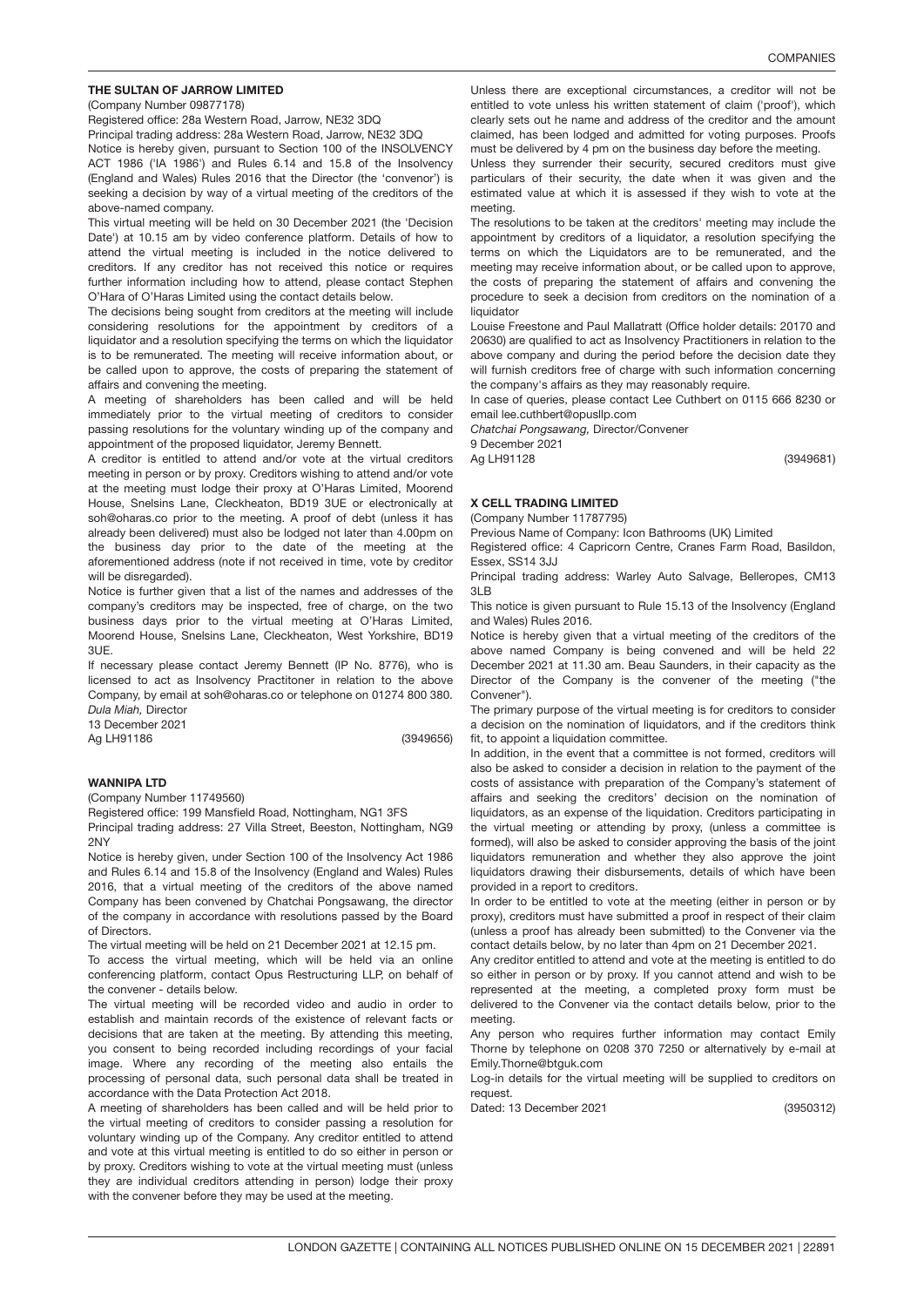### NOTICES TO CREDITORS

## CARRVILLE DEVELOPMENTS LIMITED

(Company Number 00668539)

Registered office: c/o Northpoint, Cobalt Business Exchange, Cobalt Park Way, Wallsend, Newcastle upon Tyne, NE28 9NZ

Principal trading address: 3rd Floor, Citygate, Newcastle upon Tyne, NE1 4JE

Notice is given by Greg Whitehead that the creditors of the above named Company, which entered Creditors Voluntary Liquidation on 23 November 2021, having previously being placed into Administration on 27 November 2020, are required, on or before 31 March 2022, to send their full names and addresses together with full particulars of their debts or claims to Northpoint, Cobalt Business Exchange, Cobalt Park Way, Wallsend, Newcastle upon Tyne, NE28 9NZ, and, if so requested, to provide such further details or produce such documentary or other evidence as may appear to be necessary, or in default thereof they will be excluded from the benefit of any distribution made before such debts are proved.

Date of Appointment: 23 November 2021

Office Holder Details: *Greg Whitehead* (IP No. 8827) of Northpoint, Cobalt Business Exchange, Cobalt Park Way, Wallsend, Newcastle upon Tyne, NE28 9NZ

For further details contact G Whitehead on 0191 280 4129 or email greg@northpoint.co.uk

*Greg Whitehead,* Liquidator

13 December 2021

Ag LH91183

(3949584)

### MASINI'S CAFE LIMITED

(Company Number 11114997)

Registered office: 18 Tiverton Road, Ruislip, HA4 0BW

Principal trading address: 125 Poole Road, Westbourne, Bournemouth, Dorset, BH4 9BG

NOTICE IS HEREBY GIVEN that Mark Goldstein (IP Number 6880) of Mark Goldstein Associates Ltd, Robert Denholm House, Bletchingley Road, Nutfield, Surrey, RH1 4HW was appointed liquidator of the above company by members and creditors on 10 December 2021.

NOTICE IS ALSO HEREBY GIVEN that the creditors of the above named company are required on or before 10 January 2022 to send their names and addresses with particulars of their debt to Mark Goldstein of Mark Goldstein Associates Ltd, Robert Denholm House, Bletchingley Road, Nutfield, Surrey, RH1 4HW the liquidator of the said company and, if so required, by notice in writing by the said Liquidator, to prove their debts and claims at such time and place as shall be specified in such notice or, in default thereof, they will be excluded from the benefit of any distribution made before such debts are proved.

(3950904) For further details contact Mark Goldstein Associates Ltd on 01737 830763

### NOSROF 3 LIMITED

(Company Number 10827606)

Previous Name of Company: Adare SEC Holdings Limited

NOSROF 4 LIMITED (Company Number 10827616)

Previous Name of Company: Adare SEC LNC Holdings Limited

#### NOSROF 5 LIMITED

(Company Number 03014889)

Previous Name of Company: Adare Lexicon Limited

Registered office: (All) Ernst & Young LLP, 1 Bridgewater Place, Water Lane, Leeds, LS11 5QR

Principal trading address: (All) N/A

Notice is hereby given that Creditors of the Companies are required, on or before 14 January 2022, to prove their debts by delivering their proofs (in the format specified in Rule 14.4 of the INSOLVENCY (ENGLAND AND WALES) RULES 2016) to the Joint Liquidators at 1 Bridgewater Place, Water Lane, Leeds, LS11 5QR.

If so required by notice from the Joint Liquidators, creditors must produce any document or other evidence which the Joint Liquidators consider is necessary to substantiate the whole or any part of a claim. Date of Appointment: 8 December 2021

Office Holder Details: *Derek Neil Hyslop* (IP No. 9970) and *Trevor Oates* (IP No. 26290) both of Ernst & Young LLP, 1 Bridgewater Place, Water Lane, Leeds, LS11 5QR

Further details contact: The Joint Liquidators, Email: dhyslop1@parthenon.ey.com or toates@parthenon.ey.com. Alternative contact: Mark Chapman, Tel: 0113 298 2602.

*Derek Neil Hyslop,* Joint Liquidator 10 December 2021 Ag LH91167

## SQUARE PEG HOSPITALITY LT<mark>D</mark>

(Company Number 11565100)

Registered office: 13 Market Place, Market Deeping, Peterborough PE6 8EA

Principal trading address: 13 Market Place, Market Deeping, Peterborough PE6 8EA

Claire Elizabeth Dowson (IP Number: 19272) and Gareth David Rusling (IP Number: 9481), both of Begbies Traynor (SY) LLP of 3rd Floor, Westfield House, 60 Charter Row, Sheffield, S1 3FZ were appointed as Joint Liquidators of the Company on 08 December 2021.

Creditors of the Company are required on or before 20 January 2022 to send their names and addresses and particulars of their debts or claims and the names and addresses of the solicitors (if any) to the joint liquidators, at Begbies Traynor (SY) LLP, 3rd Floor, Westfield House, 60 Charter Row, Sheffield, S1 3FZ and, if so required by notice in writing from the joint liquidators, by their solicitors or personally, to come in and prove their said debts or claims at such time and place as shall be specified in such notice, or in default thereof they will be excluded from the benefit of any distribution made before such debts are proved.

Any person who requires further information may contact the Joint Liquidator by telephone on 0114 275 5033. Alternatively enquiries can be made to Kerry Norton by e-mail at sheffield.north@btguk.com or by telephone on 0114 275 5033. Dated: 14 December 2021

(3950897)

(3949696)

## RESOLUTION FOR WINDING-UP

## ALS SITE SERVICES NATIONWIDE LIMITED

(Company Number: 10713812)

trading as ALS Site Services Nationwide Limited

Registered Office: 8 Delphinium Way, Lower Darwen, Darwen BB3 0SX

Principal Trading Address: 8 Delphinium Way, Lower Darwen, Darwen BB3 0SX

Nature of Business: 33140 - Repair of electrical equipment

At a General Meeting of the Members of the above-named Company, duly convened, and held remotely on Wednesday 15 December 2021, the following Resolution/s was/were duly passed:

1. (Special Resolution) That the Company be wound up voluntarily

2. (Ordinary Resolution) That Christopher David Horner, of Robson Scott Associates Ltd, 47/49 Duke Street, Darlington, DL3 7SD, be appointed as Liquidator of the Company

For further details, please contact: Christopher David Horner, (16150), Robson Scott Associates, 49 Duke Street, Darlington DL3 7SD, Telephone: 01325 365 950, Email address: admin@robsonscott.co.uk. Louise Bulmer , Chairman

Wednesday 15 December 2021

(3950475)

## INSOLVENCY ACT 1986 COMPANY LIMITED BY SHARES RESOLUTIONS OF

#### PARAMOUNT DESIGN & DISPLAY LTD (Company Number 09524097)

At a general meeting of the Members of the above-named company, duly convened, and held at 30 The Fairway, London, EN5 1NH on 9 September 2021, the following resolutions were passed by the Members: I as a Special resolutions and 2 as an Ordinary resolution. Resolutions

1. "That the Company be wound up voluntarily" and

2. "That Anthony Hyams of Insolve Plus Ltd, Allan House, 10 John Princes Street, London, W1G 0AH, be appointed Liquidator of the Company."

*Ian Moore* Chair of Meeting

(3950873)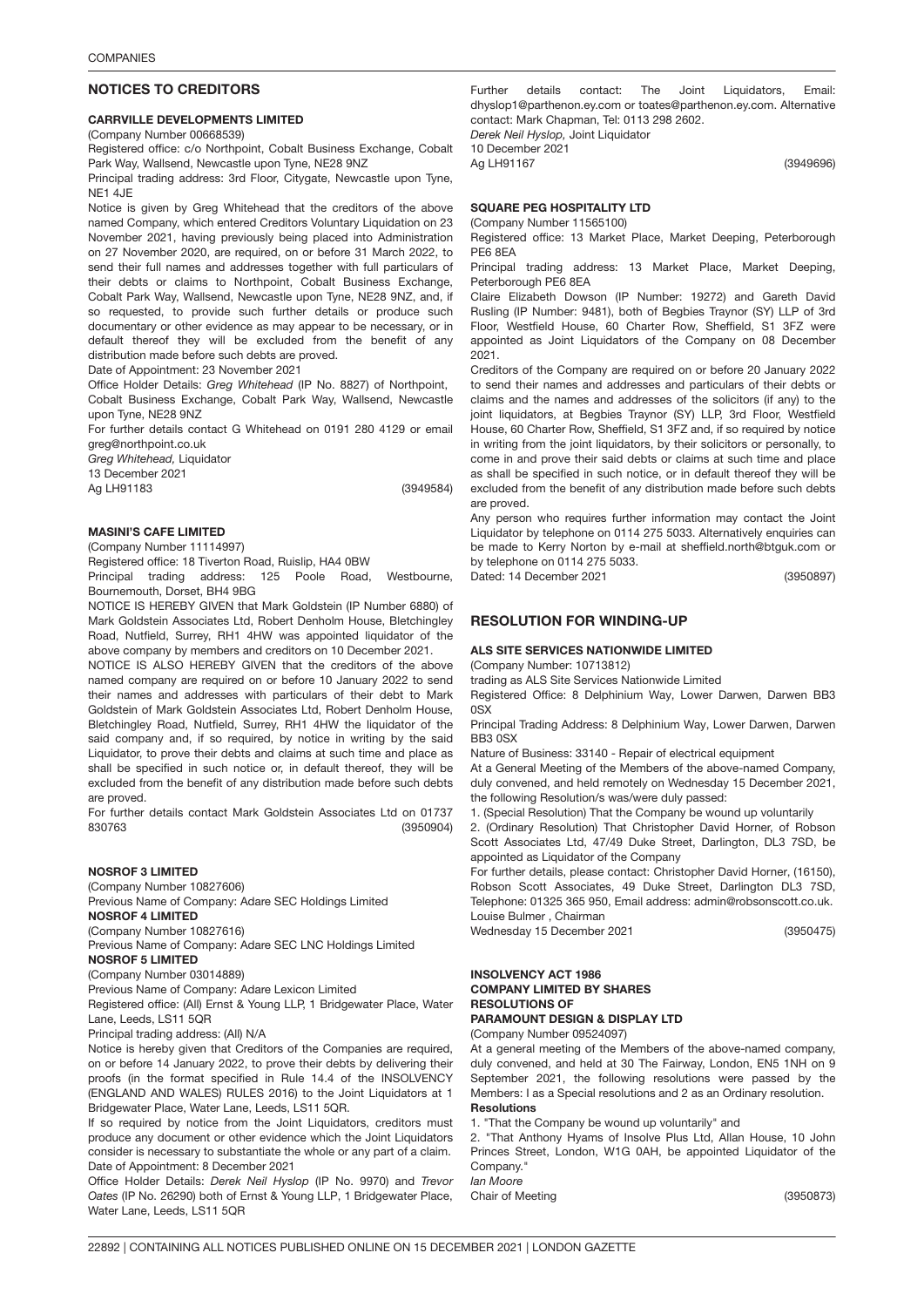## AHJ LTD

(Company Number 09713238)

Registered office: 40 Langhill Road, Plymouth, PL3 4JH

Principal trading address: 40 Langhill Road, Plymouth, PL3 4JH At a meeting of the above named company duly convened and held

on 08 December 2021, the following resolutions were passed:

"That it has been proved to the satisfaction of this meeting that the company cannot, by reason of its current and/or impending liabilities, continue its business, and that the company be wound up the under a Creditors Voluntary Liquidation.'

"That Helen Whitehouse and Gareth Bishop of McAlister & Co Insolvency Practitioners Limited, 10 St Helen's Road, Swansea, SA1 4AW be appointed Joint Liquidators for the purposes of the voluntary winding up of the company and that they be authorised to act jointly and separately."

The appointment of Helen Whitehouse and Gareth Bishop was confirmed by a deemed consent process which was completed on 08 December 2021.

Joint Liquidator: *Helen Whitehouse* (IP number 9680) of McAlister & Co Insolvency Practitioners Limited, 10 St Helens Road, Swansea, SA1 4AW.

Joint Liquidator: *Gareth Bishop* (IP number 17870) of McAlister & Co Insolvency Practitioners Limited, 10 St Helens Road, Swansea, SA1 4AW.

Date of Appointment: 08 December 2021

(3950342) For further details contact Nina-Pyatkova-Davies on 03300 563600 or at creditors@mcalisterco.co.uk

## ALASTAIR SYM VME SUPPORT LIMITE<mark>D</mark>

(Company Number 11235766)

Registered office: C/O Northpoint, Cobalt Business Exchange, Cobalt Park Way, Wallsend, Newcastle upon Tyne, NE28 9NZ

Principal trading address: N/A

At a General Meeting of the Members of the above-named Company, duly convened, and held at 17 Eland Edge, Ponteland, NE20 9AY on 8 December 2021 at 2.00 pm the following Resolutions were passed as a Special Resolution and as an Ordinary Resolution:

"That the Company be wound up voluntarily, and that *Greg Whitehead* (IP No. 8827) of Northpoint Associates Limited, Cobalt Business Exchange, Cobalt Park Way, Wallsend, Newcastle upon Tyne NE28 9NZ be appointed Liquidator of the Company."

Further details contact: The Liquidator, Tel: 0191 280 4129.

*Alastair Sym,* Chair

13 December 2021 Ag LH91188

(3949645)

## BEST ELECTRICAL CONTRACTORS LIMITED

(Company Number 09963577)

Registered office: The Station House Station Road, Whalley, Clitheroe, BB7 9RT

Principal trading address: The Station House Station Road, Whalley, Clitheroe, BB7 9RT

At a general meeting of the above-named company, duly convened, and held at 2pm on 8 December 2021, the following resolutions were passed:

Special resolution

"That it has been proved to the satisfaction of the meeting that the company cannot by reason of its liabilities continue its business and that it is advisable to wind up the same and accordingly that the company be wound up voluntarily."

Ordinary resolution

"That Andrew Ryder of JT Maxwell Limited, Unit 1 Lagan House, 1 Sackville Street, Lisburn, County Antrim, BT27 4AB be and is hereby appointed Liquidator for the purpose of such winding up."

Liquidator: *Andrew Ryder* (IP number 17552) of JT Maxwell Limited, Unit 1 Lagan House, 1 Sackville Street, Lisburn, County Antrim, BT27 4AB.

Date of Appointment: 08 December 2021

(3950471) For further details contact JT Maxwell Limited on 02892 448114 Dated: 8 December 2021

### BEYOND THE FRINGE (WOOLWICH) LIMITED

(Company Number 13471097)

Registered office: SFP, 9 Ensign House, Admirals Way, Marsh Wall, London E14 9XQ

Principal trading address: 63 Woolwich New Road, London, SE18 6ED

At a General meeting of the above named Company, duly convened and held at 63 Woolwich New Road, London, SE18 6ED on 9 December 2021, the following resolutions were duly passed as a Special Resolution and as an Ordinary Resolution:

"That the Company be wound up voluntarily and that *Richard Hunt* (IP No. 21772) of SFP Restructuring Limited, 9 Ensign House, Admirals Way, Marsh Wall, London E14 9XQ be, and he is hereby, appointed Liquidator of the Company for the purpose of the winding-up."

A decision confirming the appointment of the Liquidator was made by deemed consent on the same day.

Further details contact: Richard Hunt, Tel: 020 7538 2222. *Danguole Gezer,* Chair

13 December 2021

Ag LH91142

(3949602)

(3949713)

(3949601)

## BJ COMPUTER SERVICES LIMITED

(Company Number 10036325)

Registered office: The Holly Cottage, Oxton Road, Southwell, NG25 0RW soon to be changed to 9th Floor, 7 Park Row, Leeds, LS1 5HD Principal trading address: The Holly Cottage, Oxton Road, Southwell,

NG25 0RW Notice is hereby given that the following resolutions were passed on 7 December 2021 as a special resolution and as ordinary resolutions respectively:

"That the Company be and is hereby wound up voluntarily and that *Richard Pinder* (IP No. 19470) of Leonard Curtis, 22 Gander Lane, Barlborough, Chesterfield, S43 4PZ and *Sean Williams* (IP No. 11270) of Leonard Curtis, 9th Floor, 7 Park Row, Leeds, LS1 5HD be and are hereby appointed Joint Liquidators of the Company for the purposes of the winding up of the Company."

Further details contact: The Joint Liquidators, Tel: 0113 323 8890. Alternative contact: Jonathan Burke

*Andrew Day,* Director 7 December 2021

Ag LH91205

### BOLLARD LOAD TESTING LIMITED

(Company Number 06940249) Registered office: Suite 5, 2nd Floor, Bulman House Regent Centre, Newcastle Upon Tyne, NE3 3LS

Principal trading address: Unit 1, South Shields Business Works, South Shields, Tyne and Wear, NE33 1RF

At a General Meeting of the above-named Company, duly convened and held at FRP Advisory Trading Limited, Suite 5, Bulman House, Regent Centre, Gosforth, Newcastle upon Tyne, NE3 3LS on 9 December 2021 at 3.00 pm, the following resolutions were duly passed as a Special resolution and an Ordinary resolution:

"That the Company be wound up voluntarily and that *Steven Philip Ross* (IP No. 9503) and *Allan David Kelly* (IP No. 9156) both of FRP Advisory Trading Limited, Suite 5, 2nd Floor, Bulman House, Regent Centre, Newcastle Upon Tyne, NE3 3LS be and are hereby appointed Joint Liquidators for the purposes of such winding up."

Further details contact: The Joint Liquidators, Tel: 0191 8146928

*Jeffrey Alexander Main,* Chair

9 December 2021

Ag LH91175

### BPH LIVE LTD

(Company Number 11602242)

Registered office: Inducta House, Fryers Road, Bloxwich, Walsall, WS<sub>2</sub> 7LZ

Principal trading address: Unit A, Tyburn Trading Estate, Ashold Farm Road, Birmingham, West Midlands, B24 9QG

Notice is hereby given that the following resolutions were passed on 10 December 2021 as a special resolution an ordinary resolution respectively: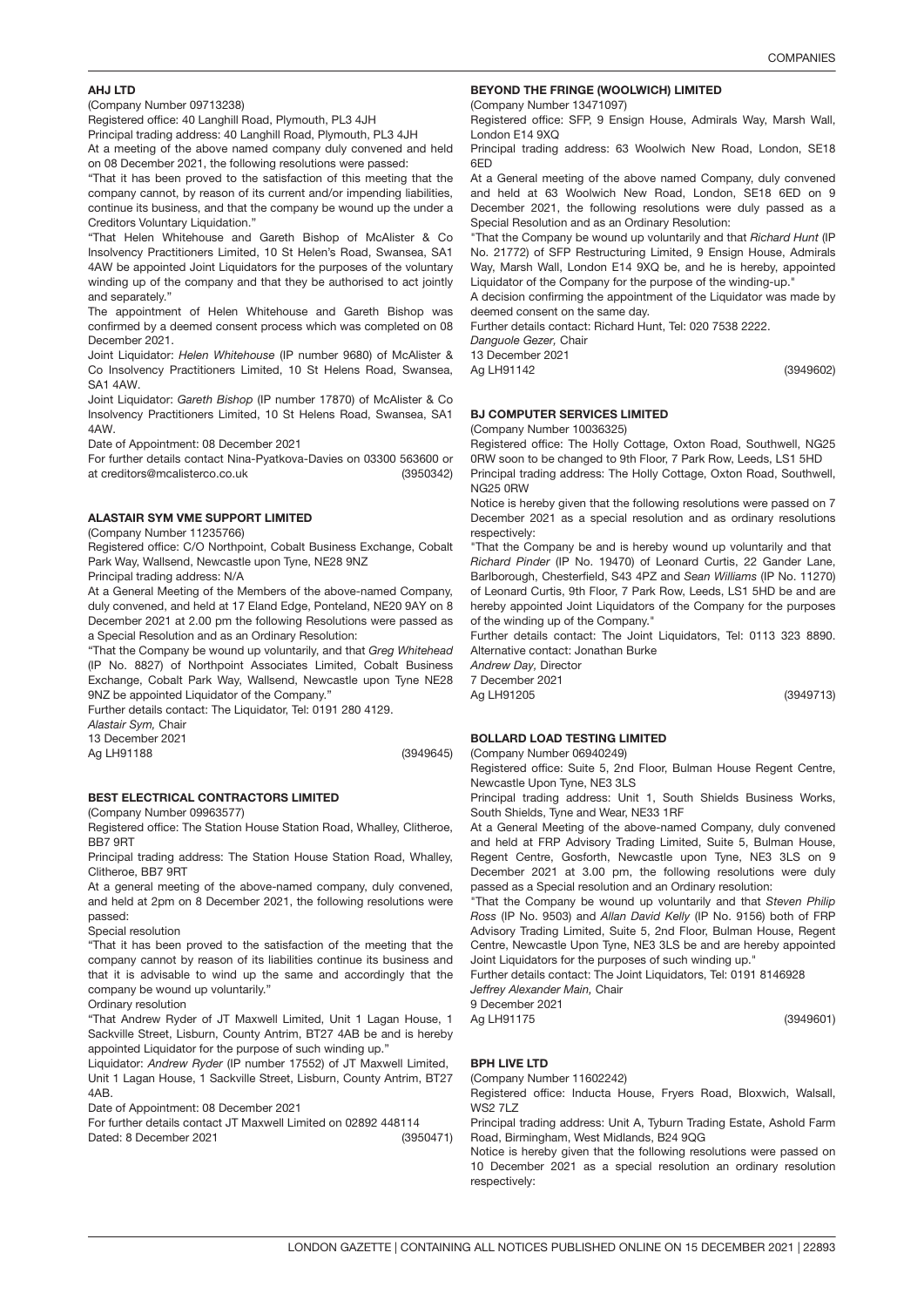"That it has been proved to the satisfaction of this meeting that the Company cannot by reason of its liabilities continue its business and that it is advisable to wind up the same and accordingly that the Company be wound up voluntarily with effect from 10 December 2021 and that *Eileen T F Sale* (IP No. 8738) of Sale Smith & Co. Limited, Inducta House, Fryers Road, Bloxwich, Walsall, West Midlands, WS2 7LZ be appointed Liquidator of the Company for the purposes of such winding up."

Further details contact: The Liquidator, Tel: 01922 624777.

*Leigh Williamson,* Director

13 December 2021

Ag LH91129

(3949582)

## C & D ROOFING SERVICES LTD

(Company Number 11138460)

Registered office: 117 Dartford Road, Dartford, DA1 3EN (in the process of being changed to FRP Advisory Trading Limited, 142/148 Main Road, Sidcup, Kent, DA14 6NZ)

Principal trading address: 231A Broadway, Bexleyheath, DA6 7EJ At a general meeting of the above-named Company, duly convened and held at 142-148 Main Road, Sidcup, Kent, DA14 6NZ on 9 December 2021 at 3.00 pm, the following resolutions were passed as a special resolution and an ordinary resolution respectively:

"That the Company be wound up voluntarily and that *Nedim Ailyan* (IP No. 9072) and *Ben Stanyon* (IP No. 25710) both of FRP Advisory Trading Limited, 142-148 Main Road, Sidcup, Kent, DA14 6NZ be and are hereby appointed Liquidators for the purposes of such winding up."

Further details contact: The Liquidators, Email: Nedim.Ailyan@frpadvisory.com or Ben.Stanyon@frpadvisory.com

*Darry Oak,* Chair

9 December 2021 Ag LH91192

(3949718)

### CAR PARK PEOPLE LIMITED

(Company Number 11192037)

Registered office: Dow Schofield Watts Business Recovery LLP, 7400 Daresbury Park, Daresbury, Warrington, WA4 4BS (formerly 207 Knutsford Road Grappenhall, Warrington, Cheshire, WA4 2QL)

Principal trading address: Unit 1 Station Court, Stockport Road, Thelwall, WA4 2GW

Notice is hereby given that the following resolutions were passed on 6 December 2021 as a special resolution and an ordinary resolution respectively:

"That the Company be wound up voluntarily and that *Lisa Marie Moxon* (IP No. 16370) and *Christopher Benjamin Barrett* (IP No. 9437) both of Dow Schofield Watts Business Recovery LLP, 7400 Daresbury Park, Daresbury, Warrington, WA4 4BS be appointed Joint Liquidators of the Company, and that they act jointly and severally."

Further details contact: The Joint Liquidators, Tel: 01928 378014. Alternative contact: Charlotte Bilby, Email: Charlotte@dswrecovery.com. *Mark Doubleday,* Director

13 December 2021

Ag LH91181

(3949642)

## CLEAR EDGE CONSULTING LIMITE<mark>D</mark>

(Company Number 07811505)

Registered office: Athene House, Suite J, 86 The Broadway, London NW7 3TD

Principal trading address: Athene House, Suite J, 86 The Broadway, London NW7 3TD

At a General Meeting of the Members of the above-named Company, duly convened, and held on 10 December 2021 the following Resolutions were duly passed, as a Special Resolution and as an Ordinary Resolution:

"That the Company be wound up voluntarily."

"That Stephen Goderski and Peter Hart of PKF GM, 15 Westferry Circus, Canary Wharf, London E14 4HD be and are hereby appointed as Joint Liquidators for the purpose of such winding up."

At a subsequent Meeting of Creditors held on 10 December 2021, the creditors confirmed the nomination of the Liquidators appointed by the members and accordingly, Stephen Goderski and Peter Hart remain as Liquidators of the Company.

Joint Liquidator: *Stephen Goderski* (IP number 8731) of PKF GM, 15 Westferry Circus, Canary Wharf, London E14 4HD.

Joint Liquidator: *Peter Hart* (IP number 13470) of PKF GM, 15 Westferry Circus, Canary Wharf, London E14 4HD.

Date of Appointment: 10 December 2021

(3950887) For further details contact Daniel Cowie at daniel.cowie@pkfgm.co.uk

## CMFX TRADING LIMITED

(Company Number 10632618)

Registered office: Flint Glass Works, 64 Jersey Street, Manchester,  $MA$  6. $IW$ 

Principal trading address: Bank Chambers, 93 Lapwing Lane, Manchester, M20 6UR

Nature of Business: Financial Intermediation.

Type of Liquidation: Creditors' Voluntary.

Place of meeting: virtually via GoToMeetings.

Date of meeting: 10 December 2021.

Notice is given that at a General Meeting of the Company, duly convened and held at the place and on the date given above, a special resolution was passed that the company be wound up voluntarily; and an ordinary resolution was passed appointing the Liquidator for the purposes of the winding-up.

Date of Appointment: 10 December 2021

Liquidator's Name and Address: *Gareth Howarth* (IP No. 18816) of Path Business Recovery Limited, Flint Glass Works, 64 Jersey Street, Manchester, M4 6JW. Telephone: 0161 413 0999.

For further information contact Daniel McNamee at the offices of Path Business Recovery Limited on 0161 413 0999, or daniel.mcnamee@pathbr.co.uk.

(3950302)

## COMPTOIR LOUNGE LIMITED

10 December 2021

(Company Number 10175407)

Registered office: 19 High Street, Edgware HA8 7EE Changing to: C/o Quantuma Advisory Ltd, 14 Derby Road, Stapleford, Nottingham, NG9 7AA

Principal trading address: 19 High Street, Edgware, HA8 7EE

Notice is hereby given that the following resolutions were passed on 9 December 2021 as a Special Resolution and as an Ordinary Resolution respectively:

"That the company be wound up voluntarily and that *Tauseef A Rashid* (IP No. 9718) and *Rehan Ahmed* (IP No. 20390) both of Quantuma Advisory Limited, 14 Derby Road, Stapleford, Nottingham, NG9 7AA be and are hereby appointed Joint Liquidators for the purpose of such winding up. Any act required or authorised under any enactment to be done by a liquidator may be done by one of them."

Further details contact: Narinder Kaur, Email: Narinder.Kaur@quantuma.com or Telephone: 01159 392 454. *Sa'eed Sakib Kazmi,* Director

13 December 2021

Ag LH91123

(3949590)

#### CONSTRUCTION MANAGEMENT AND CONSULTING SERVICES LTD

(Company Number 11738547)

Registered office: Lower Ground Floor, 111 Chaterhouse Street, London, EC1M 6AW

Principal trading address: 31 Badgers Close, Enfield, EN2 7BB

At a general meeting of the above-named company, duly convened, and held at Lower Ground Floor, 111 Chaterhouse Street, London, EC1M 6AW on 8 December 2021 at 11.00am the following resolutions were passed:

Special resolution

"That the company be wound up voluntarily."

Ordinary resolution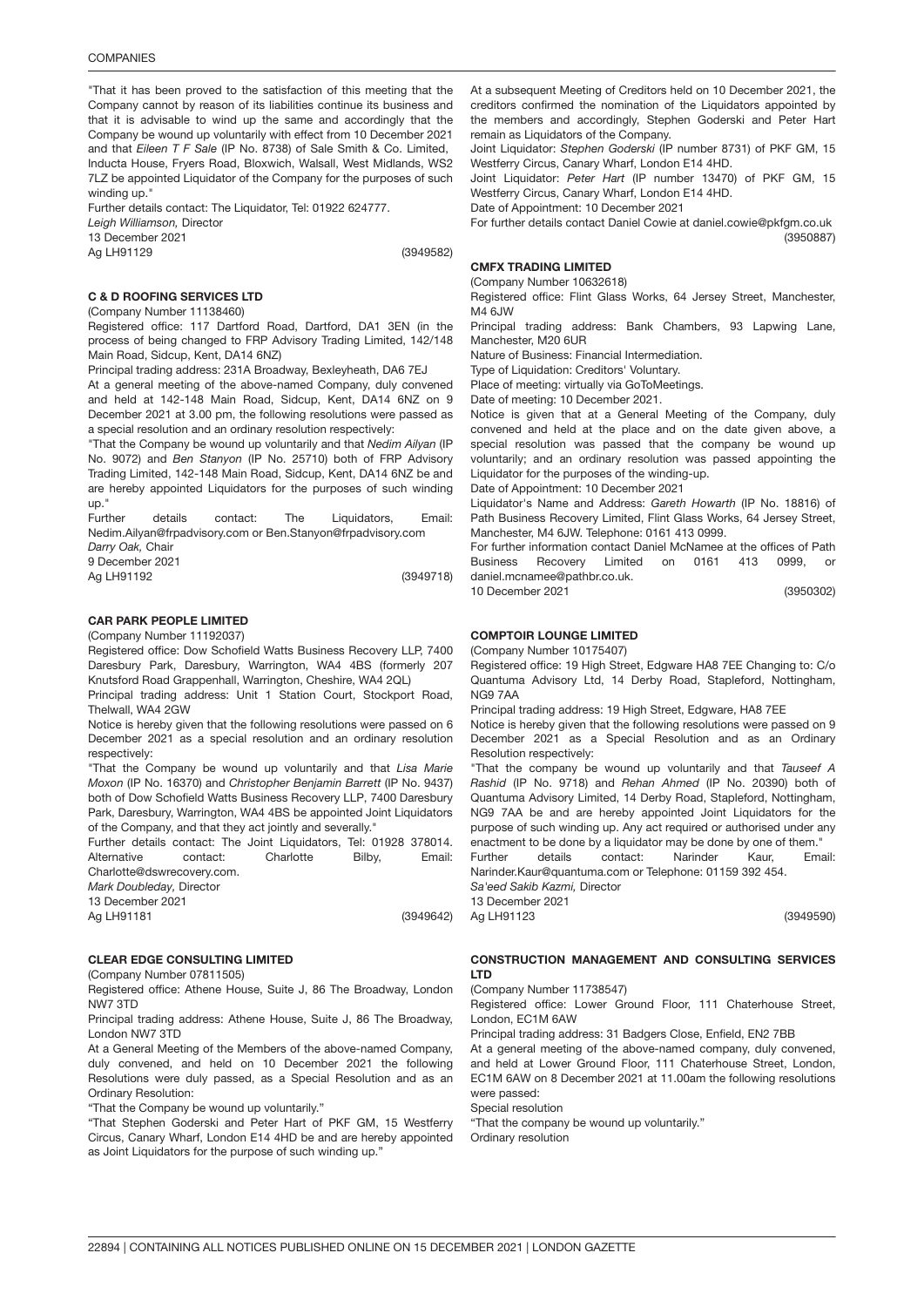"That Alan J Clark of Carter Clark, Recovery House, 15-17 Roebuck Road, Hainault Business Park, Ilford, Essex, IG6 3TU be and is hereby appointed Liquidator for the purpose of such winding up."

Liquidator: *Alan J Clark* (IP number 8760) of Carter Clark, Recovery House, 15-17 Roebuck Road, Hainault Business Park, Ilford, Essex, IG6 3TU.

Date of Appointment: 08 December 2021

For further details contact Jenny Poleykett on 020 8559 5087 or at jenny.poleykett@carterclark.co.uk

(3950340)

### DEN SECURITY GROUP LIMITE<mark>D</mark>

(Company Number 09855897)

Dated: 8 December 2021

Registered office: Fort Dunlop, Fort Parkway, Birmingham, B24 9FE Principal trading address: Fort Dunlop, Fort Parkway, Birmingham, B24 9FE

At a General meeting of the members of the above named Company, duly convened and held at Fort Dunlop, Fort Parkway, Birmingham, B24 9FE on 6 December 2021, at 3.30 pm, the following resolutions were duly passed as a Special Resolution and as an Ordinary Resolution:

"That the Company be wound up voluntarily and that *Richard Hunt* (IP No. 21772) of SFP Restructuring Limited, 9 Ensign House, Admirals Way, Marsh Wall, London E14 9XQ be, and he is hereby, appointed Liquidator of the Company for the purpose of the winding-up."

Further details contact: Richard Hunt or Alex Tsang, Tel: 020 7538 2222.

*Ishak Adam Ebrahim,* Director 13 December 2021

Ag LH91146

(3949657)

### DYNAMIC STAR LIMITED

(Company Number 07600278)

Registered office: C/o B&C Associates Limited, Concorde House, Grenville Place, Mill Hill, London, NW7 3SA

Principal trading address: Chartwell House, 292 Hale Lane, Edgware, HA8 8NP

Notice is hereby given that the following resolutions were passed on 13 December 2021, as a special resolution and an ordinary resolution respectively:

"That the Company be wound up voluntarily"; and

"That Jeffrey Mark Brenner of B&C Associates Limited, Concorde House, Grenville Place, Mill Hill, London, NW7 3SA, be appointed liquidator of the Company for the purposes of the voluntary windingup."

Liquidator: *Jeffrey Mark Brenner* (IP number 9301) of B&C Associates Limited, Concorde House, Grenville Place, Mill Hill, London, NW7 3SA.

Date of Appointment: 13 December 2021

(3950965) For further details contact Besa Mustafa on 020 8906 7730 or at besa@bcassociates.uk.com

### EMS UK EVENTS LT<mark>D</mark>

(Company Number 08610930)

Registered office: 20-22 Wenlock Street, London, N1 7GU

Principal trading address: 221 New Kent Road, London, SE1 4AG

Notice is hereby given that the following resolutions were passed on 9 December 2021 as a Special Resolution and an Ordinary Resolution respectively:

"That the Company be wound up voluntarily and that *Richard Rones* (IP No. 8807) of ThorntonRones Limited, 311 High Road, Loughton, Essex, IG10 1AH be appointed as Liquidator for the purposes of such voluntary winding up."

Further details contact: The Liquidator, Tel 020 8418 9333. Alternative contact: Terry Follett

*Haroon Hussain,* Director 9 December 2021 Ag LH91180

(3949700)

### F W WEST MIDLANDS LIMITED

(Company Number 09083592)

Registered office: Station House, Midland Drive, Sutton, Coldfield, West Midlands B72 1TU

Principal trading address: 11 Linden View, Hednesford, Cannock, Staffordshire WS12 1UA

Passed this the 10th day of December 2021

At a General Meeting of the Members of the above-named Company, duly convened and held at the office of Irwin Insolvency, Station House, Midland Drive, Sutton Coldfield, West Midlands B72 1TU, on Friday 10th December 2021, the following resolutions were duly passed; Number 1 as a Special Resolution and Number 2 as an Ordinary Resolution: -

1. "That the Company be wound up voluntarily" and

2. "That Gerald Irwin of Irwin Insolvency, Station House, Midland Drive, Sutton Coldfield, West Midlands B72 1TU be appointed Liquidator for the purposes of such winding up".

Liquidator: *Gerald Irwin* (IP number 8753) of Irwin Insolvency, Station House, Midland Drive, Sutton, Coldfield, West Midlands B72 1TU.

Date of Appointment: 10 December 2021

(3950915) For further details contact John Pearson on 0121 321 1700 or at john.pearson@irwinuk.net

## FA GROUP <mark>LTD</mark>

(Company Number 11861604)

Trading Name: Muffin Break Franchisee

Registered office: 88 Buntingbridge Road, Ilford, IG2 7NZ

Principal trading address: 88 Buntingbridge Road, Ilford, IG2 7NZ

At a General Meeting of the Company, duly convened and held by conference call administered by Re10 Restructuring and Advisory Limited on 9 December 2021 at 10.00 am.

The following Resolutions were passed, as a Special Resolution and an Ordinary Resolution respectively:

"THAT the Company be wound up voluntarily."; and

"THAT Nimish Patel of Re10 Restructuring and Advisory Limited, 58 Hugh Street, London SW1V 4ER be nominated Liquidator of the Company for the purpose of the winding up and that any act required or authorised under any enactment to be done by the Liquidator."

Liquidator: *Nimish Patel* (IP number 8679) of Re10 Restructuring and Advisory Limited, 58 Hugh Street, London SW1V 4ER.

Date of Appointment: 09 December 2021

(3950323) For further details contact Jaya Samtani on 020 7355 6161 or at jaya@re10.co.uk

#### THE INSOLVENCY ACT 1986 SPECIAL RESOLUTION OF FENG SHUI CARE LTD

(Company Number 09892494)

passed 10 December 2021

At a General Meeting of members of the said company held by conference call on 10 December 2021 the following Resolution was passed as a Special Resolution:

"That the company be wound up voluntarily."

Ms *Catherine Blyth* Chairman

*E Croft*

Witness

(3950870)

### 3949631 G.B.E TRADE LIMITED

(Company Number 11458206)

Registered office: 187 Hale Drive, London, NW7 3EH

Principal trading address: 187 Hale Drive, London, NW7 3EH

Notice is hereby given that the following resolutions were passed on 9 December 2021, as a special resolution and an ordinary resolution respectively:

"That the Company be wound up voluntarily and that *Martin C Armstrong* (IP No. 006212) of Turpin Barker Armstrong, Allen House, 1 Westmead Road, Sutton, Surrey, SM1 4LA be appointed Liquidator of the Company."

Further details contact: Martin C Armstrong, Email: tba@turpinba.co.uk, Tel: 020 8661 7878. Alternative contact: John Evans, Email: john.evans@turpinba.co.uk *Gheorghe-Bogdan Enea,* Director 13 December 2021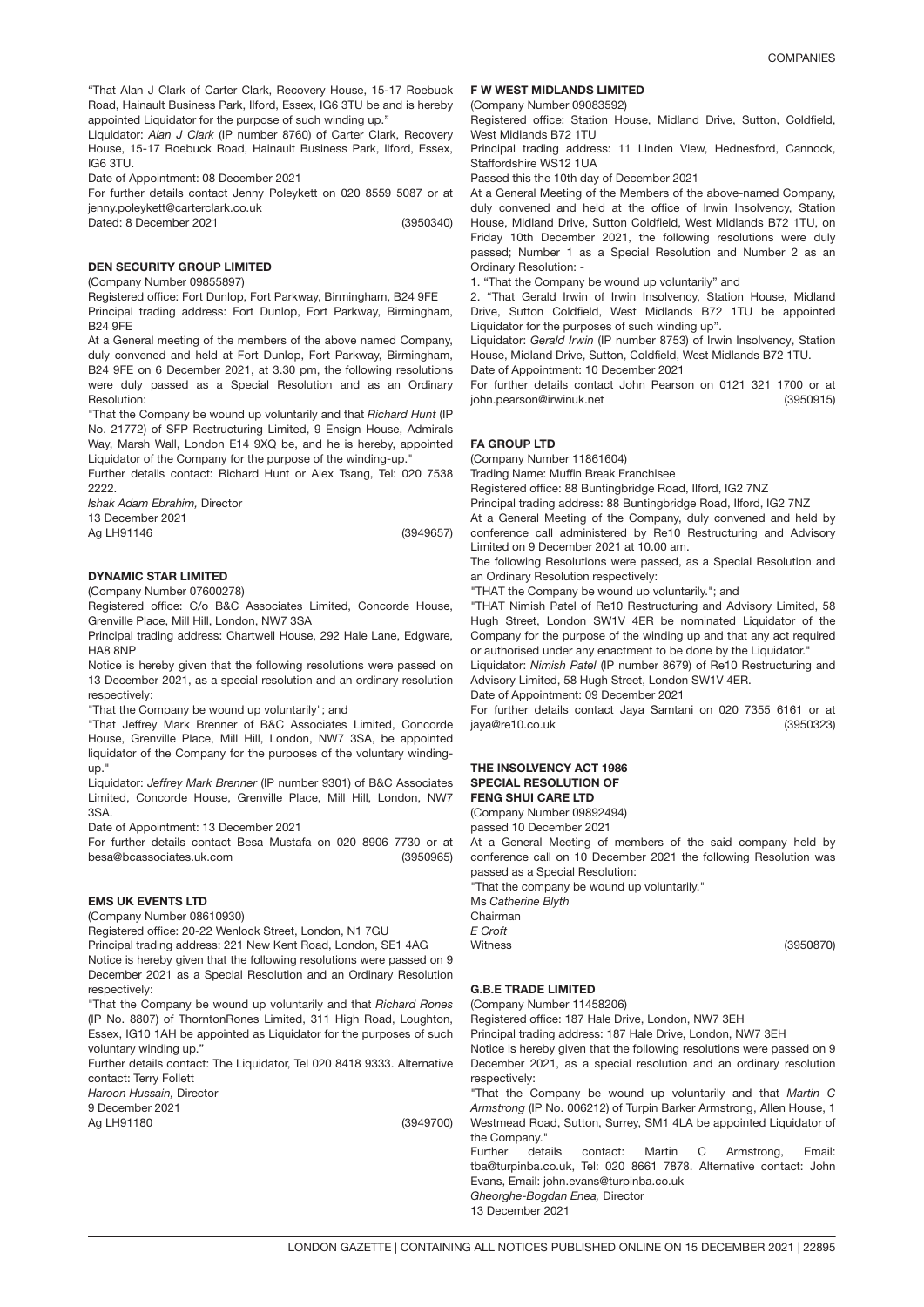## **COMPANIES**

Ag LH91153

(3949631)

### 3949633 GCP CONSTRUCTION LTD

(Company Number 08024447)

Registered office: Innovation Centre 99 Park Drive, Milton Park, Milton, Abingdon, OX14 4RY

Principal trading address: Innovation Centre 99 Park Drive, Milton Park, Milton, Abingdon, OX14 4RY

At a General Meeting of the above-named Company, duly convened and held at 264 Banbury Road, Oxford, OX2 7DY on 8 December 2021 at 4.00 pm, the following special and ordinary resolutions were passed:

"That the Company be wound up voluntarily and that *Hayley Simmons* (IP No. 9022) and *Karyn Jones* (IP No. 8562) both of Shaw Gibbs Insolvency Ltd, 264 Banbury Road, Oxford, OX2 7DY be and are hereby appointed Joint Liquidators for the purpose of such winding up."

Further details contact: Charlotte Boland, Email: Charlotte.boland@shawgibbs.com or Tel: 01865 292 258.

*Graham Pike,* Chair

8 December 2021 Ag LH91199

(3949633)

## GEK CARPENTRY LT<mark>D</mark>

(Company Number 09555940)

Registered office: 501 Honeypot Lane, Stanmore, HA7 1JH

Principal trading address: 501 Honeypot Lane, Stanmore, HA7 1JH Notice is given that by written resolutions, the sole member of the company passed a special resolution that the company be wound up

voluntarily, and an ordinary resolution appointing the Joint Liquidators for the purposes of the winding-up. The requisite voting majority was received on 8 December 2021

Sorinel Gheorghita Niculcea, Director.

8 December 2021

Joint Liquidator's Name and Address: *Nicholas Andrew Stratten* (IP No. 22170) of Hudson Weir Limited, Third Floor, 112 Clerkenwell Road, London, EC1M 5SA. Telephone: 0207 099 6086.

Joint Liquidator's Name and Address: *Hasib Howlader* (IP No. 20350) of Hudson Weir Limited, Third Floor, 112 Clerkenwell Road, London, EC1M 5SA. Telephone: 0207 099 6086.

For further information contact Alexandra Nastase at the offices of Hudson Weir Limited on 020 7099 6086, or alexandra@hudsonweir.co.uk. 10 December 2021

(3950309)

(3949688)

## 3949688 GEORGE CIOVEI LTD

(Company Number 10924065)

Registered office: 6 Lea Close, Basingstoke, RG21 4PX

Principal trading address: 6 Lea Close, Basingstoke, RG21 4PX

Notice is hereby given that the following resolutions were passed on 9 December 2021, as a special resolution and an ordinary resolution respectively:

"That the Company be wound up voluntarily and that *Martin C Armstrong* (IP No. 006212) of Turpin Barker Armstrong, Allen House, 1 Westmead Road, Sutton, Surrey, SM1 4LA be appointed Liquidator of the Company."

Further details contact: Martin C Armstrong, Email: tba@turpinba.co.uk, Tel: 020 8661 7878. Alternative contact: John Evans, Email: john.evans@turpinba.co.uk

*Gheorghe Costin Ciovei,* Director

9 December 2021

Ag LH91155

GMA ARCHITECTURAL <mark>LTD</mark>

(Company Number 11787250)

Registered office: Unit 40b Tong Park Industrial Estate, Otley Road, Baildon, BD17 7QD

At a General Meeting of the Members of the above-named Company, duly convened, and held on 3 December 2021 the following Resolutions were duly passed, as a Special Resolution and as an Ordinary Resolution:

"That the Company be wound up voluntarily."

"That Michael Chamberlain and Gareth Peckett of Chamberlain & Co, Resolution House, 12 Mill Hill, Leeds, LS1 5DQ, be appointed Joint Liquidators of the Company for the purpose of the voluntary windingup."

Creditors Confirmation

That Michael Chamberlain and Gareth Peckett of Chamberlain & Co, Resolution House, 12 Mill Hill, Leeds, LS1 5DQ, be appointed joint liquidators of the Company for the purposes of the voluntary windingup.

That the Liquidators be authorised to act jointly and severally in the liquidation.

Joint Liquidator: *Michael Chamberlain* (IP number 8735) of Chamberlain & Co, Resolution House, 12 Mill Hill, Leeds, LS1 5DQ.

Joint Liquidator: *Gareth Peckett* (IP number 9647) of Chamberlain & Co, Resolution House, 12 Mill Hill, Leeds, LS1 5DQ.

Date of Appointment: 03 December 2021

(3950844) For further details contact Colin Saville or Robert Barker on 0113 2420808 or at mail@chamberlain-co.com

### 3949550 GODFREY DESIGN LIMITED

(Company Number 03825424)

Registered office: C/O Begbies Traynor Town Hall House, Balkerne Hill, Colchester, Essex, CO3 3AD

Principal trading address: N/A

At a General Meeting of the members of the above named Company, duly convened and held at Town Wall House, Balkerne Hill, Colchester, Essex, CO3 3AD on 7 December 2021, the following resolutions were duly passed as a Special Resolution and as an Ordinary Resolution:

"That the Company be wound up voluntarily and that *Lee De'ath* (IP No. 9316) and *Tom Gardiner* (IP No. 17990) both of Begbies Traynor (Central) LLP, Town Wall House, Balkerne Hill, Colchester, Essex, CO3 3AD be and are hereby appointed Joint Liquidators of the Company for the purposes of the voluntary winding up, and any act required or authorised under any enactment to be done by the Joint Liquidators may be done by all or any one or more of the persons holding office of liquidator from time to time."

Further details contact: The Liquidators, Tel: 01206 217900. Alternative contact: Max Metcalfe, Email: Max.Metcalfe@btguk.com or by telephone on 01206 217900.

*Kevin Godfrey,* Director 7 December 2021 Ag LH91179

(3949550)

### 3950951 GRN TECH GROUP LIMITED

## (Company Number 12438844)

Registered office: 97 The Holloway, Droitwich, Worcestershire, WR9 7AS

Principal trading address: 97 The Holloway, Droitwich, Worcestershire, WR9 7AS

At a General Meeting of the Members of the above-named Company, duly convened, and held on 9 December 2021 the following Resolutions were duly passed, as a Special Resolution and as an Ordinary Resolution:

"That it has been proved to the satisfaction of this meeting that the company cannot by reason of its liabilities continue its business and that it is advisable to wind up the same and accordingly that the company be wound up voluntarily."

"That Timothy James Heaselgrave (office holder no 9193) of The Timothy James Partnership, Darwin House, 7 Kidderminster Road, Bromsgrove, B61 7JJ be and is hereby appointed Liquidator for the purpose of such winding up."

At the subsequent Meeting of Creditors held on 9 December 2021 the appointment of Timothy James Heaselgrave as Liquidator was confirmed.

Liquidator: *Timothy James Heaselgrave* (IP number 9193) of The Timothy James Partnership, Darwin House, 7 Kidderminster Road, Bromsgrove, B61 7JJ

Date of Appointment: 09 December 2021

(3950951) For further details contact Paul Childs on 01527 314 050 or at paul@timothyjamespartnership.co.uk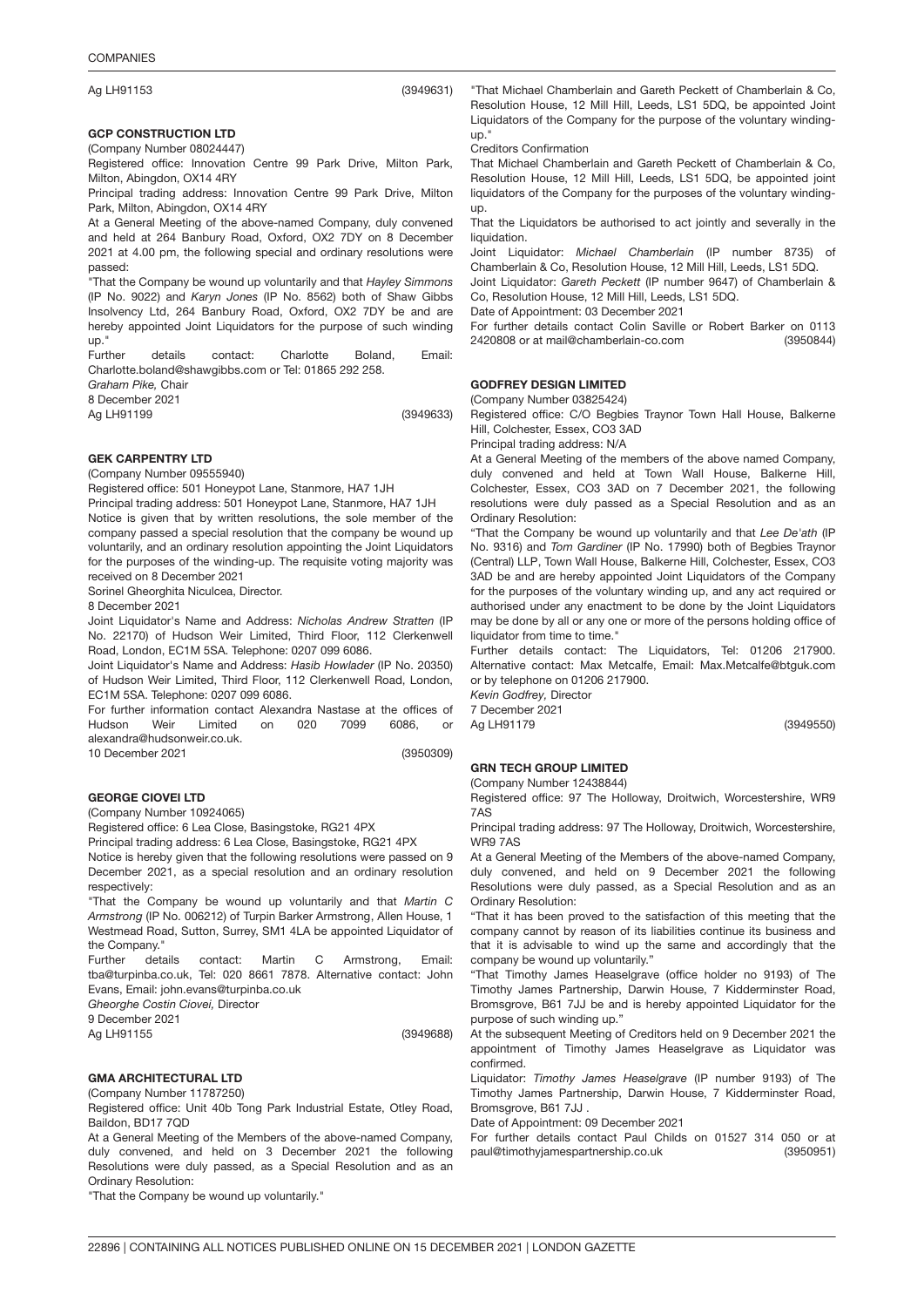## HAMILTON APARTMENTS LTD

(Company Number 11931712)

Registered office: Kemp House, 152-160 City Road, London, EC1V 2NX

Principal trading address: Kemp House, 152-160 City Road, London, EC1V 2NX

Notice is given that by written resolutions, the members of the company passed a special resolution that the company be wound up voluntarily, and an ordinary resolution appointing the Liquidator for the purposes of the winding-up. The requisite voting majority was received on 06 December 2021

James Junior Hamilton and Jordon Victoria Hamilton, Director.

6 December 2021

Liquidator's Name and Address: *Alan Bradstock FCA FCCA FABRP MIPA* (IP No. 005956) of AABRS Limited, Langley House, Park Road, London, N2 8EY. Email: asb@aabrs.com. Telephone: 020 8444 3400.

For further information contact Rima Shah at the offices of AABRS Limited on 020 8444 3400, or rs@aabrs.com.

8 December 2021

(3950297)

### HARMONY HEALTH LIMITED

(Company Number 11059439)

Registered office: Suite D, The Business Centre, Faringdon Avenue, Romford, RM3 8EN

Principal trading address: Nuffield Health, Woolston Manor, Chigwell, Essex, IG7 6BX

At a general meeting of the above-named company, duly convened, and held at Recovery House, 15-17 Roebuck Road, Hainault Business Park, Ilford, IG6 3TU on 13 December 2021 at 11.00am the following resolutions were passed:

Special resolution

"That the company be wound up voluntarily."

Ordinary resolution

"That Alan J Clark of Carter Clark, Recovery House, 15-17 Roebuck Road, Hainault Business Park, Ilford, Essex, IG6 3TU be and is hereby appointed Liquidator for the purpose of such winding up."

Liquidator: *Alan J Clark* (IP number 8760) of Carter Clark, Recovery House, 15-17 Roebuck Road, Hainault Business Park, Ilford, Essex, IG6 3TU.

Date of Appointment: 13 December 2021

(3950330) For further details contact Jenny Poleykett on 020 8559 5087 or at jenny.poleykett@carterclark.co.uk

Dated: 13 December 2021

### 3949616 HOLISTIC HEALTH CLINIC (BRIGHTON) LTD

#### (Company Number 12357786)

Registered office: Landgate Chambers, 24 Landgate, Rye, East Sussex TN31 7LJ

Principal trading address: (Formerly) 53 Beaconsfield Road, Preston Circus, Brighton, BN1 4QH

At a General Meeting of the members of the above named Company duly convened and held at Innovation Centre Medway, Maidstone Road, Chatham, Kent, ME5 9FD on 6 December 2021 at 10.00 am the following resolutions were duly passed as a Special Resolution and Ordinary Resolution respectively:

"That the Company be wound up voluntarily and that *Bai Cham* (IP No. 18052) and *David Elliott* (IP No. 8595) both of Begbies Traynor (Central) LLP, Innovation Centre Medway, Maidstone Road, Chatham, Kent, ME5 9FD be and hereby are appointed Joint Liquidators of the Company for the purpose of the voluntary winding-up, and any act required or authorised under any enactment to be done by the Joint Liquidators may be done by all or any one or more of the persons holding the office of liquidator from time to time."

Enquiries can be made to Jamie Mayhew by email at jamie.mayhew@btguk.com or by telephone on 01634 393 004.

*Catherine McCarthy,* Chair 6 December 2021

Ag LH91185

(3949616)

### I & C DESIGNS LONDON LTD

(Company Number 11297941) Registered office: Mountview Court, 1148 High Road, Whetstone, London N20 0RA Principal trading address: N/A

At a general meeting of the members of the above named Company, duly convened and held at Mountview Court, 1148 High Road, Whestone, London N20 0RA on 9 December 2021 the following resolutions were passed by the Members, as a special resolution and an ordinary resolution respectively:

"That the Company be wound up voluntarily and that *Kikis Kallis* (IP No. 4692) of Kallis & Company, Mountview Court, 1148 High Road, Whetstone, London, N20 0RA be appointed Liquidator of the Company.

Further details contact: Kikis Kallis, Tel: 020 8492 6047.

*Irena Choten,* Chair

9 December 2021 Ag LH91191

(3949581)

(3949715)

## IMPKAT PERFORMANCE LIMITED

(Company Number 10360439)

Registered office: Sovereign House, 15 Towcester Road, Old Stratford, Milton Keynes, MK19 6AN

Principal trading address: Sovereign House, 15 Towcester Road, Old Stratford, Milton Keynes, MK19 6AN

At a general meeting of the above-named company, duly convened, and held at 12pm on 9 December 2021, the following resolutions were passed:

Special resolution

"That it has been proved to the satisfaction of the meeting that the company cannot by reason of its liabilities continue its business and that it is advisable to wind up the same and accordingly that the company be wound up voluntarily."

Ordinary resolution

"That Andrew Ryder of JT Maxwell Limited, Unit 1 Lagan House, 1 Sackville Street, Lisburn, County Antrim, BT27 4AB be and is hereby appointed Liquidator for the purpose of such winding up."

Liquidator: *Andrew Ryder* (IP number 17552) of JT Maxwell Limited, Unit 1 Lagan House, 1 Sackville Street, Lisburn, County Antrim, BT27 4AB.

Date of Appointment: 09 December 2021

(3950482) For further details contact JT Maxwell Limited on 02892 448114 Dated: 9 December 2021

## INEX WALL SOLUTIONS LIMITED

(Company Number 12085892)

Registered office: K9, Prescot Shopping Centre, Eccleston Street, Prescot, Merseyside, L34 5GA

Principal trading address: RCM Business Park, Ossett, WF6 9ND

At a General Meeting of the Members of the above-named Company, duly convened and held at Redheugh House, Teesdale South, Thornaby Place, Stockton on Tees, TS17 6SG on 30 November 2021 the following Resolutions were duly passed, as a Special Resolution and as an Ordinary Resolution respectively:

"That the Company be wound up voluntarily and that *Ian James Royle* (IP No. 18934) of Begbies Traynor (Central) LLP, Redheugh House, Teesdale South, Thornaby Place, Stockton on Tees, TS17 6SG and *Andrew Watling* (IP No. 15910) of Quantuma Advisory Limited, Office D, Beresford House, Town Quay, Southampton, SO14 2AQ be and hereby are appointed Joint Liquidators of the Company for the purpose of the voluntary winding-up, and any act required or authorised under any enactment to be done by the Joint Liquidators may be done by all or any one or more of the persons holding the office of Liquidator from time to time."

Any person who requires further information may contact the Joint Liquidators by telephone on 01642 796 640. Alternatively enquiries can be made to Stephanie Breckon by email Stephanie.Breckon@bgtuk.com or by telephone on 01642 796 640. *Christopher Moore,* Chair

30 November 2021

Ag LH91141

## 3949667 INNOVATE PROPERTY IMPROVEMENTS LIMITED

(Company Number 09168592)

Registered office: Ado House, Gapton Hall Road, Great Yarmouth, NR31 0NL

Principal trading address: Ado House, Gapton Hall Road, Great Yarmouth, NR31 0NL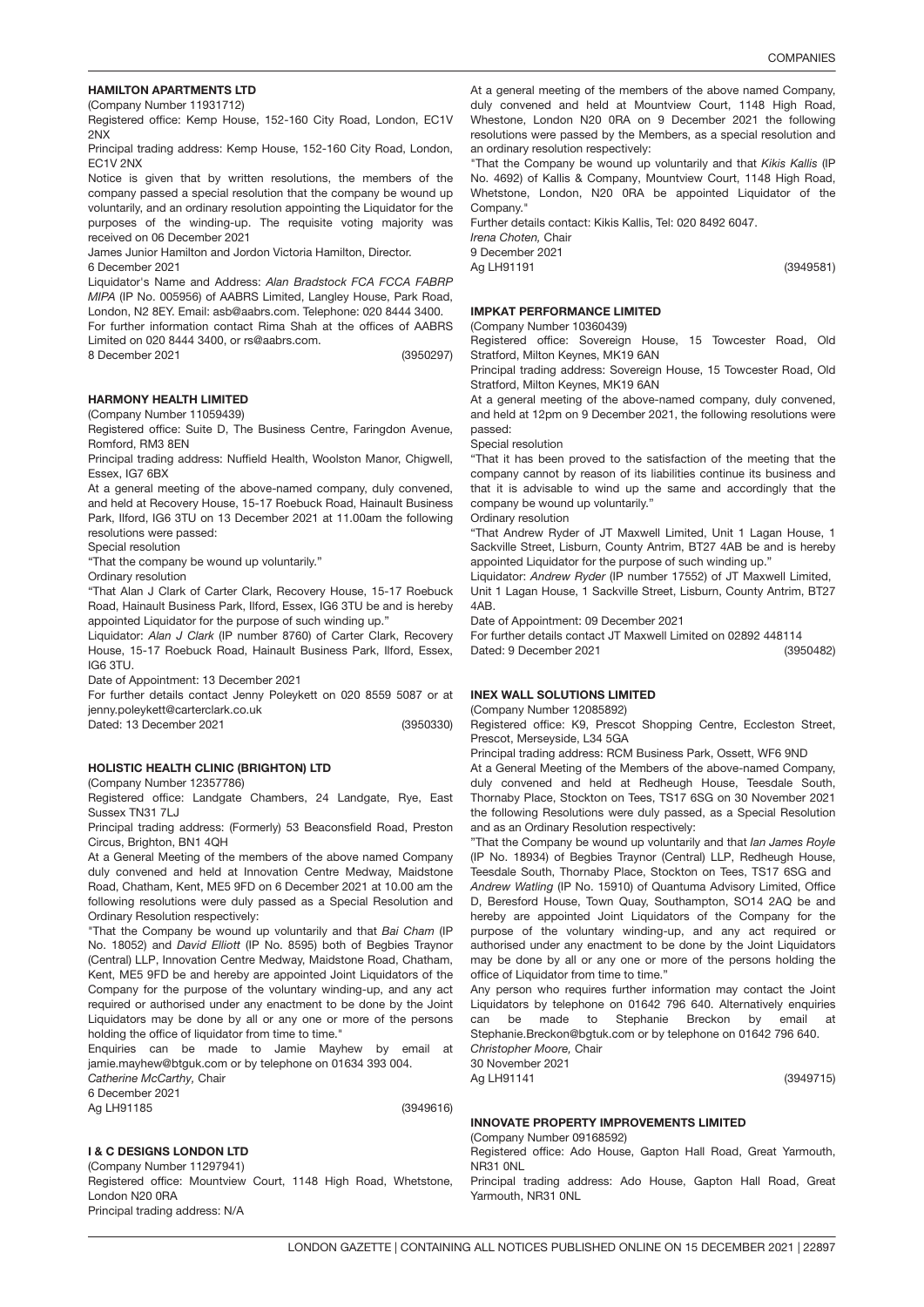At a General Meeting of the members of the above named Company, duly convened and held at 21 Sun Lane, Bradwell, NR31 8PY on 13 December 2021 at 11.00 am the following Resolutions were duly passed, as a Special Resolution and as an Ordinary Resolution:

"That the Company be wound up voluntarily and that *Hayley Watson* (IP No. 23450) and *Andrew McTear* (IP No. 007242) both of McTear Williams & Wood Limited, Prospect House, Rouen Road, Norwich, NR1 1RE be appointed Joint Liquidators of the Company and that they be authorised to act either jointly or separately.

Enquiries should be sent to McTear Williams & Wood Limited, Prospect House, Rouen Road, Norwich, NR1 1RE, Tel: 01603 877540, Fax: 01603 877549 or by email to info@mw-w.com.

*Darren Cockrill,* Chair

13 December 2021

Ag LH91234

(3949667)

#### IRYL TO MARKET UN<mark>- LIMITED</mark> (Company Number 10531750)

Registered office: C/O Verulam Advisory, First Floor, The Annexe, New Barnes Mill, Cottonmill Lane, St Albans, AL1 2HA

Principal trading address: N/A

Notice is hereby given that the following resolutions were passed on 7 December 2021, as a special resolution and an ordinary resolution respectively:

"That the Company cannot, by reason of its liabilities, continue its business, and that it is advisable to wind up the same, and accordingly that the Company be wound up voluntarily and that *Peter Wastell* (IP No. 9119) and *William Turner* (IP No. 9049) both of Verulam Advisory, First Floor, The Annexe, New Barnes Mill, Cottonmill Lane, St Albans, AL1 2HA be appointed as Joint Liquidators for the purposes of such voluntary winding up."

Further details contact: The Liquidators, Email: info@verulamadvisory.co.uk. Alternative contact: Paul Whiter.

*Morgan Marouani,* Director

14 December 2021 Ag LH91237

(3949585)

### 3950758 J.D. HOMES (N.E.) LTD

(Company Number 10411002)

Registered office: 6 Rudby Close, Gosforth, NE3 5JF

Principal trading address: 6 Rudby Close, Gosforth, NE3 5JF

At a General Meeting of the Members of the above-named Company, duly convened, and held on 10 December 2021 the following Resolutions were duly passed, as a Special Resolution and as an Ordinary Resolution:

"That the Company be wound up voluntarily."

"That Michael Chamberlain and Gareth Peckett of Chamberlain & Co, Resolution House, 12 Mill Hill, Leeds, LS1 5DQ, be appointed Joint Liquidators of the Company for the purpose of the voluntary windingup."

Creditors Confirmation

That Michael Chamberlain and Gareth Peckett of Chamberlain & Co, Resolution House, 12 Mill Hill, Leeds, LS1 5DQ, be appointed joint liquidators of the Company for the purposes of the voluntary windingup.

That the Liquidators be authorised to act jointly and severally in the liquidation.

Joint Liquidator: *Michael Chamberlain* (IP number 8735) of Chamberlain & Co, Resolution House, 12 Mill Hill, Leeds, LS1 5DQ.

Joint Liquidator: *Gareth Peckett* (IP number 9647) of Chamberlain & Co, Resolution House, 12 Mill Hill, Leeds, LS1 5DQ.

Date of Appointment: 10 December 2021

(3950758) For further details contact David Render on 0113 2420808 or at mail@chamberlain-co.com

### J.D. HOMES (STANNINGTON) LTD

(Company Number 10410961)

Registered office: 6 Rudby Close, Gosforth, NE3 5JF

Principal trading address: 6 Rudby Close, Gosforth, NE3 5JF At a General Meeting of the Members of the above-named Company, duly convened, and held on 10 December 2021 the following Resolutions were duly passed, as a Special Resolution and as an Ordinary Resolution:

"That the Company be wound up voluntarily."

"That Michael Chamberlain and Gareth Peckett of Chamberlain & Co, Resolution House, 12 Mill Hill, Leeds, LS1 5DQ, be appointed Joint Liquidators of the Company for the purpose of the voluntary windingup."

Creditors Confirmation

That Michael Chamberlain and Gareth Peckett of Chamberlain & Co, Resolution House, 12 Mill Hill, Leeds, LS1 5DQ, be appointed joint liquidators of the Company for the purposes of the voluntary windingup.

That the Liquidators be authorised to act jointly and severally in the liquidation.

Joint Liquidator: *Michael Chamberlain* (IP number 8735) of Chamberlain & Co, Resolution House, 12 Mill Hill, Leeds, LS1 5DQ.

Joint Liquidator: *Gareth Peckett* (IP number 9647) of Chamberlain & Co, Resolution House, 12 Mill Hill, Leeds, LS1 5DQ.

Date of Appointment: 10 December 2021

(3950749) For further details contact David Render on 0113 2420808 or at mail@chamberlain-co.com

### L ELLIOTT SAFETY SERVICES LTD

(Company Number 10863358)

Registered office: 85 The Pastures, Coulby, Newham, Middlesbrough TS8 0UL

Principal trading address: 85 The Pastures, Coulby, Newham, Middlesbrough TS8 0UL

At a general meeting of the above-named :company, duly convened, and held at 11am on 1 December 2021, the following resolutions were passed:

Special resolution

"That the company be wound up voluntarily."

Ordinary resolution

"That Kate Ellis of Ellis Breese, The Tannery, 91 Kirkstall Road, Leeds, LS3 1HS be hereby appointed Liquidator for the purpose of such winding up."

Liquidator: *Kate Ellis* (IP number 9730) of Ellis Breese, The Tannery, 91 Kirkstall Road, Leeds, LS3 1HS.

Date of Appointment: 01 December 2021

For further details contact Kate Ellis on 0113 4678740 or at kate.ellis@ellisbreese.co.uk

(3950443)

## 3949578 LIFEBOARD LEISURE LTD

Dated: 1 December 2021

(Company Number 09749549)

Trading Name: Ealing Decor Centre

Registered office: Pearl Assurance House, 319 Ballards Lane, London N12 8LY

Principal trading address: 13 Queen's Parade, London, W5 3HU

Notice is hereby given that the following resolutions were passed on 12 November 2021 as a special resolution and an ordinary resolution respectively:

"That the Company be wound up voluntarily, and that *Stephen Katz* (IP No. 8681) and *Asher Miller* (IP No. 9251) both of Begbies Traynor (London) LLP, Pearl Assurance House, 319 Ballards Lane, London, N12 8LY be appointed as Joint Liquidators for the purposes of such voluntary winding-up."

Contact details for Joint Liquidators: Email: Cj-team@btguk.com. Alternative contact: Sinead Trainor.

*Zahra Jaberi,* Director

14 December 2021

Ag LH91241

(3949578)

## LITTLE OAKES FARM DONKEY SANCTUARY LIMITED

(Company Number 08389425)

Trading Name: The Wonkey Donkey

Registered office: Little Oakes Farm Cobcroft Lane, Cridling Stubbs, Knottingley, North Yorkshire, England, WF11 0AZ

Principal trading address: Little Oakes Farm Cobcroft Lane, Cridling Stubbs, Knottingley, North Yorkshire, England, WF11 0AZ

Notice is hereby given that the following resolutions were passed on 10 December 2021 as a special resolution and an ordinary resolution respectively:

"That the Company cannot, by reason of its liabilities, continue its business, and that it is advisable to wind up the same, and accordingly that the company be wound up voluntarily"; and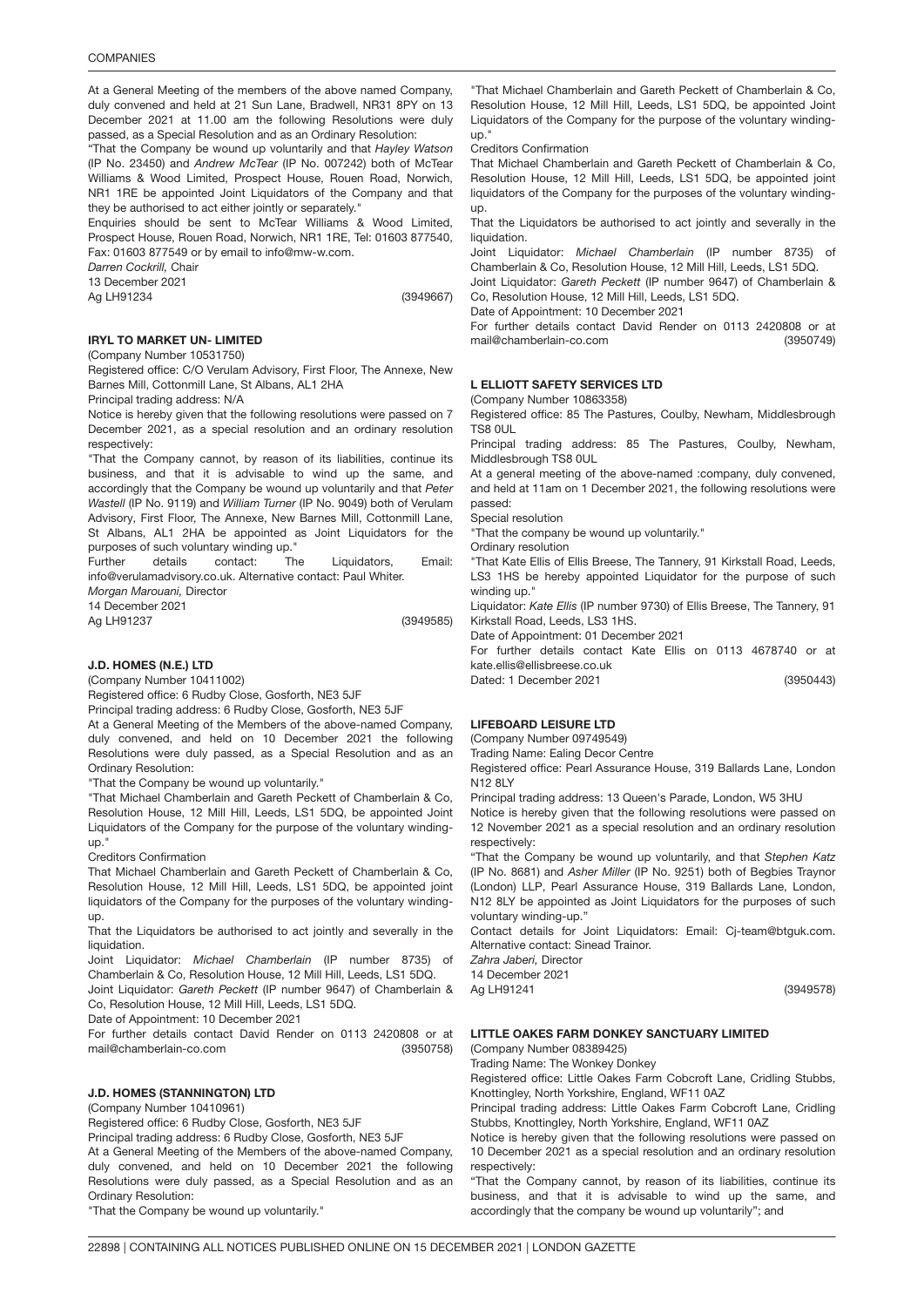"That Gareth James Lewis of Lewis Business Recovery & Insolvency be appointed as Liquidator for the purposes of such voluntary winding up."

Liquidator: *Gareth James Lewis* (IP number 14992) of Lewis Business Recovery & Insolvency, Suite E10, Joseph's Well, Westgate, Leeds, LS3 1AB.

Date of Appointment: 10 December 2021

(3950883) For further details contact Mark Barlow on 0113 245 9444 or at mark@lewisbri.co.uk

### LOCAL GARAGES (SERVICING) LIMITED

(Company Number 05361004)

Registered office: Bramley Town End, Leeds, West Yorkshire, LS13 4AD, to be changed to: c/o Clark Business Recovery Limited, 26 York Place, Leeds, LS1 2EY

Principal trading address: Henconner Lane, Leeds, LS13 4AD

Notice is hereby given that the following resolutions were passed on 13 December 2021, as a special resolution and an ordinary resolution respectively:

"That the Company be wound up voluntarily"; and

"That Phil Clark and Dave Clark be appointed as Joint Liquidators for the purposes of such voluntary winding up."

Joint Liquidator: *Phil Clark* (IP number 23530) of Clark Business Recovery Limited, 26 York Place, Leeds, LS1 2EY.

Joint Liquidator: *Dave Clark* (IP number 9565) of Clark Business Recovery Limited, 26 York Place, Leeds, LS1 2EY.

Date of Appointment: 13 December 2021

(3950347) For further details contact David Hines on 0113 243 8617 or at davidh@clarkbr.co.uk

### MAGNOS SERVICES <mark>LTD</mark>

(Company Number 10561851)

Registered office: 32 Maltings Way, Penwortham, Preston, PR1 9ZB

Principal trading address: 32 Maltings Way, Penwortham, Preston, PR1 9ZB

Nature of Business: Plumbing, heat and air-conditioning installation. Type of Liquidation: Creditors' Voluntary.

Place of meeting: Marshall Peters, Heskin Hall Farm, Wood Lane, Heskin, Preston, PR7 5PA.

Date of meeting: 9 December 2021.

Notice is given that at a General Meeting of the Company, duly convened and held at the place and on the date given above, a special resolution was passed that the company be wound up voluntarily; and an ordinary resolution was passed appointing the Liquidator for the purposes of the winding-up.

Date of Appointment: 9 December 2021

Liquidator's Name and Address: *Clive Morris* (IP No. 8820) of Marshall Peters, Heskin Hall Farm, Wood Lane, Heskin, Preston, PR7 5PA. Telephone: 01257 452021.

(3950305) For further information contact Heather Dolan at the offices of Marshall Peters on 01257 452021, or heatherdolan@marshallpeters.co.uk.

9 December 2021

### MASINI'S CAFE LIMITED

(Company Number 11114997)

Registered office: 18 Tiverton Road, Ruislip, HA4 0BW

Principal trading address: 125 Poole Road, Westbourne, Bournemouth, Dorset, BH4 9BG

The resolution below was considered by the shareholders of the above named company, and on 10 December 2021 the following written special resolution was duly passed:

"That the Company be wound-up voluntarily and that Mark Goldstein of Mark Goldstein Associates Ltd, Robert Denholm House, Bletchingley Road, Nutfield, Surrey, RH1 4HW is hereby appointed liquidator for the purpose of the winding up."

Liquidator: *Mark S Goldstein* (IP number 6880) of Mark Goldstein Associates Ltd, Robert Denholm House, Bletchingley Road, Nutfield, Surrey, RH1 4HW.

Date of Appointment: 10 December 2021

(3950903) For further details contact Mark Goldstein Associates Ltd on 01737 830763

### MICHAEL JOHNSON HOMES LTD

(Company Number 10418300)

Registered office: Lower Ground Floor, 111 Chaterhouse Street, London, EC1M 6AW

Principal trading address: 31 Badgers Close, Enfield, EN2 7BB

At a general meeting of the above-named company, duly convened, and held at Lower Ground Floor, 111 Chaterhouse Street, London, EC1M 6AW on 8 December 2021 at 11.15am the following resolutions were passed:

Special resolution

"That the company be wound up voluntarily."

Ordinary resolution

"That Alan J Clark of Carter Clark, Recovery House, 15-17 Roebuck Road, Hainault Business Park, Ilford, Essex, IG6 3TU be and is hereby appointed Liquidator for the purpose of such winding up."

Liquidator: *Alan J Clark* (IP number 8760) of Carter Clark, Recovery House, 15-17 Roebuck Road, Hainault Business Park, Ilford, Essex, IG6 3TU.

Date of Appointment: 08 December 2021

For further details contact Jenny Poleykett on 020 8559 5087 or at jenny.poleykett@carterclark.co.uk

(3950335) Dated: 8 December 2021

## MIXLOT LTD

(Company Number 08814420)

Registered office: The registered office of the Company will be changed to Grove House, Meridians Cross, Ocean Village, Southampton, Hampshire, SO14 3TJ, having previously been Suite 107, 5300 Lakeside, Cheadle, Cheshire, SK8 3GP

Principal trading address: Suite 107, 5300 Lakeside, Cheadle, Cheshire,SK8 3GP

Notice is hereby given that the following resolutions were passed on 08 December 2021 as a Special Resolution and Ordinary Resolutions respectively:

a) "That the Company be wound up voluntarily

b) That Matthew Hoy and Gordon Johnston of Fortus Recovery Limited, Grove House, Meridians Cross, Ocean Village, Southampton SO14 3TJ be appointed as Joint Liquidators for the purpose of the voluntary winding up."

c) Any act required or authorized under any enactment to be done by the Liquidators may be done by all or any one or more of the persons for the time being holding such office.

Joint Liquidator: *Matthew Hoy* (IP number 24550) of Fortus Recovery Limited, Grove House, Meridians Cross, Ocean Village, Southampton, Hampshire, SO14 3TJ.

Joint Liquidator: *Gordon Johnston* (IP number 8616) of Fortus Recovery Limited, Grove House, Meridians Cross, Ocean Village, Southampton, Hampshire, SO14 3TJ.

Date of Appointment: 08 December 2021

For further details contact Neil McMahon on 0808 196 8676 or at neil.mcmahon@fortus.co.uk

(3950920)

# 3949592 MIZZI & CO LTD

(Company Number 07901468)

Chowdry Arslan Ahmed: Director

Trading Name: Mizzi Studio

Registered office: 2/3 Pavilion Buildings, Brighton, BN1 1EE (Formerly) 7 Wey Court, Mary Road, Guildford, GU1 4QU

Principal trading address: (Formerly) 7 Wey Court, Mary Road, Guildford, GU1 4QU

At a General Meeting of the members of the above named company, duly convened and held at Innovation Centre Medway, Maidstone Road, Chatham, Kent, ME5 9FD on 8 December 2021 the following Resolutions were duly passed, as a Special Resolution and as an Ordinary Resolution respectively:

"That the Company be wound up voluntarily, and that *Jonathan James Beard* (IP No. 9552) and *John Walters* (IP No. 9315) both of Begbies Traynor (Central) LLP, 2/3 Pavilion Buildings, Brighton, East Sussex BN1 1EE be and hereby are appointed as Joint Liquidators of the Company for the purpose of the voluntary winding-up, and any act required or authorised under any enactment to be done by the Joint Liquidators may be done by all or any one or more of the persons holding the office of liquidator from time to time."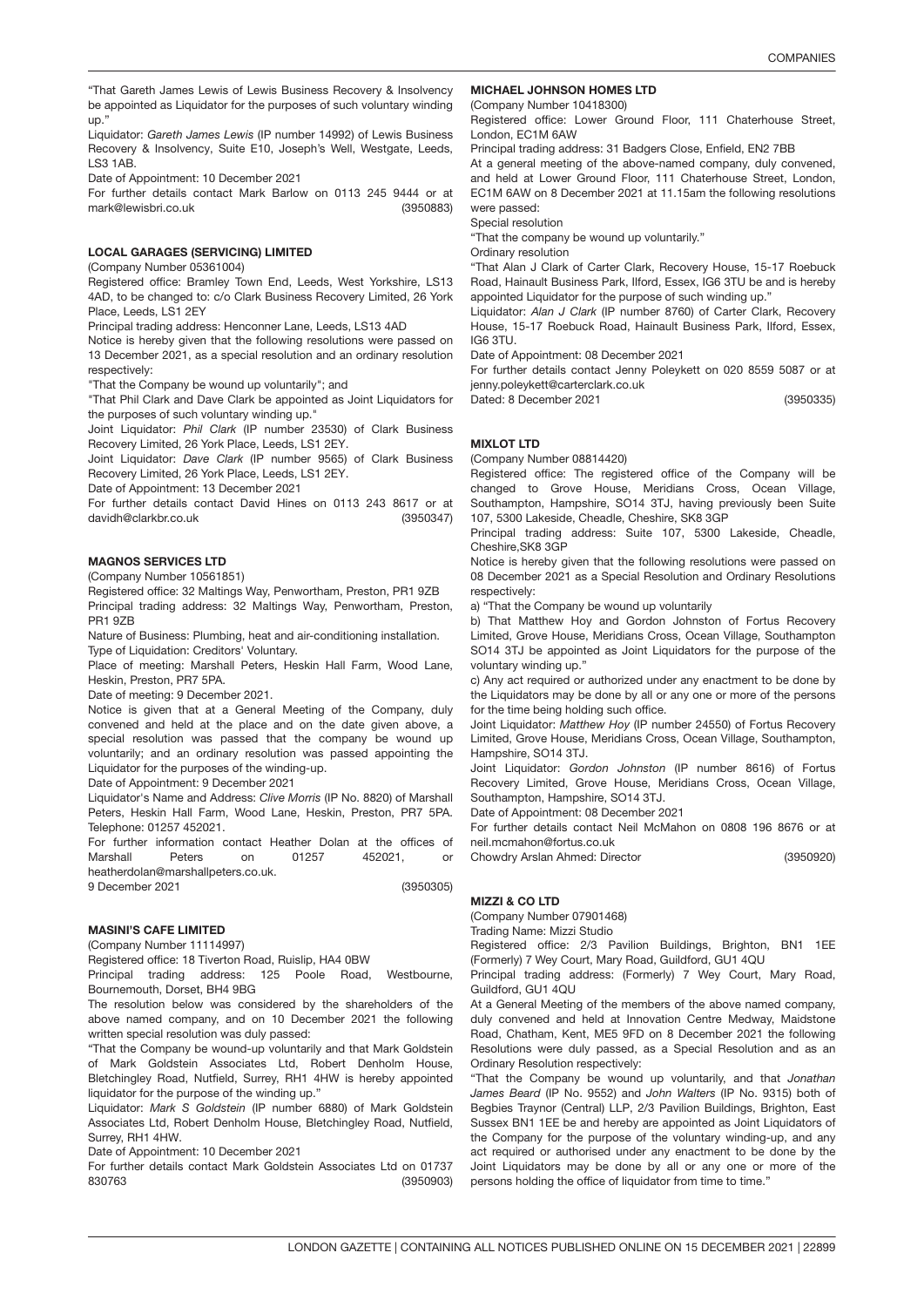Any person who requires further information may contact the Joint Liquidator by telephone on 01634 975440. Alternatively enquiries can be made to Mark Boast by email at Mark.Boast@btguk.com or by telephone on 01634 975440.

*J Mizzi,* Chair 8 December 2021 Ag LH91145

(3949592)

### MOBILITY AND CARE SERVICES LIMITED

(Company Number 10261423) Registered office: Cockerel's Corner, Pitt Court, North Nibley, Dursley, GL11 6EB

Principal trading address: Unit 4, Dunstalls Farm, Arlingham Road, Saul, GL2 7JE

At a General Meeting of the Members of the above-named Company, duly convened, and held on 10 December 2021 the following Resolutions were duly passed, as a Special Resolution and as an Ordinary Resolution:

"That the Company cannot, by reason of its liabilities, continue its business, and that it is advisable to wind up the same, and accordingly that the Company be wound up."

"That Jack Callow and Michael Rhodes be appointed as Joint Liquidator for the purposes of such winding up.'

At the subsequent Meeting of Creditors held on 10 December 2021 the appointment of Mark Bowen as Liquidator was confirmed.

Liquidator: *Mark Bowen* (IP number 8711) of MB Insolvency, 11 Roman Way, Berry Hill, Droitwich, WR9 9AJ.

Date of Appointment: 10 December 2021

(3950769) For further details contact Mark Hunt on 01905 776 771 or at markhunt@mb-i.co.uk

## NERAX LIMITE<mark>D</mark>

(Company Number 10182169)

Registered office: 426 Kingsland Road, London, E8 4AA

Principal trading address: 101 Malvern House, Stamford Hill, London, N16 6RS

At a General Meeting of the members of the above named company, duly convened and held at 1 Kings Avenue, Winchmore Hill, London, N21 3NA on 9 December 2021 the following resolutions were duly passed; as a Special Resolution and as an Ordinary Resolution respectively:-

1. "That the Company be wound up voluntarily."

2. "That Ninos Koumettou and Yiannis Koumettou of Begbies Traynor (Central) LLP, 1 Kings Avenue, London, N21 3NA be and hereby are appointed Joint Liquidators of the Company for the purpose of the voluntary winding-up, and any act required or authorised under any enactment to be done by the Joint Liquidators may be done by all or any one or more of the persons holding the office of liquidator from time to time.

Joint Liquidator: *Ninos Koumettou* (IP number 2240) of Begbies Traynor (Central) LLP, 1 Kings Avenue, London N21 3NA.

Joint Liquidator: *Yiannis Koumettou* (IP number 15676) of Begbies Traynor (Central) LLP, 1 Kings Avenue, London N21 3NA.

Date of Appointment: 09 December 2021

(3950277) For further details contact Luis Leo on 020 8370 7250 or at Luis.Leo@btguk.com

Dated: 9 December 2021

## 3949680 NORTHERN INSULATION CONTRACTORS (UK) LIMITED

(Company Number 01563954)

Registered office: Caroline House, High Street, Stalybridge, SK15 1SE Principal trading address: (Former) Caroline House, High Street, Stalybridge, SK15 1SE

At a General Meeting of the Members of the above-named Company, duly convened and held at Caroline House, High Street, Stalybridge, SK15 1SE on 7 December 2021 the following Resolutions were duly passed, as a Special Resolution and as an Ordinary Resolution respectively: "That the Company be wound up voluntarily and that *Craig Povey* (IP No. 9665) and *Charles Turner* (IP No. 9195) both of Begbies Traynor (Central) LLP, 8th Floor, One Temple Row, Birmingham, B2 5LG be and hereby are appointed Joint Liquidators of the Company for the purpose of the voluntary winding-up, and any act required or authorised under any enactment to be done by the Joint Liquidators may be done by all or any one or more of the

persons holding the office of Liquidator from time to time."Any person who requires further information may contact the Joint Liquidators by telephone on 0121 200 8150. Alternatively enquiries can be made to PeterJohnson by email at Birmingham@btguk.com or by telephone on 0121 200 8150 *Sarah Costello,* Chair

7 December 2021 Ag LH91163

(3949680)

### NORTHERN INSULATION CONTRACTORS LLP

(Company Number OC326083)

Registered office: Caroline House, High Street, Stalybridge, SK15 1SE Principal trading address: (Former) Caroline House, High Street, Stalybridge, SK15 1SE

At a General Meeting of the Members of the above-named Partnership, duly convened and held at Caroline House, High Street, Stalybridge, SK15 1SE on 7 December 2021 the following Resolutions were duly passed, as a Special Resolution and as an Ordinary Resolution respectively:

"That the Partnership be wound up voluntarily and that *Craig Povey* (IP No. 9665) and *Charles Turner* (IP No. 9195) both of Begbies Traynor (Central) LLP, 8th Floor, One Temple Row, Birmingham, B2 5LG be and hereby are appointed Joint Liquidators of the Partnership for the purpose of the voluntary winding-up, and any act required or authorised under any enactment to be done by the Joint Liquidators may be done by all or any one or more of the persons holding the office of Liquidator from time to time."

Any person who requires further information may contact the Joint Liquidator by telephone on 0121 200 8150. Alternatively enquiries can be made to Peter Johnson by email at Birmingham@btguk.com or by telephone on 0121 200 8150.

*Sarah Costello,* Chair 7 December 2021

Ag LH91150

## NOSROF 3 LIMITED

(Company Number 10827606)

Previous Name of Company: Adare SEC Holdings Limited

NOSROF 4 LIMITED

(Company Number 10827616) Previous Name of Company: Adare SEC LNC Holdings Limited NOSROF 5 LIMITED

## (Company Number 03014889)

Previous Name of Company: Adare Lexicon Limited

Registered office: (All) Ernst & Young LLP, 1 Bridgewater Place, Water Lane, Leeds, LS11 5QR

Principal trading address: (All) N/A

Pursuant to Section 288 of the Companies Act 2006, the following written resolutions were duly passed on 8 December 2021 as a special resolution and an ordinary resolution respectively:

"That the Companies be wound up voluntarily and that *Derek Neil Hyslop* (IP No. 9970) and *Trevor Oates* (IP No. 26290) both of Ernst & Young LLP, 1 Bridgewater Place, Water Lane, Leeds, LS11 5QR be and they are hereby appointed Joint Liquidators for the purposes of the windings up and that any act required or authorised to be done by the Joint Liquidators may be done by either of them."

Further details contact: The Joint Liquidators, Email: dhyslop1@parthenon.ey.com or toates@parthenon.ey.com. Alternative contact: Mark Chapman, Tel: 0113 298 2602.

*James Christopher Michael Woolley,* Director

10 December 2021

Ag LH91167

## NTERPRISE CONSULTANTS LTD

(Company Number 12073829)

Registered office: Unit 94, 152-178 Kingston Road, New Malden, KT3 3ST

Principal trading address: Director's residential address

At a General Meeting of the members of the above named company, duly convened and held at the offices of Begbies Traynor (Central) LLP, 5 Prospect House, Meridians Cross, Ocean Way, Southampton, SO14 3TJ on 9 December 2021 the following Resolutions were duly passed, as a Special Resolution and as an Ordinary Resolution respectively:

(3949712)

(3949692)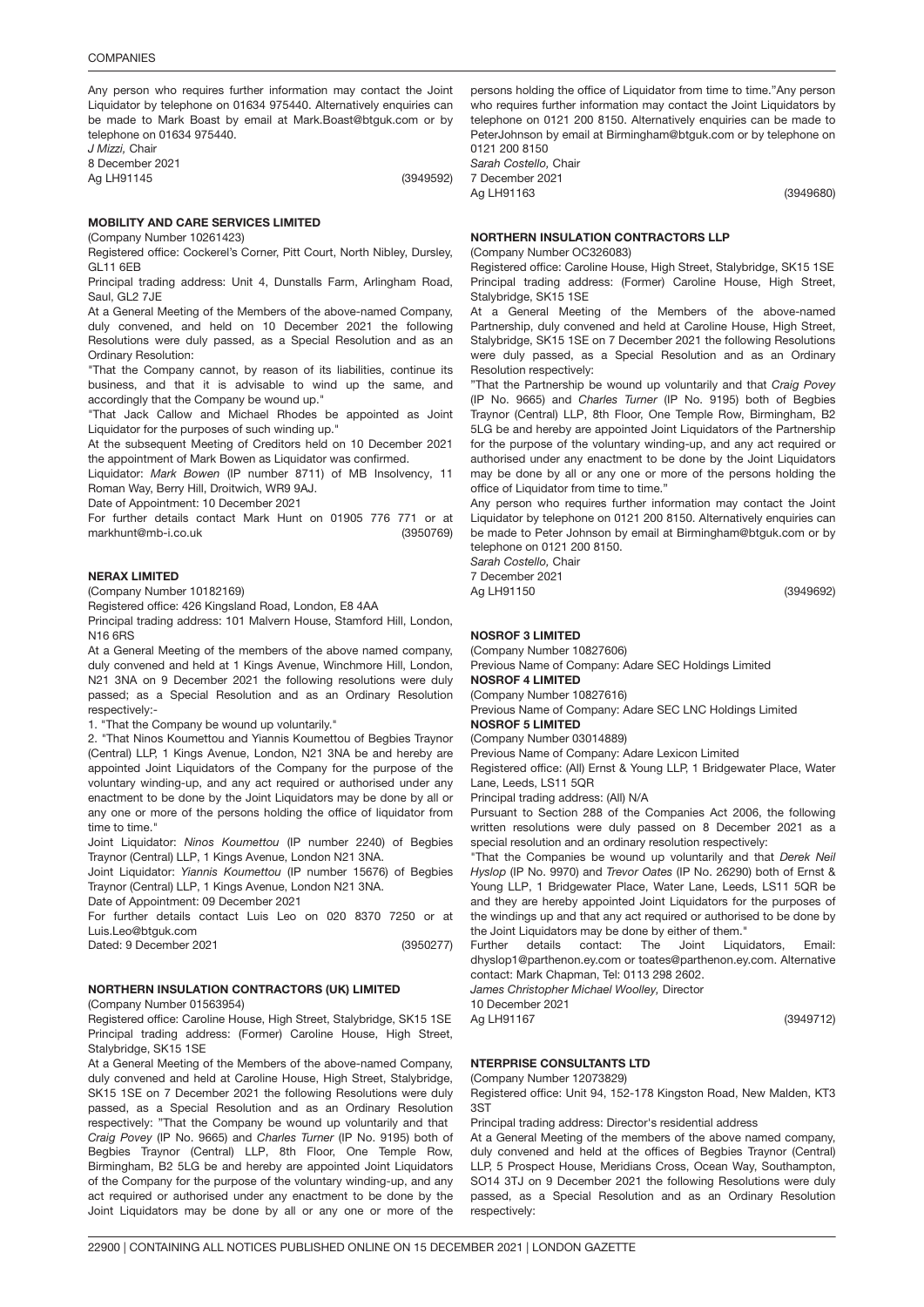"That the Company be wound up voluntarily, and that *Stephen Mark Powell* (IP No. 9561) and *Julie Anne Palmer* (IP No. 008835) both of Begbies Traynor (Central) LLP, 5 Prospect House, Meridians Cross, Ocean Way, Southampton, SO14 3TJ be and hereby are appointed as Joint Liquidators of the Company for the purpose of the voluntary winding-up, and any act required or authorised under any enactment to be done by the Joint Liquidators may be done by all or any one or more of the persons holding the office of liquidator from time to time." Any person who requires further information may contact the Joint Liquidators by telephone on 023 8021 9820. Alternatively, enquiries can be made to Ajay Bhatti by email at Ajay.Bhatti@btguk.com or by telephone on 023 8021 9820.

*Nazim Ahmed,* Chair

9 December 2021 Ag LH91224

(3949548)

### PALMER BUILDING SOLUTIONS LTD

(Company Number 08811743)

Trading Name: P.B. Solutions

Registered office: 23 The Metro Centre, Peterborough, England, PE2 7UH

Principal trading address: 23 The Metro Centre, Peterborough, England, PE2 7UH

Notice is hereby given that the following resolutions were passed on 3 December 2021 as a Special Resolution and an Ordinary Resolution respectively:

"That the Company be wound up voluntarily and that *Richard Rones* (IP No. 8807) of ThorntonRones Limited, 311 High Road, Loughton, Essex, IG10 1AH be appointed as Liquidator for the purposes of such voluntary winding up."

Further details contact: Richard Rones, Tel: 0208 418 9333. Alternative contact: Jennifer Munday

*Trevor Palmer,* Director

3 December 2021

Ag LH91139

(3949668)

(3950311)

### PARASCHIV COURIER <mark>LTD</mark>

(Company Number 12027185)

Registered office: Flat 57, Floor 7 14 Semley Place, London, SW1W  $9O<sub>1</sub>$ 

Principal trading address: Flat 57, Floor 7 14 Semley Place, London, SW1W 9QJ

Notice is given that by written resolutions, the sole member of the company passed a special resolution that the company be wound up voluntarily, and an ordinary resolution appointing the Joint Liquidators for the purposes of the winding-up. The requisite voting majority was received on 09/12/2021

Aurelia Coman, Director.

9 December 2021

Joint Liquidator's Name and Address: *Nicholas Andrew Stratten* (IP No. 22170) of Hudson Weir Limited, Third Floor, 112 Clerkenwell Road, London, EC1M 5SA. Telephone: 0207 099 6086.

Joint Liquidator's Name and Address: *Hasib Howlader* (IP No. 20350) of Hudson Weir Limited, Third Floor, 112 Clerkenwell Road, London, EC1M 5SA. Telephone: 0207 099 6086.

For further information contact Kristine Lapa at the offices of Hudson Weir Limited on 02070996086, or kristine@hudsonweir.co.uk.

10 December 2021

### PETCU SOLUTIONS <mark>LTD</mark>

(Company Number 11631122)

Registered office: Saxon House, Saxon Way, Cheltenham GL52 6QX Principal trading address: 119 Ley Street, Ilford, Redbridge, IG1 4BH At a General Meeting of the members of the above named Company, duly convened and held at Saxon House, Saxon Way, Cheltenham GL52 6QX on 14 December 2021 the following resolutions were passed as a Special Resolution and as an Ordinary Resolution respectively:

"That it has been proved to the satisfaction of this meeting that the Company cannot, by reason of its liabilities, continue its business, and that it is advisable to wind up the same, and accordingly that the Company be wound up voluntarily and that *Alisdair J Findlay,* of Findlay James, Saxon House, Saxon Way, Cheltenham GL52 6QX, (IP No. 008744) be and he is hereby appointed Liquidator for the purposes of such winding up."

For further details contact: *Alisdair J Findlay,* info@findlayjames.co.uk Tel: 01242 576555

(3949783) *Elena Diana Petcu-Simionescu, Chairman*

## PRATIK CONTRACTING SOLUTIONS <mark>LTD</mark>

(Company Number 09049149)

Registered office: 5 St. John's Lane, London, EC1M 4BH

Principal trading address: (Former) 5 St. John's Lane, London, EC1M 4BH

At a general meeting of the members of the above named Company, duly convened and held at The Old Exchange, 234 Southchurch Road, Southend on Sea, Essex SS1 2EG on 9 December 2021 the following resolutions were duly passed as a special resolution and as an ordinary resolution respectively:

"That the Company be wound up voluntarily and that *Jamie Taylor* (IP No. 002748) and *Wayne MacPherson* (IP No. 9445) both of Begbies Traynor (Central) LLP, The Old Exchange, 234 Southchurch Road, Southend-on-Sea, SS1 2EG be and hereby are appointed Joint Liquidators of the Company for the purpose of the voluntary windingup, and any act required or authorised under any enactment to be done by the Joint Liquidators may be done by all or any one or more of the persons holding the office of liquidator from time to time."

Any person who requires further information may contact the Joint Liquidator by telephone on 01702 467255. Alternatively enquiries can be made to Megan Zarb by e-mail at megan.zarb@btguk.com or by telephone on 01702 467255.

*Pratik Modhwadia,* Chair 9 December 2021

Ag LH91148

(3949551)

## RESPONDEZ SERVICES LIMITED

(Company Number 10565115)

Registered office: Swinford House, Albion Street, Brierley Hill, DY5 3EE

At a General Meeting of the Members of the above-named company, duly convened, and held on 08 December 2021 the following Resolutions were duly passed, as a Special Resolution and as an Ordinary Resolution:

"That the Company be wound up Voluntarily"

"That Dorothy Brown be appointed as Liquidator for the purposes of such winding up."

Liquidator: *Dorothy Brown* (IP number 9383) of Even Keel Solutions Ltd, Drewitt House, 865 Ringwood Road, Bournemouth, BH11 8LW. Date of Appointment: 08 December 2021

(3950922) For further details contact Even Keel Solutions Ltd on 01202 237337 or at dorothy@evenkeelsolutions.co.uk

## RH CONSTRUCTION (LEEDS) LTD

(Company Number 10683405)

Registered office: 26 Leeds Road, Barwick In Elmet, Leeds, LS15 4JE Principal trading address: 26 Leeds Road, Barwick In Elmet, Leeds, LS15 4JE

At a general meeting of the members of the above named company, duly convened and held at 26 Leeds Road, Barwick In Elmet, Leeds, England, LS15 4JE on 13 December 2021 the following special resolution was duly passed:

That the Company be wound-up voluntarily and that Philippa Smith of Smith & Barnes Insolvency Practitioners Ltd, 22A Main Street, Garforth, Leeds, LS25 1AA is hereby appointed liquidator for the purpose of the winding up.

Liquidator: *Philippa Smith* (IP number 18670) of Smith & Barnes Insolvency Practitioners Ltd, 22A Main Street, Garforth, Leeds, LS25  $1A$ 

Date of Appointment: 13 December 2021

(3951014) For further details contact James Duke on 0113 532 3278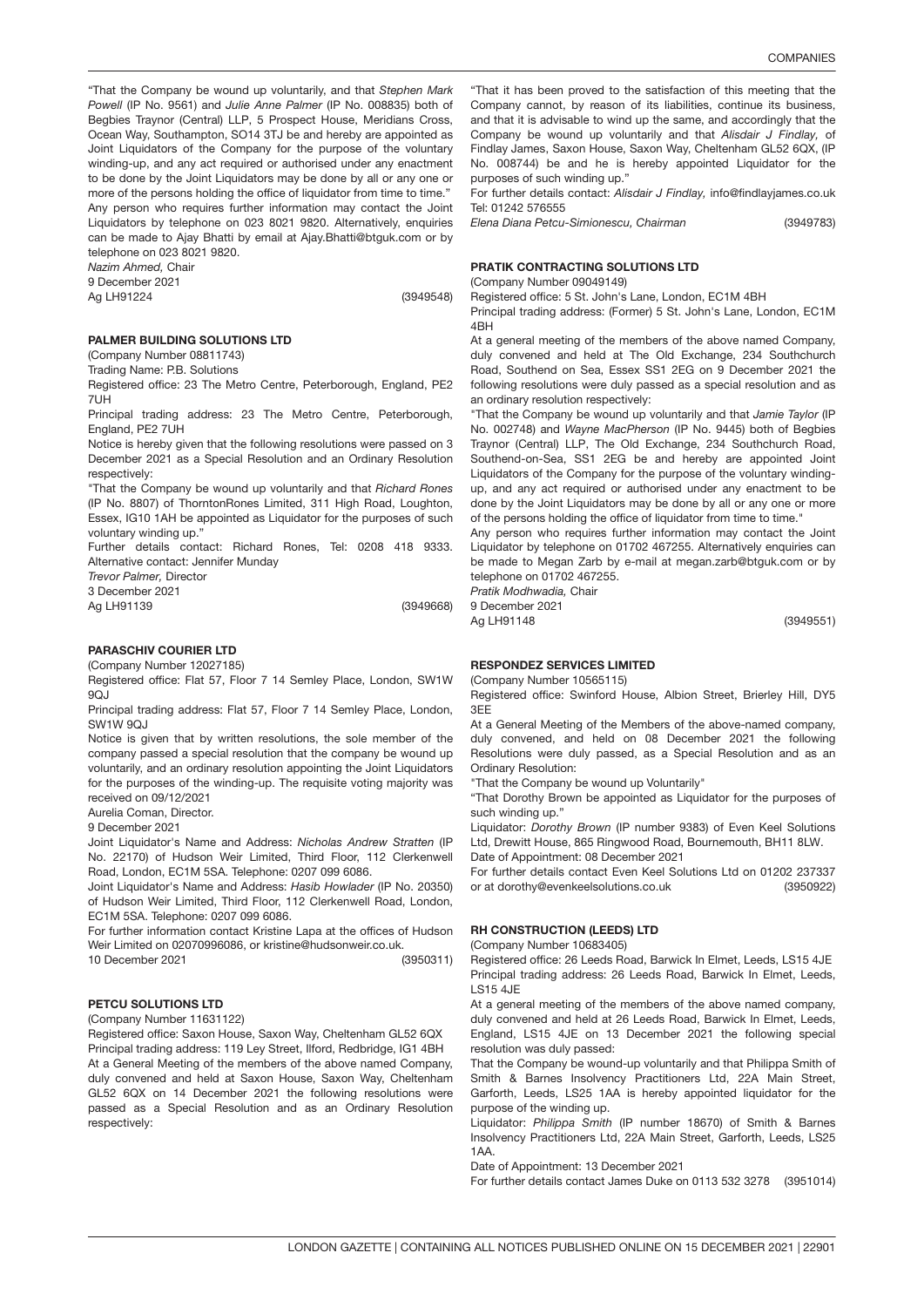### 3950703 RON-DEE SERVICES LTD

(Company Number 07164820)

Registered office: Trinity House, 28 - 30 Blucher Street, Birmingham, B1 1QH

Principal trading address: Royal Standard, 86 Tanners Hill, London, SE8 4PN

At a General Meeting of the Members of the above-named company, duly convened, and held on 07/12/2021 the following Resolutions were duly passed, as a Special Resolution and as an Ordinary Resolution:

"That the Company be wound up voluntarily."

That Sajid Sattar and Simon Gwinnutt of Greenfield Recovery Limited, Trinity House, 28-30 Blucher Street, Birmingham, B1 1QH be appointed Joint Liquidators for the purposes of the voluntary winding up of the company and that they may act jointly or severally in this regard."

Joint Liquidator: *Sajid Sattar* (IP number 15590) of Greenfield Recovery Limited, Trinity House, 28-30 Blucher Street, Birmingham, B1 1QH.

Joint Liquidator: *Simon Gwinnutt* (IP number 8877) of Greenfield Recovery Limited, Trinity House, 28-30 Blucher Street, Birmingham, B1 1QH.

Date of Appointment: 07 December 2021

(3950703) For further details contact Michelle Dutton on 0121 201 1720 or at md@greenfieldrecovery.co.uk

### SHELBY'S SALON LT<mark>D</mark>

(Company Number 11778906)

Registered office: Springfield House Stud, Moreton Mill, Shawbury, SY4 4ES

Principal trading address: 11 Tontine Hill, Ironbridge, Telford, TF8 7AL At a General Meeting of the above named Company duly convened and held at Jupiter House, Warley Hill Business Park, The Drive, Brentwood, Essex, CM13 3BE on 9 December 2021 at 2.00 pm the following resolutions were duly passed as a Special Resolution and as an Ordinary Resolution:

"That the Company be wound up voluntarily and that *Glyn Mummery* (IP No. 8996) and *Paul Atkinson* (IP No. 9314) both of FRP Advisory Trading Limited, Jupiter House, Warley Hill Business Park, The Drive, Brentwood, Essex, CM13 3BE be and are hereby appointed Liquidators for the purpose of such winding up and that anything required or authorised to be done by the Liquidators be done by both or either of them."

Further details contact: The Joint Liquidators, Email: CP.Brentwood@frpadvisory.com

*Renee Gilbert,* Chair 9 December 2021

Ag LH91223

(3949566)

## SHIFTS&CO LIMITE<mark>D</mark>

(Company Number 12064015)

Registered office: 61 Tower Road, Erdington, Birmingham, B23 6GH Principal trading address: 61 Tower Road, Erdington, Birmingham, B23 6GH

At a meeting of the above named company duly convened and held on 9 December 2021, the following resolutions were passed:

"That it has been proved to the satisfaction of this meeting that the company cannot, by reason of its current and/or impending liabilities, continue its business, and that the company be wound up the under a Creditors Voluntary Liquidation."

That Helen Whitehouse and Sandra McAlister of McAlister & Co Insolvency Practitioners Limited, 10 St Helen's Road, Swansea, SA1 4AW be appointed Joint Liquidators for the purposes of the voluntary winding up of the company and that they be authorised to act jointly and separately."

The appointment of Helen Whitehouse and Sandra McAlister as joint liquidators was confirmed by a deemed consent process which was completed on 9 December 2021.

Joint Liquidator: *Helen Whitehouse* (IP number 9680) of McAlister & Co Insolvency Practitioners Limited, 10 St Helens Road, Swansea, SA1 4AW.

Joint Liquidator: *Sandra McAlister* (IP number 9375) of McAlister & Co Insolvency Practitioners Limited, 10 St Helens Road, Swansea, SA1 4AW.

Date of Appointment: 09 December 2021

For further details contact Linda Tolley on 03300 563600 or at helen@mcalisterco.co.uk

(3950839)

(IP No.9680), McAlister & Co Insolvency

## SILVERS TRADING LTD

(Company Number 09926074)

Registered office: Quadrant Court 44-45 Calthorpe Road, Edgbaston, Birmingham, B15 1TH

At a meeting of the above named company duly convened and held on 9 December 2021, the following resolutions were passed:

That it has been proved to the satisfaction of this meeting that the company cannot, by reason of its current and/or impending liabilities, continue its business, and that the company be wound up the under a Creditors Voluntary Liquidation

"That Helen Whitehouse and Sandra McAlister of McAlister & Co Insolvency Practitioners Limited, 10 St Helen's Road, Swansea, SA1 4AW be appointed Joint Liquidators for the purposes of the voluntary winding up of the company and that they be authorised to act jointly and separately".

The appointment of Helen Whitehouse and Sandra McAlister as joint liquidators was confirmed by a deemed consent process which was completed on 9 December 2021

Joint Liquidator: *Helen Whitehouse* (IP number 9680) of McAlister & Co Insolvency Practitioners Limited, 10 St Helens Road, Swansea, SA1 4AW.

Joint Liquidator: *Sandra McAlister* (IP number 9375) of Sandra McAlister , 10 St Helens Road, Swansea, SA1 4AW.

Date of Appointment: 09 December 2021

(3950976) For further details contact Linda Tolley on 03300 563600 or at helen@mcalisterco.co.uk

## SINGHAR BEAUTY CENTRE LIMITED

(Company Number 08488300)

Trading Name: Singhar Beauty Centre

Registered office: Trinity House, 28 - 30 Blucher Street, Birmingham, B1 1QH

Principal trading address: 1st & 2nd Floors, 33 Oxford Street, London, W1D 2DS

At a General Meeting of the Members of the above-named company, duly convened, and held on 07/12/2021 the following Resolutions were duly passed, as a Special Resolution and as an Ordinary Resolution:

That the Company be wound up voluntarily."

"That Sajid Sattar and Simon Gwinnutt of Greenfield Recovery Limited, Trinity House, 28-30 Blucher Street, Birmingham, B1 1QH be appointed Joint Liquidators for the purposes of the voluntary winding up of the company and that they may act jointly or severally in this regard."

Joint Liquidator: *Sajid Sattar* (IP number 15590) of Greenfield Recovery Limited, Trinity House, 28-30 Blucher Street, Birmingham, B1 1QH.

Joint Liquidator: *Simon Gwinnutt* (IP number 8877) of Greenfield Recovery Limited, Trinity House, 28-30 Blucher Street, Birmingham, B1 1QH.

Date of Appointment: 07 December 2021

(3950826) For further details contact Michelle Dutton on 0121 201 1720 or at md@greenfieldrecovery.co.uk

## SINGHAR BEAUTY CLINIC LT<mark>D</mark>

(Company Number 07030980)

Trading Name: Singhar Beauty Clinic

Registered office: Trinity House, 28 - 30 Blucher Street, Birmingham, B1 1QH

Principal trading address: 24 Topsfield Parade, Tottenham Lane, Crouch End, N8 8PT

At a General Meeting of the Members of the above-named company, duly convened, and held on 07/12/2021 the following Resolutions were duly passed, as a Special Resolution and as an Ordinary Resolution:

"That the Company be wound up voluntarily."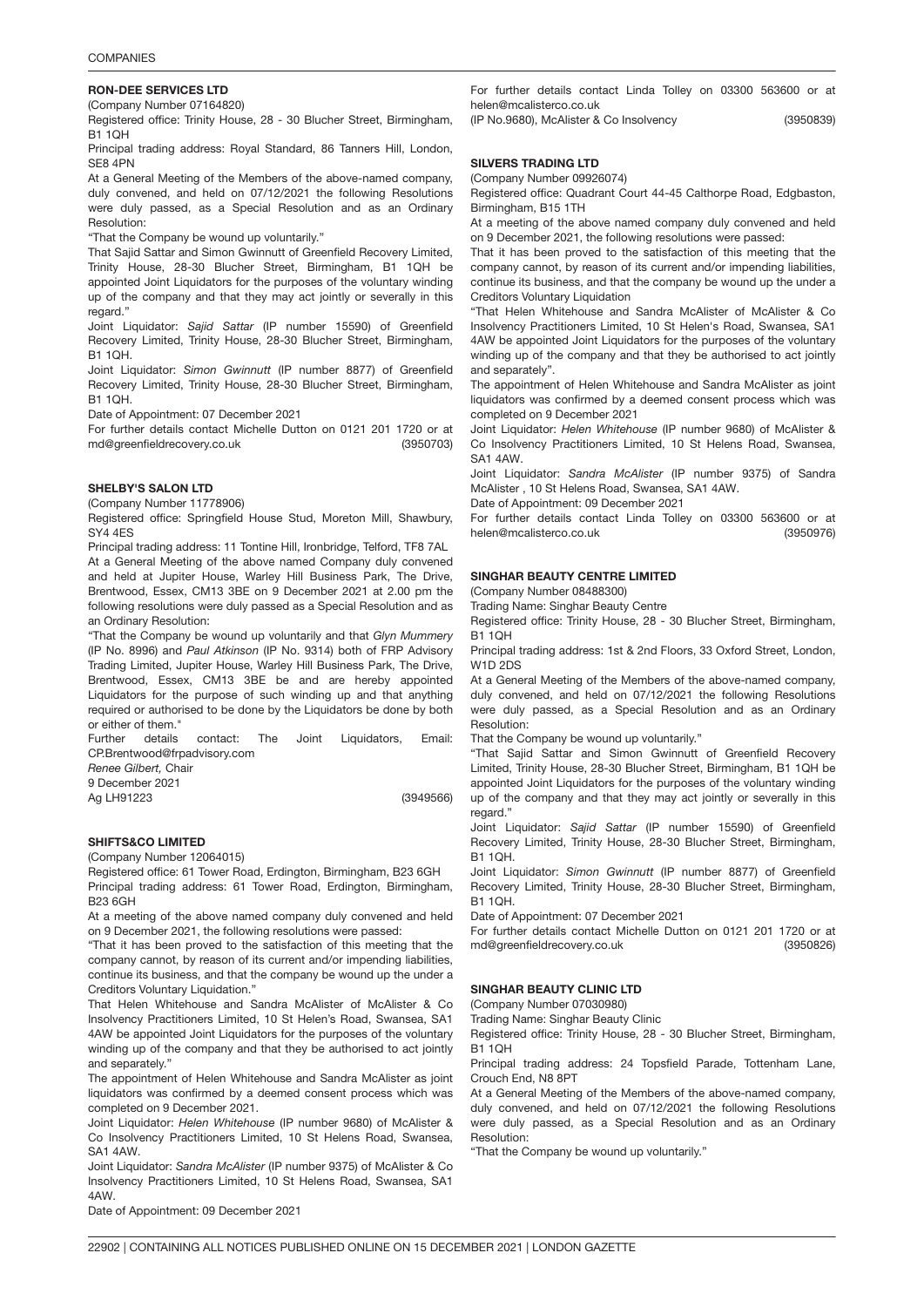"That Sajid Sattar and Simon Gwinnutt of Greenfield Recovery Limited, Trinity House, 28-30 Blucher Street, Birmingham, B1 1QH be appointed Joint Liquidators for the purposes of the voluntary winding up of the company and that they may act jointly or severally in this regard."

Joint Liquidator: *Sajid Sattar* (IP number 15590) of Greenfield Recovery Limited, Trinity House, 28-30 Blucher Street, Birmingham, B1 1QH.

Joint Liquidator: *Simon Gwinnutt* (IP number 8877) of Greenfield Recovery Limited, Trinity House, 28-30 Blucher Street, Birmingham, B1 1QH.

Date of Appointment: 07 December 2021

(3950784) For further details contact Michelle Dutton on 0121 201 1720 or at md@greenfieldrecovery.co.uk

### SOUTHEAST ELECTRICAL SITEWORKS LT<mark>D</mark>

(Company Number 11174419 )

Trading Name: SE Electrical, SEC or SEC UK

Registered office: First Floor, 81-85 High Street, Brentwood, CM14 4RR

Principal trading address: 2-4 Eastern Road, Romford, Essex, RM1  $3P<sub>1</sub>$ 

Notice is hereby given that the following resolutions were passed on 9 December 2021, as a special resolution and as an ordinary resolutions:

"That the Company be and it is hereby wound up voluntarily and that *N A Bennett* (IP No. 9083) and *Andy John* (IP No. 20896) both of Leonard Curtis, 5th Floor, Grove House, 248a Marylebone Road, London, NW1 6BB be and are hereby appointed as Joint Liquidators of the Company for the purposes of the winding up of the Company." For further details contact: The Joint Liquidators, Tel: 020 7535 7000.

Alternative contact: Ioannis Katsaros

*Stuart Stanley,* Director

9 December 2021

Ag LH91151

(3949591)

## SQUARE PEG HOSPITALITY LT<mark>D</mark>

(Company Number 11565100)

Registered office: 13 Market Place, Market Deeping, Peterborough PE6 8EA

Principal trading address: 13 Market Place, Market Deeping, Peterborough PE6 8EA

At a General Meeting of the members of the above named company, duly convened and held at 13 Market Place, Market Deeping, Peterborough, England, PE6 8EA on 8 December 2021 the following resolutions were duly passed; as a Special Resolution and as an Ordinary Resolution respectively:-

1. "That the Company be wound up voluntarily."

2. "That Claire Elizabeth Dowson and Gareth David Rusling of Begbies Traynor (SY) LLP, 3rd Floor, Westfield House, 60 Charter Row, Sheffield, S1 3FZ be and hereby are appointed Joint Liquidators of the Company for the purpose of the voluntary winding-up, and any act required or authorised under any enactment to be done by the Joint Liquidators may be done by all or any one or more of the persons holding the office of liquidator from time to time."

Joint Liquidator: *Claire Elizabeth Dowson* (IP number 19272) of Begbies Traynor (SY) LLP, 3rd Floor, Westfield House, 60 Charter Row, Sheffield, S1 3FZ.

Joint Liquidator: *Gareth David Rusling* (IP number 9481) of Begbies Traynor (SY) LLP, 3rd Floor, Westfield House, 60 Charter Row, Sheffield, S1 3FZ.

Date of Appointment: 08 December 2021

(3950895) For further details contact Kerry Norton on 0114 275 5033 or at sheffield.north@btguk.com Dated: 9 December 2021

STARK FLOORING LIMITED

(Company Number 09573402) Registered office: 4 The Dell, Bolton, BL2 3EP Principal trading address: 4 The Dell, Bolton, BL2 3EP Nature of Business: Floor and wall covering. Type of Liquidation: Creditors' Voluntary. Place of meeting: Ideal Corporate Solutions Limited, Lancaster House, 171 Chorley New Road, Bolton, BL1 4QZ.

Date of meeting: 6 December 2021.

Notice is given that at a General Meeting of the Company, duly convened and held at the place and on the date given above, a special resolution was passed that the company be wound up voluntarily; and an ordinary resolution was passed appointing the Joint Liquidators for the purposes of the winding-up. Date of Appointment: 6 December 2021

Joint Liquidator's Name and Address: *Tom Bowes* (IP No. 17010) of Ideal Corporate Solutions Limited, Lancaster House, 171 Chorley New Road, Bolton, BL1 4QZ.

Joint Liquidator's Name and Address: *Andrew David Rosler* (IP No. 9151) of Ideal Corporate Solutions Limited, Lancaster House, 171 Chorley New Road, Bolton, BL1 4QZ.

For further information contact Michael Walsh at the offices of Ideal Corporate Solutions Limited on 01204 663000, michael.walsh@idealcs.co.uk.

(3950300) 8 December 2021

## TARUGA LIMITED

(Company Number 07821879)

Registered office: Flat 3 3 Knightley Walk, Wandsworth, London, SW18 1HA

Principal trading address: Flat 3 3 Knightley Walk, Wandsworth, London, SW18 1HA

Notice is given that by written resolutions, the sole member of the company passed a special resolution that the company be wound up voluntarily, and an ordinary resolution appointing the Joint Liquidators for the purposes of the winding-up. The requisite voting majority was received on 9 December 2021

Alessandro Pannone, Director.

9 December 2021

Joint Liquidator's Name and Address: *Alan Fallows* (IP No. 9567) of Kay Johnson Gee Corporate Recovery Limited, 1 City Road East, Manchester, M15 4PN. Telephone: 0161 832 6221.

Joint Liquidator's Name and Address: *Peter Anderson* (IP No. 15336) of Kay Johnson Gee Corporate Recovery Limited, 1 City Road East, Manchester, M15 4PN. Telephone: 0161 832 6221.

Joint Liquidator's Name and Address: *Alessandro Sidoli* (IP No. 14270) of Kay Johnson Gee Corporate Recovery Limited, 1 City Road East, Manchester, M15 4PN. Email: alessandrosidoli@kjgcr.com. Telephone: 0161 832 6221.

For further information contact Lindsay Moore at the offices of Kay Johnson Gee Corporate Recovery Limited on 0161 212 8388, or lindsaymoore@kjgcr.com. 10 December 2021

(3950294)

## TATEUK CONSULTANCY LIMITED

(Company Number 12093771)

Registered office: West Advisory, e-Innovations Centre, Telford, TF2 9FT

Notice is hereby given that the following resolutions were passed on 13 December 2021, as a special resolution and an ordinary resolution respectively:

"That the Company be wound up voluntarily"; and

"That Nicholas Laurie West of West Advisory Limited, e-Innovations Centre, Telford, TF2 9FT, be appointed Liquidator of the Company for the purposes of the voluntary winding up."

Liquidator: *Nicholas Laurie West* (IP number 17232) of West Advisory Limited, e-Innovations Centre, Telford, TF2 9FT.

Date of Appointment: 13 December 2021

(3951020) For further details contact West Advisory Limited on 01952 350 530 or at info@westadvisory.co.uk

### TL COOLING LIMITED

(Company Number 11523889)

Registered office: c/o Anderson Brookes Insolvency Practitioners Limited, 4th Floor Churchgate House, 30 Churchgate, Bolton, BL1 1HL

Principal trading address: None

Nature of Business: Other Business support service activities n.e.c.

Type of Liquidation: Creditors' Voluntary.

Place of meeting: 4th Floor Churchgate House, Bolton, BL1 1HL.

Date of meeting: 10 December 2021.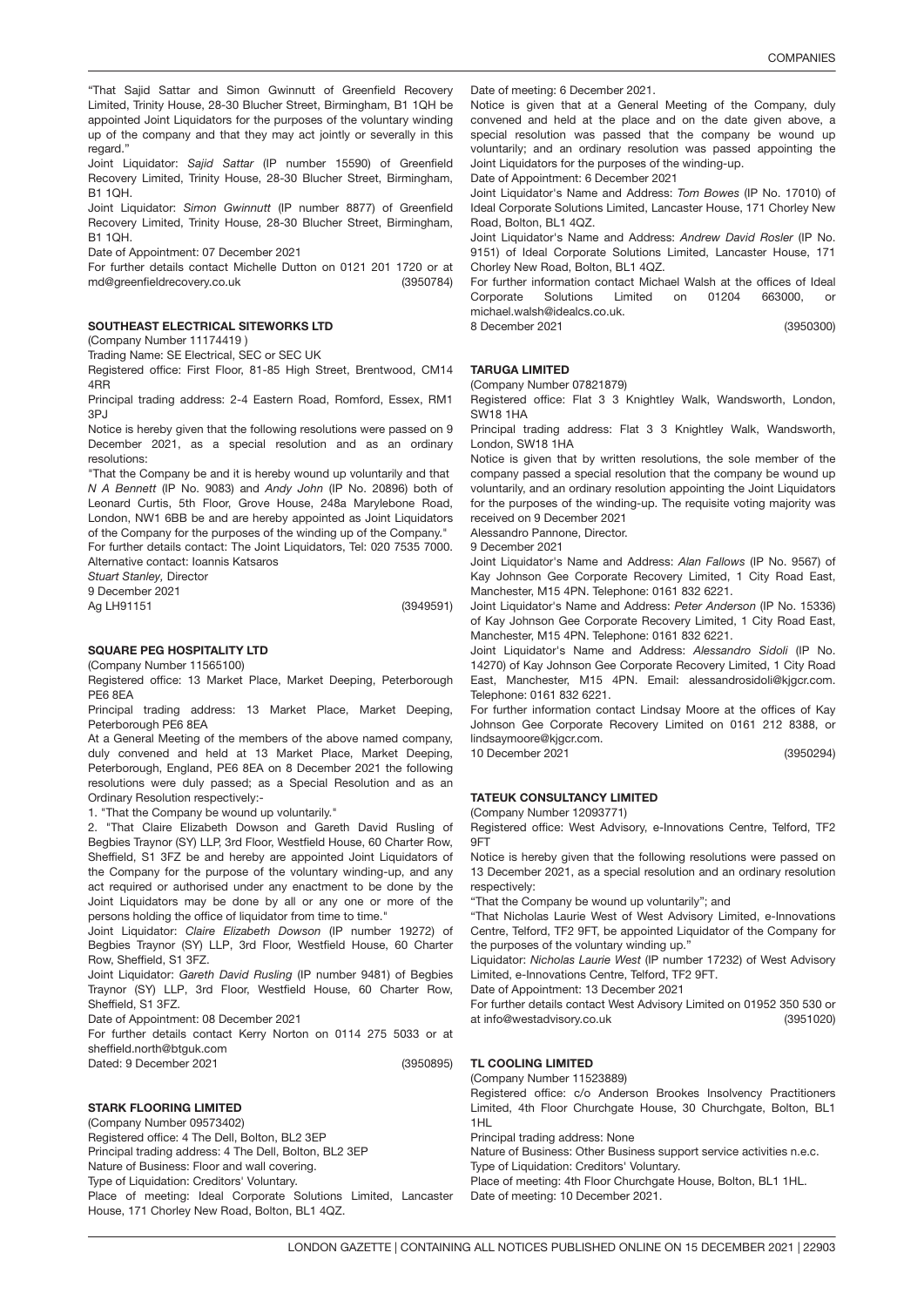Notice is given that at a General Meeting of the Company, duly convened and held at the place and on the date given above, a special resolution was passed that the company be wound up voluntarily; and an ordinary resolution was passed appointing the Liquidator for the purposes of the winding-up.

Date of Appointment: 10 December 2021

Liquidator's Name and Address: *Rikki Burton* (IP No. 14430) of Anderson Brookes Insolvency Practitioners Limited, 4th Floor Churchgate House, Bolton, BL1 1HL. Telephone: 01204 255 051.

For further information contact Jasmine Baxter at the offices of Anderson Brookes Insolvency Practitioners Limited on 01204 255 051, or jasmine@andersonbrookes.co.uk.

(3950782)

### TOTAL EDS SOLUTIONS LTD

13 December 2021

(Company Number 10358293)

Registered office: Currently in the process of being changed to: Suite 5, 2nd Floor, Regent Centre, Gosforth, Newcastle Upon Tyne, NE3 3LS, from 72 Escallond Drive, Dalton Le Dale, Seaham, SR7 8JZ

Principal trading address: 72 Escallond Drive, Dalton Le Dale, Seaham, SR7 8JZ

At a General Meeting of the above-named Company, duly convened and held at FRP Advisory Trading Limited, Suite 5, Bulman House, Regent Centre, Gosforth, Newcastle upon Tyne, NE3 3LS on 8 December 2021 at 3.30 pm, the following resolutions were duly passed as a Special resolution and an Ordinary resolution:

"That the Company be wound up voluntarily and that *Steven Ross* (IP No. 9503) and *Allan Kelly* (IP No. 9156) both of FRP Advisory Trading Limited, Jupiter House, Warley Hill Business Park, The Drive, Brentwood, Essex CM13 3BE be and are hereby appointed Joint Liquidators for the purposes of such winding up.'

Further details contact: The Joint Liquidators, Email: Steve.Ross@frpadvisory.com and Allan.Kelly@frpadvisory.com

*David Proctor,* Chair

8 December 2021 Ag LH91133

(3949565)

URBANBEACH (CW) LIMITED

(Company Number 05525000)

Previous Name of Company: Highvoltage Limited

Registered office: 45 Queen Street, Deal, Kent, CT14 6EY

Principal trading address: (Previous) 45 Queen Street, Deal, Kent, CT14 6EY

At a General Meeting of the members of the above named Company duly convened and held at Innovation Centre Medway, Maidstone Road, Chatham, Kent, ME5 9FD on 6 December 2021 at 10.00 am the following resolutions were duly passed as a Special Resolution and Ordinary Resolution respectively:

"That the Company be wound up voluntarily and that *Bai Cham* (IP No. 18052) and *Lee De'ath* (IP No. 9316) both of Begbies Traynor (Central) LLP, Innovation Centre Medway, Maidstone Road, Chatham, Kent, ME5 9FD be and hereby are appointed Joint Liquidators of the Company for the purpose of the voluntary winding-up, and any act required or authorised under any enactment to be done by the Joint Liquidators may be done by all or any one or more of the persons holding the office of liquidator from time to time."

Enquiries can be made to Jamie Mayhew by email at Jamie.Mayhew@btguk.com or by telephone on 01634 393 004. *Abigail Hart,* Chair

6 December 2021

Ag LH91120

(3949652)

### VICKY'S BAR LIMITED

(Company Number 10713536)

Trading Name: Quayside Bar

Registered office: Woodend, The Crescent, Scarborough, YO11 2PW Principal trading address: 25-26 Sandside, Scarborough, YO11 1PE At a general meeting of the above named company duly convened and held at The Chapel, Bridge Street, Driffield, YO25 6DA, on 1 December 2021 the following resolutions were passed: No 1 as an special resolution and No 2 as an ordinary resolution:-

1. That it has been proved to the satisfaction of this meeting that the company cannot, by reason of its liabilities, continue its business and that it is advisable to wind up the same and accordingly that the company be wound up voluntarily.

2. That John William Butler and Andrew James Nichols of Redman Nichols Butler, The Chapel, Bridge Street, Driffield, East Yorkshire, YO25 6DA, be and are hereby appointed Joint Liquidators of the company for the purpose of the voluntary winding up and that the Joint Liquidators may act jointly or severally in all matters relating to the conduct of the liquidation of the Company.

Joint Liquidator: *John William Butler* (IP number 9591) of Redman Nichols Butler, The Chapel, Bridge Street, Driffield, East Yorkshire, YO25 6DA.

Joint Liquidator: *Andrew James Nichols* (IP number 8367) of Redman Nichols Butler, The Chapel, Bridge Street, Driffield, East Yorkshire, YO25 6DA.

Date of Appointment: 01 December 2021

(3950435) For further details contact Redman Nichols Butler on 01377 257788 Dated: 1 December 2021

### 3950938 W.C.B.S.(EAST ANGLIA) LTD

(Company Number 06328088)

Registered office: Glaven Farm Barn, Thornage Road, Letheringsett, Holt NR25 7JE

On 9 December 2021 the following Resolutions were duly passed, as a Special Resolution and as an Ordinary Resolution:

"That the Company be wound up Voluntarily"

"That Richard Cacho be appointed as Liquidator for the purposes of such winding up."

Liquidator: *Richard Cacho* (IP number 11012) of RCM Advisory Limited, 64-66 Westwick Street, Norwich, Norfolk, NR2 4SZ.

Date of Appointment: 09 December 2021

(3950938) For further details contact RCM Advisory Limited on 01603 883443 or at stephen@rcmadvisory.co.uk

### WBS DATACENTER SOLUTIONS LIMITED

(Company Number 10274761)

Registered office: 7 Acton Street, Long Eaton, Nottingham, NG10 1FT At a General Meeting of the above-named Company, duly convened and held at 7 Acton Street, Long Eaton, Nottingham, NG10 1FT on 7 December 2021 at 10.00a.m, the following resolutions were passed as a Special resolution and Ordinary resolution respectively:

"That the Company be wound up voluntarily" and "that Sonia Baigent of Assist Business Consulting Ltd, be appointed Liquidator of the Company."

Liquidator: *Sonia Baigent* (IP number 9494) of Assist Business Consulting Limited, 5 Old Forge Road, Ashby Magna, Lutterworth, Leicestershire, LE17 5NL.

Date of Appointment: 07 December 2021

For further details contact Sonia Baigent on 01455 560042 or at sonia@assistbc.com

(3950885) Dated: 7 December 2021

### WIRED RIGHT LTD

(Company Number 11617200)

Registered office: 10 Heol Nant Caiach, Treharris, Mid Glamorgan CF46 5RZ

Principal trading address: 10 Heol Nant Caiach, Treharris, Mid Glamorgan CF46 5RZ

At a General Meeting of the members of the above named company, duly convened and held at 3rd Floor, Westfield House, 60 Charter Row, Sheffield, S1 3FZ on 9 December 2021 the following resolutions were duly passed; as a Special Resolution and as an Ordinary Resolution respectively:-

1. "That the Company be wound up voluntarily."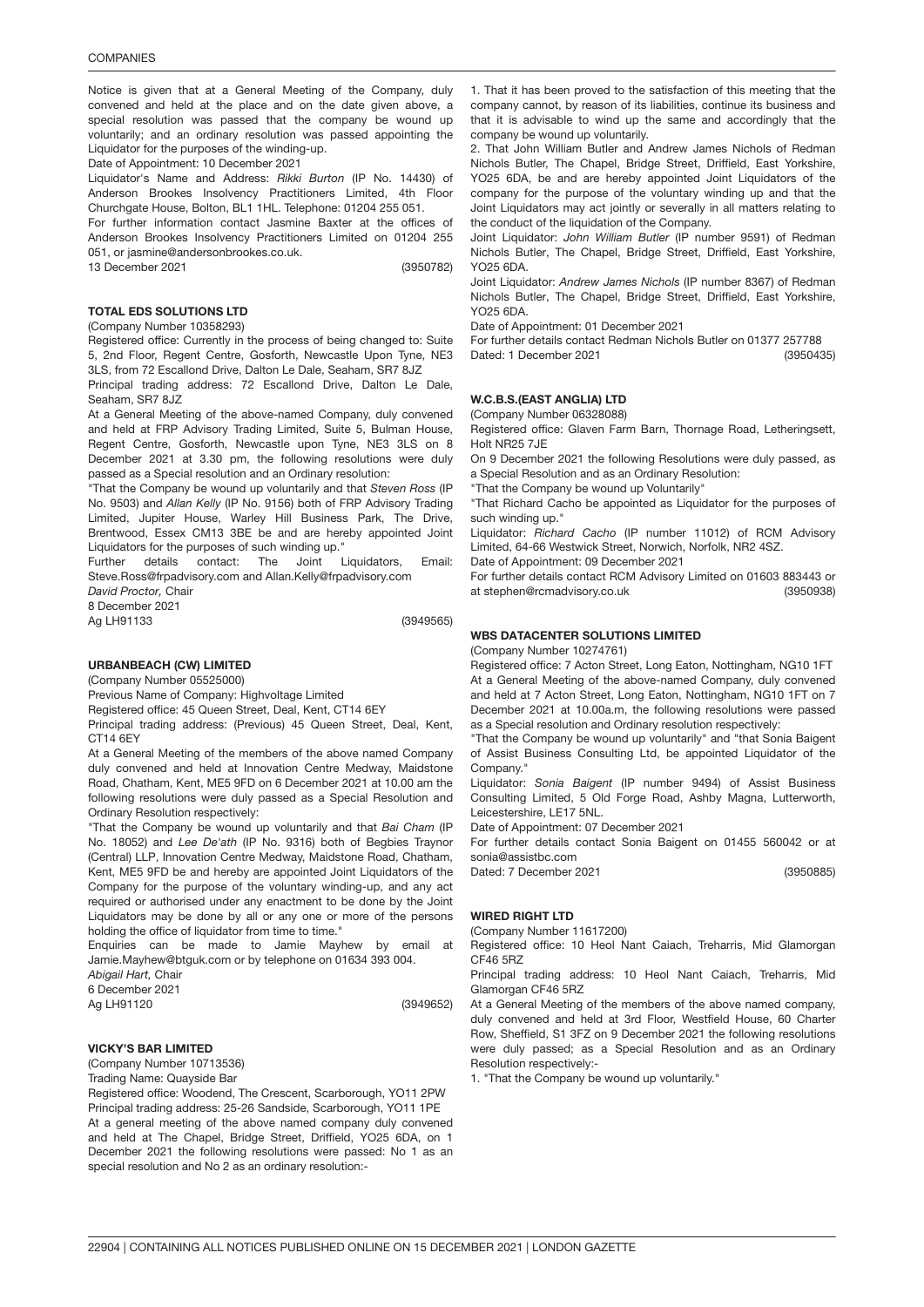2. "That Philip David Nunney and Joanne Louise Hammond of Begbies Traynor (SY) LLP, 3rd Floor, Westfield House, 60 Charter Row, Sheffield, S1 3FZ be and hereby are appointed Joint Liquidators of the Company for the purpose of the voluntary winding-up, and any act required or authorised under any enactment to be done by the Joint Liquidators may be done by all or any one or more of the persons holding the office of liquidator from time to time."

Joint Liquidator: *Philip David Nunney* (IP number 9507) of Begbies Traynor (SY) LLP, 3rd Floor, Westfield House, 60 Charter Row, Sheffield S1 3FZ.

Joint Liquidator: *Joanne Louise Hammond* (IP number 17030) of Begbies Traynor (SY) LLP, 3rd Floor, Westfield House, 60 Charter Row, Sheffield S1 3FZ.

Date of Appointment: 09 December 2021

For further details contact Shannon Jones on 0114 275 5033 or at Sheffield.North@btguk.com

(3950829) Dated: 9 December 2021

### YOGACAMPUS LIMITED

(Company Number 10691652)

Registered office: Stag House, Old London Road, Hertford, SG13 7LA Principal trading address: Stag House, Old London Road, Hertford, SG13 7LA

Notice is given that by written resolutions, the sole member of the company passed a special resolution that the company be wound up voluntarily, and an ordinary resolution appointing the Joint Liquidators for the purposes of the winding-up. The requisite voting majority was received on 8 September 2021

Elizabeth Stanley, Director.

8 December 2021

Joint Liquidator's Name and Address: *Alessandro Sidoli* (IP No. 14270) of Kay Johnson Gee Corporate Recovery Limited, 1 City Road East, Manchester, M15 4PN. Telephone: 0161 832 6221.

Joint Liquidator's Name and Address: *Peter Anderson* (IP No. 15336) of Kay Johnson Gee Corporate Recovery Limited, 1 City Road East, Manchester, M15 4PN. Telephone: 0161 832 6221.

Joint Liquidator's Name and Address: *Alan Fallows* (IP No. 9567) of Kay Johnson Gee Corporate Recovery Limited, 1 City Road East, Manchester, M15 4PN. Email: alanfallows@kjgcr.com. Telephone: 0161 832 6221.

For further information contact Alex Fallows at the offices of Kay Johnson Gee Corporate Recovery Limited on 01612128419, or alexfallows@kigcr.com.

10 December 2021

(3950308)

# Liquidation by the Court

### APPOINTMENT OF LIQUIDATORS

In the High Court of Justice

Business and Property Courts in Birmingham Court Number: CR-2021-BHM-000196

## DOLPHIN BONDS UK II LIMITED

(Company Number 09938404)

Registered office: 79 Caroline Street, Birmingham, B3 1UP

Principal trading address: 48 Walton Street, London, SW3 2RB

Notice is hereby given, that *Roderick Graham Butcher* (IP No. 8834) of Butcher Woods Limited, 79 Caroline Street, Birmingham, B3 1UP was appointed Liquidator of the Company by the Court on 7 December 2021.

For further details contact Dan Trinham on 0121 236 6001, or by email at dan.trinham@butcher-woods.co.uk

*R G Butcher,* Liquidator

13 December 2021

Ag LH91159

Notice is hereby given, that *Roderick Graham Butcher* (IP No. 8834) of Butcher Woods Limited, 79 Caroline Street, Birmingham, B3 1UP was appointed Liquidator of the Company by the Court on 7 December 2021.

For further details contact Dan Trinham on 0121 236 6001, or by email at dan.trinham@butcher-woods.co.uk.

*R G Butcher,* Liquidator

13 December 2021 Ag LH91160

(3949589)

In the High Court of Justice

Business and Property Courts in Birmingham Court Number: CR-2021-BHM-000197

### DOLPHIN BONDS UK LIMITED

(Company Number 09275298)

Registered office: 79 Caroline Street, Birmingham, B3 1UP

Principal trading address: 48 Walton Street, London, SW3 1RB

Notice is hereby given, that *Roderick Graham Butcher* (IP No. 8834) of Butcher Woods Limited, 79 Caroline Street, Birmingham, B3 1UP was appointed Liquidator of the Company by the Court on 7 December 2021.

For further details contact Dan Trinham on 0121 236 6001, or by email at dan.trinham@butcher-woods.co.uk.

*R G Butcher,* Liquidator 13 December 2021 Ag LH91158

(3949665)

In the High Court of Justice Court Number: CR-2021-000855

## PANDORX VENTURES LTD

(Company Number 09229115) Registered office: PO Box 4385, 09229115: Companies House Default

Address, Cardiff, CF14 8LH

Principal trading address: N/A

(3949654) Notice is hereby given, pursuant to Rule 7.59 of the INSOLVENCY (ENGLAND AND WALES) RULES 2016 that on 23 November 2021, *Liam Alexander Short* (IP No. 14570) of Elwell Watchorn & Saxton LLP, 3 Waterhouse Square, 138 Holborn, London, EC1N 2SW was appointed Liquidator of the Company by the Secretary of State. Further details contact: Joanne Goode, Tel: 01509 815 150. *Liam Alexander Short,* Liquidator 13 December 2021 Ag LH91171

In the High Court of Justice Court Number: CR-2021-1011 WACHEM STATESTRONG LTD

#### (Company Number 09836487)

Registered office: The Chancery, 58 Spring Gardens, Manchester, M2 1EW

Principal trading address: Amsterdam Road, Sutton Fields Industrial Estate, Hull, HU7 0XF

Notice is hereby given, pursuant to Rule 7.59 of the INSOLVENCY (ENGLAND AND WALES) RULES 2016 that Joint Liquidators have been appointed to the Company by the Secretary of State.

Date of Appointment: 29 November 2021.

Office Holder Details: *Matthew Ingram* (IP No. 10790) and *Steven Muncaster* (IP No. 9446) both of Kroll Advisory Ltd, The Chancery, 58 Spring Gardens, Manchester, M2 1EW

Further details contact: The Joint Liquidators, Tel: 0121 214 1120. Alternative contact: Craig Draper, Email: Email: Birmingham@Kroll.com *Matthew Ingram,* Joint Administrator 13 December 2021

(3949721) Ag LH91136

(3949552)

In the High Court of Justice Business and Property Courts in Birmingham Court Number: CR-2021-BHM-000198

#### DOLPHIN BONDS UK III LIMITED

(Company Number 10098144) Registered office: 79 Caroline Street, Birmingham, B3 1UP Principal trading address: 48 Walton Street, London, SW3 2RB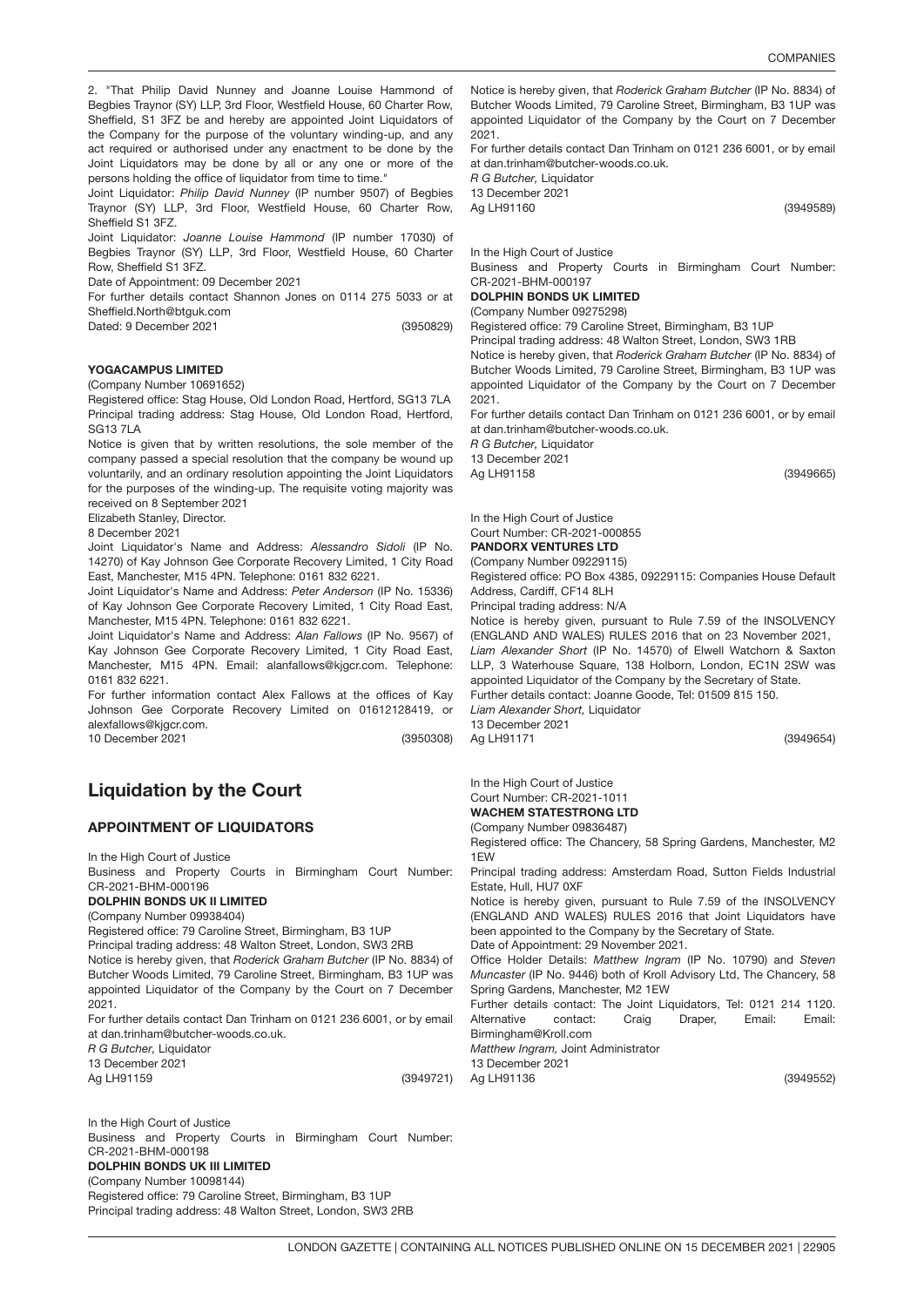### NOTICES TO CREDITORS

In the High Court of Justice Court Number: CR-2021-1011 WACHEM STATESTRONG LTD

(Company Number 09836487)

Registered office: The Chancery, 58 Spring Gardens, Manchester, M2 1EW

Principal trading address: Amsterdam Road, Sutton Fields Industrial Estate, Hull, HU7 0XF

Notice is hereby given that Creditors of the above named Company are required, on or before 14 January 2022, to prove their debts by delivering their proofs (in the format specified in Rule 14.4 of the INSOLVENCY (ENGLAND AND WALES) RULES 2016) to the Joint Liquidators at Kroll Advisory Ltd, The Chancery, 58 Spring Gardens, Manchester M2 1EW.

Creditors must produce any document or other evidence which the Joint Liquidators consider is necessary to substantiate the whole or any part of a claim or in default thereof they will be excluded from the benefit of any dividend paid before such debts/claims are proved.

No further public advertisement of invitation to prove debts will be given.

Date of Appointment: 29 November 2021

Office Holder Details: *Matthew Ingram* (IP No. 10790) and *Steven Muncaster* (IP No. 9446) both of Kroll Advisory Ltd, The Chancery, 58 Spring Gardens, Manchester, M2 1EW

Further details contact: The Joint Liquidators, Tel: 0121 214 1120. Alternative contact: Craig Draper, Email: Email: Birmingham@Kroll.com

*Matthew Ingram,* Joint Liquidator

10 December 2021 Ag LH91136

(3949623)

### PETITIONS TO WIND-UP

In the High Court of Justice CR-2021-001761 In the matter of ABACI LTD Trading As: Abaci Ltd,

and in the Matter of the Insolvency Act 1986,

A Petition to wind up the above-named company of Abaci Ltd (08529624) of Unit 1 Worrall Street, Manchester M40 2ED, whose nature of business is 46190 - Agents involved in the sale of a variety of goods, presented on Wednesday 06 October 2021, at 11:34 by WEPA UK LTD, of Bridgend Paper Mills, Llangynwyd, Maesteg, Mid Glamorgan CF34 9RS claiming to be a Creditor of the Company, will be heard at the Business and Property Court in England & Wales, Rolls Building, Fetter Lane, London EC4A 1NL on Wednesday 12 January 2022, at 10:30 (or as soon thereafter as the Petition can be heard).

Any person intending to appear on the hearing of the Petition (whether to support or oppose it) must give notice of intention to do so to the Petitioners or to their Solicitor in accordance with Rule 7.14 by 16:00 hours on Tuesday 11 January 2022

(3948676) The Petitioner's Solicitor is Coltman Warner Cranston, Unit 3, Coventry Innovation Village, Cheetah Road, Coventry CV1 2TL,, Telephone: 02476 627262, Email: ddavoile@coltmanco.com (Reference number: C0183215.) Tuesday 14 December 2021

In the High Court of Justice, Business and Property Courts in Manchester, Insolvency & Companies List (ChD)

No CR-2021-MAN-000691 of 2021

In the Matter of **BIOTECH BRANDS LTD** 

(Company Number 11057860)

and in the Matter of the INSOLVENCY ACT 1986

A Petition to wind up the above named Company of 10 Poole Hill, Bournemouth, Dorset, BH2 5PS presented on 25 November 2021 by the SECRETARY OF STATE FOR BUSINESS, ENERGY AND INDUSTRIAL STRATEGY, 3 Piccadilly Place, London Road, Manchester, M1 3BN will be heard at the High Court of Justice, Manchester District Registry, the Business and Property Courts in Manchester, 1 Bridge Street West, Manchester, M60 9DJ on 21 January 2022 at 3pm (or as soon thereafter as the petition can be heard).

Any person intending to appear on the hearing of the Petition (whether to support or oppose it) must give notice of intention to do so to the petitioner or its solicitors in accordance with Rule 7.14 by 16.00 hours on 20 January 2022.

The Petitioner's Solicitor is Gowling WLG (UK) LLP, Two Snowhill, Queensway, Birmingham, B4 6WR, telephone 0870 903 1000 email tim.ward@gowlingwlg.com (ref: 2726831/DDG/TJW1).

(3950792)

In the HIGH COURT OF JUSTICE

13 December 2021

BUSINESS AND PROPERTY COURTS IN LEEDS INSOLVENCY AND COMPANIES LIST (ChD) No CR-2021-LDS-000597 of 2021

In the Matter of ENVIRONMENTAL RECOVERY INCORPORATED LIMITED

(Company Number 02649016)

and in the Matter of the INSOLVENCY ACT 1986

A Petition to wind up the above named Company of 39 Queensway, Sturton by Stow, Lincoln, LN1 2AD presented on 19 November 2021 by Mr Andrew Coombs of Flat 4, Stamford Buildings, South Lambeth Road, London, SW8 1UY, will be heard on 11 January 2022 at 10:00am at The High Court of Justice, Business and Property Courts in Leeds, Insolvency and Companies List (ChD), 1 Oxford Row, Leeds, LS1 3BG (or as soon thereafter that the Petition can be heard).

Any person intending to appear on the hearing of the Petition (whether to support or oppose it) must give notice of intention to do so to the Petitioner or its solicitor in accordance with Rule 41.6 by 4pm on 10 January 2022.

The Petitioners' solicitors are MD Law of Broom Hall, 8-10 Broomhall Road, Sheffield, S10 2DR. (Ref: MRD/2403) Telephone: 0114 299 4890.

Dated: 10 December 2021

(3950791)

This notice is in substitution for that which appeared in The Gazette Notice ID Number - 3936188 https://www.thegazette.co.uk/notice/ 3936188

In the HIGH COURT OF JUSTICE

CHANCERY DIVISION No 2068 of 2021

In the Matter of F&M (INVESTMENT HOLDINGS) LIMITED (Company Number 09505760)

and in the Matter of the INSOLVENCY ACT 1986

A Petition to wind up the above-named Company, F&M (Investment Holdings) Limited, of 54 Broadfields Avenue, Edgware, England, HA8 8SW presented on 12 November 2021 by PINK IVORY of P.O Box 3483, Road Town, Tortola British Virgin Islands (the Petitioner) claiming to be a creditor of the Company will be heard at the High Court of Justice, Rolls Building, 7 Rolls Buildings, Fetter Lane, London, EC4A 1NL on:

Date: 12 January 2022

Time: 10:30am (or as soon thereafter as the petition can be heard)

Any person intending to appear on the hearing of the petition (whether to support or oppose it) must give notice of that intention to the Petitioner's solicitors in accordance with rule 7.14 by 16.00 hours on 11 January 2022.

The Petitioner's solicitors are EDWIN COE LLP, 2 Stone Buildings, Lincoln's Inn, London, WC2A 3TH. Dated: 15 December 2021

(3950794)

## In the HIGH COURT OF JUSTICE

THE BUSINESS AND PROPERTY COURTS OF ENGLAND & WALES INSOLVENCY AND COMPANY LIST (ChD) COMPANIES COURT No CR-2021-002109 of 2021

### In the Matter of WOODLANDS BUSINESS PARK (REDWOOD HOUSE) LIMITED

(Company Number 05190972)

and in the Matter of the INSOLVENCY ACT 1986

A Petition to wind up the above named company of 260/8 ALEX HOUSE, CHAPEL STREET, SALFORD, M3 5JZ (registered office) presented on 15 NOVEMBER 2021

By JONES LANG LASALLE LIMITED

of 30 WARWICK STREET, LONDON, W1B 5NH

Will be heard by the High Court sitting at Royal Courts of Justice, 7 Rolls Buildings, Fetter Lane, London, EC4A 1NL on 12 JANUARY 2022, at 10:30 a.m. (or as soon thereafter as the Petition can be heard).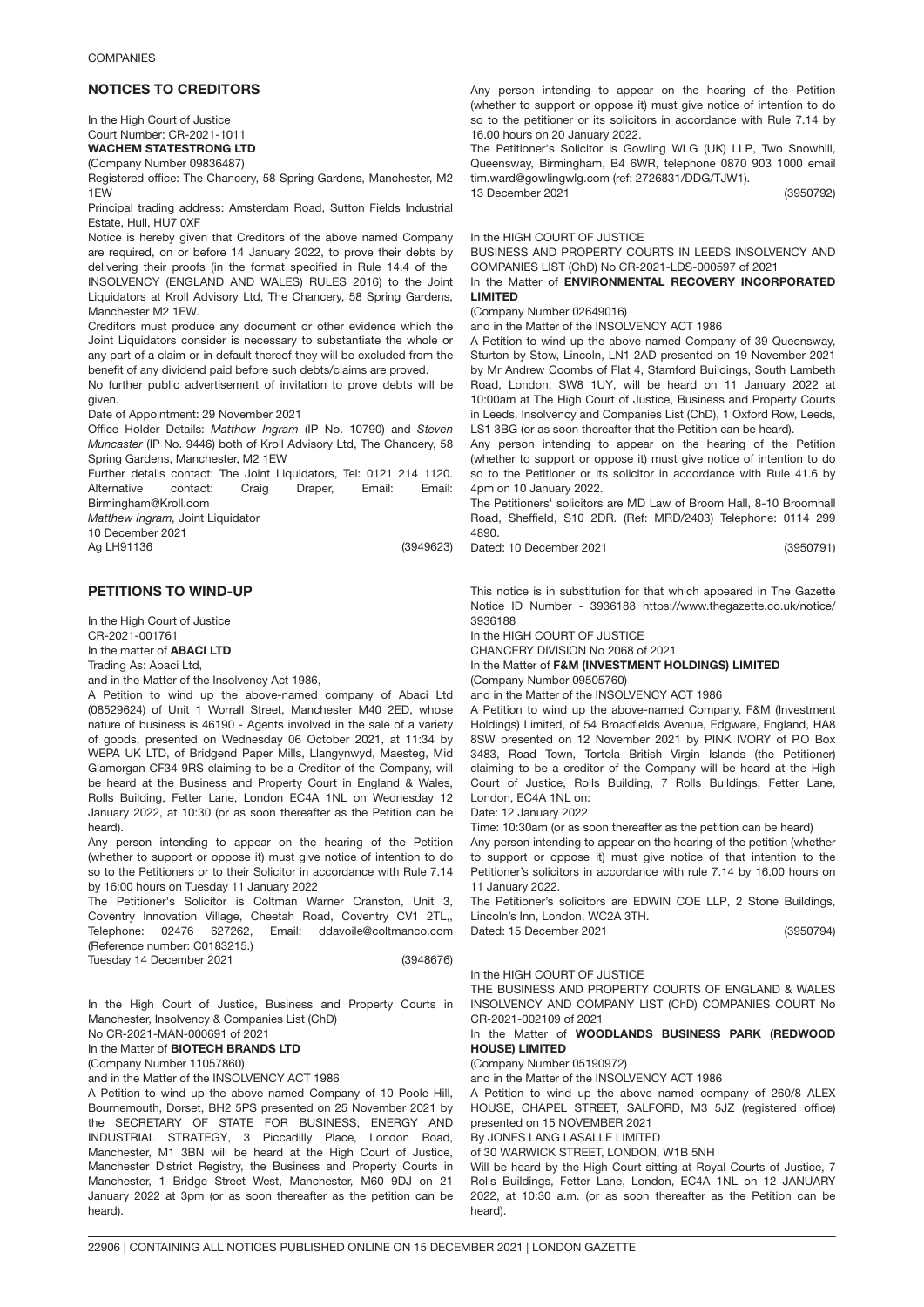Any person intending to appear on the hearing of the Petition (whether to support or oppose it) must give notice of intention to do so to the undersigned in accordance with Rule 7.14 by 16.00 hours on 11 JANUARY 2022.

A copy of the Petition will be supplied by the undersigned on payment of the prescribed charge.

(3950793) Solicitors for the Petitioner are INCE GORDON DADDS LLP, ALDGATE TOWER, 2 LEMAN STREET, LONDON E1 8QN. Ref: KDC/SJA/G.JON.54-78.

## Members' voluntary liquidation

### APPOINTMENT OF LIQUIDATORS

Name of Company: 2I SOLUTIONS LTD (3949563) Name of Company: **ACE IT PROVIDERS LIMITED** (3949726) Name of Company: **ALLEZTECH LIMITED** (3949612) Company Number: 12316823 Name of Co Company Number: 10405331 Nature of Business: Management consultancy activities other than financial management Registered office: First Floor, 81-85 High Street, Brentwood, CM14 4RR and it is in the process of being changed to The Old Town Hall, 71 Christchurch Road, Ringwood, BH24 1DH Type of Liquidation: Members Date of Appointment: 8 December 2021 *Gary Thompson* (IP No. 26370) and *David Meany* (IP No. 9453) both of Quantuma Advisory Limited, The Old Town Hall, 71 Christchurch Road, Ringwood, BH24 1DH By whom Appointed: The Company Ag LH91140 Company Number: 11225678 Nature of Business: IT contracting Registered office: First Floor, Telecom House, 125-135 Preston Road, Brighton, BN1 6AF Type of Liquidation: Members Date of Appointment: 10 December 2021 *David Thorniley* (IP No. 8307) of MVL Online Ltd, The Old Bakery, 90 Camden Road, Tunbridge Wells, Kent, TN1 2QP By whom Appointed: Members Ag LH91220 Company Number: 08079919 Nature of Business: Oil and gas industry consulting Registered office: Lothing House Quay View Business Park, Barnards Way, Lowestoft, NR32 2HD Type of Liquidation: Members Date of Appointment: 13 December 2021 *Gary Rupping* (IP No. 16012) and *Andrew McTear* (IP No. 007242) both of McTear Williams & Wood, Prospect House, Rouen Road, Norwich NR1 1RE By whom Appointed: Members Ag LH91195 Name of Company: AWJL LTD Nature of Business: Management consultancy activities other than financial management Registered office: Unit 2 Spinnaker Court, 1C Becketts Place, Hampton Wick, Kingston upon Thames KT1 4EQ Principal trading address: 26 Pleasance Road, London SW15 5HP Type of Liquidation: Members Voluntary Liquidation Ag LH91219 Ag LH91208 3SA. activities

Liquidator: *Adam Solomon Nakar* (IP number 19530) of WSM Marks Bloom LLP, Unit 2 Spinnaker Court, 1C Becketts Place, Hampton Wick, Kingston upon Thames KT1 4EQ. Date of Appointment: 08 December 2021

By whom Appointed: Members

(3950911) For further details contact Ankit Patel on 020 8939 8240

Name of Company: BLACK GOLD ECONOMICS LIMITED (3949694) Name of Company: CAYOS CONTRACTING SERVICES LIMITED Company Number: 10917203 Nature of Business: Management consultancy Registered office: 119 Wilderness Road, Earley, Reading, Berkshire, RG6 5RD Type of Liquidation: Members Date of Appointment: 7 December 2021 *Lauren Rachel Cullen* (IP No. 18050) of Cullen & Co UK Limited, 197 Kingston Road, Epsom, Surrey, KT19 0AB By whom Appointed: Members Ag LH91149 Company Number: 05808811

(3949595) Nature of Business: Professional services Registered office: 13th Floor, One Croydon C/O Sable International, 12-16 Addiscombe Road, Croydon, CR0 0XT Type of Liquidation: Members Date of Appointment: 9 December 2021 *David Thorniley* (IP No. 8307) of MVL Online Ltd, The Old Bakery, 90 Camden Road, Tunbridge Wells, Kent, TN1 2QP By whom Appointed: Members

| Name of Company: CHERY MOUNTAIN LIMITED                             |
|---------------------------------------------------------------------|
| Company Number: 08830019                                            |
| Nature of Business: IT Contracting                                  |
| Registered office: 41 Belmont Park, London, SE13 5BW                |
| Type of Liquidation: Members                                        |
| Date of Appointment: 2 December 2021                                |
| David Thorniley (IP No. 8307) of MVL Online Ltd, The Old Bakery, 90 |
| Camden Road, Tunbridge Wells, Kent, TN1 2QP                         |
| By whom Appointed: Members                                          |
| Ag LH91208<br>(3949673)                                             |
|                                                                     |

Company Number: 07849947 (3950743) Company Number: 05167289 Name of Company: CREA CONCEPT UK LIMITED Nature of Business: Clothing wholesale and distribution Registered office: C/o B&C Associates Limited, Concorde House, Grenville Place, Mill Hill, London, NW7 3SA Principal trading address: First Floor, 34 - 35 Eastcastle Street, London, W1W 8DW Type of Liquidation: Members Voluntary Liquidation Liquidator: *Jeffrey Mark Brenner* (IP number 9301) of B&C Associates Limited, Concorde House, Grenville Place, Mill Hill, London, NW7 Date of Appointment: 10 December 2021 By whom Appointed: The Members of the Company For further details contact Rachel Patrick on 020 8906 7730 or at rachel@bcassociates.uk.com Name of Company: CRESSWELL RESOURCES LIMITED Previous Name of Company: Cresswells Emporium Limited Nature of Business: Other professional, scientific and technical Registered office: 45 Somerville Road, Sutton Coldfield, West Midlands B73 6HH

Type of Liquidation: Members Voluntary Liquidation

Liquidator: *Robert Paul Gibbons* (IP number 9079) of Arrans Limited, Pacific House, Relay Point, Tamworth, B77 5PA.

Date of Appointment: 09 December 2021

By whom Appointed: The members

(3950968) For further details contact Arrans Limited on 01827 60020 or at enquiries@arrans.co.uk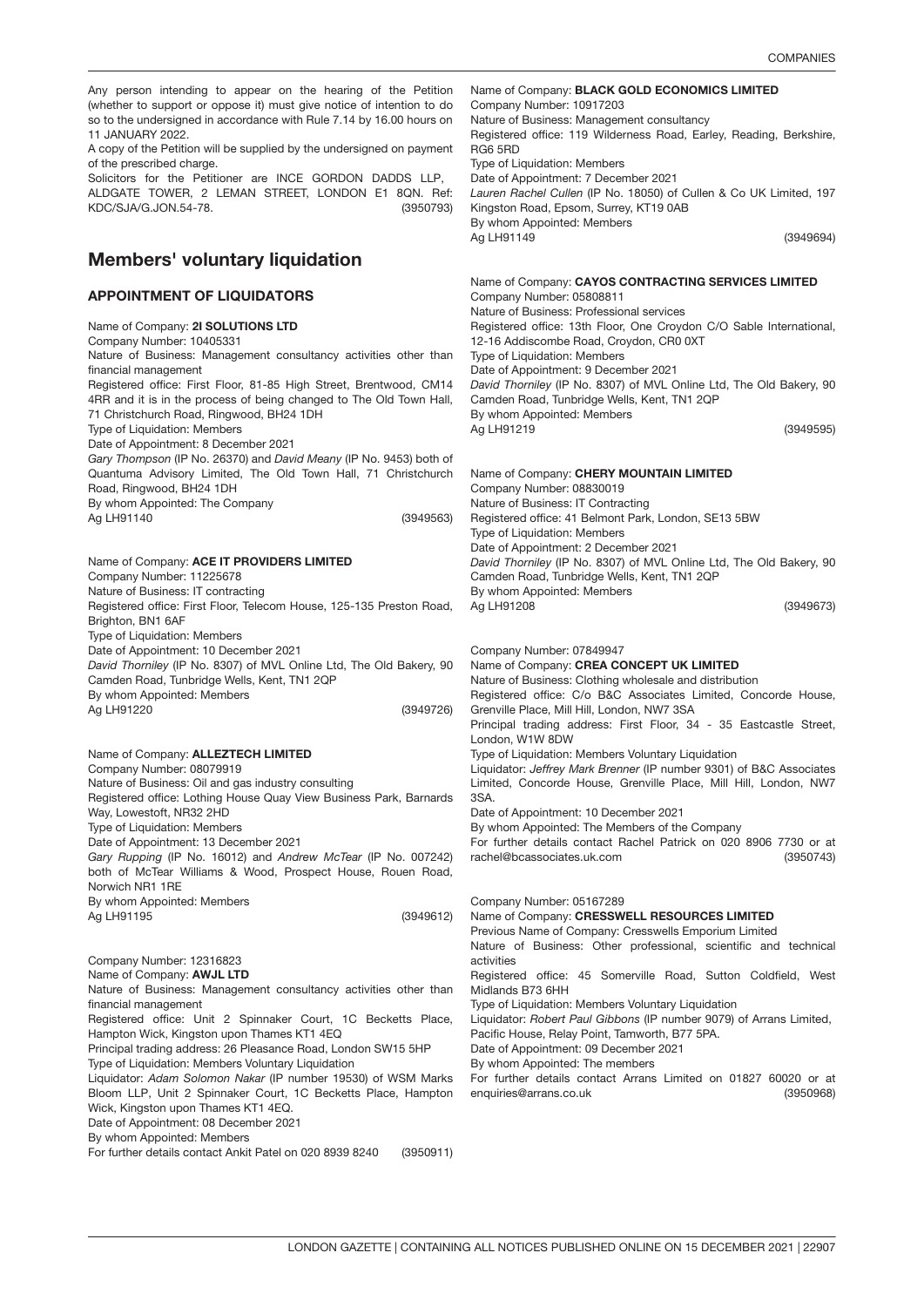## COMPANIES

| Company Number: 06229820<br>Name of Company: CRYSALIN LIMITED                                                                         | For further details contact Patricia Marsh on 01245 347210 or at<br>enquiries@mhrecovery.co.uk<br>(3950390)                              |
|---------------------------------------------------------------------------------------------------------------------------------------|------------------------------------------------------------------------------------------------------------------------------------------|
| Nature of Business: Research and experimental development on                                                                          |                                                                                                                                          |
| social sciences and humanities<br>Registered office: The Walbrook Building, 25 Walbrook, London EC4N                                  | Name of Company: GILT EDGE PLASTICS LTD                                                                                                  |
| 8AF                                                                                                                                   | Company Number: 04754291                                                                                                                 |
| Principal trading address: The Walbrook Building, 25 Walbrook,<br>London EC4N 8AF                                                     | Nature of Business: Manufacture of other plastic products<br>Registered office: 9 Ensign House, Admirals Way, Marsh Wall, London         |
| Type of Liquidation: Members Voluntary Liquidation                                                                                    | E14 9XQ (Formerly) Unit 2, Elms Industrial Estate, Church Road,                                                                          |
| Joint Liquidator: Thomas Charles Russell (IP number 15994) of James<br>Cowper Kreston, The White Building, 1-4 Cumberland Place,      | Harold Wood, Romford, Essex RM3 0JU<br>Type of Liquidation: Members                                                                      |
| Southampton SO15 2NP.                                                                                                                 | Date of Appointment: 7 December 2021                                                                                                     |
| Joint Liquidator: Sandra Lillian Mundy (IP number 9441) of James                                                                      | David Kerr (IP No. 9161) of SFP Restructuring Ltd, 9 Ensign House,                                                                       |
| Cowper Kreston, The White Building, 1-4 Cumberland Place,<br>Southampton SO15 2NP.                                                    | Admirals Way, Marsh Wall, London E14 9XQ<br>By whom Appointed: Members                                                                   |
| Date of Appointment: 02 December 2021                                                                                                 | (3949693)<br>Ag LH91174                                                                                                                  |
| By whom Appointed: Members<br>For further details contact Katrina Chia on 02380 221 222 or at                                         |                                                                                                                                          |
| kchia@jamescowper.co.uk<br>(3950774)                                                                                                  | Name of Company: J4 CONSULTING LIMITED                                                                                                   |
|                                                                                                                                       | Company Number: 05865519                                                                                                                 |
| Name of Company: CURATOR VENTURES LIMITED                                                                                             | Nature of Business: IT Consultancy<br>Registered office: 37 Winthorpe Drive, Solihull, B91 3UW                                           |
| Company Number: 11488590                                                                                                              | Type of Liquidation: Members                                                                                                             |
| Nature of Business: Financial services consultancy<br>Registered office: Plaza 9, Kd Tower, Cotterells, Hemel Hempstead,              | Date of Appointment: 7 December 2021<br>David Thorniley (IP No. 8307) of MVL Online Ltd, The Old Bakery, 90                              |
| HP1 1FW                                                                                                                               | Camden Road, Tunbridge Wells, Kent, TN1 2QP                                                                                              |
| Type of Liquidation: Members                                                                                                          | By whom Appointed: Members                                                                                                               |
| Date of Appointment: 10 December 2021<br>David Thorniley (IP No. 8307) of MVL Online Ltd, The Old Bakery, 90                          | (3949651)<br>Ag LH91215                                                                                                                  |
| Camden Road, Tunbridge Wells, Kent, TN1 2QP                                                                                           |                                                                                                                                          |
| By whom Appointed: Members                                                                                                            | Name of Company: KEYMAN COMPUTING LIMITED                                                                                                |
| (3949619)<br>Ag LH91221                                                                                                               | Company Number: 02389149<br>Nature of Business: Information technology conultancy activities                                             |
|                                                                                                                                       | Registered office: Lark Rise, 18 Wheatfields, Whatefield, Ipswich,                                                                       |
| Name of Company: DIRECT MINI MIX MAX LIMITED<br>Company Number: 07969557                                                              | Suffolk, IP7 6RB<br>Type of Liquidation: Members                                                                                         |
| Nature of Business: Advertising and promotional services                                                                              | Date of Appointment: 2 November 2021                                                                                                     |
| Registered office: 1580 Parkway, Solent Business Park, Whiteley,                                                                      | Lee De'ath (IP No. 9316) of Begbies Traynor (Central) LLP, Town Wall                                                                     |
| Fareham, Hampshire, PO15 7AG<br>Type of Liquidation: Members                                                                          | House, Balkerne Hill, Colchester, Essex, CO3 3AD and Richard Toone<br>(IP No. 9146) of Begbies Traynor (London) LLP, 31st Floor, 40 Bank |
| Date of Appointment: 7 December 2021                                                                                                  | Street, London, E14 5NR                                                                                                                  |
| Michael Robert Fortune (IP No. 008818) and Carl Derek Faulds (IP No.<br>008767) both of Portland Business & Financial Solutions, 1580 | By whom Appointed: Members<br>(3949624)<br>Ag LH91161                                                                                    |
| Parkway, Solent Business Park, Whiteley, Fareham, Hampshire, PO15                                                                     |                                                                                                                                          |
| 7AG                                                                                                                                   |                                                                                                                                          |
| By whom Appointed: Members<br>Ag LH91177<br>(3949662)                                                                                 | Name of Company: LANGDALE WESTERN LIMITED<br>Company Number: 03990503                                                                    |
|                                                                                                                                       | Previous Name of Company: April Developments Limited                                                                                     |
|                                                                                                                                       | Registered office: Unit 15, Interface Business Park, Binknoll Lane,                                                                      |
| Name of Company: DYNAMIC SIGNAL PROCESSING LTD<br>Company Number: 02671169                                                            | Wootton Bassett, Swindon, Wiltshire, SN4 8SY<br>Type of Liquidation: Members                                                             |
| Nature of Business: Dormant company                                                                                                   | Date of Appointment: 13 December 2021                                                                                                    |
| Registered office: Unit 15, Kingsclere Park, Kingsclere, Newbury,<br>Berkshire, RG20 4SW                                              | Timothy Frank Corfield (IP No. 8202) of Griffin & King Limited, 26/28<br>Goodall Street, Walsall, West Midlands, WS1 1QL                 |
| Type of Liquidation: Members                                                                                                          | By whom Appointed: Members                                                                                                               |
| Date of Appointment: 3 December 2021                                                                                                  | (3949626)<br>Ag LH91126                                                                                                                  |
| Gavin Savage (IP No. 9950) and Lee De'ath (IP No. 9316) both of<br>Begbies Traynor (Central) LLP, Town Wall House, Balkerne Hill,     |                                                                                                                                          |
| Colchester, Essex, CO3 3AD                                                                                                            | Name of Company: MEMBA LIMITED                                                                                                           |
| By whom Appointed: Members<br>Ag LH91198<br>(3949676)                                                                                 | Company Number: 09787400<br>Nature of Business: IT Contracting                                                                           |
|                                                                                                                                       | Registered office: 55 Nightingale Road, Petts Wood, Orpington, BR5<br>1BH                                                                |
| Company Number: 02874926                                                                                                              | Type of Liquidation: Members                                                                                                             |
| Name of Company: GARDINER & ASSOCIATES LTD<br>Nature of Business: Other activities of employment placement                            | Date of Appointment: 7 December 2021<br>David Thorniley (IP No. 8307) of MVL Online Ltd, The Old Bakery, 90                              |
| agencies                                                                                                                              | Camden Road, Tunbridge Wells, Kent, TN1 2QP                                                                                              |
| Registered office: c/o M H Recovery Limited, r/o 197-199 Baddow<br>Road, Chelmsford, Essex CM2 7PZ                                    | By whom Appointed: Members<br>Ag LH91216<br>(3949559)                                                                                    |
| Principal trading address: NON-TRADING                                                                                                |                                                                                                                                          |
| Type of Liquidation: Members Voluntary Liquidation                                                                                    |                                                                                                                                          |
| Liquidator: Patricia Angela Marsh (IP number 9592) of MH Recovery                                                                     |                                                                                                                                          |

Limited, Citygate House, r/o 197-199 Baddow Road, Chelmsford

Essex CM2 7PZ.

Date of Appointment: 01 December 2021 By whom Appointed: Members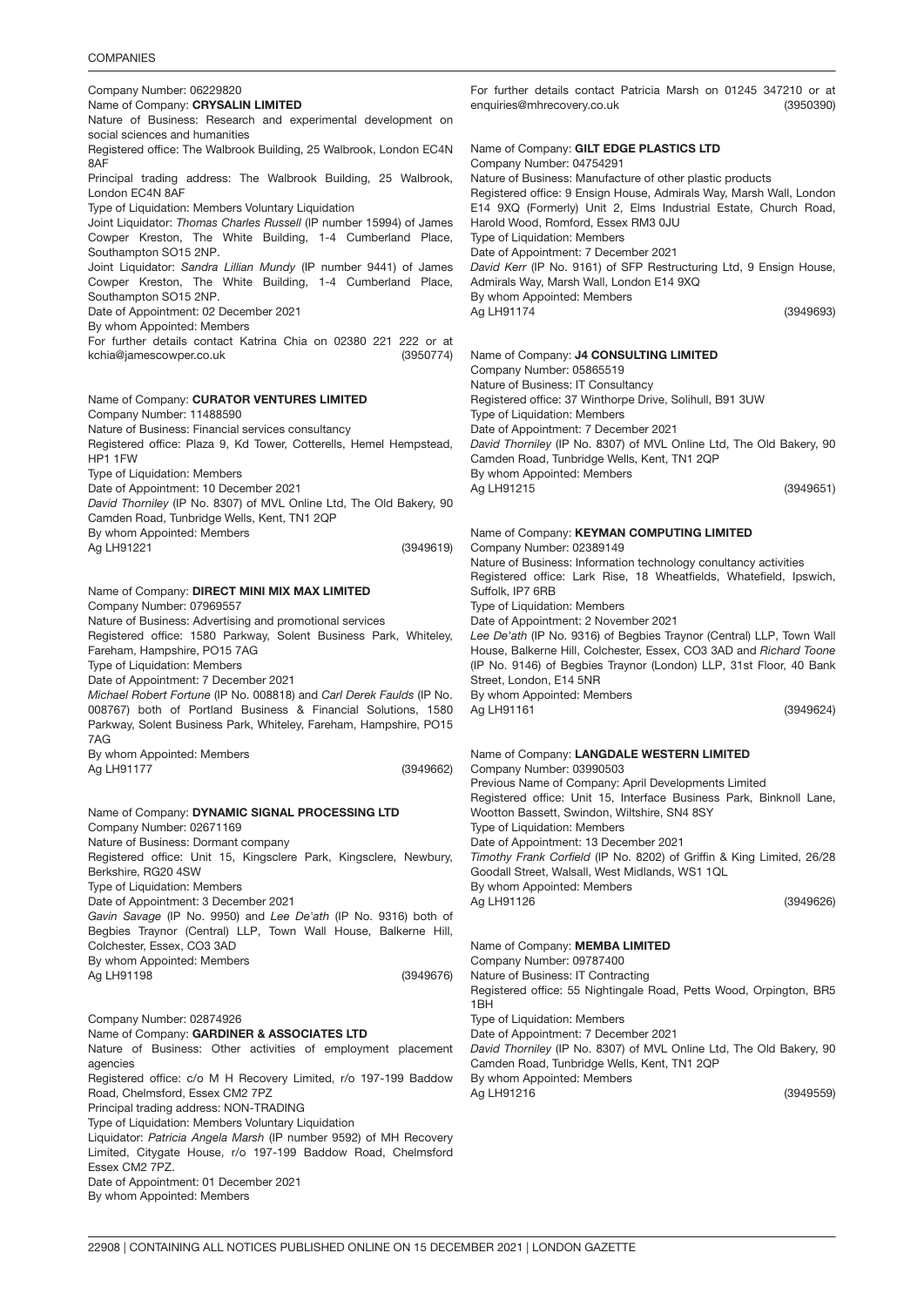(3950867)

Name of Company: MW CHANGE SOLUTIONS LTD (3949639) Company Number: 08158107 Nature of Business: Project contracting Registered office: First Floor, Telecom House, 125-135 Preston Road, Brighton, BN1 6AF Type of Liquidation: Members Date of Appointment: 2 December 2021 *David Thorniley* (IP No. 8307) of MVL Online Ltd, The Old Bakery, 90 Camden Road, Tunbridge Wells, Kent, TN1 2QP By whom Appointed: Members Ag LH91209

Name of Company: **NRL COMPUTING LTD** (3949621) Company Number: 08059169 Nature of Business: IT Consultancy Registered office: 7 Thorpe Avenue, Tonbridge, TN10 4PW Type of Liquidation: Members Date of Appointment: 8 December 2021 *David Thorniley* (IP No. 8307) of MVL Online Ltd, The Old Bakery, 90 Camden Road, Tunbridge Wells, Kent, TN1 2QP By whom Appointed: Members Ag LH91218

Name of Company: QUETZALCO LIMITED

Company Number: 08243538

Nature of Business: Other information service activities not elsewhere classified

Registered office: 17 Pennine Parade, Pennine Drive, London, NW2 1NT

Type of Liquidation: Members

Date of Appointment: 10 December 2021

(3949561) *Neil Bennett* (IP No. 9083) and *Alex Cadwallader* (IP No. 9501) both of Leonard Curtis, 5th Floor, Grove House, 248a Marylebone Road, London, NW1 6BB By whom Appointed: Members Ag LH91227

### Name of Company: ROCKHARD INVESTMENTS LIMITED

(3949689) Company Number: 04655939 Nature of Business: Management of real estate on a fee or contract basis Registered office: 7 Albemarle Street, London, W1S 4HQ Type of Liquidation: Members Date of Appointment: 10 December 2021 *William Antony Batty* (IP No. 8111) of Antony Batty & Company LLP, 3 Field Court, Gray's Inn, London, WC1R 5EF By whom Appointed: Members Ag LH91156

## Name of Company: ROSSERGW CONSULTING LTD

(3949711) Company Number: 12323393 Nature of Business: IT Support Registered office: C/O Steele Financial Ltd Orion House, Axis 4-5 Woodlands, Bradley Stoke, Bristol, BS32 4JT Type of Liquidation: Members Date of Appointment: 8 December 2021 *David Thorniley* (IP No. 8307) of MVL Online Ltd, The Old Bakery, 90 Camden Road, Tunbridge Wells, Kent, TN1 2QP By whom Appointed: Members Ag LH91217

Name of Company: SLADE INVESTMENT COMPANY LIMITED (3949637) Company Number: 00819761 Nature of Business: Property Development Registered office: Aston House, Cornwall Avenue, London, N3 1LF Type of Liquidation: Members Date of Appointment: 9 December 2021 *Bernard Hoffman* (IP No. 1593) of Adler Shine LLP, Aston House, Cornwall Avenue, London, N3 1LF By whom Appointed: Members Ag LH91152

Name of Company: STANSIS LTD (3949661) Company Number: 08429408 Nature of Business: IT Consultancy Registered office: 13 Traherne Close, Hitchin, SG4 9DS Type of Liquidation: Members Date of Appointment: 6 December 2021 *David Thorniley* (IP No. 8307) of MVL Online Ltd, The Old Bakery, 90 Camden Road, Tunbridge Wells, Kent, TN1 2QP By whom Appointed: Members Ag LH91212

Company Number: 04044587 (3950891) PURSUANT TO SECTION 109 OF THE INSOLVENCY ACT 1986 Name of Company: STEEL MONKEY ENGINEERING LIMITED Nature of Business: Scenic fabrication Registered office: The Old School House, Jacobs Wells Road, Bristol, BS8 1DJ Principal trading address: 198 – 202 Broomhill Road, Brislington, Bristol, BS4 5RG Type of Liquidation: Members Voluntary Liquidation Joint Liquidator: *Samuel Talby* (IP number 9404) of SKSi, Unit 1, First Floor, Brook Business Centre, Cowley Mill Road, Uxbridge, UB8 2FX. Joint Liquidator: *Julie Swan* (IP number 9168) of SKSi, Unit 1, First Floor, Brook Business Centre, Cowley Mill Road, Uxbridge, UB8 2FX. Date of Appointment: 06 December 2021 By whom Appointed: Members For further details contact Akash Thawani on 0204 548 1000 or at akash.thawani@sksi.co.uk Name of Company: SUSAN N FITZMAURICE LTD Company Number: 04416648 Registered office: Staverton Court, Staverton, Cheltenham GL51 0UX Principal trading address: Dunley Lodge, Dunley, Whitchurch, Hampshire RG28 7PU Nature of Business: Veterinary Neurologist Type of Liquidation: Members Liquidator's name: *Peter Frost,* Hazlewoods LLP, Staverton Court, Staverton, Cheltenham GL51 0UX For further information contact Peter Frost on 01242 680000 or peter.frost@hazlewoods.co.uk Office Holder Number: 8935. Date of Appointment: 2 December 2021

By whom Appointed: Members

Name of Company: TALANG SOFT LIMITED (3949549) Name of Company: THANH PHAM CLOUD LIMITED Company Number: 09449434 Nature of Business: IT Consulting Registered office: 86-90 Paul Street, London, EC2A 4NE Type of Liquidation: Members Date of Appointment: 10 December 2021 *David Thorniley* (IP No. 8307) of MVL Online Ltd, The Old Bakery, 90 Camden Road, Tunbridge Wells, Kent, TN1 2QP By whom Appointed: Members Ag LH91222 Company Number: 12121538

(3949704) Nature of Business: IT Contracting Registered office: Ground Floor, Unit B Lostock Office Park, Lynstock Way, Lostock, Bolton, BL6 4SG Type of Liquidation: Members Date of Appointment: 6 December 2021 *David Thorniley* (IP No. 8307) of MVL Online Ltd, The Old Bakery, 90 Camden Road, Tunbridge Wells, Kent, TN1 2QP By whom Appointed: Members Ag LH91213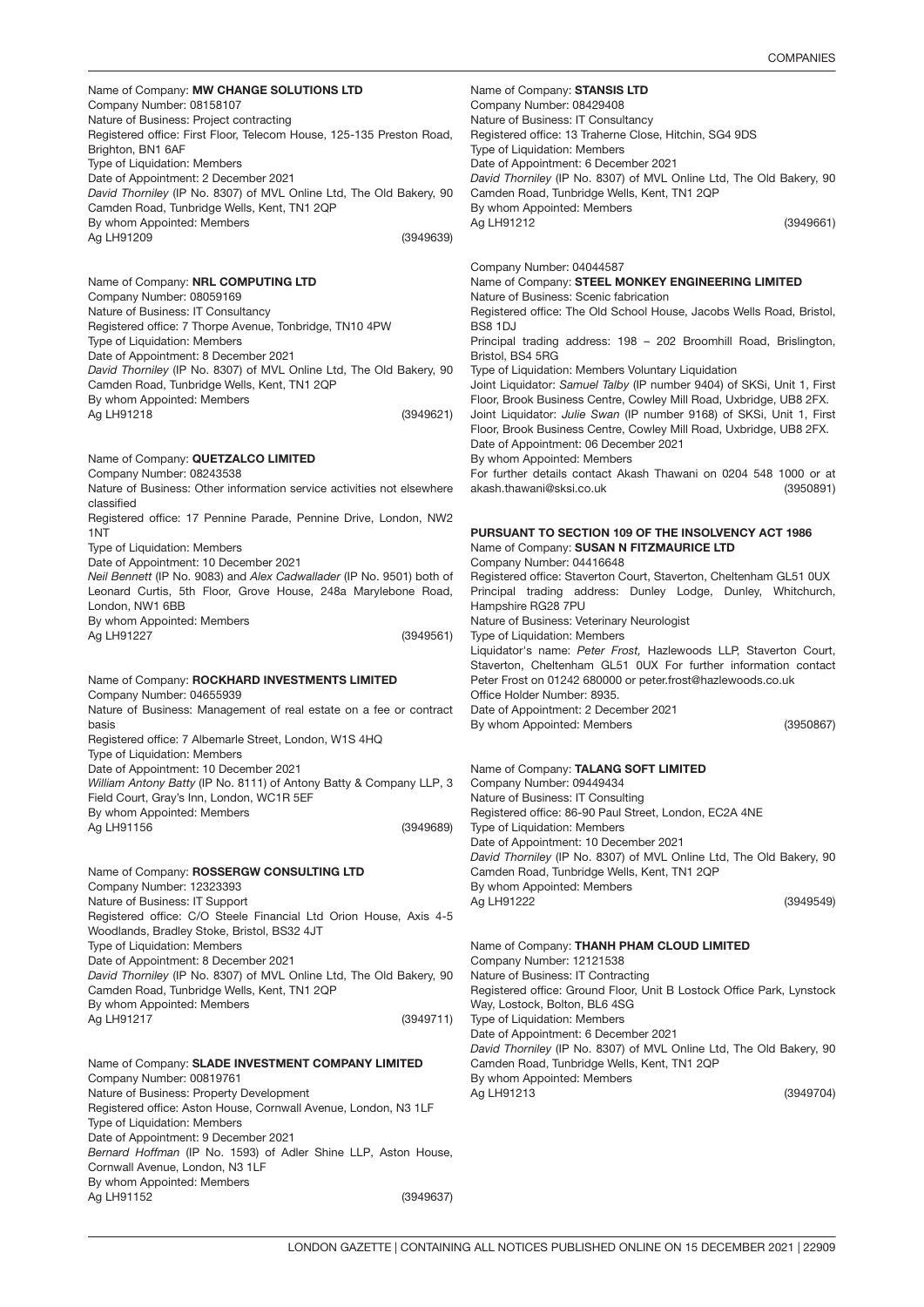#### **COMPANIES**

#### Name of Company: THE COVERBRIDGE INN LIMITED (3949577) Company Number: 06071753 Nature of Business: Hotels and similar accommodation & 56302 - Public houses and bars Registered office: C/O Yorkshire Dales Accountancy, 2 Chapel Street, Hawes, DL8 3QG Type of Liquidation: Members Date of Appointment: 6 December 2021 *Christopher David Horner* (IP No. 016150) of Robson Scott Associates Ltd, 47-49 Duke Street, Darlington, Co Durham, DL3 7SD By whom Appointed: Members Ag LH91157

Name of Company: TIME OUT MARKET CENTRAL LONDON LIMITED

(3949658) Company Number: 11634050 Nature of Business: Licensed restaurants Registered office: 172 Drury Lane, 1st Floor, London, WC2B 5QR Type of Liquidation: Members Date of Appointment: 9 December 2021 *Allister Manson* (IP No. 23290) and *Gareth David Wilcox* (IP No. 21052) both of Opus Restructuring LLP, 1 Radian Court, Knowlhill, Milton Keynes, MK5 8PJ By whom Appointed: Members Ag LH91232

Name of Company: **TWONOWT LTD** (3949670) Company Number: 09862671 Nature of Business: Software development Registered office: First Floor, Telecom House, 125-135 Preston Road, Brighton, BN1 6AF Type of Liquidation: Members Date of Appointment: 2 December 2021 *David Thorniley* (IP No. 8307) of MVL Online Ltd, The Old Bakery, 90 Camden Road, Tunbridge Wells, Kent, TN1 2QP By whom Appointed: Members Ag LH91210

Name of Company: VIRTUAL OFFICE BUREAU LIMITED (3949720) Company Number: 05695928 Nature of Business: Secretarial and administration services Registered office: 9 Teise Close, Tunbridge Wells, TN2 5JN Type of Liquidation: Members Date of Appointment: 6 December 2021 *David Thorniley* (IP No. 8307) of MVL Online Ltd, The Old Bakery, 90 Camden Road, Tunbridge Wells, Kent, TN1 2QP By whom Appointed: Members Ag LH91214

Name of Company: YIPGO LTD (3949678) Company Number: 10089126 Nature of Business: IT Consultancy Registered office: 64 Norfolk Road, Maidenhead, Berkshire, SL6 7AZ Type of Liquidation: Members Date of Appointment: 10 December 2021 *Martin Richard Buttriss* (IP No. 9291) and *Carolynn Jean Best* (IP No. 9683) both of Begbies Traynor (Central) LLP, 2 Harcourt Way, Meridian Business Park, Leicester LE19 1WP By whom Appointed: Members Ag LH91190

Name of Company: **ZM (SERVICES) LTD** (3949558) Company Number: 08289004 Nature of Business: Telecommunications Contracting Registered office: 10 Gatley Drive, Guildford, GU4 7JJ Type of Liquidation: Members Date of Appointment: 10 December 2021 *David Thorniley* (IP No. 8307) of MVL Online Ltd, The Old Bakery, 90 Camden Road, Tunbridge Wells, Kent, TN1 2QP By whom Appointed: Members Ag LH91211

### NOTICES TO CREDITORS

## 2<mark>I SOLUTIONS LTD</mark>

(Company Number 10405331)

Registered office: First Floor, 81-85 High Street, Brentwood, CM14 4RR

Principal trading address: First Floor, 81-85 High Street, Brentwood, CM14 4RR

Notice is hereby given that creditors of the Company are required, on or before 3 January 2022 to prove their debts by delivering their proofs (in the format specified in Rule 14.4 of the INSOLVENCY (ENGLAND AND WALES) RULES 2016) to the Joint Liquidators at The Old Town Hall, 71 Christchurch Road, Ringwood, BH24 1DH.

If so required by notice from the Joint Liquidators, creditors must produce any document or other evidence which the Joint Liquidators consider is necessary to substantiate the whole or any part of a claim. The distribution may be made without regard to the claim of any person in respect of a debt not proved.

Note: The Directors of the Company have made a declaration of solvency and it is expected that all creditors will be paid in full.

Date of Appointment: 8 December 2021

Office Holder Details: *Gary Thompson* (IP No. 26370) and *David Meany* (IP No. 9453) both of Quantuma Advisory Limited, The Old Town Hall, 71 Christchurch Road, Ringwood, BH24 1DH

Further details contact: Caroline Barratt, Email: caroline.barratt@quantuma.com, Tel: 01202 059463.

*Gary Thompson,* Joint Liquidator 13 December 2021

Ag LH91140

(3949697)

### ACE IT PROVIDERS LIMITED

(Company Number 11225678)

Registered office: First Floor, Telecom House, 125-135 Preston Road, Brighton, BN1 6AF

Principal trading address: N/A

Notice is hereby given that creditors of the Company are required, on or before 21 January 2022, to prove their debts by delivering their proofs (in the format specified in Rule 14.4 of the Insolvency (England and Wales) Rules 2016) to the Liquidator at The Old Bakery, 90 Camden Road, Tunbridge Wells, Kent, TN1 2QP.

If so required by notice from the Liquidator, creditors must produce any document or other evidence which the Liquidator considers is necessary to substantiate the whole or any part of a claim.

Note: The Directors of the Company have made a declaration of solvency and it is expected that all creditors will be paid in full.

Date of Appointment: 10 December 2021

Office Holder Details: *David Thorniley* (IP No. 8307) of MVL Online Ltd, The Old Bakery, 90 Camden Road, Tunbridge Wells, Kent, TN1 2QP

For further details contact: The Liquidator, Email: info@mvlonline.co.uk. Alternative contact: Chris Maslin

*David Thorniley,* Liquidator

10 December 2021 Ag LH91220

(3949691)

## ALLEZTECH LIMITE<mark>D</mark>

(Company Number 08079919 )

Registered office: Lothing House Quay View Business Park, Barnards Way, Lowestoft, NR32 2HD

Principal trading address: Lothing House Quay View Business Park, Barnards Way, Lowestoft, NR32 2HD

The above Company was placed into members' voluntary liquidation on 13 December 2021 when *Gary Rupping* (IP No. 16012) and *Andrew McTear* (IP No. 007242) both of McTear Williams & Wood, Prospect House, Rouen Road, Norwich NR1 1RE were appointed Joint Liquidators.

The Company is able to pay all its known creditors in full.

Notice is hereby given pursuant to Rule 14.28 of the INSOLVENCY (ENGLAND AND WALES) RULES 2016 that the Joint Liquidators of the Company intend making a first and final distribution to creditors within two months of the last date for proving specified below. Creditors of the Company are required to prove their debts before 4 January 2022 by sending to Gary Rupping of McTear Williams & Wood Limited, Prospect House, Rouen Road, Norwich, NR1 1RE written statements of the amount they claim to be due to them from the company. They must also, if so requested, provide such further details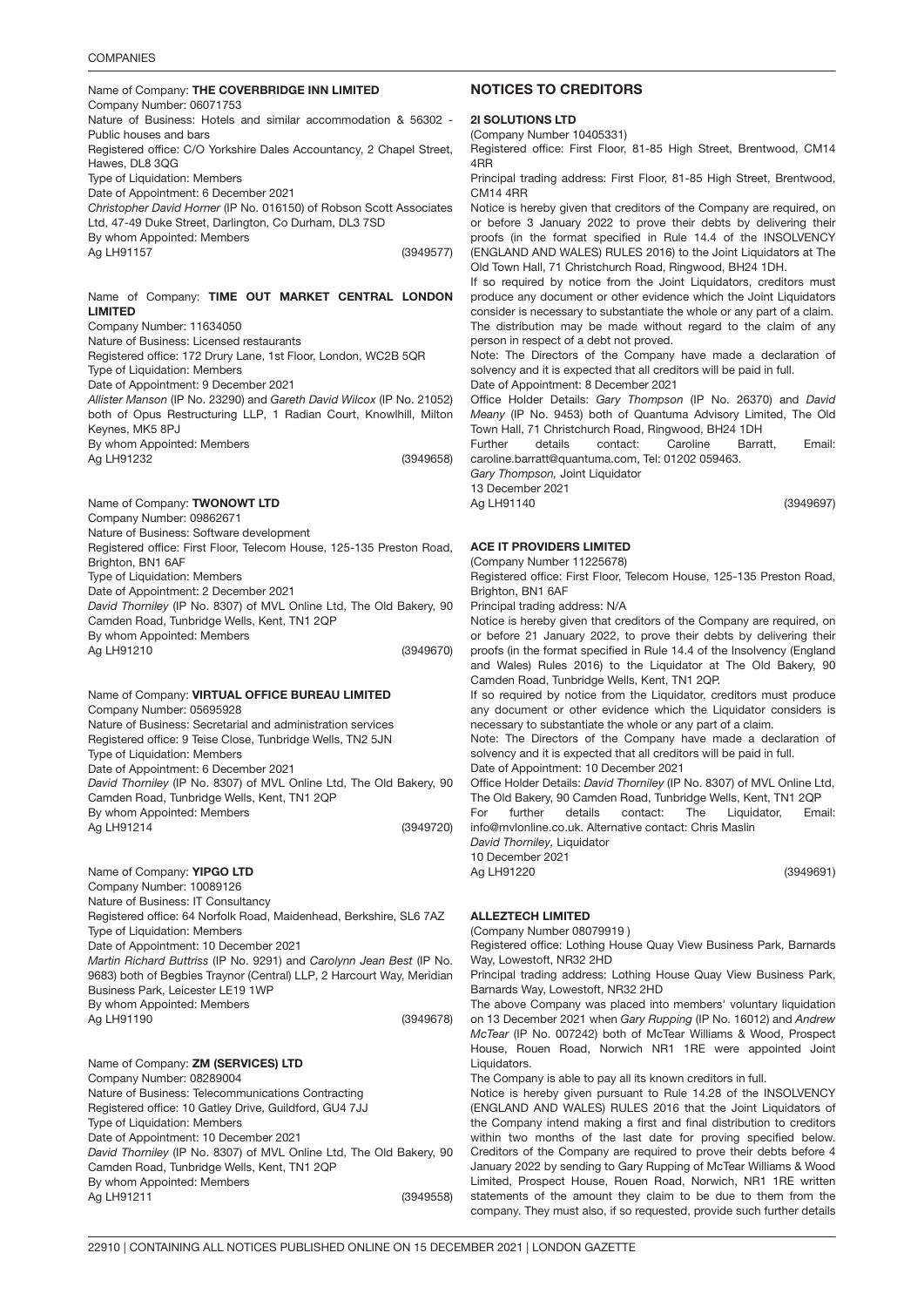(3949690)

(3949580)

or produce such documentary or other evidence as may appear to the joint liquidator to be necessary. A creditor who has not proved his debt before 4 January 2022 or who increases the claim in his proof after that date, will not be entitled to disturb the intended final distribution. The joint liquidator may make the intended distribution without regard to the claim of any person in respect of a debt not proved or claim increased by that date.

The joint liquidator intends that, after paying or providing for a final distribution in respect of the claims of all creditors who have proved their debts, the funds remaining in the hands of the joint liquidator shall be distributed to shareholders absolutely.

Enquiries should be made to McTear Williams & Wood Limited, Prospect House, Rouen Road, Norwich, NR1 1RE (tel: 01603 877540, fax: 01603 877549, email: info@mw-w.com).

*Gary Rupping,* Joint Liquidator

13 December 2021

Ag LH91195

(3949650)

### AWJL LTD

(Company Number 12316823)

Registered office: Unit 2 Spinnaker Court, 1C Becketts Place, Hampton Wick, Kingston upon Thames KT1 4EQ

Principal trading address: 26 Pleasance Road, London SW15 5HP

NOTICE IS HEREBY GIVEN that the Creditors of the Company are required, on or before 17 January 2022 to send their names and addresses and particulars of their debts or claims and the names and addresses of their solicitors (if any) to Adam Solomon Nakar of WSM Marks Bloom LLP, Unit 2 Spinnaker Court, 1C Becketts Place, Hampton Wick, Kingston upon Thames KT1 4EQ, the Liquidator of the company, and, if so required by notice in writing from the Liquidator, by their solicitors or personally, to come in and prove their debts or claims at such time and place as shall be specified in any such notice, or in default thereof they will be excluded from the benefit of any distribution made before such debts are proved.

NOTE: This notice is purely formal. All known creditors have been or will be paid in full.

The Directors have made a Declaration of Solvency, and the Company is being wound up for the purposes of distribution of surplus assets to shareholders.

Liquidator: *Adam Solomon Nakar* (IP number 19530) of WSM Marks Bloom LLP, Unit 2 Spinnaker Court, 1C Becketts Place, Hampton Wick, Kingston upon Thames KT1 4EQ.

Date of Appointment: 08 December 2021

(3950912) For further details contact Ankit Patel on 020 8939 8240

### BLACK GOLD ECONOMICS LIMITED

(Company Number 10917203)

Registered office: 119 Wilderness Road, Earley, Reading, Berkshire, RG6 5RD

Principal trading address: 119 Wilderness Road, Earley, Reading, Berkshire, RG6 5RD

Notice is hereby given that the Creditors of the Company are required, on or before 7 January 2022 to send their names and addresses and particulars of their debts or claims and the names and addresses of their solicitors (if any) to Lauren Rachel Cullen of Cullen & Co UK Limited, 197 Kingston Road, Epsom, Surrey KT19 0AB, the Liquidator of the company, and, if so required by notice in writing from the Liquidator, by her solicitors or personally, to come in and prove their debts or claims at such time and place as shall be specified in any such notice, or in default thereof they will be excluded from the benefit of any distribution made before such debts are proved.

The Directors have made a Declaration of Solvency, and the Company is being wound up for the purposes of distribution of surplus assets to shareholders.

NOTE: This notice is purely formal. All known creditors have been or will be paid in full.

Date of Appointment: 7 December 2021

Office Holder Details: *Lauren Rachel Cullen* (IP No. 18050) of Cullen & Co UK Limited, 197 Kingston Road, Epsom, Surrey, KT19 0AB

Further details contact: Lauren Rachel Cullen, Tel: 0203 8877 200.

Alternative contact: Gemma Lawrence.

*Lauren Rachel Cullen,* Joint Liquidator

13 December 2021

Ag LH91149

(3949588)

### CAYOS CONTRACTING SERVICES LIMITED

(Company Number 05808811)

Registered office: 13th Floor, One Croydon C/O Sable International, 12-16 Addiscombe Road, Croydon, CR0 0XT

Principal trading address: N/A

Notice is hereby given that creditors of the Company are required, on or before 21 January 2022, to prove their debts by delivering their proofs (in the format specified in Rule 14.4 of the Insolvency (England and Wales) Rules 2016) to the Liquidator at The Old Bakery, 90 Camden Road, Tunbridge Wells, Kent, TN1 2QP.

If so required by notice from the Liquidator, creditors must produce any document or other evidence which the Liquidator considers is necessary to substantiate the whole or any part of a claim.

Note: The Directors of the Company have made a declaration of solvency and it is expected that all creditors will be paid in full.

Date of Appointment: 9 December 2021

Office Holder Details: *David Thorniley* (IP No. 8307) of MVL Online Ltd, The Old Bakery, 90 Camden Road, Tunbridge Wells, Kent, TN1 2QP

For further details contact: The Liquidator. Email: info@mvlonline.co.uk. Alternative contact: Chris Maslin

*David Thorniley,* Liquidator 9 December 2021

Ag LH91219

### CHERY MOUNTAIN LIMITED

(Company Number 08830019)

Registered office: 41 Belmont Park, London, SE13 5BW Principal trading address: N/A

Notice is hereby given that creditors of the Company are required, on or before 21 January 2022, to prove their debts by delivering their proofs (in the format specified in Rule 14.4 of the Insolvency (England and Wales) Rules 2016) to the Liquidator at The Old Bakery, 90 Camden Road, Tunbridge Wells, Kent, TN1 2QP.

If so required by notice from the Liquidator, creditors must produce any document or other evidence which the Liquidator considers is necessary to substantiate the whole or any part of a claim.

Note: The Directors of the Company have made a declaration of solvency and it is expected that all creditors will be paid in full. Date of Appointment: 2 December 2021

Office Holder Details: *David Thorniley* (IP No. 8307) of MVL Online Ltd, The Old Bakery, 90 Camden Road, Tunbridge Wells, Kent, TN1 2QP

For further details contact: The Liquidator, Email: info@mvlonline.co.uk. Alternative contact: Chris Maslin

*David Thorniley,* Liquidator 2 December 2021

Ag LH91208

### 3950744 CREA CONCEPT UK LIMITED

(Company Number 07849947)

Registered office: C/o B&C Associates Limited, Concorde House, Grenville Place, Mill Hill, London, NW7 3SA

Principal trading address: First Floor, 34 - 35 Eastcastle Street, London, W1W 8DW

Notice is hereby given that creditors of the Company are required, on or before 24 January 2022, to prove their debts by delivering their proofs (in the format specified in Rule 14.4 of the Insolvency (England and Wales) Rules 2016) to the Liquidator at B&C Associates Limited, Concorde House, Grenville Place, Mill Hill, London, NW7 3SA.

If so required by notice from the Liquidator, creditors must produce any document or other evidence which the Liquidator considers is necessary to substantiate the whole or any part of a claim.

Note: The Directors of the Company have made a declaration of solvency and it is expected that all creditors will be paid in full.

Liquidator: *Jeffrey Mark Brenner* (IP number 9301) of B&C Associates Limited, Concorde House, Grenville Place, Mill Hill, London, NW7 3SA.

Date of Appointment: 10 December 2021

(3950744) For further details contact Rachel Patrick on 020 8906 7730 or at rachel@bcassociates.uk.com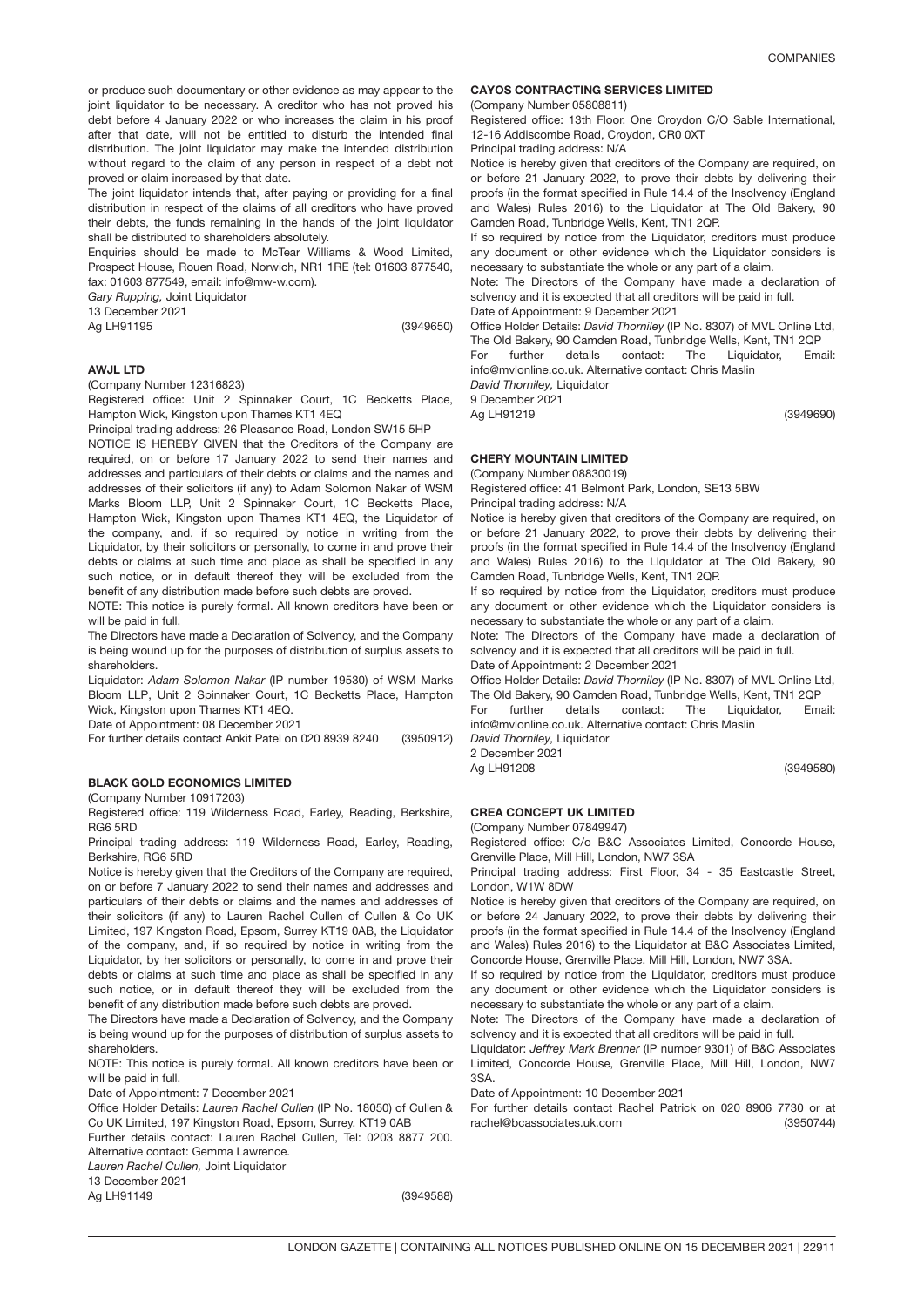## 3950969 CRESSWELL RESOURCES LIMITED

(Company Number 05167289)

Previous Name of Company: Cresswells Emporium Limited

Registered office: 45 Somerville Road, Sutton Coldfield, West Midlands B73 6HH

Notice is hereby given that creditors of the Company are required, on or before 18 January 2022, to prove their debts by delivering their proofs (in the format specified in Rule 14.4 of the Insolvency (England and Wales) Rules 2016) to the Liquidator, Robert Gibbons at Arrans Limited, Pacific House, Relay Point, Tamworth, B77 5PA.

If so required by notice from the Liquidator, creditors must produce any document or other evidence which the Liquidator considers is necessary to substantiate the whole or any part of a claim.

Note: The Directors of the Company have made a declaration of solvency and it is expected that all creditors will be paid in full.

Liquidator: *Robert Paul Gibbons* (IP number 9079) of Arrans Limited, Pacific House, Relay Point, Tamworth, B77 5PA.

Date of Appointment: 09 December 2021

(3950969) For further details contact Arrans Limited on 01827 60020 or at enquiries@arrans.co.uk

## CRYSALIN LIMITE<mark>D</mark>

(Company Number 06229820)

Registered office: The Walbrook Building, 25 Walbrook, London EC4N 8AF

Principal trading address: The Walbrook Building, 25 Walbrook, London EC4N 8AF

NOTICE IS HEREBY GIVEN that the creditors of the above named company, which is being voluntarily wound up, must send their full names and addresses (and those of their Solicitors, if any), together with full particulars of their debts or claims to the joint liquidators' at James Cowper Kreston, The White Building, 1-4 Cumberland Place, Southampton SO15 2NP by 14 January 2022.

The distribution may be made without regard to the claim of any person in respect of a debt not proved.

Note: It is anticipated that all known Creditors will be paid in full. This is not a notice of intended dividend.

Joint Liquidator: *Thomas Charles Russell* (IP number 15994) of James Cowper Kreston, The White Building, 1-4 Cumberland Place, Southampton SO15 2NP.

Joint Liquidator: *Sandra Lillian Mundy* (IP number 9441) of James Cowper Kreston, The White Building, 1-4 Cumberland Place, Southampton SO15 2NP.

Date of Appointment: 02 December 2021

(3950776) For further details contact Katrina Chia on 02380 221 222 or at kchia@jamescowper.co.uk

### 3949669 CURATOR VENTURES LIMITED

(Company Number 11488590)

Registered office: Plaza 9, Kd Tower, Cotterells, Hemel Hempstead, HP1 1FW

Principal trading address: N/A

Notice is hereby given that creditors of the Company are required, on or before 21 January 2022, to prove their debts by delivering their proofs (in the format specified in Rule 14.4 of the Insolvency (England and Wales) Rules 2016) to the Liquidator at The Old Bakery, 90 Camden Road, Tunbridge Wells, Kent, TN1 2QP.

If so required by notice from the Liquidator, creditors must produce any document or other evidence which the Liquidator considers is necessary to substantiate the whole or any part of a claim.

Note: The Directors of the Company have made a declaration of solvency and it is expected that all creditors will be paid in full.

Date of Appointment: 10 December 2021

Office Holder Details: *David Thorniley* (IP No. 8307) of MVL Online Ltd, The Old Bakery, 90 Camden Road, Tunbridge Wells, Kent, TN1 2QP

For further details contact: The Liquidator, Email: info@mvlonline.co.uk. Alternative contact: Chris Maslin

*David Thorniley,* Liquidator

10 December 2021

Ag LH91221

(3949669)

## DIRECT MINI MIX MAX LIMITED

(Company Number 07969557)

Registered office: 1580 Parkway, Solent Business Park, Whiteley, Fareham, Hampshire, PO15 7AG

Principal trading address: Unit 3, Ashton Way, Mannings Heath Road, Poole, Dorset, BH12 4FE

Notice is hereby given that Creditors of the Company are required, on or before 17 January 2022 to prove their debts by delivering their proofs (in the format specified in Rule 14.4 of the INSOLVENCY (ENGLAND AND WALES) RULES 2016) to the Joint Liquidators at 1580 Parkway, Solent Business Park, Whiteley, Fareham, Hampshire, PO15 7AG.

If so required by notice from the Joint Liquidators, creditors must produce any document or other evidence which the Joint Liquidators considers is necessary to substantiate the whole or any part of a claim. The distribution may be made without regard to the claim of any person in respect of a debt not proved.

Note: The Directors of the Company have made a declaration of solvency and it is expected that all creditors will be paid in full.

Date of Appointment: 7 December 2021.

Office Holder Details: *Michael Robert Fortune* (IP No. 008818) and *Carl Derek Faulds* (IP No. 008767) both of Portland Business & Financial Solutions, 1580 Parkway, Solent Business Park, Whiteley, Fareham, Hampshire, PO15 7AG

For further details contact: The Joint Liquidators, Email: creditors@portbfs.co.uk. Alternative contact: Sandie Williams.

*Michael Robert Fortune,* Joint Liquidator 13 December 2021

(3949683)

### DYNAMIC SIGNAL PROCESSING LTD

(Company Number 02671169)

Ag LH91177

Registered office: Unit 15, Kingsclere Park, Kingsclere, Newbury, Berkshire, RG20 4SW

Principal trading address: Unit 15, Kingsclere Park, Kingsclere, Newbury, Berkshire, RG20 4SW

The Company was placed into members' voluntary liquidation on 3 December 2021when *Gavin Savage* (IP No. 9950) and *Lee De'ath* (IP No. 9316) both of Begbies Traynor (Central) LLP, Town Wall House, Balkerne Hill, Colchester, Essex, CO3 3AD were appointed as Joint Liquidators of the Company. The Company is able to pay all its known liabilities in full.

Notice is hereby given that the creditors of the Company are required on or before 17 January 2022 to send in their names and addresses, particulars of their debts or claims and the names and addresses of their Solicitors (if any) to the undersigned Lee De'ath of Begbies Traynor (Central) LLP, Town Wall House, Balkerne Hill, Colchester, Essex, CO3 3AD the Joint Liquidator of the Company and, if so required by notice in writing to prove their debts or claims at such time and place as shall be specified in such notice, or in default shall be excluded from the benefit of any distribution made before such debts are proved.

Any person who requires further information may contact the Joint Liquidator by telephone on 01206 217900. Alternatively, enquiries can be made to Julian Purser by email: julian.purser@btguk.com or telephone 01206 217900.

*L M De'ath,* Joint Liquidator 13 December 2021

Ag LH91198

(3949632)

### GARDINER & ASSOCIATES LTD

(Company Number 02874926)

Registered office: c/o M H Recovery Limited, r/o 197-199 Baddow Road, Chelmsford, Essex CM2 7PZ (formerly 42 Parkside, Wollaton, Nottingham, Nottinghamshire NG8 2NN)

Principal trading address: NON-TRADING

It should be noted that the liquidation of Gardiner & Associates Ltd ("the Company"), is a solvent liquidation.

Notice is hereby given, under Rule 14.28 of the Insolvency (England & Wales) Rules 2016, that it is the intention of the Liquidator to declare a first and final distribution to creditors in respect of the above-named Company.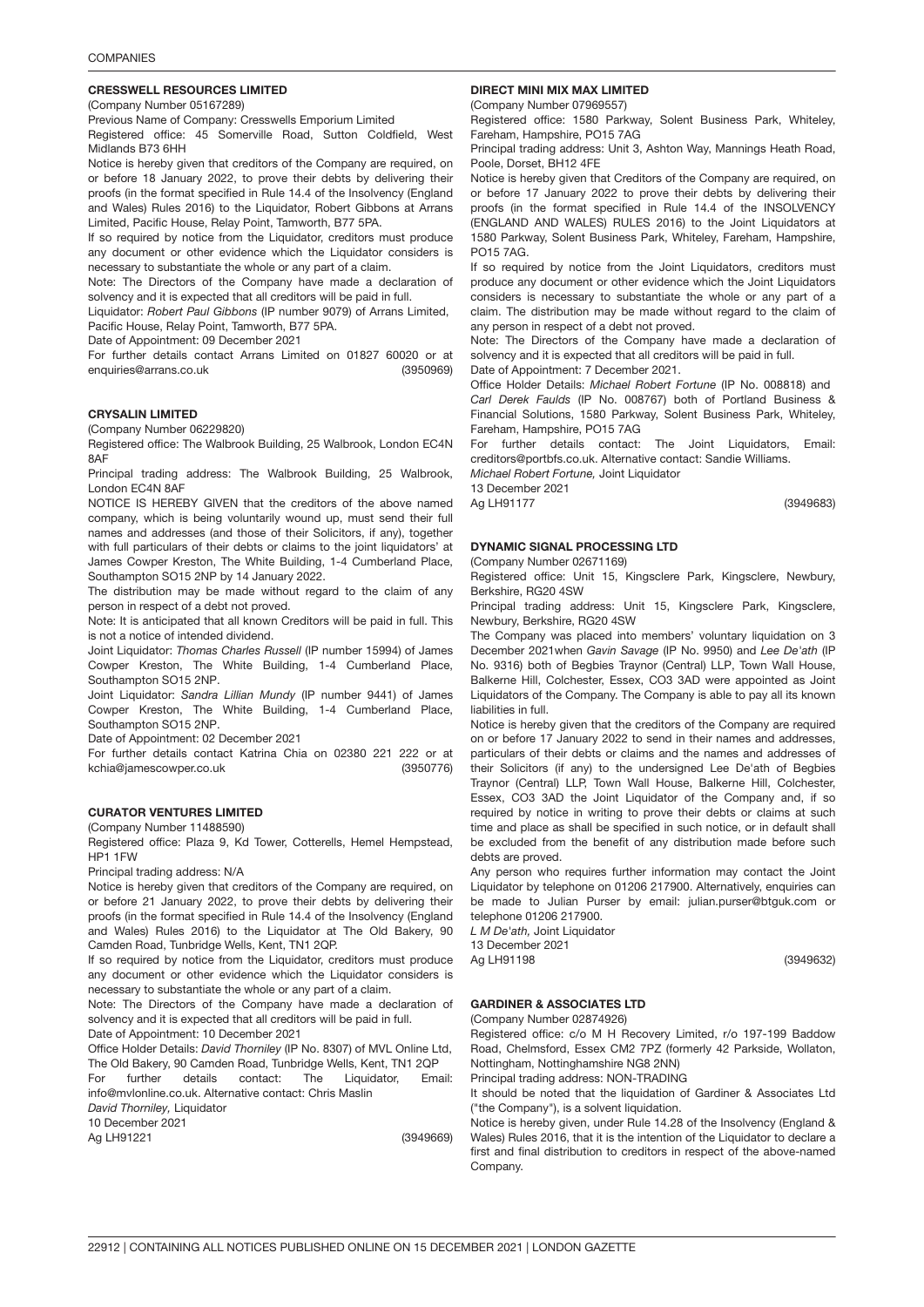Creditors who have not yet done so are required, on or before 14th January 2022 (the last day for proving), to send their proofs of debt in writing to the undersigned Patricia Angela Marsh, (Office Holder Number: 9592) of MH Recovery Limited, Citygate House, r/o 197-199 Baddow Road, Chelmsford Essex CM2 7PZ the Liquidator of the Company appointed on 1st December 2021 by resolution of the members and, if so requested, to provide such further details or produce such documentary or other evidence as may appear to the Liquidator to be necessary.

It should be noted that, after this date, the Liquidator has the right to defray any outstanding expenses of the winding up from the assets of the company and to make a first and final distribution, without further regard to creditors' claims which were not proved within the abovementioned period.

ALL KNOWN CREDITORS HAVE BEEN OR WILL BE PAID IN FULL.

For further details contact Patricia Marsh on 01245 347210 or at enquiries@mhrecovery.co.uk

Dated: 14 December 2021

(3950391)

### 3949564 GILT EDGE PLASTICS LTD

(Company Number 04754291)

Registered office: 9 Ensign House, Admirals Way, Marsh Wall, London E14 9XQ (Formerly) Unit 2, Elms Industrial Estate, Church Road, Harold Wood, Romford, Essex, RM3 0JU

Principal trading address: (Formerly) Unit 2, Elms Industrial Estate, Church Road, Harold Wood, Romford, Essex, RM3 0JU

Notice is hereby given under Rule 14.28 of the INSOLVENCY (ENGLAND AND WALES) RULES 2016, that I, the Liquidator of the above-named Company, David Kerr of SFP Restructuring Limited, 9 Ensign House, Admirals Way, Marsh Wall, London E14 9XQ intend declaring a first and final dividend to unsecured creditors.

Creditors who have not already proved are required, on or before 24 January 2022 to submit their proofs of debt to me at SFP Restructuring Limited, 9 Ensign House, Admirals Way, Marsh Wall, London E14 9XQ and, if so requested by me, to provide such further details or produce such documentary or other evidence as may appear to be necessary.

Please note that this is a solvent liquidation and therefore I am entitled to make the distribution and any further distribution to creditors or shareholders without regard to the claim of any person in respect of a debt not proved.

Please note: The last date for submitting a proof of debt is 24 January 2022. A proof of debt can be downloaded at https://www.gov.uk/ government/publications/rule-144-proof-of-debt-general-form

Date of Appointment: 7 December 2021

Office Holder Details: *David Kerr* (IP No. 9161) of SFP Restructuring Ltd, 9 Ensign House, Admirals Way, Marsh Wall, London E14 9XQ

For further details contact: David Kerr or Claire Harris, Tel: 020 7538 2222

*David Kerr,* Liquidator 13 December 2021 Ag LH91174

(3949564)

### 3949605 J4 CONSULTING LIMITED

(Company Number 05865519)

Registered office: 37 Winthorpe Drive, Solihull, B91 3UW

Principal trading address: N/A

Notice is hereby given that creditors of the Company are required, on or before 21 January 2022, to prove their debts by delivering their proofs (in the format specified in Rule 14.4 of the Insolvency (England and Wales) Rules 2016) to the Liquidator at The Old Bakery, 90 Camden Road, Tunbridge Wells, Kent, TN1 2QP.

If so required by notice from the Liquidator, creditors must produce any document or other evidence which the Liquidator considers is necessary to substantiate the whole or any part of a claim.

Note: The Directors of the Company have made a declaration of solvency and it is expected that all creditors will be paid in full. Date of Appointment: 7 December 2021

Office Holder Details: *David Thorniley* (IP No. 8307) of MVL Online Ltd, The Old Bakery, 90 Camden Road, Tunbridge Wells, Kent, TN1 2QP For further details contact: The Liquidator, Email: info@mvlonline.co.uk. Alternative contact: Chris Maslin

*David Thorniley,* Liquidator

7 December 2021

Ag LH91215

### KEYMAN COMPUTING LIMITED

(Company Number 02389149)

Registered office: Lark Rise, 18 Wheatfields, Whatefield, Ipswich, Suffolk, IP7 6RB

Principal trading address: (Former) Lark Rise, 18 Wheatfields, Whatefield, Ipswich, Suffolk, IP7 6RB

The Company was placed into members' voluntary liquidation on 2 December 2021when *Lee De'ath* (IP No. 9316) of Begbies Traynor (Central) LLP, Town Wall House, Balkerne Hill, Colchester, Essex, CO3 3AD and *Richard Toone* (IP No. 9146) of Begbies Traynor (London) LLP, 31st Floor, 40 Bank Street, London, E14 5NR were appointed as Joint Liquidators of the Company. The Company is able to pay all its known liabilities in full.

Notice is hereby given that the creditors of the Company are required on or before 17 January 2022 to send in their names and addresses, particulars of their debts or claims and the names and addresses of their Solicitors (if any) to the undersigned Gavin Savage of Begbies Traynor, Town Wall House, Balkerne Hill, Colchester, Essex, CO3 3AD the Joint Liquidator of the Company and, if so required by notice in writing to prove their debts or claims at such time and place as shall be specified in such notice, or in default shall be excluded from the benefit of any distribution made before such debts are proved.

Date of appointment: 2 December 2021

Any person who requires further information may contact the Joint Liquidator by telephone on 01206 217900. Alternatively, enquiries can be made to Charlotte Faram by email: charlotte.faram@btguk.com or telephone 01206 217900.

*L M De'ath,* Joint Liquidator

3 December 2021

Ag LH91161

### LANGDALE WESTERN LIMITED

(Company Number 03990503)

Registered office: Unit 15, Interface Business Park, Binknoll Lane, Wootton Bassett, Swindon, Wiltshire, SN4 8SY

Principal trading address: Unit 15, Interface Business Park, Binknoll Lane, Wootton Bassett, Swindon, Wiltshire, SN4 8SY

Notice is hereby given that Creditors of the Company are required, on or before 18 February 2022, to prove their debts by delivering their proofs (in the format specified in Rule 14.4 of the INSOLVENCY (ENGLAND AND WALES) RULES 2016) to the Liquidator at Griffin and King Limited, 26-28 Goodall Street, Walsall, West Midlands, WS1 1QL.

If so required by notice from the Liquidator, creditors must produce any document or other evidence which the Liquidator considers is necessary to substantiate the whole or any part of a claim.

Note: The Directors of the Company have made a declaration of solvency and it is expected that all creditors will be paid in full.

Date of Appointment: 13 December 2021.

Office Holder Details: *Timothy Frank Corfield* (IP No. 8202) of Griffin & King Limited, 26/28 Goodall Street, Walsall, West Midlands, WS1 1QL For further details contact: Timothy Frank Corfield, Tel: 01922 722205. Alternative contact: Paul Everett Johns.

*Timothy Frank Corfield,* Liquidator

13 December 2021 Ag LH91126

(3949686)

(3949685)

## MEMBA LIMITED

(Company Number 09787400)

Registered office: 55 Nightingale Road, Petts Wood, Orpington, BR5 1BH

Principal trading address: N/A

Notice is hereby given that creditors of the Company are required, on or before 21 January 2022, to prove their debts by delivering their proofs (in the format specified in Rule 14.4 of the Insolvency (England and Wales) Rules 2016) to the Liquidator at The Old Bakery, 90 Camden Road, Tunbridge Wells, Kent, TN1 2QP.

If so required by notice from the Liquidator, creditors must produce any document or other evidence which the Liquidator considers is necessary to substantiate the whole or any part of a claim.

Note: The Directors of the Company have made a declaration of solvency and it is expected that all creditors will be paid in full.

Date of Appointment: 7 December 2021

(3949605) Office Holder Details: *David Thorniley* (IP No. 8307) of MVL Online Ltd, The Old Bakery, 90 Camden Road, Tunbridge Wells, Kent, TN1 2QP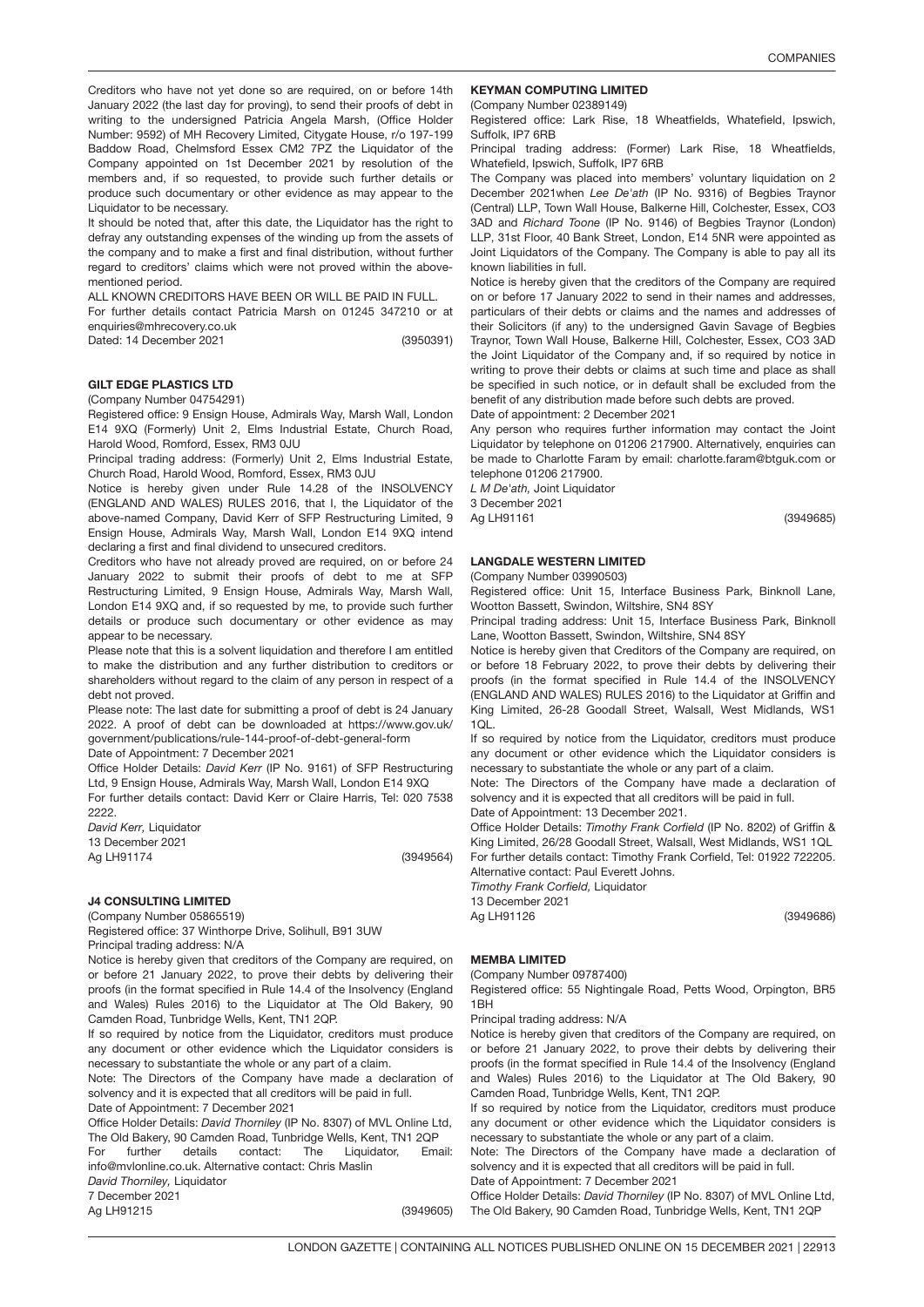(3949646) For further details contact: The Liquidator, Email: info@mvlonline.co.uk. Alternative contact: Chris Maslin *David Thorniley,* Liquidator 7 December 2021 Ag LH91216

#### MW CHANGE SOLUTIONS LTD (Company Number 08158107)

Registered office: First Floor, Telecom House, 125-135 Preston Road, Brighton, BN1 6AF

Principal trading address: N/A

Notice is hereby given that creditors of the Company are required, on or before 21 January 2022, to prove their debts by delivering their proofs (in the format specified in Rule 14.4 of the Insolvency (England and Wales) Rules 2016) to the Liquidator at The Old Bakery, 90 Camden Road, Tunbridge Wells, Kent, TN1 2QP.

If so required by notice from the Liquidator, creditors must produce any document or other evidence which the Liquidator considers is necessary to substantiate the whole or any part of a claim.

Note: The Directors of the Company have made a declaration of solvency and it is expected that all creditors will be paid in full.

Date of Appointment: 2 December 2021

Office Holder Details: *David Thorniley* (IP No. 8307) of MVL Online Ltd, The Old Bakery, 90 Camden Road, Tunbridge Wells, Kent, TN1 2QP

For further details contact: The Liquidator, Email: info@mvlonline.co.uk. Alternative contact: Chris Maslin

*David Thorniley,* Liquidator

2 December 2021

Ag LH91209

(3949630)

### NRL COMPUTING LT<mark>D</mark>

(Company Number 08059169) Registered office: 7 Thorpe Avenue, Tonbridge, TN10 4PW

Principal trading address: N/A

Notice is hereby given that creditors of the Company are required, on or before 21 January 2022, to prove their debts by delivering their proofs (in the format specified in Rule 14.4 of the Insolvency (England and Wales) Rules 2016) to the Liquidator at The Old Bakery, 90 Camden Road, Tunbridge Wells, Kent, TN1 2QP.

If so required by notice from the Liquidator, creditors must produce any document or other evidence which the Liquidator considers is necessary to substantiate the whole or any part of a claim.

Note: The Directors of the Company have made a declaration of solvency and it is expected that all creditors will be paid in full.

Date of Appointment: 8 December 2021

Office Holder Details: *David Thorniley* (IP No. 8307) of MVL Online Ltd, The Old Bakery, 90 Camden Road, Tunbridge Wells, Kent, TN1 2QP

For further details contact: The Liquidator, Email: info@mvlonline.co.uk. Alternative contact: Chris Maslin

*David Thorniley,* Liquidator 8 December 2021 Ag LH91218

(3949716)

### QUETZALCO LIMITE<mark>D</mark>

(Company Number 08243538)

Registered office: 17 Pennine Parade, Pennine Drive, London, NW2 1NT

Principal trading address: 70 Chiswick Lane, London, W4 2LA

Notice is hereby given pursuant to Rule 14.28 of the INSOLVENCY (ENGLAND AND WALES) RULES 2016, that further to the appointment of the Joint Liquidators on 10 December 2021, they intend to declare a first and final dividend to creditors of the Company within two months of the last date for proving, specified below.

Notice is hereby given that creditors of the Company are required, on or before 14 January 2022, to prove their debts by delivering their proofs (in the format specified in Rule 14.4 of the Insolvency (England and Wales) Rules 2016) to the Joint Liquidators at Leonard Curtis, 5th Floor, Grove House, 248a Marylebone Road, London, NW1 6BB.

If so required by notice from the Joint Liquidators, creditors must produce any document or other evidence which the Joint Liquidators consider is necessary to substantiate the whole or any part of the claim.

Creditors who have not yet done so must prove their debts by sending their full names and addresses, particulars of their debts or claims and the names and addresses of their solicitors (if any), to the Joint Liquidators at Leonard Curtis, 5th Floor, Grove House, 248a Marylebone Road, London, NW1 6BB by no later than 14 January 2022 (the last date for proving).

As the distribution will be a final distribution, it may be made without regard to the claim of any person in respect of a debt not proved.

Note: The Directors of the Company have made a Declaration of Solvency and it is expected that all creditors will be paid in full. Date of Appointment: 10 December 2021

Office Holder Details: *Neil Bennett* (IP No. 9083) and *Alex Cadwallader* (IP No. 9501) both of Leonard Curtis, 5th Floor, Grove House, 248a Marylebone Road, London, NW1 6BB

For further details contact: The Joint Liquidators, Tel: 020 7535 7000. Alternative contact: Samuel Wood

*Neil Bennett,* Joint Liquidator

10 December 2021

Ag LH91227

(3949604)

## ROCKHARD INVESTMENTS LIMITED

(Company Number 04655939)

Registered office: 7 Albemarle Street, London, W1S 4HQ

Principal trading address: N/A

Notice is hereby given that creditors of the Company are required, on or before 31 January 2022 to prove their debts be delivering their proofs (in the format specified in Rule 14.4 of the Insolvency (England and Wales) 2016) to the Liquidator at Antony Batty & Company LLP, 3 Field Court, Gray's Inn, London, WC1R 5EF.

If so required by notice from the Liquidator, creditors must produce any document or other evidence which the liquidator considers is necessary to substantiate the whole or any part of a claim.

The Directors of the Company have made a declaration of solvency and it is expected that all creditors will be paid in full.

Date of Appointment: 10 December 2021

Office Holder Details: *William Antony Batty* (IP No. 8111) of Antony Batty & Company LLP, 3 Field Court, Gray's Inn, London, WC1R 5EF Further details contact: The Liquidator, Tel: 020 7831 1234 or by email at sunney@antonybatty.com. Alternative contact: Sunney Sagoo.

*William Antony Batty,* Liquidator 13 December 2021

Ag LH91156

(3949567)

## ROSSERGW CONSULTING LTD

(Company Number 12323393)

Registered office: C/O Steele Financial Ltd Orion House, Axis 4-5 Woodlands, Bradley Stoke, Bristol, BS32 4JT

Principal trading address: N/A

Notice is hereby given that creditors of the Company are required, on or before 21 January 2022, to prove their debts by delivering their proofs (in the format specified in Rule 14.4 of the Insolvency (England and Wales) Rules 2016) to the Liquidator at The Old Bakery, 90 Camden Road, Tunbridge Wells, Kent, TN1 2QP.

If so required by notice from the Liquidator, creditors must produce any document or other evidence which the Liquidator considers is necessary to substantiate the whole or any part of a claim.

Note: The Directors of the Company have made a declaration of solvency and it is expected that all creditors will be paid in full.

Date of Appointment: 8 December 2021

Office Holder Details: *David Thorniley* (IP No. 8307) of MVL Online Ltd, The Old Bakery, 90 Camden Road, Tunbridge Wells, Kent, TN1 2QP For further details contact: The Liquidator, Email: info@mvlonline.co.uk. Alternative contact: Chris Maslin

*David Thorniley,* Liquidator 8 December 2021

Ag LH91217

(3949687)

## SLADE INVESTMENT COMPANY LIMITED

#### (Company Number 00819761)

Registered office: Aston House, Cornwall Avenue, London, N3 1LF Principal trading address: 102 Belsize Lane, London, NW3 5BB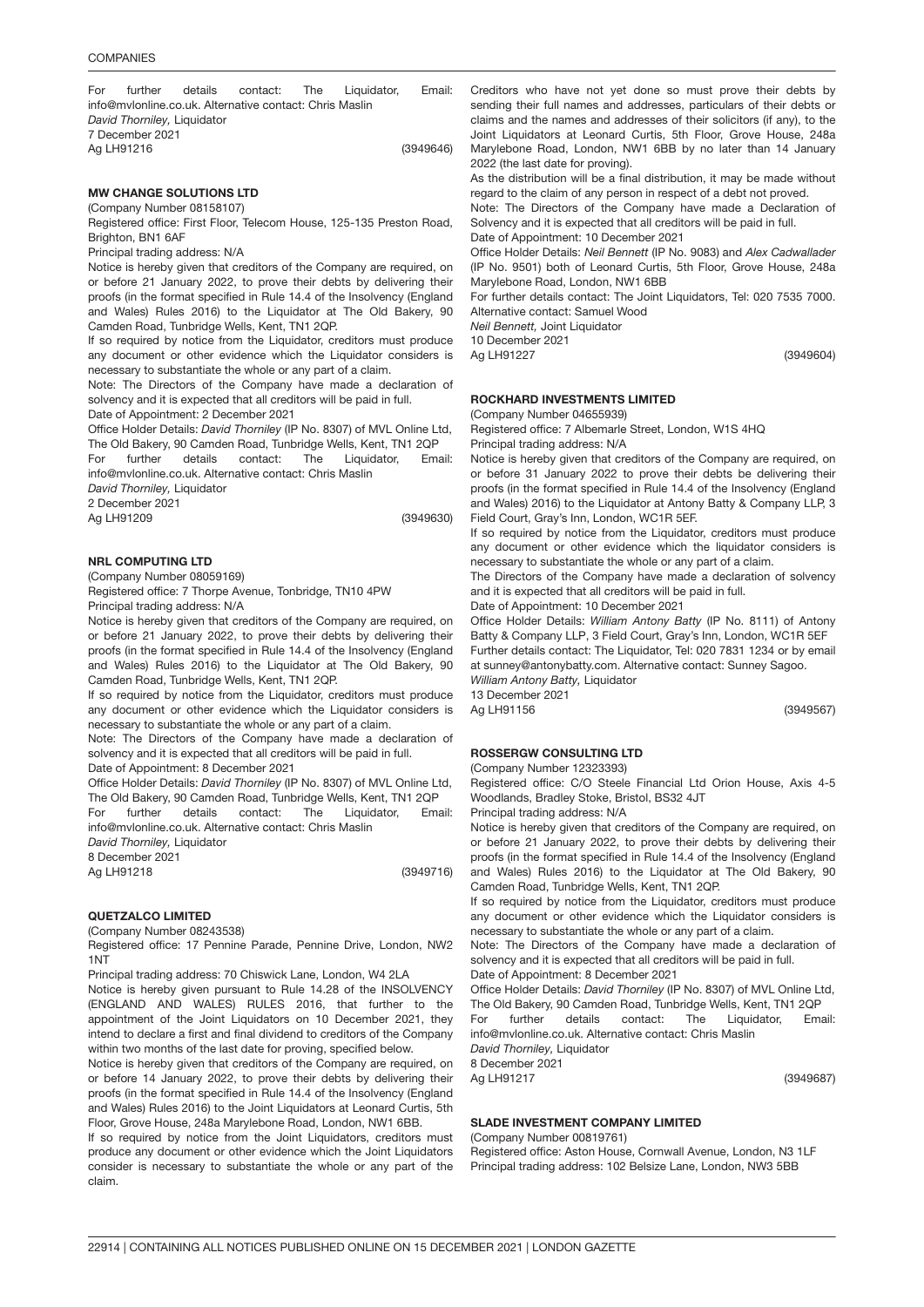(3950869)

(3949556)

I, *Bernard Hoffman* (IP No. 1593) of Adler Shine LLP, Aston House, Cornwall Avenue, London, N3 1LF give notice that I was appointed Liquidator of the above named Company on 9 December 2021 by resolution of members.

Notice is hereby given that the creditors of the above named Company, which is being wound up voluntarily, are required, on or before 20 January 2022 to prove their debts by sending to the undersigned Bernard Hoffman of Adler Shine LLP, Aston House, Cornwall Avenue, London, N3 1LF the Liquidator of the Company, written statements of the amounts they claim to be due to them from the Company, and, if so requested, to provide such further details or produce such documentary evidence as may appear to the Liquidator to be necessary.

Please note this is a solvent liquidation and therefore the Liquidator is entitled to make the distribution without regard to the claim of any person in respect of a debt not proved.

Further details contact: Hayley Sheather, Email: Hayley.Sheather@yerrillmurphy.co.uk, Tel: 01233 666280

*Bernard Hoffman,* Liquidator

9 December 2021

Ag LH91152

(3949684)

## STANSIS LT<mark>D</mark>

(Company Number 08429408)

Registered office: 13 Traherne Close, Hitchin, SG4 9DS Principal trading address: N/A

Notice is hereby given that creditors of the Company are required, on or before 21 January 2022, to prove their debts by delivering their proofs (in the format specified in Rule 14.4 of the Insolvency (England and Wales) Rules 2016) to the Liquidator at The Old Bakery, 90 Camden Road, Tunbridge Wells, Kent, TN1 2QP.

If so required by notice from the Liquidator, creditors must produce any document or other evidence which the Liquidator considers is necessary to substantiate the whole or any part of a claim.

Note: The Directors of the Company have made a declaration of solvency and it is expected that all creditors will be paid in full.

Date of Appointment: 6 December 2021

Office Holder Details: *David Thorniley* (IP No. 8307) of MVL Online Ltd, The Old Bakery, 90 Camden Road, Tunbridge Wells, Kent, TN1 2QP For further details contact: The Liquidator, Email:

info@mvlonline.co.uk. Alternative contact: Chris Maslin *David Thorniley,* Liquidator

6 December 2021

Ag LH91212

(3949570)

### STEEL MONKEY ENGINEERING LIMITED

(Company Number 04044587)

Registered office: The Old School House, Jacobs Wells Road, Bristol, **BS8 1DJ** 

Principal trading address: 198 – 202 Broomhill Road, Brislington, Bristol, BS4 5RG

NOTICE IS HEREBY GIVEN that the creditors of the above named Company, which was voluntarily wound up on 6 December 2021, are required, on or before 3 January 2022 to send their full names and addresses together with full particulars of their debts or claims to SKSi, Unit 1, First Floor, Brook Business Centre, Cowley Mill Road, Uxbridge, UB8 2FX and, if so requested by me, to provide such further details or produce such documentary or other evidence as may appear to be necessary, or in default thereof they will be excluded from the benefit of any distribution made before such debts are proved. Note: This is a solvent liquidation and all known creditors have been or will be paid in full.

Joint Liquidator: *Samuel Talby* (IP number 9404) of SKSi, Unit 1, First Floor, Brook Business Centre, Cowley Mill Road, Uxbridge, UB8 2FX. Joint Liquidator: *Julie Swan* (IP number 9168) of SKSi, Unit 1, First Floor, Brook Business Centre, Cowley Mill Road, Uxbridge, UB8 2FX. Date of Appointment: 06 December 2021

(3950893) For further details contact Akash Thawani on 0204 548 1000 or at akash.thawani@sksi.co.uk

### SUSAN N FITZMAURICE LTD

(Company Number 04416648)

("the Company") – In Members' Voluntary Liquidation

Registered office: Staverton Court, Staverton, Cheltenham GL51 0UX Principal trading address: Dunley Lodge, Dunley, Whitchurch, Hampshire RG28 7PU

NOTICE IS HEREBY GIVEN that the creditors of the above named Company, which was voluntarily wound up on 2 December 2021, are required, on or before 13 January 2022 to send their full names and addresses together with full particulars of their debts or claims to Hazlewoods LLP, Staverton Court, Staverton, Cheltenham GL51 0UX or by email to creditors@hazlewoods.co.uk and, if so requested by me, to provide such further details or produce such documentary or other evidence as may appear to be necessary, or in default thereof they will be excluded from the benefit of any distribution made before such debts are proved. Note: This is a solvent liquidation and all known creditors have been or will be paid in full.

Liquidator: Peter Frost (IP No. 008935) of Hazlewoods LLP, Staverton Court, Staverton, Cheltenham GL51 0UX.

Date of appointment: 2nd December 2021

For further details contact Peter Frost on telephone 01242 680000, or by email at creditors@hazlewoods.co.uk.

*Peter Frost*

LIQUIDATOR

Dated this 13th day of December 2021

## TALANG SOFT LIMITED

(Company Number 09449434)

Registered office: 86-90 Paul Street, London, EC2A 4NE Principal trading address: N/A

Notice is hereby given that creditors of the Company are required, on or before 21 January 2022, to prove their debts by delivering their proofs (in the format specified in Rule 14.4 of the Insolvency (England and Wales) Rules 2016) to the Liquidator at The Old Bakery, 90 Camden Road, Tunbridge Wells, Kent, TN1 2QP.

If so required by notice from the Liquidator, creditors must produce any document or other evidence which the Liquidator considers is necessary to substantiate the whole or any part of a claim.

Note: The Directors of the Company have made a declaration of solvency and it is expected that all creditors will be paid in full.

Date of Appointment: 10 December 2021

Office Holder Details: *David Thorniley* (IP No. 8307) of MVL Online Ltd, The Old Bakery, 90 Camden Road, Tunbridge Wells, Kent, TN1 2QP

For further details contact: The Liquidator, Email: info@mvlonline.co.uk. Alternative contact: Chris Maslin

*David Thorniley,* Liquidator 10 December 2021

Ag LH91222

THANH PHAM CLOUD LIMITED

(Company Number 12121538)

Registered office: Ground Floor, Unit B Lostock Office Park, Lynstock Way, Lostock, Bolton, BL6 4SG

Principal trading address: N/A

Notice is hereby given that creditors of the Company are required, on or before 21 January 2022, to prove their debts by delivering their proofs (in the format specified in Rule 14.4 of the Insolvency (England and Wales) Rules 2016) to the Liquidator at The Old Bakery, 90 Camden Road, Tunbridge Wells, Kent, TN1 2QP.

If so required by notice from the Liquidator, creditors must produce any document or other evidence which the Liquidator considers is necessary to substantiate the whole or any part of a claim.

Note: The Directors of the Company have made a declaration of solvency and it is expected that all creditors will be paid in full. Date of Appointment: 6 December 2021

Office Holder Details: *David Thorniley* (IP No. 8307) of MVL Online Ltd, The Old Bakery, 90 Camden Road, Tunbridge Wells, Kent, TN1 2QP

For further details contact: The Liquidator, Email: info@mvlonline.co.uk. Alternative contact: Chris Maslin

*David Thorniley,* Liquidator 6 December 2021

Ag LH91213

(3949583)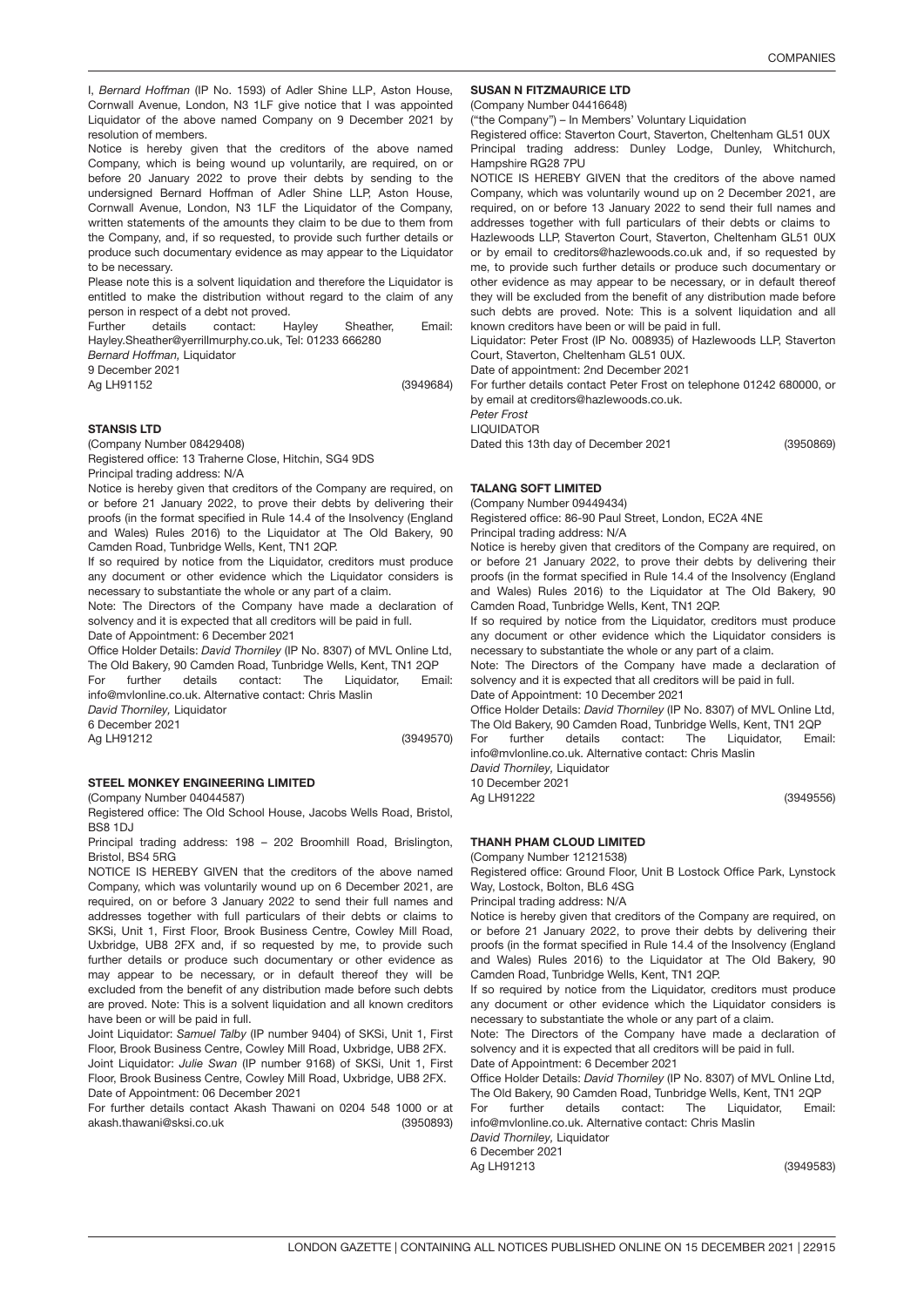## THE COVERBRIDGE INN LIMITED

(Company Number 06071753)

Registered office: C/O Yorkshire Dales Accountancy, 2 Chapel Street, Hawes, DL8 3QG

Principal trading address: The Cover Bridge Inn, East Witton, Nr Leyburn, North Yorkshire, DL8 4SQ

Notice is hereby given that the creditors of the above named Company, which was voluntarily wound up on 6 December 2021, are required, on or before 6 March 2022 to send their full names and addresses together with full particulars of their debts or claims to Robson Scott Associates Ltd, 47-49 Duke Street, Darlington, County Durham, DL3 7SD, and, if so requested by me, to provide such further details or produce details or produce such documentary or other evidence as may appear to be necessary, or in default thereof they will be excluded from the benefit of any distribution made before such debts are proved.

Note: This is a solvent liquidation and all known creditors have been or will be paid in full.

Date of appointment: 6 December 2021

Office Holder Details: *Christopher David Horner* (IP No. 016150) of Robson Scott Associates Ltd, 47-49 Duke Street, Darlington, Co Durham, DL3 7SD

For further details contact Emma Kemp on telephone 01325 365 950, or by email at admin@robsonscott.co.uk

*Christopher David Horner,* Liquidator

6 December 2021

Ag LH91157

(3949666)

## TIME OUT MARKET CENTRAL LONDON LIMITED

(Company Number 11634050)

Registered office: 172 Drury Lane, 1st Floor, London, WC2B 5QR

Principal trading address: 172 Drury Lane, 1st Floor, London, WC2B  $5OR$ 

We, *Allister Manson* (IP No. 23290) and *Gareth David Wilcox* (IP No. 21052) both of Opus Restructuring LLP, 1 Radian Court, Knowlhill, Milton Keynes, MK5 8PJ hereby give notice that we were appointed Joint Liquidators of the above named Company on 9 December 2021 by a resolution of members.

Notice is hereby given that the creditors of the above named Company which is being voluntarily wound up, are required on or before 9 January 2022 to prove their debts by sending to the undersigned, Allister Manson of Opus Restructuring LLP, 1 Radian Court, Knowlhill, Milton Keynes, MK5 8PJ the Joint Liquidator of the Company, written statements of the amounts they claim to be due to them from the Company and, if so requested, to provide such further details or produce such documentary or other evidence as may appear to the Joint Liquidator to be necessary. A creditor who has not proved this debt before the declaration of any dividend is not entitled to disturb, by reason that he has not participated in it, the distribution of that dividend or any other dividend declared before his debt was proved.

This notice is purely formal and all known creditors have been or will be paid in full.

Further details contact: Theo Skipper, Tel: 01908 087 220, Email: Theo.Skipper@opusllp.com

*Allister Manson,* Joint Liquidator

14 December 2021

Ag LH91232

(3949675)

### TWONOWT <mark>LTD</mark>

(Company Number 09862671)

Registered office: First Floor, Telecom House, 125-135 Preston Road, Brighton, BN1 6AF

Principal trading address: N/A

Notice is hereby given that creditors of the Company are required, on or before 21 January 2022, to prove their debts by delivering their proofs (in the format specified in Rule 14.4 of the Insolvency (England and Wales) Rules 2016) to the Liquidator at The Old Bakery, 90 Camden Road, Tunbridge Wells, Kent, TN1 2QP.

If so required by notice from the Liquidator, creditors must produce any document or other evidence which the Liquidator considers is necessary to substantiate the whole or any part of a claim.

Note: The Directors of the Company have made a declaration of solvency and it is expected that all creditors will be paid in full. Date of Appointment: 2 December 2021

Office Holder Details: *David Thorniley* (IP No. 8307) of MVL Online Ltd, The Old Bakery, 90 Camden Road, Tunbridge Wells, Kent, TN1 2QP For further details contact: The Liquidator, Email: info@mvlonline.co.uk. Alternative contact: Chris Maslin *David Thorniley,* Liquidator

2 December 2021

Ag LH91210

## VIRTUAL OFFICE BUREAU LIMITED

(Company Number 05695928)

Registered office: 9 Teise Close, Tunbridge Wells, TN2 5JN Principal trading address: N/A

Notice is hereby given that creditors of the Company are required, on or before 21 January 2022, to prove their debts by delivering their proofs (in the format specified in Rule 14.4 of the Insolvency (England and Wales) Rules 2016) to the Liquidator at The Old Bakery, 90 Camden Road, Tunbridge Wells, Kent, TN1 2QP.

If so required by notice from the Liquidator, creditors must produce any document or other evidence which the Liquidator considers is necessary to substantiate the whole or any part of a claim.

Note: The Directors of the Company have made a declaration of solvency and it is expected that all creditors will be paid in full.

Date of Appointment: 6 December 2021

Office Holder Details: *David Thorniley* (IP No. 8307) of MVL Online Ltd, The Old Bakery, 90 Camden Road, Tunbridge Wells, Kent, TN1 2QP

For further details contact: The Liquidator, Email: info@mvlonline.co.uk. Alternative contact: Chris Maslin

*David Thorniley,* Liquidator 6 December 2021

Ag LH91214

## YIPGO <mark>LTD</mark>

(Company Number 10089126)

Registered office: Begbies Traynor, 2 Harcourt Way, Meridian Business Park, Leicester, LE19 1WP

Principal trading address: 64 Norfolk Road, Maidenhead, Berkshire, SL6 7AZ

The Company was placed into members' voluntary liquidation on 10 December 2021 and on the same date *Martin Richard Buttriss* (IP No. 9291) and *Carolynn Jean Best* (IP No. 9683) both of Begbies Traynor (Central) LLP, 2 Harcourt Way, Meridian Business Park, Leicester LE19 1WP were appointed as Joint Liquidators of the Company.

Notice is hereby given that the Creditors of the Company are required, on or before 28 January 2022 to send in their names and addresses, particulars of their debts or claims and the names and addresses of their solicitors (if any) to the undersigned Martin Richard Buttriss of Begbies Traynor (Central) LLP, 2 Harcourt Way, Meridian Business Park, Leicester, LE19 1WP, the Joint Liquidator of the Company and, if so required by notice in writing, to prove their debts or claims at such time and place as shall be specified in such notice, or in default thereof shall be excluded from the benefit of any distribution made before such debts are proved.

This notice is purely formal, the Company is able to pay all its known creditors in full.

Any person who requires further information may contact the Joint Liquidators by telephone on 0116 406 2965. Alternatively enquiries can be made to Charlene Haycock by e-mail at Charlene.Haycock@btguk.com or Tel: 0116 406 2968.

*Martin Richard Buttriss,* Joint Liquidator

13 December 2021

Ag LH91190

# ZM (SERVICES) LTD

(Company Number 08289004)

Registered office: 10 Gatley Drive, Guildford, GU4 7JJ

Principal trading address: N/A

Notice is hereby given that creditors of the Company are required, on or before 21 January 2022, to prove their debts by delivering their proofs (in the format specified in Rule 14.4 of the Insolvency (England and Wales) Rules 2016) to the Liquidator at The Old Bakery, 90 Camden Road, Tunbridge Wells, Kent, TN1 2QP.

If so required by notice from the Liquidator, creditors must produce any document or other evidence which the Liquidator considers is necessary to substantiate the whole or any part of a claim.

(3949625)

(3949724)

(3949722)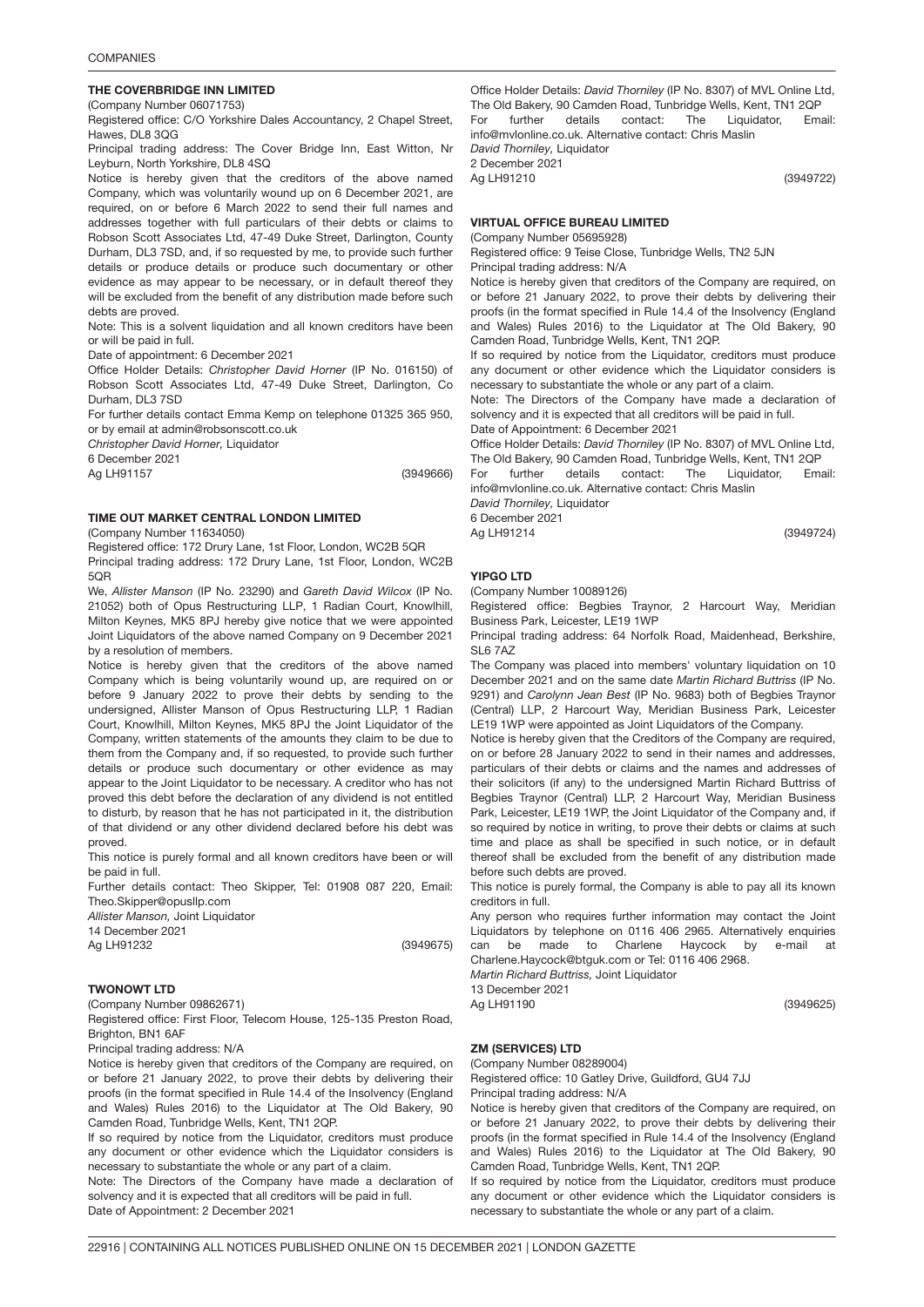Note: The Directors of the Company have made a declaration of solvency and it is expected that all creditors will be paid in full. Date of Appointment: 10 December 2021

Office Holder Details: *David Thorniley* (IP No. 8307) of MVL Online Ltd, The Old Bakery, 90 Camden Road, Tunbridge Wells, Kent, TN1 2QP For further details contact: The Liquidator, Email: info@mvlonline.co.uk. Alternative contact: Chris Maslin

*David Thorniley,* Liquidator

10 December 2021

Ag LH91211

(3949702)

## RESOLUTION FOR VOLUNTARY WINDING-UP

## 2I SOLUTIONS LT<mark>D</mark>

(Company Number 10405331)

Registered office: First Floor, 81-85 High Street, Brentwood, CM14 4RR

Principal trading address: First Floor, 81-85 High Street, Brentwood, CM14 4RR

The following written resolutions were duly passed by the members of the Company on 8 December 2021, as a special and an ordinary resolutions:

"That the Company be wound up voluntarily and that *Gary Thompson* (IP No. 26370) and *David Meany* (IP No. 9453) both of Quantuma Advisory Limited, The Old Town Hall, 71 Christchurch Road, Ringwood, BH24 1DH be appointed Joint Liquidators of the Company and that they be authorised to act jointly and severally."

Further details contact: Lisa Glock, Email: lisa.glock@quantuma.com, Tel: 01202 970430.

*Ivana Ignjatovic,* Director

(3949677) 8 December 2021 Ag LH91140

### ACE IT PROVIDERS LIMITED

(Company Number 11225678)

Registered office: First Floor, Telecom House, 125-135 Preston Road, Brighton, BN1 6AF

Principal trading address: N/A

Notice is hereby given that the following resolutions were passed on 10 December 2021, as a special resolution and an ordinary resolution respectively:

"That the Company be wound up voluntarily and that *David Thorniley* (IP No. 8307) of MVL Online Ltd, The Old Bakery, 90 Camden Road, Tunbridge Wells, Kent, TN1 2QP be appointed as Liquidator for the purposes of such winding up."

For further details contact: The Liquidator, Email: info@mvlonline.co.uk. Alternative contact: Chris Maslin

*Nathan Hampshire,* Chair

10 December 2021 Ag LH91220

(3949719)

## ALLEZTECH LIMITE<mark>D</mark>

(Company Number 08079919 )

Registered office: Lothing House Quay View Business Park, Barnards Way, Lowestoft, NR32 2HD

Principal trading address: Lothing House Quay View Business Park, Barnards Way, Lowestoft, NR32 2HD

Notice is hereby given that written resolutions were passed by the sole member on 13 December 2021 to wind up the above named Company and appoint Joint Liquidators as follows:

"That the Company be wound up voluntarily and that *Gary Rupping* (IP No. 16012) and *Andrew McTear* (IP No. 007242) both of McTear Williams & Wood, Prospect House, Rouen Road, Norwich NR1 1RE be and are hereby appointed joint liquidators of the company for the purpose of the voluntary winding-up with authority to act either jointly or separately in all matters."

Enquiries should be made to McTear Williams & Wood Limited, Prospect House, Rouen Road, Norwich, NR1 1RE (tel: 01603 877540, fax: 01603 877549, email: info@mw-w.com).

*Phillip Jackson,* Director

13 December 2021

Ag LH91195

(3949655)

#### AWJL LTD (Company Number 12316823)

Registered office: Unit 2 Spinnaker Court, 1C Becketts Place, Hampton Wick, Kingston upon Thames KT1 4EQ

Principal trading address: 26 Pleasance Road, London SW15 5HP

At a general meeting of the Company, duly convened and held on 8 December 2021, the following Resolutions were passed as a Special Resolution and an Ordinary Resolution respectively:

"That the Company be wound up voluntarily and that Adam Solomon Nakar of WSM Marks Bloom LLP, Unit 2 Spinnaker Court, 1C Becketts Place, Hampton Wick, Kingston upon Thames KT1 4EQ be and is hereby appointed Liquidator of the Company for the purposes of such winding up."

Liquidator: *Adam Solomon Nakar* (IP number 19530) of WSM Marks Bloom LLP, Unit 2 Spinnaker Court, 1C Becketts Place, Hampton Wick, Kingston upon Thames KT1 4EQ.

Date of Appointment: 08 December 2021

For further details contact Ankit Patel on 020 8939 8240 Dated: 8 December 2021

## BLACK GOLD ECONOMICS LIMITED

(Company Number 10917203)

Registered office: 119 Wilderness Road, Earley, Reading, Berkshire, RG6 5RD

Principal trading address: 119 Wilderness Road, Earley, Reading, Berkshire, RG6 5RD

Notice is hereby given that the following resolutions were passed on 7 December 2021, as a Special Resolution and an Ordinary Resolution respectively:

"That the Company be wound up voluntarily and that *Lauren Rachel Cullen* (IP No. 18050) of Cullen & Co UK Limited, 197 Kingston Road, Epsom, Surrey, KT19 0AB be and is hereby appointed Liquidator of the Company for the purposes of such winding up."

Further details contact: Lauren Rachel Cullen, Tel: 0203 8877 200. Alternative contact: Gemma Lawrence.

*Kevin Stephen Ford,* Director

7 December 2021

Ag LH91149

(3949614)

(3950913)

## CAYOS CONTRACTING SERVICES LIMITED

(Company Number 05808811)

Registered office: 13th Floor, One Croydon C/O Sable International, 12-16 Addiscombe Road, Croydon, CR0 0XT

Principal trading address: N/A

Notice is hereby given that the following resolutions were passed on 9 December 2021, as a special resolution and an ordinary resolution respectively:

"That the Company be wound up voluntarily and that *David Thorniley* (IP No. 8307) of MVL Online Ltd, The Old Bakery, 90 Camden Road, Tunbridge Wells, Kent, TN1 2QP be appointed as Liquidator for the purposes of such winding up."

For further details contact: The Liquidator, Email: info@mvlonline.co.uk. Alternative contact: Chris Maslin

*Christopher Atkinson,* Chair

9 December 2021 Ag LH91219

(3949618)

## CHERY MOUNTAIN LIMITED

(Company Number 08830019)

Registered office: 41 Belmont Park, London, SE13 5BW

Principal trading address: N/A Notice is hereby given that the following resolutions were passed on 2 December 2021, as a special resolution and an ordinary resolution respectively:

"That the Company be wound up voluntarily and that *David Thorniley* (IP No. 8307) of MVL Online Ltd, The Old Bakery, 90 Camden Road, Tunbridge Wells, Kent, TN1 2QP be appointed as Liquidator for the purposes of such winding up."

For further details contact: The Liquidator, Email: info@mvlonline.co.uk. Alternative contact: Chris Maslin

*Simon Hopkinson,* Chair

2 December 2021 Ag LH91208

(3949609)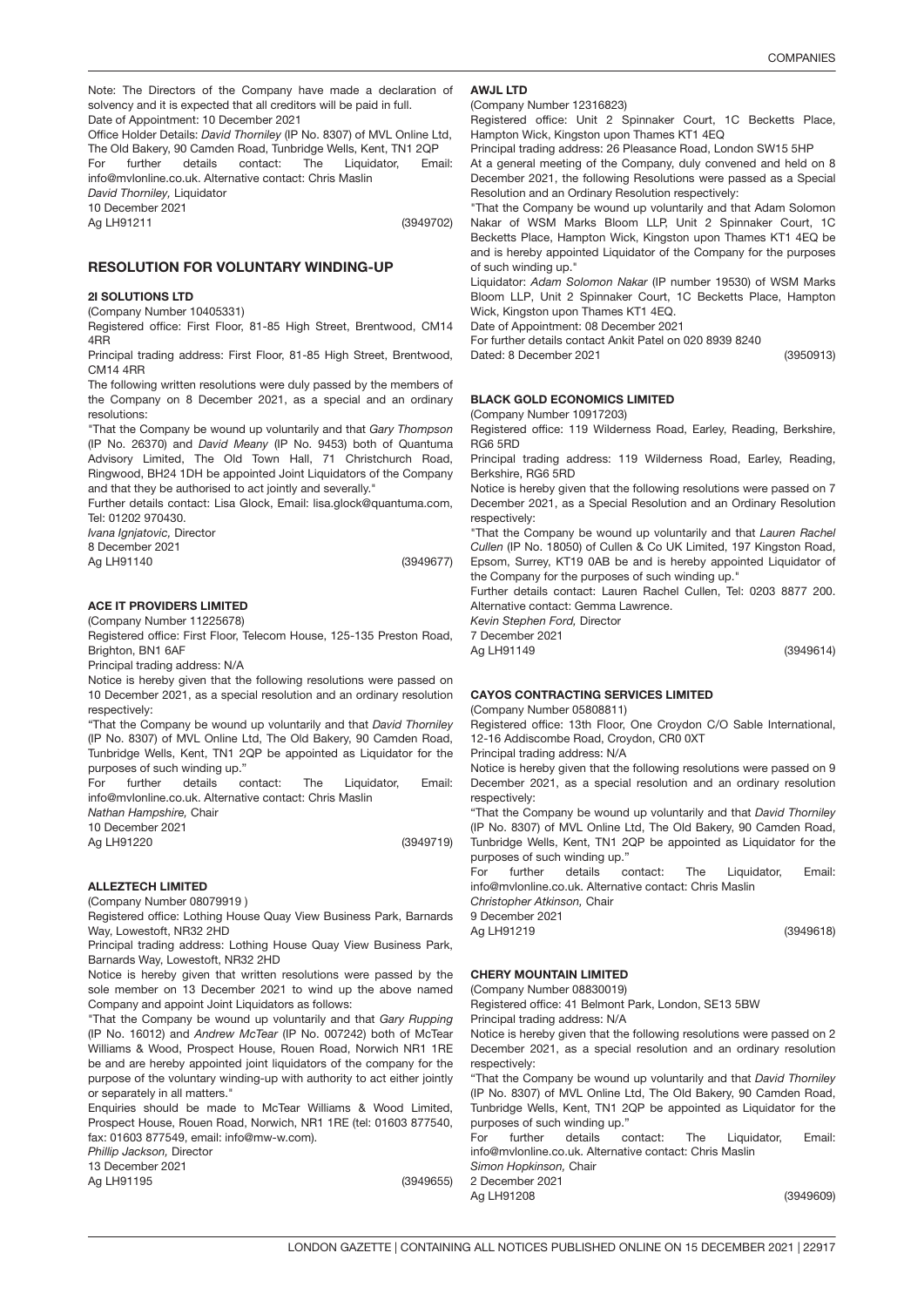## 3950745 CREA CONCEPT UK LIMITED

(Company Number 07849947)

Registered office: C/o B&C Associates Limited, Concorde House, Grenville Place, Mill Hill, London, NW7 3SA

Principal trading address: First Floor, 34 - 35 Eastcastle Street, London, W1W 8DW

At a General Meeting of the Members of the above-named company, duly convened, and held on 10 December 2021 the following Resolutions were duly passed, as a Special Resolution and as an Ordinary Resolution:

"That the company be wound up voluntarily"; and

"That Jeffrey Mark Brenner be appointed as Liquidator for the purposes of such voluntary winding up."

Liquidator: *Jeffrey Mark Brenner* (IP number 9301) of B&C Associates Limited, Concorde House, Grenville Place, Mill Hill, London, NW7 3SA.

Date of Appointment: 10 December 2021

(3950745) For further details contact Rachel Patrick on 020 8906 7730 or at rachel@bcassociates.uk.com

3950970 CRESSWELL RESOURCES LIMITED

(Company Number 05167289)

Previous Name of Company: Cresswells Emporium Limited

Registered office: 45 Somerville Road, Sutton Coldfield, West Midlands B73 6HH

At a General Meeting of the members of the above named company, duly convened and held at 45 Somerville Road, Sutton Coldfield, West Midlands B73 6HH on 9 December 2021 at 11.35 am, the following resolutions were duly passed as special and ordinary resolutions: Special Resolutions

i. ''That the company be wound up voluntarily".

ii. ''That the liquidator be and is hereby authorised to distribute among the member(s) in specie or in kind the whole or any part of the assets of the company".

iii. ''That the liquidator be and is hereby authorised to pay or make an advance distribution to the member(s), if he considers it appropriate and prudent to do so, in an amount that he shall

determine at his sole discretion, or, if in specie or in kind, of such of the assets as he shall determine in his sole discretion, in such proportions as he shall determine".

Liquidator: *Robert Paul Gibbons* (IP number 9079) of Arrans Limited, Pacific House, Relay Point, Tamworth, B77 5PA.

Date of Appointment: 09 December 2021

(3950970) For further details contact Arrans Limited on 01827 60020 or at enquiries@arrans.co.uk

## CRYSALIN LIMITE<mark>D</mark>

(Company Number 06229820)

Registered office: The Walbrook Building, 25 Walbrook, London EC4N 8AF

Principal trading address: The Walbrook Building, 25 Walbrook, London EC4N 8AF

At a General Meeting of the Members of the above-named company, duly convened, and held on 02 December 2021 the following Resolutions were duly passed, as a Special Resolution and as an Ordinary Resolution:

THAT the Company be wound up voluntarily.

THAT Thomas Charles Russell and Sandra Lillian Mundy and (the Joint Liquidators) both of James Cowper Kreston be and are hereby appointed Joint Liquidators for the purpose of winding-up the Company and that any act required or authorised under any enactment to be done by the Joint Liquidators needs to be done by both or either of them.

Joint Liquidator: *Thomas Charles Russell* (IP number 15994) of James Cowper Kreston, The White Building, 1-4 Cumberland Place, Southampton SO15 2NP.

Joint Liquidator: *Sandra Lillian Mundy* (IP number 9441) of James Cowper Kreston, The White Building, 1-4 Cumberland Place, Southampton SO15 2NP.

Date of Appointment: 02 December 2021

(3950775) For further details contact Katrina Chia on 02380 221 222 or at kchia@jamescowper.co.uk

## CURATOR VENTURES LIMITED

(Company Number 11488590) Registered office: Plaza 9, Kd Tower, Cotterells, Hemel Hempstead, HP1 1FW

Principal trading address: N/A

Notice is hereby given that the following resolutions were passed on 10 December 2021, as a special resolution and an ordinary resolution respectively:

"That the Company be wound up voluntarily and that *David Thorniley* (IP No. 8307) of MVL Online Ltd, The Old Bakery, 90 Camden Road, Tunbridge Wells, Kent, TN1 2QP be appointed as Liquidator for the purposes of such winding up."

For further details contact: The Liquidator, Email: info@mvlonline.co.uk. Alternative contact: Chris Maslin

*Sebastian Cameron,* Chair

10 December 2021

Ag LH91221

(3949706)

## DIRECT MINI MIX MAX LIMITED

(Company Number 07969557)

Registered office: 1580 Parkway, Solent Business Park, Whiteley, Fareham, Hampshire, PO15 7AG

Principal trading address: Unit 3, Ashton Way, Mannings Heath Road, Poole, Dorset, BH12 4FE

Notice is hereby given that the following resolutions were passed on 7 December 2021, as special resolutions:

"That the Company is being wound up voluntarily and that *Michael Robert Fortune* (IP No. 008818) and *Carl Derek Faulds* (IP No. 008767) both of Portland Business & Financial Solutions, 1580 Parkway, Solent Business Park, Whiteley, Fareham, Hampshire, PO15 7AG are appointed joint liquidators of the company. Any act required or authorised to be done by the liquidators can be done by either of them acting alone."

For further details contact: The Joint Liquidators, Email: creditors@portbfs.co.uk. Alternative contact: Sandie Williams.

*Tracy Joyce,* Director 13 December 2021

Ag LH91177

(3949705)

## DYNAMIC SIGNAL PROCESSING LTD

(Company Number 02671169)

Registered office: Unit 15, Kingsclere Park, Kingsclere, Newbury, Berkshire, RG20 4SW

Principal trading address: Unit 15, Kingsclere Park, Kingsclere, Newbury, Berkshire, RG20 4SW

At a General Meeting of the Members of the above named Company held on 3 December 2021 the following resolutions were duly passed as a Special Resolution and as an Ordinary Resolution respectively:

"That the Company be wound up voluntarily and that *Gavin Savage* (IP No. 9950) and *Lee De'ath* (IP No. 9316) both of Begbies Traynor (Central) LLP, Town Wall House, Balkerne Hill, Colchester, Essex, CO3 3AD be and are hereby appointed as Joint Liquidators for the purposes of such winding up and that any power conferred on them by law or by this resolution, may be exercised and any act required or authorised under any enactment to be done by them, may be done any them jointly or by each of them alone."

Any person who requires further information may contact the Joint Liquidator by telephone on 01206 217900. Alternatively, enquiries can be made to Julian Purser by email: julian.purser@cvr.global or telephone 01206 217900.

*Deirdre Cossins,* Director 3 December 2021 Ag LH91198

(3949644)

## GARDINER & ASSOCIATES LTD

(Company Number 02874926) Registered office: 42 Parkside, Wollaton, Nottingham, Nottinghamshire NG8 2NN Principal trading address: NON-TRADING HELD ON 1st DECEMBER 2021 THE FOLLOWING RESOLUTIONS WERE PASSED: SPECIAL RESOLUTION 1. "THAT the Company be wound up voluntarily." ORDINARY RESOLUTIONS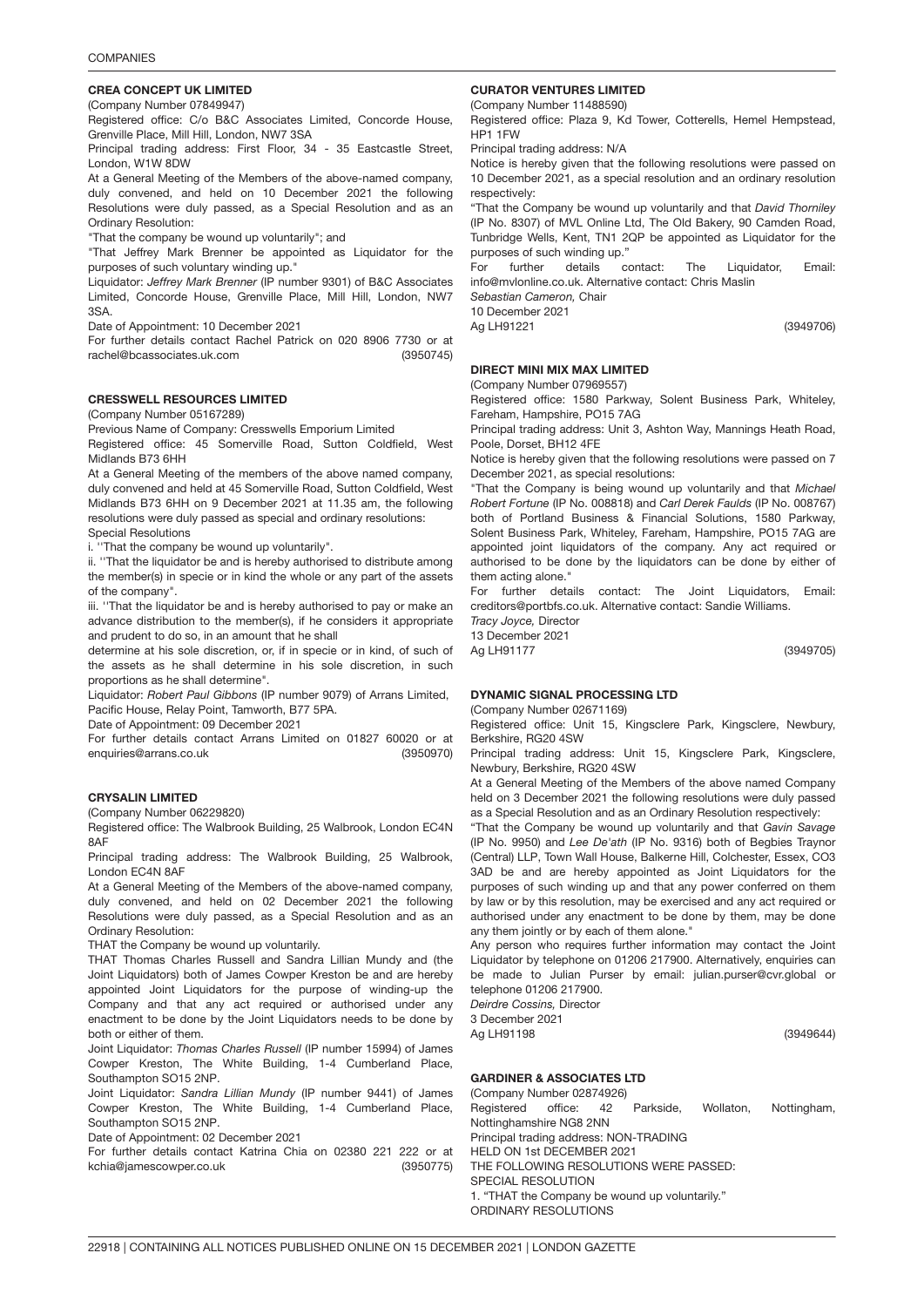2. "THAT Patricia Angela Marsh of M H Recovery Limited, Citygate House, r/o 197 - 199 Baddow Road, Chelmsford, Essex CM2 7PZ be and is hereby appointed Liquidator of the Company for the purposes of such winding up."

Liquidator: *Patricia Angela Marsh* (IP number 9592) of MH Recovery Limited, Citygate House, r/o 197-199 Baddow Road, Chelmsford Essex CM2 7PZ.

Date of Appointment: 01 December 2021

(3950392) For further details contact Patricia Marsh on 01245 347210 or at enquiries@mhrecovery.co.uk

### 3949660 GILT EDGE PLASTICS LTD

(Company Number 04754291)

Registered office: Unit 2, Elms Industrial Estate, Church Road, Harold Wood, Romford, Essex, RM3 0JU

Principal trading address: (Former) Unit 2, Elms Industrial Estate, Church Road, Harold Wood, Romford, Essex, RM3 0JU

At a General Meeting of the members of the above named company, duly convened and held at Rectory Cottage, The Village, Willingale, Essex, CM5 0SN on 7 December 2021, the following resolutions were duly passed, as a special resolution and as an ordinary resolution:

"That the Company be wound up voluntarily and that *David Kerr* (IP No. 9161) of SFP Restructuring Ltd, 9 Ensign House, Admirals Way, Marsh Wall, London E14 9XQ be, and he is hereby, appointed as Liquidator for the purpose of the voluntary winding up."

For further details contact: David Kerr or Grace Burton, Tel: 020 7538 2222.

*Michael John Franklin,* Director

7 December 2021 Ag LH91174

(3949660)

### 3949674 J4 CONSULTING LIMITED

(Company Number 05865519)

Registered office: 37 Winthorpe Drive, Solihull, B91 3UW Principal trading address: N/A

Notice is hereby given that the following resolutions were passed on 7 December 2021, as a special resolution and an ordinary resolution respectively:

"That the Company be wound up voluntarily and that *David Thorniley* (IP No. 8307) of MVL Online Ltd, The Old Bakery, 90 Camden Road, Tunbridge Wells, Kent, TN1 2QP be appointed as Liquidator for the purposes of such winding up."

For further details contact: The Liquidator, Email: info@mvlonline.co.uk. Alternative contact: Chris Maslin

*Stuart Jeffs,* Chair 7 December 2021

Ag LH91215

(3949674)

## KEYMAN COMPUTING LIMIT<mark>ED</mark>

(Company Number 02389149)

Registered office: Lark Rise, 18 Wheatfields, Whatefield, Ipswich, Suffolk, IP7 6RB

Principal trading address: (Former) Lark Rise, 18 Wheatfields, Whatefield, Ipswich, Suffolk, IP7 6RB

At a General Meeting of the Members of the above named Company held on 2 December 2021 the following resolutions were duly passed as a Special Resolution and as an Ordinary Resolution respectively:

"That the Company be wound up voluntarily and that *Lee De'ath* (IP No. 9316) of Begbies Traynor (Central) LLP, Town Wall House, Balkerne Hill, Colchester, Essex, CO3 3AD and *Richard Toone* (IP No. 9146) of Begbies Traynor (London) LLP, 31st Floor, 40 Bank Street, London, E14 5NR be and are hereby appointed as Joint Liquidators for the purposes of such winding up and that any power conferred on them by law or by this resolution, may be exercised and any act required or authorised under any enactment to be done by them, may

be done any them jointly or by each of them alone." Any person who requires further information may contact the Joint Liquidator by telephone on 01206 217900. Alternatively, enquiries can be made to Charlotte Faram by email: charlotte.faram@btguk.com or telephone 01206 217900.

*Richard Durant,* Chair 2 December 2021

Ag LH91161

(3949663)

### LANGDALE WESTERN LIMITED

(Company Number 03990503)

Registered office: Unit 15, Interface Business Park, Binknoll Lane, Wootton Bassett, Swindon, Wiltshire, SN4 8SY

Principal trading address: Unit 15, Interface Business Park, Binknoll Lane, Wootton Bassett, Swindon, Wiltshire, SN4 8SY

Notice is hereby given that the following resolutions were passed on 13 December 2021, as a special resolution and an ordinary resolution respectively:

"That the Company be wound up voluntarily and that *Timothy Frank Corfield* (IP No. 8202) of Griffin & King Limited, 26/28 Goodall Street, Walsall, West Midlands, WS1 1QL be appointed as Liquidator for the purposes of such voluntary winding up."

For further details contact: Timothy Frank Corfield, Tel: 01922 722205. Alternative contact: Paul Everett Johns.

*Stephen George Abbley,* Director

13 December 2021

Ag LH91126

### MEMBA LIMITED

(Company Number 09787400)

Registered office: 55 Nightingale Road, Petts Wood, Orpington, BR5 1BH

Principal trading address: N/A

Notice is hereby given that the following resolutions were passed on 7 December 2021, as a special resolution and an ordinary resolution respectively:

"That the Company be wound up voluntarily and that *David Thorniley* (IP No. 8307) of MVL Online Ltd, The Old Bakery, 90 Camden Road, Tunbridge Wells, Kent, TN1 2QP be appointed as Liquidator for the purposes of such winding up."

For further details contact: The Liquidator, Email: info@mvlonline.co.uk. Alternative contact: Chris Maslin

*Haci Ermis,* Chair

7 December 2021 Ag LH91216

(3949695)

## MW CHANGE SOLUTIONS LTD

(Company Number 08158107)

Registered office: First Floor, Telecom House, 125-135 Preston Road, Brighton, BN1 6AF

Principal trading address: N/A

Notice is hereby given that the following resolutions were passed on 2 December 2021, as a special resolution and an ordinary resolution respectively:

"That the Company be wound up voluntarily and that *David Thorniley* (IP No. 8307) of MVL Online Ltd, The Old Bakery, 90 Camden Road, Tunbridge Wells, Kent, TN1 2QP be appointed as Liquidator for the purposes of such winding up."

For further details contact: The Liquidator, Email: info@mvlonline.co.uk. Alternative contact: Chris Maslin

*Martin Willott,* Chair 2 December 2021

Ag LH91209

# NRL COMPUTING LTD

(Company Number 08059169) Registered office: 7 Thorpe Avenue, Tonbridge, TN10 4PW

Principal trading address: N/A

Notice is hereby given that the following resolutions were passed on 8 December 2021, as a special resolution and an ordinary resolution respectively:

"That the Company be wound up voluntarily and that *David Thorniley* (IP No. 8307) of MVL Online Ltd, The Old Bakery, 90 Camden Road, Tunbridge Wells, Kent, TN1 2QP be appointed as Liquidator for the purposes of such winding up."

For further details contact: The Liquidator, Email: info@mvlonline.co.uk. Alternative contact: Chris Maslin

*Nigel Trivass,* Chair

8 December 2021 Ag LH91218

(3949603)

(3949634)

(3949610)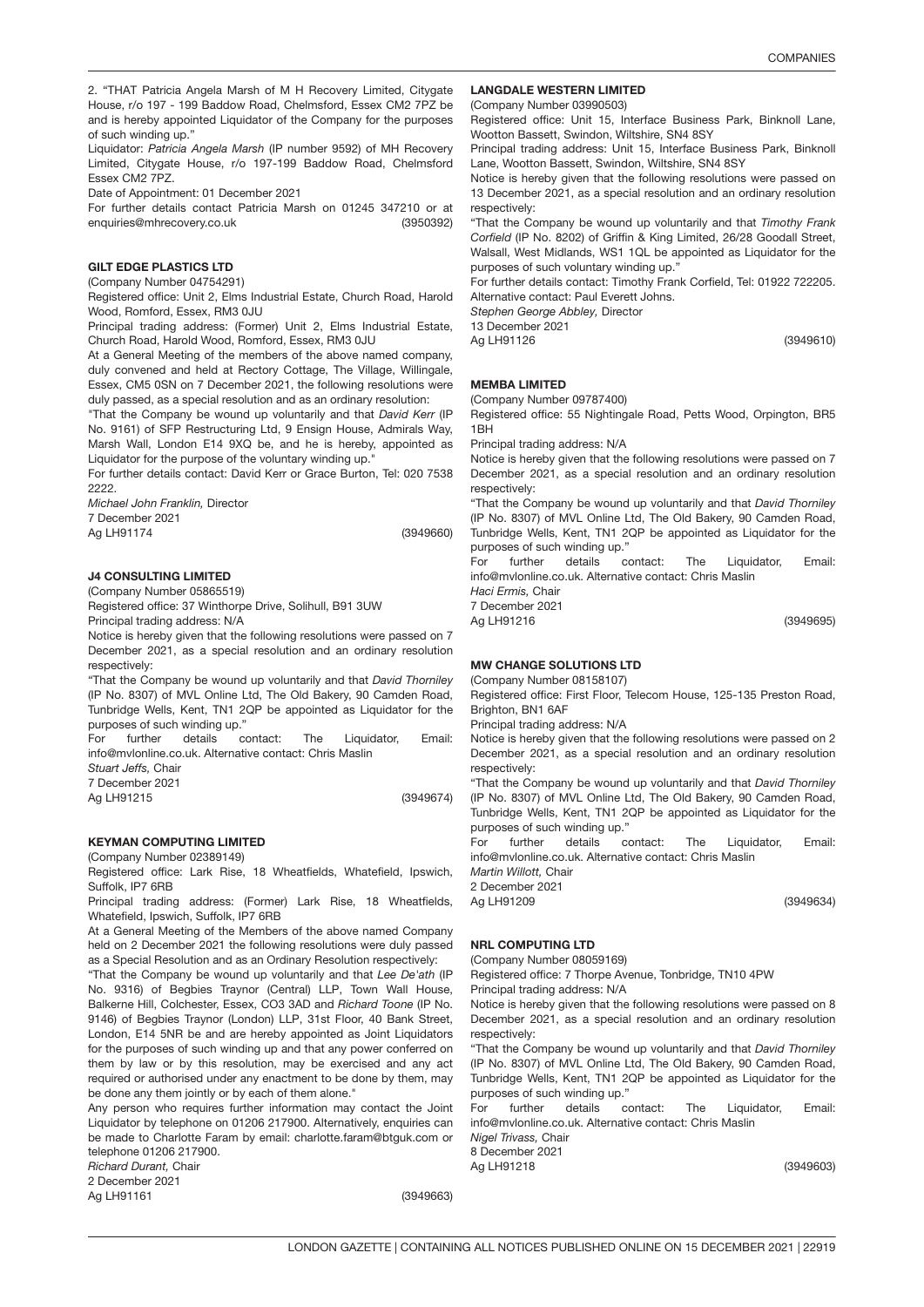## QUETZALCO LIMITE<mark>D</mark>

(Company Number 08243538)

Registered office: 17 Pennine Parade, Pennine Drive, London, NW2 1NT

Principal trading address: 70 Chiswick Lane, London, W4 2LA

Notice is hereby given that the following resolutions were passed on 10 December 2021, as a special resolution and an ordinary resolution respectively:

"That the Company be and is hereby wound up voluntarily and that *Neil Bennett* (IP No. 9083) and *Alex Cadwallader* (IP No. 9501) both of Leonard Curtis, 5th Floor, Grove House, 248a Marylebone Road, London, NW1 6BB be and are hereby appointed as Joint Liquidators of the Company for the purposes of the winding up of the Company and the Liquidators are authorised to act jointly and severally."

For further details contact: The Joint Liquidators, Tel: 020 7535 7000. Alternative contact: Samuel Wood

*Timothy Storrie,* Director

10 December 2021

Ag LH91227

(3949703)

ROCKHARD INVESTMENTS LIMITED

#### (Company Number 04655939)

Registered office: 7 Albemarle Street, London, W1S 4HQ Principal trading address: N/A

Notice is hereby given that the following written resolutions were passed on 10 December 2021 as a Special Resolution and an Ordinary Resolution respectively:

"That the Company be wound up voluntarily and that *William Antony Batty* (IP No. 8111) of Antony Batty & Company LLP, 3 Field Court, Gray's Inn, London, WC1R 5EF be appointed as Liquidator for the purposes of such voluntary winding up.'

Further details contact: The Liquidator, Tel: 020 7831 1234 or by email at sunney@antonybatty.com. Alternative contact: Sunney Sagoo.

*Photos Constantinos Michaelides,* Director

13 December 2021 Ag LH91156

(3949648)

ROSSERGW CONSULTING LT<mark>D</mark>

(Company Number 12323393)

Registered office: C/O Steele Financial Ltd Orion House, Axis 4-5 Woodlands, Bradley Stoke, Bristol, BS32 4JT

December 2021, as a special resolution and an ordinary resolution respectively:

"That the Company be wound up voluntarily and that *David Thorniley* (IP No. 8307) of MVL Online Ltd, The Old Bakery, 90 Camden Road, Tunbridge Wells, Kent, TN1 2QP be appointed as Liquidator for the purposes of such winding up."

For further details contact: The Liquidator, Email: info@mvlonline.co.uk. Alternative contact: Chris Maslin

*Grant Rosser,* Chair

8 December 2021

Ag LH91217

(3949707)

(3949596)

## SLADE INVESTMENT COMPANY LIMITED

(Company Number 00819761)

Registered office: 19 Daleham Mews, London, NW3 5DB

Principal trading address: 102 Belsize Lane, London, NW3 5BB

At a General Meeting of the members of the above named Company, duly convened and held at Garden House, 32 Eton Avenue, London, NW3 3HL on 9 December 2021 the following Resolutions were duly passed as a Special and Ordinary Resolutions:

"That the Company be wound up voluntarily, and that *Bernard Hoffman* (IP No. 1593) of Adler Shine LLP, Aston House, Cornwall Avenue, London, N3 1LF be and is hereby appointed as Liquidator of the Company."

Further details contact: Hayley Sheather, Email: Hayley.Sheather@yerrillmurphy.co.uk, Tel: 01233 666280 *Jonathan Colman,* Chair

9 December 2021

Ag LH91152

STANSIS LT<mark>D</mark>

(Company Number 08429408) Registered office: 13 Traherne Close, Hitchin, SG4 9DS

Principal trading address: N/A

Notice is hereby given that the following resolutions were passed on 6 December 2021, as a special resolution and an ordinary resolution respectively:

"That the Company be wound up voluntarily and that *David Thorniley* (IP No. 8307) of MVL Online Ltd, The Old Bakery, 90 Camden Road, Tunbridge Wells, Kent, TN1 2QP be appointed as Liquidator for the purposes of such winding up."

For further details contact: The Liquidator, Email: info@mvlonline.co.uk. Alternative contact: Chris Maslin

*Madhu Badarla,* Chair

6 December 2021 Ag LH91212

### STEEL MONKEY ENGINEERING LIMITED

(Company Number 04044587)

Registered office: The Old School House, Jacobs Wells Road, Bristol, BS8 1DJ

Principal trading address: 198 – 202 Broomhill Road, Brislington, Bristol, BS4 5RG

At a General Meeting of the above-named Company, duly convened and held at Bull Inn Farm, Chelwood, Bristol, BS39 4NH on 06 December 2021 at 3pm and the following resolutions were passed as a Special resolution and Ordinary resolution respectively:-

"That the Company be wound up voluntarily and the winding up proceeds as a Members Voluntary Liquidation" and

"That the Samuel Talby and Julie Swan, of SKSi, Unit 1, First Floor, Brook Business Centre, Cowley Mill Road, Uxbridge, UB8 2FX, be appointed as Joint Liquidators of the Company and they be authorised to act either jointly or separately."

Joint Liquidator: *Samuel Talby* (IP number 9404) of SKSi, Unit 1, First Floor, Brook Business Centre, Cowley Mill Road, Uxbridge, UB8 2FX.

Joint Liquidator: *Julie Swan* (IP number 9168) of SKSi, Unit 1, First Floor, Brook Business Centre, Cowley Mill Road, Uxbridge, UB8 2FX. Date of Appointment: 06 December 2021

For further details contact Akash Thawani on 0204 548 1000 or at akash.thawani@sksi.co.uk

(3950892)

(3949641)

### SUSAN N FITZMAURICE LTD

("the Company") – In Members' Voluntary Liquidation

Registered office: Staverton Court, Staverton, Cheltenham GL51 0UX Principal trading address: Dunley Lodge, Dunley, Whitchurch, Hampshire RG28 7PU

The Members of the above named Company passed the following Special resolution and Ordinary resolution respectively on 2 December 2021 being the date that the requisite majority of Members indicated their approval of the resolutions:-

"That the Company be wound up voluntarily and that Peter Frost (IP No 8935) of Hazlewoods LLP, Staverton Court, Staverton, Cheltenham GL51 0UX be appointed Liquidator of the Company."

For further details contact Peter Frost on telephone 01242 680000, or by email at peter.frost@hazlewoods.co.uk.

*Susan Fitzmaurice*

**Director** 

Dated this 3rd day of December 2021

## TALANG SOFT LIMITED

(Company Number 09449434) Registered office: 86-90 Paul Street, London, EC2A 4NE

Principal trading address: N/A

Notice is hereby given that the following resolutions were passed on 10 December 2021, as a special resolution and an ordinary resolution respectively:

"That the Company be wound up voluntarily and that *David Thorniley* (IP No. 8307) of MVL Online Ltd, The Old Bakery, 90 Camden Road, Tunbridge Wells, Kent, TN1 2QP be appointed as Liquidator for the purposes of such winding up."

(3950872)

(Company Number 04416648)

Dated: 6 December 2021

Principal trading address: N/A

Notice is hereby given that the following resolutions were passed on 8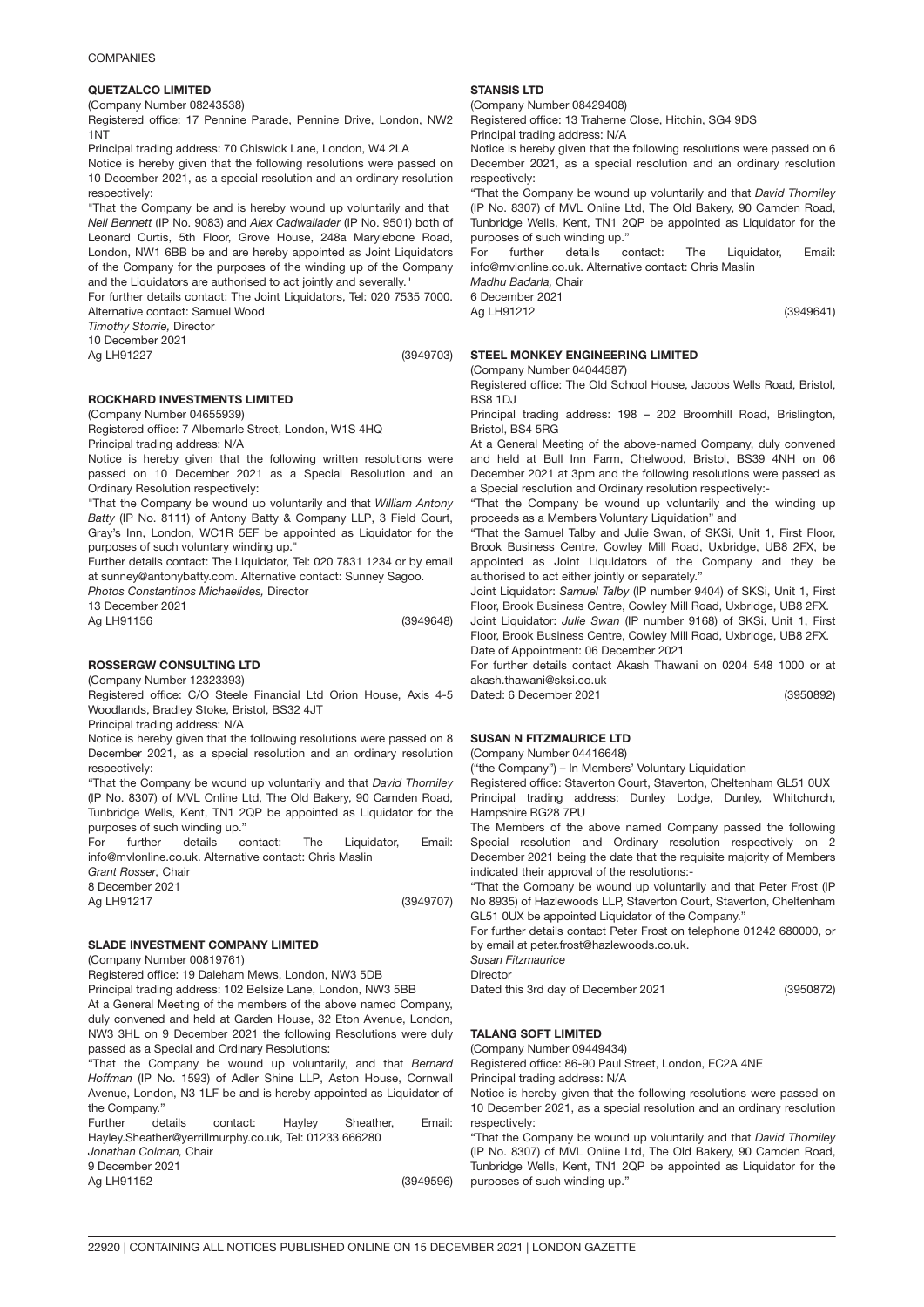(3949600)

(3949579) For further details contact: The Liquidator, Email: info@mvlonline.co.uk. Alternative contact: Chris Maslin *Tamas Lang,* Chair 10 December 2021 Ag LH91222

### THANH PHAM CLOUD LIMITE<mark>D</mark>

(Company Number 12121538)

Registered office: Ground Floor, Unit B Lostock Office Park, Lynstock Way, Lostock, Bolton, BL6 4SG

Principal trading address: N/A

Notice is hereby given that the following resolutions were passed on 6 December 2021, as a special resolution and an ordinary resolution respectively:

"That the Company be wound up voluntarily and that *David Thorniley* (IP No. 8307) of MVL Online Ltd, The Old Bakery, 90 Camden Road, Tunbridge Wells, Kent, TN1 2QP be appointed as Liquidator for the purposes of such winding up."

For further details contact: The Liquidator, Email: info@mvlonline.co.uk. Alternative contact: Chris Maslin

*Cong Thanh Pham,* Chair

6 December 2021 Ag LH91213

(3949708)

## THE COVERBRIDGE INN LIMITED

(Company Number 06071753)

Registered office: C/O Yorkshire Dales Accountancy, 2 Chapel Street, Hawes, DL8 3QG

Principal trading address: The Cover Bridge Inn, East Witton, Nr Leyburn, North Yorkshire, DL8 4SQ

At a general meeting of the Members of the above-named Company, duly convened, and held remotely on 6 December 2021 at 10.00 am the following resolutions were passed as Special resolutions and as Ordinary resolutions:

"That the Company be wound up voluntarily and that *Christopher David Horner* (IP No. 016150) of Robson Scott Associates Ltd, 47-49 Duke Street, Darlington, Co Durham, DL3 7SD be appointed Liquidator of the Company."

For further details contact Emma Kemo on telephone 01325 365 950, or by email at admin@robsonscott.co.uk

*Anne Harrington,* Chair

6 December 2021

Ag LH91157

(3949562)

### TIME OUT MARKET CENTRAL LONDON LIMITED

(Company Number 11634050)

Registered office: 172 Drury Lane, 1st Floor, London, WC2B 5QR

Principal trading address: 172 Drury Lane, 1st Floor, London, WC2B 5QR

Pursuant to Chapter 2 of Part 13 of the Companies Act 2006, the following resolutions were passed by the members of the Company on 9 December 2021 as Special and Ordinary Written Resolutions:

"That the Company be wound up voluntarily and that *Allister Manson* (IP No. 23290) and *Gareth David Wilcox* (IP No. 21052) both of Opus Restructuring LLP, 1 Radian Court, Knowlhill, Milton Keynes, MK5 8PJ be and are hereby appointed Joint Liquidators of the Company and they be empowered to act jointly or severally in matters relating to the winding-up."

Further details contact: Theo Skipper, Tel: 01908 087 220

*Didier Jean Michel Souillat,* Director

14 December 2021

Ag LH91232

(3949725)

## TWONOWT <mark>LTD</mark>

(Company Number 09862671)

Registered office: First Floor, Telecom House, 125-135 Preston Road, Brighton, BN1 6AF

Principal trading address: N/A

Notice is hereby given that the following resolutions were passed on 2 December 2021, as a special resolution and an ordinary resolution respectively:

"That the Company be wound up voluntarily and that *David Thorniley* (IP No. 8307) of MVL Online Ltd, The Old Bakery, 90 Camden Road, Tunbridge Wells, Kent, TN1 2QP be appointed as Liquidator for the purposes of such winding up." For further details contact: The Liquidator, Email:

(3949607) info@mvlonline.co.uk. Alternative contact: Chris Maslin *Andrew Rayner,* Chair 2 December 2021 Ag LH91210

## VIRTUAL OFFICE BUREAU LIMITED

(Company Number 05695928)

Registered office: 9 Teise Close, Tunbridge Wells, TN2 5JN Principal trading address: N/A

Notice is hereby given that the following resolutions were passed on 6 December 2021, as a special resolution and an ordinary resolution respectively:

"That the Company be wound up voluntarily and that *David Thorniley* (IP No. 8307) of MVL Online Ltd, The Old Bakery, 90 Camden Road, Tunbridge Wells, Kent, TN1 2QP be appointed as Liquidator for the purposes of such winding up."

For further details contact: The Liquidator, Email: info@mvlonline.co.uk. Alternative contact: Chris Maslin

*Jill Jefferies,* Chair 6 December 2021

Ag LH91214

## YIPGO LTD

(Company Number 10089126)

Registered office: 64 Norfolk Road, Maidenhead, Berkshire, SL6 7AZ Principal trading address: 64 Norfolk Road, Maidenhead, Berkshire, SL6 7AZ

At a general meeting of the members of the above named Company held on 10 December 2021, the following resolutions were passed as a special resolution and an ordinary resolution respectively:

"That the Company be wound up voluntarily and that *Martin Richard Buttriss* (IP No. 9291) and *Carolynn Jean Best* (IP No. 9683) both of Begbies Traynor (Central) LLP, 2 Harcourt Way, Meridian Business Park, Leicester LE19 1WP be and are hereby appointed as Joint Liquidators for the purposes of such winding up and that any power conferred on them by law or by this resolution, may be exercised and any act required or authorised to be done by them, may be done by them jointly or by each of them alone."

Any person who requires further information may contact the Joint Liquidators by telephone on 0116 406 2965. Alternatively enquiries can be made to Charlene Haycock by e-mail Charlene.Haycock@btguk.com or Tel: 0116 406 2968.

*Philip Henry Jackson,* Chair

10 December 2021 Ag LH91190

# ZM (SERVICES) LTD

(Company Number 08289004) Registered office: 10 Gatley Drive, Guildford, GU4 7JJ

Principal trading address: N/A

Notice is hereby given that the following resolutions were passed on 10 December 2021, as a special resolution and an ordinary resolution respectively:

"That the Company be wound up voluntarily and that *David Thorniley* (IP No. 8307) of MVL Online Ltd, The Old Bakery, 90 Camden Road, Tunbridge Wells, Kent, TN1 2QP be appointed as Liquidator for the purposes of such winding up."

For further details contact: The Liquidator, Email: info@mvlonline.co.uk. Alternative contact: Chris Maslin *Andrew Billington,* Chair

10 December 2021

Ag LH91211

(3949701)

(3949573)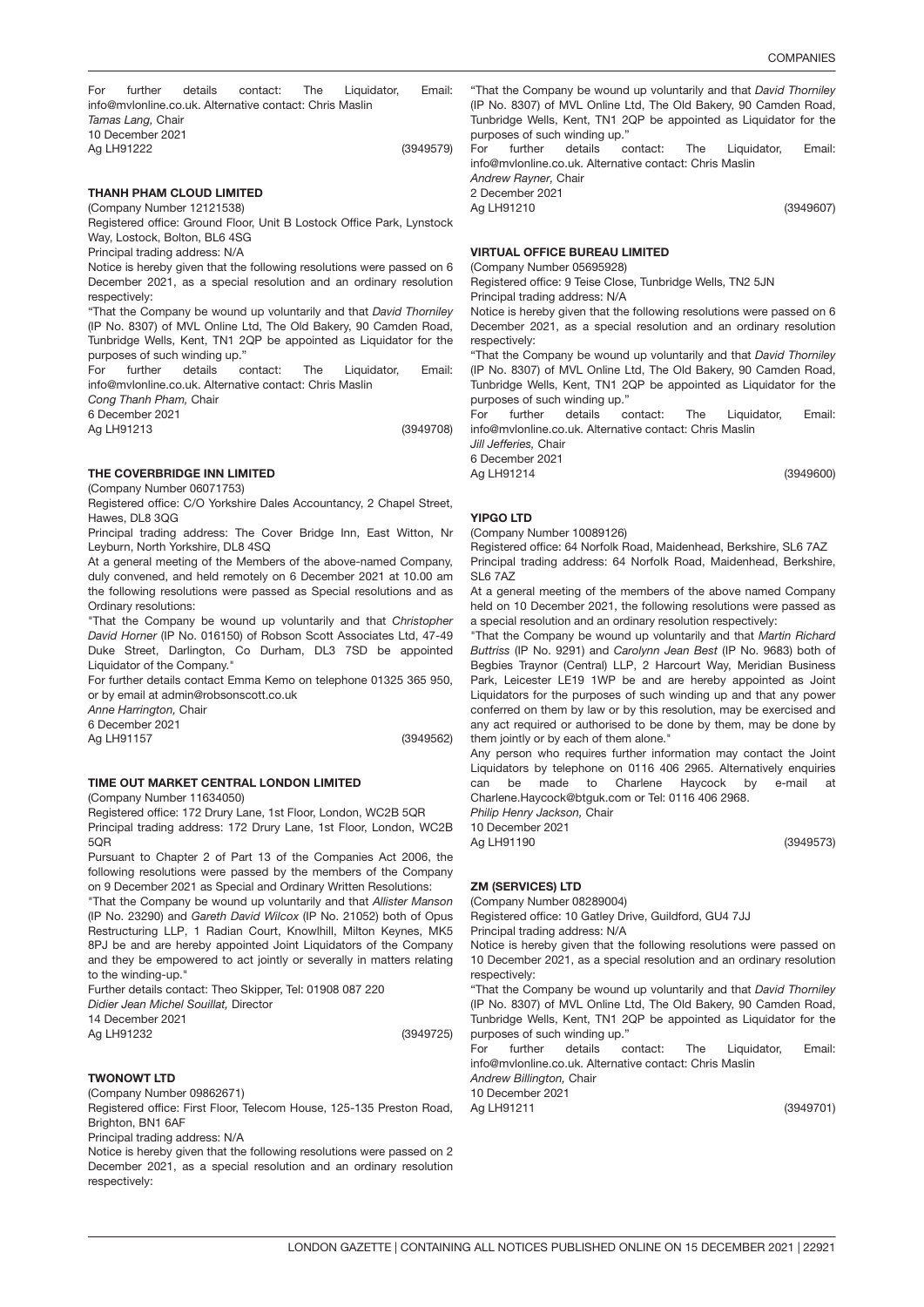# **Partnerships**

### DISSOLUTION OF PARTNERSHIP

## DISSOLUTION OF PARTNERSHIP

NOTICE IS GIVEN that by an Agreement dated 15 November 2021 the partnership subsisting between John William Norman and Anthony John Norman carrying on the business of a farming abattoir and butchery business under the style or firm name of 'S J Norman & Sons' has been dissolved as from 01 November 2021 so far as it concerns John William Norman.

(3950479) All debts due and owing by the former firm as from 01 November 2021 will be received and paid respectively by Anthony John Norman who will continue to carry on the said business under the style or firm name of 'S J Norman & Sons' as a sole trader.

Date: 9th December 2021

### TRANSFER OF INTEREST

## LIMITED PARTNERSHIPS ACT 1907

(3950500) Notice is hereby given, in accordance with Section 10 of the Limited Partnership Act 1907, HgCapital Initial GP Limited (the "Initial GP") ceased to be general partner in HGT Genesis 10 L.P. (a private fund limited partnership registered in England and Wales with registration number LP022111) (the "Partnership") with effect from 10 December 2021 by virtue of a transfer by the Initial GP of its entire interest in the Partnership to Hg Genesis 10 General Partner L.P. Inc.

### FOR A TRANSFER OF LIMITED PARTNERSHIP INTEREST LIMITED PARTNERSHIPS ACT 1907 TRANSFER OF INTEREST IN NOVA POLONIA II LIMITED PARTNERSHIP L.P.

(Registered No. LP011514)

(3950499) Notice is hereby given, pursuant to section 10 of the Limited Partnerships Act 1907, that on December 3 2021, Orchid Secondary Investment Fund FPCI transferred its interest in Nova Polonia II Limited Partnership (the "Partnership"), a limited partnership registered in England and Wales with registration number LP011514, to CASF BALL Opportunity FPS and to Committed Advisors Secondary Fund II. Consequently, CASF BALL Opportunity FPS and Committed Advisors Secondary Fund II have been admitted as limited partners in the Partnership and Orchid Secondary Investment Fund FPCI ceased to be a limited partner in the Partnership.

#### STATEMENT BY THE GENERAL PARTNER LIMITED PARTNERSHIPS ACT 1907 OBS 2007

(Registered No. REGISTERED IN ENGLAND UNDER NUMBER LP011887)

Pursuant to section 10 of the Limited Partnerships Act 1907 , notice is hereby given that OBS 2007 is terminated with effect from 8th December 2021.

Principal place of business of the partnership: One, Vine Street, London, W1J 0AH

OBS 2007

(3950501) acting by its general partner, LDC GP LLP

#### STATEMENT BY THE GENERAL PARTNER LIMITED PARTNERSHIPS ACT 1907 LDC CO-INVESTMENT PLAN 2000 'B'

(Registered No. REGISTERED IN ENGLAND UNDER NUMBER LP006689)

Pursuant to section 10 of the Limited Partnerships Act 1907 , notice is hereby given that LDC Co- Investment Plan 2000 'B' is terminated with effect from 8th December 2021.

Principal place of business of the partnership: One, Vine Street, London, W1J 0AH

LDC Co-Investment Plan 2000 'B'

acting by its general partner, LDC GP LLP

#### STATEMENT BY THE GENERAL PARTNER LIMITED PARTNERSHIPS ACT 1907 LDC CO-INVESTMENT PLAN 2000 'A'

(Registered No. REGISTERED IN ENGLAND UNDER NUMBER LP006688)

Pursuant to section 10 of the Limited Partnerships Act 1907 , notice is hereby given that LDC Co- Investment Plan 2000 'A' is terminated with effect from 8th December 2021.

Principal place of business of the partnership: One, Vine Street, London, W1J 0AH

LDC Co-Investment Plan 2000 'A'

acting by its general partner, LDC GP LLP

## STATEMENT BY THE GENERAL PARTNER LIMITED PARTNERSHIPS ACT 1907

LDC CO- INVESTMENT PLAN 2002

(Registered No. REGISTERED IN ENGLAND UNDER NUMBER LP008073)

Pursuant to section 10 of the Limited Partnerships Act 1907 , notice is hereby given that LDC Co- Investment Plan 2002 is terminated with effect from 8th December 2021.

Principal place of business of the partnership: One, Vine Street, London, W1J 0AH

LDC Co-Investment Plan 2002

(3950504) acting by its general partner, LDC GP LLP

#### STATEMENT BY THE GENERAL PARTNER LIMITED PARTNERSHIPS ACT 1907 LDC CO- INVESTMENT PLAN 2006

(Registered No. REGISTERED IN ENGLAND UNDER NUMBER LP011078)

Pursuant to section 10 of the Limited Partnerships Act 1907 , notice is hereby given that LDC Co- Investment Plan 2006 is terminated with effect from 8th December 2021.

Principal place of business of the partnership: One, Vine Street, London, W1J 0AH

LDC Co-Investment Plan 2006

acting by its general partner, LDC GP LLP

(3950503)

(3950502)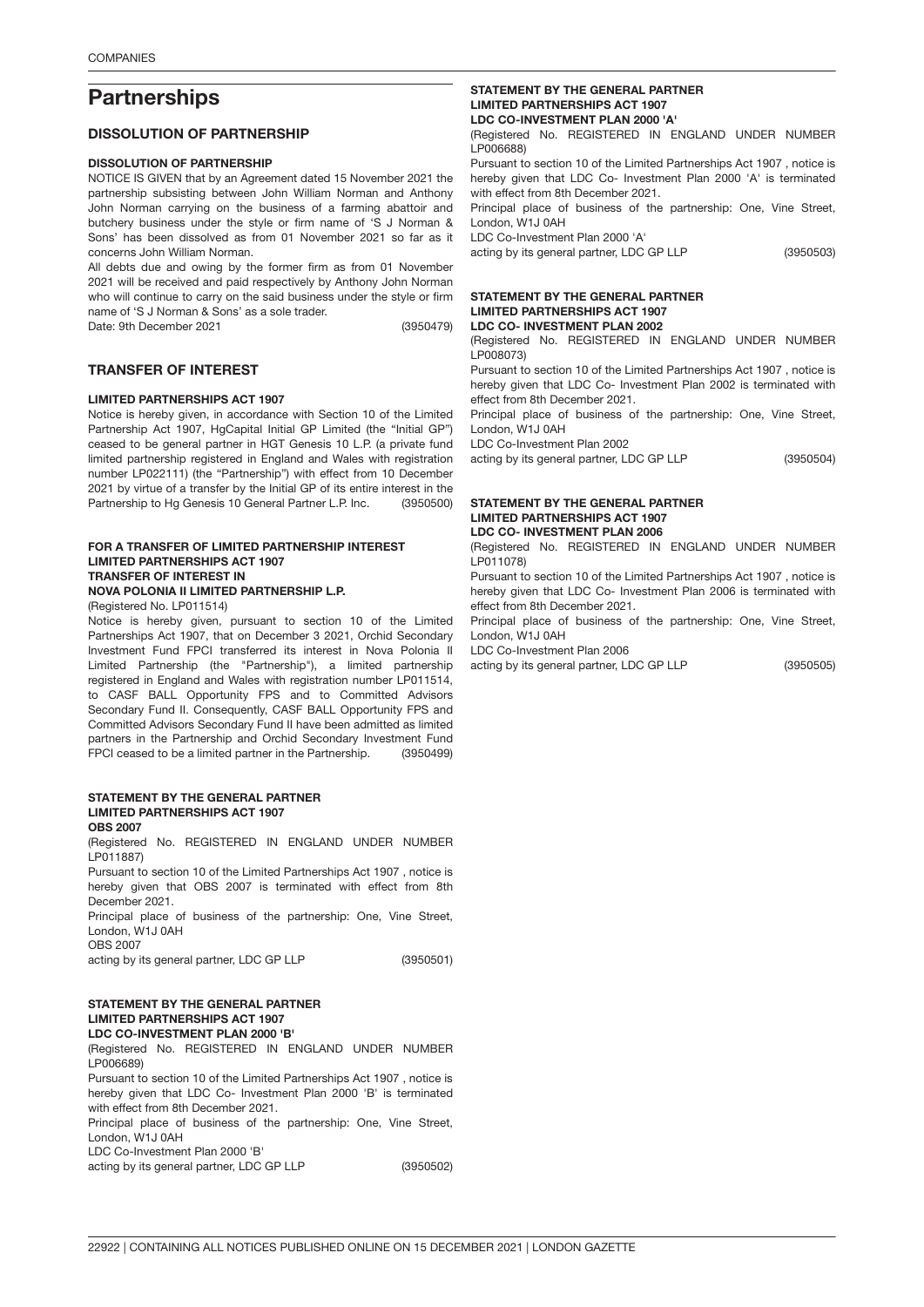# PEOPLE

### CHANGES OF NAME OR ARMS

Notice is hereby given that a Deed Poll dated 5 August 2021 and enrolled in the Senior Courts of England and Wales on 24 November 2021 as person(s) having parental responsibility on behalf of Oliver Callum Ridley Lister who is a child and single and a British Citizen under section S1(1) of the BRITISH NATIONALITY ACT 1981 abandoned the name of Oliver Callum Ridley Fitzgerald and assumed the name of Oliver Callum Ridley Lister. 5 August 2021

(3950242)

Notice is hereby given that a Deed Poll dated 1 June 2021 and (3950245) enrolled in the Senior Courts of England and Wales on 24 November 2021 as person(s) having parental responsibility on behalf of ANWAR who is a child and single and a British Citizen under section 1(1) of the BRITISH NATIONALITY ACT 1981 abandoned the name of ANWAR and assumed the name of ANWAR. 1 June 2021

Notice is hereby given that a Deed Poll dated 8 October 2021 and enrolled in the Senior Courts of England and Wales on 1 December 2021 as person(s) having parental responsibility on behalf of Adam James Bermejo who is a child and single and a British Citizen under section 1(1) of the BRITISH NATIONALITY ACT 1981 abandoned the name of Adam James Harding and assumed the name of Adam

(3950246) James Bermejo. 8 October 2021

Notice is hereby given that a Deed Poll dated 19 October 2021 and (3950248) enrolled in the Senior Courts of England and Wales on 30 November 2021 as person(s) having parental responsibility on behalf of Vivian Pearl French Mottershead who is a child and single and a British Citizen under section 1 of the BRITISH NATIONALITY ACT 1981 abandoned the name of Vivian Pearl FRENCH-MOTTERSHEAD and assumed the name of Vivian Pearl FRENCH MOTTERSHEAD. 19 October 2021

Notice is hereby given that a Deed Poll dated 27 May 2021 and (3950250) enrolled in the Senior Courts of England and Wales on 24 November 2021 as person(s) having parental responsibility on behalf of Alma Bosc Bernardini who is a child and single and a British Citizen under section 1(1) of the BRITISH NATIONALITY ACT 1981 abandoned the name of Alma Bosc and assumed the name of Alma Bosc Bernardini. 27 May 2021

Notice is hereby given that a Deed Poll dated 3 September 2021 and (3950251) enrolled in the Senior Courts of England and Wales on 26 November 2021 as person(s) having parental responsibility on behalf of Annie Eleanor Jones-Alsop who is a child and single and a British Citizen under section 1 of the BRITISH NATIONALITY ACT 1981 abandoned the name of Annie Eleanor Alsop and assumed the name of Annie Eleanor Jones-Alsop. 3 September 2021

Notice is hereby given that a Deed Poll dated 13 September 2021 and enrolled in the Senior Courts of England and Wales on 26 November 2021 as person(s) having parental responsibility on behalf of Abdul Ahad Masood who is a child and single and a British Citizen under section 1(1) of the BRITISH NATIONALITY ACT 1981 abandoned the name of ABDUL AHAD and assumed the name of ABDUL AHAD MASOOD.

13 September 2021

PEOPLE

Notice is hereby given that a Deed Poll dated 13 October 2021 and (3950255) enrolled in the Senior Courts of England and Wales on 29 November 2021 as person(s) having parental responsibility on behalf of Emmeline Marie Louise Andries-Pradon who is a child and single and a British Citizen under section 1(1) of the BRITISH NATIONALITY ACT 1981 abandoned the name of Emmeline Marie Louise Andries and assumed the name of Emmeline Marie Louise Andries-Pradon. 13 October 2021

Notice is hereby given that a Deed Poll dated 8 October 2021 and (3950256) enrolled in the Senior Courts of England and Wales on 1 December 2021 as person(s) having parental responsibility on behalf of Emma Louise Bermejo who is a child and single and a British Citizen under section 1(1) of the BRITISH NATIONALITY ACT 1981 abandoned the name of Emma Louise Harding and assumed the name of Emma Louise Bermejo. 8 October 2021

Notice is hereby given that a Deed Poll dated 4 August 2021 and (3950257) enrolled in the Senior Courts of England and Wales on 26 November 2021 as person(s) having parental responsibility on behalf of Cleopatra Bradley who is a child and single and a British Citizen under section 37(1) of the BRITISH NATIONALITY ACT 1981 abandoned the name of Andreea Cleopatra Bajan and assumed the name of Cleopatra Bradley. 4 August 2021

Notice is hereby given that a Deed Poll dated 31 August 2021 and (3950259) enrolled in the Senior Courts of England and Wales on 25 November 2021 as person(s) having parental responsibility on behalf of FRANCES BARBARA JAMAL-BROWN who is a child and single and a British Citizen under section 1(1) of the BRITISH NATIONALITY ACT 1981 abandoned the name of FRANCES BARBARA JAMAL BROWN and assumed the name of FRANCES BARBARA JAMAL-BROWN. 31 August 2021

Notice is hereby given that a Deed Poll dated 21 October 2021 and enrolled in the Senior Courts of England and Wales on 30 November 2021 as person(s) having parental responsibility on behalf of ARIANA FARIDA HUSSAIN who is a child and single and a British Citizen under section 1 of the BRITISH NATIONALITY ACT 1981 abandoned the name of EVA FARIDA HUSSAIN and assumed the name of ARIANA FARIDA HUSSAIN.

21 October 2021

(3950260)

Notice is hereby given that a Deed Poll dated 27 September 2021 and enrolled in the Senior Courts of England and Wales on 24 November 2021 as person(s) having parental responsibility on behalf of Birchall who is a child and single and a British Citizen under section 1(1) of the BRITISH NATIONALITY ACT 1981 abandoned the name of Birchall and assumed the name of Birchall. 27 September 2021

(3950262)

Notice is hereby given that a Deed Poll dated 26 May 2021 and enrolled in the Senior Courts of England and Wales on 26 November 2021 as person(s) having parental responsibility on behalf of ANGELIQUE NGUYEN DE SILVA who is a child and single and a British Citizen under section 1(1) of the BRITISH NATIONALITY ACT 1981 abandoned the name of ANGELIQUE NGUYEN DE SILVA

WICKRAMARATNE and assumed the name of ANGELIQUE NGUYEN DE SILVA. Thorneycroft Solicitors, Bridge Street Mills, Bridge Street,

(3950244) Macclesfield, Cheshire SK11 6QA 26 May 2021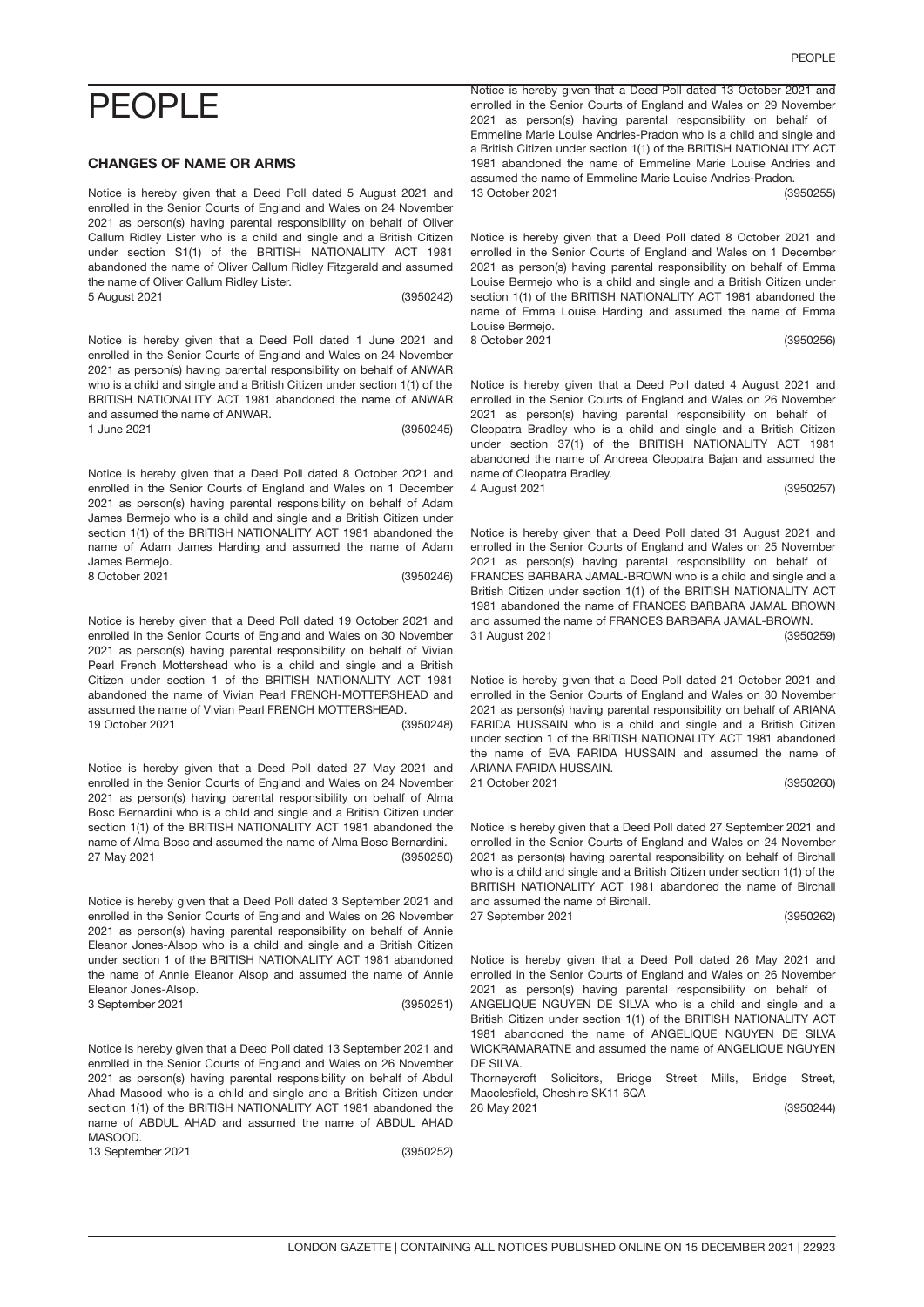Notice is hereby given that a Deed Poll dated 2 September 2021 and enrolled in the Senior Courts of England and Wales on 26 November 2021 as person(s) having parental responsibility on behalf of Mihir Chandra Kandi who is a child and single and a British Citizen under section 1(1) of the BRITISH NATIONALITY ACT 1981 abandoned the name of Mihir Chandra Alluvada and assumed the name of Mihir Chandra Kandi.

*Michael Orton-Jones*

(3950247) The Close, 68 High Street, Harpole, Northamptonshire NN7 4BS

2 September 2021

Notice is hereby given that a Deed Poll dated 5 July 2021 and enrolled in the Senior Courts of England and Wales on 26 November 2021 as person(s) having parental responsibility on behalf of Elmira Ahmeti who is a child and single and a British Citizen under section 1(1) of the BRITISH NATIONALITY ACT 1981 abandoned the name of Elmira Kaur and assumed the name of Elmira Ahmeti.

Andrew & Andrew Solicitors Ltd

Atlantic House, 114 Kingston Crescent Portsmouth, PO2 8AL

5 July 2021

Notice is hereby given that a Deed Poll dated 5 July 2021 and enrolled in the Senior Courts of England and Wales on 26 November 2021 as person(s) having parental responsibility on behalf of Fiorela Ahmeti who is a child and single and a British Citizen under section 1(1) of the BRITISH NATIONALITY ACT 1981 abandoned the name of Fiorela Kaur and assumed the name of Fiorela Ahmeti.

Andrew & Andrew Solicitors Ltd

Atlantic House, 114 Kingston Crescent Portsmouth, PO2 8AL

(3950253) 5 July 2021

Notice is hereby given that a Deed Poll dated 29 September 2021 and enrolled in the Senior Courts of England and Wales on 26 November 2021 as person(s) having parental responsibility on behalf of Layla Fahima Asmar who is a child and single and a British Citizen under section 1 of the BRITISH NATIONALITY ACT 1981 abandoned the name of Amira Fahima Asmar and assumed the name of Layla Fahima Asmar.

*Sarah Lewis* Alison Law Solicitors 2 Wilmslow Road, Manchester M14 5TP 29 September 2021

(3950254)

(3950249)

Notice is hereby given that a Deed Poll dated 19 October 2021 and (3950258) enrolled in the Senior Courts of England and Wales on 30 November 2021 as person(s) having parental responsibility on behalf of Beth Florence Canham-Fahey who is a child and single and a British Citizen under section 1(1) of the BRITISH NATIONALITY ACT 1981 abandoned the name of Beth Florence Fahey and assumed the name of Beth Florence Canham-Fahey. Langleys Solicitors LLP Queens House, Micklegate, York YO1 6WG DX 720620 York 21 01904 610886 19 October 2021

## Personal insolvency

### APPOINTMENT AND RELEASE OF TRUSTEES

In the Croydon County Court No 881 of 2008 SAMUEL OGUNYOMI In Bankruptcy

Residential Address: Flat 6, Bakers Court, 36B Wrights Road, London, SE25 6RX. Date of Birth: 24/09/1980. Occupation: Unknown. Trading As: The Bath Studio, 812 Garett Lane, Tooting, SW17 0LZ.

NOTICE IS HEREBY GIVEN that Jeremy Frost and Michelle Gillian Breslin of Frost Group Limited, c/o Frost Group Ltd, Regus, One Elmfield Park, Bromley, BR1 1LU, were appointed Trustees in Bankruptcy of the above-named Bankrupt on 08/12/2021.

Creditors may request that the Trustee convenes a decision under rule 15.18 for the purpose of establishing a Creditors' Committee, provided that the creditor, or a group of creditors, represent more than one tenth in value of the total claims of the bankruptcy.

Requests must be accompanied by the creditors' claim or values, or a list of all of the creditors` respective claims or values along with statements that each of the creditors concurs with the request for a decision.)

Creditors of the above-named Bankrupt who have not already proved their debts are invited to do so by sending details of their claim to me at Frost Group Limited, c/o Frost Group Ltd, Regus, One Elmfield Park, Bromley, BR1 1LU.

Joint Trustees: Jeremy Frost (IP No 9091) and Michelle Gillian Breslin (IP No 9579) of Frost Group Limited, c/o Frost Group Ltd, Regus, One Elmfield Park, Bromley, BR1 1LU.

(3950822) For further details contact Sushil KC on telephone 0345 260 0101, or by email at sushilk@frostbr.co.uk

Jeremy Frost, JOINT TRUSTEE

## BANKRUPTCY ORDERS

ABELA, MARLON RALPH PIETRO (3949000) 14 Upper Wimpole Street, LONDON, W1G 6LR Birth details: 18 July 1975 Marlon Ralph Pietro Abela of 14 Upper Wimpole Street, LONDON, W1G 6LR. Company Director In the High Court Of Justice No 107 of 2021 Date of Filing Petition: 6 April 2021 Bankruptcy order date: 8 December 2021 Time of Bankruptcy Order: 10:52 Whether Debtor's or Creditor's PetitionCreditor's Name and address of petitioner: Lebanese Swiss Bank S.A.L.Emile Edde Street, Hamra, Beirut, Lebanon *L Cook* 11th Floor, Southern House, Wellesley Grove, Croydon, CR0 1XN, telephone: 03030031736 Capacity of office holder(s): Trustee 8 December 2021

### BOUTROS, REMON

(3949015) 2 Waters Road, KINGSTON UPON THAMES, Surrey, KT1 3LP Birth details: 2 April 1980 Remon Boutros Occupation unknown and residing at 2 Waters Road, Kingston Upon Thames, Surrey KT1 3LP In the County Court at Kingston-upon-Thames No 36 of 2021 Date of Filing Petition: 15 April 2021 Bankruptcy order date: 7 December 2021 Time of Bankruptcy Order: 11:34 Whether Debtor's or Creditor's PetitionCreditor's Name and address of petitioner: The Luxury Italian K8B Co Limited3 Dalcross Road, HOUNSLOW, TW4 7RA *L Cook* 11th Floor, Southern House, Wellesley Grove, Croydon, CR0 1XN, telephone: 03030031736 Capacity of office holder(s): Trustee 7 December 2021

### BIRCH, DANIEL STEPHEN

(3948997) 8 Grange Road, HALESOWEN, West Midlands, B63 3EE Birth details: 29 January 1992 Daniel Stephen Birch of 8 Grange Road, Halesowen, West Midlands, B63 3EE. In the County Court at Dudley No 18 of 2021 Date of Filing Petition: 21 October 2021 Bankruptcy order date: 25 November 2021 Time of Bankruptcy Order: 12:45 Whether Debtor's or Creditor's PetitionCreditor's Name and address of petitioner: WHC Hire Services LimitedAlexandra Way, Ashchurch, Tewkesbury, GL20 8TB *K Read* 3rd Floor, Cannon House, 18 The Priory Queensway, Birmingham, B4 6FD, telephone: 0300 678 0016 Capacity of office holder(s): Trustee 25 November 2021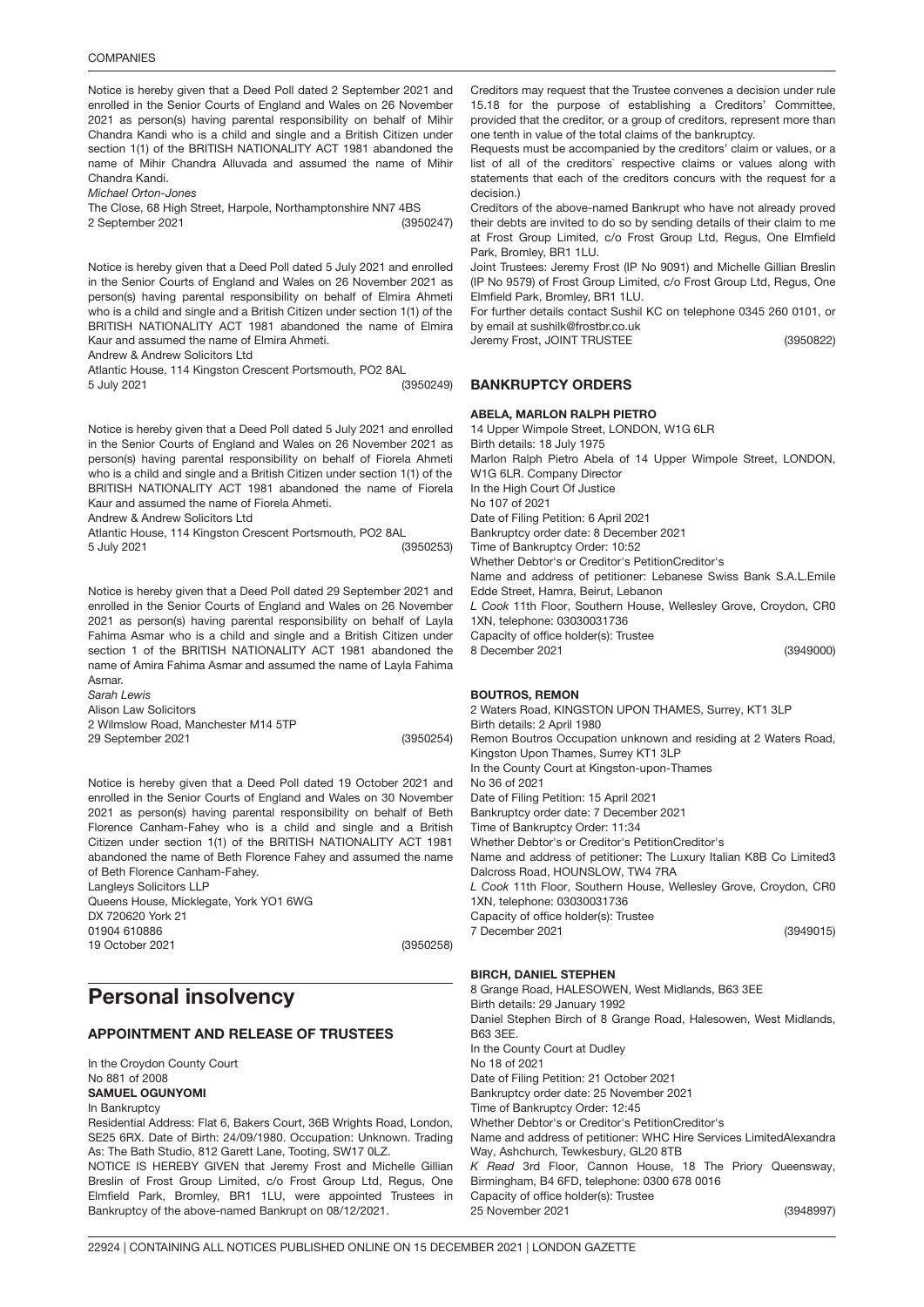### BIRKBY, ALTHEA GWENDOLIN<mark>E</mark>

147 Jubilee Road, Halifax, HX3 9LL Birth details: 9 February 1991 Althea Gwendoline Birkby, A full-time carer, of 147 Jubilee Road, Halifax, HX3 9LL In the Office of the Adjudicator No 5131762 of 2021 Date of Filing Petition: 8 December 2021 Bankruptcy order date: 9 December 2021 Time of Bankruptcy Order: 00:00 Whether Debtor's or Creditor's PetitionDebtor's *A Cassidy* 3rd Floor, 1 City Walk, Leeds, LS11 9DA, telephone: 0300 678 0016

Capacity of office holder(s): Trustee 9 December 2021

#### BROWN, NATALI<mark>E</mark> ANN

(3948994) 38 Brocklesby Road, Brocklesby Road, Grimsby, DN34 5NF Birth details: 21 March 1990 Natalie Ann Brown, Employed, of 38 Brocklesby Road, Brocklesby Road, Grimsby, North East Lincolnshire, DN34 5NF In the Office of the Adjudicator No 5131590 of 2021 Date of Filing Petition: 3 December 2021 Bankruptcy order date: 6 December 2021 Time of Bankruptcy Order: 00:00 Whether Debtor's or Creditor's PetitionDebtor's *A Cassidy* 3rd Floor, 1 City Walk, Leeds, LS11 9DA, telephone: 0300 678 0016 Capacity of office holder(s): Trustee 6 December 2021

#### CHI, ZAR

(3949016) 2 Hanworth Road, Room.1, Feltham, TW13 5AB Birth details: 16 June 1992 Zar Chi, Currently not working, of 2 Hanworth Road, Room 1, Feltham, Middlesex, TW13 5AB formerly of 41 Yew Tree Walk, Hounslow, Middlesex, TW4 5HT and formerly of 11 Vimy Close, Hounslow, Middlesex, TW4 5AF In the Office of the Adjudicator No 5127566 of 2021 Date of Filing Petition: 12 August 2021 Bankruptcy order date: 13 August 2021 Time of Bankruptcy Order: 00:00 Whether Debtor's or Creditor's PetitionDebtor's *K Jackson* 1st Floor, Spring Place, 105 Commercial Road, Southampton, SO15 1EG, telephone: 03030031735 Capacity of office holder(s): Trustee 13 August 2021

#### DAVIES, LYNNE SANDRA

(3948993) 27 Chapel Street, Stroud, GL5 1DU Birth details: 5 July 1963 Lynne Sandra Davies, Currently not working, of 27 Chapel Street, Stroud, Gloucestershire, GL5 1DU In the Office of the Adjudicator No 5131724 of 2021 Date of Filing Petition: 7 December 2021 Bankruptcy order date: 8 December 2021 Time of Bankruptcy Order: 00:00 Whether Debtor's or Creditor's PetitionDebtor's *M Mace* 3rd Floor, Senate Court, Southernhay Gardens, Exeter, EX1 1UG, telephone: 0300 678 0016 Capacity of office holder(s): Trustee 8 December 2021

### FORBES, SCOTT

(3948999) 5 Roseacre Drive, Elswick, Preston, PR4 3YL Birth details: 2 July 1987 Scott Forbes, Employed, of 5 Roseacre Drive, Elswick, Preston, Lancashire, PR4 3YL In the Office of the Adjudicator No 5131788 of 2021 Date of Filing Petition: 8 December 2021 Bankruptcy order date: 9 December 2021 Time of Bankruptcy Order: 00:00 Whether Debtor's or Creditor's PetitionDebtor's *C Megram* 2nd Floor, Rosebrae Court, Woodside Ferry Approach, Birkenhead, CH41 6DU, telephone: 03030031738 Capacity of office holder(s): Trustee 9 December 2021

### FORMOSA, GARY PETER

(3949013)

(3949019) 7 St. Helena Court, Crookbarrow Road, Brockhill Village, Worcester, WR5 2DN Birth details: 23 June 1970 Gary Peter Formosa, Currently not working, of 7 St. Helena Court, Crookbarrow Road, Brockhill Village, Worcester, Worcestershire, WR5 2DN formerly of 3 Goodwood Green, Fernall Heath, Worcester, WR3 7XG and formerly of 3 Wheatfields Park, Callow End, Worcester, WR2 4UP In the Office of the Adjudicator No 5131740 of 2021 Date of Filing Petition: 7 December 2021 Bankruptcy order date: 8 December 2021 Time of Bankruptcy Order: 00:00 Whether Debtor's or Creditor's PetitionDebtor's *A Cassidy* The Civic Centre, Barras Bridge, NEWCASTLE UPON TYNE, NE1 8QF, telephone: 03030031737 Capacity of office holder(s): Trustee

### GARTHWAITE, MATTHEW JOHN

8 December 2021

(3949002) 4 Tennyson Court, Hedon, Hull, HU12 8GG Birth details: 29 December 1991 Matthew John Garthwaite, Employed, of 4 Tennyson Court, Hedon, Hull, East Riding of Yorkshire, HU12 8GG formerly of 38 Robinia Drive, Hull, East Riding of Yorkshire, HU4 6QN and formerly of 124 Buckingham Street, Hull, East Riding of Yorkshire, HU8 8TL In the Office of the Adjudicator No 5131558 of 2021 Date of Filing Petition: 1 December 2021 Bankruptcy order date: 2 December 2021 Time of Bankruptcy Order: 00:00 Whether Debtor's or Creditor's PetitionDebtor's *A Cassidy* 3rd Floor, 1 City Walk, Leeds, LS11 9DA, telephone: 0300 678 0016 Capacity of office holder(s): Trustee

#### GOULD, ANTHONY

2 December 2021

(3949020) 1 The Marlows, School Lane, Hadlow Down, UCKFIELD, East Sussex, TN22 4HY Anthony Gould of 1 The Marlows, School Lane, Hadlow Down, Uckfield, TN22 4HY In the County Court at Brighton No 44 of 2021 Date of Filing Petition: 23 July 2021 Bankruptcy order date: 8 December 2021 Time of Bankruptcy Order: 10:40 Whether Debtor's or Creditor's PetitionCreditor's Name and address of petitioner: Slice Design LimitedUnit 12, Glenthorne Mews, 115a Glenthorne Road, LONDON, W6 0LJ *K Jackson* 1st Floor, Spring Place, 105 Commercial Road, Southampton, SO15 1EG, telephone: 03030031735 Capacity of office holder(s): Trustee 8 December 2021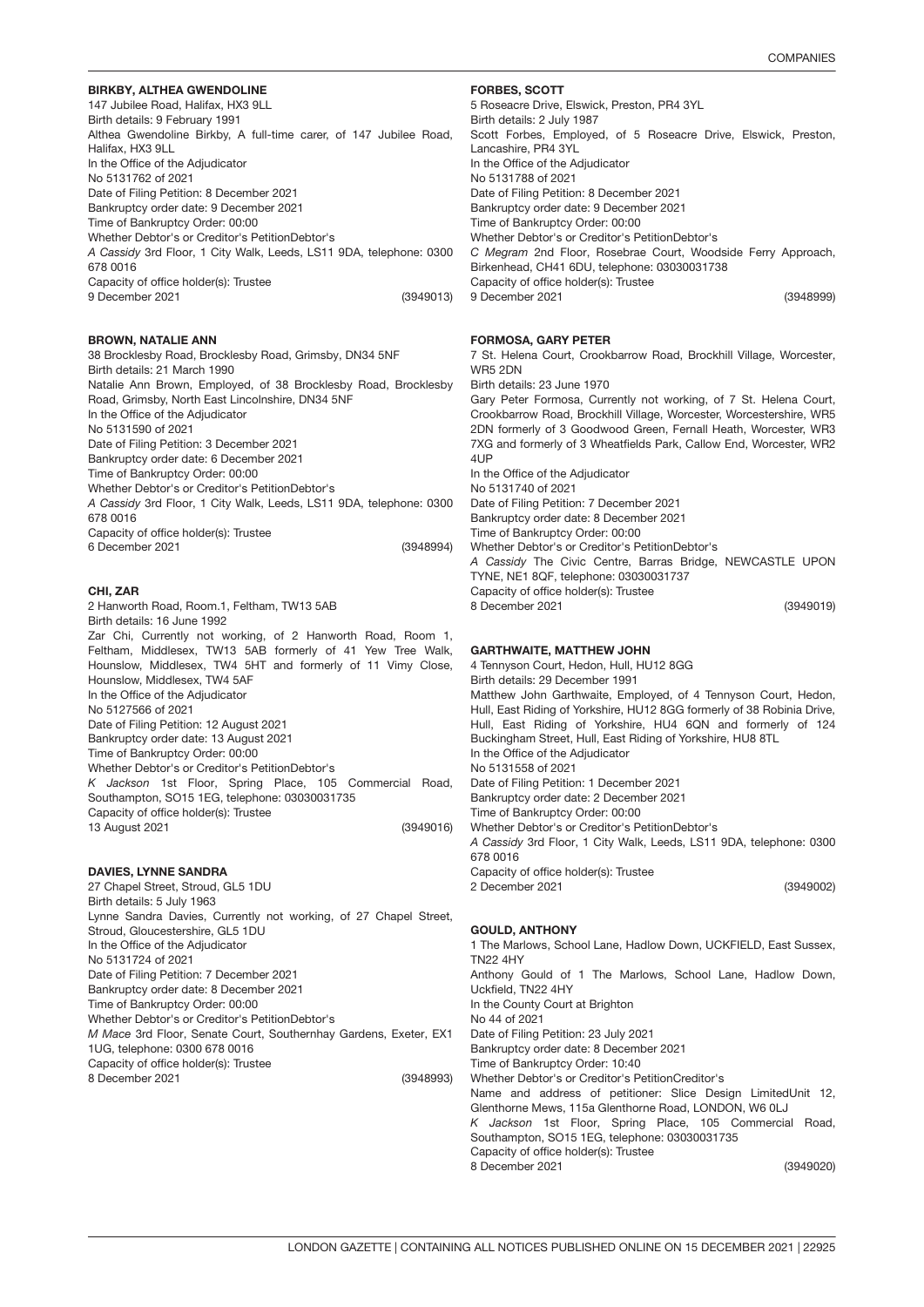### HARRIS, MICHAEL ANTHONY

(3948998) 60, Bordean Hill Cottages, Bordean, Petersfield, GU32 1EP Birth details: 14 September 1959 Michael Anthony Harris, Self Employed, of 60, Bordean Hill Cottages, Bordean, Petersfield, Hampshire, GU32 1EP, formerly of Bridge Cottage East Meon, Frogmore, Petersfield, Hampshire, GU321QH and carrying on business as Capital Building Contracts from 60 Bordean Hill Cottages, Bordean, Frogmore, East Meon, Petersfield, Hampshire, GU32 1QH and trading from Bridge Cottage East Meon, Frogmore, East Meon, Petersfield, Hampshire, GU32 1QH and trading from Butcherland Farm, Balls Cross, Butcherland Farm, Ebernoe, Petworth, West Sussex, GU28 9JX In the Office of the Adjudicator No 5131784 of 2021 Date of Filing Petition: 8 December 2021 Bankruptcy order date: 9 December 2021 Time of Bankruptcy Order: 00:00 Whether Debtor's or Creditor's PetitionDebtor's *L Cook* 11th Floor, Southern House, Wellesley Grove, Croydon, CR0 1XN, telephone: 03030031736 Capacity of office holder(s): Trustee 9 December 2021

### HEAP, MATTHEW FREDERICK

(3949006) The Chalet, High Street, Bideford, EX39 3AA Birth details: 11 November 1988 Matthew Frederick Heap, Currently not working, of The Chalet, High Street, Bideford, Devon, EX39 3AA, formerly of Fairhaven, Chestwood, Bishops Tawton, Barnstaple, Devon, EX32 0AS In the Office of the Adjudicator No 5131732 of 2021 Date of Filing Petition: 7 December 2021 Bankruptcy order date: 8 December 2021 Time of Bankruptcy Order: 00:00 Whether Debtor's or Creditor's PetitionDebtor's *M Mace* 3rd Floor, Senate Court, Southernhay Gardens, Exeter, EX1 1UG, telephone: 0300 678 0016 Capacity of office holder(s): Trustee 8 December 2021

### HIDER, SARAH ANN

(3949014) 83 Briery Way, Hemel Hempstead, HP2 7AW Birth details: 5 September 1983 Sarah Ann Hider, Currently not working, of 83 Briery Way, Hemel Hempstead, Hertfordshire, HP2 7AW In the Office of the Adjudicator No 5126004 of 2021 Date of Filing Petition: 29 June 2021 Bankruptcy order date: 30 June 2021 Time of Bankruptcy Order: 00:00 Whether Debtor's or Creditor's PetitionDebtor's *K Jackson* 1st Floor, Spring Place, 105 Commercial Road, Southampton, SO15 1EG, telephone: 03030031735 Capacity of office holder(s): Trustee 30 June 2021

### 3949003 HORLICK, JULIE ANNE

(3949003) 6 Campville Crescent, West Bromwich, B71 3NG Birth details: 7 July 1976 Julie Anne Horlick, Currently not working, of 6 Campville Crescent, West Bromwich, West Midlands, B71 3NG In the Office of the Adjudicator No 5131772 of 2021 Date of Filing Petition: 8 December 2021 Bankruptcy order date: 9 December 2021 Time of Bankruptcy Order: 00:00 Whether Debtor's or Creditor's PetitionDebtor's *K Read* Level 1, Apex Court, City Link, NOTTINGHAM, NG2 4LA, telephone: 0300 678 0016, email: Nottingham.OR@insolvency.gsi.gov.uk Capacity of office holder(s): Trustee 9 December 2021

### KERRIDGE, CHRIS EDWARD

(3949012) 2 Manchester Cottages, Lower Kewstoke Road, Worle, Weston-Super-Mare, BS22 9.IR Birth details: 9 September 1971 Chris Edward Kerridge, Currently not working, of 2 Manchester Cottages, Lower Kewstoke Road, Worle, Weston-super-Mare, Somerset, BS22 9JB In the Office of the Adjudicator No 5131770 of 2021 Date of Filing Petition: 8 December 2021 Bankruptcy order date: 9 December 2021 Time of Bankruptcy Order: 00:00 Whether Debtor's or Creditor's PetitionDebtor's *M Mace* 3rd Floor, Senate Court, Southernhay Gardens, Exeter, EX1 1UG, telephone: 0300 678 0016 Capacity of office holder(s): Trustee 9 December 2021

### MEARS, EVERTON

(3948995) 36 Stanley Road, LONDON, N9 9AB EVERTON Mears OF 36 STANLEY ROAD,LONDON,N9 9AB In the County Court at Central London No 81 of 2021 Date of Filing Petition: 29 April 2021 Bankruptcy order date: 8 December 2021 Time of Bankruptcy Order: 12:17 Whether Debtor's or Creditor's PetitionCreditor's Name and address of petitioner: MARKERSTUDY INSURANCE SERVICES LIMITED45 WESTERHAM ROAD, BESSELS GREEN, SEVENOAKS, KENT, TN13 2QB *J Sullivan* 16th Floor, 1 Westfield Avenue, LONDON, E20 1HZ, telephone: 0300 678 0016 Capacity of office holder(s): Trustee 8 December 2021

### MCCRUM, DAWN

(3949011) 22 Clarence Street, Manchester, M46 9AH Birth details: 25 May 1979 Dawn Mccrum, Employed, also known as Dawn Heyes, of 22 Clarence Street, Manchester, M46 9AH In the Office of the Adjudicator No 5131780 of 2021 Date of Filing Petition: 8 December 2021 Bankruptcy order date: 9 December 2021 Time of Bankruptcy Order: 00:00 Whether Debtor's or Creditor's PetitionDebtor's *D Brogan* 2nd Floor, 3 Piccadilly Place, London Road, Manchester, M1 3BN, telephone: 0300 678 0016 Capacity of office holder(s): Trustee 9 December 2021

### MOHAMED, AHMED ALI

(3949017) Flat 2, 15 Orchard Road, Hounslow, TW4 5JW Birth details: 1 January 1965 Ahmed Ali Mohamed, Director, of Flat 2, 15 Orchard Road, Hounslow, TW4 5JW In the Office of the Adjudicator No 5131768 of 2021 Date of Filing Petition: 8 December 2021 Bankruptcy order date: 9 December 2021 Time of Bankruptcy Order: 00:00 Whether Debtor's or Creditor's PetitionDebtor's *S Baxter* 3rd Floor, Companies House, Crown Way, CARDIFF, CF14 3ZA, telephone: 0300 678 0016 Capacity of office holder(s): Official Receiver 9 December 2021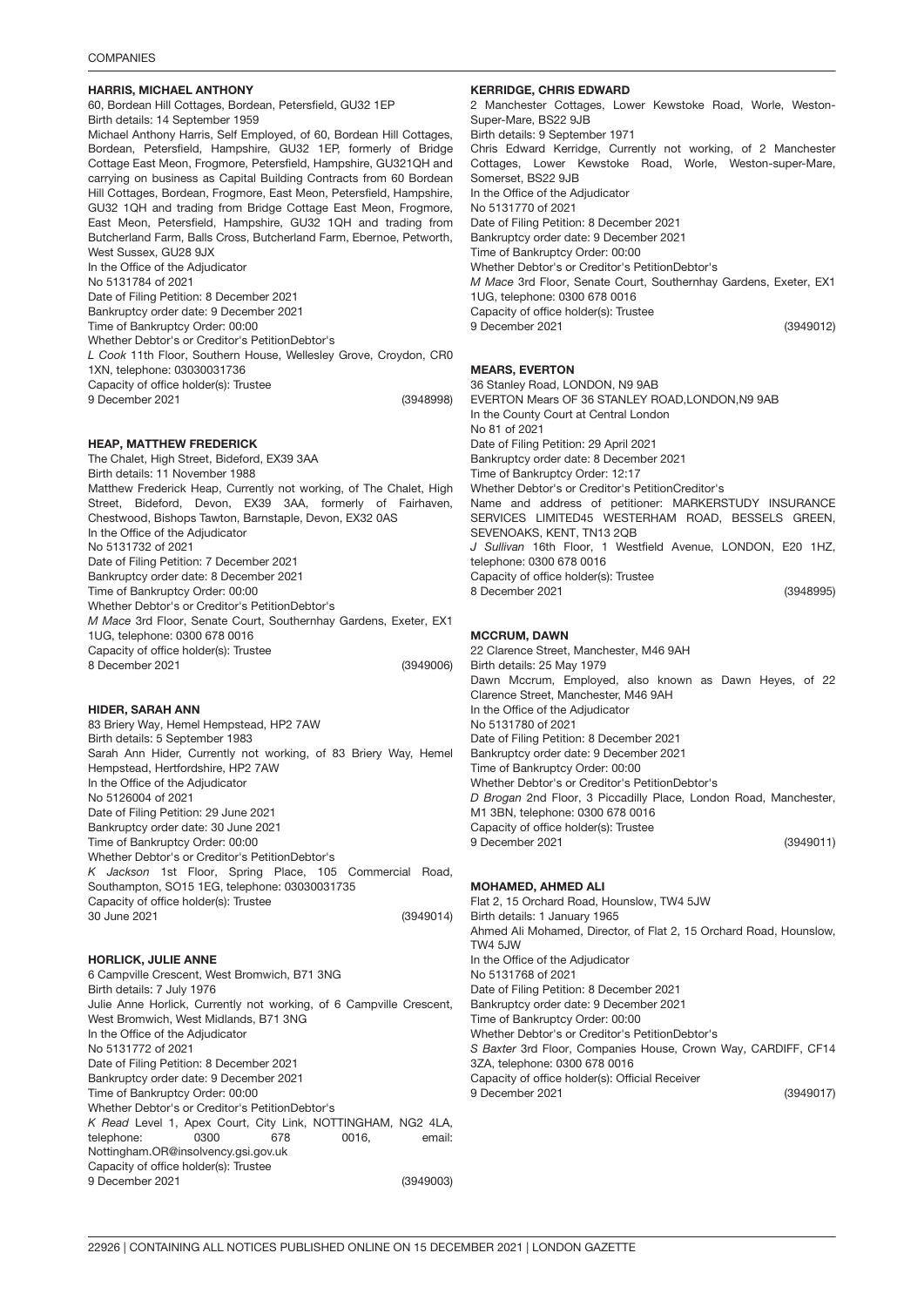### MUSSETT, STEPHEN MARK

(3949007) 183 Carnforth Crescent, Grimsby, DN34 5EE Birth details: 1 February 1975 Stephen Mark Mussett, Unemployed, of 183 Carnforth Crescent, Grimsby, Lincolnshire, DN34 5EE In the Office of the Adjudicator No 5131782 of 2021 Date of Filing Petition: 8 December 2021 Bankruptcy order date: 9 December 2021 Time of Bankruptcy Order: 19:17 Whether Debtor's or Creditor's PetitionDebtor's *J Sullivan* 16th Floor, 1 Westfield Avenue, LONDON, E20 1HZ, telephone: 0300 678 0016 Capacity of office holder(s): Trustee 9 December 2021

### NICHOLLS, GILLIAN

The Rookery, 4 Red Lane, Masham, RIPON, North Yorkshire, HG4 4HH Birth details: 2 September 1975 GILLIAN Nicholls. Occupation not known of The Rookery, 4 Red Lane. Masham, RIPONHG4 4HH In the County Court at Harrogate

No 5 of 2021

Date of Filing Petition: 17 August 2021

Bankruptcy order date: 1 December 2021

Time of Bankruptcy Order: 10:05

Whether Debtor's or Creditor's PetitionCreditor's

Name and address of petitioner: GREENE KING RETAILING LIMITEDFORMERLY KNOWN AS SPIRIT PUB, COMPANY (LEASE) LIMITED, WESTGATE BREWERY, BURY ST EDMUNDS SUFFOLK, IP33 1QT

*A Cassidy* 3rd Floor, 1 City Walk, Leeds, LS11 9DA, telephone: 0300 678 0016

Capacity of office holder(s): Trustee 1 December 2021

### PHILLIPS, RAYMOND PETE<mark>R</mark>

(3949018) 7 Hevalo Close, Bournemouth, BH1 4DG Birth details: 2 March 1954 Raymond Peter Phillips, Retired, of 7 Hevalo Close, Bournemouth, Dorset, BH1 4DG In the Office of the Adjudicator No 5131750 of 2021 Date of Filing Petition: 7 December 2021 Bankruptcy order date: 8 December 2021 Time of Bankruptcy Order: 11:25 Whether Debtor's or Creditor's PetitionDebtor's *C Megram* 2nd Floor, Rosebrae Court, Woodside Ferry Approach, Birkenhead, CH41 6DU, telephone: 03030031738 Capacity of office holder(s): Trustee 8 December 2021

#### POWER, JONATHAN ARTHUR RICHAR<mark>D</mark>

(3949001) 97 Rye Avenue, Norwich, NR3 2QQ Birth details: 7 November 1962 Jonathan Arthur Richard Power, Self Employed, of 97 Rye Avenue, Norwich, Norfolk, NR3 2QQ and carrying on business as Jonathan Power from 97 Rye Avenue, Norwich, Norfolk, NR3 2QQ In the Office of the Adjudicator No 5131778 of 2021 Date of Filing Petition: 8 December 2021 Bankruptcy order date: 9 December 2021 Time of Bankruptcy Order: 00:00 Whether Debtor's or Creditor's PetitionDebtor's *M Commins* Eastbrook, Shaftesbury Road, Cambridge, CB2 8DR, telephone: 03030031741 Capacity of office holder(s): Trustee 9 December 2021

#### REID, NICHOLAS EDWARD

(3948996) 106 Skeltons Lane, LONDON, E10 5DF Birth details: 2 November 1970 Nicholas Edward Reid, Employed, of 106 Skeltons Lane, London, E10 5DF In the Office of the Adjudicator No 5131766 of 2021 Date of Filing Petition: 8 December 2021 Bankruptcy order date: 9 December 2021 Time of Bankruptcy Order: 00:00 Whether Debtor's or Creditor's PetitionDebtor's *K Jackson* 1st Floor, Spring Place, 105 Commercial Road, Southampton, SO15 1EG, telephone: 03030031735 Capacity of office holder(s): Trustee 9 December 2021

### SACHAR, VISHAL

| Flat 50, Aspect Court, Lensbury Avenue, LONDON, SW6 2TN       |
|---------------------------------------------------------------|
| VISHAL Sachar OF FLAT 50, ASPECT COURT, LENSBURY AVENUE,      |
| LONDON, SW6 2TN                                               |
| In the County Court at Central London                         |
| No 113 of 2021                                                |
| Date of Filing Petition: 3 June 2021                          |
| Bankruptcy order date: 8 December 2021                        |
| Time of Bankruptcy Order: 11:20                               |
| Whether Debtor's or Creditor's PetitionCreditor's             |
| Name and address of petitioner: SATKEEN AZIZZADEHFlat 68,     |
| Chelsea Vista, The Boulevard, Imperial Wharf, LONDON, SW6 2SD |
| J Sullivan 16th Floor, 1 Westfield Avenue, LONDON, E20 1HZ,   |
| telephone: 0300 678 0016                                      |
| Capacity of office holder(s): Trustee                         |
| 8 December 2021<br>(3949008)                                  |
|                                                               |

### SHAVA, CHARLES

(3949004)

(3949009) 14 Hughes's Mills, Oldbridge, CLONMEL, CO. TIPPERARY, IRELAND, E91 D235 Birth details: 8 December 1968 Dr Charles Shava of 14 Hughes's Mills, Oldbridge, CLONMEL, CO. TIPPERARY, IRELAND, E91 D235, Ireland In the County Court at Chelmsford No 16 of 2020 Date of Filing Petition: 20 February 2020 Bankruptcy order date: 7 September 2021 Time of Bankruptcy Order: 12:40 Whether Debtor's or Creditor's PetitionCreditor's Name and address of petitioner: The Royal Hospital SchoolHolbrook, IPSWICH, IP9 2RX *M Commins* Eastbrook, Shaftesbury Road, Cambridge, CB2 8DR, telephone: 03030031741 Capacity of office holder(s): Trustee 7 September 2021

#### SMITH, DEBORAH

(3949005) 18 Wood Street, Wombwell, Barnsley, S73 0LH Birth details: 10 March 1971 Deborah Smith, Employed, of 18 Wood Street, Wombwell, Barnsley, S73 0LH formerly of 8 Noble Street, Hoyland, Barnsley, S74 9LP In the Office of the Adjudicator No 5131764 of 2021 Date of Filing Petition: 8 December 2021 Bankruptcy order date: 9 December 2021 Time of Bankruptcy Order: 00:00 Whether Debtor's or Creditor's PetitionDebtor's *M Mace* 3rd Floor, Senate Court, Southernhay Gardens, Exeter, EX1 1UG, telephone: 0300 678 0016 Capacity of office holder(s): Trustee 9 December 2021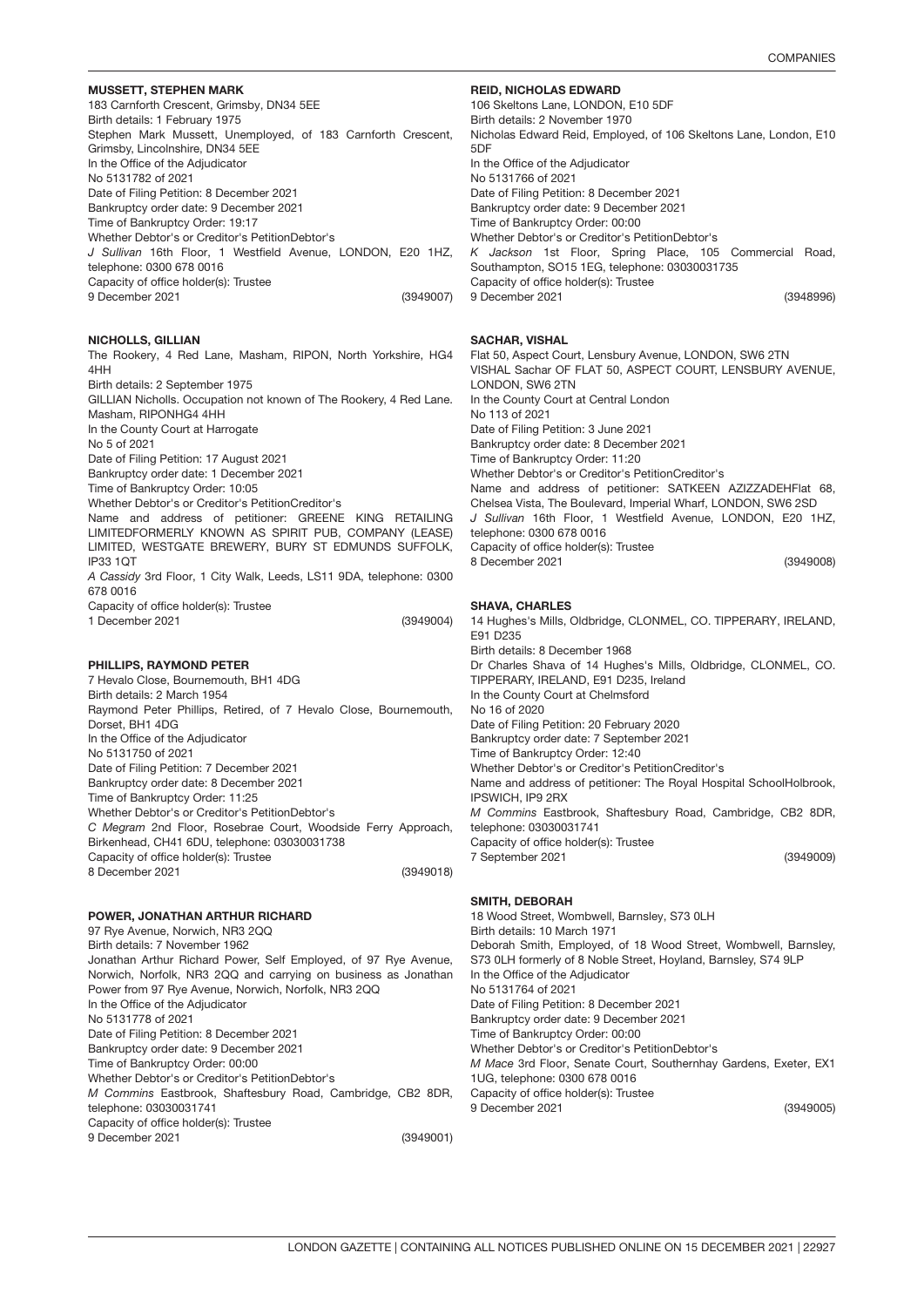### TIMAR, ALEXANDRU NICOLA<mark>E</mark>

(3948992) 2 Kiln Row, Botley, Southampton, SO32 2GF Birth details: 28 February 1982 Alexandru Nicolae Timar, Employed, Director, of 2 Kiln Row, Botley, Southampton, Hampshire, SO32 2GF formerly of 29 Clydesdale Road, Fareham, Hampshire, PO15 7BD In the Office of the Adjudicator No 5131752 of 2021 Date of Filing Petition: 7 December 2021 Bankruptcy order date: 8 December 2021 Time of Bankruptcy Order: 10:00 Whether Debtor's or Creditor's PetitionDebtor's *K Read* 3rd Floor, Cannon House, 18 The Priory Queensway, Birmingham, B4 6FD, telephone: 0300 678 0016 Capacity of office holder(s): Trustee 8 December 2021

### WEST, SUSAN TRACEY

(3949010) 93 James Watt Avenue, CORBY, Northamptonshire, NN17 1BX Birth details: 17 June 1963 Susan Tracey West, Retired, also known as Sue Brookfield, of 93 James Watt Avenue, Corby, NN17 1BX In the Office of the Adjudicator No 5131776 of 2021 Date of Filing Petition: 8 December 2021 Bankruptcy order date: 9 December 2021 Time of Bankruptcy Order: 10:00 Whether Debtor's or Creditor's PetitionDebtor's *K Read* 3rd Floor, Cannon House, 18 The Priory Queensway, Birmingham, B4 6FD, telephone: 0300 678 0016 Capacity of office holder(s): Trustee 9 December 2021

### NOTICES OF DIVIDENDS

In the County Court at Oxford No 28 of 1994 PHILIP JOHN SMITH & DIANA MARY SMITH PHILIP JOHN SMITH & DIANA MARY SMITH (Partnership Member Estate Of DIANA MARY SMITH) (Partnership Member Estate Of DIANA MARY SMITH) (our ref: BKT00005351) *Please quote all of the above in any correspondence with the Insolvency Service* Partnership Bankruptcy Order: 21/01/1994 Trading Name: GRAPHIC COMMUNICATION Principal trading address: 24 Hids Copse Road, Cumnor Hill, Oxford  $OX29JJJ$ 

Nature of Business: not known

Date of Birth: not known

Notice is hereby given that I, S Baxter, Official Receiver and Trustee of DIANA MARY SMITH, intend to declare a first and final dividend of 0.43p/£ to proven unsecured creditors within a period of two months from 09/02/2022, being the last day for proving, failing which they will be excluded from the dividend.

Unsecured creditors intending to have their claims taken into consideration in the above referenced dividend process must submit their formal claims to me by the above stated last date for proving at the address stated below. A blank proof of debt form for completion and submission as a formal claim is obtainable from the Insolvency Service website: https://www.gov.uk/government/publications/ rule-144-proof-of-debt-general-form and clicking on either the PDF or ODT shortcuts to a 'Rule 14.4 Proof Of Debt (General Form)' listed.

Alternatively, a blank proof of debt form is obtainable upon request by contacting my office at the address stated below.

NOTE: the above named individuals and/or partnership may no longer have a connection with the above mentioned address.

*S Baxter,* Official Receiver and Trustee, LTADT Pensions, PO Box 16665, BIRMINGHAM B2 2JX Tel: 03003 046349 e-mail: desmond.kavanagh@insolvency.gov.uk

Date 10/12/2021

(3950861)

In the County Court at Oxford No 28 of 1994 PHILIP JOHN SMITH & DIANA MARY SMITH (Partnership Member Estate Of PHILIP JOHN SMITH) (our ref: BKT00003340) *Please quote all of the above in any correspondence with the Insolvency Service* Partnership Bankruptcy Order: 21/01/1994 Trading Name: GRAPHIC COMMUNICATION Principal trading address: 24 Hids Copse Road, Cumnor Hill, Oxford  $OX29$ , I.I. Nature of Business: not known Date of Birth: 12/02/1939 Notice is hereby given that I, S Baxter, Official Receiver and Trustee of PHILIP JOHN SMITH, intend to declare a first and final dividend of 0.21p/£ to proven unsecured creditors within a period of two months from 09/02/2022, being the last day for proving, failing which they will be excluded from the dividend. Unsecured creditors intending to have their claims taken into consideration in the above referenced dividend process must submit their formal claims to me by the above stated last date for proving at the address stated below. A blank proof of debt form for completion and submission as a formal claim is obtainable from the Insolvency Service website: https://www.gov.uk/government/publications/ rule-144-proof-of-debt-general-form and clicking on either the PDF or ODT shortcuts to a 'Rule 14.4 Proof Of Debt (General Form)' listed. Alternatively, a blank proof of debt form is obtainable upon request by contacting my office at the address stated below. NOTE: the above named individuals and/or partnership may no longer have a connection with the above mentioned address. *S Baxter,* Official Receiver and Trustee, LTADT Pensions, PO Box 16665, BIRMINGHAM B2 2JX Tel: 03003 046349 e-mail: desmond.kavanagh@insolvency.gov.uk Date 10/12/2021

(3950862)

In the High Court of Justice

#### No 570 of 2006 PAUL ANDREW DILLON

Bankrupt's Status – In bankruptcy Deceased Status – No Discharge Status - Yes

Bankrupt's Address: 28 Deerleap Grove, Chingford, London E4 7RU Birth details: 20/11/1969

Occupation - Carpenter

Notice is hereby given that I, Official Receiver of the above, intend to declare a First and Final Dividend to Unsecured creditors within 2 months. Last date for receiving proofs is 14/01/2022, failing which they will be excluded from the dividend. Claims should be sent to the Official Receiver at the address below.

(3950864) Office Holder Details: *L Haselgrove,* LTADT Chatham, PO.Box 16665, Birmingham, B2 2JX, 01634 894712 RTLU.Anglia@insolvency.gov.uk 10/12/2021

In the County Court

Wakefield No 132 of 2006

#### PAUL WEBLEY

Formerly In Bankruptcy, not deceased

Bankrupt's Address: 237 Flanshaw Lane,WAKEFIELD, West Yorkshire, WF2 9JD 56 Chestnut Crescent, NORMANTON, West Yorkshire, WF6 1JN

#### Birth details: 14/08/1969

Occupation - Logistics Assessor

Notice is hereby given that I, Official Receiver of the above, intend to declare a First and Final Dividend to Unsecured creditors within 2 months. Last date for receiving proofs is 14/01/2022, failing which they will be excluded from the dividend. Claims should be sent to the Official Receiver at the address below.

Office Holder Details: Mrs *L Hazelgrove,* LTADT Chatham, P.O.Box 16665, Birmingham, B2 2JX, 01634 894712 RTLU.Anglia@insolvency.gov.uk

10/12/2021

(3950847)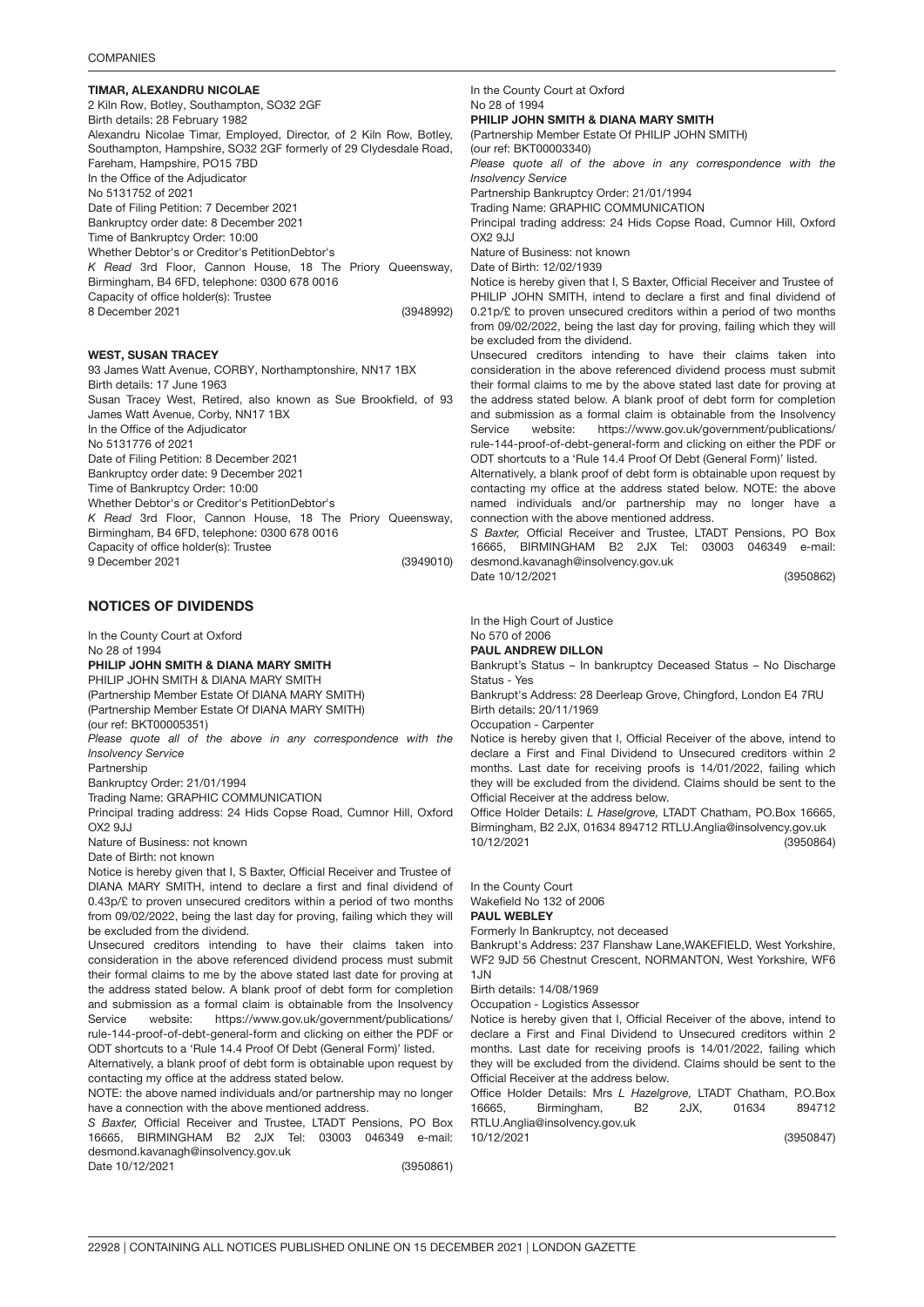In the County Court at Ipswich No 570 of 2009

### MAXWELL LOUIS PETERS

Formerly in bankruptcy

Bankrupt's Address: Flat 7, Merlin Court, 3 Pooleys Yard, Ipswich, IP2 0AR NOTE: the above-named was discharged from the proceedings and may no longer have a connection with the addresses listed. Birth details: 23/10/1972

Occupation - Poultry Process Worker

Notice is hereby given that I, Official Receiver of the above, intend to declare a First and Final Dividend to Unsecured creditors within 2 months. Last date for receiving proofs is 14/01/2022, failing which they will be excluded from the dividend. Claims should be sent to the Official Receiver at the address below.

Office Holder Details: *Lindsey Haselgrove,* LTADT Manchester, PO Box 16665, BIRMINGHAM, B2 2JX, 0300 678 0015, RTLU.NW@insolvency.gov.uk 10/12/2021

(3950846)

In the County Court at Taunton No 33 of 2003

#### BARBARA ELLEN SHORNEY

Also known as: Barbara Ellen Harper

Formerly in bankruptcy

Bankrupt's Address: 86 Wedlands, Taunton, Somerset TA2 7AF NOTE: the above-named was discharged from the proceedings and may no longer have a connection with the addresses listed.

Birth details: 23/06/1959

Occupation - Unemployed

Notice is hereby given that I, Official Receiver of the above, intend to declare a First and Final Dividend to Unsecured creditors within 2 months. Last date for receiving proofs is 14/01/2022, failing which they will be excluded from the dividend. Claims should be sent to the Official Receiver at the address below.

Office Holder Details: *Lindsey Haselgrove,* LTADT Manchester, PO Box 16665, BIRMINGHAM, B2 2JX, 0300 678 0015, RTLU.NW@insolvency.gov.uk 10/12/2021

(3950856)

In the Norwich Court No 620 of 2002

#### JENNIFER ELIZABETH TANN

Also known as: JENNIFER ELIZABETH TANN

In bankruptcy

Bankrupt's Address: 3 Knights Road, NORWICH, Norfolk, NR3 2LA, lately of 81 Appleyard Crescent, Norwich, Norfolk

Birth details: 09/06/1949

Occupation - Unemployed

Notice is hereby given that I, Official Receiver of the above, intend to declare a First and Final Dividend to Unsecured creditors within 2 months. Last date for receiving proofs is 14/1/2022, failing which they will be excluded from the dividend. Claims should be sent to the Official Receiver at the address below.

Office Holder Details: Official Receiver *Lindsey Haselgrove* date of appointment 19/12/2002PO BOX 16665 BIRMINGHAM B2 2JX 03030031540 Stephen.Hetterley@insolvency.gov.uk 10/12/2021

(3950850)

In the County Court at Central London No 1519 of 2018

### SALAH MAHDI ALI

In Bankruptcy

Residential Address: 67 Carlton Avenue East, Wembley, Middlesex, HA9 8LZ. Date of Birth: 04 February 1958. Occupation: Unknown.

NOTICE IS HEREBY GIVEN pursuant to Rule 14.28 of the Insolvency (England & Wales) Rules 2016 that the Joint Trustees' intend to declare a First and Final Dividend to Unsecured creditors of the estate within two months of the last date for proving specified below.

Creditors who have not yet proved their debts must lodge their proofs at Mazars LLP, 160 Midsummer Boulevard, The Pinnacle, Milton Keynes, MK9 1FF by 13 January 2022 (the last date for proving). The Joint Trustees are not obliged to deal with proofs lodged after the last date for proving.

Joint Trustee: Matthew Edward Carter (IP No. 19290) of Mazars LLP, Unit 121, Gloucester Quays Designer Outlet, St Ann Way, Gloucester, GL1 5SH

Joint Trustee: Ann Nilsson (IP No. 9558) of Mazars LLP, 160 Midsummer Boulevard, The Pinnacle, Milton Keynes, MK9 1FF

Date of appointment: 2 May 2019

(3950437) For further information please contact Jodie Milne on 01908 257 228

In the County Court at Shrewsbury

#### No 231 of 2010 SHARON BURGESS

Formerly in Bankruptcy And NOT Deceased

Bankrupt's Address: 20 Beames Close, Dawley, Telford, TF4 3SX, lately residing at, 20 Hengrave Meadow, Newdale, Telford, TF4 5OR and 16 Dale View, Dale Road, Coalbrookdale, Telford TF8 7DL.

Birth details: 20/12/1978 Occupation - Ward Clerk

Notice is hereby given that I, Official Receiver of the above, intend to declare a First and Final Dividend of £00.03p/£ to Unsecured creditors within 2 months. Last date for receiving proofs is 14/01/2022, failing which they will be excluded from the dividend. Claims should be sent to the Official Receiver at the address below.

Office Holder Details: *Laura Gandy* – Official Receivers Office PO BOX16665, Birmingham B2 2JX Email margaret.robson@insolvency.gov.uk Telephone number 03003048401 Bankruptcy Order date 25/03/2010 10/12/2021

(3950860)

In the Stourbridge Court

#### No 129 of 2003 PAUL JONES BRYANT

In Bankruptcy, not deceased

Bankrupt's Address: PAUL JONES BRYANT, 234D Kingsway, Stourbridge,West Midlands DY8 4JN. Formerly of 54 Walker Street, Dudley,DY2. Lately of 50 Locket Close, Walsall, DY2 0JS.Previously of 76 Pedmore Road, Lye, Stourbridge and 20 Penkridge Street, Walsall  $WS1$   $0.1X$ .

Birth details: 17/06/1971

Occupation - Sales Assistant

Notice is hereby given that I, Official Receiver of the above, intend to declare a First and Final Dividend to Unsecured creditors within 2 months. Last date for receiving proofs is 14/01/2022, failing which they will be excluded from the dividend. Claims should be sent to the Official Receiver at the address below.

Office Holder Details: Ms *L Haselgrove,* LTADT Chatham, P.O.Box 16665, Birmingham, B2 2JX, 01634 894712 RTLU.Anglia@insolvency.gov.uk

(3950851)

In the County Court at Guildford No. 555 of 2005

### RODNEY PHILIP COLE

Formerly in bankruptcy

Date of bankruptcy order: 18 November 2005

34 Greenbank Way, Frimley, Surrey GU15 2UA

NOTE: the above-named was discharged from the proceedings and may no longer have a connection with the addresses listed.

16 October 1962 Unemployed

10/12/2021

Notice is hereby given, pursuant to Rule 11.6 of the Insolvency Rules 1986 that the Official Receiver, having been appointed on 18 November 2005 intend(s) to declare a(n) First and final dividend of £0.04p/£ to all Unsecured creditors of the Bankrupt's estate within 2 months of the last date for proving specified below.

Creditors who have not yet done so must prove their debts or claims and the names and addresses, particulars of their debts by sending their full names and addresses of their solicitors (if any), to the Official Receiver using the details specified below.

The Official Receiver is/are not obliged to deal with proofs lodged after the last date for proving. Creditors who have not proved their debts by on 01:00 on 17 January 2022 may be excluded from the benefit of the dividend or any other dividend declared before their debt is proved.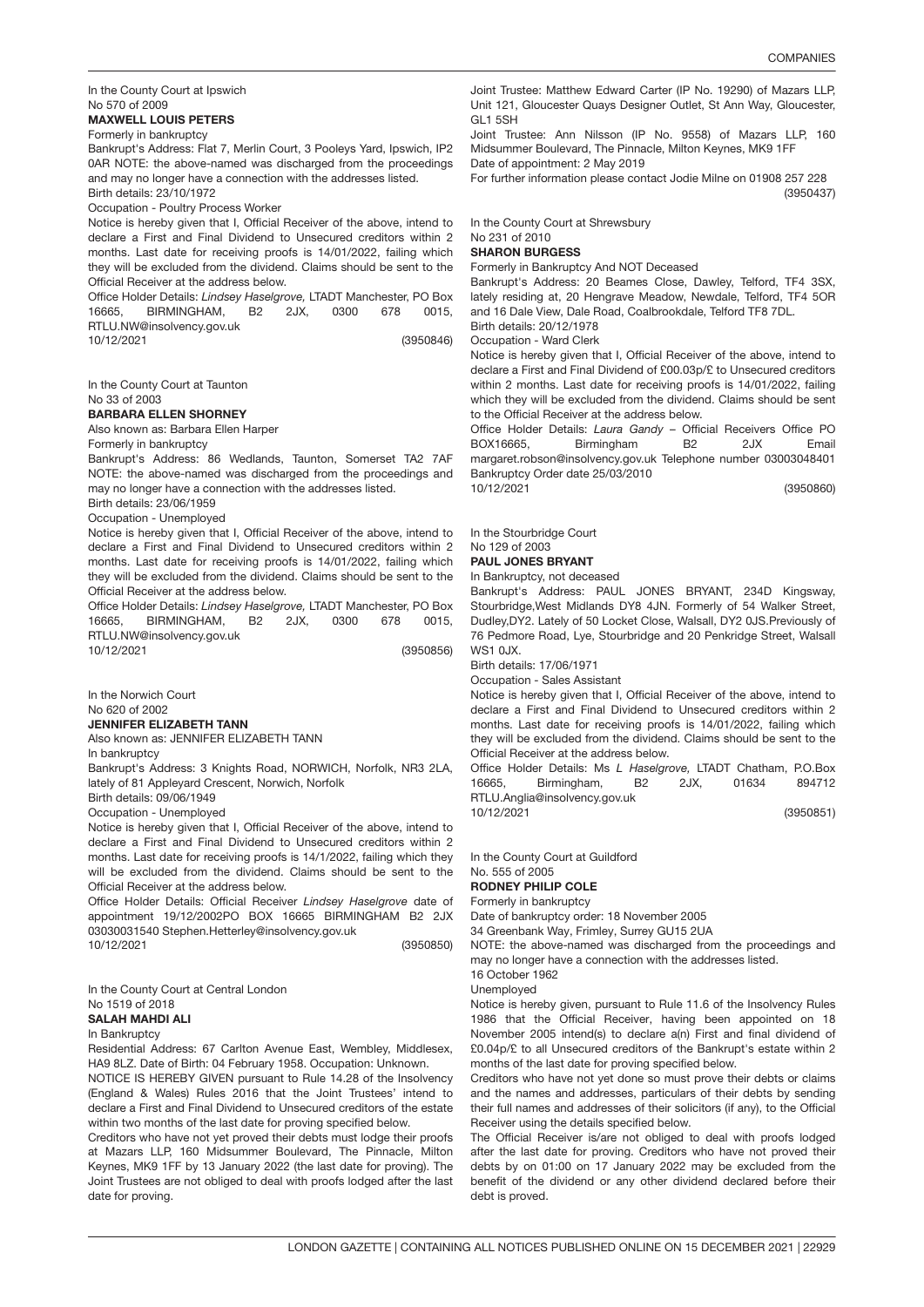(3949034) Office holder details: Laura Gandy, PPI Team, Po Box 16665, Birmingham B2 2JX, 03003048401, margaret.robson@insolvency.gov.uk, (BKT00090278/PPI). Monday 13 December 2021

In the County Court at Salford No 623 of 2007

PAULINE DOYLE

Formerly Bankrupt

Bankrupt's Address: 28 Tenerife Street, Salford, M7 2XW Birth details: 04/02/1961

Occupation - Unemployed

Notice is hereby given that I, Official Receiver of the above, intend to declare a First and Final Dividend of 1p/£ to Unsecured creditors within 2 months. Last date for receiving proofs is 17/01/2022, failing which they will be excluded from the dividend. Claims should be sent to the Official Receiver at the address below.

(3950859) Office Holder Details: Official Receiver *Laura Gandy* Address: PO Box 16665, Birmingham, B2 2JX

13/12/2021

In the County Court at Blackburn

### No. 151 of 2003

RUSSELL GINN

Formerly in bankruptcy

Date of bankruptcy order: 07 November 2003

Flat 8, Elder Court, Accrington BB5 6JP

Formerly of: 37 Wordsworth Road, Fern Grove, Accrington BB5 0LU NOTE: the above-named was discharged from the proceedings and may no longer have a connection with the addresses listed.

22 July 1969

Unemployed

Notice is hereby given, pursuant to Rule 11.6 of the Insolvency Rules 1986 that the Official Receiver, having been appointed on 07 November 2003 intend(s) to declare a(n) First and final dividend to all Unsecured creditors of the Bankrupt's estate within 2 months of the last date for proving specified below.

Creditors who have not yet done so must prove their debts or claims and the names and addresses, particulars of their debts by sending their full names and addresses of their solicitors (if any), to the Official Receiver using the details specified below.

The Official Receiver is/are not obliged to deal with proofs lodged after the last date for proving. Creditors who have not proved their debts by on 01:00 on 17 January 2022 may be excluded from the benefit of the dividend or any other dividend declared before their debt is proved.

(3949078) Office holder details: Laura Gandy, Po Box 16665, Birmingham B2 2JX, 03030031933, Chloe.Woolner@insolvency.gov.uk, (PPI/ BKT00110776).

In the High Court of Justice

#### No 2201 of 2004 SHILAIR HAYTA

Bankrupt's Status – In bankruptcy Deceased Status – No Discharge Status - Yes

Bankrupt's Address: 29 GRENVILL ROAD, 5 LEAF HOUSE, HORNSEY, LONDON, N19 4EJ

Birth details: 12/04/1976

Occupation - Unemployed

Notice is hereby given that I, Official Receiver of the above, intend to declare a First and Final Dividend to Unsecured creditors within 2 months. Last date for receiving proofs is 14/01/2022, failing which they will be excluded from the dividend. Claims should be sent to the Official Receiver at the address below.

(3950863) Office Holder Details: *L Haselgrove,* LTADT Chatham, PO.Box 16665, Birmingham, B2 2JX, 01634 894712 RTLU.Anglia@insolvency.gov.uk

In the County Court at Northampton No 546 of 2011

#### JULIE NICOLA HOLLAND

Also known as: JULIE NICOLA GRAY

Formerly in bankruptcy Not deceased

Bankrupt's Address: 29 Springfield Road, RUSHDEN, NORTHANTS, NN10 0QT, lately residing at 26 Jubilee Gardens, Rushden, NN10 0NS and formerly residing at 5 Arkwright Road, Milton Ernest, Beds, MK44 1SE

Birth details: 06/07/1966

Occupation - Training Officer

Notice is hereby given that I, Official Receiver of the above, intend to declare a First and Final Dividend of 0.01 to Unsecured creditors within 2 months. Last date for receiving proofs is 14/01/2022, at 01:00 failing which they will be excluded from the dividend. Claims should be sent to the Official Receiver at the address below.

Office Holder Details: *Laura Gandy* – Official Receivers Office PO BOX16665, Birmingham B2 2JX email lindsey.tranter@insolvency.gov.uk Telephone: 0300 304 8336 Bankruptcy Order date – 18 07 2011 10/12/2021

(3950849)

In the County Court at Caernarfon No 65 of 2003

#### STEPHEN LESLIE HUGHES

Formerly in bankruptcy

Bankrupt's Address: 29 Llanrwst Road, Gyffin, Conwy LL32 8HP, latterly of The Flat, The Nook, St. Agnes Road, Conwy, formerly of 9 Erskine Terrace, Conwy and previously of 5 Bryn Awel, Conwy, LL32 8WB and 25 Bryn Tirion Park, Cowny, Gwynedd, LL32 8NE NOTE: the above-named was discharged from the proceedings and may no longer have a connection with the addresses listed.

Birth details: 21/06/1955 Occupation - Maintenance Engineer

Notice is hereby given that I, Official Receiver of the above, intend to declare a First and Final Dividend of 1p/£ to Unsecured creditors within 2 months. Last date for receiving proofs is 14/01/2022, failing which they will be excluded from the dividend. Claims should be sent to the Official Receiver at the address below.

(3950858) Office Holder Details: *Lindsey Haselgrove,* LTADT Manchester, PO Box 16665, BIRMINGHAM, B2 2JX, 0300 678 0015, RTLU.NW@insolvency.gov.uk

10/12/2021

In the County Court at Liverpool No. 252 of 2004

### ANDREW RICHARD JAMES

Formerly in bankruptcy

Date of bankruptcy order: 30 April 2004

27 Enderby Avenue, St. Helens, Merseyside WA11 9JN

NOTE: the above-named was discharged from the proceedings and may no longer have a connection with the addresses listed.

17 April 1980

**Technician** 

Notice is hereby given, pursuant to Rule 11.6 of the Insolvency Rules 1986 that the Official Receiver, having been appointed on 30 April 2004 intend(s) to declare a(n) First and final dividend to all Unsecured creditors of the Bankrupt's estate within 2 months of the last date for proving specified below.

Creditors who have not yet done so must prove their debts or claims and the names and addresses, particulars of their debts by sending their full names and addresses of their solicitors (if any), to the Official Receiver using the details specified below.

The Official Receiver is/are not obliged to deal with proofs lodged after the last date for proving. Creditors who have not proved their debts by on 01:00 on 17 January 2022 may be excluded from the benefit of the dividend or any other dividend declared before their debt is proved.

(3949305) Office holder details: Laura Gandy, Po Box 16665, Birmingham B2 2JX, 03030031933, Chloe.Woolner@insolvency.gov.uk, (PPI/ BKT00393761).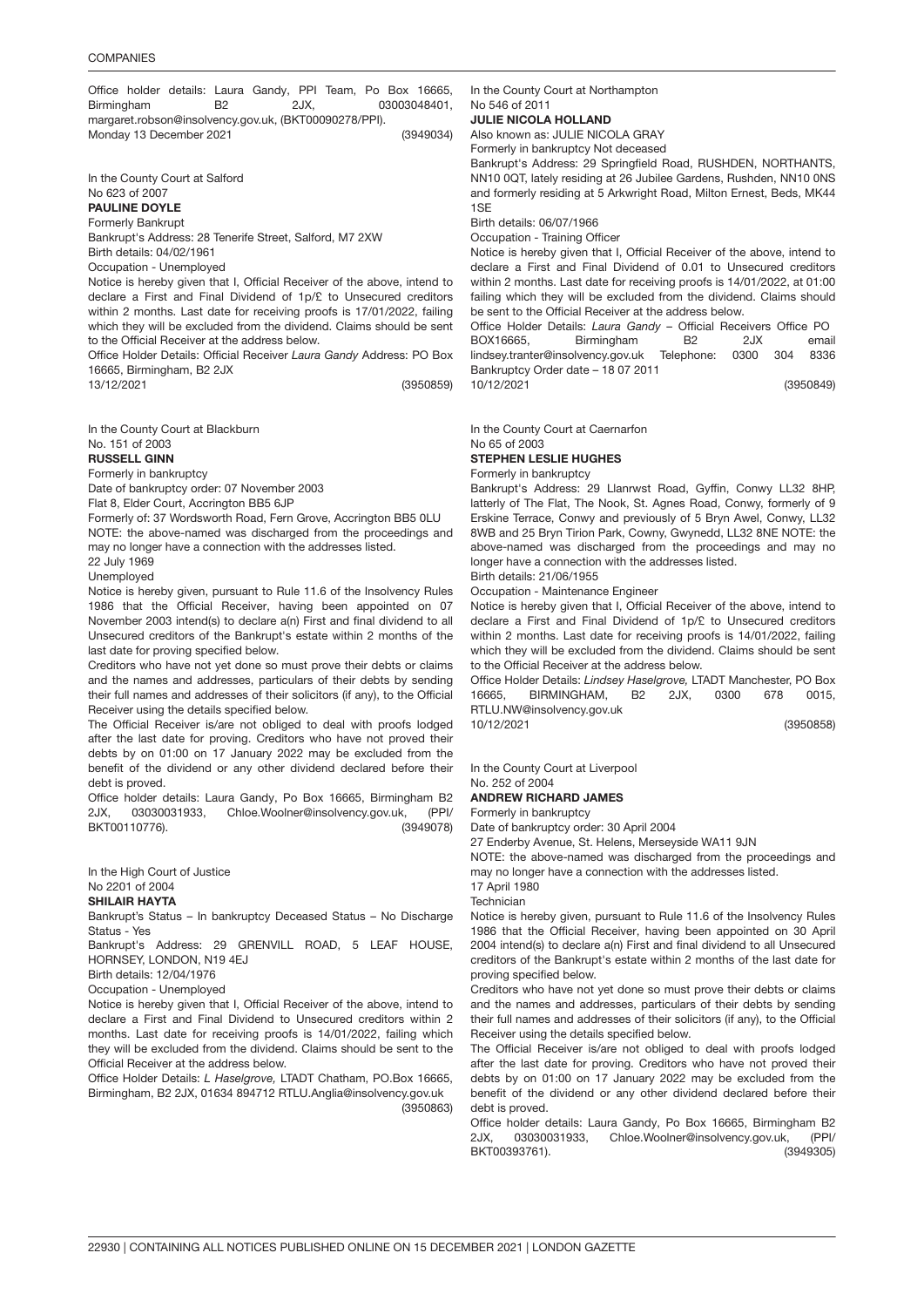In the County Court at Bournemouth No 641 of 2006

#### ROBERT GEORGE JACK JARVIS

#### In Bankruptcy

Bankrupt's Address: Robert George Jack Jarvis, Unemployed, of 9 Cotswold Court,59 Hunt Road, Christchurch, Dorset, BH23 3BS and lately residing at 15 Tresillian Close, Walkford, Christchurch, Dorset, BH23 5QR

Birth details: 19/10/1983

Occupation - Unemployed

Notice is hereby given that I, Official Receiver of the above, intend to declare a First and Final Dividend of 8p/£ to Unsecured creditors within 2 months. Last date for receiving proofs is 14/01/2022, failing which they will be excluded from the dividend. Claims should be sent to the Official Receiver at the address below.

Office Holder Details: *Laura Gandy* – Official Receiver appointed 29/08/2006

10/12/2021

(3950852)

In the County Court at Lincoln

No. 9 of 2010

### MICHAEL MCGARVA

In Bankruptcy

Date of bankruptcy order: 05 January 2010

13 Locking Close, Lincoln LN6 3NZ

Formerly of: 15 Sudbrooke Road, Scothern, Lincoln LN2 2UX

NOTE: the above-named was discharged from the proceedings and may no longer have a connection with the addresses listed.

21 March 1970

Scrapyard Worker

Notice is hereby given, pursuant to Rule 11.6 of the Insolvency Rules 1986 that the Official Receiver, having been appointed on 05 January 2010 intend(s) to declare a(n) First and final dividend to all Unsecured creditors of the Bankrupt's estate within 2 months of the last date for proving specified below.

Creditors who have not yet done so must prove their debts or claims and the names and addresses, particulars of their debts by sending their full names and addresses of their solicitors (if any), to the Official Receiver using the details specified below.

The Official Receiver is/are not obliged to deal with proofs lodged after the last date for proving. Creditors who have not proved their debts by on 01:00 on 17 January 2022 may be excluded from the benefit of the dividend or any other dividend declared before their debt is proved.

(3948747) Office holder details: Lindsey Haselgrove, The Insolvency Service, Po Box 16665, Birmingham B2 2JX, 03003045616, amindeep.bains@insolvency.gov.uk, (PPI/BKT00962023).

In the High Court of Justice

#### No. 1245 of 2010

### PAWEL MALANOWSKI

In Bankruptcy

Date of bankruptcy order: 18 February 2010

296 St. Margarets Road, Twickenham TW1 1PR

NOTE: the above-named was discharged from the proceedings and may no longer have a connection with the addresses listed.

27 November 1978

Contracts manager

Notice is hereby given, pursuant to Rule 11.6 of the Insolvency Rules 1986 that the Official Receiver, having been appointed on 18 February 2010 intend(s) to declare a(n) First and final dividend to all Creditors of the Bankrupt's estate within 2 months of the last date for proving specified below.

Creditors who have not yet done so must prove their debts or claims and the names and addresses, particulars of their debts by sending their full names and addresses of their solicitors (if any), to the Official Receiver using the details specified below.

The Official Receiver is/are not obliged to deal with proofs lodged after the last date for proving. Creditors who have not proved their debts by on 01:00 on 14 January 2022 may be excluded from the benefit of the dividend or any other dividend declared before their debt is proved.

B2 2JX, 03330329436, Sophia.buxton@insolvency.gov.uk. (3948506) Office holder details: Lindsey Haselgrove, Po Box 16665, Birmingham

#### In the County Court at Colchester No 644 of 2005 STEVEN WILLIAM NELSON

#### In Bankruptcy

Bankrupt's Address: STEVEN WILLIAM NELSON, unemployed, residing at 61 Northgate Street, Colchester in the County of Essex CO1 1EY, lately residing at 103 Long Riding, Basildon SS14 1QU. Birth details: 04/02/1961

Occupation - Unemployed

Notice is hereby given that I, Official Receiver of the above, intend to declare a First and Final Dividend of 1p/£ to Unsecured creditors within 2 months. Last date for receiving proofs is 17/01/2022, failing which they will be excluded from the dividend. Claims should be sent to the Official Receiver at the address below.

Office Holder Details: *Laura Gandy* – Official Receiver appointed 14/11/2005

(3950857)

In the County Court at Bradford

#### No. 743 of 2006 WOLFGANG KURT NITSCH

In Bankruptcy

13/12/2021

Date of bankruptcy order: 15 November 2006

Flat 3, 38 Fairfield Road, Bradford, West Yorkshire BD8 8QQ

NOTE: the above-named was discharged from the proceedings and may no longer have a connection with the addresses listed.

12 May 1942

#### Cabinet maker

Notice is hereby given, pursuant to Rule 11.6 of the Insolvency Rules 1986 that the Official Receiver, having been appointed on 15 November 2006 intend(s) to declare a(n) First and final dividend to all Creditors of the Bankrupt's estate within 2 months of the last date for proving specified below.

Creditors who have not yet done so must prove their debts or claims and the names and addresses, particulars of their debts by sending their full names and addresses of their solicitors (if any), to the Official Receiver using the details specified below.

The Official Receiver is/are not obliged to deal with proofs lodged after the last date for proving. Creditors who have not proved their debts by on 01:00 on 14 January 2022 may be excluded from the benefit of the dividend or any other dividend declared before their debt is proved.

B2 2JX, 03330329436, Sophia.buxton@insolvency.gov.uk. (3948482) Office holder details: Lindsey Haselgrove, Po Box 16665, Birmingham

In the County Court at Leicester

#### No. 580 of 2006 ANTHONY POPE

### In Bankruptcy

Date of bankruptcy order: 17 August 2006

11 Marwell Walk, Leicester LE4 2TL

NOTE: the above-named was discharged from the proceedings and may no longer have a connection with the addresses listed.

23 June 1973 Fork Lift Truck Driver

Notice is hereby given, pursuant to Rule 11.6 of the Insolvency Rules 1986 that the Official Receiver, having been appointed on 17 August 2006 intend(s) to declare a(n) First and final dividend of £0.01p/£ to all Unsecured creditors of the Bankrupt's estate within 2 months of the last date for proving specified below.

Creditors who have not yet done so must prove their debts or claims and the names and addresses, particulars of their debts by sending their full names and addresses of their solicitors (if any), to the Official Receiver using the details specified below.

The Official Receiver is/are not obliged to deal with proofs lodged after the last date for proving. Creditors who have not proved their debts by on 23:00 on 17 January 2022 may be excluded from the benefit of the dividend or any other dividend declared before their debt is proved.

Office holder details: Lindsey Hazelgrove, Po Box 16665, Birmingham B2 2JX, 0300 304 6911, Jennifer.Jones@insolvency.gov.uk.

(3949204) Monday 13 December 2021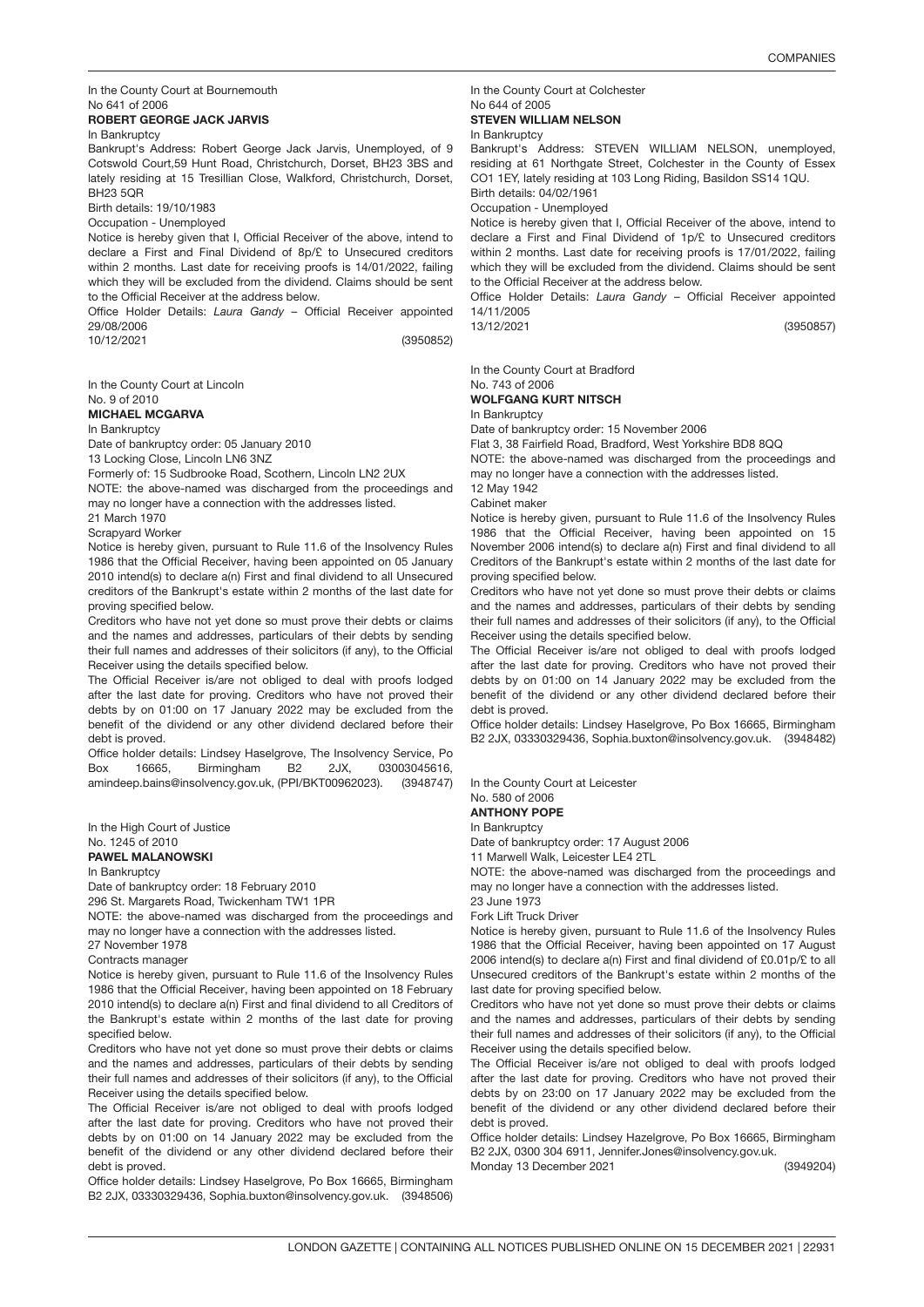In the County Court at Manchester No 419 of 2008

#### MICHAEL ROCHE

Formerly in Bankruptcy And NOT Deceased

Bankrupt's Address: 297 Broadstone Road, Heaton Chapel, Stockport SK4 5HQ lately residing at 6 Old Hall Drive, Gorton, Manchester M18 7EU formerly residing at 146 Acomb Street, Moss Side, Manchester M14 4DH lately trading as M ROCHE & SONS at Unit 10, Bute Street, Salford, M50 1BU and Unit 7 Sandfold Lane, Levenshulme, Manchester, M19 3BJ

Birth details: 05/07/1967

#### Occupation - A FOREMAN

Notice is hereby given that I, Official Receiver of the above, intend to declare a First and Final Dividend of £00.01p/£ to Unsecured creditors within 2 months. Last date for receiving proofs is 04/01/2022, failing which they will be excluded from the dividend. Claims should be sent to the Official Receiver at the address below.

Office Holder Details: *Laura Gandy* – Official Receivers Office PO BOX16665, Birmingham B2 2JX Email margaret.robson@insolvency.gov.uk Telephone number 03003048401 Bankruptcy Order date 03/12/2007

13/12/2021

(3950853)

In the County Court at Croydon

#### No. 568 of 2011

DARYL CLIFFORD ROACH

Formerly in bankruptcy

Date of bankruptcy order: 23 May 2011

Flat 5, The Granary, London SE8 4EU

NOTE: the above-named was discharged from the proceedings and may no longer have a connection with the addresses listed.

10 January 1962

Chef

Notice is hereby given, pursuant to Rule 11.6 of the Insolvency Rules 1986 that the Official Receiver, having been appointed on 23 May 2011 intend(s) to declare a(n) First and final dividend to all Unsecured creditors of the Bankrupt's estate within 2 months of the last date for proving specified below.

Creditors who have not yet done so must prove their debts or claims and the names and addresses, particulars of their debts by sending their full names and addresses of their solicitors (if any), to the Official Receiver using the details specified below.

The Official Receiver is/are not obliged to deal with proofs lodged after the last date for proving. Creditors who have not proved their debts by on 00:00 on 15 January 2022 may be excluded from the benefit of the dividend or any other dividend declared before their debt is proved.

Office holder details: Lindsey Hazelgrove, Po Box 16665, Birmingham B2 2JX, 03330329402, owen.macentee@insolvency.gov.uk, (PPI/ BKT3298987).

Wednesday 15 December 2021

In the County Court

#### Colchester No 852 of 2008

SEBASTIAN SPERRING

Formerly In Bankruptcy, not deceased

Bankrupt's Address: 12 Dapifer Drive, BRAINTREE, CM7 3LG 10 Willingham Way, COLCHESTER, CO4 3YG 5 Guy Cook Close, GREAT CORNARD, CO10 0JX

Birth details: 01/01/1975

Occupation - Field Sales Representative

Notice is hereby given that I, Official Receiver of the above, intend to declare a First and Final Dividend to Unsecured creditors within 2 months. Last date for receiving proofs is 14/01/2022, failing which they will be excluded from the dividend. Claims should be sent to the Official Receiver at the address below.

Office Holder Details: Mrs *L Hazelgrove,* LTADT Chatham, P.O.Box 16665, Birmingham, B2 2JX, 01634 894712 RTLU.Anglia@insolvency.gov.uk

10/12/2021

(3950848)

(3948597)

In the County Court at Slough

#### No. 192 of 2006 YOSSI SHIMON SARGIANNIS In Bankruptcy

Date of bankruptcy order: 27 April 2006

295 High Street, Harlington, Hayes UB3 5DG

NOTE: the above-named was discharged from the proceedings and may no longer have a connection with the addresses listed.

01 September 1961

Unemployed

Notice is hereby given, pursuant to Rule 11.6 of the Insolvency Rules 1986 that the Official Receiver, having been appointed on 27 April 2006 intend(s) to declare a(n) First and final dividend of £0.04 P/£ to all Unsecured creditors of the Bankrupt's estate within 2 months of the last date for proving specified below.

Creditors who have not yet done so must prove their debts or claims and the names and addresses, particulars of their debts by sending their full names and addresses of their solicitors (if any), to the Official Receiver using the details specified below.

The Official Receiver is/are not obliged to deal with proofs lodged after the last date for proving. Creditors who have not proved their debts by on 01:00 on 17 January 2022 may be excluded from the benefit of the dividend or any other dividend declared before their debt is proved.

Office holder details: Lindsey Haselgrove, LTADT PPI TEAM CHATHAM, Po Box 16665, Birmingham B2 2JX, 03030031603, suzanne.boyd@insolvency.gov.uk, (PPI/BKT00506126).

(3948761)

In the County Court at Wigan No. 632 of 2006 KIRSTEN FIONA STEVENSON

Wednesday 15 December 2021

#### In Bankruptcy

Date of bankruptcy order: 04 October 2006 33 Ulleswater Street, Leigh WN7 4DZ

Formerly of: 263 Twist Lane, Leigh WN7 4EH

NOTE: the above-named was discharged from the proceedings and may no longer have a connection with the addresses listed.

02 January 1973

Customer Service Officer

Notice is hereby given, pursuant to Rule 11.6 of the Insolvency Rules 1986 that the Official Receiver, having been appointed on 04 October 2006 intend(s) to declare a(n) First and final dividend to all Creditors of the Bankrupt's estate within 2 months of the last date for proving specified below.

Creditors who have not yet done so must prove their debts or claims and the names and addresses, particulars of their debts by sending their full names and addresses of their solicitors (if any), to the Official Receiver using the details specified below.

The Official Receiver is/are not obliged to deal with proofs lodged after the last date for proving. Creditors who have not proved their debts by on 01:00 on 14 January 2022 may be excluded from the benefit of the dividend or any other dividend declared before their debt is proved.

B2 2JX, 03330329436, Sophia.buxton@insolvency.gov.uk. (3948476) Office holder details: Lindsey Haselgrove, Po Box 16665, Birmingham

In the County Court at Durham

### No 6 of 2005

#### NITA PEARL STOCKS Formerly in bankruptcy

Bankrupt's Address: 8 Hilton Road, Bishop Auckland, Co Durham, DL14 6ED, lately residing at 1a Gray Street, Bishop Auckland, Co Durham, DL14 7BQ, and formerly residing at 5 Edward Street, Bishop Auckland, Co Durham,DL14 7DT. NOTE: the above-named was discharged from the proceedings and may no longer have a connection with the addresses listed.

Birth details: 24/08/1950

Occupation - Housewife

Notice is hereby given that I, Official Receiver of the above, intend to declare a First and Final Dividend to Unsecured creditors within 2 months. Last date for receiving proofs is 14/01/2022, failing which they will be excluded from the dividend. Claims should be sent to the Official Receiver at the address below.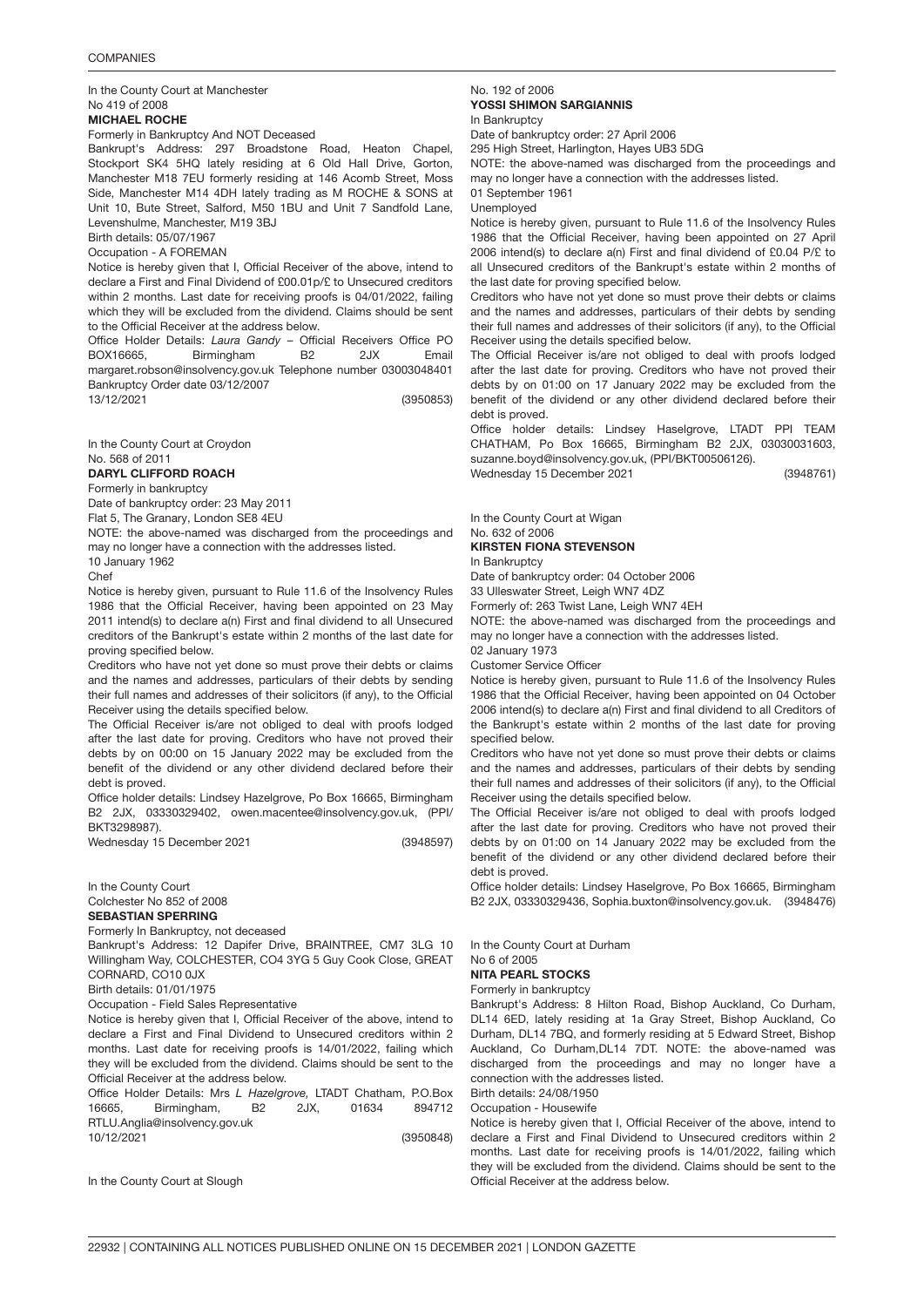(3950855) Office Holder Details: Lindsey Haselgrove, LTADT Manchester, PO Box 16665, BIRMINGHAM, B2 2JX, 0300 678 0015 RTLU.NW@insolvency.gov.uk 10/12/2021

In the County Court at Truro No. 72 of 2008

SIMON NICHOLAS TUCKER Formerly in bankruptcy

Date of bankruptcy order: 04 February 2008 34 Elizabeth Road, St. Austell, Cornwall PL25 4RG Formerly of: 7 Kingfisher Drive, St. Austell, Cornwall PL25 3AZ NOTE: the above-named was discharged from the proceedings and may no longer have a connection with the addresses listed. 22 April 1970

Production Worker

Notice is hereby given, pursuant to Rule 11.6 of the Insolvency Rules 1986 that the Official Receiver, having been appointed on 04 February 2008 intend(s) to declare a(n) First and final dividend to all Unsecured creditors of the Bankrupt's estate within 2 months of the last date for proving specified below.

Creditors who have not yet done so must prove their debts or claims and the names and addresses, particulars of their debts by sending their full names and addresses of their solicitors (if any), to the Official Receiver using the details specified below.

The Official Receiver is/are not obliged to deal with proofs lodged after the last date for proving. Creditors who have not proved their debts by on 01:00 on 17 January 2022 may be excluded from the benefit of the dividend or any other dividend declared before their debt is proved.

(3949292) Office holder details: Laura Gandy, Po Box 16665, Birmingham B2 2JX, 03030031933, Chloe.Woolner@insolvency.gov.uk, (PPI/ BKT00392836).

In the County Court at Guildford

### No. 359 of 2011

### NORMAN WOLFE

Formerly in bankruptcy

Date of bankruptcy order: 08 August 2011

17 Oakdene, Chobham, Woking GU24 8PS

Formerly of: 13 The Oval, Chester Le Street, DH2 1RN

NOTE: the above-named was discharged from the proceedings and may no longer have a connection with the addresses listed.

20 April 1962

Head Chef

Notice is hereby given, pursuant to Rule 11.6 of the Insolvency Rules 1986 that the Official Receiver, having been appointed on 08 August 2011 intend(s) to declare a(n) First and final dividend to all Creditors of the Bankrupt's estate who have proven their debts within 2 months of the last date for proving specified below.

Last day of proving: 01:01 on 17 January 2022

Office holder details: Lindsey Haslegrove, Po Box 16665, Birmingham B2 2JX, 03030031931, Prateek.Shah@insolvency.gov.uk.

(3949022) Wednesday 15 December 2021

3950854 In the Weymouth & Dorchester County Court No 170 of 2005

#### JULIE MARIE WILLISON

Also known as: Julie Marie Richards

In Bankruptcy

Bankrupt's Address: 428 Radipole Lane, Weymouth, Dorset DT4 0SN 10 South Motto, Ashford, Kent 52 Drake Road, Ashford, Kent

Birth details: 22/08/1976

Occupation - Self-employed child minder

Notice is hereby given that I, Official Receiver of the above, intend to declare a First and Final Dividend to Unsecured creditors within 2 months. Last date for receiving proofs is 17/01/2022, failing which they will be excluded from the dividend. Claims should be sent to the Official Receiver at the address below.

Office Holder Details: *Lindsey Haselgrove,* LTADT Chatham, P.O Box 16665, Birmingham, B2 2JX 13/12/2021

(3950854)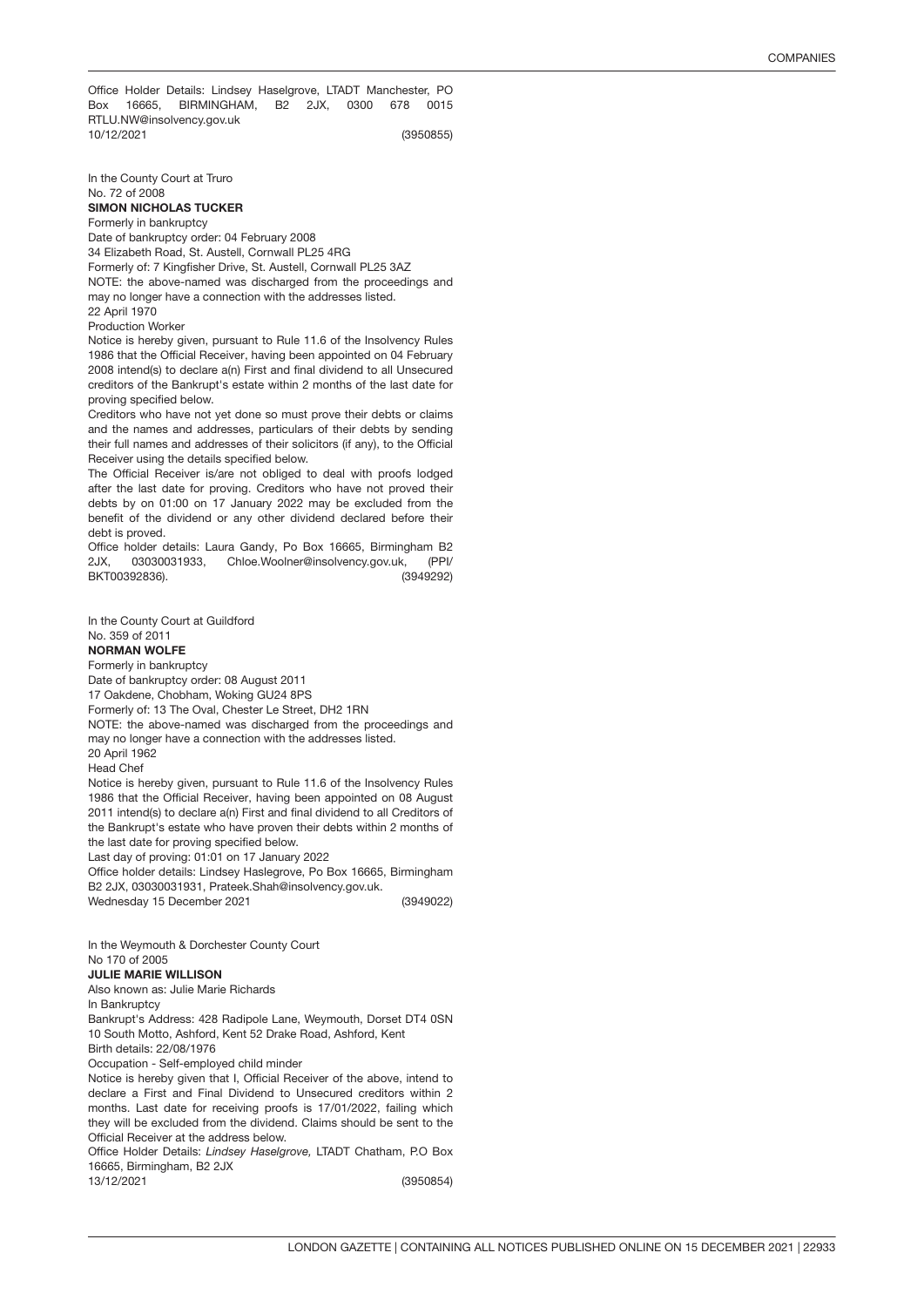## Wills & probate

### DECEASED ESTATES – LONDON EDITION

Notice is hereby given pursuant to s. 27 of the Trustee Act 1925, that any person having a claim against or an interest in the estate of any of the deceased persons whose names and addresses are set out below is hereby required to send particulars in writing of his claim or interest to the person or persons whose names and addresses are set out below, and to send such particulars before the date specified in relation to that deceased person displayed below, after which date the personal representatives will distribute the estate among the persons entitled thereto having regard only to the claims and interests of which they have had notice and will not, as respects the property so distributed, be liable to any person of whose claim they shall not then have had notice

| Name of<br><b>Deceased</b><br>(Surname first)   | Address, description and date of<br>death of Deceased                                                                                                                                                           | Names addresses and descriptions<br>of Persons to whom notices of claims<br>are to be given and names, in<br>parentheses, of Personal<br><b>Representatives</b>    | Date before which<br>notice of claims to be<br>given |           |
|-------------------------------------------------|-----------------------------------------------------------------------------------------------------------------------------------------------------------------------------------------------------------------|--------------------------------------------------------------------------------------------------------------------------------------------------------------------|------------------------------------------------------|-----------|
| BOWLEY, William<br>Victor                       | 27 Kings Well Court, The Causeway,<br>Seaford BN25 1WF. 14 November<br>2021                                                                                                                                     | Doug Murray, Trinity House, School Hill, 18 February 2021<br>Lewes, East Sussex BN7 2NN                                                                            |                                                      | (3950478) |
| ASH, MALCOLM<br><b>FREDERICK</b>                | Eltham SE9, . 8 February 2021                                                                                                                                                                                   | Cook Taylor Woodhouse, 68/70 Eltham<br>High Street SE9 1BZ (Ref: KDS/ASH/<br>142820) (CHRISTOPHER ALAN<br><b>GEORGE STEVENS, MEGAN</b><br>ELIZABETH JANE DUNSTER.) | 16 February 2022                                     | (3946294) |
| ADAMS, Robert                                   | Elburton Heights Nursing Home, 33<br>Springfield Road, Plymouth, PL9 8EJ.<br>27 June 2021                                                                                                                       | Foot Anstey LLP, Foot Anstey Solicitors, 16 February 2022<br>Senate Court Southernhay Gardens,<br>Exeter, EX1 1NT (Joy Watts.)                                     |                                                      | (3946143) |
| ADDERLEY, John                                  | Sanderstead Care Centre Ltd,<br>Waratah House, Sanderstead Road,<br>South Croydon, CR2 0AJ, . 29<br>October 2020                                                                                                | RHJ Devonshire Solicitors, 8<br>Devonshire Square The Spice Building<br>London EC2M 4PL (Munazza<br>Hollingsworth .)                                               | 16 February 2022                                     | (3949388) |
| AMOS, Suzanne<br>Louise (Suzanne<br>Louise Fox) | 47 Grove Park Road, London, W4<br>3RU. 6 May 2021                                                                                                                                                               | Bate Albon Solicitors, 9 Ardsheal Road<br>Worthing West Sussex BN14 7RN (Paul<br>David Amos.)                                                                      | 16 February 2022                                     | (3947061) |
| ANDJELKOVIC,<br>Sonia                           | 14 Lansdowne Terrace, Burton upon<br>Trent, Staffordshire, DE14 2RH. 24<br>January 2020                                                                                                                         | Smith Partnership, 22 High Street,<br>Swadlincote, Derbyshire DE11 8HY<br>(Tomislav Radulovic.)                                                                    | 16 February 2022                                     | (3945760) |
| ANSTRUTHER,<br>Veronica Anne<br>Windham         | 7 Dolphin Mews Brighton, BN2 1TY.<br>29 June 2021                                                                                                                                                               | Stan Baring Solicitor, 21 Famcombe<br>Street, Godalming, GU7 3AY                                                                                                   | 16 February 2022                                     | (3946749) |
| <b>LESLIE</b>                                   | BAXTER, NORMAN 11 The Bentlands Benthall Broseley<br>Telford, Shropshire, TF12 5RP. 21<br>November 2021                                                                                                         | CLARKES LLP, Hazledine House Telford 16 February 2022<br>Centre Telford, Shropshire TF3 4JL<br>(CLARKES LLP.)                                                      |                                                      | (3947390) |
| BAKER, George<br>Arthur                         | Lighthouse Lodge 1 Alexandra Road<br>New Brighton Wallasey, CH45 0JZ. 16<br><b>July 2021</b>                                                                                                                    | Maxwell Hodge, 34 Grange Road West<br>Kirby CH48 4EF (James Lawless, Ann<br>Lawless.)                                                                              | 16 February 2022                                     | (3944718) |
| <b>BAKER, Rosalie</b><br>Ann                    | Aspen Court Care Home, Hope<br>Corner Lane, Taunton, Somerset, TA2<br>7PB, Formerly of Swanlea 3 Enfield<br>Road, Evercreech, Shepton Mallet,<br>Somerset, BA4 6LJ. Ward sister<br>(Retired). 30 September 2021 | Harris & Harris, Solicitors, 11 Stony<br>Street, Frome, Somerset, BA11 1BU.<br>Ref: CF.FB1324.1.                                                                   | 17 February 2022                                     | (3949546) |
| BAMPTON,<br>Michael Lawrence                    | 9 Melton, Meadow Road, Melton,<br>Woodbridge, Suffolk, IP12 1SB. 12<br>March 2021                                                                                                                               | Kerseys Solicitors LLP, 32 Lloyds<br>Avenue Ipswich, Suffolk IP1 3HD (Ref:<br>LNM/SEL/BAM016/0001) (Peter Frank<br>Awad, Jane Elizabeth Riley .)                   | 16 February 2022                                     | (3947152) |
| BATCHELOR, Alan<br>Ronald                       | 11 Melsa Road, MORDEN, SM4 6JQ.<br>8 April 2021                                                                                                                                                                 | Andre Vaux, The London Gazette<br>(22392), PO Box 3584, Norwich, NR7<br>7WD.                                                                                       | 16 February 2022                                     | (3950085) |
| <b>BATTEN, Doreen</b>                           | Rosscaire, Pinch Hill, Marhamchurch,<br>Bude Cornwall, EX23 0ER. 22<br>November 2021                                                                                                                            | Paul Finn Solicitors, The Strand, Bude,<br>Cornwall, EX23 8SY (Ref: GEW/KD/<br>BAT25/4) (Paul Henry Finn, Philip<br>Raymond Dart.)                                 | 16 February 2022                                     | (3948427) |
| BECKLEY, Alan                                   | 32D The Moors, Kidlington, OX5 2AJ.<br>8 January 2021                                                                                                                                                           | Royds Withy King, Godstow Court,<br>Minns Business Park, 5 West Way,<br>Oxford OX2 0JB                                                                             | 16 February 2022                                     | (3945182) |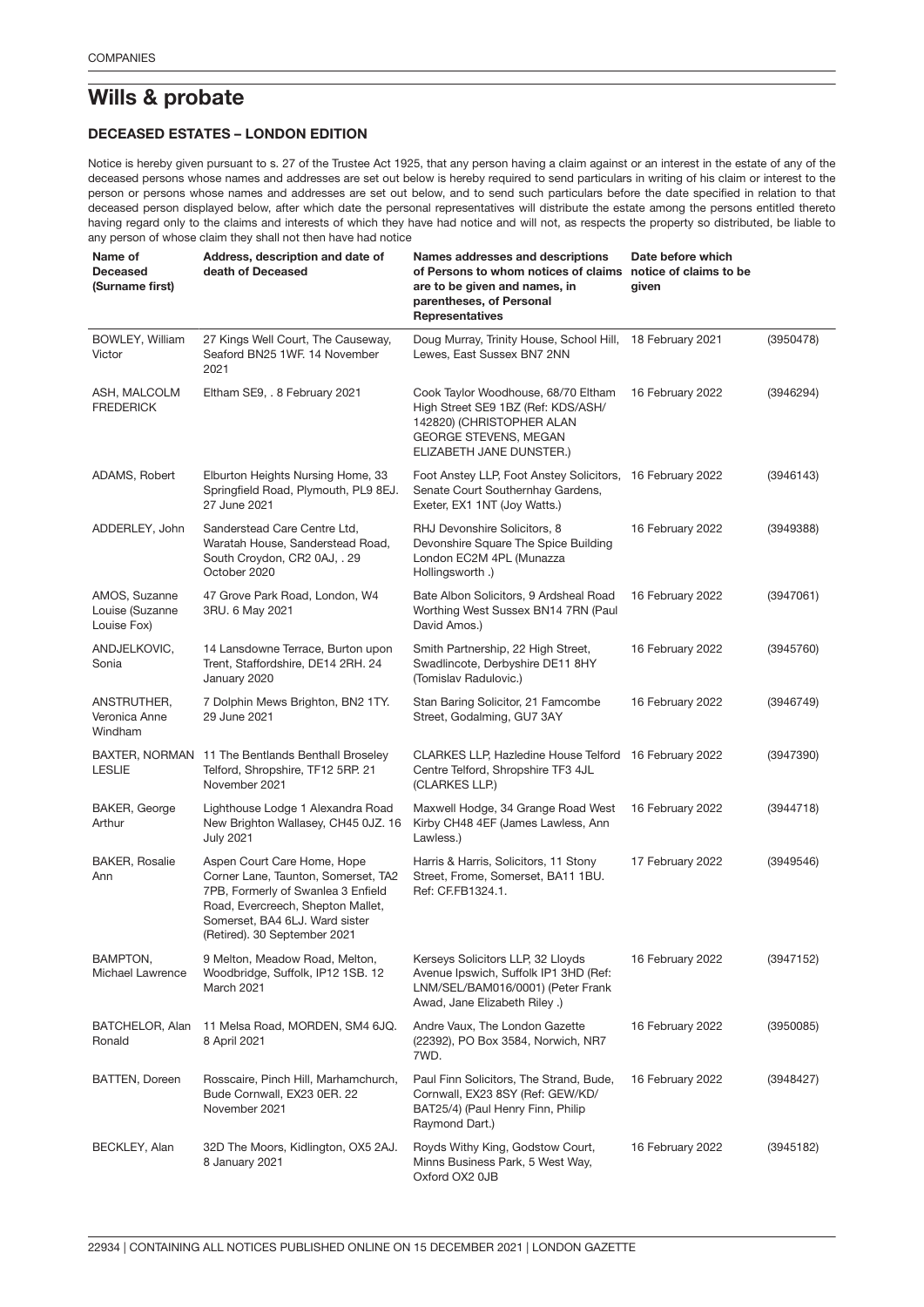| Name of<br><b>Deceased</b><br>(Surname first)              | Address, description and date of<br>death of Deceased                                                                                                             | Names addresses and descriptions<br>of Persons to whom notices of claims<br>are to be given and names, in<br>parentheses, of Personal<br><b>Representatives</b>                                               | Date before which<br>notice of claims to be<br>given |           |  |
|------------------------------------------------------------|-------------------------------------------------------------------------------------------------------------------------------------------------------------------|---------------------------------------------------------------------------------------------------------------------------------------------------------------------------------------------------------------|------------------------------------------------------|-----------|--|
| Campbell                                                   | BELL, Adrian Darell Flat 6 Park Court, 115A Clarendon<br>Road, Kensington, London, W11 4JG.<br>26 February 2021                                                   | Cornerstone Wills, Basepoint Business<br>Centre, 377-399 London Road,<br>Camberley, GU15 3HL (Susan Ann<br>OLoughlin.)                                                                                        | 16 February 2022                                     | (3947095) |  |
| <b>BELL, Noreen</b>                                        | 15 Cadogan Square, Newton Aycliffe,<br>Durham, England, DL5 4LL. Retired. 1<br>October 2021                                                                       | Keith Bell, The London Gazette (22287),<br>PO Box 3584, Norwich, NR7 7WD.                                                                                                                                     | 16 February 2022                                     | (3946481) |  |
| <b>BOSTON, James</b><br>Norman Nicholas                    | The Hermitage, Church Lane, Neston,<br>Cheshire, CH64 9US. 5 September<br>2021                                                                                    | Wilde & Co Solicitors, 6 Bridge Street,<br>Neston Cheshire CH64 9UJ (Stephen<br>Paul Rathbone Wilde.)                                                                                                         | 16 February 2022                                     | (3945078) |  |
| BOSWELL, Andrew<br>William                                 | Flat 2 33 Cornwall Road, London, N4<br>4PH. 9 November 2020                                                                                                       | The Head Partnership Solicitors LLP, 9<br>Chalfont Court, Lower Earley Reading,<br>Berkshire RG6 5SY (Andrea Mary<br>Elizabeth Basterfield.)                                                                  | 16 February 2022                                     | (3946152) |  |
| BRAMHAM,<br>Margaret Mary                                  | Flat 9 Greenrod Place, Clayponds<br>Lane, Brentford TW8 0BN formerly of<br>7 Ann Parkes Court, Legrace Avenue,<br>Hounslow, Middlesex, TW4 7RZ. 11<br>August 2020 | Bonnetts Solicitors Limited, 34-36 High<br>Street, Whitton Twickenham Middlesex<br>TW2 7LT (Graeme Rory Black.)                                                                                               | 16 February 2022                                     | (3945543) |  |
| <b>BUNTEN, Julia</b><br>Pauline (Julia<br>Pauline Tyrrell) | Flat 28, Kingsdale Court, St Lukes<br>Road North, Torquay, Devon, TQ2<br>5YG. 26 May 2021                                                                         | Emin Read Solicitors, 42 Crown Road,<br>St Margarets, Twickenham, TW1 3EH<br>(Ref: VCD/BUNTEN) (Mr Graham<br>Bunten & Mrs Bunten Borgersen.)                                                                  | 16 February 2022                                     | (3947044) |  |
| <b>BUTLER, Jeremy</b><br>Francis                           | Belvide House, Horsebrook Lane,<br>Brewood, Staffordshire. 22 April 2020                                                                                          | Hay & Kilner LLP, Merchant House, 30<br>Cloth Market, NE1 1EE (Ref: TB/<br>01B8419/1) (Stephen James Knowles.)                                                                                                | 16 February 2022                                     | (3946305) |  |
| CARROLL, Esther<br>Mary                                    | Y Garreglwyd, Salem Road, St Clears,<br>Carmarthenshire, SA33 4DH. 16<br>November 2020                                                                            | Ungoed-Thomas & King Limited, The<br>Quay, Carmarthen, SA31 3LN (Ref:<br>A1129/AB/121760) (Timothy James<br>Carroll and Roland Antony James<br>Lewis.)                                                        | 16 February 2022                                     | (3945554) |  |
| CLARKE, Patricia                                           | 4 Hasells Courtyard Westgate Street,<br>Long Melford SUDBURY, CO10 9DR.<br>24 January 2021                                                                        | Birketts LLP, Providence House,<br>141-145 Princes Street, Ipswich IP1<br>1QJ (Killik & Co Trustees Limited.)                                                                                                 | 16 February 2022                                     | (3945109) |  |
| CLEMENTS, John<br>Brian                                    | 39 Elizabethan Way, Brampton,<br>Huntingdon, PE28 4SU. 2 June 2021                                                                                                | Copleys Solicitors LLP, 28 High Street,<br>Huntingdon, Cambridgeshire PE29 3TH<br>(Daniel Cook and Bridget Carter.)                                                                                           | 16 February 2022                                     | (3945470) |  |
| CLIMO, Joyce<br>Francis                                    | 28 Old Lane Eccleston Park Prescot<br>Merseyside, L34 2RG. 17 September<br>2021                                                                                   | Co-op Legal Services Limited, Aztec<br>650 Aztec West Almondsbury Bristol<br>BS32 4SD (Ref: SQU/5962226P/Climo)<br>(The Co-operative Trust Corporation as<br>attorney for the personal<br>representative(s).) | 16 February 2022                                     | (3944734) |  |
| COLLARD, Phyllis<br>Vera                                   | Havenhurst Care Home, Sandhurst<br>Road, Milford Haven, Pembrokeshire,<br>SA73 3JU. 23 August 2020                                                                | JCP Solicitors, Sycamore Lodge<br>Hamilton Street, Fishguard<br>Pembrokeshire, SA65 9HL (Lynne<br>Morgan, Christopher Shaw.)                                                                                  | 16 February 2022                                     | (3946613) |  |
| CONIBEAR, Mrs<br>Fiona Susan                               | 7 Kings Drive, Berrylands, SURBITON,<br>Surrey, KT5 8NG. Anaesthetic Nurse.<br>18 November 2021                                                                   | Christopher Peter Arthur Thompson,<br>The London Gazette (22362), PO Box<br>3584, Norwich, NR7 7WD.                                                                                                           | 16 February 2022                                     | (3949454) |  |
| COOPER, Ernest<br>John                                     | 11 Octavia Bracknell, Berkshire, RG12<br>7YZ. 17 June 2021                                                                                                        | Premier Solicitors, Premier House,<br>16 February 2022<br>Lurke Street Bedford, MK40 3HU (David<br>John McMaster .)                                                                                           |                                                      | (3946249) |  |
| COPE, Jeffrey                                              | 73 High Street, Ipstones, Stoke on<br>Trent, ST10 2LU. 23 March 2021                                                                                              | Tinsdills Solicitors, 10 Derby Street,<br>16 February 2022<br>Leek, Staffordshire ST13 5AW (Ref:<br>ELM/072319.0002 Attn: Emma Louise<br>Marrow) (Martin William Burnett and<br>Julie Stevenson.)             |                                                      | (3945556) |  |
| COPE, Anthony<br>Steed                                     | 26 Imperial Court, Reading Road,<br>Wokingham, RG41 1AB. 26 May 2021                                                                                              | Herrington Carmichael LLP, Building 2<br>Riverside Way, Camberley GU15 3YL<br>(Francis Washington and Herrington<br>Carmichael LLP.)                                                                          | 16 February 2022                                     | (3944303) |  |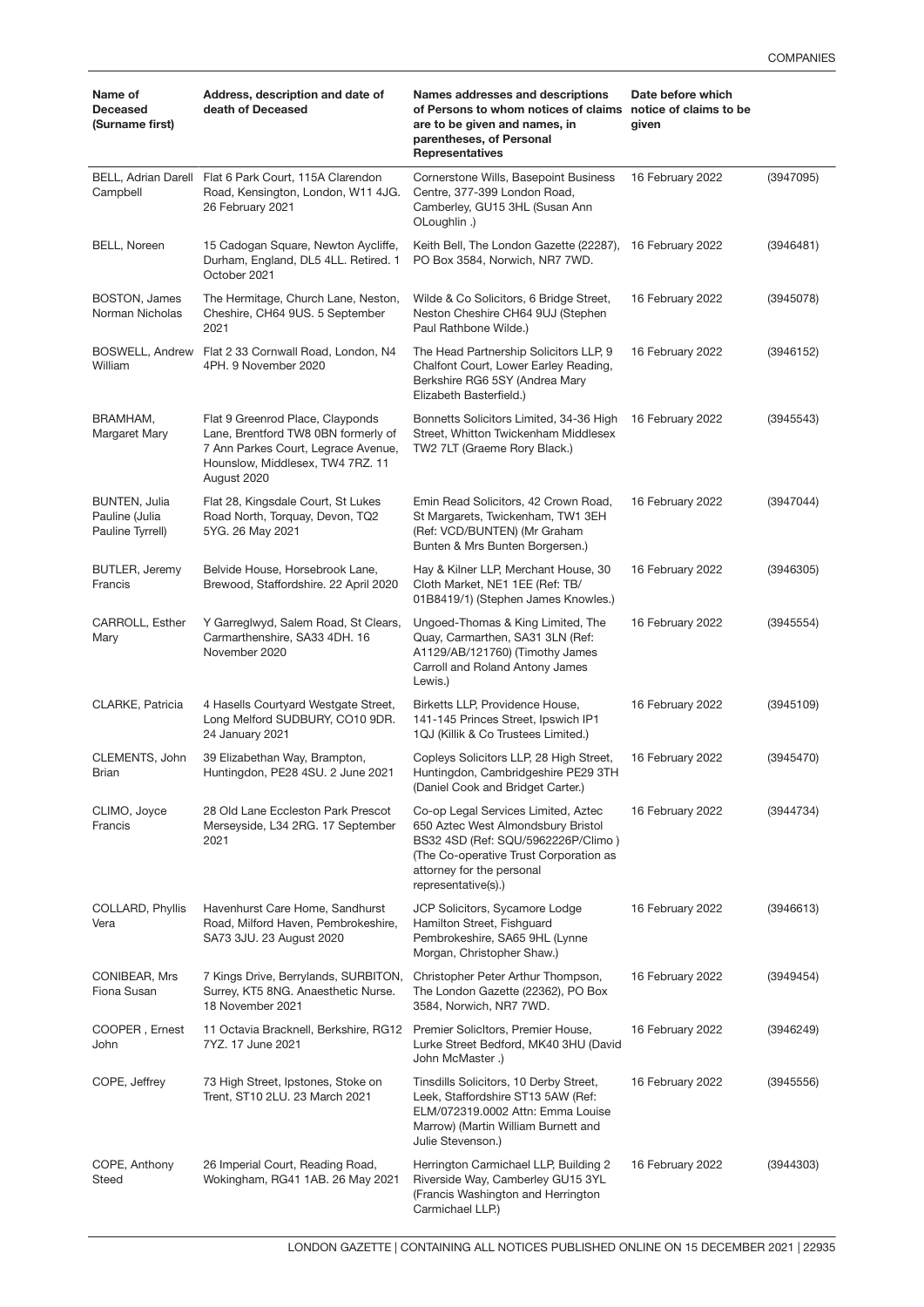| Name of<br><b>Deceased</b><br>(Surname first) | Address, description and date of<br>death of Deceased                                                | Names addresses and descriptions<br>Date before which<br>of Persons to whom notices of claims<br>notice of claims to be<br>are to be given and names, in<br>given<br>parentheses, of Personal<br><b>Representatives</b> |                  |           |
|-----------------------------------------------|------------------------------------------------------------------------------------------------------|-------------------------------------------------------------------------------------------------------------------------------------------------------------------------------------------------------------------------|------------------|-----------|
| COPLEY, Margaret                              | Southwood, South Street, Dale,<br>Haverfordwest, SA62 3RE. 7 October<br>2021                         | Lloyds Bank PLC, Lloyds Bank Estate<br>Administration Service, PO BOX 5005<br>Lancing BN99 8AZ (Lloyds Bank PLC.)                                                                                                       | 16 February 2022 | (3946185) |
|                                               | CORDINER, Norma 1 Howden Close, Loughborough,<br>Leicestershire, LE11 4NR. 29 August<br>2021         | Woolley Beardsleys & Bosworth LLP, 29<br>Rectory Place, Loughborough,<br>Leicestershire LE11 1UW                                                                                                                        | 16 February 2022 | (3945050) |
| CREEK, Pamela<br>Clare                        | 28 Sandringham Road Potters Bar<br>Hertfordshire, EN6 1EX. 24 June 2021                              | Bishopsgate Law, Maple House, Fifth<br>Floor High Street Potters Bar EN6 5BS<br>(Martin Hugh Phillips, Tracey Creek.)                                                                                                   | 16 February 2022 | (3946780) |
| CROSSLAND, Iris<br>Florence                   | 260 Southwell Road East, Rainworth,<br>Mansfield, Nottinghamshire, NG21<br>0EQ. 2 November 2021      | Chattertons Solicitors, 1 Trentside<br>Business Village Farndon Road Newark<br>Nottinghamshire NG24 4XB<br>(Chattertons Trustee Corporation<br>Limited.)                                                                | 16 February 2022 | (3947045) |
| CRUMP, Freda                                  | 14 Hamilton Court, Hinderton Road,<br>Neston, Cheshire, CH64 9PE. 18<br>October 2021                 | MGC Solicitors Limited, 11 High Street,<br>Neston, Cheshire CH64 9TY (Andrew<br>John McLoughlin.)                                                                                                                       | 16 February 2022 | (3948455) |
| DANIELLI,<br><b>JOSEPHINE</b>                 | Rose Cottage, Nantmel, Llandrindod<br>Wells, LD1 6EN. 3 December 2020                                | MARGRAVES LTD, Old Court<br>Chambers Spa Road, Llandrindod Wells<br>Powys, LD1 5EY                                                                                                                                      | 16 February 2022 | (3948503) |
| DAWSON, Mr Drew<br>Allan                      | 16 Rochdale Road, SCUNTHORPE,<br>North Lincolnshire, UK, DN16 3JQ.<br>Metallurgist. 24 November 2021 | Mark Christopher FARRALL, The<br>London Gazette (22385), PO Box 3584,<br>Norwich, NR7 7WD.                                                                                                                              | 16 February 2022 | (3949948) |
| DUFFY,<br>CONSTANCE<br>EILEEN (MORRIS)        | 4 Speedwell Walk, Plymouth, PL6<br>5SL. 8 October 2021                                               | EVANS HARVEY SOLICITORS LTD,<br>37-39 Morshead Road, Crownhill<br>(JOHN EDWARD DUFFY.)                                                                                                                                  | 16 February 2022 | (3947110) |
| DAVIES, Gareth<br>Victor                      | 18 Cross Street, Southsea, Wrexham,<br>LL11 6PS. 13 April 2021                                       | Allington Hughes Law, 10 Grosvenor<br>Road, Wrexham LL11 1SD (Allington<br>Hughes.)                                                                                                                                     | 16 February 2022 | (3945178) |
| DEGEN, John<br>Philip                         | 3 Cedarhurst Cottages, Hurst Road,<br>Bexley, DA5 3JW. 19 January 2021                               | Penningtons Manches Cooper LLP, 125<br>Wood Street, London EC2V 7AW<br>(Nicola Jane Degen and Clare Elizabeth<br>Archer.)                                                                                               | 16 February 2022 | (3947308) |
| DENBOW, Daphne<br>Kathleen                    | 3 Midway, Kingskerswell, Newton<br>Abbot, Devon, TQ12 5BS . 10 July<br>2021                          | Kitsons LLP, Minerva House, Orchard<br>Way, Edginswell Park, Torquay, Devon,<br>TQ2 7FA                                                                                                                                 | 16 February 2022 | (3947096) |
| DENNERSON,<br><b>David Charles</b>            | 26 Pelham Place London, W13 OHT.<br>20 June 2021                                                     | Bird & Lovibond Solicitors, 44 The<br>Broadway Greenford Middlesex UB6<br>9PT (Gary Bennett and Clinton<br>Matthews Stroud.)                                                                                            | 16 February 2022 | (3944714) |
| DICKINSON,<br>Gordon Ronald                   | 17 Willowfield Clayton le Woods<br>Chorley, . 14 September 2021                                      | Kevills Solicitors, Astley House 5 Park<br>Road Chorley PR7 1QS (David Hadcroft<br>and Kevills Solicitors.)                                                                                                             | 16 February 2022 | (3946801) |
| DINKENOR,<br>Andrew Woolf                     | Flat 55, Christian Court, Rotherhithe<br>Street, LONDON, SE16 5UA.<br>accountant. 20 August 2021     | Tatiana Dinkenor, The London Gazette<br>(22357), PO Box 3584, Norwich, NR7<br>7WD.                                                                                                                                      | 16 February 2022 | (3949298) |
| DONN, Kenneth                                 | Home Lodge, 22 Crewe Road,<br>Shavington, Crewe, CW2 5JB. 13<br>June 2021                            | Brethertons LLP, Montague House, 2<br>Clifton Road Rugby Warwickshire CV21<br>3PX (Tracey Samantha Taylor and<br>Richard Taylor.)                                                                                       | 16 February 2022 | (3945035) |
| DORLING, Camilla<br>Ruth                      | BN1 5BD, . 10 January 2018                                                                           | DMH Stallard LLP, 1st Floor, Wonersh<br>16 February 2022<br>House, The Guildway Old, Portsmouth<br>Road, Guildford, Surrey GU3 1LR<br>(Lorna Elizabeth Fairbairn and Nicola<br>Jane Hunt.)                              |                  | (3948480) |
| DUGUID, Dr<br>Barbara                         | 3 St Martins Road, Chatteris,<br>Cambridgeshire, PE16 6JB. 5<br>November 2021                        | Ward Gethin Archer Solicitors, Market<br>Place, Ely, Cambridgeshire CB7 4QN<br>(Ref: JEO/D27273-2-7/91872) (Jennifer<br>Margaret Hughes.)                                                                               | 16 February 2022 | (3945565) |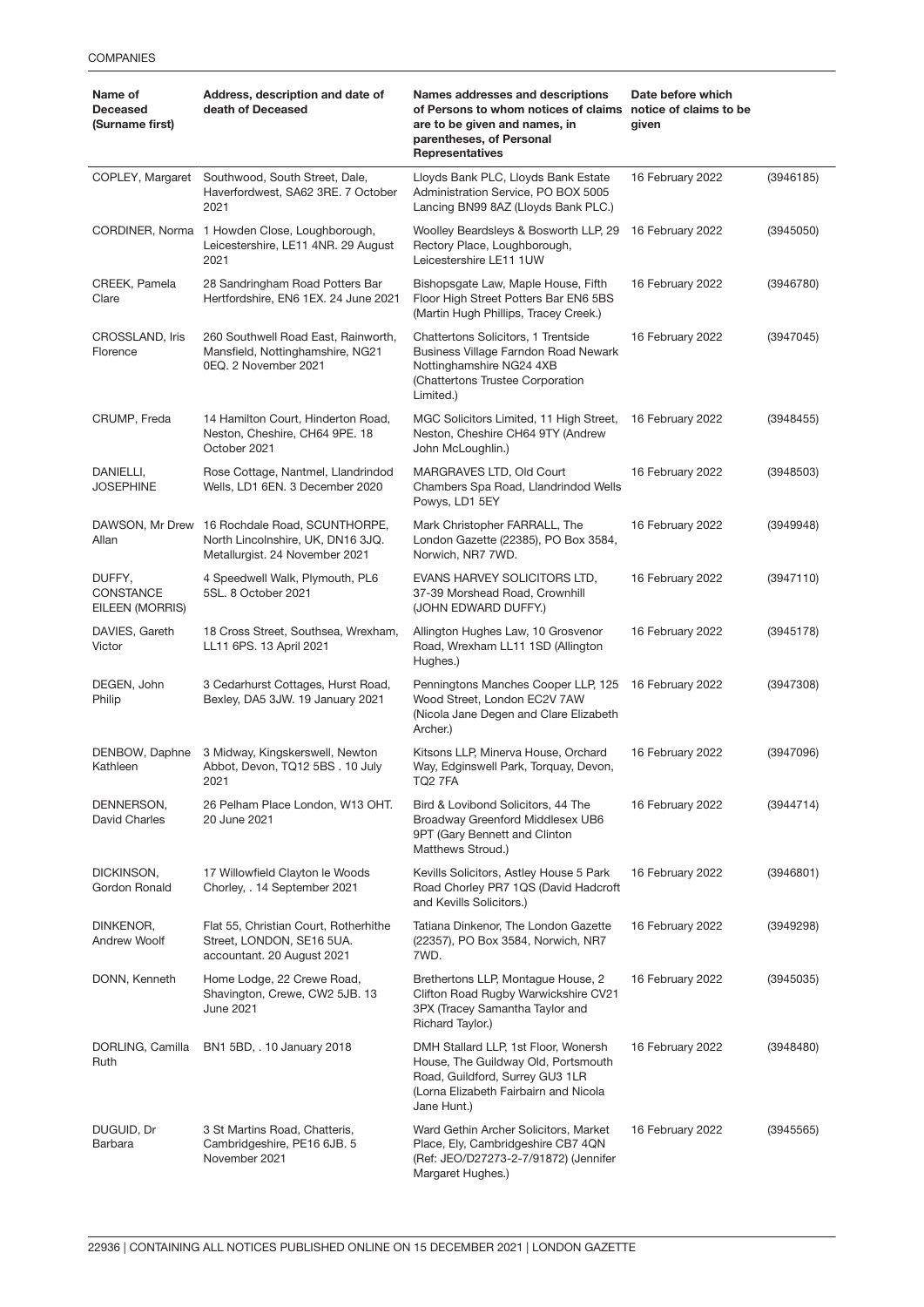| Name of<br><b>Deceased</b><br>(Surname first)                      | Address, description and date of<br>death of Deceased                                                                                                          | Names addresses and descriptions<br>of Persons to whom notices of claims notice of claims to be<br>are to be given and names, in<br>parentheses, of Personal<br><b>Representatives</b>              | Date before which<br>given |           |
|--------------------------------------------------------------------|----------------------------------------------------------------------------------------------------------------------------------------------------------------|-----------------------------------------------------------------------------------------------------------------------------------------------------------------------------------------------------|----------------------------|-----------|
| EDMISTON,<br>Elizabeth Ann                                         | 159 Pickering Road, Hull, HU4 6TB.<br>22 February 2021                                                                                                         | Wilkin Chapman LLP, The Hall Lairgate<br>Beverley HU17 8HL                                                                                                                                          | 16 February 2022           | (3946002) |
| Lina (Esme Pamela 15 July 2021<br>Lina Joyce)                      | FEW, Esme Pamela 8 Mayles Close, Wickham, Fareham,.                                                                                                            | Glanvilles Damant Solicitors, The<br>Courtyard St Cross Business Park<br>Monks Brook Newport Isle of Wight<br>PO30 5BF (James John Few.)                                                            | 16 February 2022           | (3945057) |
| FIONDA, Andrew<br>John                                             | 85 Avon Way, Portishead, North<br>Somerset, BS20 6LU. 8 January 2021                                                                                           | <b>WDS Associates Legal Services</b><br>Limited, 255 Two Mile Hill Road,<br>Kingswood, Bristol BS15 1AY (Ref:<br>2021/013/FIONDA/51463) (Michael<br>George Diamond and Debra Dawn Anne<br>Diamond.) | 16 February 2022           | (3945764) |
| FLYNN, Robin<br>Adrian                                             | 242 Barton Hill Road Torquay, TQ2<br>8LA. 21 April 2021                                                                                                        | Kitsons LLP, Minerva House Orchard<br>Way Torquay Devon TQ2 7FA (Lynn<br>Smith.)                                                                                                                    | 16 February 2022           | (3948334) |
| FOSTER, Doris<br>Lilian May                                        | Flat 3, Wentworth House, 46 Village<br>Road, Enfield, EN1 2EF. 6 July 2018                                                                                     | Graham Fear & Co, Nicholas House,<br>River Front, Enfield, EN1 3TF (Sean<br>Fear.)                                                                                                                  | 16 February 2022           | (3948287) |
| GADSBY, John<br>Frederick                                          | 52 Chetwynd Drive Nuneaton, CV11<br>4TF. 8 November 2021                                                                                                       | LDJ Solictors, 29 Dugdale Street<br>Nuneaton CV11 5QN (June Wendy<br>Gadsby.)                                                                                                                       | 16 February 2022           | (3946716) |
| GIBBS, Winifred<br>Mary                                            | St Josephs, Aylesbury Road, Tring,<br>previously of 49 Weston Road, Aston<br>Clinton, Buckinghamshire HP22 5EJ,.<br>22 August 2021                             | Matthew Waite & Co, Ariel House 10a<br>Frogmore Street Tring Hertfordshire<br>HP23 5AU (Sebastian Gibbs and<br>Matthew Gibbs.)                                                                      | 16 February 2022           | (3946725) |
| GILES, Stuart                                                      | 15 Wicklow Close, Shepshed,<br>Loughborough, LE12 9BJ. 15 January<br>2021                                                                                      | Assured Probate Services, Business<br>and Innovation Centre, The Worksop<br>Turbine, Shireoaks Triangle Business<br>Park, Coach Close Worksop, Notts S81<br>8AP (Erica Hancock.)                    | 16 February 2022           | (3944375) |
| GOODCHILD,<br>Peggy Dorothy<br>(Pannell)                           | 23 Oxlip House, Airfield Road, Bury St<br>Edmunds Suffolk, IP32 7RH. 28<br>November 2020                                                                       | Ashtons Legal, The Longbarn, Fornham 16 February 2022<br>Business Court, Fornham St Martin,<br>Bury St Edmunds, Suffolk, IP31 1SL<br>(Alan Brown & Matthew Cameron.)                                |                            | (3947089) |
| GRANT, Mr Peter<br>Frederick                                       | 38 Guinevere Road, Ifield, CRAWLEY,<br>RH11 OPE, Retired, 14 November<br>2021                                                                                  | Stacey Naomi Creed, The London<br>Gazette (22387), PO Box 3584,<br>Norwich, NR7 7WD.                                                                                                                | 16 February 2022           | (3949972) |
| <b>GREEN, Janette</b><br>Marjorie                                  | 32 Trengrouse Avenue, Torpoint, PL11<br>2DN. 3 January 2021                                                                                                    | Higgs LLP, 3 Waterfront Business Park,<br>Brierley Hill, West Midlands, DY5 1LX                                                                                                                     | 16 February 2022           | (3945010) |
| HAGAN,<br>MARGARET ANNE                                            | Rhyne Lane, Rhyne, Killoe, County<br>Longford, N39 T189, Ireland<br>previously of 21 Huddlestone Road,<br>Willesden Green, London NW2 5DL.<br>29 November 2020 | Vickers & Co. Solicitors, 183 Uxbridge<br>16 February 2022<br>Road, Ealing London W13 9AA                                                                                                           |                            | (3943641) |
| HUMPHREYS,<br><b>OLIVE ELIZABETH</b>                               | Eltham SE9, . 13 March 2021                                                                                                                                    | Cook Taylor Woodhouse, 68/70 Eltham<br>High Street SE9 1BZ (Ref: KDS/<br>HUMPHREYS/144134) (DEAN ALBERT<br>HUMPHREYS, LINDA DAWN PHIPPS.)                                                           | 16 February 2022           | (3946299) |
| HANCOCK, Louis<br>Arthur Seymour                                   | 20 Camborne Close, Stafford, ST17<br>0EN. 30 April 2020                                                                                                        | Tamsyn Crofts, NewLaw Solicitors,<br>Helmont House, Churchill Way, Cardiff,<br>CF102HE                                                                                                              | 16 February 2022           | (3944394) |
| HARRIS, Adrienne<br>June                                           | 19 Sandmoor Drive, Leeds, LS17 7DF.<br>19 October 2021                                                                                                         | Techno, Regents Court 39a Harrogate<br>Road, Chapel Allerton, Leeds LS7 3PD<br>(Martin Harris, Linda Lee.)                                                                                          | 16 February 2022           | (3946048) |
| HAWKES,<br>Henrietta MacLeod<br>MacKenzie<br>(Henrietta<br>MacLeod | Heron Lodge, 163 Norwick Road,<br>Wroxham Norwich, NR12 8RZ. 15<br>January 2021                                                                                | Honey Legal, 193 Charles Street,<br>Leicester LE1 1LA (Simon Anthony<br>Wright & Nathan Pavey.)                                                                                                     | 16 February 2022           | (3946176) |

MacKenzie Hill)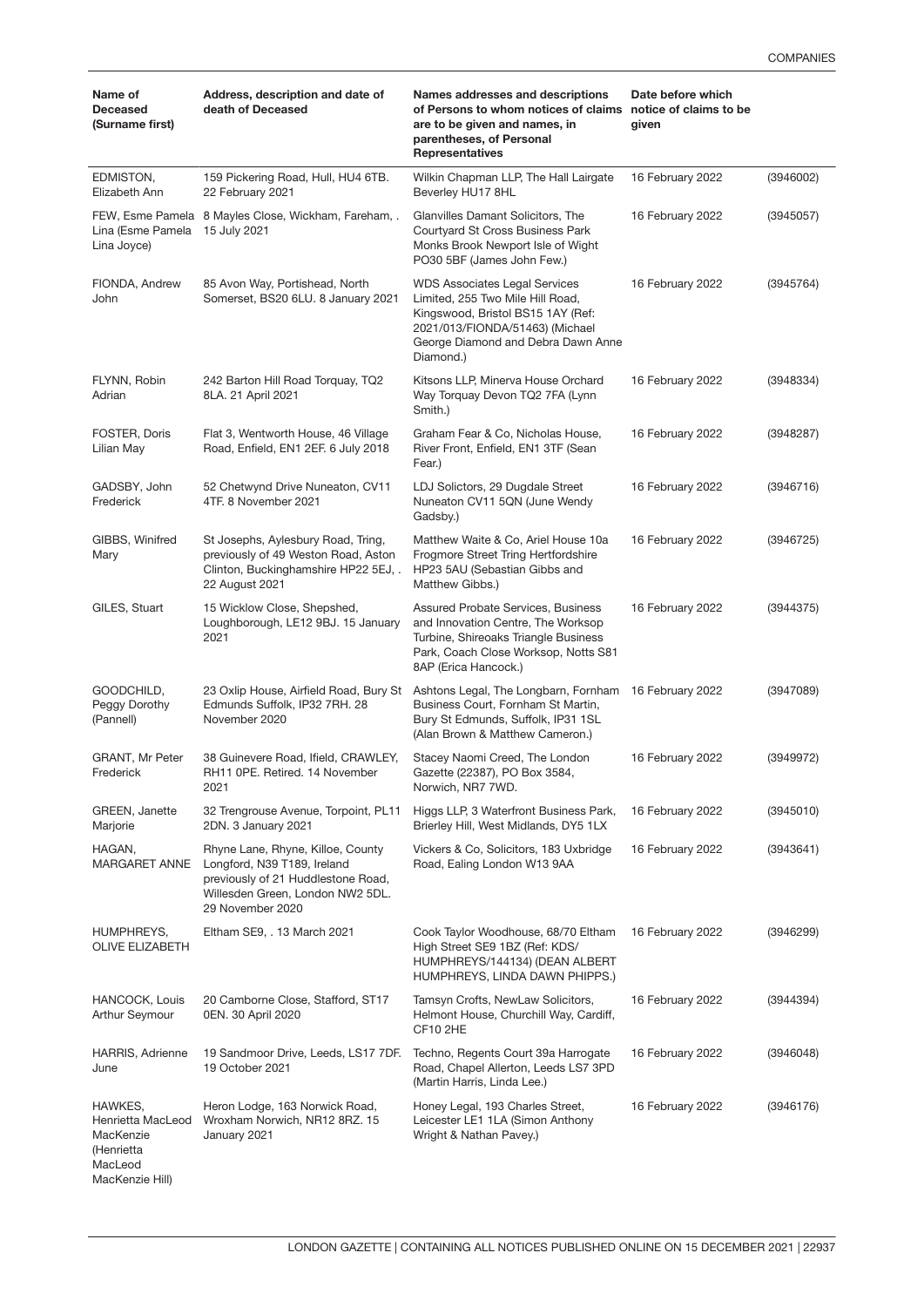| Name of<br><b>Deceased</b><br>(Surname first)                           | Address, description and date of<br>death of Deceased                                                                                                             | <b>Names addresses and descriptions</b><br>of Persons to whom notices of claims notice of claims to be<br>are to be given and names, in<br>parentheses, of Personal<br>Representatives | Date before which<br>given |           |
|-------------------------------------------------------------------------|-------------------------------------------------------------------------------------------------------------------------------------------------------------------|----------------------------------------------------------------------------------------------------------------------------------------------------------------------------------------|----------------------------|-----------|
| HAYDEN, Sally<br>Elizabeth                                              | 29 Bradgate Road, Markfield,<br>Leicestershire, LE67 9SQ. 20<br>November 2021                                                                                     | Dodds Solicitors LLP, Dodds Solicitors<br>Llp, 32 Friar Lane, Leicester LE1 5RA<br>(Ashwin Topiwala.)                                                                                  | 16 February 2022           | (3946237) |
| HAYNES, Mrs<br>Joyce Lily<br>(Hardingham and<br>Maiden name:<br>Bailes) | Milfordhodge Care Home, Priory End<br>Hitchin SG4 9AL, Housewife, 3 June<br>2021                                                                                  | 22 Wilshere Court, Queen Street,<br>Hitchin SG4 9TT. (Peggy Bickley.)                                                                                                                  | 16 February 2022           | (3950243) |
| <b>HERON, Jeffrey</b>                                                   | Moriah House, Deep Furrow Avenue,<br>Carlton, Nottingham, NG4 1RS<br>Formerly Of 3 Storey Avenue, Gedling,<br>Nottingham, NG4 4GN. 26 December<br>2020            | Edward Hands and Lewis, 19 The<br>Office, Village North Road,<br>Loughborough, Leicestershire LE11<br>1QJ (Nicholas Heron.)                                                            | 16 February 2022           | (3945123) |
| HIGGINS, Jane<br>Gertrude                                               | 3 Albion Terrace, Brewery Road,<br>Sittingbourne, Kent, ME10 2EQ. 2<br>December 2020                                                                              | Jarmans Solicitors, Bell House, Bell<br>Road, Sittingbourne, Kent ME10 4DH<br>(Jujhar Singh Sahota.)                                                                                   | 16 February 2022           | (3945753) |
| HIRST, Winifred<br>Mary                                                 | 20 Pendas Walk, Leeds, LS15 8HF. 17<br>July 2021                                                                                                                  | Chadwick Lawrence LLP, 8-16 Dock<br>Street Leeds LS10 1LX (Julie Margaret<br>Dexter, Geoffrey Robert Blair Downes<br>and Howard Lawrence Dapin.)                                       | 16 February 2022           | (3945398) |
| George                                                                  | HISCOCK, Kenneth Apartment 24 Beck Lodge, 8 Botley<br>Road, Park Gate, Southampton, SO32<br>1EZ. 12 October 2021                                                  | Dutton Gregory, 44 Jewry Street,<br>Winchester Hants, SO23 8RY (Denise<br>Bull .)                                                                                                      | 16 February 2022           | (3946079) |
| HUGHES, John<br>Roy                                                     | 9 Tempest Drive, Chepstow,<br>Monmouthshire, NP16 5AY. 18<br>September 2021                                                                                       | Hopkins Law Ltd, Hopkins Law Ltd, 20<br>Windsor Place, Cardiff CF10 3BY (Liane<br>Mary Farthing & Kerry Anne Mordey.)                                                                  | 16 February 2022           | (3945245) |
| <b>HUGHES, David</b>                                                    | 126 Slade Road, Portishead, BS20<br>6BB. 10 October 2021                                                                                                          | Star Legal Ltd, The Reading House 11<br>Alexandra Road Clevedon BS21 7QH<br>(Thomas Richard Hughes.)                                                                                   | 16 February 2022           | (3945152) |
| HUNTER-WATTS,<br>Moira                                                  | Old School House, Thame Road,<br>Longwick, Aylesbury,<br>Buckinghamshire, HP27 9SF. 14<br>November 2021                                                           | Horwood & James LLP, 7 Temple<br>Square Aylesbury Buckinghamshire<br>HP20 2QB (Gregory Francis Matthew<br>Falcon.)                                                                     | 16 February 2022           | (3947372) |
| HURST, May Ellen                                                        | 6 Hambledon Chase, Crouch Hill,<br>London, N4 4AH. 22 March 2021                                                                                                  | Hanney Dawkins & Jones, 21 Bridge<br>Street. Pinner HA5 3HX                                                                                                                            | 16 February 2022           | (3946144) |
| JEFFERY,<br><b>MARGARET ROSE</b>                                        | Erith DA8, . 4 August 2021                                                                                                                                        | Cook Taylor Woodhouse, 68/70 Eltham<br>High Street SE9 1BZ (Ref: KDS/<br>JEFFERY/146379) (TERESA MARY<br>MACDONALD, ANDREW<br>MACDONALD.)                                              | 16 February 2022           | (3944669) |
| JAMES, Joan                                                             | Wainford House, 3 Saltgate, Beccles,<br>NR34 9AN. Tax Officer (Retired). 21<br>April 2021                                                                         | Hugh James Solicitors, Two Central<br>Square, Cardiff, CF10 1FS. Ref:<br>JAM1378/2. (National Westminster<br>Bank Plc)                                                                 | 18 February 2022           | (3949659) |
| JAMES, William<br>Henry                                                 | Pebble Cottage, Brierley, Drybrook,<br>Gloucestershire, GL17 9DG. 4 March<br>2021                                                                                 | Will Writing and Probate Services,<br>16 February 2022<br>Lindsey House, Armstrong Way, Yate,<br>Bristol, BS37 5NA (Nicholas Peter<br>Burgess.)                                        |                            | (3948440) |
| JAMES, Frank<br>Slater                                                  | 30 Merriefield Avenue, Broadstone,<br>Dorset, BH18 8DD. 3 November 2021                                                                                           | Coles Miller Solicitors LLP, Arrowsmith<br>16 February 2022<br>Court 10 Station, Approach Broadstone<br>Dorset, BH18 8AX (Roger Mark<br>Leedham, Anthony William Weber-<br>Wright.)    |                            | (3945270) |
| JARVIS, Jeanette<br>Rosalind                                            | 16 Hannover Court, Fieldfair,<br>Covingham, Swindon, Wiltshire, SN3<br>5BG. 13 October 2021                                                                       | Irwin Mitchell (Sheffield), Riverside East, 16 February 2022<br>2 Millsands, Sheffield, GB, S3 8DT (Ref:<br>05137744-00000180)                                                         |                            | (3947389) |
| JENKS,<br>Gwendoline<br>Barbara                                         | Camplehaye Residents Home,<br>Lamerton, Tavistock, Devon, PL19 8QD<br>Formerly of 14 Pentire Green,<br>Crantock, Newquay, Cornwall, TR8<br>5SG. 16 September 2021 | Nalders Solicitors LLP, Cannis House,<br>Chapmans Way St Austell Cornwall<br>PL25 4QU (Philip Weaver.)                                                                                 | 16 February 2022           | (3946070) |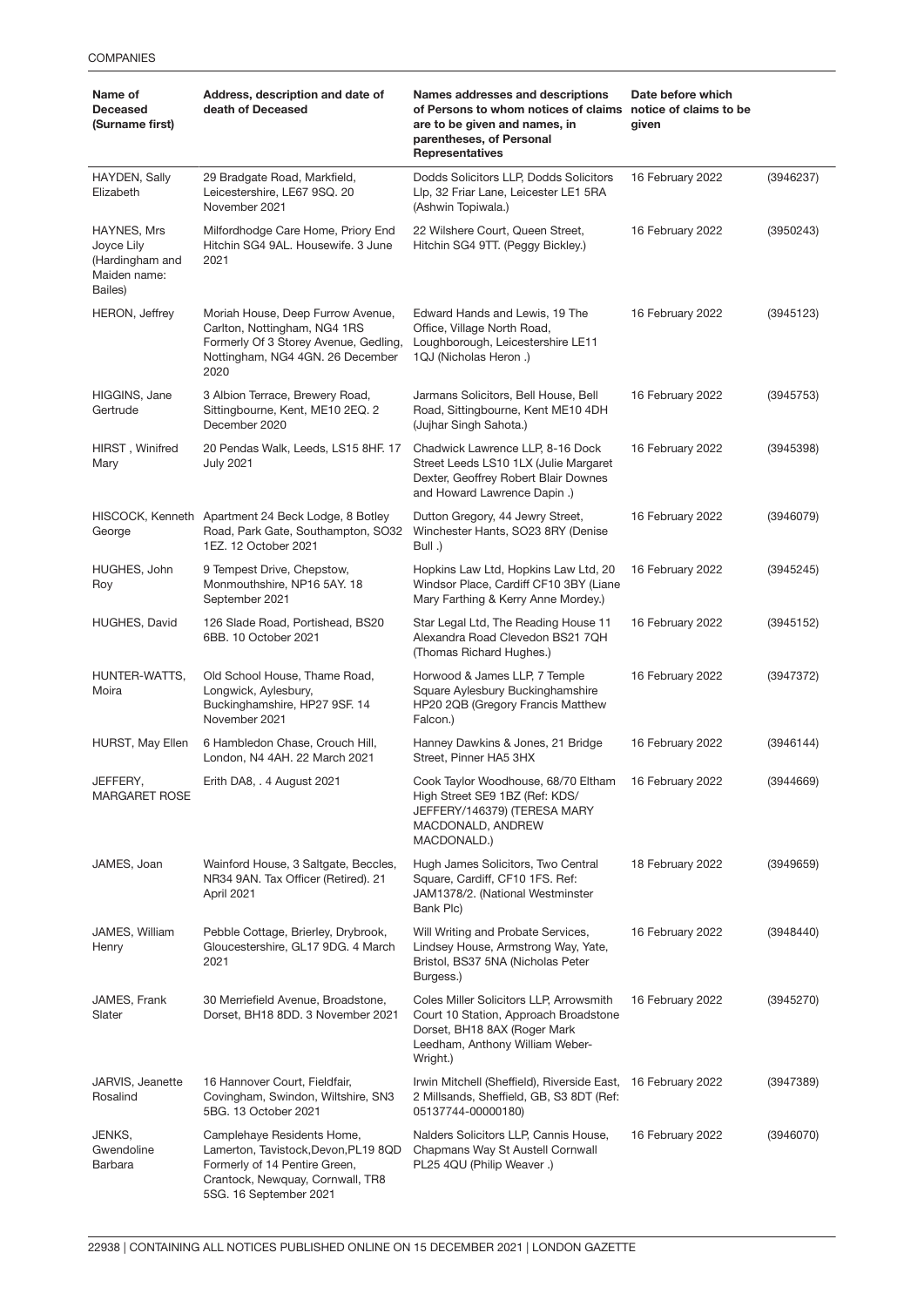| Name of<br><b>Deceased</b><br>(Surname first) | Address, description and date of<br>death of Deceased                                                                                           | Names addresses and descriptions<br>of Persons to whom notices of claims<br>are to be given and names, in<br>parentheses, of Personal<br><b>Representatives</b>        | Date before which<br>notice of claims to be<br>given |           |  |
|-----------------------------------------------|-------------------------------------------------------------------------------------------------------------------------------------------------|------------------------------------------------------------------------------------------------------------------------------------------------------------------------|------------------------------------------------------|-----------|--|
| JOHNSON, Karen<br>Elaine                      | 24 Sixth Avenue, Clipstone Village,<br>Mansfield, NG21 9DW. 20 October<br>2021                                                                  | Hopkins Solicitors LLP, Eden Court<br>Crow Hill Drive Mansfield NG19 7AE<br>(Martyn Charles Knox and Robert Peter<br>Alfred Siderfin.)                                 | 16 February 2022                                     | (3946186) |  |
| JOHNSON, Colin                                | 24 Sixth Avenue, Clipstone Village,<br>Mansfield, NG21 9DW. 3 June 2021                                                                         | Hopkins Solicitors LLP, Eden Court<br>Crow Hill Drive Mansfield NG19 7AE<br>(Martyn Charles Knox and Robert Peter<br>Alfred Siderfin.)                                 | 16 February 2022                                     | (3946189) |  |
| JONES, Hayley<br>Kate                         | Mills Cottage, 65 Lichfield Road,<br>Sandon Staffordshire, ST18 0DN. 24<br>September 2021                                                       | Enoch Evans LLP, Enoch Evans Llp, St<br>Paul's Chambers 6-9 Hatherton Road<br>Walsall WS1 1XS                                                                          | 16 February 2022                                     | (3946158) |  |
| JONES, Janice<br>Susan                        | 11 Claremont Terrace, Sandwich<br>Road, Woodnesborough, Sandwich,<br>Kent, CT13 0LY. 5 January 2021                                             | Boys and Maughan Solicitors, India<br>House, Hawley Street, Margate, Kent<br>CT9 1PZ (Andrew Jones.)                                                                   | 16 February 2022                                     | (3945105) |  |
| KADLECK, Joan                                 | 9 Frobisher Grove, Portchester, PO16<br>9RT. 2 April 2021                                                                                       | Biscoes Solicitors, 64-66 West St<br>Portchester Fareham PO16 9UN<br>(Biscoes Solicitors.)                                                                             | 16 February 2022                                     | (3944716) |  |
| KAMURIWO, Mrs<br>Senzen Faith                 | 2 Lowewood Road, ROMFORD, RM3<br>7GJ. 19 May 2021                                                                                               | Dzidziso Samuel Kamuriwo, The<br>London Gazette (22377), PO Box 3584,<br>Norwich, NR7 7WD.                                                                             | 21 February 2022                                     | (3949779) |  |
| KAYE, Ronald                                  | Lowlands 25 Quarry Road East<br>Heswall Wirral, CH61 6XD. 5<br>November 2019                                                                    | Maxwell Hodge, 34 Grange Road West<br>Kirby Wirral CH48 4EF (Denise Michele<br>Scoular, Simon John Leyland.)                                                           | 16 February 2022                                     | (3945135) |  |
| KEEVES, Kevin<br>Michael                      | 55 Thornton Close, Girton,<br>Cambridge, CB3 0NF. 7 September<br>2021                                                                           | Thomson Webb & Corfield Solicitors, 22 16 February 2022<br>High Street, Histon Cambridge CB24<br>9JD (Michael James Keeves And<br>Catherine Irene Keeves.)             |                                                      | (3944388) |  |
| KILPATRICK,<br>Margaret                       | Dominica Court, Eastbourne, East<br>Sussex BN23 5TR. Housewife. 12<br>April 2021                                                                | Hugh James Solicitors, Two Central<br>Square, Cardiff, CF10 1FS. Ref:<br>KIL173/1. (National Westminster Bank<br>Plc)                                                  | 18 February 2022                                     | (3949672) |  |
| <b>KILPATRICK, Ms</b><br>Elizabeth            | 46 Monkwray Court, WHITEHAVEN,<br>CA28 9HD172 High Road,<br>WHITEHAVEN, CA28 9ER. 13 August<br>2021                                             | Hugh James Trust Corporation Limited,<br>Austin Gill, Two Central Square, Central<br>Square, CARDIFF, CF10 1FS.                                                        | 16 February 2022                                     | (3950778) |  |
|                                               | KING, William John Sherwood, Undercliff Drive, St<br>Lawrence, Ventnor, Isle of Wight,<br>PO38 1XG. Company Manager<br>(Retired). 4 August 2021 | Churchers Walter Gray, Solicitors, 13<br>Union Street, Ryde, Isle of Wight PO33<br>2DU. Ref: 139240-002.                                                               | 18 February 2022                                     | (3949568) |  |
| KIRBY-GREEN,<br>Francesca Clare<br>Mary       | Flat 1, 7 St Anns Villas, Holland Park,<br>London, W11 4RU. 27 January 2021                                                                     | Charles Russell Speechlys LLP,<br>Compass House Lypiatt Road<br>Cheltenham Gloucestershire GL50 2QJ<br>(Susannah Rachel Kirby-Green, Andrew<br>Wyndham Armar Cameron.) | 16 February 2022                                     | (3944369) |  |
|                                               | KITLEY, Alan Leslie 113 Grovehall Drive Beeston, Leeds,<br>LS11 7JJ. 28 July 2021                                                               | Borlase & Co LLP Solicitors, 13<br>Coinagehall Street Helston Cornwall<br>TR13 8ER (Sarah Lesley Ashley and<br>Karen Anne Monhemius.)                                  | 16 February 2022                                     | (3945557) |  |
| LEIGHTON, CLIVE<br>ROY                        | Sidcup DA15, . 17 March 2021                                                                                                                    | Cook Taylor Woodhouse, 68/70 Eltham<br>High Street SE9 1BZ (SALLY ANN<br>JEZARD.)                                                                                      | 16 February 2022                                     | (3946302) |  |
| MOCKFORD,<br>SYLVIA JOAN                      | 27 Bedford Avenue, Frimley Green,<br>CAMBERLEY, GU16 6HP. 9 January<br>2021                                                                     | IAN CHRISTOPHER MOCKFORD, 74<br>North Street, GUILDFORD, GU1 4AW.                                                                                                      | 17 February 2022                                     | (3950047) |  |
| MAIDENS, Albert<br>Colin                      | 16 Fitzjames Close Spilsby<br>Lincolnshire, PE23 5NL. 14 November<br>2021                                                                       | Wilkin Chapman LLP, 7 Bull Ring<br>Horncastle Lincolnshire LN9 5HX                                                                                                     | 16 February 2022                                     | (3946766) |  |
| MARSHALL, Diana<br>Elizabeth                  | 118 Lenthay Road, SHERBORNE, DT9<br>6AG. 15 July 2021                                                                                           | Alexander Marshall, 113 Lenthay Road,<br>SHERBORNE, DT9 6AQ.                                                                                                           | 16 February 2022                                     | (3949278) |  |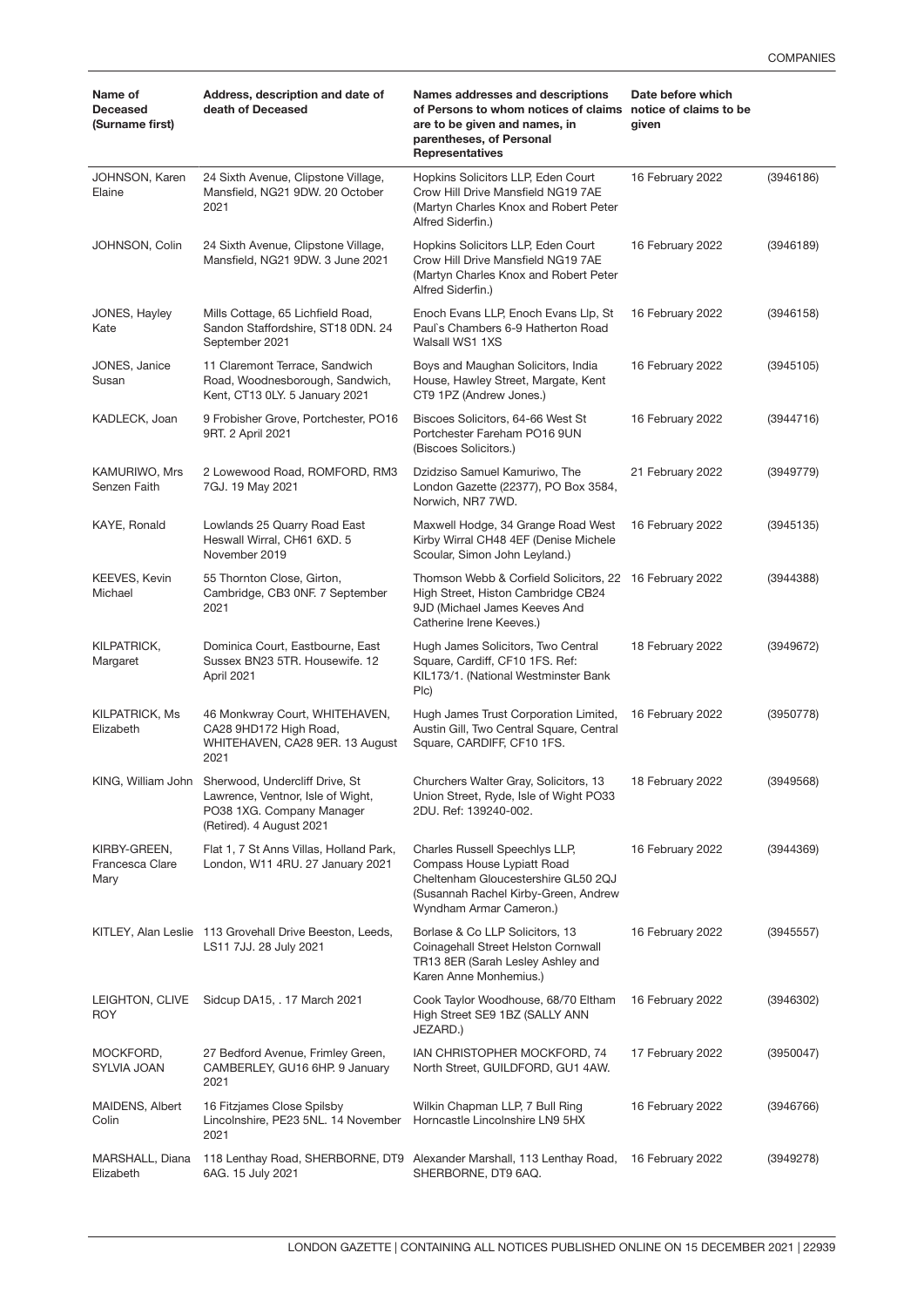| Name of<br><b>Deceased</b><br>(Surname first)           | Address, description and date of<br>death of Deceased                                                                                          | Names addresses and descriptions<br>of Persons to whom notices of claims notice of claims to be<br>are to be given and names, in<br>parentheses, of Personal<br><b>Representatives</b>                                             | Date before which<br>given |           |
|---------------------------------------------------------|------------------------------------------------------------------------------------------------------------------------------------------------|------------------------------------------------------------------------------------------------------------------------------------------------------------------------------------------------------------------------------------|----------------------------|-----------|
| MARTIN, William<br>Gwyn Peter (Peter<br>Martin)         | 31 Nun Street, St Davids,<br>Haverfordwest, Pembrokeshire, SA62<br>6NT. 20 July 2020                                                           | JCP Solicitors, Sycamore Lodge<br>Hamilton Street Fishguard<br>Pembrokeshire SA65 9HL (Lynne<br>Morgan and Christopher Shaw.)                                                                                                      | 16 February 2022           | (3947462) |
| MIDDLETON,<br><b>Arthur David</b>                       | 38 Mostyn Avenue, Derby, DE23 6HW.<br>17 November 2021                                                                                         | Flint Bishop LLP, St Michael's Court, St<br>Michael's Lane, Derby DE1 3HQ                                                                                                                                                          | 16 February 2022           | (3946278) |
| MOSELEY, Anne                                           | First Floor, Flat 3 Smith Street,<br>London, SW3 4EE. 28 April 2020                                                                            | Blake Morgan LLP, New King's Court,<br>Tollgate Chandler's, Ford Eastleigh,<br>Hampshire SO53 3LG (Marcus Moseley<br>And Simon Grant Treherne.)                                                                                    | 16 February 2022           | (3948470) |
| MULKEARNS,<br>Martin Joseph<br>Michael                  | 41 Great Benty, West Drayton,<br>Middlesex, UB7 7UP. 27 October 2021                                                                           | Bridge McFarland LLP, 26 Market Place, 16 February 2022<br>Market Rasen LN8 3HL (Nick Kay.)                                                                                                                                        |                            | (3947330) |
| MUSCHAMP,<br>Robert Gerald (Bob<br>Muschamp)            | 18 Windmill Lane Northam Bideford<br>Devon, EX39 1BZ. 11 November 2021                                                                         | Brewer Harding & Rowe Solicitors LLP,<br>1 The Square Barnstaple Devon EX32<br>8LS (Justin Peter Wallace, Toby Martin<br>Barnes.)                                                                                                  | 16 February 2022           | (3945763) |
| NUDDS, Mr Robert<br>Jeremy (Robert<br>Nudds)            | Greenacre, 19 Bridge End,<br>Wallingford, Oxfordshire, OX10 7JR.<br>12 November 2021                                                           | Deborah Darlow c/o Hedges Law<br>Limited, 16 Market Place, Wallingford,<br>OX10 0AE.                                                                                                                                               | 16 February 2022           | (3950888) |
| OAKLEY, Mr<br>Bernard                                   | 15 Ellowes Road, Dudley, West<br>Midlands, DY3 2LE. 18 October 2021                                                                            | Cerith Rees c/o Thursfields Legal<br>Limited, 9 -10The Tything, Worcester,<br><b>WR1 1HD.</b>                                                                                                                                      | 16 February 2022           | (3950358) |
| OTHEN, Alma                                             | 137 Withycombe Village Road,<br>Exmouth, Devon, EX8 3AG. Nurse<br>(Retired). 9 June 2021                                                       | Gilbert Stephens LLP, 51 High Street,<br>Budleigh Salterton, Devon EX9 6LG.<br>Ref: Donald Middlemost. (Patrick Du<br>Plessis Langrishe)                                                                                           | 23 February 2022           | (3949569) |
| PORTER, Clive<br><b>Roland Charles</b>                  | 29 School Road, Totton,<br>Southampton, SO40 9HZ. 12<br>November 2021                                                                          | Footner & Ewing LLP, 14a Water Lane,<br>Totton Southampton, SO40 3ZB<br>(JOANNE PATRICIA SMITH.)                                                                                                                                   | 16 February 2022           | (3946073) |
| PEARCE, Mrs<br>Patricia Elaine                          | 15 Wellesley Court, SUTTON, Surrey,<br>SM3 9HW. Local Govemment Officer<br>(retired). 15 March 2021                                            | Pauline Margaret Botting, The London<br>Gazette (22353), PO Box 3584,<br>Norwich, NR7 7WD.                                                                                                                                         | 17 February 2022           | (3949258) |
| Francine                                                | PECKHAM, Colette 75 Princess Victoria Street, Clifton,<br>Bristol, BS8 4DD. 1 February 2021                                                    | Veale Wasbrough Vizards LLP, Narrow<br>Quay House, Narrow Quay Bristol BS1<br>4QA                                                                                                                                                  | 16 February 2022           | (3945247) |
| PERSAD, Ruby                                            | Mornington Hall Care Home, 76<br>Whitta Road, London, E12 5DA. 4<br>April 2020                                                                 | Pinney Talfourd LLP, c/o Pinney Talfourd 16 February 2022<br>LLP, New North House, 78 Ongar Road<br>Brentwood, Essex CM15 9BB (Camla<br>Persad.)                                                                                   |                            | (3945021) |
| POTTER, George                                          | Flat 24 St Georges Court, Highwood<br>Close, Brentwood, CM14 4YF. 21 May<br>2020                                                               | Premier Solicitors, Premier House Lurke 16 February 2022<br>Street Bedford MK40 3HU (Christine<br>Platt.)                                                                                                                          |                            | (3945077) |
| ROCKLIFF, Phillis                                       | Apartment 47, Carleton Mill, West<br>Road, Carleton, Skipton BD23 3EG.<br>Retired Farmer. 20 August 2021                                       | Mewies Solicitors (Ref CCJ\CEA<br>\2678-25) Clifford House, Keighley<br>Road, Skipton BD23 2NB.<br>(CHRISTOPHER CHARLES JACKSON<br>and HELEN AKROYD.)                                                                              | 25 February 2022           | (3950263) |
| RATCLIFFE,<br>Malcolm Albert                            | The Old School House, Nottingham<br>Road, Burton On The Wolds<br>Loughborough Leicestershire, . 21<br>February 2021                            | Edward Hands and Lewis, 19 The Office 16 February 2022<br>Village North Road, Loughborough<br>Leicestershire LE111QJ                                                                                                               |                            | (3947430) |
| READ, Linda Mary                                        | Tagus Farm, Long Lane Stoke Holy<br>Cross, NR14 8ND. 2 May 2020                                                                                | Caroline Read, 1 Marine Court Trafalgar 16 February 2022<br>Square Poringland Norwich NR14 7WT<br>(Caroline Read.)                                                                                                                 |                            | (3946489) |
| REDFERN, Jeanne<br>Marjorie (Jeanne<br>Marjory Redfern) | Parc Wern Nursing Home, Parklands<br>Road, Ammanford SA18 3TD (formerly<br>of 59 Llandyry, Felinfoel, Llanelli, SA14<br>8HW). 13 December 2016 | Harrison Clark Rickerbys Solicitors, Unit 16 February 2022<br>B, Copse Walk, Cardiff Gate Business<br>Park, Cardiff, CF23 8RB (Ref: NT/<br>RED157-3 Attn: Nerys Thomas) (Susan<br>Margaret Ridgway and Stephen Arthur<br>Redfern.) |                            | (3945243) |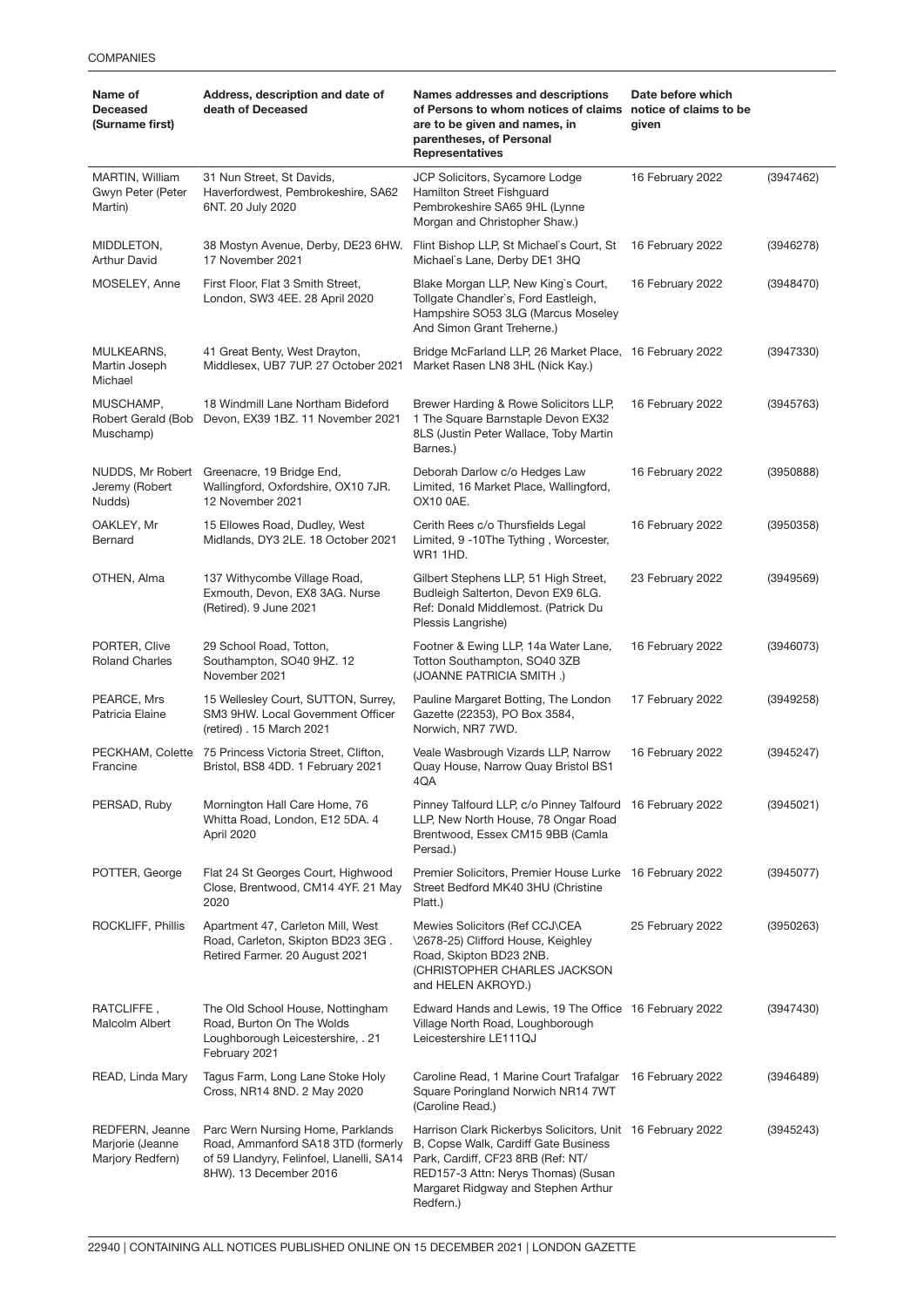| Name of<br><b>Deceased</b><br>(Surname first)   | Address, description and date of<br>death of Deceased                                                                                        | Names addresses and descriptions<br>of Persons to whom notices of claims<br>are to be given and names, in<br>parentheses, of Personal<br><b>Representatives</b> | Date before which<br>notice of claims to be<br>aiven |           |
|-------------------------------------------------|----------------------------------------------------------------------------------------------------------------------------------------------|-----------------------------------------------------------------------------------------------------------------------------------------------------------------|------------------------------------------------------|-----------|
| (Alan Rice)                                     | RICE, Mr Alan John The Cottage, Keyton Hill, Wedmore,<br>Somerset, BS28 4UR. 10 October<br>2021                                              | John Hodge SolicitorsMrs J L<br>Stevenson & Mr A J J Topham, 10/11<br>Morston Court, Aisecome Way, Weston-<br>Super-Mare, BS22 8NG.                             | 16 February 2022                                     | (3951028) |
| RICHARDS, Owain<br>David Vyvyan                 | Kingsmead, Stretton, Burton on Trent,<br>DE13 0FO. 21 August 2021                                                                            | Brutton & Co, West End House, 288<br>West Street, Fareham, GB, PO16 0AJ<br>(Ref: AR/RICHARDS) (Andrew<br>Robinson.)                                             | 16 February 2022                                     | (3947461) |
| ROBERTS,<br>Margaret Mary                       | Bryn Derwen Bryn Gobaith, St Asaph<br>Denbighshire LL17 0DE formerly of 5<br>Bryn Stanley, Denbigh Denbighshire,<br>LL16 3NT. 6 January 2021 | Swayne Johnson Solicitors, Swayne<br>Johnson Solicitors, 17 Trinity Square<br>Llandudno LL30 2RN (Tracy Roberts.)                                               | 16 February 2022                                     | (3945063) |
| ROGERS, Deborah<br>Julie                        | 10 Wroxham Way Upton Wirral, CH49<br>0UU. 24 April 2021                                                                                      | Maxwell Hodge, 34 Grange Road, West 16 February 2022<br>Kirby, CH48 4EF (Michael John Rogers,<br>Denise Michele Scoular, Simon John<br>Leyland.)                |                                                      | (3946087) |
| ROGERS, Geoffrey<br>lan                         | 23D Talgarth Road, London, W14<br>9DB, 31 March 2021                                                                                         | Fraser & Fraser, 39 Hatton Garden,<br>London EC1N 8EH (Ref: 80002)<br>(Andrew Fraser.)                                                                          | 16 February 2022                                     | (3949447) |
| ROSS, Pauline<br>Elvira                         | 11 Wallheath, Crescent Stonnall, WS9<br>9HS. 4 August 2021                                                                                   | Enoch Evans LLP, St Pauls Chambers<br>6-9 Hatherton Road, Walsall WS1 1XS                                                                                       | 16 February 2022                                     | (3946126) |
| RYDER, Phyllis                                  | 51 Burgh Road, Skegness, PE25 2RA.<br>15 August 2021                                                                                         | Sills & Betteridge LLP, 50 Algitha Road,<br>Skegness, PE25 2AW (James Proctor.)                                                                                 | 16 February 2022                                     | (3944302) |
| SHARP, QUEENIE<br><b>ELIZABETH</b>              | London SE18, . 11 July 2021                                                                                                                  | Cook Taylor Woodhouse, 68/70 Eltham<br>High Street SE9 1BZ (Ref: KDS/147139/<br>SHARP) (JAMES SHARP.)                                                           | 16 February 2022                                     | (3948390) |
| STREVENS, Mr<br><b>RAYMOND</b><br><b>GEORGE</b> | 11 Heather Close Old Colwyn Colwyn<br>Bay Conwy LL29 9DW. 1 November<br>2021                                                                 | David Jones (Solicitors) Ltd, 22 Trinity<br>Square, LLANDUDNO, Conwy LL30<br>2RH Solicitors for the Executors                                                   | 18 February 2022                                     | (3950261) |
| SARACINE,<br>Willilam                           | 25 Brookmead Way, Orpington, Kent,<br>BR5 2BQ. 27 November 2021                                                                              | Manak Solicitors, 265 High Street,<br>Orpington, Kent BR6 0NW (Surinder<br>Singh Manak.)                                                                        | 16 February 2022                                     | (3945124) |
| SARGENT, Denise<br>Louise                       | 18 Bramble Hill, Bude Cornwall, . 16<br>February 2021                                                                                        | APS Legal and Associates LTD, The<br>Turbine Coach Close, Shireoaks<br>Worksop S81 8AP                                                                          | 16 February 2022                                     | (3944322) |
| SHIPTON, Russell<br>Charles                     | 35A Tadmor Street, London, W12<br>8AH. 30 May 2021                                                                                           | Woodfords Solicitors LLP, 11 Harwood<br>Road, Fulham, London SW6 4QP (Ref:<br>25/30757)                                                                         | 16 February 2022                                     | (3945440) |
| SHRIMPTON, Ann<br>Mary                          | 1 Three Post Road, Watton, Thetford,<br>IP25 6LE. 19 March 2020                                                                              | Bright & Sons (Solicitors) Limited, West<br>House West Square, Maldon Essex,<br>CM9 6HA (Paul Ernest Shrimpton.)                                                | 16 February 2022                                     | (3945137) |
| SIMMONS, Mr<br>David Malcolm                    | Avondale Care Home, Gatehouse<br>Road, AYLESBURY, HP19 8EH65<br>Paterson Road, AYLESBURY, HP21<br>8LW. 17 June 2021                          | Colligenda Ltd, Adam Shute, St. Marys<br>Court, The Broadway, AMERSHAM,<br>HP7 OUT.                                                                             | 16 February 2022                                     | (3950773) |
| SMITH, Geoffrey<br>Philip                       | 10 St Martins Close, Erith, DA18 4DZ.<br>29 March 2021                                                                                       | WSL, Canal Court, 154 High Street,<br>Brentford, TW8 8JA (Geralyn Donohoe.)                                                                                     | 16 February 2022                                     | (3945258) |
| STEPHENS,<br>Raymond Aubrey                     | Folyats, Fyfield Road, Ongar, CM5<br>0HN. 6 February 2021                                                                                    | Birketts LLP, Providence House<br>141-145 Princes Street Ipswich IP1 1QJ<br>(Penny-Annette Stephens, Linda Vera<br>Ellis and John Frederick Hodgson.)           | 16 February 2022                                     | (3947638) |
| STEVENS, Audrey                                 | Flat 7, Mary Brash Court, Lullington<br>Close, Luton, Bedfordshire, LU2 8QQ.<br>19 October 2021                                              | Lloyds Bank Estate Administration<br>Service, Po Box 5005 Lancing BN99<br>8AZ (Lloyds Bank Plc.)                                                                | 16 February 2022                                     | (3947131) |
| STRZELECKI, Mr<br>Norbert                       | 45 The Glebe, Halton Brook,<br>RUNCORN, Cheshire, WA7 2DJ.<br>Laboratory Technician Manufacturing<br>(Retired). 10 November 2021             | Nerys Johnson, The London Gazette<br>(22381), PO Box 3584, Norwich, NR7<br>7WD.                                                                                 | 16 February 2022                                     | (3949817) |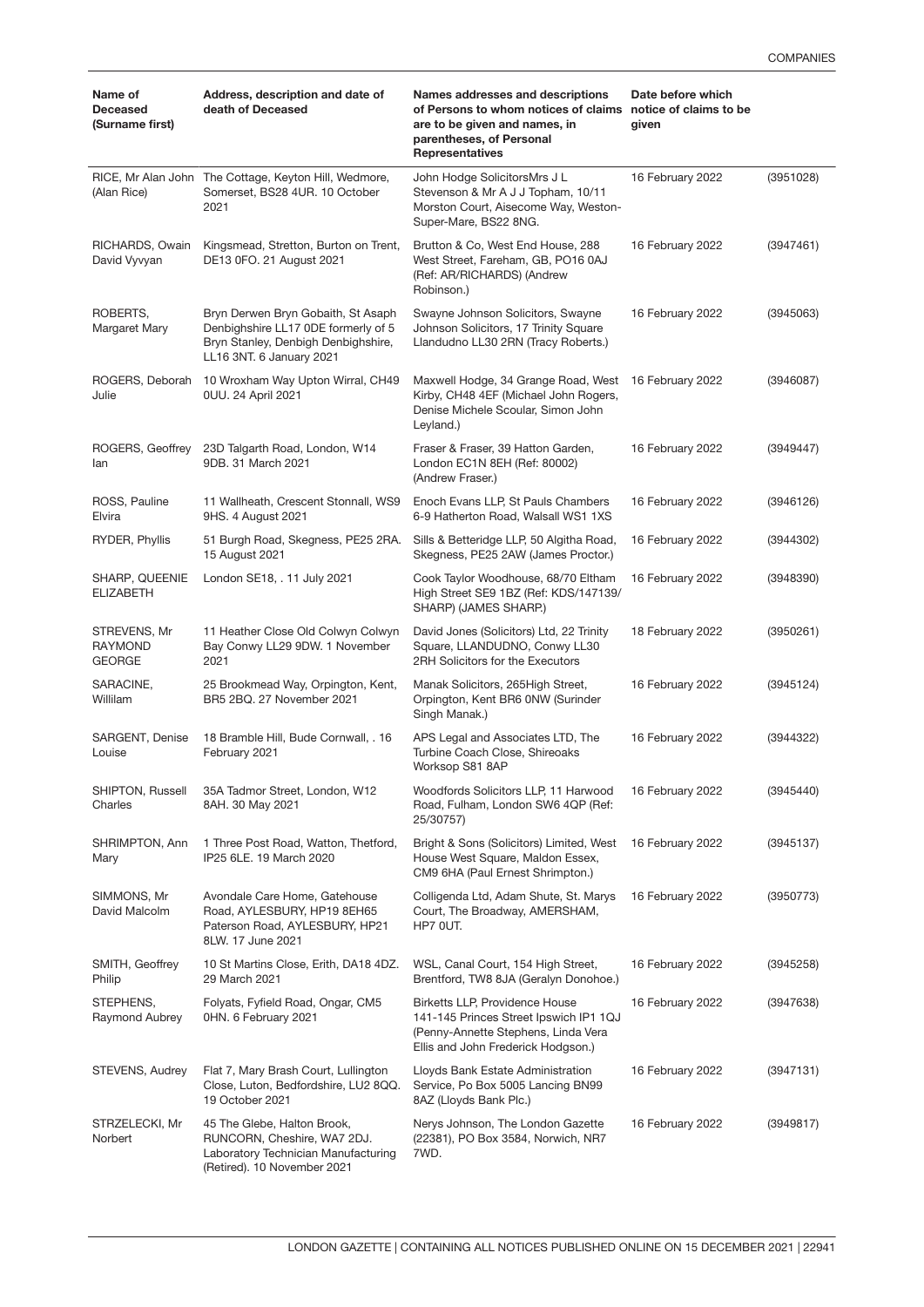| Name of<br><b>Deceased</b><br>(Surname first)         | Address, description and date of<br>death of Deceased                                                                                                                                                         | Names addresses and descriptions<br>of Persons to whom notices of claims notice of claims to be<br>are to be given and names, in<br>parentheses, of Personal<br><b>Representatives</b>                        | Date before which<br>given |           |
|-------------------------------------------------------|---------------------------------------------------------------------------------------------------------------------------------------------------------------------------------------------------------------|---------------------------------------------------------------------------------------------------------------------------------------------------------------------------------------------------------------|----------------------------|-----------|
| SUTTON, Alan<br>Edward                                | 15 Johns Terrace, Harold Park,<br>Romford, Essex, RM3 0AW. 21<br>November 2020                                                                                                                                | Landons Solicitors, 14 Ongar Road<br>Brentwood Essex CM15 9AX                                                                                                                                                 | 16 February 2022           | (3947853) |
| TAYLOR, KEVIN                                         | 10 Southfield Avenue, GRIMSBY,<br>DN33 2PA. 25 August 2021                                                                                                                                                    | CAROLE ALLISON, The London<br>Gazette (22383), PO Box 3584,<br>Norwich, NR7 7WD.                                                                                                                              | 17 February 2022           | (3949937) |
| <b>TYLER, NORMAN</b><br><b>BRYAN</b>                  | 53 Thorpe Acre Road, Loughborough,<br>Leicestershire, LE11 4LF. 11<br>November 2021                                                                                                                           | Moss Solicitors LLP, 80-81 Woodgate<br>Loughborough, Leicestershire, LE11<br>2XE (G Turgoose, K A Tyler.)                                                                                                     | 16 February 2022           | (3947370) |
| <b>TANNER, Derek</b><br>Richard                       | 5 Lightwater Meadow Lightwater<br>Surrey, GU18 5XH. 21 November 2021                                                                                                                                          | Co-op Legal Services Limited, Aztec<br>650 Aztec West Almondsbury Bristol<br>BS32 4SD (Ref: OW/6005688P/Tanner)<br>(The Co-operative Trust Corporation as<br>attorney for the personal<br>representative(s).) | 16 February 2022           | (3946020) |
|                                                       | THOMASON, Joan Croes Atti Residential Home, Prince of<br>Wales Avenue, Flint, Flintshire, CH6<br>5JU formerly of 6 Wedgewood Road,<br>Aston Park, Queensferry, Deeside,<br>Clywyd, CH5 1UP, . 17 October 2021 | Lloyds Bank Estate Administration<br>Service, PO BOX 5005 Lancing BN99<br>8AZ (Lloyds Bank Plc.)                                                                                                              | 16 February 2022           | (3949788) |
| THORNHILL,<br>David                                   | 41 Perlethorpe Avenue, Gedling,<br>Nottingham, NG4 4GH. 24 October<br>2020                                                                                                                                    | Co-op Legal Services Limited, Aztec<br>650, Aztec West, Almondsbury, Bristol<br>BS32 4SD (Ref: SACA / 5721429P /<br>Thornhill ) (The Co-operative Trust<br>Corporation.)                                      | 16 February 2022           | (3946197) |
| TODD, Mrs.<br>Marjorie (Marjorie<br>Allan)            | 14 Haweswater Grove, Bishop<br>Auckland, Durham, DL14 9LQ29<br>Darlington Road, Bishop Auckland,<br>Durham, DL14 9HT. 26 July 2021                                                                            | Anthony Walters - Barrington Law<br>Partnership, 23a Victoria Avenue,<br>Bishop Auckland, DL14 7JH.                                                                                                           | 16 February 2022           | (3950991) |
| TREHARNE, Mr<br>William Hugh<br>(Treharne)            | 56 Castle View, BRIDGEND, CF31<br>1HL. 24 September 2021                                                                                                                                                      | Gillian Mid Glamorgan Costello, The<br>London Gazette (22339), PO Box 3584,<br>Norwich, NR7 7WD.                                                                                                              | 16 February 2022           | (3948685) |
| TRUEMAN, Brian                                        | 10 Queens Walk, Ealing, London, W5<br>1TP. 13 October 2020                                                                                                                                                    | Foot Anstey LLP, Senate Court,<br>Southernhay Gardens, Exeter, EX1 1NT<br>(Foot Anstey Trust Corporation<br>Limited .)                                                                                        | 16 February 2022           | (3945517) |
| <b>TWADDLE, Sheila</b><br>Margaret                    | Hazel End Care, Kitchener Road,<br>Bishops Stortford, CM23 1EN<br>previously of 23 Kings Court, Bishops<br>Stortford, Hertfordshire, CM23 2AA. 6<br><b>July 2021</b>                                          | Lever & Co. Solicitors, 25B White Horse 16 February 2022<br>Court, North Street, Bishops Stortford,<br>Hertfordshire, CM23 2LD (Graham<br>Cameron Twaddle.)                                                   |                            | (3944324) |
| <b>TYLER, Christine</b><br>Thurlow                    | 10 Palmer Court, Budleigh Salterton,<br>Devon, EX9 6ND. 7 February 2021                                                                                                                                       | Everys Solicitors, Magnolia House,<br>Church Street, Exmouth, Devon EX8<br>1HQ (Ref: CJL/161990.0001) (Janet<br>McGillivray Phillips and Charles<br>Kennedy Cuthbert.)                                        | 16 February 2022           | (3945232) |
| WARD, Cyril<br>Charles                                | 38 Picardy House, 54 Cedar Road,<br>Enfield, Middlesex, EN2 0PD. 30 April<br>2021                                                                                                                             | A.R.T. Wills, Unit 8, Blu-Ray House, 60<br>Alexandra Road, Enfield, Middlesex<br>EN3 7EH (Susan Ann Ioannou.)                                                                                                 | 16 February 2022           | (3948404) |
| WESTCOTT, Edith<br>Lilian (Edith Lillian<br>Westcott) | Syne Hills, Syne Avenue, Skegness,<br>PE25 3DJ formerly of 216 Lincoln<br>Road, Skegness, PE25 2PB, . 7<br>September 2021                                                                                     | Sills and Betteridge LLP, 50 Algitha<br>Road, Skegness, PE25 2AW (James<br>Proctor.)                                                                                                                          | 16 February 2022           | (3946183) |
| WHITEHOUSE,<br>Sylvia Beatrice                        | North Lodge, Wroxham Road,<br>Rackheath, Norwich, NR13 6LY. 26<br><b>July 2021</b>                                                                                                                            | Cozens-Hardy LLP, Castle Chambers<br>Opie Street, Norwich NR1 3DP                                                                                                                                             | 16 February 2022           | (3945055) |
| WILLIAMS,<br>Margaret Elizabeth                       | 37 Aberconway Road Prestatyn, LL19<br>9HL. 25 February 2019                                                                                                                                                   | GWlegal, 20 Chapel Street 4th-Floor,<br>Liverpool L3 9GW (Anthony Ffoulkes<br>Williams.)                                                                                                                      | 16 February 2022           | (3947209) |
| YOUNG, Harold<br>Victor                               | 71 Beatrice Avenue, Keyham,<br>Plymouth, PL2 1NX. 21 October 2021                                                                                                                                             | Irwin Mitchell (Sheffield), Riverside East, 16 February 2022<br>2 Millsands, Sheffield, GB, S3 8DT (Ref:<br>05136471-00000325)                                                                                |                            | (3947408) |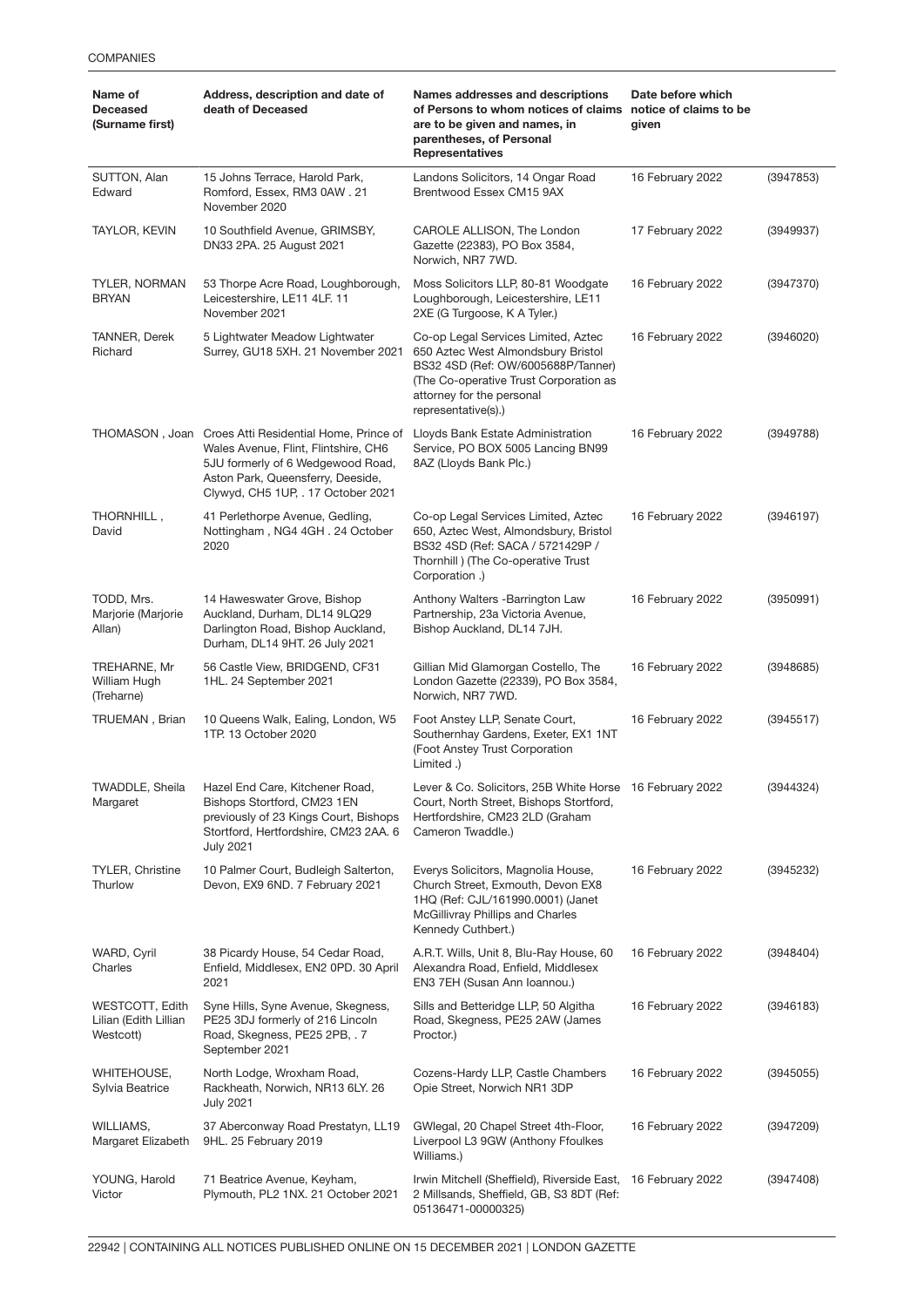## Terms and conditions relating to submission of notices

The Gazette (which includes the London, Belfast and Edinburgh Gazette) is an official public record and the United Kingdom's longest continuously published newspaper. It is managed by The National Archives (a non-ministerial government department) under a concessionary contract with The Stationery Office Limited ('TSO' or the "Publisher", as defined below). Any capitalised terms referred to in these terms and conditions relating to submission of notices are defined below.

By placing a Notice in The Gazette you are consenting to put official information permanently on the public record and in the public domain, online (in The Gazette website or via The Gazette mobile app), in print, and via a data service (rather than by having to search for notices on The Gazette website, customers can either create a pdf of the Notices that they are interested in, or subscribe to an electronic version of The Gazette (in full or in part) which is provided as a data service).

These terms should be read in conjunction with:

1 The Publisher's [privacy policy](https://www.thegazette.co.uk/privacy)

2 The Publisher's [policies relating to submission of notice](https://www.thegazette.co.uk/place-notice/policy)

which together govern the submission of Notices.

Notice Placers, as defined below, may place a Notice in The Gazette either because there is a statutory requirement to do so, or to do so voluntarily to put information in The Gazette in order to create an official record of fact. All Notice Placers must have the authority to place the notice that they submit for publishing. TSO, as the Publisher, is required to verify the authority of Notice Placers who place Notices and has the authority to refuse to publish Notices from Notice Placers whose authority cannot be effectively verified.

Notices received for publication usually fall under the following broad headings:

Church, Companies, Environment and Infrastructure, Health and Medicine, Honours and awards, Money, Parliament and Assemblies, People, Royal Family and State. Further information can be found at [www.thegazette.co.uk.](https://www.thegazette.co.uk)

These terms and conditions ( "Terms and Conditions") govern submission of Notices (as defined below) to The Gazette. By submitting Notices, howsoever communicated, whether at the website [www.thegazette.co.uk](http://www.thegazette.co.uk) (the "Website") or by email, post and/or facsimile, the Notice Placer (as defined below) agrees to be bound by these Terms and Conditions. Where the Notice Placer is acting as an agent or as a representative of a principal, the Notice Placer warrants that the principal agrees to be bound by these Terms and Conditions.

The Publisher reserves the right to modify these Terms and Conditions at any time. Such modifications shall be effective immediately upon publication. By submitting Notices to The Gazette after the Publisher has published such modifications, the Notice Placer, including any principal, agrees to be bound by the revised Terms and Conditions.

#### 1 Definitions

1.1 In these Terms and Conditions: "Authorised Scale of Charges" means the scale of charges set out at in the printed copy of the Gazette or at [www.thegazette.co.uk/place-notice/pricing](https://www.thegazette.co.uk/place-notice/pricing), as modified from time to time; "Charges" means the payment due for the acceptance of a Notice by the Publisher payable by the Notice Placer as set out in the Authorised Scale of Charges; "Forwarding Service" means the service provided to use The Gazette's postal box for correspondence in order to prevent a personal address from being publicly and permanently available on the official public record. "Local Newspaper Notice" means any notice placed in a local newspaper other than The Gazette; "Notice" means all advertisements and state, public, legal or other notices (without limitation) submitted for potential publication in The Gazette by the Notice Placer, save in respect of any Local Newspaper Notice, to which other terms may apply where indicated in these Terms and Conditions; "Notice Placer" means any agency, company, firm, organisation or person who has requested to place a Notice in The Gazette, whether acting on their own account or as agent or representative of a principal; "Publisher" means The Stationery Office Limited or TSO, with registered company number 03049649, acting in accordance with the concessionary contract awarded by The National Archives.

1.2 the singular includes the plural and vice-versa; and

1.3 any reference to any legislative provision shall be deemed to include any subsequent re-enactment or amending provision.

2 By submitting a Notice to the Publisher, the Notice Placer agrees to be bound by these Terms and Conditions which, unless stated otherwise in these Terms and Conditions, represent the entire terms agreed between the parties in relation to the publication of Notices in The Gazette and which every Notice shall be subject to. For the avoidance of doubt, these Terms and Conditions shall prevail over any other terms or conditions (whether or not inconsistent with these Terms and Conditions) contained or referred to in any correspondence or documentation submitted by the Notice Placer or implied by custom, practice or course of dealing which the parties agree shall not apply, unless otherwise expressly agreed in writing by the Publisher.

3 The Publisher reserves the right, to be exercised at its sole and absolute discretion, to make reasonable efforts to verify the validity of the Notice Placer.

4 The Publisher may, at its sole and absolute discretion edit the Notice, subject to the following restrictions:

4.1 the sense of the Notice submitted by the Notice Placer will not be altered;

4.2 Notices shall be edited for house style only, not for content;

4.3 Notices can be edited to remove obvious duplications of information;

4.4 Notices can be edited to re-position material for style;

4.5 any additions, amendments or deletions required in order to include the minimum necessary information set out in any Notice guidelines shall be confirmed with the Notice Placer; and

4.6 subject to clause 5 below, no amendments to the text (other than those made as a consequence of  $4(i) - (v)$  above) shall be made without confirmation from the Notice Placer.

For the avoidance of doubt, the Notice Placer agrees and accepts that, subject to the limited rights to edit any Notice referred to above, it is the Notice Placer that shall be solely responsible for the content of any Notice, including its validity and accuracy and that the Publisher shall not be responsible for, nor shall have any liability in respect of such content in any way whatsoever.

5 The Notice Placer accepts that it submits a Notice entirely at its own risk and that the Publisher shall have the sole and absolute discretion whether to accept a Notice for publication; whether to publish it (including after acceptance); the timing of any publication of a Notice; or whether to remove or withdraw the Notice after publication, such decision to be final. The Notice Placer must satisfy itself as to the legal, statutory and/or procedural requirements and accuracy relating to any Notice and, for the avoidance of doubt, the Publisher shall have the sole and absolute discretion to refuse to publish or withdraw from publication (if already published) any Notices where the content of the Notice, in the Publisher's sole and absolute opinion, may not comply with any such requirements. In instances where publication has not yet taken place, the Publisher shall notify the Notice Placer of any action required to remedy any deficiency and publication shall not take place until the Publisher is satisfied that such action has been taken by the Notice Placer. Where publication has taken place the Notice placer will be contacted with the proposed remedy which may include, but is not limited to, removal, reinsertion, retraction or substitution notice.

6 Save for any liability that cannot be excluded or restricted by law, The National Archives or the Publisher's (including any successor organisations, affiliates, officers, directors, agents, subcontractors and/or employees) total aggregate liability whether arising from the acts and/or omissions of The National Archives or the Publisher arising out of or made in connection with any Notice or otherwise for any and all liabilities, losses, damages, expenses, costs (including all interest, penalties, legal costs and other professional costs and/or expenses), whether in contract (including under an indemnity or warranty), tort (including negligence), misrepresentation, equity, breach of statutory duty, strict liability or otherwise incurred shall be limited to one hundred and fifty per cent (150%) of the value of the Charge paid for such Notice under these Terms and Conditions.

6A Other than as set out in clause 6 above, neither the Publisher, nor The National Archives, shall have any liability in respect of any act and/or omission of the Notice Placer and/or any third party or in respect of any Notice submitted by any Notice Placer for potential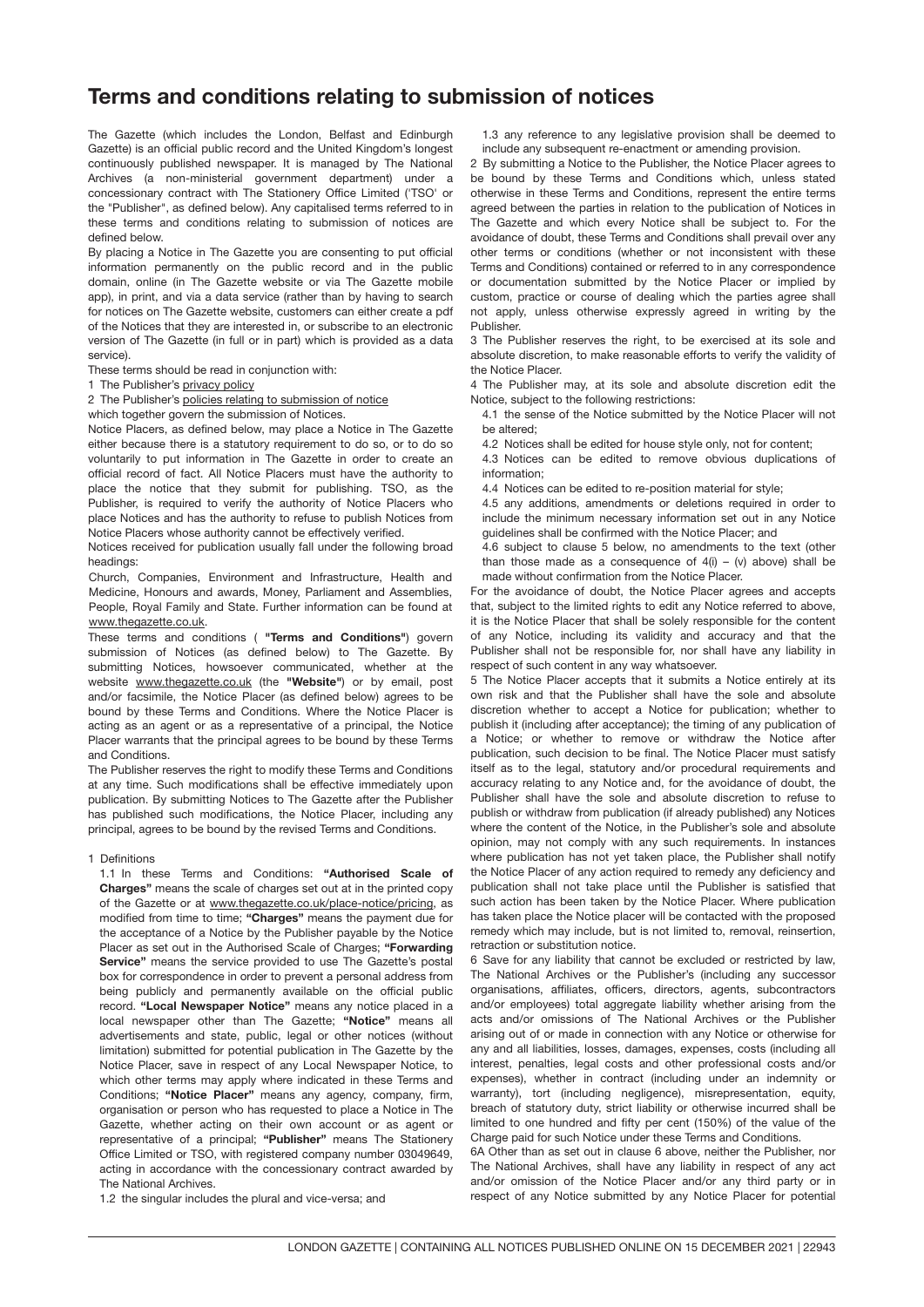publication in The Gazette, which the Notice Placer warrants and accepts is solely its responsibility.

7 For the avoidance of doubt, subject to clause 6 above and save for the payment of the Charges, in no circumstances shall either party be liable for any losses including, without limitation, loss of revenues, profits, contracts, business or savings or anticipated savings, any loss of goodwill or reputation, or any special, indirect or consequential damages (however arising, including negligence).

8 Where the Publisher is responsible for a failure to publish, or has published a Notice in error or with an error, the Publisher shall, at no charge to the Notice Placer, either publish the Notice at the next suitable opportunity, or in the event of an error, remove the Notice or publish a reinsertion, retraction or substitution Notice as appropriate at the next suitable opportunity. Both parties agree (including on behalf of any principal, if applicable) that this shall be the sole remedy of the Notice Placer (including any principal, if applicable) and the full extent of the limit of the Publisher's liability in these circumstances.

9 In the event that the Publisher believes, in its sole opinion, a Notice Placer is submitting Notices in bad faith, is in breach of clause 11 below, or has dealings with Notice Placers who are in breach of these Terms and Conditions or has breached such Terms and Conditions previously, the Publisher may require further verification of information to be provided by the Notice Placer and may, at its sole and absolute discretion, delay publication of those Notices until it is satisfied that the Notice it has received is based on authentic information.

10 The location of the Notice in The Gazette shall be at the discretion of the Publisher. For the avoidance of doubt, the Notice shall be published in the house style of The Gazette.

#### 11 The Notice Placer warrants:

11.1 that it has the right, power and authority to submit the Notice; 11.2 the Notice is true and accurate in all respects and does not

mislead or contain potentially fraudulent information;

11.3 the Notice is submitted in good faith, does not contravene any law (statutory or otherwise), nor is it in any way illegal, defamatory or an infringement of any other party's rights or of any applicable advertising regulations, guidelines or codes of practice, nor is it subject to any court order prohibiting such publication.

12 To the extent permissible by law the Publisher excludes all warranties, conditions or other terms, whether implied by statute or otherwise, relating to the placing of any Notices.

13 The Notice Placer agrees to fully indemnify (as a debt) and hold the Publisher and The National Archives or any successor organisation, including any affiliates, officers, directors, agents, subcontractors and employees harmless from all liabilities, costs, expenses, damages and losses (including, without limitation) any direct, indirect, consequential and/or special losses and/or damage, loss of profit, loss of reputation and/or goodwill and all interest, penalties and legal costs (calculated on a full indemnity basis) and all other professional costs and/or expenses (including legal costs) suffered or incurred (including negligence) in respect of any matter arising out of, in connection with or relating to any Notice (including, without limitation, clause 11 of the Terms and Conditions) and including (without limitation) in respect of any claim and/or demand (including threatened and/or potential claims or demands) made by any third party which may constitute a breach and/or potential breach by the Notice Placer (or their principal) of these Terms and Conditions or of any law and/or any of the rights of a third party. The Publisher shall consult with the Notice Placer as to the way in which such applicable claims, demands or potential claims or demands are handled but the Publisher shall retain the sole, absolute and final decision on all aspects of any matter arising from the aforementioned indemnity, including the choice of instructing legal representatives, steps taken in or related litigation and/or decisions to settle the case. The Notice Placer shall use best endeavours to provide, at its own expense, such co-operation and assistance as the Publisher may reasonably request including in respect of any principal (if applicable) and including, without limitation, the provision of and/or access to witnesses, access to premises and delivery up of documents and/or any evidence, including supporting any associated litigation and/or dispute resolution process.

14 The Notice Placer shall promptly notify the Publisher in writing of any actual, threatened or suspected claim made by a third party or parties against the Notice Placer and/or the Publisher in relation to a Notice. The Publisher reserves the right, following a claim or threatened claim, to immediately remove the Notice which is the subject of the complaint from the website at [www.thegazette.co.uk](https://www.thegazette.co.uk) and all other websites controlled by the Publisher containing the Notice, as well as from any other medium in which the Notice has been placed that is controlled by The Gazette, where possible. The Publisher may (at its sole and absolute discretion) require the Notice Placer to amend the Notice at its own cost before it agrees to republish the Notice if it is capable of rectification to avoid the claim, threatened or suspected claim. Any reinstatement of the Notice shall be at the sole and absolute discretion of the Publisher, whose decision in respect of such matter shall be final.

In exceptional circumstances, for example if the Notice was found by the Publisher to have been submitted by an unauthorised Notice Placer, the Publisher (upon receiving written approval from The National Archives) will remove a Notice in its entirety from [www.thegazette.co.uk,](https://www.thegazette.co.uk) but will retain the Notice identification online and include explanatory text saying why and when the Notice was removed.

15 The Notice Placer acknowledges that the Publisher may re-use Notices and/or allow third parties to re-use Notices accepted for publication in The Gazette for ongoing Gazette-related activity – for example to create a company profile page on The Gazette website and where you have also opted for a newspaper advertisement as well as a Gazette notice – and hereby assigns to the Publisher for and on behalf of the Crown, all rights, including but not limited to, copyright and/or other such intellectual property rights (as applicable) in all Notices, and warrants that any such activity in respect of any Notice (including any activity in the preparation of such Notice for publication in The Gazette) by the Publisher and/or third parties does not and will not infringe any legal right of the Notice Placer or any third party. For the avoidance of doubt, all Notices and any content therein shall be Crown copyright and may be subject to the Open Government Licence (or any variation thereof).

16 The Notice Placer accepts that the purpose of The Gazette is to disseminate information of interest to the public as widely as possible in the public interest. The Notice Placer accepts that the information contained in the Notices published in The Gazette may be used for additional purposes by the Publisher or third parties after publication as stated above and that such use may be beyond the control of The Gazette. In such instances, the Notice Placer agrees that the Publisher shall have no liability whatsoever in respect of such use by the Publisher or third parties. The Gazette will at all times act with confidentiality, discretion and adhere to any legislative requirements.

17 The Notice Placer acknowledges and agrees that the publication of any Notice is subject to any court order and/or direction of the court or such other regulatory and/or enforcement authorities including the Information Commissioner's Office, the police, the Financial Conduct Authority (and such other related regulatory organisations), the Solicitors Regulation Authority and such other authorities as may be applicable (without limitation) and that the Publisher may delay, refuse to publish or withdraw from publication if it has received evidence to that effect and may not publish such notice until it has received written evidence from the court (as the Publisher may reasonably require from time to time) that demonstrates that any previous order and/or direction has been withdrawn and/or is no longer applicable (as the Publisher may reasonably require from time to time) and/or, subject to any statutory and/or applicable laws, The Gazette may share information and/or data related to the Notice and/or the Notice Placer's account related to such authorities and the Notice Placer hereby consents to such disclosure(s).

18 In respect of any Local Newspaper Notice, this clause 18 shall apply. For the avoidance of doubt, all other terms of the Terms and Conditions shall apply to Local Newspaper Notices only to the extent that they do not conflict with the terms set out below. In the event of any conflict, the terms set out in this clause 18 shall prevail:

18.1 The Local Newspaper Notice may be placed in a local newspaper by any subcontractor and/or a third party organisation at the Publisher's sole and absolute discretion and the Notice Placer hereby consents to such use (including any activity that is ancillary and/or reasonably necessary to such use). For the avoidance of doubt, this may include the processing of personal data in accordance with the EU General Data Protection Regulation (Regulation 2016/679), and any legislation which implements, amends, re-enacts or replaces it in England and Wales, Northern Ireland or Scotland ("GDPR"), by the Publisher, any subcontractor and/or third party organisation, together with the local newspaper and related organisations;

18.2 The placement of a Local Newspaper Notice shall be upon the standard terms and conditions of the local newspaper in question in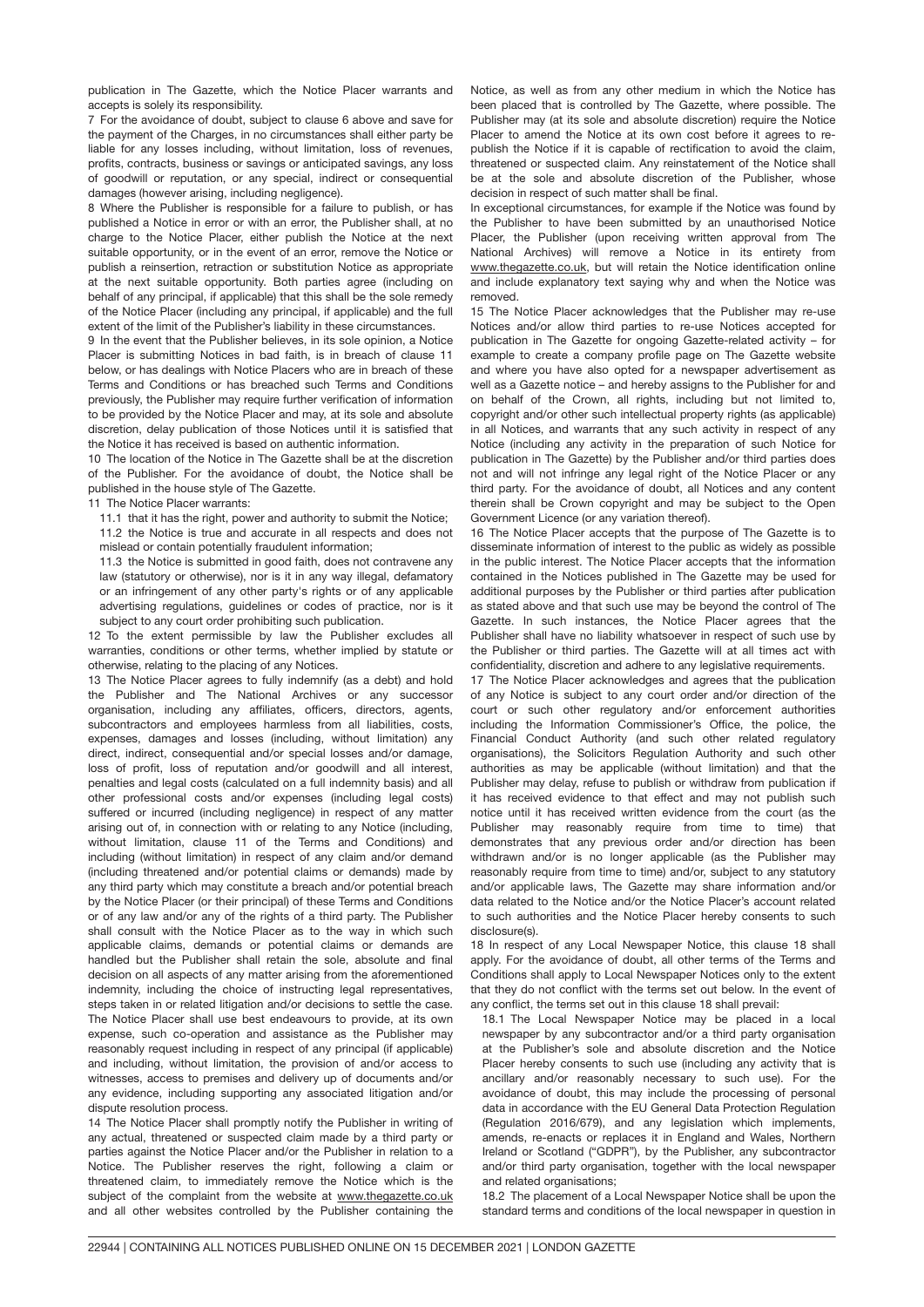18.3 To the extent that such local newspaper and the applicable addition to these Terms and Conditions. The Notice Placer expressly agrees to such local newspaper terms and by submitting a Local Newspaper Notice to The Gazette, expressly consents to the Publisher, its subcontractors and/or any applicable third party organisation agreeing to such terms on behalf of the Notice Placer; terms allow, where the Publisher, any subcontractor, any third party acting on behalf of the Publisher and/or the local newspaper is responsible for any error, the Publisher shall arrange for the local newspaper to publish the corrected Local Newspaper Notice at no additional cost to the Notice Placer. Both parties agree (including on behalf of any principal, if applicable) that this shall be the sole remedy of the Notice Placer (including any principal, if applicable) and the full extent of the limit of liability in these circumstances;

In the event that a corrected Local Newspaper Notice is not published for whatever reason, the total aggregate liability of the Publisher and The National Archives, whether direct or indirect, and including (without limitation) all liabilities, losses, damages, expenses, costs (including all interest, penalties, legal costs and/or other professional costs and/or expenses) suffered or incurred, howsoever arising (including negligence), whether arising from the acts and/or omissions of the Publisher, The National Archives and/or the Notice Placer and/or any third party (including, without limitation, any principal of the Notice Placer) or arising out of or made in connection with the Notice or otherwise shall be limited to the value of the Local Newspaper Notice placed through The Gazette except that nothing in these Terms and Conditions shall limit or exclude any liability for fraudulent misrepresentation, or for death or personal injury resulting from the Publisher's or The National Archives' negligence or the negligence of the their agents, subcontractors and/or employees or third parties acting on behalf of the Publisher.

19 In respect of the use of the Forwarding Service, The Gazette will replace the Notice Placer or executor's address with The Gazette's postal box address in the Notice, and Local Newspaper Notice if applicable. All correspondence received will be sent on from The Gazette to the Notice Placer or executor (if different).

Please be aware that correspondence received by The Gazette's postal box may be opened (for example in circumstances where the intended recipient of the correspondence is not clear) and in using this service you are consenting to this, however The Gazette will at all times act with confidentiality, discretion and adhere to any legislative requirements.

The Forwarding Service will remain in place for a period of 10 months from publication of the Notice in The Gazette, or 10 months from publication of the Notice in a Local Newspaper, in line with the Inheritance (Provision for Family and Dependants) Act 1975. After the 10 months period has lapsed any correspondence received will be returned to the sender where possible or securely destroyed, and the Notice Placer or executor's name and address details will be removed from the Forwarding Service.

20 The Notice Placer accepts that the Charges may be amended from time to time and will be payable at the rate in force at the time of invoicing unless otherwise agreed by the Publisher in writing. The Charges must be paid in full by the Notice Placer in advance of publication unless other requirements of the Publisher in respect of the payment of such Charges (as determined from time to time) are notified to the Notice Placer.

21 Please note that we use PayPage by Verifone on The Gazette to process credit or debit card transactions. This involves a £1.00 preauthorised transaction by your bank to check that funds are available and that sum is then reserved, although no actual deduction or charge takes place. The reserved funds then become available to the customer after the pre-authorisation expires usually between 3-7 days (as a guideline). We use this process to validate all card orders and this allows us to hold orders for goods that are out of stock or not yet published as we do not charge for these until the goods are in stock. By placing the order, you agree to such pre-authorisation processes.

22 If the Notice Placer wishes to make a complaint, all such complaints shall be submitted in writing to [customer.services@thegazette.co.uk](mailto:customer.services@thegazette.co.uk)

23 Save in respect of The National Archives (or any successor organisation), a person who is not a party to these Terms and Conditions has no right under the Contracts (Rights of Third Parties) Act 1999 to enforce any term of these Terms and Conditions but this does not affect any right or remedy of a party specified in these Terms and Conditions or which exists or is available apart from that Act.

24 These Terms and Conditions and all other express terms of the contract shall be governed and construed in accordance with the laws of England and the parties hereby submit to the exclusive jurisdiction of the English courts.